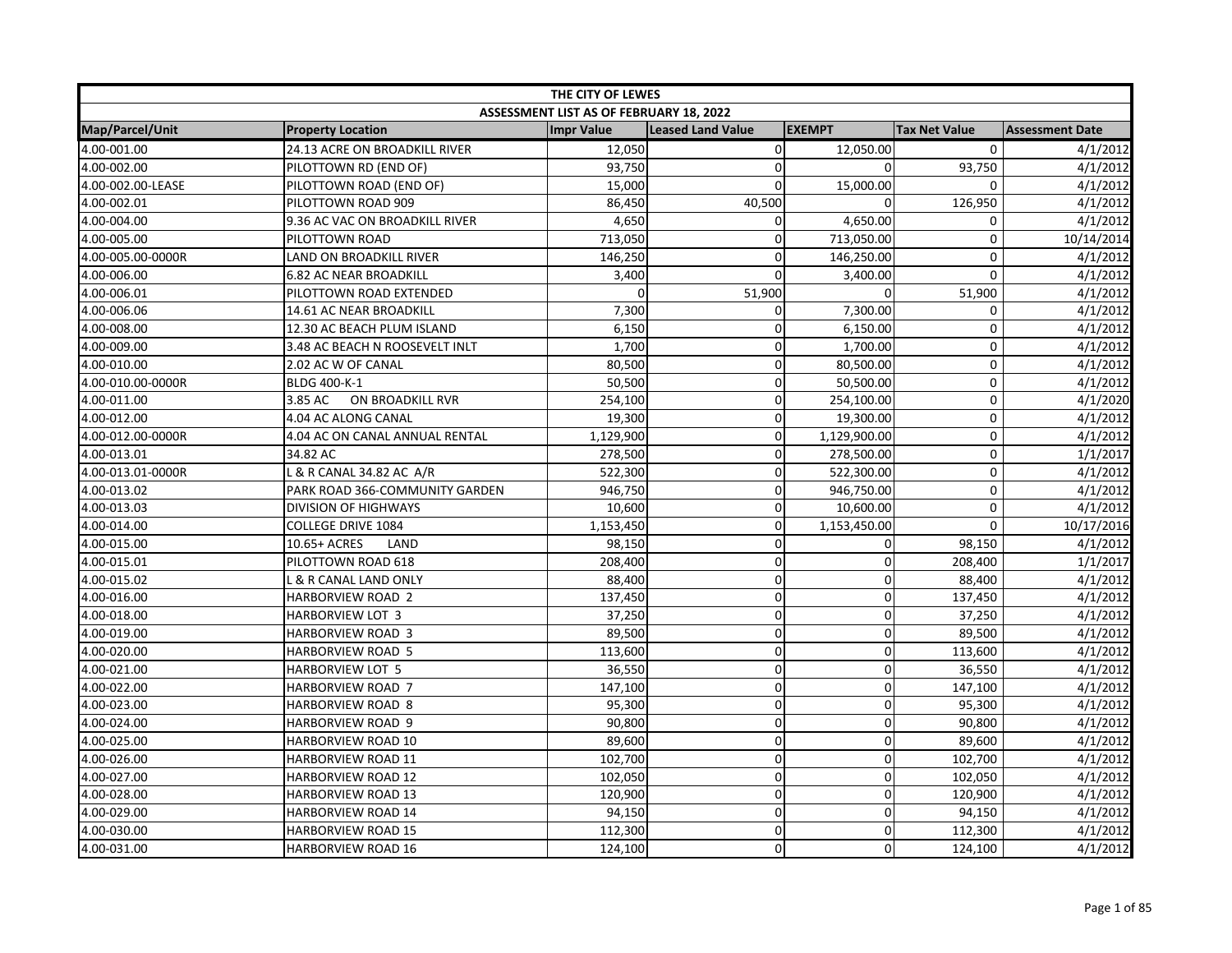| THE CITY OF LEWES      |                           |                                         |                   |               |                      |                        |
|------------------------|---------------------------|-----------------------------------------|-------------------|---------------|----------------------|------------------------|
|                        |                           | ASSESSMENT LIST AS OF FEBRUARY 18, 2022 |                   |               |                      |                        |
| <b>Map/Parcel/Unit</b> | <b>Property Location</b>  | <b>Impr Value</b>                       | Leased Land Value | <b>EXEMPT</b> | <b>Tax Net Value</b> | <b>Assessment Date</b> |
| 4.00-032.00            | <b>HARBORVIEW ROAD 17</b> | 105,200                                 | $\pmb{0}$         | $\mathbf 0$   | 105,200              | 4/1/2012               |
| 4.00-033.00            | HARBORVIEW ROAD 18        | 104,500                                 | $\mathbf 0$       | $\Omega$      | 104,500              | 4/24/2013              |
| 4.00-034.00            | <b>HARBORVIEW ROAD 19</b> | 102,700                                 | $\mathbf 0$       | $\Omega$      | 102,700              | 4/1/2012               |
| 4.00-035.00            | HARBORVIEW ROAD 20        | 93,100                                  | $\mathbf 0$       | 0             | 93,100               | 4/1/2012               |
| 4.00-036.00            | <b>HARBORVIEW ROAD 21</b> | 111,900                                 | $\mathbf 0$       | 0             | 111,900              | 10/1/2020              |
| 4.00-037.00            | HARBORVIEW ROAD 22        | 246,450                                 | $\mathbf 0$       | $\mathbf 0$   | 246,450              | 4/1/2018               |
| 4.00-038.00            | <b>HARBORVIEW ROAD 23</b> | 227,550                                 | $\mathbf 0$       | 0             | 227,550              | 1/1/2022               |
| 4.00-039.00            | <b>HARBORVIEW ROAD 24</b> | 92,850                                  | $\mathbf 0$       | $\Omega$      | 92,850               | 1/1/2017               |
| 4.00-040.00            | HARBORVIEW ROAD 25        | 95,350                                  | $\mathbf 0$       | 0             | 95,350               | 4/1/2012               |
| 4.00-041.00            | <b>HARBORVIEW ROAD 26</b> | 109,500                                 | $\mathbf 0$       | $\mathbf 0$   | 109,500              | 10/15/2015             |
| 4.00-042.00            | HARBORVIEW ROAD 27        | 91,100                                  | $\mathbf 0$       | $\Omega$      | 91,100               | 10/15/2015             |
| 4.00-043.00            | <b>HARBORVIEW ROAD 28</b> | 106,250                                 | $\mathbf 0$       | $\mathbf 0$   | 106,250              | 4/1/2012               |
| 4.00-044.00            | <b>HARBORVIEW ROAD 29</b> | 107,150                                 | 0                 | $\Omega$      | 107,150              | 4/1/2012               |
| 4.00-045.00            | HARBORVIEW ROAD 30        | 137,650                                 | $\mathbf 0$       | 0             | 137,650              | 7/15/2015              |
| 4.00-046.00            | <b>HARBORVIEW ROAD 31</b> | 110,950                                 | $\mathbf 0$       | 0             | 110,950              | 10/23/2013             |
| 4.00-047.00            | HARBORVIEW ROAD 32        | 119,800                                 | $\mathbf 0$       | 0             | 119,800              | 4/1/2012               |
| 4.00-048.00            | <b>HARBORVIEW ROAD 33</b> | 113,950                                 | $\mathbf 0$       | $\mathbf 0$   | 113,950              | 4/1/2012               |
| 4.00-049.00            | <b>HARBORVIEW ROAD 34</b> | 108,000                                 | $\mathbf 0$       | $\mathbf 0$   | 108,000              | 1/1/2020               |
| 4.00-050.00            | <b>HARBORVIEW ROAD 35</b> | 95,000                                  | $\pmb{0}$         | 0             | 95,000               | 4/1/2012               |
| 4.00-051.00            | HARBORVIEW ROAD 36        | 182,800                                 | $\mathbf 0$       | 0             | 182,800              | 1/14/2015              |
| 4.00-052.00            | HARBORVIEW ROAD 37        | 117,250                                 | $\mathbf 0$       | $\mathbf 0$   | 117,250              | 7/1/2021               |
| 4.00-053.00            | <b>HARBORVIEW LOT 37</b>  | 36,000                                  | $\mathbf 0$       | $\Omega$      | 36,000               | 4/1/2012               |
| 4.00-054.00            | HARBORVIEW LOT 38         | 35,750                                  | $\pmb{0}$         | 0             | 35,750               | 4/1/2012               |
| 4.00-055.00            | HARBORVIEW ROAD 40        | 113,950                                 | $\mathbf 0$       | $\mathbf 0$   | 113,950              | 4/1/2012               |
| 4.00-056.00            | HARBORVIEW ROAD 41        | 88,450                                  | $\mathbf 0$       | 0             | 88,450               | 4/1/2012               |
| 4.00-057.00            | <b>HARBORVIEW ROAD 42</b> | 130,400                                 | $\mathbf 0$       | 0             | 130,400              | 4/1/2017               |
| 4.00-058.00            | HARBORVIEW ROAD 43        | 122,450                                 | $\mathbf 0$       | $\mathbf{0}$  | 122,450              | 1/1/2019               |
| 4.00-059.00            | <b>HARBORVIEW ROAD 44</b> | 108,500                                 | $\mathbf 0$       | $\mathbf 0$   | 108,500              | 4/1/2012               |
| 4.00-060.00            | <b>HARBORVIEW ROAD 45</b> | 111,800                                 | $\mathbf 0$       | $\Omega$      | 111,800              | 4/1/2012               |
| 4.00-061.00            | <b>HARBORVIEW ROAD 46</b> | 155,750                                 | $\mathbf 0$       | $\Omega$      | 155,750              | 4/1/2012               |
| 4.00-062.00            | <b>HARBORVIEW ROAD 47</b> | 91,900                                  | $\overline{0}$    | $\mathbf 0$   | 91,900               | 4/1/2012               |
| 4.00-063.00            | <b>HARBORVIEW ROAD 48</b> | 90,100                                  | $\mathbf 0$       | 0             | 90,100               | 4/1/2012               |
| 4.00-064.00            | <b>HARBORVIEW ROAD 49</b> | 94,150                                  | $\pmb{0}$         | 0             | 94,150               | 4/1/2012               |
| 4.00-065.00            | HARBORVIEW ROAD 50        | 113,050                                 | 0                 | $\mathbf 0$   | 113,050              | 4/1/2012               |
| 4.14-001.00            | CEDAR STREET 2701         | 884,000                                 | $\pmb{0}$         | $\Omega$      | 884,000              | 7/1/2019               |
| 4.14-001.00-0000R      | CEDAR STREET 2701         | 1,658,550                               | $\Omega$          | 1,658,550.00  | $\Omega$             | 4/1/2012               |
| 4.14-002.00            | BAY AVENUE 2500           | 96,400                                  | 332,000           | 0             | 428,400              | 4/1/2012               |
| 4.14-003.00            | BAY AVENUE 2502           | 66,700                                  | 332,000           | 0             | 398,700              | 7/15/2015              |
| 4.14-004.00            | BAY AVENUE 2403           | 141,250                                 | 332,000           | 0             | 473,250              | 4/1/2012               |
| 4.14-005.00            | <b>BAY AVENUE 2401</b>    | 73,750                                  | 332,000           | 0             | 405,750              | 4/1/2012               |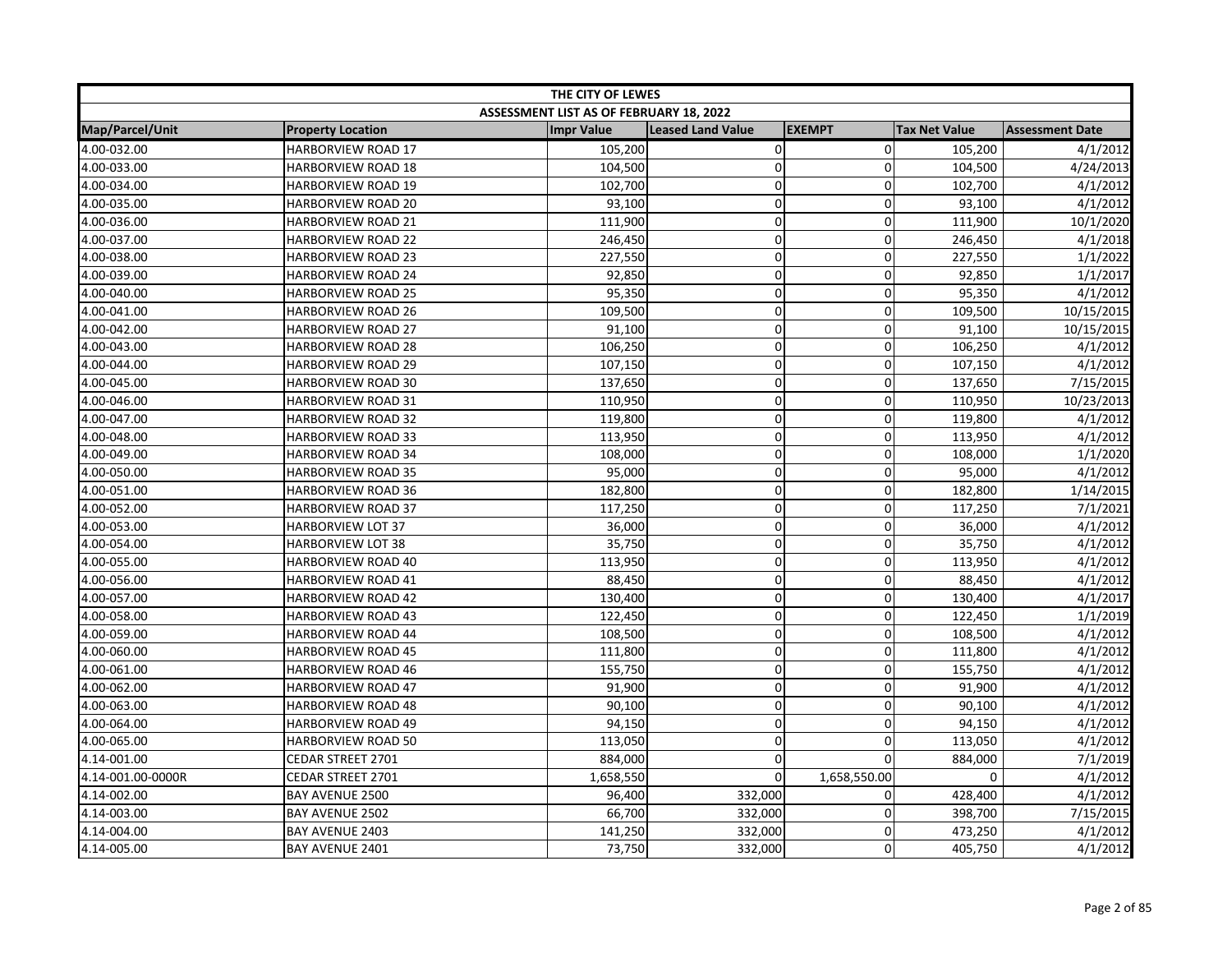| THE CITY OF LEWES |                             |                                         |                          |                |                      |                        |
|-------------------|-----------------------------|-----------------------------------------|--------------------------|----------------|----------------------|------------------------|
|                   |                             | ASSESSMENT LIST AS OF FEBRUARY 18, 2022 |                          |                |                      |                        |
| Map/Parcel/Unit   | <b>Property Location</b>    | <b>Impr Value</b>                       | <b>Leased Land Value</b> | <b>EXEMPT</b>  | <b>Tax Net Value</b> | <b>Assessment Date</b> |
| 4.14-006.00       | <b>BAY AVENUE 2400</b>      | 125,500                                 | 422,000                  | $\overline{0}$ | 547,500              | 4/1/2012               |
| 4.14-007.00       | <b>BAY AVENUE 2300</b>      | 160,350                                 | 332,000                  | 0              | 492,350              | 1/1/2022               |
| 4.14-007.01       | BAY AVENUE 2350             | 112,500                                 | 332,000                  | $\overline{0}$ | 444,500              | 4/1/2012               |
| 4.14-008.00       | BAY AVENUE 2114             | 109,250                                 | 332,000                  | $\Omega$       | 441,250              | 4/1/2012               |
| 4.14-009.00       | BAY AVENUE 2112             | 108,000                                 | 332,000                  | $\Omega$       | 440,000              | 4/1/2012               |
| 4.14-010.00       | BAY AVENUE 2108             | 150,450                                 | 332,000                  | 0              | 482,450              | 4/1/2012               |
| 4.14-011.00       | BAY AVENUE 2104             | 120,500                                 | 332,000                  | 0              | 452,500              | 4/1/2012               |
| 4.14-012.00       | BAY AVENUE 2010             | 202,350                                 | 332,000                  | 0              | 534,350              | 4/1/2012               |
| 4.14-013.00       | <b>BAY AVENUE 2006</b>      | 248,350                                 | 422,000                  | 0              | 670,350              | 4/1/2012               |
| 4.14-014.00       | BAY AVENUE 2004             | 209,600                                 | 332,000                  | $\overline{0}$ | 541,600              | 4/1/2012               |
| 4.14-015.00       | BAY AVENUE 1912             | 62,100                                  | 332,000                  | 0              | 394,100              | 4/1/2012               |
| 4.14-016.00       | <b>BAY AVENUE 1910</b>      | 72,500                                  | 332,000                  | 0              | 404,500              | 4/1/2012               |
| 4.14-017.00       | <b>BAY AVENUE 1908</b>      | 110,050                                 | 332,000                  | 0              | 442,050              | 4/12/2016              |
| 4.14-018.00       | BAY AVENUE 1906             | 296,350                                 | 332,000                  | $\Omega$       | 628,350              | 4/1/2012               |
| 4.14-019.00       | LOTS 5,7,9,11 P/O 5 BLK DD  | 285,000                                 | 0                        | 285,000.00     | 0                    | 7/1/2021               |
| 4.14-020.00       | BAY AVENUE 1800             | 285,000                                 | $\mathbf 0$              | 285,000.00     | $\mathbf 0$          | 7/1/2021               |
| 4.14-021.00       | BAY AVENUE 1800             | 285,500                                 | $\mathbf 0$              | 285,500.00     | 0                    | 7/1/2021               |
| 4.14-022.00       | <b>WASHINGTON AVENUE 12</b> | 180,350                                 | 93,850                   | 0              | 274,200              | 4/1/2012               |
| 4.14-023.00       | WASHINGTON AVENUE 10        | 18,200                                  | 93,850                   | 0              | 112,050              | 4/1/2012               |
| 4.14-024.00       | WASHINGTON AVENUE 8         | 99,050                                  | 127,950                  | 0              | 227,000              | 4/1/2018               |
| 4.14-025.00       | CALIFORNIA AVENUE 7         | 402,600                                 | 127,950                  | $\overline{0}$ | 530,550              | 4/12/2016              |
| 4.14-026.00       | CALIFORNIA AVENUE 9         | 95,800                                  | 93,850                   | $\Omega$       | 189,650              | 4/1/2012               |
| 4.14-027.00       | CALIFORNIA AVENUE 11        | 285,450                                 | 93,850                   | $\Omega$       | 379,300              | 1/1/2022               |
| 4.14-028.00       | <b>CALIFORNIA AVENUE 12</b> | 20,250                                  | 93,850                   | 0              | 114,100              | 4/1/2012               |
| 4.14-029.00       | CALIFORNIA AVENUE 10        | 68,050                                  | 93,850                   | 0              | 161,900              | 4/1/2012               |
| 4.14-030.00       | CALIFORNIA AVENUE 8         | 268,800                                 | 127,950                  | 0              | 396,750              | 7/1/2017               |
| 4.14-031.00       | <b>BAY AVENUE 2009</b>      | 119,300                                 | 124,950                  | 0              | 244,250              | 10/1/2018              |
| 4.14-032.00       | MISSOURI AVENUE 9           | 371,550                                 | 93,850                   | $\mathbf 0$    | 465,400              | 10/1/2018              |
| 4.14-033.00       | MISSOURI AVENUE 11          | 182,550                                 | 93,850                   | 0              | 276,400              | 4/1/2012               |
| 4.14-034.00       | MISSOURI AVENUE 12          | 82,000                                  | 93,850                   | 0              | 175,850              | 4/1/2012               |
| 4.14-035.00       | MISSOURI AVENUE 10          | 181,200                                 | 93,850                   | 0              | 275,050              | 1/14/2015              |
| 4.14-036.00       | MISSOURI AVENUE 8           | 189,900                                 | 127,950                  | $\overline{0}$ | 317,850              | 1/1/2016               |
| 4.14-037.00       | <b>IOWA AVENUE 7</b>        | 190,445                                 | 127,955                  | 0              | 318,400              | 4/1/2012               |
| 4.14-038.00       | <b>IOWA AVENUE 9</b>        | 26,050                                  | 93,850                   | 0              | 119,900              | 4/1/2012               |
| 4.14-039.00       | <b>IOWA AVENUE 11</b>       | 62,600                                  | 93,850                   | $\overline{0}$ | 156,450              | 4/1/2012               |
| 4.14-040.00       | <b>IOWA AVENUE 12</b>       | 45,550                                  | 93,850                   | 0              | 139,400              | 4/1/2012               |
| 4.14-041.00       | <b>IOWA AVENUE 10</b>       | 79,550                                  | 93,850                   | $\overline{0}$ | 173,400              | 4/1/2012               |
| 4.14-042.00       | <b>IOWA AVENUE 8</b>        | 153,850                                 | 127,950                  | 0              | 281,800              | 10/15/2015             |
| 4.14-043.00       | NEBRASKA AVENUE 7           | 38,550                                  | 127,950                  | $\overline{0}$ | 166,500              | 7/15/2015              |
| 4.14-044.00       | NEBRASKA AVENUE 9           | 109,700                                 | 93,850                   | $\Omega$       | 203,550              | 1/15/2014              |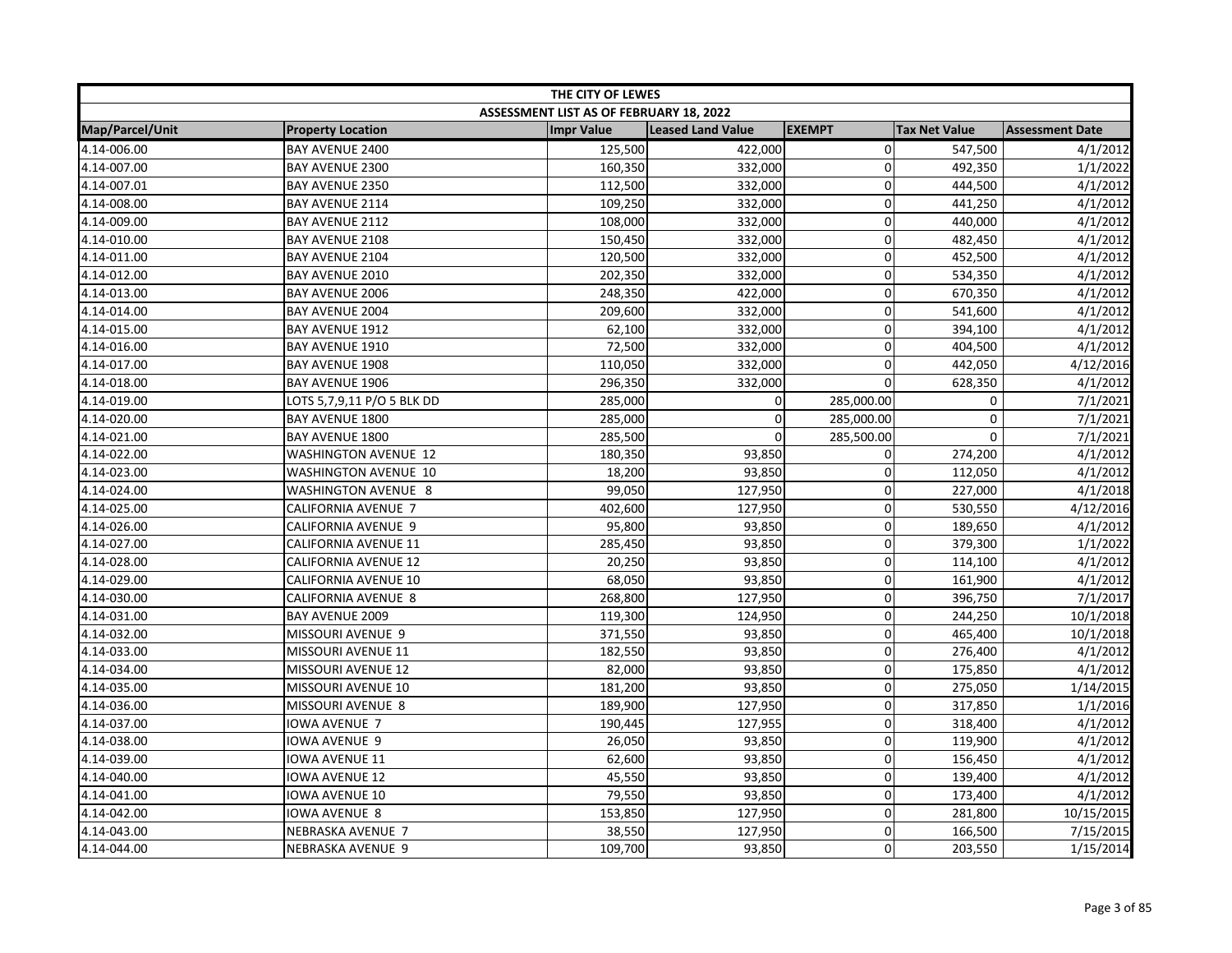| THE CITY OF LEWES |                              |                                         |                          |                |                      |                        |
|-------------------|------------------------------|-----------------------------------------|--------------------------|----------------|----------------------|------------------------|
|                   |                              | ASSESSMENT LIST AS OF FEBRUARY 18, 2022 |                          |                |                      |                        |
| Map/Parcel/Unit   | <b>Property Location</b>     | <b>Impr Value</b>                       | <b>Leased Land Value</b> | <b>EXEMPT</b>  | <b>Tax Net Value</b> | <b>Assessment Date</b> |
| 4.14-045.00       | <b>NEBRASKA AVENUE 11</b>    | 85,250                                  | 93,850                   | $\overline{0}$ | 179,100              | 1/14/2015              |
| 4.14-046.00       | <b>NEBRASKA AVENUE 12</b>    | 39,450                                  | 93,850                   | $\mathbf 0$    | 133,300              | 4/1/2012               |
| 4.14-047.00       | NEBRASKA AVENUE 10           | 65,450                                  | 93,850                   | $\Omega$       | 159,300              | 10/1/2017              |
| 4.14-048.00       | <b>NEBRASKA AVENUE 8</b>     | 59,500                                  | 127,950                  | 0              | 187,450              | 4/1/2018               |
| 4.14-049.00       | MAINE AVENUE 7               | 226,500                                 | 68,650                   | $\mathbf 0$    | 295,150              | 7/1/2019               |
| 4.14-049.01       | BAY AVENUE 2503              | 306,500                                 | 68,650                   | $\mathbf 0$    | 375,150              | 10/1/2018              |
| 4.14-050.00       | <b>MAINE AVENUE 11</b>       | 70,700                                  | 82,600                   | $\mathbf 0$    | 153,300              | 10/1/2020              |
| 4.14-050.01       | CEDAR STREET 2610            | 125,650                                 | 75,750                   | 0              | 201,400              | 4/14/2015              |
| 4.14-051.00       | CEDAR STREET MARINA IMP ONLY | 425,350                                 | 0                        | $\mathbf 0$    | 425,350              | 4/1/2012               |
| 4.14-051.00-0000R | CEDAR STREET MARINA A/R      | 391,260                                 | 0                        | 391,260.00     | 0                    | 4/1/2012               |
| 4.14-052.00       | CEDAR STREET 2601            | 110,250                                 | 89,400                   | 0              | 199,650              | 10/15/2015             |
| 4.14-053.00       | CEDAR STREET 2602            | $\Omega$                                | 89,400                   | $\Omega$       | 89,400               | 7/1/2021               |
| 4.14-054.00       | CEDAR STREET 2603            | 104,400                                 | 89,400                   | $\mathbf 0$    | 193,800              | 10/1/2017              |
| 4.14-055.00       | CEDAR STREET 2501            | 269,700                                 | 89,400                   | $\mathbf 0$    | 359,100              | 10/1/2020              |
| 4.14-056.00       | <b>CEDAR STREET 2502</b>     | 106,525                                 | 89,375                   | 0              | 195,900              | 4/1/2012               |
| 4.14-057.00       | <b>CEDAR STREET 2503</b>     | 108,175                                 | 94,625                   | $\mathbf 0$    | 202,800              | 4/1/2012               |
| 4.14-059.00       | <b>BREAKWATER STREET 11</b>  | 207,300                                 | 162,500                  | $\mathbf 0$    | 369,800              | 4/1/2012               |
| 4.14-060.00       | <b>BREAKWATER STREET 10</b>  |                                         | 162,500                  | $\mathbf 0$    | 162,500              | 4/1/2017               |
| 4.14-061.00       | <b>BREAKWATER STREET 9</b>   | 79,100                                  | 162,500                  | $\mathbf 0$    | 241,600              | 4/1/2012               |
| 4.14-062.00       | <b>BREAKWATER STREET 8</b>   | 135,550                                 | 162,500                  | $\mathbf 0$    | 298,050              | 7/1/2017               |
| 4.14-063.00       | <b>BREAKWATER STREET 7</b>   | 258,450                                 | 150,000                  | $\mathbf 0$    | 408,450              | 10/14/2014             |
| 4.14-064.00       | CEDAR STREET 2401            | 67,500                                  | 77,000                   | $\mathbf{0}$   | 144,500              | 4/1/2012               |
| 4.14-065.00       | CEDAR STREET 2402            | 45,850                                  | 77,000                   | $\mathbf 0$    | 122,850              | 4/1/2012               |
| 4.14-066.00       | CEDAR STREET 2403            | 53,800                                  | 77,000                   | $\pmb{0}$      | 130,800              | 5/1/2021               |
| 4.14-067.00       | CEDAR STREET 2300            | 166,750                                 | 50,050                   | $\mathbf 0$    | 216,800              | 4/1/2012               |
| 4.14-068.00       | <b>CEDAR STREET 2302</b>     | 155,400                                 | 50,050                   | $\mathbf 0$    | 205,450              | 10/1/2020              |
| 4.14-069.00       | CEDAR STREET 2303            | 84,000                                  | 77,000                   | $\mathbf 0$    | 161,000              | 10/15/2015             |
| 4.14-070.00       | CEDAR STREET 2201            | 23,250                                  | 50,050                   | $\mathbf 0$    | 73,300               | 4/1/2012               |
| 4.14-071.00       | <b>CEDAR STREET 2202</b>     |                                         | 50,050                   | 0              | 50,050               | 5/1/2021               |
| 4.14-072.00       | <b>CEDAR STREET 2203</b>     | 135,800                                 | 50,050                   | $\mathbf 0$    | 185,850              | 4/1/2012               |
| 4.14-073.00       | CEDAR STREET 2101            | 218,050                                 | 50,050                   | $\mathbf 0$    | 268,100              | 10/1/2018              |
| 4.14-074.00       | CEDAR STREET 2102            | 31,650                                  | 50,050                   | $\mathbf 0$    | 81,700               | 4/1/2012               |
| 4.14-075.00       | CEDAR STREET 2103            | 38,850                                  | 50,050                   | $\mathbf 0$    | 88,900               | 4/1/2012               |
| 4.14-076.00       | CEDAR STREET 2011            | 254,100                                 | 77,000                   | $\mathbf 0$    | 331,100              | 10/1/2018              |
| 4.14-077.00       | CEDAR STREET 2009            | 72,600                                  | 77,000                   | $\mathbf 0$    | 149,600              | 4/1/2018               |
| 4.14-078.00       | CEDAR STREET 2007            | 108,950                                 | 77,000                   | 0              | 185,950              | 4/1/2012               |
| 4.14-079.00       | <b>CEDAR STREET 2005</b>     | 129,850                                 | 77,000                   | $\mathbf 0$    | 206,850              | 10/1/2019              |
| 4.14-080.00       | CEDAR STREET 2003            | 350,800                                 | 77,000                   | $\mathbf 0$    | 427,800              | 4/1/2019               |
| 4.14-081.00       | CEDAR STREET 2001            | 141,850                                 | 77,000                   | $\mathbf 0$    | 218,850              | 4/1/2012               |
| 4.14-082.00       | CEDAR STREET 1901            | 34,000                                  | 63,300                   | $\mathbf 0$    | 97,300               | 10/1/2017              |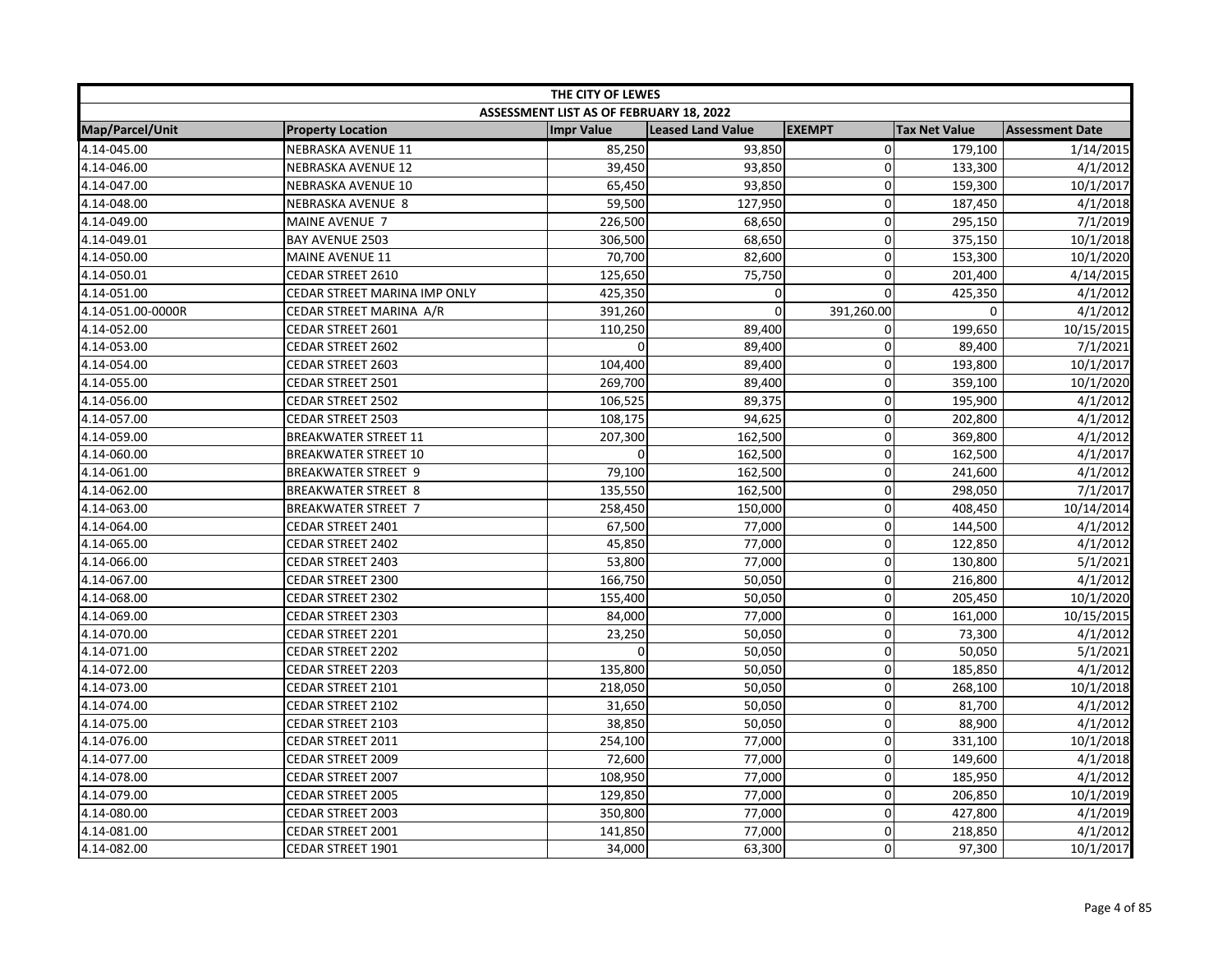| THE CITY OF LEWES |                                |                                         |                          |                |                      |                        |  |
|-------------------|--------------------------------|-----------------------------------------|--------------------------|----------------|----------------------|------------------------|--|
|                   |                                | ASSESSMENT LIST AS OF FEBRUARY 18, 2022 |                          |                |                      |                        |  |
| Map/Parcel/Unit   | <b>Property Location</b>       | <b>Impr Value</b>                       | <b>Leased Land Value</b> | <b>EXEMPT</b>  | <b>Tax Net Value</b> | <b>Assessment Date</b> |  |
| 4.14-083.00       | <b>CEDAR STREET 1902</b>       | 56,705                                  | 76,945                   | $\overline{0}$ | 133,650              | 4/1/2012               |  |
| 4.14-084.00       | <b>CEDAR STREET 1903</b>       | 67,200                                  | 78,500                   | 0              | 145,700              | 1/1/2020               |  |
| 4.14-085.00       | CEDAR STREET 1801              | 365,500                                 | 77,000                   | $\Omega$       | 442,500              | 7/1/2020               |  |
| 4.14-086.00       | CEDAR STREET 1802              | 83,700                                  | 77,000                   | 0              | 160,700              | 4/1/2018               |  |
| 4.14-087.00       | <b>ODESSA AVENUE 7</b>         | 155,750                                 | 63,700                   | $\mathbf{0}$   | 219,450              | 5/1/2012               |  |
| 4.14-088.00       | <b>ODESSA AVENUE 9</b>         | 96,300                                  | 63,700                   | $\mathbf 0$    | 160,000              | 4/1/2012               |  |
| 4.14-089.00       | <b>MASONS WAY 12</b>           | 237,500                                 | 0                        | $\mathbf 0$    | 237,500              | 4/1/2012               |  |
| 4.14-089.01       | MASONS WAY 10                  | 337,100                                 | 0                        | 0              | 337,100              | 4/1/2017               |  |
| 4.14-089.02       | <b>MASONS WAY 8</b>            | 469,100                                 | 0                        | 0              | 469,100              | 10/1/2021              |  |
| 4.14-089.03       | MASONS WAY 6                   | 421,900                                 | 0                        | $\mathbf 0$    | 421,900              | 10/17/2016             |  |
| 4.14-089.04       | MASONS WAY 4                   | 150,000                                 | $\mathbf 0$              | $\Omega$       | 150,000              | 4/1/2012               |  |
| 4.14-090.00       | PILOTTOWN RD-DEVRIES MONUMENT  | 106,550                                 | 0                        | 106,550.00     | 0                    | 4/1/2012               |  |
| 4.14-091.00       | L & R CANAL LOT                | 253,400                                 | 0                        | 253,400.00     | 0                    | 4/1/2012               |  |
| 4.14-094.00       | L & R CANAL                    | 76,100                                  | 0                        | 0              | 76,100               | 4/1/2013               |  |
| 4.14-095.00       | PILOTTOWN ROAD CANAL LOT       | 90,850                                  | 0                        | 0              | 90,850               | 4/12/2016              |  |
| 4.14-096.00       | PILOTTOWN ROAD 630             | 357,650                                 | 0                        | $\mathbf 0$    | 357,650              | 1/1/2017               |  |
| 4.14-097.00       | PILOTTOWN RD ALONG L & R CANAL | 61,150                                  | 0                        | $\mathbf 0$    | 61,150               | 4/1/2012               |  |
| 4.14-098.00       | L & R CANAL VACANT LOT         | 62,200                                  | 0                        | $\mathbf 0$    | 62,200               | 4/1/2012               |  |
| 4.14-100.00       | PILOTTOWN RD ALONG L & R CANAL | 110,800                                 | 0                        | $\mathbf 0$    | 110,800              | 4/1/2012               |  |
| 4.14-102.00       | L & R CANAL LOT                | 71,950                                  | 0                        | $\mathbf{0}$   | 71,950               | 4/1/2012               |  |
| 4.14-103.00       | PILOTTOWN ROAD 624             | 373,150                                 | 0                        | $\mathbf 0$    | 373,150              | 1/1/2022               |  |
| 4.14-104.00       | PILOTTOWN ROAD 626             | 190,000                                 | 0                        | $\mathbf{0}$   | 190,000              | 4/1/2012               |  |
| 4.14-105.00       | PILOTTOWN ROAD 628             | 101,700                                 | 0                        | 0              | 101,700              | 4/1/2012               |  |
| 4.14-107.00       | PILOTTOWN ROAD 632             | 321,550                                 | 0                        | $\mathbf 0$    | 321,550              | 4/1/2012               |  |
| 4.14-108.00       | PILOTTOWN ROAD 640             | 297,150                                 | 0                        | $\mathbf 0$    | 297,150              | 4/1/2012               |  |
| 4.14-109.00       | PILOTTOWN ROAD 648             | 266,500                                 | 0                        | $\mathbf 0$    | 266,500              | 4/1/2012               |  |
| 4.14-110.00       | PILOTTOWN ROAD 650             | 5,900                                   | $\mathbf 0$              | $\mathbf{0}$   | 5,900                | 4/1/2012               |  |
| 4.14-111.00       | PILOTTOWN ROAD 660             | 215,100                                 | 0                        | $\mathbf 0$    | 215,100              | 4/1/2012               |  |
| 4.14-112.00       | PILOTTOWN RD CEMETERY 2.59 AC  | 38,900                                  | $\Omega$                 | 38,900.00      | $\Omega$             | 4/1/2012               |  |
| 4.14-113.00       | MASONS WAY 1                   | 123,700                                 | 110,000                  | $\mathbf{0}$   | 233,700              | 4/1/2012               |  |
| 4.14-114.00       | MASONS WAY 3                   | 164,400                                 | 110,000                  | $\mathbf 0$    | 274,400              | 4/1/2012               |  |
| 4.14-115.00       | MASONS WAY 5                   | 106,650                                 | 110,000                  | $\mathbf 0$    | 216,650              | 4/1/2012               |  |
| 4.14-116.00       | MASONS WAY 7                   | 74,800                                  | 110,000                  | $\mathbf 0$    | 184,800              | 4/12/2016              |  |
| 4.14-117.00       | MASONS WAY 9                   | 142,400                                 | 110,000                  | 0              | 252,400              | 1/1/2018               |  |
| 4.14-118.00       | <b>MASONS WAY 11</b>           | 66,700                                  | 110,000                  | $\mathbf 0$    | 176,700              | 4/1/2012               |  |
| 4.14-119.00       | MASONS WAY 2                   | 144,900                                 | 162,500                  | 0              | 307,400              | 1/1/2019               |  |
| 4.15-001.00       | BAY AVENUE 1708                | 135,450                                 | 352,700                  | $\mathbf 0$    | 488,150              | 1/15/2014              |  |
| 4.15-001.01       | BAY AVENUE 1710                | 290,400                                 | 311,300                  | $\mathbf 0$    | 601,700              | 4/1/2020               |  |
| 4.15-002.00       | BAY AVENUE 1704                | 297,650                                 | 332,000                  | $\mathbf 0$    | 629,650              | 4/1/2012               |  |
| 4.15-002.01       | <b>BAY AVENUE 1706</b>         | 372,350                                 | 332,000                  | 0              | 704,350              | 4/1/2012               |  |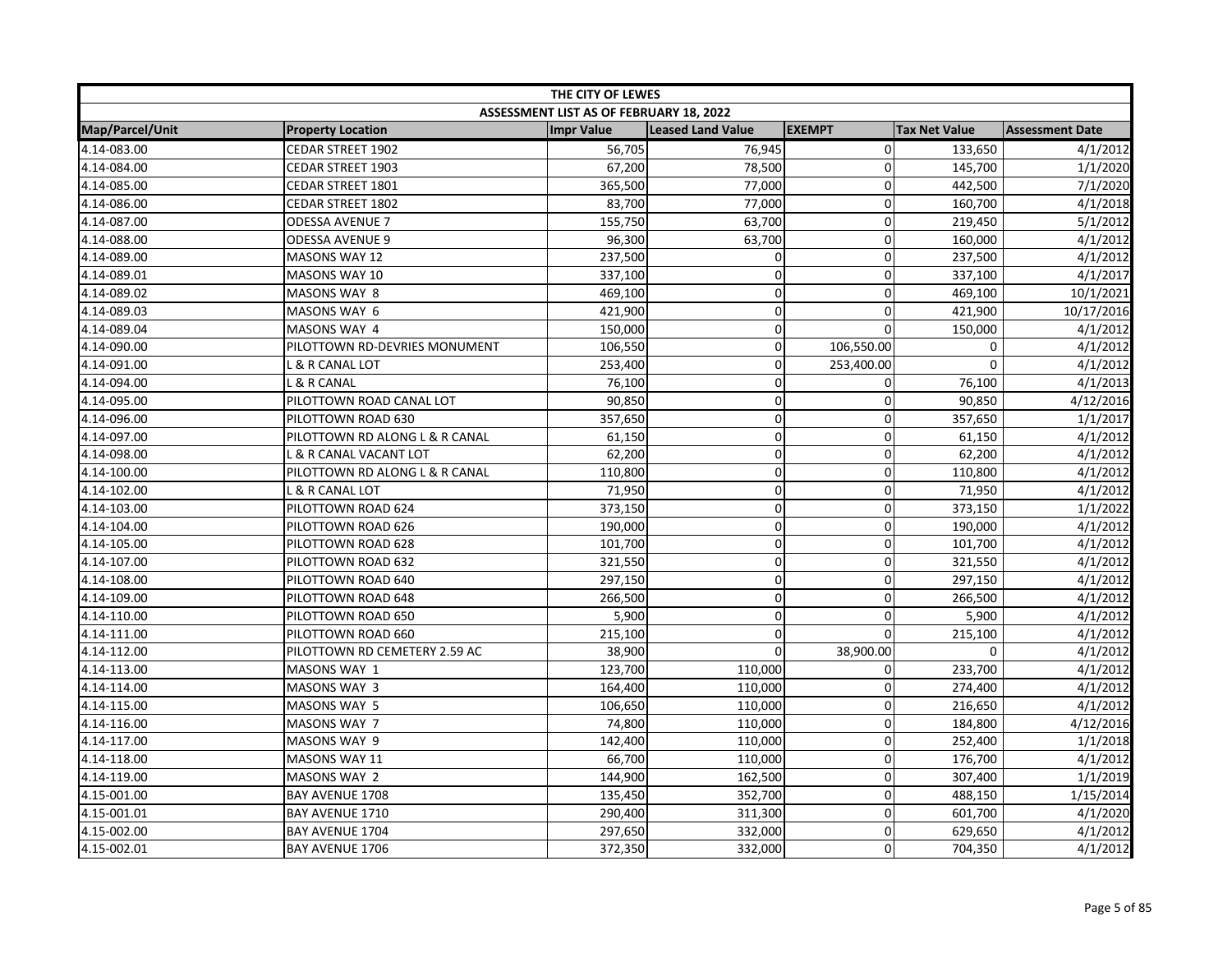|                 |                              | THE CITY OF LEWES                       |                          |               |                      |                        |
|-----------------|------------------------------|-----------------------------------------|--------------------------|---------------|----------------------|------------------------|
|                 |                              | ASSESSMENT LIST AS OF FEBRUARY 18, 2022 |                          |               |                      |                        |
| Map/Parcel/Unit | <b>Property Location</b>     | <b>Impr Value</b>                       | <b>Leased Land Value</b> | <b>EXEMPT</b> | <b>Tax Net Value</b> | <b>Assessment Date</b> |
| 4.15-003.00     | BAY AVENUE 1612              | 91,550                                  | 512,000                  | $\mathbf 0$   | 603,550              | 4/1/2012               |
| 4.15-004.00     | BAY AVENUE 1604              | 360,650                                 | 332,000                  | 0             | 692,650              | 1/1/2022               |
| 4.15-005.00     | BAY AVENUE 1530              | 82,000                                  | 332,000                  | $\mathbf 0$   | 414,000              | 4/1/2012               |
| 4.15-006.00     | BAY AVENUE 1520              | 67,200                                  | 332,000                  | $\mathbf 0$   | 399,200              | 4/1/2012               |
| 4.15-007.00     | <b>BAY AVENUE 1510</b>       | 55,000                                  | 332,000                  | 0             | 387,000              | 4/1/2012               |
| 4.15-008.00     | <b>BAY AVENUE 1500</b>       | 71,700                                  | 332,000                  | 0             | 403,700              | 4/1/2012               |
| 4.15-009.00     | BAY AVENUE 1408              | 51,208                                  | 326,792                  | $\mathbf 0$   | 378,000              | 4/1/2012               |
| 4.15-010.00     | BAY AVENUE 1404              | 227,508                                 | 326,792                  | $\Omega$      | 554,300              | 4/1/2012               |
| 4.15-011.00     | BAY AVENUE 1402              | 61,808                                  | 326,792                  | 0             | 388,600              | 4/1/2012               |
| 4.15-012.00     | BAY AVENUE 1310              | 96,300                                  | 342,800                  | $\pmb{0}$     | 439,100              | 4/12/2016              |
| 4.15-013.00     | BAY AVENUE 1304              | 183,200                                 | 332,000                  | 0             | 515,200              | 4/1/2012               |
| 4.15-014.00     | <b>BAY AVENUE 1302</b>       | 236,700                                 | 296,800                  | 0             | 533,500              | 4/12/2016              |
| 4.15-015.00     | BAY AVENUE 1210              |                                         | 296,800                  | $\mathbf 0$   | 296,800              | 1/1/2022               |
| 4.15-016.00     | BAY AVENUE 1206              | 72,200                                  | 296,800                  | $\mathbf 0$   | 369,000              | 7/1/2017               |
| 4.15-016.01     | <b>BAY AVENUE 1208</b>       | 148,400                                 | 281,400                  | 0             | 429,800              | 4/14/2015              |
| 4.15-017.00     | <b>BAY AVENUE 1204</b>       | 68,000                                  | 296,800                  | 0             | 364,800              | 4/1/2012               |
| 4.15-018.00     | BAY AVENUE 1110              | 311,500                                 | 296,800                  | 0             | 608,300              | 10/1/2020              |
| 4.15-018.01     | <b>BAY AVENUE 1108</b>       | 165,750                                 | 296,800                  | 0             | 462,550              | 10/17/2016             |
| 4.15-019.00     | BAY AVENUE 1106              | 23,750                                  | 296,800                  | $\Omega$      | 320,550              | 4/1/2012               |
| 4.15-020.00     | BAY AVENUE 1102              | 219,800                                 | 296,800                  | 0             | 516,600              | 4/1/2012               |
| 4.15-021.00     | NEW JERSEY AVENUE 106        | 158,050                                 | 107,800                  | $\mathbf 0$   | 265,850              | 10/15/2015             |
| 4.15-022.00     | NEW JERSEY AVENUE 108        | 82,988                                  | 79,063                   | $\mathbf 0$   | 162,051              | 4/1/2012               |
| 4.15-023.00     | OREGON AVENUE 11             | 64,900                                  | 75,900                   | 0             | 140,800              | 1/1/2022               |
| 4.15-024.00     | OREGON AVENUE 109            | 47,600                                  | 140,600                  | $\Omega$      | 188,200              | 10/15/2015             |
| 4.15-025.00     | OREGON AVENUE 104            | 49,411                                  | 109,989                  | 0             | 159,400              | 4/1/2012               |
| 4.15-026.00     | OREGON AVENUE 106            | 39,092                                  | 80,659                   | 0             | 119,751              | 4/1/2012               |
| 4.15-027.00     | OREGON AVENUE 108            | 49,407                                  | 65,994                   | 0             | 115,401              | 4/1/2012               |
| 4.15-028.00     | KENTUCKY AVENUE 11           | 108,720                                 | 87,350                   | $\mathbf 0$   | 196,070              | 4/1/2012               |
| 4.15-029.00     | BAY AVENUE 1309              | 284,600                                 | 75,000                   | 0             | 359,600              | 10/1/2020              |
| 4.15-029.01     | BAY AVENUE 1307              | 281,600                                 | 75,000                   | $\Omega$      | 356,600              | 10/1/2021              |
| 4.15-030.00     | <b>KENTUCKY AVENUE 14</b>    | 75,200                                  | 73,100                   | 0             | 148,300              | 1/1/2019               |
| 4.15-030.01     | KENTUCKY AVENUE 10           | 144,250                                 | 99,600                   | $\mathbf 0$   | 243,850              | 10/1/2018              |
| 4.15-030.02     | <b>KENTUCKY AVENUE 12</b>    | 65,250                                  | 73,050                   | 0             | 138,300              | 4/12/2016              |
| 4.15-031.00     | OHIO AVENUE 11               | 47,675                                  | 63,525                   | 0             | 111,200              | 4/1/2012               |
| 4.15-032.00     | OHIO AVENUE 9                | 93,896                                  | 73,054                   | $\mathbf 0$   | 166,950              | 4/1/2012               |
| 4.15-033.00     | OHIO AVENUE 7                | 71,601                                  | 99,600                   | 0             | 171,201              | 7/1/2018               |
| 4.15-034.00     | OHIO AVENUE 8                | 131,800                                 | 127,955                  | 0             | 259,755              | 10/23/2012             |
| 4.15-036.00     | OHIO AVENUE 4                | 201,550                                 | 115,450                  | $\mathbf 0$   | 317,000              | 4/1/2012               |
| 4.15-037.00     | INDIANA AVENUE 11            | 74,400                                  | 93,850                   | 0             | 168,250              | 4/1/2012               |
| 4.15-037.01     | INDIANA AVE PRT LOT 9 BLK AA | $\Omega$                                | 3,350                    | $\Omega$      | 3,350                | 4/1/2012               |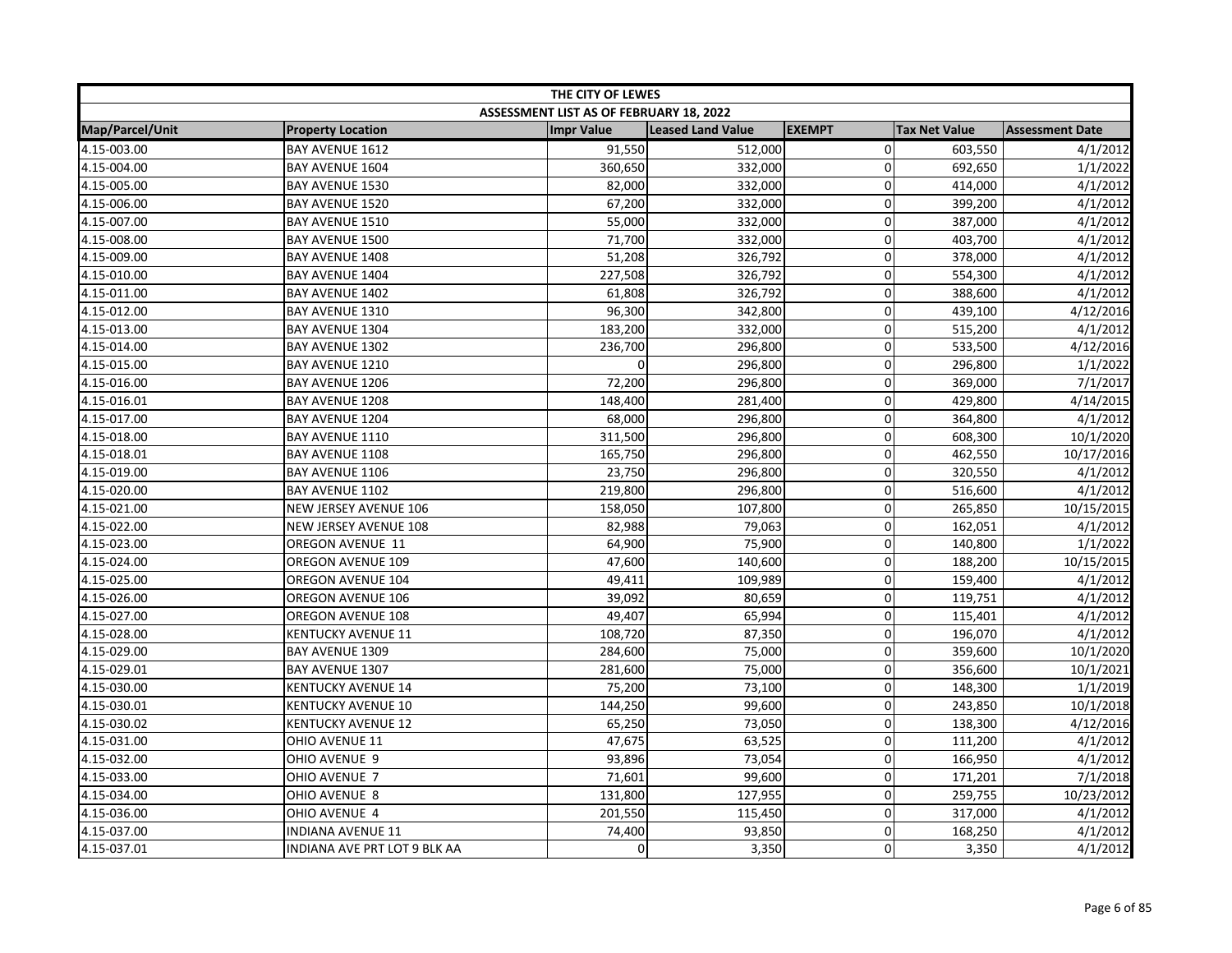|                 |                                | THE CITY OF LEWES                       |                          |               |                      |                        |
|-----------------|--------------------------------|-----------------------------------------|--------------------------|---------------|----------------------|------------------------|
|                 |                                | ASSESSMENT LIST AS OF FEBRUARY 18, 2022 |                          |               |                      |                        |
| Map/Parcel/Unit | <b>Property Location</b>       | <b>Impr Value</b>                       | <b>Leased Land Value</b> | <b>EXEMPT</b> | <b>Tax Net Value</b> | <b>Assessment Date</b> |
| 4.15-038.00     | BAY AVENUE 1519                | 86,550                                  | 108,000                  | $\mathbf 0$   | 194,550              | 1/15/2014              |
| 4.15-039.00     | INDIANA AVENUE 7               | 233,800                                 | 126,000                  | 0             | 359,800              | 4/1/2012               |
| 4.15-040.00     | INDIANA AVENUE 6               | 47,745                                  | 127,955                  | $\mathbf 0$   | 175,700              | 4/1/2012               |
| 4.15-041.00     | <b>INDIANA AVENUE 10</b>       | 54,700                                  | 93,850                   | $\mathbf 0$   | 148,550              | 4/1/2012               |
| 4.15-042.00     | <b>INDIANA AVENUE 12</b>       | 92,200                                  | 93,850                   | $\Omega$      | 186,050              | 4/1/2012               |
| 4.15-043.00     | ILLINOIS AVENUE 11             | 52,700                                  | 93,850                   | $\Omega$      | 146,550              | 4/1/2012               |
| 4.15-044.00     | ILLINOIS AVENUE 9              | 88,450                                  | 93,850                   | $\mathbf 0$   | 182,300              | 4/1/2012               |
| 4.15-045.00     | BAY AVENUE 1613                | 128,095                                 | 127,955                  | 0             | 256,050              | 4/1/2012               |
| 4.15-046.00     | ILLINOIS AVENUE 8              | 105,045                                 | 127,955                  | 0             | 233,000              | 4/1/2012               |
| 4.15-047.00     | ILLINOIS AVENUE 10             | 111,700                                 | 93,850                   | $\mathbf 0$   | 205,550              | 4/1/2017               |
| 4.15-048.00     | <b>ILLINOIS AVENUE 12</b>      | 87,750                                  | 93,850                   | $\Omega$      | 181,600              | 4/1/2012               |
| 4.15-049.00     | MICHIGAN AVENUE 11             | 140,550                                 | 93,850                   | 0             | 234,400              | 1/1/2022               |
| 4.15-050.00     | MICHIGAN AVENUE 7              | 124,400                                 | 132,650                  | 0             | 257,050              | 10/15/2015             |
| 4.15-050.01     | <b>BAY AVENUE 1707</b>         | 97,800                                  | 108,000                  | $\Omega$      | 205,800              | 4/14/2015              |
| 4.15-051.00     | LOTS 6,8,10,12 P/O 16 BLK DD   | 285,500                                 | $\Omega$                 | 285,500.00    | $\Omega$             | 7/1/2021               |
| 4.15-052.00     | CEDAR STREET 1803              | 55,400                                  | 77,000                   | 0             | 132,400              | 4/1/2012               |
| 4.15-053.00     | <b>ODESSA AVENUE 3</b>         | 89,550                                  | 63,700                   | $\mathbf 0$   | 153,250              | 4/1/2012               |
| 4.15-054.00     | <b>ODESSA AVENUE 8</b>         | 66,650                                  | 63,700                   | 0             | 130,350              | 4/1/2012               |
| 4.15-055.00     | ODESSA AVENUE 6                | 46,050                                  | 63,700                   | $\mathbf 0$   | 109,750              | 10/14/2014             |
| 4.15-056.00     | <b>ODESSA AVENUE 4</b>         | 40,500                                  | 63,700                   | $\Omega$      | 104,200              | 4/1/2012               |
| 4.15-057.00     | CEDAR STREET 1701              | 57,500                                  | 63,000                   | $\mathbf 0$   | 120,500              | 4/1/2012               |
| 4.15-058.00     | CEDAR STREET 1702              | 89,100                                  | 63,000                   | 0             | 152,100              | 4/1/2012               |
| 4.15-059.00     | <b>CEDAR STREET 1703</b>       | 83,800                                  | 63,000                   | 0             | 146,800              | 4/1/2020               |
| 4.15-060.00     | <b>CAMDEN AVENUE 5</b>         | 120,250                                 | 63,700                   | $\mathbf 0$   | 183,950              | 4/1/2012               |
| 4.15-061.00     | <b>CAMDEN AVENUE 7</b>         | 134,750                                 | 63,700                   | 0             | 198,450              | 4/1/2012               |
| 4.15-062.00     | <b>CAMDEN AVENUE 9</b>         | 43,300                                  | 63,700                   | $\mathbf 0$   | 107,000              | 4/1/2012               |
| 4.15-063.00     | <b>CAMDEN AVENUE 8</b>         | 35,600                                  | 63,700                   | $\mathbf 0$   | 99,300               | 4/1/2012               |
| 4.15-064.00     | <b>CAMDEN AVENUE 6</b>         | 70,150                                  | 63,700                   | $\mathbf 0$   | 133,850              | 4/1/2012               |
| 4.15-065.00     | <b>CAMDEN AVENUE 4</b>         | 44,750                                  | 63,700                   | $\mathbf 0$   | 108,450              | 7/1/2019               |
| 4.15-066.00     | CEDAR STREET 1601              | 116,350                                 | 63,700                   | 0             | 180,050              | 10/1/2017              |
| 4.15-067.00     | CEDAR STREET 1602              | 35,700                                  | 63,700                   | $\mathbf 0$   | 99,400               | 4/1/2012               |
| 4.15-068.00     | CEDAR STREET 1603              | 131,800                                 | 63,700                   | $\mathbf 0$   | 195,500              | 4/1/2012               |
| 4.15-069.00     | SMYRNA AVE LOTS #5,7,9; BLK 16 | 7,900                                   | 0                        | 7,900.00      | 0                    | 4/1/2012               |
| 4.15-070.00     | SMRYNA AVE LOTS #4,6,8; BLK 15 | 77,350                                  | $\mathbf 0$              | 77,350.00     | 0                    | 4/1/2012               |
| 4.15-071.00     | CEDAR STREET 1501              | 163,150                                 | 63,000                   | 0             | 226,150              | 4/1/2012               |
| 4.15-072.00     | CEDAR STREET 1502              | 184,750                                 | 63,000                   | $\mathbf 0$   | 247,750              | 10/1/2018              |
| 4.15-073.00     | CEDAR STREET 1503              | 62,950                                  | 63,000                   | $\Omega$      | 125,950              | 4/1/2012               |
| 4.15-074.00     | <b>FELTON AVENUE 5</b>         | 72,150                                  | 63,700                   | 0             | 135,850              | 10/1/2021              |
| 4.15-075.00     | <b>FELTON AVENUE 7</b>         | 46,650                                  | 63,700                   | $\mathbf 0$   | 110,350              | 10/1/2017              |
| 4.15-076.00     | <b>FELTON AVENUE 9</b>         | 39,700                                  | 63,700                   | $\mathbf 0$   | 103,400              | 4/1/2019               |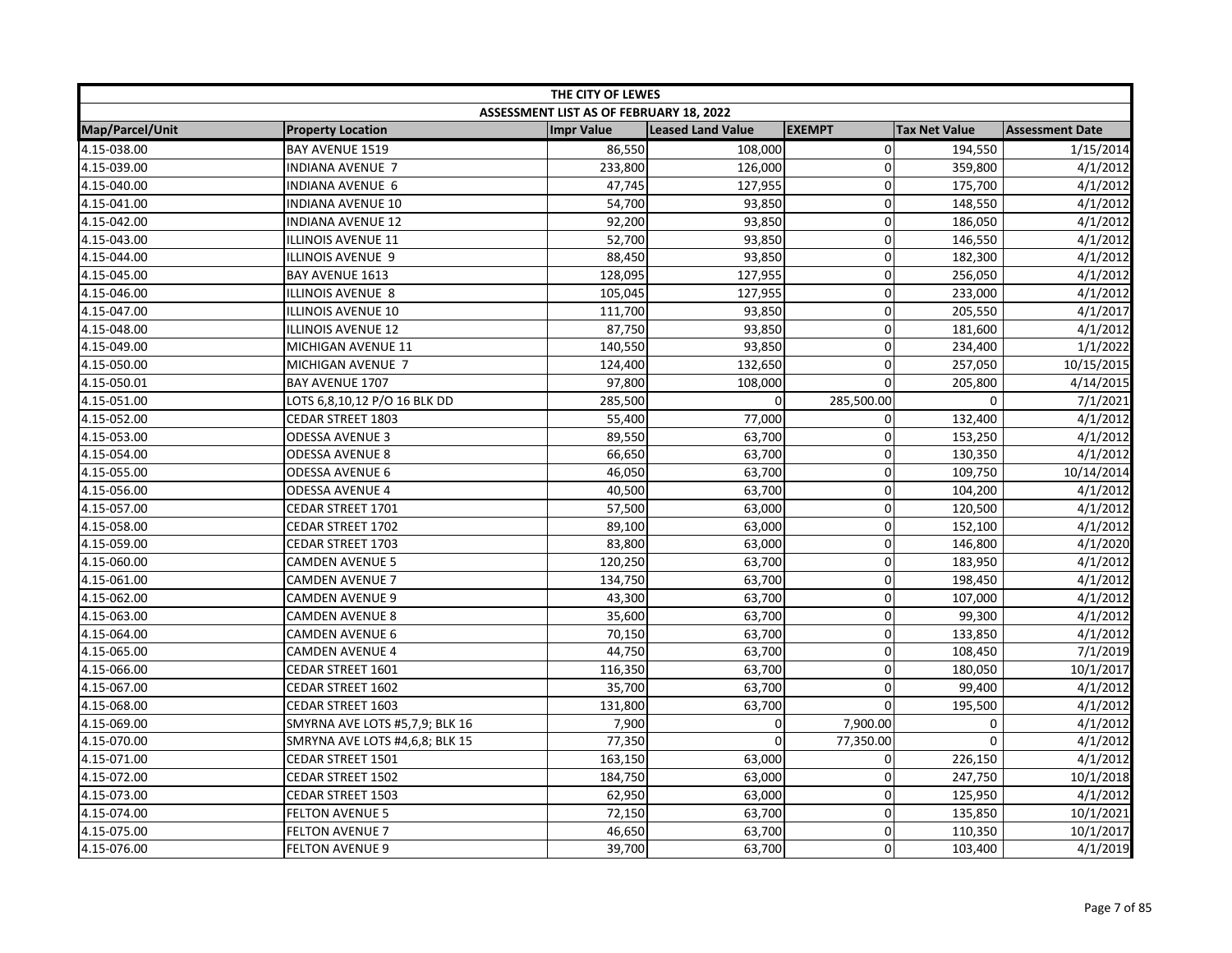|                  | THE CITY OF LEWES         |                                         |                          |               |                      |                        |  |  |
|------------------|---------------------------|-----------------------------------------|--------------------------|---------------|----------------------|------------------------|--|--|
|                  |                           | ASSESSMENT LIST AS OF FEBRUARY 18, 2022 |                          |               |                      |                        |  |  |
| Map/Parcel/Unit  | <b>Property Location</b>  | <b>Impr Value</b>                       | <b>Leased Land Value</b> | <b>EXEMPT</b> | <b>Tax Net Value</b> | <b>Assessment Date</b> |  |  |
| 4.15-077.00      | <b>FELTON AVENUE 8</b>    | 106,700                                 | 63,700                   | $\mathbf{0}$  | 170,400              | 7/17/2012              |  |  |
| 4.15-078.00      | <b>FELTON AVENUE 6</b>    | 162,600                                 | 63,700                   | $\mathbf 0$   | 226,300              | 7/12/2016              |  |  |
| 4.15-079.00      | <b>FELTON AVENUE 4</b>    | $\Omega$                                | 63,700                   | $\mathbf 0$   | 63,700               | 1/1/2022               |  |  |
| 4.15-080.00      | CEDAR STREET 1401         | 37,800                                  | 77,000                   | 0             | 114,800              | 4/1/2012               |  |  |
| 4.15-081.00      | CEDAR STREET 1402         | 45,500                                  | 63,000                   | $\Omega$      | 108,500              | 5/1/2021               |  |  |
| 4.15-082.00      | <b>CEDAR STREET 1403</b>  | 151,900                                 | 77,000                   | $\mathbf 0$   | 228,900              | 7/1/2017               |  |  |
| 4.15-082.01      | MILFORD AVENUE 4          | 77,950                                  | 63,700                   | $\Omega$      | 141,650              | 10/1/2021              |  |  |
| 4.15-083.00      | MILFORD AVENUE LOT 7 & 9  | 62,650                                  | 0                        | 62,650.00     | 0                    | 4/1/2012               |  |  |
| 4.15-084.00      | <b>MILFORD AVENUE 3</b>   | 77,950                                  | 66,200                   | $\mathbf 0$   | 144,150              | 4/1/2012               |  |  |
| 4.15-086.00      | CEDAR STREET 1313         | 49,700                                  | 67,400                   | $\mathbf 0$   | 117,100              | 1/1/2018               |  |  |
| 4.15-087.00      | <b>CEDAR STREET 1305</b>  | 206,000                                 | 47,200                   | $\mathbf 0$   | 253,200              | 10/17/2016             |  |  |
| 4.15-087.01      | <b>CEDAR STREET 1303</b>  | 206,000                                 | 47,200                   | $\mathbf 0$   | 253,200              | 10/17/2016             |  |  |
| 4.18-001.00      | PILOTTOWN ROAD 612        | 203,050                                 | 0                        | $\mathbf 0$   | 203,050              | 4/1/2012               |  |  |
| 4.18-001.00-0002 | L & R CANAL VACANT LOT    | 67,500                                  | 0                        | $\mathbf 0$   | 67,500               | 4/1/2012               |  |  |
| 4.18-002.00      | PILOTTOWN ROAD 608        | 339,850                                 | $\mathbf 0$              | 0             | 339,850              | 10/1/2017              |  |  |
| 4.18-003.00      | PILOTTOWN ROAD 604        | 130,850                                 | 0                        | $\mathbf 0$   | 130,850              | 10/15/2015             |  |  |
| 4.18-004.00      | PILOTTOWN ROAD 600        | 216,300                                 | 0                        | $\mathbf 0$   | 216,300              | 1/14/2015              |  |  |
| 4.18-005.00      | RODNEY AVENUE 108         | 83,150                                  | 0                        | $\mathbf 0$   | 83,150               | 7/1/2021               |  |  |
| 4.18-006.00      | RODNEY AVENUE 110         | 86,600                                  | 0                        | $\mathbf 0$   | 86,600               | 4/1/2012               |  |  |
| 4.18-007.00      | <b>RODNEY AVENUE 112</b>  | 126,050                                 | 0                        | 0             | 126,050              | 4/1/2012               |  |  |
| 4.18-008.00      | RODNEY AVENUE 114         | 80,050                                  | 0                        | $\mathbf 0$   | 80,050               | 4/1/2012               |  |  |
| 4.18-009.00      | RODNEY AVENUE 116         | 106,100                                 | $\overline{0}$           | $\Omega$      | 106,100              | 4/1/2012               |  |  |
| 4.18-009.01      | RODNEY AVENUE 118         | 40,050                                  | 0                        | $\mathbf 0$   | 40,050               | 4/1/2012               |  |  |
| 4.18-010.00      | <b>RODNEY AVENUE 120</b>  | 107,000                                 | 0                        | $\mathbf 0$   | 107,000              | 4/12/2016              |  |  |
| 4.18-011.00      | <b>RODNEY AVENUE 124</b>  | 96,550                                  | 0                        | $\mathbf 0$   | 96,550               | 4/1/2012               |  |  |
| 4.18-011.01      | RODNEY AVENUE 122         | 119,250                                 | 0                        | 0             | 119,250              | 4/1/2012               |  |  |
| 4.18-012.00      | RODNEY AVENUE 129         | 90,000                                  | 0                        | $\mathbf 0$   | 90,000               | 4/1/2012               |  |  |
| 4.18-013.00      | RODNEY AVENUE 123         | 102,100                                 | 0                        | $\mathbf 0$   | 102,100              | 7/15/2015              |  |  |
| 4.18-014.00      | RODNEY AVENUE 121         | 112,250                                 | $\mathbf 0$              | 0             | 112,250              | 7/1/2021               |  |  |
| 4.18-015.00      | RODNEY AVENUE 117         | 93,900                                  | 0                        | $\mathbf 0$   | 93,900               | 4/1/2012               |  |  |
| 4.18-016.00      | RODNEY AVENUE 115         | 128,750                                 | $\mathbf 0$              | $\mathbf{0}$  | 128,750              | 4/1/2012               |  |  |
| 4.18-017.00      | RODNEY AVENUE 107         | 78,550                                  | 0                        | $\mathbf 0$   | 78,550               | 1/14/2015              |  |  |
| 4.18-018.00      | PILOTTOWN ROAD 588        | 146,950                                 | 0                        | $\mathbf 0$   | 146,950              | 7/12/2016              |  |  |
| 4.18-018.01      | PILOTTOWN ROAD 589        | 56,750                                  | 0                        | $\mathbf 0$   | 56,750               | 4/24/2013              |  |  |
| 4.18-019.00      | PILOTTOWN ROAD 586        | 179,600                                 | 0                        | $\mathbf 0$   | 179,600              | 4/1/2012               |  |  |
| 4.18-020.00      | PILOTTOWN ROAD 582        | 173,050                                 | $\overline{0}$           | $\mathbf 0$   | 173,050              | 4/1/2012               |  |  |
| 4.18-021.00      | PILOTTOWN ROAD 580        | 265,500                                 | 0                        | $\mathbf 0$   | 265,500              | 1/1/2017               |  |  |
| 4.18-022.00      | <b>HOORNKILL AVENUE 2</b> | 93,350                                  | 0                        | $\mathbf 0$   | 93,350               | 4/1/2012               |  |  |
| 4.18-023.00      | <b>HOORNKILL AVENUE 4</b> | 87,300                                  | 0                        | $\mathbf 0$   | 87,300               | 7/17/2012              |  |  |
| 4.18-024.00      | <b>HOORNKILL AVENUE 6</b> | 94,450                                  | 0                        | $\Omega$      | 94,450               | 4/1/2012               |  |  |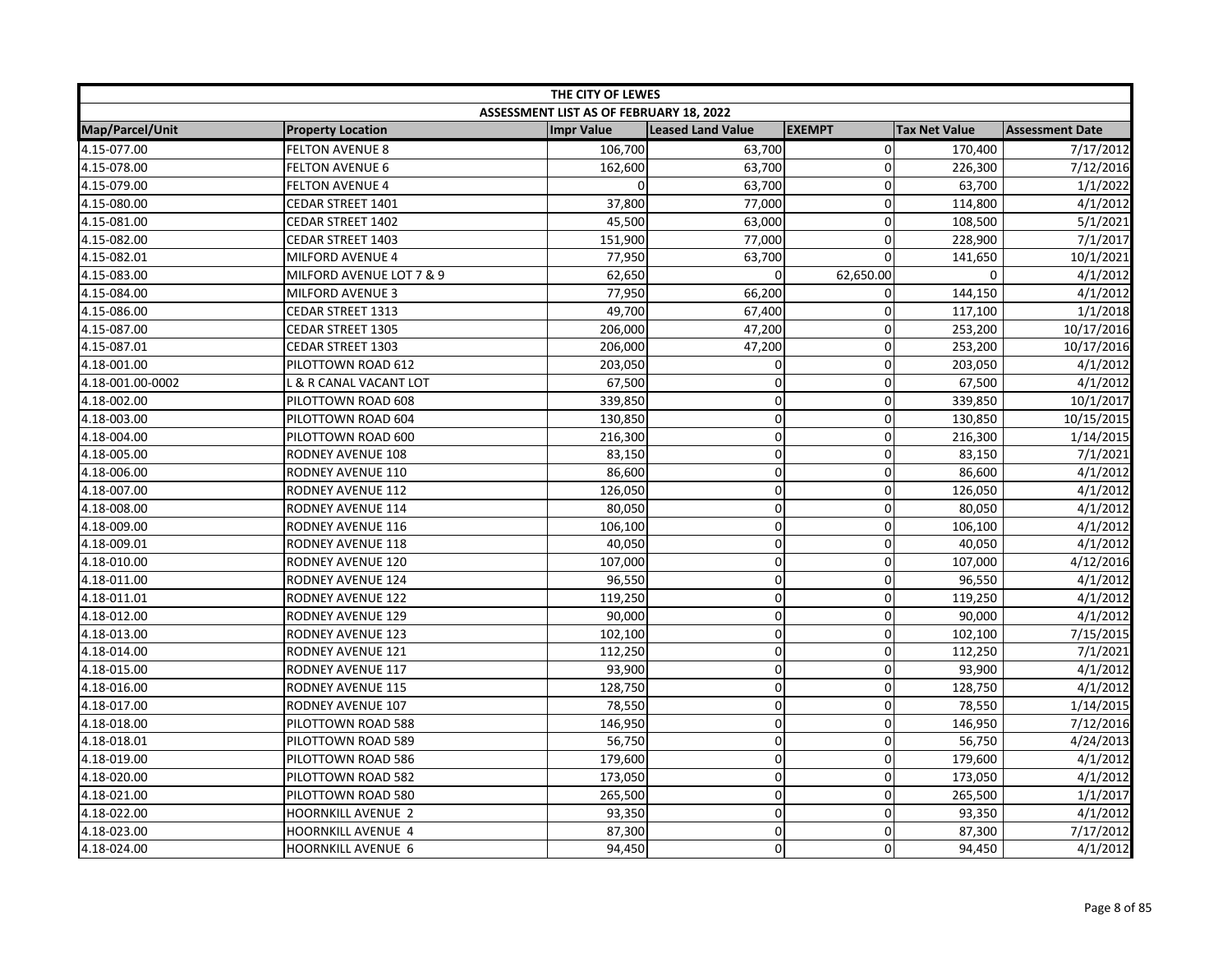| THE CITY OF LEWES      |                                |                                         |                          |               |                      |                        |
|------------------------|--------------------------------|-----------------------------------------|--------------------------|---------------|----------------------|------------------------|
|                        |                                | ASSESSMENT LIST AS OF FEBRUARY 18, 2022 |                          |               |                      |                        |
| <b>Map/Parcel/Unit</b> | <b>Property Location</b>       | <b>Impr Value</b>                       | <b>Leased Land Value</b> | <b>EXEMPT</b> | <b>Tax Net Value</b> | <b>Assessment Date</b> |
| 4.18-025.00            | <b>HOORNKILL AVENUE 8</b>      | 83,450                                  | $\pmb{0}$                | $\Omega$      | 83,450               | 4/1/2012               |
| 4.18-026.00            | <b>HOORNKILL AVENUE 10</b>     | 94,500                                  | $\mathbf 0$              | $\Omega$      | 94,500               | 4/1/2012               |
| 4.18-027.00            | <b>HOORNKILL AVENUE 12</b>     | 90,550                                  | $\mathbf 0$              | $\Omega$      | 90,550               | 4/1/2012               |
| 4.18-028.01            | <b>HOORNKILL AVENUE 14</b>     | 124,050                                 | $\overline{0}$           | 0             | 124,050              | 1/1/2016               |
| 4.18-029.00            | <b>HOORNKILL AVENUE 16</b>     | 106,450                                 | $\mathbf 0$              | 0             | 106,450              | 4/1/2012               |
| 4.18-041.00            | <b>HOORNKILL AVENUE 17</b>     | 87,750                                  | $\pmb{0}$                | 0             | 87,750               | 4/1/2012               |
| 4.18-042.00            | <b>HOORNKILL AVENUE 15</b>     | 89,250                                  | $\mathbf 0$              | 0             | 89,250               | 4/1/2012               |
| 4.18-043.00            | <b>HOORNKILL AVENUE 13</b>     | 84,950                                  | $\overline{0}$           | $\Omega$      | 84,950               | 4/1/2012               |
| 4.18-044.00            | HOORNKILL AVENUE 11            | 221,600                                 | $\mathbf 0$              | 0             | 221,600              | 10/1/2018              |
| 4.18-045.00            | HOORNKILL AVENUE 9             | 83,300                                  | $\pmb{0}$                | $\mathbf 0$   | 83,300               | 4/1/2012               |
| 4.18-046.00            | HOORNKILL AVENUE 7             | 70,250                                  | $\mathbf 0$              | $\Omega$      | 70,250               | 4/1/2012               |
| 4.18-047.00            | <b>HOORNKILL AVENUE 5</b>      | 107,100                                 | $\mathbf 0$              | $\mathbf 0$   | 107,100              | 4/1/2012               |
| 4.18-048.00            | <b>HOORNKILL AVENUE 3</b>      | 108,850                                 | 0                        | $\Omega$      | 108,850              | 4/1/2012               |
| 4.18-048.01            | HOORNKILL AVENUE 1             | 119,200                                 | $\mathbf 0$              | 0             | 119,200              | 4/1/2012               |
| 4.18-049.00            | PILOTTOWN ROAD 570             | 214,300                                 | $\overline{0}$           | 0             | 214,300              | 10/17/2016             |
| 4.18-050.00            | PILOTTOWN ROAD VACANT LOT      | 8,250                                   | $\overline{0}$           | 0             | 8,250                | 4/1/2012               |
| 4.18-051.00            | PILOTTOWN ROAD 558             | 233,300                                 | $\mathsf 0$              | $\mathbf 0$   | 233,300              | 4/1/2012               |
| 4.18-052.00            | PILOTTOWN ROAD 554             | 229,600                                 | $\mathbf 0$              | 0             | 229,600              | 4/1/2012               |
| 4.18-053.00            | PILOTTOWN ROAD 550             | 448,450                                 | $\pmb{0}$                | $\Omega$      | 448,450              | 10/1/2021              |
| 4.18-053.01            | HARBORVIEW ROAD ONE HALF       | 69,100                                  | $\mathbf 0$              | $\mathbf{0}$  | 69,100               | 4/1/2012               |
| 4.18-054.00            | PILOTTOWN ROAD 538             | 135,100                                 | $\mathbf 0$              | 135,100.00    | $\Omega$             | 10/1/2021              |
| 4.18-055.00            | HARBORVIEW ROAD 1              | 137,150                                 | $\Omega$                 | 0             | 137,150              | 4/1/2012               |
| 4.18-056.00            | PILOTTOWN ROAD 534             | 173,750                                 | $\pmb{0}$                | 0             | 173,750              | 4/12/2016              |
| 4.18-057.00            | PILOTTOWN ROAD 530             | 220,400                                 | $\pmb{0}$                | 0             | 220,400              | 4/1/2012               |
| 4.18-058.00            | PILOTTOWN ROAD 526             | 227,600                                 | $\overline{0}$           | 0             | 227,600              | 1/1/2019               |
| 4.18-059.00            | PILOTTOWN ROAD 522             | 109,900                                 | $\mathbf 0$              | $\Omega$      | 109,900              | 4/1/2012               |
| 4.18-060.00            | CAREY LANE 6                   | 99,400                                  | $\mathbf 0$              | $\mathbf{0}$  | 99,400               | 10/17/2016             |
| 4.18-060.01            | <b>CAREY LANE 8</b>            | 54,450                                  | $\pmb{0}$                | $\mathbf 0$   | 54,450               | 4/1/2012               |
| 4.18-061.00            | CAREY LANE 10                  | 100,000                                 | $\mathbf 0$              | $\Omega$      | 100,000              | 1/14/2015              |
| 4.18-062.00            | <b>CAREY LANE</b>              | 2,600                                   | $\mathbf 0$              | 2,600.00      | $\Omega$             | 4/1/2012               |
| 4.18-062.01            | CAREY LANE 16                  | 113,450                                 | $\overline{0}$           | 0             | 113,450              | 4/1/2012               |
| 4.18-062.02            | CAREY LANE 12                  | 40,300                                  | $\mathbf 0$              | $\Omega$      | 40,300               | 4/1/2012               |
| 4.18-062.03            | <b>CAREY LANE 14</b>           | 88,200                                  | $\pmb{0}$                | 0             | 88,200               | 4/1/2012               |
| 4.18-062.04            | CAREY LANE 18                  | 80,600                                  | $\mathbf 0$              | 0             | 80,600               | 4/1/2012               |
| 4.18-063.00            | PILOTTOWN ROAD 518             | 126,600                                 | $\pmb{0}$                | $\mathbf 0$   | 126,600              | 4/1/2012               |
| 4.18-064.00            | PILOTTOWN ROAD 510             | 214,800                                 | $\mathbf 0$              | $\mathbf{0}$  | 214,800              | 4/1/2012               |
| 4.18-065.00            | PILOTTOWN ROAD 508             | 144,550                                 | $\pmb{0}$                | 0             | 144,550              | 4/1/2012               |
| 4.18-066.00            | PILOTTOWN RD ALONG L & R CANAL | 101,350                                 | $\mathbf 0$              | 0             | 101,350              | 4/1/2012               |
| 4.18-066.01            | PILOTTOWN ROAD 502             | 238,500                                 | $\pmb{0}$                | $\Omega$      | 238,500              | 10/1/2018              |
| 4.18-067.00            | NEW ROAD 104                   | 41,300                                  | 0                        | 41,300.00     | 0                    | 4/1/2012               |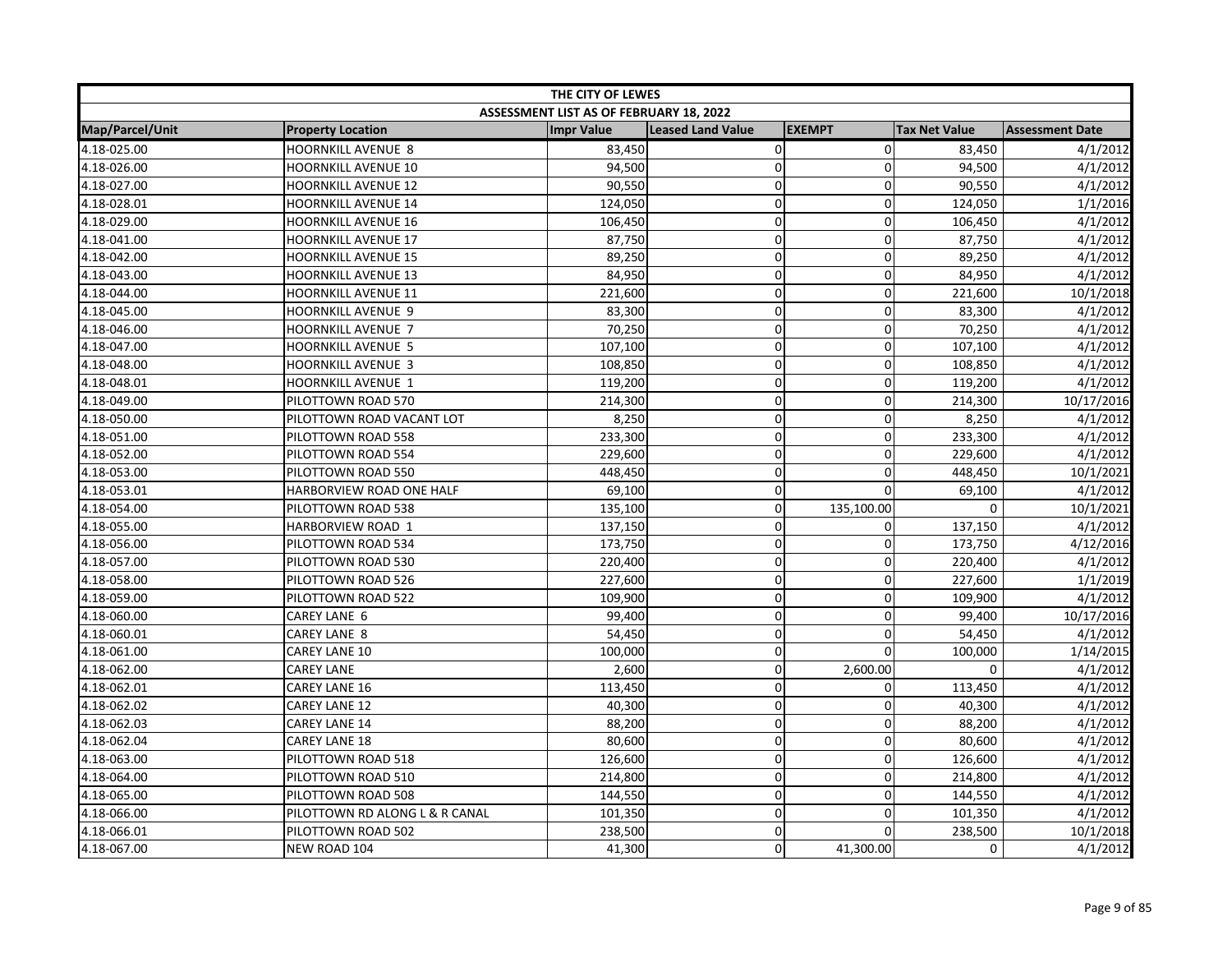| THE CITY OF LEWES |                               |                                         |                          |               |                      |                        |  |
|-------------------|-------------------------------|-----------------------------------------|--------------------------|---------------|----------------------|------------------------|--|
|                   |                               | ASSESSMENT LIST AS OF FEBRUARY 18, 2022 |                          |               |                      |                        |  |
| Map/Parcel/Unit   | <b>Property Location</b>      | <b>Impr Value</b>                       | <b>Leased Land Value</b> | <b>EXEMPT</b> | <b>Tax Net Value</b> | <b>Assessment Date</b> |  |
| 4.18-068.00       | NEW ROAD 106                  | 41,700                                  | 0                        | $\mathbf 0$   | 41,700               | 10/1/2019              |  |
| 4.18-069.00       | NEW ROAD 108                  | 68,300                                  | $\mathbf 0$              | $\mathbf{0}$  | 68,300               | 4/1/2012               |  |
| 4.18-070.00       | NEW ROAD 110                  | 232,450                                 | 0                        | $\mathbf 0$   | 232,450              | 4/1/2012               |  |
| 4.18-071.00       | NEW ROAD 116                  | 83,550                                  | $\mathbf 0$              | 0             | 83,550               | 4/1/2012               |  |
| 4.18-072.00       | NEW ROAD 120                  | 173,650                                 | 0                        | $\Omega$      | 173,650              | 4/1/2012               |  |
| 4.18-074.00       | NEW ROAD 113                  | 94,600                                  | 0                        | $\mathbf 0$   | 94,600               | 4/1/2012               |  |
| 4.18-075.00       | NEW ROAD 111                  | 91,000                                  | 0                        | $\mathbf 0$   | 91,000               | 4/1/2019               |  |
| 4.18-076.00       | NEW ROAD 109                  | 113,850                                 | 0                        | 0             | 113,850              | 4/1/2012               |  |
| 4.18-077.00       | NEW ROAD 107                  | 85,500                                  | 0                        | $\mathbf 0$   | 85,500               | 4/1/2012               |  |
| 4.18-078.00       | NEW ROAD 105                  | 122,400                                 | 0                        | $\mathbf 0$   | 122,400              | 4/1/2012               |  |
| 4.18-079.00       | <b>NEW ROAD</b>               | 40,750                                  | $\mathbf 0$              | $\mathbf 0$   | 40,750               | 4/1/2012               |  |
| 4.18-080.00       | <b>NEW ROAD</b>               | 40,750                                  | 0                        | $\mathbf 0$   | 40,750               | 4/1/2012               |  |
| 4.18-081.00       | NEW ROAD 103                  | 72,950                                  | 0                        | $\mathbf 0$   | 72,950               | 4/1/2012               |  |
| 4.18-082.00       | PILOTTOWN ROAD 440            | 280,000                                 | 0                        | $\mathbf 0$   | 280,000              | 1/1/2018               |  |
| 4.18-083.00       | PILOTTOWN ROAD 436            | 432,900                                 | $\mathbf 0$              | 0             | 432,900              | 4/1/2012               |  |
| 4.18-084.00       | PILOTTOWN ROAD 416            | 192,050                                 | 0                        | $\mathbf 0$   | 192,050              | 4/1/2012               |  |
| 4.18-085.00       | L & R CANAL VACANT LOT        | 71,250                                  | 0                        | 71,250.00     | 0                    | 10/1/2021              |  |
| 4.18-085.01-0000R | L & R CANAL LOT               | 84,550                                  | 0                        | 84,550.00     | $\pmb{0}$            | 4/1/2012               |  |
| 4.18-085.02       | PILOTTOWN ROAD 527            | 72,950                                  | 0                        | 72,950.00     | $\mathbf 0$          | 4/1/2012               |  |
| 4.18-085.03-0000R | PILOTTOWN ROAD VACANT LOT     | 105,850                                 | 0                        | 105,850.00    | 0                    | 4/1/2012               |  |
| 4.18-085.04-0000R | PILOTTOWN RD/FRONT ST VAC LOT | 109,600                                 | 0                        | 109,600.00    | $\mathsf 0$          | 4/1/2012               |  |
| 4.18-085.05-0000R | PILOTTOWN RD ON CANAL VAC LOT | 70,900                                  | 0                        | 70,900.00     | 0                    | 10/1/2021              |  |
| 4.18-085.06-0000R | PILOTTOWN ROAD LT CANAL BANK  | 88,700                                  | $\mathbf 0$              | 88,700.00     | $\Omega$             | 1/1/2022               |  |
| 4.18-086.00       | L & R CANAL VACANT LOT        | 34,500                                  | 0                        | 0             | 34,500               | 4/1/2012               |  |
| 4.18-087.00       | L & R CANAL LOT               | 58,200                                  | 0                        | 58,200.00     | 0                    | 4/1/2012               |  |
| 4.18-087.01       | L & R CANAL LOT W/DOCK        | 65,950                                  | 0                        | $\Omega$      | 65,950               | 4/1/2012               |  |
| 4.18-087.02       | PILOTTOWN ROAD 537            | 12,200                                  | 0                        | 12,200.00     | $\Omega$             | 4/1/2012               |  |
| 4.18-088.00       | L & R CANAL VACANT LOT        | 105,450                                 | 0                        | $\Omega$      | 105,450              | 4/1/2012               |  |
| 4.18-089.00       | L & R CANAL VACANT LOT        | 71,250                                  | $\mathbf 0$              | 0             | 71,250               | 4/1/2012               |  |
| 4.18-090.00       | L & R CANAL VACANT LOT        | 76,750                                  | 0                        | $\mathbf{0}$  | 76,750               | 4/1/2012               |  |
| 4.18-091.00       | L & R CANAL LOT               | 134,550                                 | 0                        | $\mathbf{0}$  | 134,550              | 4/1/2012               |  |
| 4.18-092.00       | PILOTTOWN RD N SIDE VAC LOT   | 103,950                                 | $\mathbf 0$              | 103,950.00    | $\mathbf 0$          | 4/1/2012               |  |
| 4.18-093.00       | L & R CANAL LOT               | 100,100                                 | 0                        | 0             | 100,100              | 1/14/2015              |  |
| 4.18-094.00       | L & R CANAL LOT               | 113,550                                 | 0                        | 0             | 113,550              | 1/14/2015              |  |
| 4.18-096.00       | PILOTTOWN ROAD 601            | 69,300                                  | 0                        | $\mathbf 0$   | 69,300               | 1/14/2015              |  |
| 4.18-097.00       | L & R CANAL LOT               | 68,400                                  | $\mathbf 0$              | 0             | 68,400               | 4/1/2012               |  |
| 4.18-098.00       | L & R CANAL LOT               | 61,800                                  | 0                        | $\Omega$      | 61,800               | 4/1/2012               |  |
| 4.18-100.00       | NEW ROAD 118                  | 114,200                                 | 0                        | $\mathbf{0}$  | 114,200              | 4/1/2012               |  |
| 4.18-101.00       | NEW ROAD 122                  | 118,600                                 | 0                        | 0             | 118,600              | 4/1/2012               |  |
| 4.18-102.00       | NEW ROAD 122A                 | 193,200                                 | 0                        | 0             | 193,200              | 4/1/2012               |  |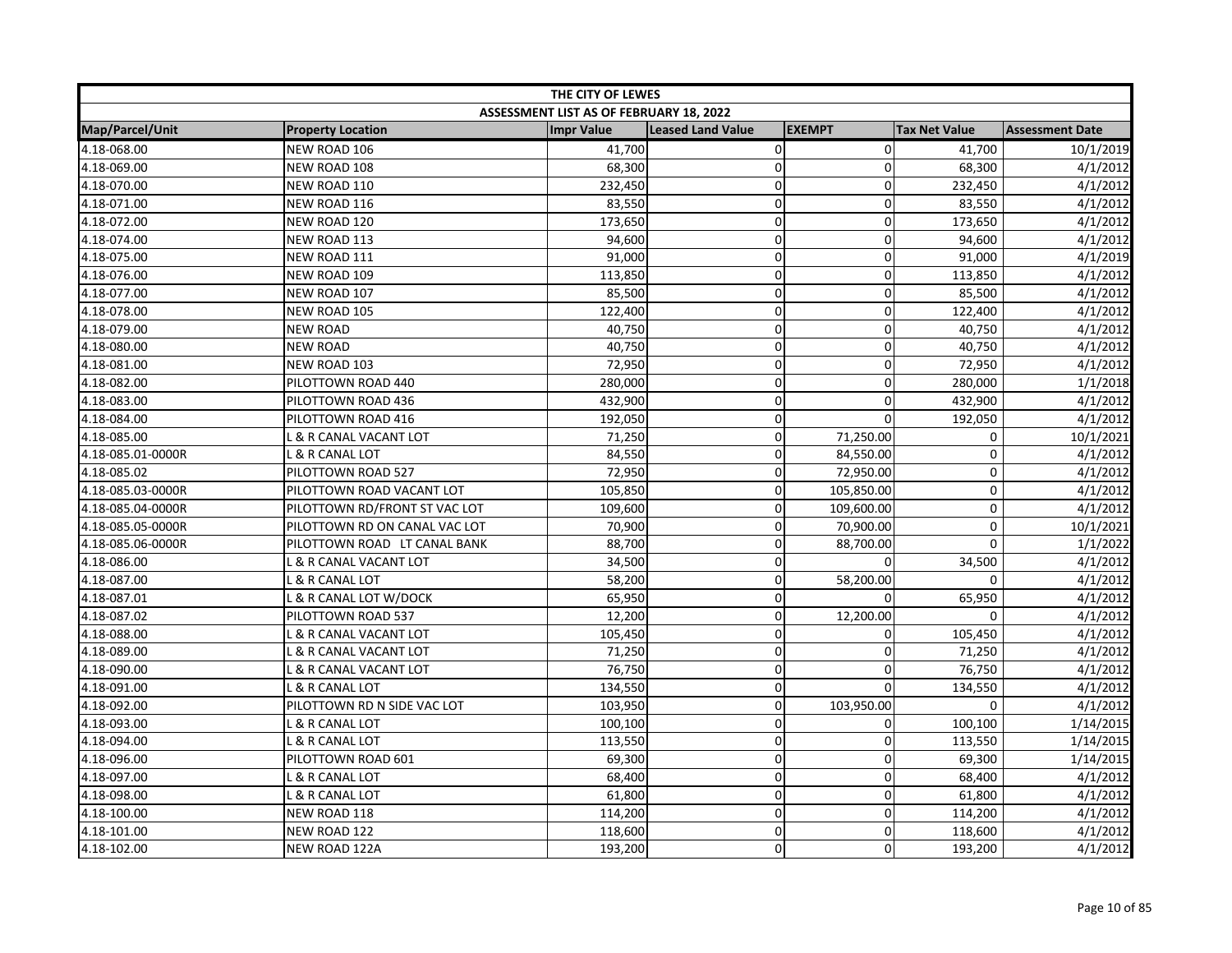| THE CITY OF LEWES |                              |                                         |                          |                |                      |                        |
|-------------------|------------------------------|-----------------------------------------|--------------------------|----------------|----------------------|------------------------|
|                   |                              | ASSESSMENT LIST AS OF FEBRUARY 18, 2022 |                          |                |                      |                        |
| Map/Parcel/Unit   | <b>Property Location</b>     | <b>Impr Value</b>                       | <b>Leased Land Value</b> | <b>EXEMPT</b>  | <b>Tax Net Value</b> | <b>Assessment Date</b> |
| 4.18-103.00       | NEW ROAD 126                 | 134,350                                 | $\pmb{0}$                | $\overline{0}$ | 134,350              | 4/1/2012               |
| 4.18-104.00       | NEW ROAD 128                 | 147,550                                 | $\mathbf 0$              | $\Omega$       | 147,550              | 1/1/2017               |
| 4.18-105.00       | NEW ROAD 130                 | 111,150                                 | $\mathbf 0$              | $\mathbf 0$    | 111,150              | 4/1/2012               |
| 4.19-001.00       | CEDAR STREET 1201            | 72,900                                  | 77,350                   | $\mathbf 0$    | 150,250              | 4/1/2012               |
| 4.19-002.00       | CEDAR STREET 1203            | 52,400                                  | 70,000                   | $\mathbf 0$    | 122,400              | 4/1/2012               |
| 4.19-003.00       | LAUREL AVENUE 5              | 71,400                                  | 63,700                   | 0              | 135,100              | 4/1/2012               |
| 4.19-004.00       | NEWARK AVENUE 9              | 44,300                                  | 63,700                   | $\mathbf 0$    | 108,000              | 4/1/2012               |
| 4.19-005.00       | <b>NEWARK AVENUE 7</b>       | 132,500                                 | 63,700                   | 0              | 196,200              | 4/1/2012               |
| 4.19-006.00       | <b>NEWARK AVENUE 5</b>       | 50,300                                  | 63,700                   | 0              | 114,000              | 1/1/2018               |
| 4.19-007.00       | CEDAR STREET 1103            | 73,350                                  | 63,000                   | $\mathbf 0$    | 136,350              | 4/1/2012               |
| 4.19-008.00       | CEDAR STREET 1102            | 89,800                                  | 63,000                   | 0              | 152,800              | 7/1/2020               |
| 4.19-009.00       | CEDAR STREET 1101            | 148,200                                 | 63,000                   | 0              | 211,200              | 4/1/2012               |
| 4.19-010.00       | NEW JERSEY AVENUE 12         | 60,300                                  | 66,000                   | 0              | 126,300              | 1/1/2022               |
| 4.19-011.00       | NEW JERSEY AVENUE 107        | 193,400                                 | 133,100                  | $\pmb{0}$      | 326,500              | 4/1/2020               |
| 4.19-012.00       | NEW JERSEY AVENUE 11         | 64,995                                  | 97,055                   | $\Omega$       | 162,050              | 4/1/2012               |
| 4.19-013.00       | <b>NEW YORK AVENUE 8</b>     | 64,305                                  | 138,495                  | 0              | 202,800              | 4/1/2012               |
| 4.19-014.00       | <b>NEW YORK AVENUE 12</b>    | 96,900                                  | 81,857                   | $\mathbf 0$    | 178,757              | 10/23/2013             |
| 4.19-015.00       | CEDAR STREET 1001            | 27,866                                  | 63,284                   | $\mathbf 0$    | 91,150               | 4/1/2012               |
| 4.19-016.00       | CEDAR STREET 1002            | 42,522                                  | 63,278                   | $\mathbf 0$    | 105,800              | 4/1/2012               |
| 4.19-017.00       | CEDAR STREET 1003            | 40,900                                  | 63,300                   | $\mathbf 0$    | 104,200              | 10/17/2016             |
| 4.19-018.00       | <b>NEWARK AVENUE 4</b>       | 39,500                                  | 64,500                   | $\mathbf 0$    | 104,000              | 5/1/2021               |
| 4.19-019.00       | <b>CLAYTON AVENUE 5</b>      | 35,078                                  | 64,522                   | $\Omega$       | 99,600               | 4/1/2012               |
| 4.19-020.00       | <b>NEWARK AVENUE 6</b>       | 63,438                                  | 65,162                   | 0              | 128,600              | 4/1/2012               |
| 4.19-021.00       | <b>CLAYTON AVENUE 7</b>      | 56,688                                  | 65,162                   | $\mathbf 0$    | 121,850              | 4/1/2012               |
| 4.19-022.00       | <b>NEWARK AVENUE 8</b>       | 638,500                                 | 65,600                   | $\mathbf 0$    | 704,100              | 4/1/2020               |
| 4.19-023.00       | <b>CLAYTON AVENUE 9</b>      | 41,912                                  | 65,588                   | $\mathbf 0$    | 107,500              | 4/1/2012               |
| 4.19-024.00       | <b>CLAYTON AVENUE 8</b>      | 118,850                                 | 63,700                   | 0              | 182,550              | 4/1/2012               |
| 4.19-025.00       | <b>CLAYTON AVENUE 6</b>      | 31,700                                  | 63,700                   | $\mathbf 0$    | 95,400               | 4/1/2012               |
| 4.19-026.00       | <b>CLAYTON AVENUE 4</b>      | 50,050                                  | 63,700                   | 0              | 113,750              | 4/1/2012               |
| 4.19-027.00       | CEDAR STREET 901             | 61,800                                  | 63,000                   | $\mathbf 0$    | 124,800              | 4/1/2012               |
| 4.19-028.00       | CEDAR STREET 902             | 57,250                                  | 77,000                   | $\Omega$       | 134,250              | 4/1/2012               |
| 4.19-029.00       | CEDAR STREET 903             | 221,900                                 | 63,000                   | 0              | 284,900              | 10/1/2017              |
| 4.19-030.00       | <b>NEW YORK AVENUE 11</b>    | 59,500                                  | 78,900                   | $\mathbf 0$    | 138,400              | 7/1/2018               |
| 4.19-031.00       | <b>CONNECTICUT AVENUE 12</b> | 125,500                                 | 78,900                   | $\mathbf 0$    | 204,400              | 10/1/2019              |
| 4.19-032.00       | <b>NEW YORK AVENUE 9</b>     | 37,714                                  | 78,936                   | $\mathbf 0$    | 116,650              | 4/1/2012               |
| 4.19-033.00       | CONNECTICUT AVENUE 10        | 360,800                                 | 78,950                   | 0              | 439,750              | 7/1/2020               |
| 4.19-034.00       | <b>NEW YORK AVENUE 7</b>     | 127,210                                 | 107,640                  | $\mathbf 0$    | 234,850              | 4/1/2012               |
| 4.19-035.00       | CONNECTICUT AVENUE 8         | 67,650                                  | 107,600                  | 0              | 175,250              | 1/1/2019               |
| 4.19-036.00       | <b>BAY AVENUE 1014</b>       | 178,300                                 | 296,800                  | $\mathbf 0$    | 475,100              | 10/17/2016             |
| 4.19-037.00       | <b>BAY AVENUE 1012</b>       | 92,100                                  | 296,800                  | $\Omega$       | 388,900              | 4/1/2018               |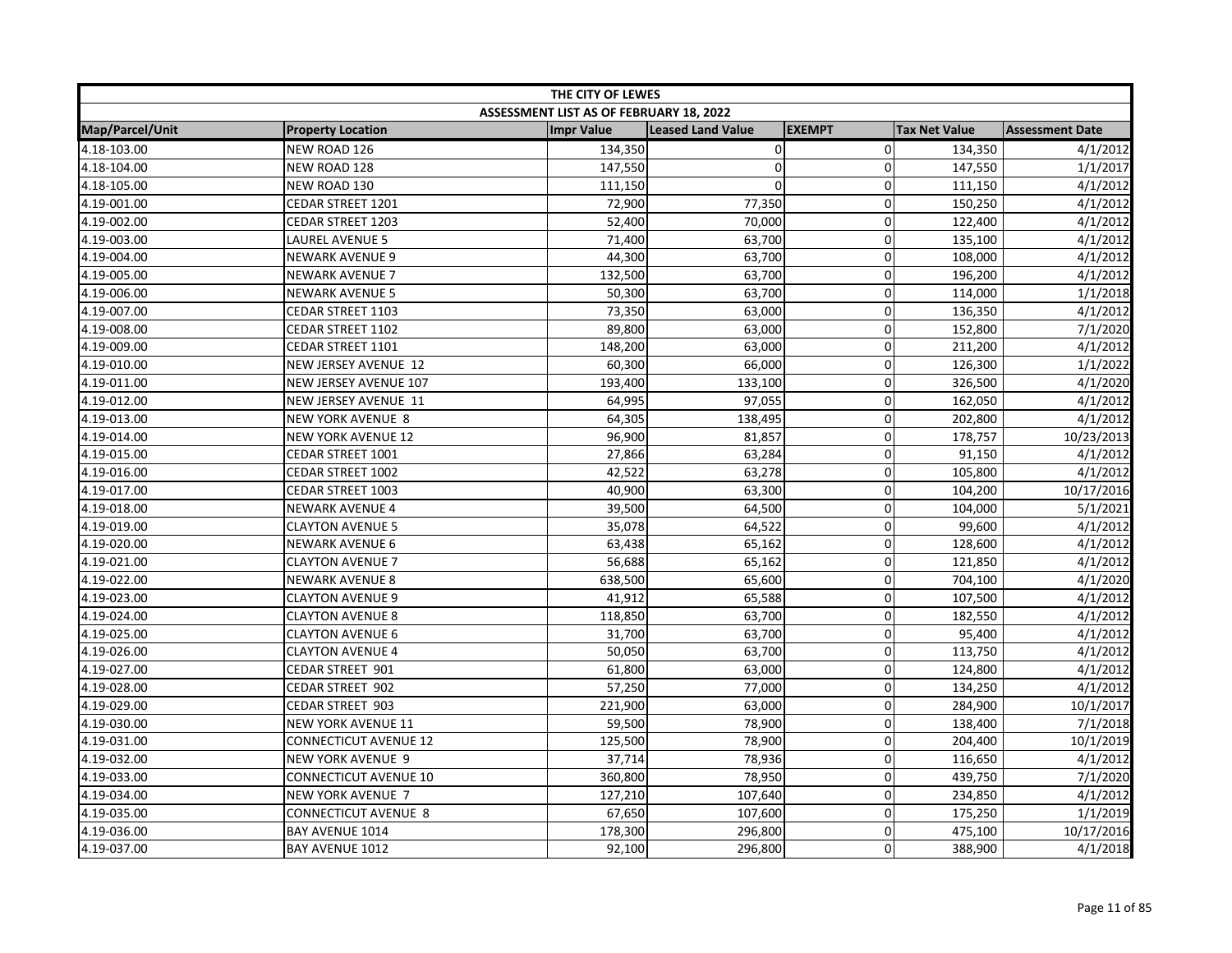| THE CITY OF LEWES      |                              |                                         |                          |                |                      |                        |
|------------------------|------------------------------|-----------------------------------------|--------------------------|----------------|----------------------|------------------------|
|                        |                              | ASSESSMENT LIST AS OF FEBRUARY 18, 2022 |                          |                |                      |                        |
| <b>Map/Parcel/Unit</b> | <b>Property Location</b>     | <b>Impr Value</b>                       | <b>Leased Land Value</b> | <b>EXEMPT</b>  | <b>Tax Net Value</b> | <b>Assessment Date</b> |
| 4.19-038.00            | BAY AVENUE 1010              | 84,650                                  | 296,800                  | $\Omega$       | 381,450              | 4/1/2012               |
| 4.19-039.00            | BAY AVENUE 1006              | 42,450                                  | 296,800                  | $\Omega$       | 339,250              | 4/1/2012               |
| 4.19-040.00            | BAY AVENUE 908               | 139,100                                 | 296,800                  | $\overline{0}$ | 435,900              | 4/1/2012               |
| 4.19-041.00            | <b>BAY AVENUE 906</b>        | 110,050                                 | 310,800                  | $\Omega$       | 420,850              | 4/1/2012               |
| 4.19-041.01            | <b>BAY AVENUE 905</b>        | 113,750                                 | 310,800                  | $\Omega$       | 424,550              | 4/1/2012               |
| 4.19-042.00            | <b>BAY AVENUE 904</b>        | 70,950                                  | 332,000                  | $\Omega$       | 402,950              | 4/1/2012               |
| 4.19-043.00            | DELAWARE AVENUE 8            | 185,200                                 | 138,500                  | 0              | 323,700              | 1/1/2016               |
| 4.19-044.00            | <b>CONNECTICUT AVENUE 7</b>  | 214,050                                 | 98,700                   | 0              | 312,750              | 10/1/2019              |
| 4.19-044.01            | <b>CONNECTICUT AVENUE 9</b>  | 123,900                                 | 91,100                   | 0              | 215,000              | 4/1/2012               |
| 4.19-045.00            | DELAWARE AVENUE 10           | 105,050                                 | 80,400                   | $\overline{0}$ | 185,450              | 10/17/2016             |
| 4.19-046.00            | <b>CONNECTICUT AVENUE 11</b> | 48,940                                  | 80,410                   | $\Omega$       | 129,350              | 4/1/2012               |
| 4.19-047.00            | <b>DELAWARE AVENUE 12</b>    | 30,290                                  | 80,410                   | $\overline{0}$ | 110,700              | 4/1/2012               |
| 4.19-048.00            | <b>BAY AVENUE 812</b>        | 65,150                                  | 328,400                  | $\Omega$       | 393,550              | 4/1/2012               |
| 4.19-049.00            | <b>BAY AVENUE 804</b>        | 57,200                                  | 309,200                  | $\overline{0}$ | 366,400              | 4/1/2012               |
| 4.19-050.00            | <b>BAY AVENUE 804</b>        | 4,600                                   | 57,600                   | $\Omega$       | 62,200               | 4/1/2012               |
| 4.19-051.00            | BAY AVENUE 800               | 282,850                                 | 311,600                  | 0              | 594,450              | 4/1/2012               |
| 4.19-052.00            | DELAWARE AVENUE 5            | 218,850                                 | 123,300                  | $\overline{0}$ | 342,150              | 1/1/2020               |
| 4.19-053.00            | RHODE ISLAND AVENUE 8        | 123,100                                 | 103,500                  | 0              | 226,600              | 4/1/2012               |
| 4.19-054.00            | DELAWARE AVENUE 7            | 48,880                                  | 90,420                   | $\mathbf 0$    | 139,300              | 4/1/2012               |
| 4.19-055.00            | RHODE ISLAND AVENUE 10       | 100,850                                 | 75,900                   | $\Omega$       | 176,750              | 4/12/2016              |
| 4.19-056.00            | CEDAR STREET 704             | 36,300                                  | 42,900                   | $\overline{0}$ | 79,200               | 4/1/2012               |
| 4.19-056.01            | <b>DELAWARE AVENUE 11</b>    | 88,300                                  | 63,400                   | $\Omega$       | 151,700              | 1/1/2020               |
| 4.19-057.00            | RHODE ISLAND AVENUE 12       | 53,950                                  | 75,900                   | $\Omega$       | 129,850              | 4/1/2012               |
| 4.19-058.00            | <b>CEDAR STREET 603</b>      | 30,700                                  | 77,000                   | 0              | 107,700              | 4/1/2012               |
| 4.19-059.00            | CEDAR STREET 602             | 123,750                                 | 77,000                   | $\overline{0}$ | 200,750              | 4/1/2012               |
| 4.19-060.00            | CEDAR STREET 601             | 34,200                                  | 63,000                   | $\mathbf 0$    | 97,200               | 4/1/2012               |
| 4.19-061.00            | CEDAR STREET 703             | 29,600                                  | 63,000                   | 0              | 92,600               | 7/16/2014              |
| 4.19-062.00            | CEDAR STREET 702             | 60,200                                  | 63,000                   | $\overline{0}$ | 123,200              | 4/1/2012               |
| 4.19-063.00            | CEDAR STREET 701             | 41,200                                  | 63,000                   | 0              | 104,200              | 4/1/2012               |
| 4.19-064.00            | CEDAR STREET 803             | 142,650                                 | 63,000                   | $\Omega$       | 205,650              | 4/1/2012               |
| 4.19-065.00            | CEDAR STREET 802             | 53,950                                  | 63,000                   | 0              | 116,950              | 4/1/2012               |
| 4.19-066.00            | CEDAR STREET 801             | 59,350                                  | 63,000                   | $\mathbf 0$    | 122,350              | 7/1/2021               |
| 4.19-067.00            | 113.85 AC ALONG MARSH AREA   | 48,050                                  | 0                        | 48,050.00      | 0                    | 4/1/2012               |
| 4.19-067.01            | ANGLERS ROAD<br>& 24 SLIPS   | 817,850                                 | $\mathbf 0$              | 0              | 817,850              | 4/1/2012               |
| 4.19-068.00            | PILOTTOWN ROAD 414           | 309,550                                 | $\mathbf 0$              | $\overline{0}$ | 309,550              | 4/1/2012               |
| 4.19-069.00            | PILOTTOWN ROAD 391           |                                         | 74,700                   | $\Omega$       | 74,700               | 4/1/2012               |
| 4.19-070.00            | PILOTTOWN ROAD 398           | 257,850                                 | 0                        | $\Omega$       | 257,850              | 5/1/2021               |
| 4.19-071.00            | PILOTTOWN ROAD CEMETERY      | 89,950                                  | $\mathbf 0$              | 89,950.00      | 0                    | 4/1/2012               |
| 4.19-072.00            | PILOTTOWN ROAD 372           | 701,800                                 | 0                        | $\overline{0}$ | 701,800              | 7/1/2018               |
| 4.19-074.00            | L & R CANAL                  | 91,300                                  | $\pmb{0}$                | $\Omega$       | 91,300               | 4/22/2014              |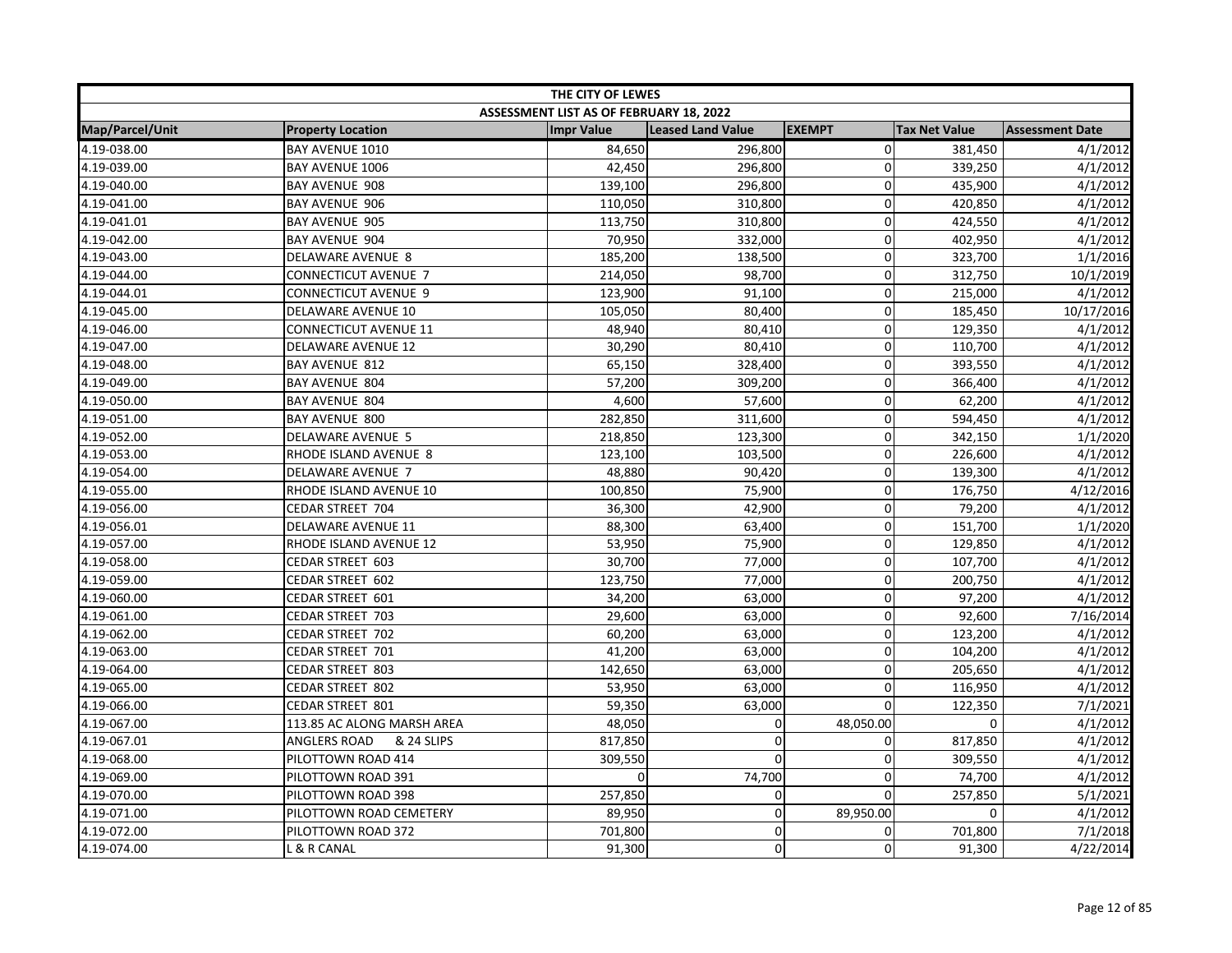| THE CITY OF LEWES |                                |                                         |                          |                |                      |                        |  |
|-------------------|--------------------------------|-----------------------------------------|--------------------------|----------------|----------------------|------------------------|--|
|                   |                                | ASSESSMENT LIST AS OF FEBRUARY 18, 2022 |                          |                |                      |                        |  |
| Map/Parcel/Unit   | <b>Property Location</b>       | <b>Impr Value</b>                       | <b>Leased Land Value</b> | <b>EXEMPT</b>  | <b>Tax Net Value</b> | <b>Assessment Date</b> |  |
| 4.19-075.00       | PILOTTOWN ROAD 368             | 258,950                                 | $\pmb{0}$                | $\overline{0}$ | 258,950              | 10/14/2014             |  |
| 4.19-076.00       | L & R CANAL VACANT LOT         | 80,350                                  | $\mathbf 0$              | 0              | 80,350               | 4/1/2012               |  |
| 4.19-077.00       | PILOTTOWN ROAD 364             | 149,750                                 | 0                        | $\Omega$       | 149,750              | 4/1/2012               |  |
| 4.19-078.00       | L & R CANAL VACANT LOT         | 98,650                                  | 0                        | 0              | 98,650               | 4/1/2012               |  |
| 4.19-079.00       | PILOTTOWN ROAD 362             | 176,300                                 | 0                        | $\mathbf{0}$   | 176,300              | 4/1/2012               |  |
| 4.19-080.00       | PILOTTOWN ROAD 360             | 187,200                                 | 0                        | $\mathbf{0}$   | 187,200              | 4/1/2012               |  |
| 4.19-081.00       | L & R CANAL VACANT LOT         | 91,800                                  | $\mathbf 0$              | 0              | 91,800               | 4/1/2012               |  |
| 4.19-082.00       | PILOTTOWN ROAD 358             | 297,150                                 | $\mathbf 0$              | 0              | 297,150              | 4/1/2012               |  |
| 4.19-083.00       | PILOTTOWN ROAD 354             | 167,400                                 | 0                        | 0              | 167,400              | 4/1/2012               |  |
| 4.19-084.00-0000R | PILOTTOWN ROAD LOT ON CANAL    | 84,150                                  | 0                        | 84,150.00      | 0                    | 4/1/2012               |  |
| 4.19-084.01-0000R | PILOTTOWN ROAD 358             | 73,500                                  | $\mathbf 0$              | 73,500.00      | 0                    | 4/1/2012               |  |
| 4.19-085.00       | L & R CANAL VACANT LOT         | 80,850                                  | 0                        | $\Omega$       | 80,850               | 7/15/2015              |  |
| 4.19-086.00       | PILOTTOWN ROAD 352             | 354,000                                 | 0                        | $\Omega$       | 354,000              | 10/15/2015             |  |
| 4.19-087.00       | PILOTTOWN ROAD VACANT LOT      | 66,300                                  | 0                        | 66,300.00      | 0                    | 4/1/2012               |  |
| 4.19-088.00       | PILOTTOWN ROAD 346             | 180,050                                 | 0                        | $\mathbf{0}$   | 180,050              | 1/1/2019               |  |
| 4.19-089.00       | PILOTTOWN ROAD 346 REAR        | 1,750                                   | 0                        | $\mathbf 0$    | 1,750                | 4/1/2012               |  |
| 4.19-090.00       | PILOTTOWN RD-BACK OF-LOT       | 22,500                                  | 0                        | $\mathbf 0$    | 22,500               | 4/1/2012               |  |
| 4.19-091.00       | PILOTTOWN ROAD 344             | 221,750                                 | 0                        | $\mathbf 0$    | 221,750              | 10/15/2015             |  |
| 4.19-092.00       | PILOTTOWN ROAD 342             | 168,200                                 | 0                        | $\Omega$       | 168,200              | 4/1/2012               |  |
| 4.19-093.00       | PILOTTOWN ROAD 340             | 192,800                                 | 0                        | $\mathbf{0}$   | 192,800              | 1/1/2022               |  |
| 4.19-094.00       | PILOTTOWN ROAD 338             | 96,000                                  | 0                        | $\Omega$       | 96,000               | 4/1/2012               |  |
| 4.19-095.00       | L & R CANAL PART OF 6.50 ACRES | 329,000                                 | $\mathbf 0$              | 329,000.00     | $\Omega$             | 4/1/2012               |  |
| 4.19-095.01       | L & R CANAL VAC LOT BY WELL    | 87,500                                  | 0                        | 0              | 87,500               | 4/1/2012               |  |
| 4.19-095.02       | FRONT ST VAC LOT ON CANAL      | 80,950                                  | 0                        | $\mathbf 0$    | 80,950               | 10/1/2017              |  |
| 4.19-096.00       | LITTLE LEAGUE FIELD            | 530,950                                 | 0                        | 530,950.00     | $\mathbf 0$          | 4/1/2012               |  |
| 4.19-097.00       | PILOTTOWN ROAD 410             | 202,700                                 | 0                        | $\mathbf 0$    | 202,700              | 4/1/2012               |  |
| 4.19-098.00       | PILOTTOWN ROAD 409 - MARINA    | 366,600                                 | $\mathbf 0$              | 0              | 366,600              | 7/15/2015              |  |
| 4.19-099.00       | <b>HOUSTON AVENUE 5</b>        | 78,700                                  | 63,700                   | $\mathbf{0}$   | 142,400              | 4/1/2012               |  |
| 4.19-100.00       | <b>HOUSTON AVENUE 7</b>        | 70,800                                  | 63,600                   | 0              | 134,400              | 4/1/2019               |  |
| 4.19-101.00       | <b>HOUSTON AVENUE 9</b>        | 221,000                                 | 64,600                   | $\mathbf{0}$   | 285,600              | 7/1/2019               |  |
| 4.19-102.00       | PILOTTOWN ROAD CANAL LOT       | 135,650                                 | 0                        | $\mathbf 0$    | 135,650              | 4/1/2012               |  |
| 4.20-001.00       | 238.82 AC BEACH STRAND DEL BAY | 119,400                                 | 0                        | 119,400.00     | 0                    | 4/1/2012               |  |
| 4.20-001.01       | <b>BAY AVENUE 1904</b>         | 2,680,300                               | $\mathbf 0$              | 2,680,300.00   | $\Omega$             | 7/1/2021               |  |
| 4.20-002.00       | BAY AVENUE 709                 | 236,650                                 | 296,800                  | 0              | 533,450              | 4/1/2012               |  |
| 4.20-002.01       | <b>BAY AVENUE 710</b>          | 39,000                                  | 296,800                  | $\mathbf 0$    | 335,800              | 4/1/2012               |  |
| 4.20-003.00       | <b>BAY AVENUE 708</b>          | 187,100                                 | 296,800                  | 0              | 483,900              | 4/1/2012               |  |
| 4.20-004.00       | BAY AVENUE 700                 | 99,150                                  | 296,800                  | $\mathbf 0$    | 395,950              | 4/1/2012               |  |
| 4.20-005.00       | BAY AVENUE 612                 | 129,300                                 | 296,800                  | $\mathbf{0}$   | 426,100              | 4/1/2012               |  |
| 4.20-006.00       | BAY AVENUE 610                 | 77,700                                  | 296,800                  | $\mathbf 0$    | 374,500              | 4/1/2012               |  |
| 4.20-007.00       | <b>BAY AVENUE 602</b>          | 134,000                                 | 296,800                  | 0              | 430,800              | 10/14/2014             |  |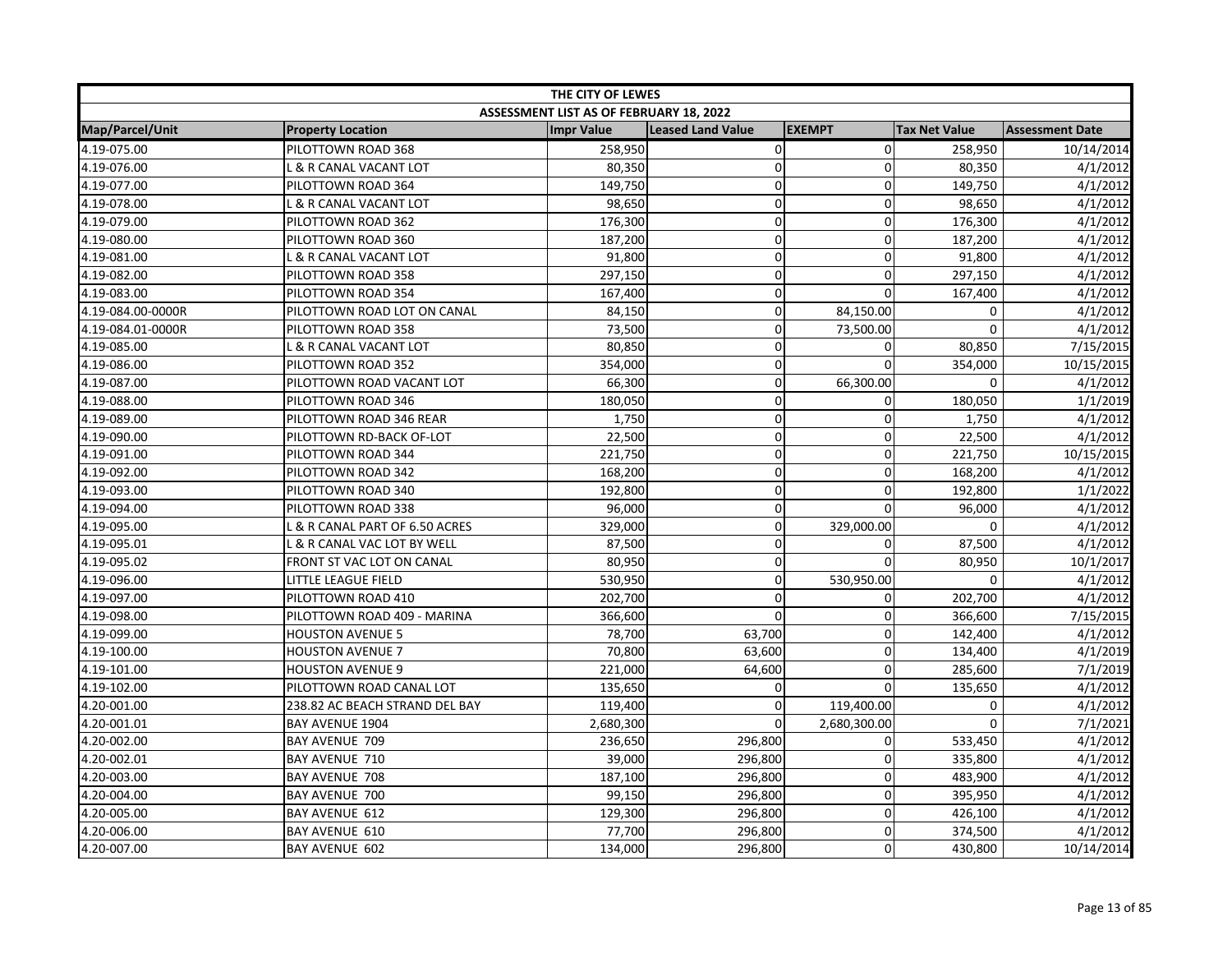| THE CITY OF LEWES |                            |                                         |                          |                |                      |                        |  |
|-------------------|----------------------------|-----------------------------------------|--------------------------|----------------|----------------------|------------------------|--|
|                   |                            | ASSESSMENT LIST AS OF FEBRUARY 18, 2022 |                          |                |                      |                        |  |
| Map/Parcel/Unit   | <b>Property Location</b>   | <b>Impr Value</b>                       | <b>Leased Land Value</b> | <b>EXEMPT</b>  | <b>Tax Net Value</b> | <b>Assessment Date</b> |  |
| 4.20-007.01       | <b>BAY AVENUE 600</b>      | 84,700                                  | 296,800                  | $\overline{0}$ | 381,500              | 4/1/2012               |  |
| 4.20-008.00       | <b>BAY AVENUE 510</b>      | 50,650                                  | 296,800                  | $\Omega$       | 347,450              | 4/1/2012               |  |
| 4.20-009.00       | BAY AVENUE 508             | 153,600                                 | 342,800                  | $\mathbf 0$    | 496,400              | 10/1/2021              |  |
| 4.20-010.00       | <b>BAY AVENUE 500</b>      | 373,600                                 | 323,000                  | 0              | 696,600              | 7/1/2018               |  |
| 4.20-011.00       | <b>BAY AVENUE 418</b>      | 139,050                                 | 335,600                  | $\Omega$       | 474,650              | 1/1/2020               |  |
| 4.20-012.00       | <b>BAY AVENUE 412</b>      | 519,800                                 | 335,600                  | $\Omega$       | 855,400              | 1/1/2019               |  |
| 4.20-013.00       | <b>BAY AVENUE 406</b>      | 204,300                                 | 332,000                  | 0              | 536,300              | 10/23/2013             |  |
| 4.20-014.00       | <b>BAY AVENUE 400</b>      | 69,700                                  | 332,000                  | 0              | 401,700              | 4/1/2012               |  |
| 4.20-015.00       | BAY AVENUE 308             | 164,250                                 | 311,600                  | 0              | 475,850              | 1/1/2020               |  |
| 4.20-016.00       | BAY AVENUE 304             | 226,200                                 | 312,800                  | $\overline{0}$ | 539,000              | 4/1/2012               |  |
| 4.20-017.00       | <b>BAY AVENUE 302</b>      | 46,950                                  | 296,800                  | 0              | 343,750              | 4/1/2012               |  |
| 4.20-018.00       | <b>BAY AVENUE 300</b>      | 91,550                                  | 296,800                  | $\Omega$       | 388,350              | 4/1/2012               |  |
| 4.20-019.00       | <b>BAY AVENUE 222</b>      | 260,248                                 | 300,000                  | 0              | 560,248              | 4/1/2012               |  |
| 4.20-019.01       | <b>BAY AVENUE 220</b>      | 165,800                                 | 300,000                  | $\overline{0}$ | 465,800              | 4/1/2012               |  |
| 4.20-020.00       | <b>BAY AVENUE 216</b>      |                                         | 335,600                  | $\Omega$       | 335,600              | 1/1/2022               |  |
| 4.20-021.00       | <b>BAY AVENUE 214</b>      | 259,600                                 | 339,200                  | 0              | 598,800              | 4/1/2012               |  |
| 4.20-022.00       | BAY AVENUE 210             | 162,500                                 | 300,000                  | 0              | 462,500              | 4/1/2012               |  |
| 4.20-022.01       | <b>BAY AVENUE 206</b>      | 357,250                                 | 300,000                  | 0              | 657,250              | 4/1/2012               |  |
| 4.20-023.00       | <b>BAY AVENUE 204</b>      | 85,500                                  | 361,400                  | 0              | 446,900              | 4/1/2012               |  |
| 4.20-024.00       | <b>MARKET STREET 203 E</b> | 100,000                                 | 90,000                   | 0              | 190,000              | 1/1/2021               |  |
| 4.20-025.00       | <b>MARKET STREET 205 E</b> | 77,100                                  | 55,000                   | $\overline{0}$ | 132,100              | 4/1/2012               |  |
| 4.20-026.00       | <b>MARKET STREET 207 E</b> | 123,930                                 | 81,070                   | $\Omega$       | 205,000              | 4/1/2012               |  |
| 4.20-027.00       | <b>MARKET STREET 209 E</b> | 36,300                                  | 88,000                   | 0              | 124,300              | 1/15/2014              |  |
| 4.20-028.01       | <b>BAY AVENUE 215</b>      | 72,650                                  | 132,350                  | 0              | 205,000              | 1/1/2017               |  |
| 4.20-028.02       | BAY AVENUE 211             | 183,200                                 | 135,000                  | 0              | 318,200              | 7/1/2019               |  |
| 4.20-029.00       | CEDAR STREET 210           | 154,850                                 | 69,800                   | $\mathbf 0$    | 224,650              | 10/17/2016             |  |
| 4.20-030.00       | CEDAR STREET 212           | 41,875                                  | 65,175                   | 0              | 107,050              | 4/1/2012               |  |
| 4.20-031.00       | MASSACHUSETTS AVENUE 11    | 38,850                                  | 63,250                   | 0              | 102,100              | 4/1/2012               |  |
| 4.20-032.00       | MASSACHUSETTS AVENUE 9     | 82,100                                  | 55,000                   | 0              | 137,100              | 4/1/2012               |  |
| 4.20-033.00       | MASSACHUSETTS AVENUE 7     | 128,850                                 | 90,000                   | $\Omega$       | 218,850              | 1/1/2022               |  |
| 4.20-034.00       | <b>BAY AVENUE 217</b>      | 65,400                                  | 90,000                   | $\Omega$       | 155,400              | 10/23/2012             |  |
| 4.20-035.00       | MASSACHUSETTS AVENUE 8     | 57,150                                  | 117,600                  | 0              | 174,750              | 4/1/2012               |  |
| 4.20-036.00       | MASSACHUSETTS AVENUE       | 26,850                                  | 0                        | 26,850.00      | 0                    | 4/1/2012               |  |
| 4.20-037.00       | MASSACHUSETTS AVENUE 10    | 91,750                                  | 74,250                   | 0              | 166,000              | 10/1/2019              |  |
| 4.20-038.00       | MASSACHUSETTS AVENUE 12    | 312,700                                 | 55,000                   | $\overline{0}$ | 367,700              | 10/1/2020              |  |
| 4.20-039.00       | CANAL AVENUE 11 EAST       | 69,700                                  | 80,800                   | 0              | 150,500              | 4/1/2020               |  |
| 4.20-040.00       | CANAL AVENUE 9 EAST        | 41,950                                  | 78,300                   | 0              | 120,250              | 10/14/2014             |  |
| 4.20-041.00       | CANAL AVENUE 7 EAST        | 123,586                                 | 76,714                   | 0              | 200,300              | 4/1/2012               |  |
| 4.20-042.00       | CANAL AVENUE 5 EAST        | 211,400                                 | 106,950                  | $\overline{0}$ | 318,350              | 4/1/2012               |  |
| 4.20-043.00       | CANAL AVENUE 6 EAST        | 100,030                                 | 129,320                  | $\Omega$       | 229,350              | 4/1/2012               |  |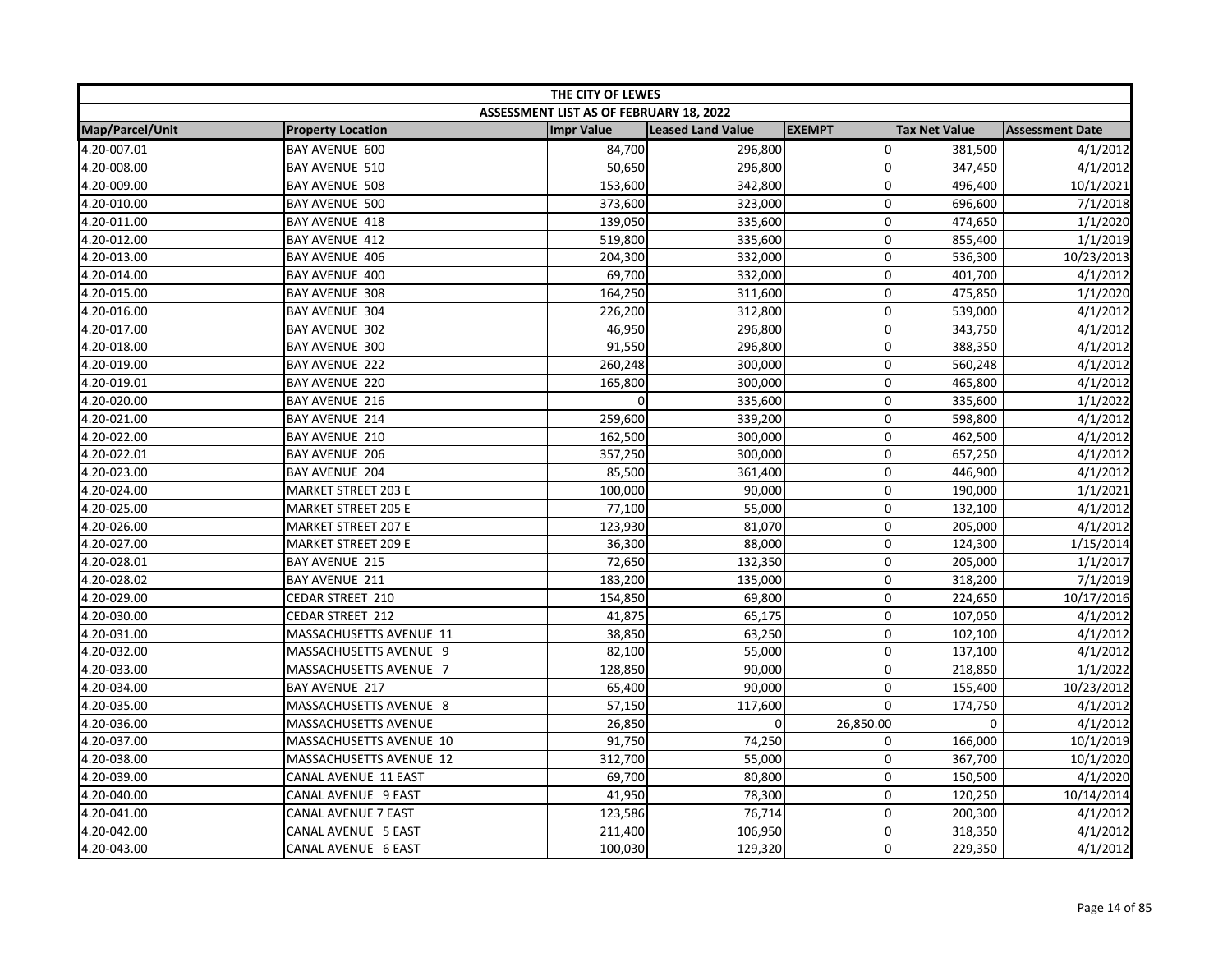| THE CITY OF LEWES |                                |                                         |                   |                |                      |                        |  |
|-------------------|--------------------------------|-----------------------------------------|-------------------|----------------|----------------------|------------------------|--|
|                   |                                | ASSESSMENT LIST AS OF FEBRUARY 18, 2022 |                   |                |                      |                        |  |
| Map/Parcel/Unit   | <b>Property Location</b>       | <b>Impr Value</b>                       | Leased Land Value | <b>EXEMPT</b>  | <b>Tax Net Value</b> | <b>Assessment Date</b> |  |
| 4.20-044.00       | CANAL AVENUE 10 EAST           | 26,600                                  | 94,900            | $\overline{0}$ | 121,500              | 4/1/2012               |  |
| 4.20-045.00       | <b>CANAL AVENUE 12 EAST</b>    | 51,187                                  | 54,813            | 0              | 106,000              | 4/1/2012               |  |
| 4.20-046.00       | CEDAR STREET 305               | 56,413                                  | 62,288            | $\Omega$       | 118,701              | 4/1/2012               |  |
| 4.20-047.00       | CANAL AVENUE 109 WEST          | 50,700                                  | 55,550            | 0              | 106,250              | 4/1/2012               |  |
| 4.20-047.01       | <b>CEDAR STREET</b>            | $\Omega$                                | 55,000            | 0              | 55,000               | 4/1/2012               |  |
| 4.20-048.00       | CANAL AVENUE 111 WEST          | 68,000                                  | 55,550            | 0              | 123,550              | 4/1/2017               |  |
| 4.20-049.00       | CANAL AVENUE 113 WEST          | 495,500                                 | 83,050            | 0              | 578,550              | 10/1/2017              |  |
| 4.20-050.00       | BAY AVENUE 413                 | 49,150                                  | 113,250           | 0              | 162,400              | 4/1/2012               |  |
| 4.20-051.00       | CANAL AVENUE 114 WEST          | 210,250                                 | 122,100           | 0              | 332,350              | 1/1/2022               |  |
| 4.20-053.00       | CANAL AVENUE 112 WEST          | 130,772                                 | 77,228            | 0              | 208,000              | 4/1/2012               |  |
| 4.20-054.00       | CANAL AVENUE 110 WEST          | 84,900                                  | 77,200            | $\mathbf 0$    | 162,100              | 10/14/2014             |  |
| 4.20-055.00       | <b>VERMONT AVENUE 11</b>       | 93,072                                  | 77,228            | $\Omega$       | 170,300              | 4/1/2012               |  |
| 4.20-056.00       | <b>VERMONT AVENUE 9</b>        | 41,672                                  | 77,228            | $\Omega$       | 118,900              | 4/1/2012               |  |
| 4.20-057.00       | VERMONT AVENUE 7               | 73,875                                  | 91,575            | 0              | 165,450              | 4/1/2012               |  |
| 4.20-058.00       | <b>VERMONT AVENUE 8</b>        | 114,600                                 | 127,900           | 0              | 242,500              | 1/14/2015              |  |
| 4.20-059.00       | <b>VERMONT AVENUE 10</b>       | 53,250                                  | 79,101            | 0              | 132,351              | 4/1/2012               |  |
| 4.20-060.00       | <b>VERMONT AVENUE 12</b>       | 55,389                                  | 65,512            | $\overline{0}$ | 120,901              | 4/1/2012               |  |
| 4.20-061.00       | NEW HAMPSHIRE AVENUE 11        | 64,389                                  | 65,512            | 0              | 129,901              | 4/1/2012               |  |
| 4.20-062.00       | <b>NEW HAMPSHIRE AVENUE 9</b>  | 25,139                                  | 65,512            | 0              | 90,651               | 4/1/2012               |  |
| 4.20-063.00       | <b>NEW HAMPSHIRE AVENUE 7</b>  | 232,850                                 | 89,300            | 0              | 322,150              | 4/1/2012               |  |
| 4.20-064.00       | <b>NEW HAMPSHIRE AVENUE 8</b>  | 123,145                                 | 116,055           | $\overline{0}$ | 239,200              | 4/1/2012               |  |
| 4.20-065.00       | NEW HAMPSHIRE AVENUE 10        | 172,000                                 | 61,300            | $\Omega$       | 233,300              | 7/1/2020               |  |
| 4.20-066.00       | <b>NEW HAMPSHIRE AVENUE 12</b> | 99,300                                  | 78,300            | 0              | 177,600              | 4/1/2020               |  |
| 4.20-067.00       | RHODE ISLAND AVENUE 11         | 93,097                                  | 78,304            | $\overline{0}$ | 171,401              | 4/1/2012               |  |
| 4.20-068.00       | RHODE ISLAND AVENUE 9          | 76,997                                  | 78,304            | 0              | 155,301              | 4/1/2012               |  |
| 4.20-069.00       | RHODE ISLAND AVENUE 5          | 34,100                                  | 106,800           | 0              | 140,900              | 1/1/2022               |  |
| 4.20-070.00       | CEDAR STREET 501               |                                         | 63,000            | $\Omega$       | 63,000               | 1/1/2022               |  |
| 4.20-071.00       | CEDAR STREET 502               | 41,300                                  | 63,000            | $\mathbf 0$    | 104,300              | 1/1/2020               |  |
| 4.20-072.00       | <b>CEDAR STREET 503</b>        | 106,600                                 | 63,000            | $\Omega$       | 169,600              | 4/1/2012               |  |
| 4.20-073.00       | CEDAR STREET 401               | 36,950                                  | 63,000            | $\Omega$       | 99,950               | 4/1/2012               |  |
| 4.20-074.00       | CEDAR STREET 402               | 41,950                                  | 63,000            | 0              | 104,950              | 4/12/2016              |  |
| 4.20-075.00       | CEDAR STREET 403               | 50,550                                  | 63,000            | $\overline{0}$ | 113,550              | 4/1/2012               |  |
| 4.20-076.00       | CEDAR STREET 301               | 58,700                                  | 63,000            | 0              | 121,700              | 1/1/2019               |  |
| 4.20-077.00       | CEDAR STREET 302               | 221,800                                 | 63,000            | 0              | 284,800              | 10/1/2020              |  |
| 4.20-078.00       | <b>CEDAR STREET 303</b>        | 36,150                                  | 63,000            | $\overline{0}$ | 99,150               | 7/1/2021               |  |
| 4.20-079.00       | LEWES AVENUE 5                 | 76,500                                  | 64,300            | $\Omega$       | 140,800              | 7/1/2018               |  |
| 4.20-080.00       | LEWES AVENUE 7                 | 30,888                                  | 64,462            | 0              | 95,350               | 4/1/2012               |  |
| 4.20-081.00       | LEWES AVENUE 9                 | 57,800                                  | 64,450            | 0              | 122,250              | 7/15/2015              |  |
| 4.20-082.00       | LEWES AVENUE 8                 | 210,900                                 | 63,700            | $\overline{0}$ | 274,600              | 4/1/2012               |  |
| 4.20-083.00       | LEWES AVENUE 6                 | 31,850                                  | 63,700            | $\Omega$       | 95,550               | 4/1/2012               |  |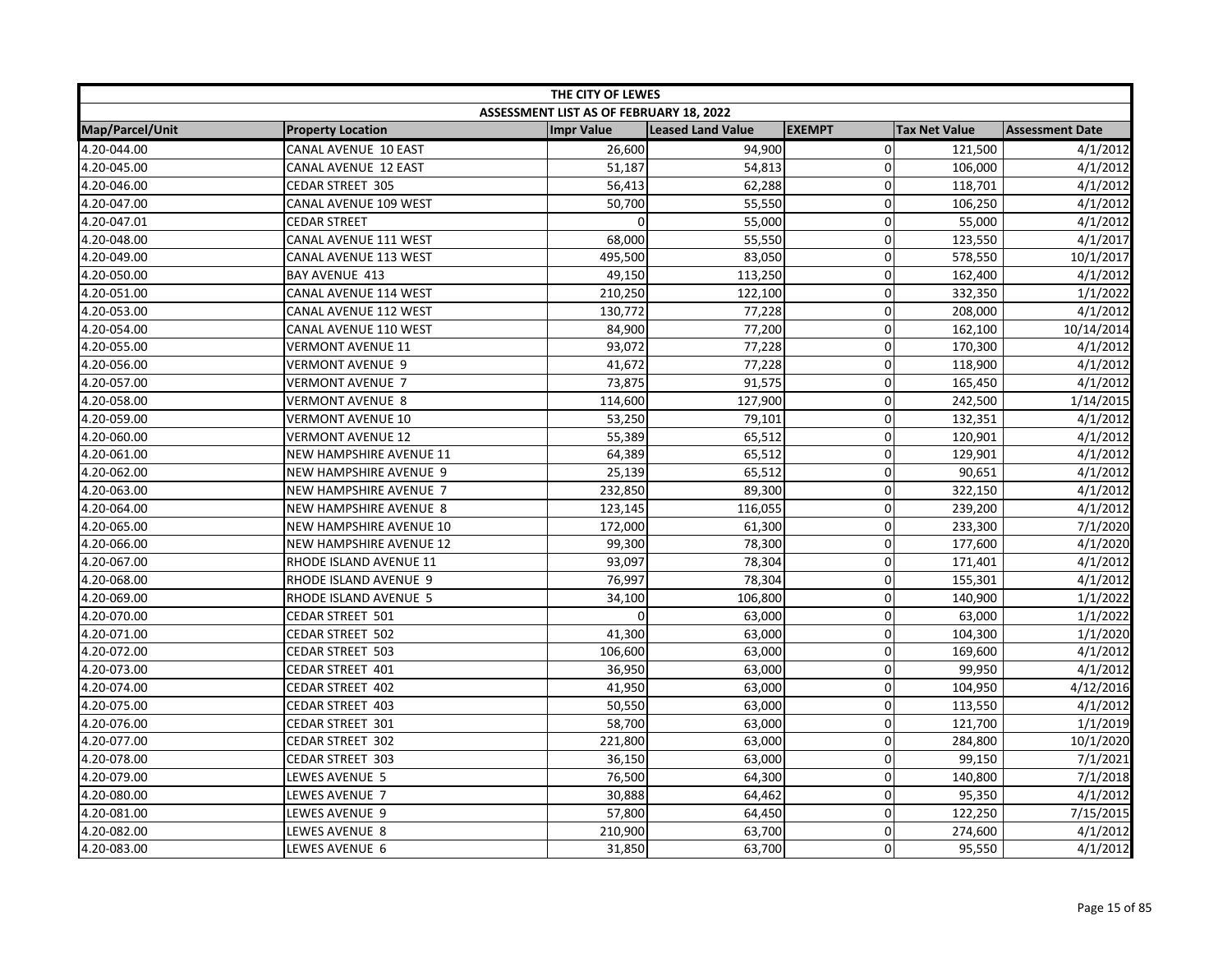| THE CITY OF LEWES |                              |                                         |                   |                |                      |                        |  |
|-------------------|------------------------------|-----------------------------------------|-------------------|----------------|----------------------|------------------------|--|
|                   |                              | ASSESSMENT LIST AS OF FEBRUARY 18, 2022 |                   |                |                      |                        |  |
| Map/Parcel/Unit   | <b>Property Location</b>     | <b>Impr Value</b>                       | Leased Land Value | <b>EXEMPT</b>  | <b>Tax Net Value</b> | <b>Assessment Date</b> |  |
| 4.20-084.00       | <b>LEWES AVENUE 4</b>        | 258,700                                 | 63,700            | $\overline{0}$ | 322,400              | 1/1/2022               |  |
| 4.20-085.00       | CEDAR STREET 304             | 37,700                                  | 63,000            | $\mathbf{0}$   | 100,700              | 10/1/2019              |  |
| 4.20-086.00       | CEDAR STREET 306             | 46,600                                  | 63,000            | $\Omega$       | 109,600              | 4/1/2012               |  |
| 4.20-087.00       | CEDAR STREET 307             | 38,250                                  | 63,000            | 0              | 101,250              | 4/1/2012               |  |
| 4.20-088.00       | CEDAR STREET 201             |                                         | 63,000            | $\Omega$       | 63,000               | 1/1/2020               |  |
| 4.20-089.00       | CEDAR STREET 202             | 32,300                                  | 63,000            | 0              | 95,300               | 4/1/2012               |  |
| 4.20-090.00       | <b>CEDAR STREET 203</b>      | 85,500                                  | 63,000            | 0              | 148,500              | 4/1/2012               |  |
| 4.20-091.00       | MASS & MARKET VAC LOT BLK N  | $\Omega$                                | 54,450            | $\Omega$       | 54,450               | 4/1/2012               |  |
| 4.20-091.01       | <b>MARKET STREET 402 E</b>   | $\Omega$                                | 59,400            | 0              | 59,400               | 4/1/2012               |  |
| 4.20-092.00       | <b>MARKET STREET 404 E</b>   | 85,800                                  | 64,000            | 0              | 149,800              | 7/1/2021               |  |
| 4.20-093.00       | <b>MARKET STREET 406 E</b>   | 37,300                                  | 54,000            | $\Omega$       | 91,300               | 1/15/2014              |  |
| 4.20-094.00       | MARKET STREET 408 E          | 57,600                                  | 68.400            | $\Omega$       | 126,000              | 4/1/2012               |  |
| 4.20-095.00       | <b>MARKET STREET 410 E</b>   | 41,200                                  | 66,600            | $\Omega$       | 107,800              | 1/1/2017               |  |
| 4.20-096.00       | <b>MARKET STREET 416 E</b>   | 175,300                                 | 51,750            | 0              | 227,050              | 4/1/2012               |  |
| 4.20-097.00       | ANGLERS ROAD 200             | 500                                     | 0                 | 0              | 500                  | 10/1/2019              |  |
| 4.20-097.01       | ANGLERS ROAD 204             | 400,300                                 | $\mathbf 0$       | 0              | 400,300              | 10/1/2021              |  |
| 4.20-097.02       | <b>ANGLERS ROAD 202</b>      | 37,750                                  | $\pmb{0}$         | $\overline{0}$ | 37,750               | 10/1/2019              |  |
| 4.20-097.03       | <b>MARKET STREET 486 E</b>   | 192,300                                 | $\pmb{0}$         | 0              | 192,300              | 10/1/2020              |  |
| 4.20-097.04       | <b>MARKET STREET 484 E</b>   | 192,300                                 | $\pmb{0}$         | $\Omega$       | 192,300              | 10/1/2020              |  |
| 4.20-097.05       | <b>MARKET STREET 482 E</b>   | 192,300                                 | $\pmb{0}$         | $\Omega$       | 192,300              | 10/1/2020              |  |
| 4.20-097.06       | <b>MARKET STREET 480 E</b>   | 289,950                                 | $\mathbf 0$       | 0              | 289,950              | 7/1/2021               |  |
| 4.20-098.17       | ANGLERS NEST - WETLANDS      | 900                                     | $\mathbf 0$       | $\Omega$       | 900                  | 1/1/2016               |  |
| 4.20-099.00       | ANGLERS ROAD 213             | 977,450                                 | $\pmb{0}$         | 0              | 977,450              | 1/1/2022               |  |
| 4.20-100.00-0101  | LEWES HARBOR CONDO UNIT 101  | 52,950                                  | $\pmb{0}$         | $\overline{0}$ | 52,950               | 4/1/2012               |  |
| 4.20-100.00-0102  | LEWES HARBOR CONDO UNIT 102  | 105,850                                 | $\mathbf 0$       | 0              | 105,850              | 7/1/2021               |  |
| 4.20-100.00-0104  | LEWES HARBOR CONDO UNIT 104  | 52,950                                  | $\mathbf 0$       | $\mathbf 0$    | 52,950               | 4/1/2012               |  |
| 4.20-100.00-0105  | LEWES HARBOR CONDO UNIT 105B | 53,800                                  | $\mathbf 0$       | $\Omega$       | 53,800               | 1/1/2017               |  |
| 4.20-100.00-0106  | LEWES HARBOR CONDO UNIT 106  | 52,950                                  | $\pmb{0}$         | $\overline{0}$ | 52,950               | 4/1/2012               |  |
| 4.20-100.00-0107  | LEWES HARBOR CONDO UNIT 107  | 52,950                                  | $\mathbf 0$       | $\Omega$       | 52,950               | 4/1/2012               |  |
| 4.20-100.00-0108  | LEWES HARBOR CONDO UNIT 108D | 52,950                                  | $\mathbf 0$       | 0              | 52,950               | 4/1/2012               |  |
| 4.20-100.00-0201  | LEWES HARBOR CONDO UNIT 201A | 52,950                                  | $\mathbf 0$       | 0              | 52,950               | 4/1/2012               |  |
| 4.20-100.00-0202  | ANGLERS ROAD 211 UNIT 202B   | 52,950                                  | $\mathbf 0$       | 0              | 52,950               | 4/1/2012               |  |
| 4.20-100.00-0203  | LEWES HARBOR CONDO UNIT 203  | 52,950                                  | $\pmb{0}$         | 0              | 52,950               | 4/1/2012               |  |
| 4.20-100.00-0204  | LEWES HARBOR CONDO UNIT 204  | 52,950                                  | $\mathbf 0$       | 0              | 52,950               | 4/1/2012               |  |
| 4.20-100.00-0205  | LEWES HARBOR CONDO UNIT 205  | 52,950                                  | $\pmb{0}$         | $\overline{0}$ | 52,950               | 4/1/2012               |  |
| 4.20-100.00-0206  | LEWES HARBOR CONDO UNIT 206A | 52,950                                  | $\mathbf 0$       | $\Omega$       | 52,950               | 4/1/2012               |  |
| 4.20-100.00-0207  | LEWES HARBOR CONDO UNIT 207B | 52,950                                  | 0                 | 0              | 52,950               | 4/1/2012               |  |
| 4.20-100.00-0208  | LEWES HARBOR CONDO UNIT 208B | 52,950                                  | $\mathbf 0$       | 0              | 52,950               | 4/1/2012               |  |
| 4.20-100.00-0209  | LEWES HARBOR CONDO UNIT 209  | 52,950                                  | $\pmb{0}$         | $\overline{0}$ | 52,950               | 4/1/2012               |  |
| 4.20-100.00-0301  | LEWES HARBOR CONDO UNIT 301  | 55,250                                  | $\mathbf 0$       | $\Omega$       | 55,250               | 5/1/2021               |  |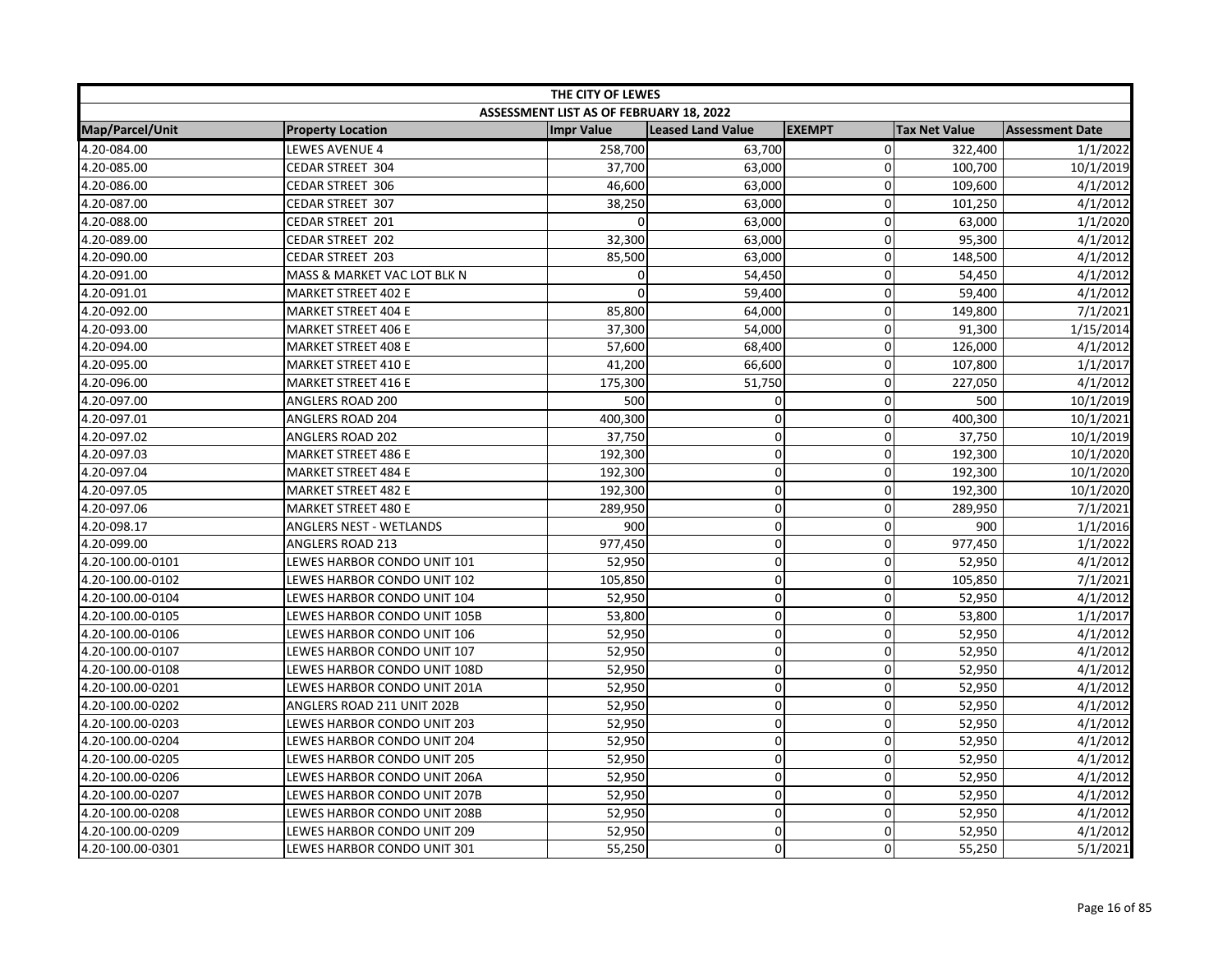| THE CITY OF LEWES |                               |                                         |                          |                |                      |                        |  |
|-------------------|-------------------------------|-----------------------------------------|--------------------------|----------------|----------------------|------------------------|--|
|                   |                               | ASSESSMENT LIST AS OF FEBRUARY 18, 2022 |                          |                |                      |                        |  |
| Map/Parcel/Unit   | <b>Property Location</b>      | <b>Impr Value</b>                       | <b>Leased Land Value</b> | <b>EXEMPT</b>  | <b>Tax Net Value</b> | <b>Assessment Date</b> |  |
| 4.20-100.00-0302  | ANGLERS ROAD 211 UNIT 302B    | 71,750                                  | $\mathbf 0$              | $\overline{0}$ | 71,750               | 7/1/2020               |  |
| 4.20-100.00-0303  | LEWES HARBOR CONDO UNIT 303   | 54,200                                  | $\pmb{0}$                | 0              | 54,200               | 1/1/2017               |  |
| 4.20-100.00-0304  | LEWES HARBOR CONDO UNIT 304   | 52,950                                  | $\mathbf 0$              | $\overline{0}$ | 52,950               | 4/1/2012               |  |
| 4.20-100.00-0305  | LEWES HARBOR CONDO UNIT 305   | 52,950                                  | $\mathbf 0$              | $\Omega$       | 52,950               | 4/1/2012               |  |
| 4.20-100.00-0306  | LEWES HARBOR CONDO UNIT 306   | 52,950                                  | 0                        | $\Omega$       | 52,950               | 4/1/2012               |  |
| 4.20-100.00-0307  | LEWES HARBOR CONDO UNIT 307   | 52,950                                  | $\pmb{0}$                | $\mathbf 0$    | 52,950               | 4/1/2012               |  |
| 4.20-100.00-0308  | LEWES HARBOR CONDO UNIT 308   | 52,950                                  | $\pmb{0}$                | 0              | 52,950               | 4/1/2012               |  |
| 4.20-100.00-0309  | LEWES HARBOR CONDO UNIT 309A  | 52,950                                  | $\pmb{0}$                | $\Omega$       | 52,950               | 4/1/2012               |  |
| 4.20-100.00-1     | LEWES HARBOR CONDO UNIT 1     | 41,650                                  | $\mathbf 0$              | 0              | 41,650               | 10/1/2020              |  |
| 4.20-101.00       | MARKET ST SE SIDE VACANT LOT  | 185,050                                 | $\mathbf 0$              | 185,050.00     | $\mathbf 0$          | 4/1/2012               |  |
| 4.20-102.00       | <b>MARKET STREET 407 E</b>    | 257,150                                 | 66,000                   | $\Omega$       | 323,150              | 4/1/2012               |  |
| 4.20-103.00       | <b>MARKET STREET 405 E</b>    | 39,150                                  | 64,400                   | 0              | 103,550              | 4/1/2012               |  |
| 4.20-104.00       | <b>MARKET STREET 403 E</b>    | 43,850                                  | 56,700                   | 0              | 100,550              | 4/12/2016              |  |
| 4.20-105.00       | <b>MARKET STREET 401 E</b>    | 66,700                                  | 56,700                   | 0              | 123,400              | 4/1/2012               |  |
| 4.20-106.00       | MIDLAND AVENUE NW VACANT LOT  | 50,400                                  | $\Omega$                 | 50,400.00      | $\Omega$             | 4/1/2012               |  |
| 4.20-106.01       | MIDLAND AVE & MASS AVE        | $\mathbf{0}$                            | 10,850                   | 0              | 10,850               | 4/1/2012               |  |
| 4.20-106.02       | MASSACHUSETTS AVE CRNR LT     | $\Omega$                                | 57,700                   | $\mathbf 0$    | 57,700               | 4/1/2012               |  |
| 4.20-107.00       | MASSACHUSETTS AVENUE 304      | 24,550                                  | 43,400                   | 0              | 67,950               | 1/14/2015              |  |
| 4.20-108.00       | MASSACHUSETTS AVENUE 302      | 34,534                                  | 43,416                   | 0              | 77,950               | 4/1/2012               |  |
| 4.20-109.00-0001  | MARKET STREET 312 E UNIT 1    | 149,950                                 | 27,000                   | 0              | 176,950              | 4/1/2019               |  |
| 4.20-109.00-0002  | MASSACHUSETTS AVENUE 209      | 149,950                                 | 27,000                   | 0              | 176,950              | 4/1/2019               |  |
| 4.20-110.00       | ROSE GARDEN CONDO             | $\Omega$                                | 335,050                  | $\Omega$       | 335,050              | 4/1/2012               |  |
| 4.20-110.00-0001  | ROSE GARDEN CONDO UNIT 1      | 41,300                                  | 0                        | $\mathbf 0$    | 41,300               | 4/1/2012               |  |
| 4.20-110.00-0002  | ROSE GARDEN CONDO UNIT 2      | 40,600                                  | $\pmb{0}$                | $\mathbf 0$    | 40,600               | 4/1/2012               |  |
| 4.20-110.00-0003  | ROSE GARDEN CONDO UNIT 3      | 40,600                                  | $\mathbf 0$              | 0              | 40,600               | 4/1/2012               |  |
| 4.20-110.00-0004  | ROSE GARDEN CONDO UNIT 4      | 40,600                                  | $\pmb{0}$                | $\Omega$       | 40,600               | 4/1/2012               |  |
| 4.20-110.00-0005  | ROSE GARDEN CONDO UNIT 5      | 40,600                                  | $\mathbf 0$              | 0              | 40,600               | 4/1/2012               |  |
| 4.20-110.00-0006  | ROSE GARDEN CONDO UNIT 6      | 42,750                                  | $\mathbf 0$              | $\overline{0}$ | 42,750               | 4/1/2012               |  |
| 4.20-110.00-0007  | ROSE GARDEN CONDO UNIT 7      | 36,150                                  | $\mathbf 0$              | $\Omega$       | 36,150               | 4/1/2012               |  |
| 4.20-110.00-0008  | ROSE GARDEN CONDO UNIT 8      | 43,550                                  | $\mathbf 0$              | 0              | 43,550               | 4/1/2012               |  |
| 4.20-110.00-0009  | ROSE GARDEN CONDO UNIT 9      | 43,800                                  | $\pmb{0}$                | 0              | 43,800               | 4/1/2012               |  |
| 4.20-111.00       | <b>MARKET STREET 310 E</b>    | 47,100                                  | 45,000                   | 0              | 92,100               | 10/15/2015             |  |
| 4.20-113.00-0A    | MARKET STREET 308 E UNIT A    | 60,550                                  | 49,500                   | $\Omega$       | 110,050              | 4/1/2012               |  |
| 4.20-113.00-0B    | MARKET STREET 308 E UNIT B    | 60,550                                  | 49,500                   | 0              | 110,050              | 4/1/2012               |  |
| 4.20-113.01       | CEDAR STREET 209              | 61,920                                  | 33,930                   | $\mathbf 0$    | 95,850               | 4/1/2012               |  |
| 4.20-113.02       | <b>MARKET STREET E LOT 21</b> |                                         | 10,000                   | 0              | 10,000               | 4/1/2012               |  |
| 4.20-114.00       | CEDAR STREET 117              | 113,600                                 | 82,500                   | $\overline{0}$ | 196,100              | 4/1/2012               |  |
| 4.20-115.00       | <b>MARKET STREET 301 E</b>    | 148,507                                 | 54,693                   | 0              | 203,200              | 4/1/2012               |  |
| 4.20-116.00       | <b>MARKET STREET 305 E</b>    | 71,210                                  | 46,440                   | 0              | 117,650              | 4/1/2012               |  |
| 4.20-117.00       | <b>MARKET STREET 307 E</b>    | 60,000                                  | 53,100                   | $\Omega$       | 113,100              | 7/1/2020               |  |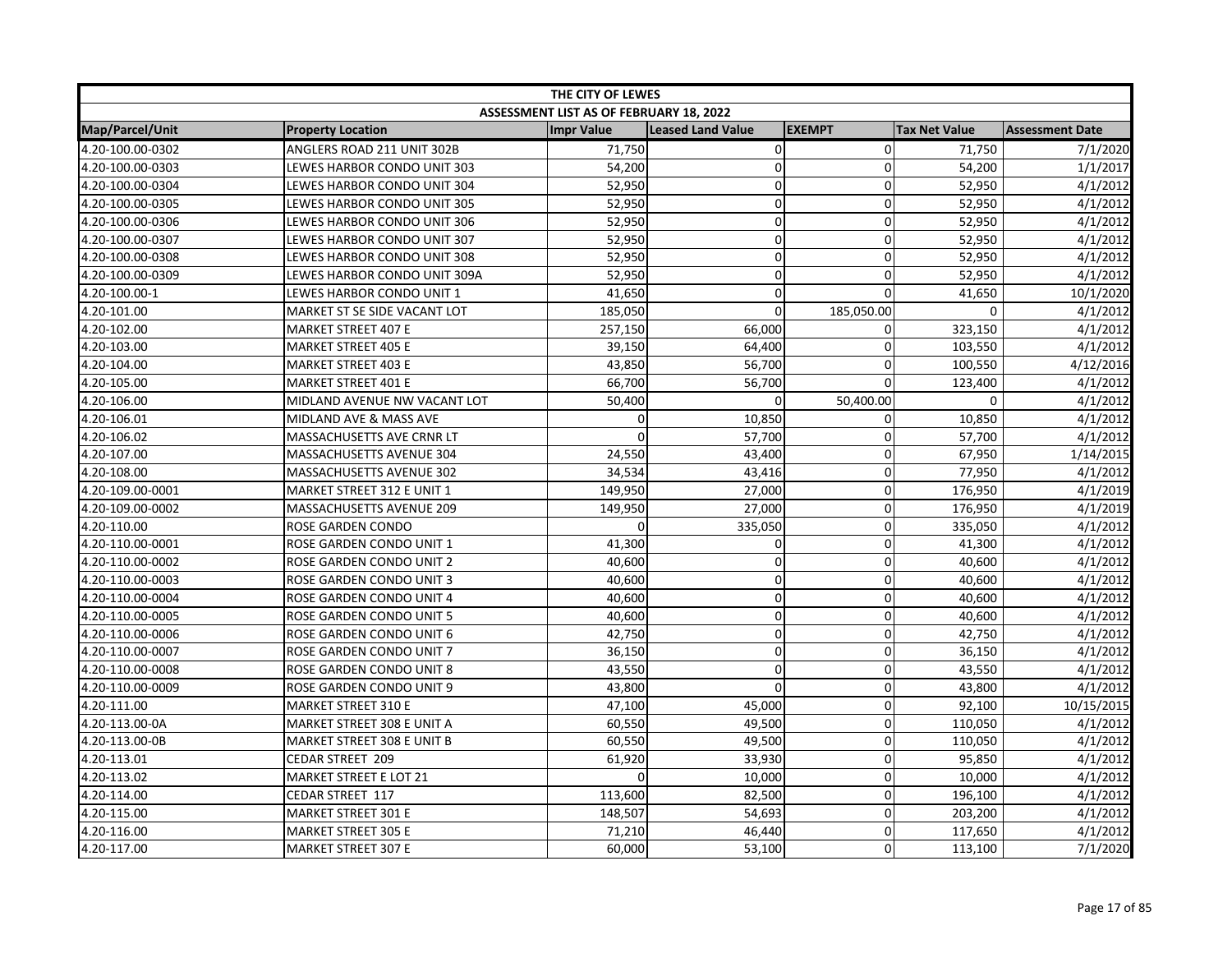| THE CITY OF LEWES |                             |                                         |                          |               |                      |                        |  |
|-------------------|-----------------------------|-----------------------------------------|--------------------------|---------------|----------------------|------------------------|--|
|                   |                             | ASSESSMENT LIST AS OF FEBRUARY 18, 2022 |                          |               |                      |                        |  |
| Map/Parcel/Unit   | <b>Property Location</b>    | <b>Impr Value</b>                       | <b>Leased Land Value</b> | <b>EXEMPT</b> | <b>Tax Net Value</b> | <b>Assessment Date</b> |  |
| 4.20-118.00       | MARKET STREET 311 E         | 90,950                                  | 63,000                   | $\mathbf 0$   | 153,950              | 4/1/2012               |  |
| 4.20-119.00       | MIDLAND AVENUE 314          | 36,438                                  | 49,163                   | $\Omega$      | 85,601               | 4/1/2012               |  |
| 4.20-120.00       | MIDLAND AVENUE 312          | 25,634                                  | 51,866                   | $\Omega$      | 77,500               | 4/1/2012               |  |
| 4.20-121.00       | MIDLAND AVENUE 310          | 350,550                                 | 49,150                   | $\mathbf 0$   | 399,700              | 7/15/2015              |  |
| 4.20-122.00       | MIDLAND AVENUE 308          | 67,438                                  | 49,163                   | 0             | 116,601              | 4/1/2012               |  |
| 4.20-123.00       | MIDLAND AVENUE 304-306      | 24,738                                  | 49,163                   | 0             | 73,901               | 4/1/2012               |  |
| 4.20-124.00       | CEDAR STREET 113            | 50,250                                  | 27,203                   | 0             | 77,453               | 4/1/2012               |  |
| 4.20-125.00       | CEDAR STREET 115            | 68,848                                  | 27,203                   | $\Omega$      | 96,051               | 4/1/2012               |  |
| 4.20-126.00       | <b>MARKET STREET 210 E</b>  | 65,450                                  | 60,500                   | 0             | 125,950              | 4/1/2012               |  |
| 4.20-127.00       | MIDLAND AVENUE 214          | 137,600                                 | 60,500                   | $\mathbf 0$   | 198,100              | 4/1/2012               |  |
| 4.20-128.00       | <b>MARKET STREET 208 E</b>  | 75,475                                  | 69,575                   | $\mathbf 0$   | 145,050              | 4/1/2012               |  |
| 4.20-129.00       | MIDLAND AVENUE 212          | 169,700                                 | 60,500                   | $\mathbf 0$   | 230,200              | 4/1/2012               |  |
| 4.20-130.00       | <b>MARKET STREET 206 E</b>  | 80,950                                  | 60,500                   | $\Omega$      | 141,450              | 4/1/2012               |  |
| 4.20-131.00       | MIDLAND AVENUE 210          | 119,500                                 | 69,600                   | 0             | 189,100              | 10/1/2019              |  |
| 4.20-132.00       | <b>MARKET STREET 204 E</b>  | 37,600                                  | 60,500                   | 0             | 98,100               | 4/1/2012               |  |
| 4.20-133.00       | MIDLAND AVENUE 208          | 30,600                                  | 60,500                   | 0             | 91,100               | 4/1/2012               |  |
| 4.20-134.00       | <b>MARKET STREET 202 E</b>  | 66,850                                  | 126,000                  | $\mathbf 0$   | 192,850              | 4/1/2012               |  |
| 4.20-135.00       | MIDLAND AVENUE 206          | 27,150                                  | 60,500                   | 0             | 87,650               | 4/1/2012               |  |
| 4.20-136.00       | MIDLAND AVENUE 204          | 82,000                                  | 41,100                   | 0             | 123,100              | 7/1/2019               |  |
| 4.20-136.01       | <b>BAY AVENUE 125</b>       | 106,150                                 | 96,650                   | 0             | 202,800              | 10/1/2020              |  |
| 4.20-137.00-0000A | BAY AVENUE 130 UNIT A       | 46,150                                  | 60,900                   | $\mathbf 0$   | 107,050              | 10/1/2018              |  |
| 4.20-137.00-0000B | BAY AVENUE 130 UNIT B       | 32,028                                  | 60,872                   | $\Omega$      | 92,900               | 4/1/2012               |  |
| 4.20-137.00-0000C | BAY AVENUE 130 UNIT C       | 45,278                                  | 60,872                   | 0             | 106,150              | 4/1/2012               |  |
| 4.20-137.00-0000D | BAY AVENUE 130 UNIT D       | 48,828                                  | 60,872                   | $\mathbf 0$   | 109,700              | 4/1/2012               |  |
| 4.20-137.00-0000E | BAY AVENUE 130 UNIT E       | 15,478                                  | 60,872                   | 0             | 76,350               | 4/1/2012               |  |
| 4.20-137.00-0000F | BAY AVENUE 130 UNIT F       | 53,878                                  | 60,872                   | 0             | 114,750              | 4/1/2012               |  |
| 4.20-137.00-0000G | BAY AVENUE 130 UNIT G       | 31,628                                  | 60,872                   | $\mathbf{0}$  | 92,500               | 4/1/2012               |  |
| 4.20-137.00-0000H | BAY AVENUE 130 UNIT H       | 20,328                                  | 60,872                   | $\mathbf 0$   | 81,200               | 4/1/2012               |  |
| 4.20-137.00-00001 | BAY AVENUE 130 UNIT I       | 62,300                                  | 60,850                   | 0             | 123,150              | 1/14/2015              |  |
| 4.20-138.00       | <b>BAY AVENUE 128</b>       | 95,750                                  | 213,650                  | $\Omega$      | 309,400              | 4/1/2018               |  |
| 4.20-139.00       | <b>BAY AVENUE 126</b>       | 219,254                                 | 223,146                  | 0             | 442,400              | 4/1/2012               |  |
| 4.20-140.00       | <b>BAY AVENUE 124</b>       | 70,680                                  | 267,120                  | 0             | 337,800              | 4/1/2012               |  |
| 4.20-141.00       | <b>BAY AVENUE 122</b>       | 446,600                                 | 285,050                  | 0             | 731,650              | 10/1/2017              |  |
| 4.20-142.00       | <b>BAY AVENUE 118</b>       | 27,722                                  | 293,228                  | $\mathbf 0$   | 320,950              | 4/1/2012               |  |
| 4.20-143.00       | <b>BAY AVENUE 116</b>       | 87,200                                  | 239,650                  | $\mathbf 0$   | 326,850              | 4/12/2016              |  |
| 4.20-144.00       | <b>BAY AVENUE 114</b>       | 88,200                                  | 218,250                  | $\mathbf{0}$  | 306,450              | 10/1/2018              |  |
| 4.20-145.00-0001A | SAVANNAH ROAD 100 E UNIT 1A | 33,200                                  | 41,800                   | 0             | 75,000               | 10/1/2019              |  |
| 4.20-145.00-0001B | SAVANNAH ROAD 100 E UNIT 1B | 33,224                                  | 41,776                   | 0             | 75,000               | 4/1/2012               |  |
| 4.20-145.00-0001C | SAVANNAH ROAD 100 E UNIT 1C | 33,224                                  | 41,776                   | 0             | 75,000               | 4/1/2012               |  |
| 4.20-145.00-0001D | SAVANNAH ROAD 100 E UNIT 1D | 31,200                                  | 41,800                   | $\Omega$      | 73,000               | 7/1/2021               |  |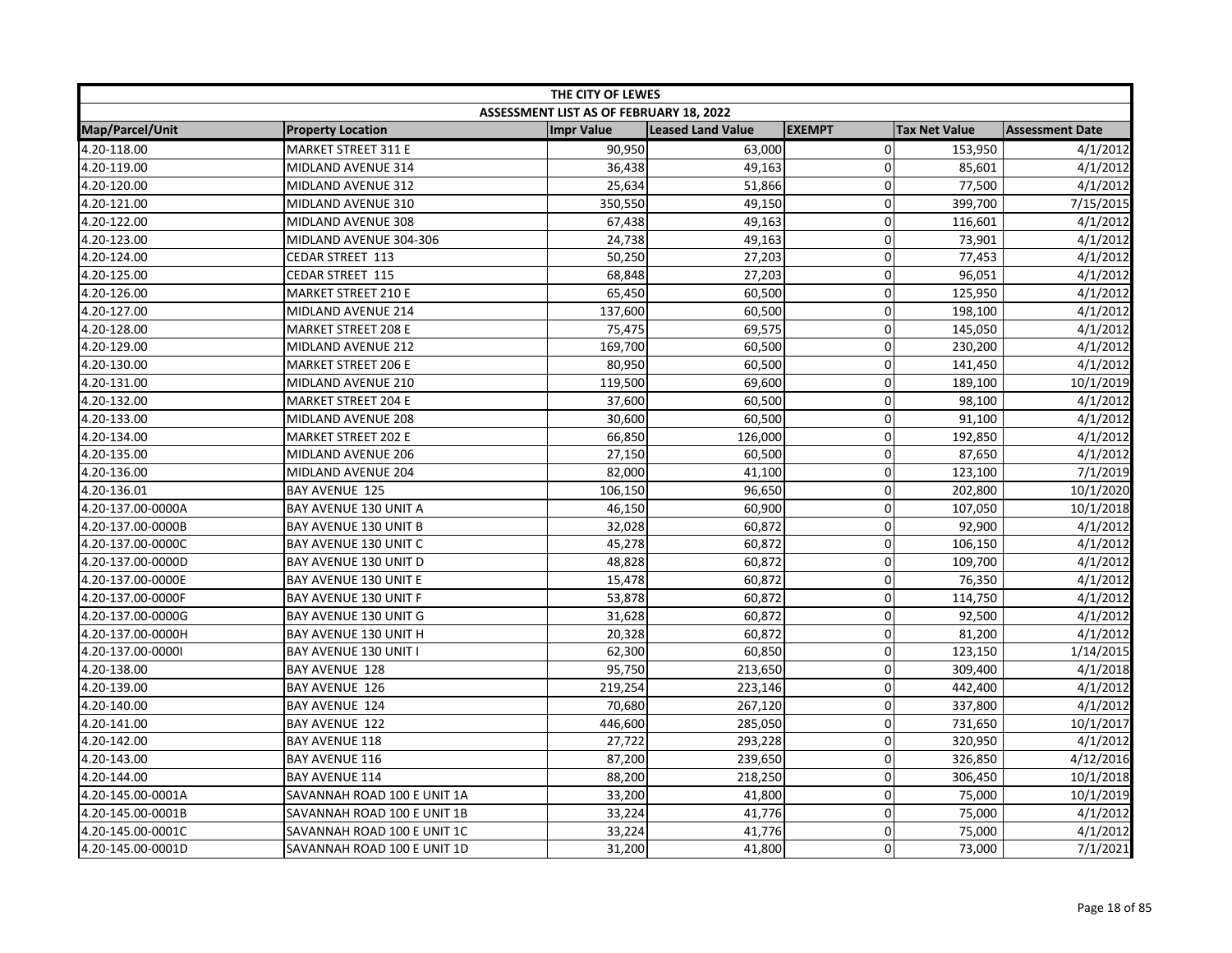| THE CITY OF LEWES      |                             |                                         |                   |                |                      |                        |  |
|------------------------|-----------------------------|-----------------------------------------|-------------------|----------------|----------------------|------------------------|--|
|                        |                             | ASSESSMENT LIST AS OF FEBRUARY 18, 2022 |                   |                |                      |                        |  |
| <b>Map/Parcel/Unit</b> | <b>Property Location</b>    | <b>Impr Value</b>                       | Leased Land Value | <b>EXEMPT</b>  | <b>Tax Net Value</b> | <b>Assessment Date</b> |  |
| 4.20-145.00-0001E      | SAVANNAH ROAD 100 E UNIT 1E | 30,724                                  | 41,776            | $\overline{0}$ | 72,500               | 4/1/2012               |  |
| 4.20-145.00-0002A      | SAVANNAH ROAD 100 E UNIT 2A | 41,500                                  | 41,750            | 0              | 83,250               | 1/14/2015              |  |
| 4.20-145.00-0002B      | SAVANNAH ROAD 100 E UNIT 2B | 40,900                                  | 41,800            | $\Omega$       | 82,700               | 10/1/2020              |  |
| 4.20-145.00-0002C      | SAVANNAH ROAD 100 E UNIT 2C | 38,224                                  | 41,776            | $\Omega$       | 80,000               | 4/1/2012               |  |
| 4.20-145.00-0002D      | SAVANNAH ROAD 100 E UNIT 2D | 34,724                                  | 41,776            | 0              | 76,500               | 4/1/2012               |  |
| 4.20-145.00-0002E      | SAVANNAH ROAD 100 E UNIT 2E | 38,450                                  | 41,750            | 0              | 80,200               | 1/14/2015              |  |
| 4.20-145.00-0003A      | SAVANNAH ROAD 100 E UNIT 3A | 43,224                                  | 41,776            | 0              | 85,000               | 4/1/2012               |  |
| 4.20-145.00-0003B      | SAVANNAH ROAD 100 E UNIT 3B | 43,224                                  | 41,776            | 0              | 85,000               | 4/1/2012               |  |
| 4.20-145.00-0003C      | SAVANNAH ROAD 100 E UNIT 3C | 61,700                                  | 41,800            | 0              | 103,500              | 10/1/2021              |  |
| 4.20-145.00-0003D      | SAVANNAH ROAD 100 E UNIT 3D | 40,724                                  | 41,776            | $\pmb{0}$      | 82,500               | 4/1/2012               |  |
| 4.20-145.00-0003E      | SAVANNAH ROAD 100 E UNIT 3E | 41,724                                  | 41,776            | 0              | 83,500               | 4/1/2012               |  |
| 4.20-145.00-0004A      | SAVANNAH ROAD 100 E UNIT 4A | 48,224                                  | 41,776            | $\Omega$       | 90,000               | 4/1/2012               |  |
| 4.20-145.00-0004B      | SAVANNAH ROAD 100 E UNIT 4B | 48,224                                  | 41,776            | 0              | 90,000               | 4/1/2012               |  |
| 4.20-145.00-0004C      | SAVANNAH ROAD 100 E UNIT 4C | 48,224                                  | 41,776            | $\mathbf 0$    | 90,000               | 4/1/2012               |  |
| 4.20-145.00-0004D      | SAVANNAH ROAD 100 E UNIT 4D | 45,724                                  | 41,776            | 0              | 87,500               | 4/1/2012               |  |
| 4.20-145.00-0004E      | SAVANNAH ROAD 100 E UNIT 4E | 46,700                                  | 41,800            | 0              | 88,500               | 4/1/2019               |  |
| 4.20-145.00-0005A      | SAVANNAH ROAD 100 E UNIT 5A | 56,550                                  | 41,800            | $\overline{0}$ | 98,350               | 1/1/2017               |  |
| 4.20-145.00-0005B      | SAVANNAH ROAD 100 E UNIT 5B | 61,700                                  | 41,800            | 0              | 103,500              | 10/1/2018              |  |
| 4.20-145.00-0005C      | SAVANNAH ROAD 100 E UNIT 5C | 53,224                                  | 41,776            | $\mathbf 0$    | 95,000               | 4/1/2012               |  |
| 4.20-145.00-0005D      | SAVANNAH ROAD 100 E UNIT 5D | 50,724                                  | 41,776            | $\Omega$       | 92,500               | 4/1/2012               |  |
| 4.20-145.00-0005E      | SAVANNAH ROAD 100 E UNIT 5E | 51,750                                  | 41,750            | $\overline{0}$ | 93,500               | 1/14/2015              |  |
| 4.20-146.00-0000A      | SAVANNAH ROAD 108 UNIT A    | 133,338                                 | 131,712           | 0              | 265,050              | 4/1/2012               |  |
| 4.20-146.00-0000B      | SAVANNAH ROAD 108 UNIT B    | 105,550                                 | 98,800            | 0              | 204,350              | 7/1/2019               |  |
| 4.20-148.00            | MIDLAND AVENUE 201          | 108,350                                 | 89,050            | 0              | 197,400              | 1/14/2015              |  |
| 4.20-149.00            | SAVANNAH ROAD 202 E         | 65,920                                  | 64,680            | 0              | 130,600              | 4/1/2012               |  |
| 4.20-150.00            | MIDLAND AVENUE 203          | 25,250                                  | 52,250            | 0              | 77,500               | 4/1/2012               |  |
| 4.20-151.00            | SAVANNAH ROAD 204 E         | 68,300                                  | 64,650            | 0              | 132,950              | 7/1/2018               |  |
| 4.20-152.00            | MIDLAND AVENUE 205          | 23,675                                  | 57,475            | $\mathbf 0$    | 81,150               | 4/1/2012               |  |
| 4.20-153.00            | <b>SAVANNAH ROAD 206</b>    |                                         | 68,150            | $\mathbf 0$    | 68,150               | 4/1/2012               |  |
| 4.20-154.00            | MIDLAND AVENUE 209 A&B      | 85,475                                  | 57,475            | $\Omega$       | 142,950              | 4/1/2012               |  |
| 4.20-155.00            | SAVANNAH ROAD 208 E         | 75,252                                  | 71,148            | $\Omega$       | 146,400              | 4/1/2012               |  |
| 4.20-156.00            | MIDLAND AVENUE 211          | $\Omega$                                | 57,500            | 0              | 57,500               | 10/1/2021              |  |
| 4.20-157.00            | SAVANNAH ROAD 212 E         | 52,900                                  | 59,250            | 0              | 112,150              | 4/1/2012               |  |
| 4.20-157.01            | SAVANNAH ROAD 210 E         | 83,900                                  | 59,250            | 0              | 143,150              | 1/14/2015              |  |
| 4.20-158.00            | MIDLAND AVENUE 217          | 54,525                                  | 57,475            | $\mathbf 0$    | 112,000              | 4/1/2012               |  |
| 4.20-159.00            | CEDAR STREET 101            | 286,400                                 | 57,500            | 0              | 343,900              | 1/1/2022               |  |
| 4.20-160.00            | CEDAR STREET 14             | 28,950                                  | 34,400            | 0              | 63,350               | 10/1/2018              |  |
| 4.20-161.00            | SAVANNAH ROAD 214 E         | 36,550                                  | 45,100            | 0              | 81,650               | 7/1/2018               |  |
| 4.20-162.00            | SAVANNAH ROAD 302 E         | 52,050                                  | 50,700            | $\overline{0}$ | 102,750              | 7/1/2018               |  |
| 4.20-163.00-1          | <b>CEDAR STREET 100</b>     | 85,300                                  | 24,600            | $\Omega$       | 109,900              | 7/1/2021               |  |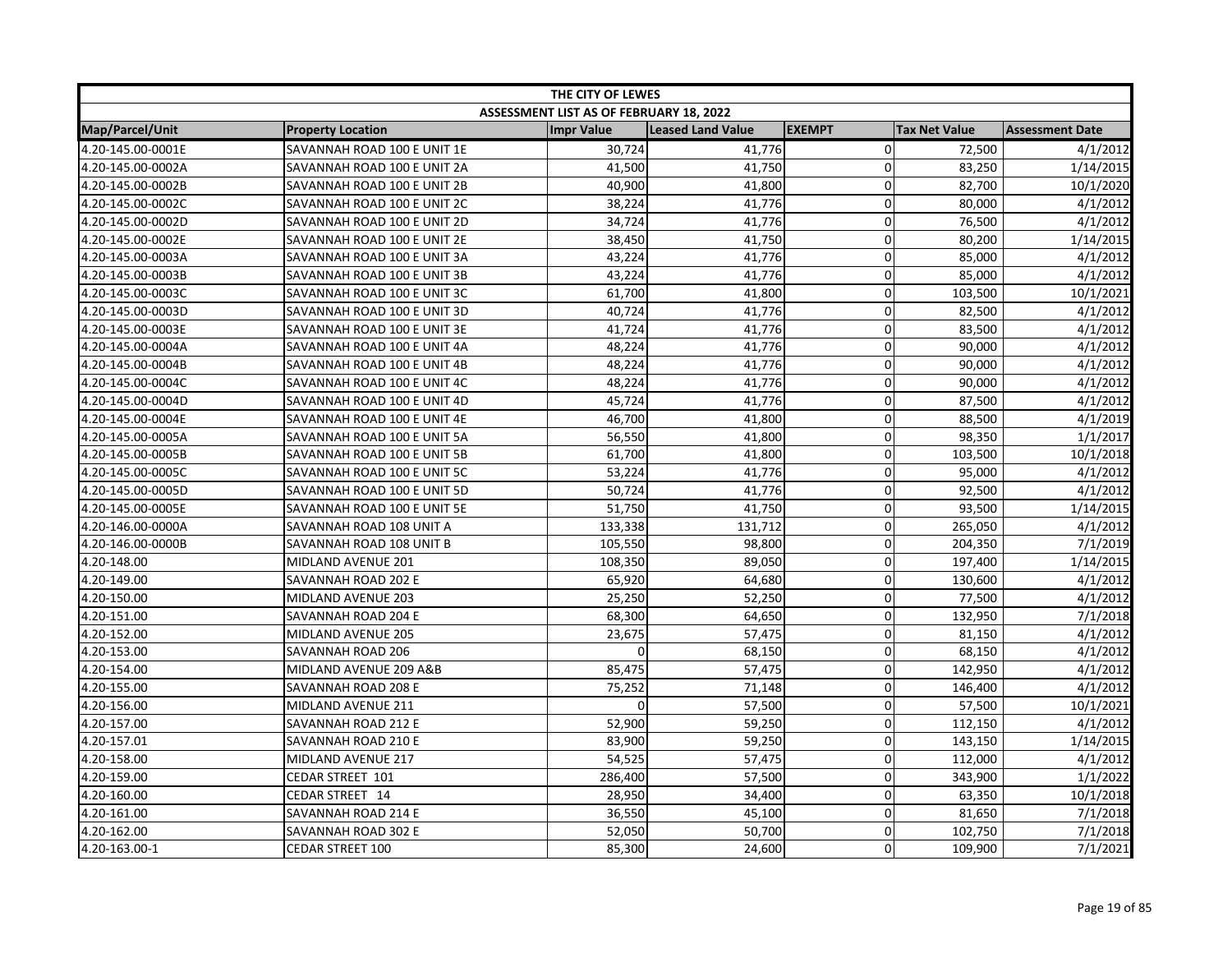| THE CITY OF LEWES |                               |                                                |                          |               |                      |                        |
|-------------------|-------------------------------|------------------------------------------------|--------------------------|---------------|----------------------|------------------------|
|                   |                               | <b>ASSESSMENT LIST AS OF FEBRUARY 18, 2022</b> |                          |               |                      |                        |
| Map/Parcel/Unit   | <b>Property Location</b>      | <b>Impr Value</b>                              | <b>Leased Land Value</b> | <b>EXEMPT</b> | <b>Tax Net Value</b> | <b>Assessment Date</b> |
| 4.20-163.00-2     | <b>CEDAR STREET 102</b>       | 15,100                                         | 24,600                   | $\mathbf 0$   | 39,700               | 7/1/2021               |
| 4.20-164.00       | SAVANNAH ROAD 304 E           | 91,600                                         | 19,600                   | $\mathbf 0$   | 111,200              | 4/1/2012               |
| 4.20-165.00       | MIDLAND AVENUE 303            | 30,100                                         | 49,150                   | $\pmb{0}$     | 79,250               | 7/12/2016              |
| 4.20-166.00       | SAVANNAH ROAD 306 E           | 31,035                                         | 50,715                   | $\mathbf 0$   | 81,750               | 4/1/2012               |
| 4.20-167.00       | MIDLAND AVENUE 305            | 61,237                                         | 49,163                   | $\mathbf 0$   | 110,400              | 4/1/2012               |
| 4.20-168.00       | SAVANNAH ROAD 308 E           | 45,150                                         | 50,700                   | $\mathbf 0$   | 95,850               | 7/15/2015              |
| 4.20-169.00       | MIDLAND AVENUE 307            | 60,650                                         | 49,150                   | $\mathbf 0$   | 109,800              | 10/17/2016             |
| 4.20-170.00       | SAVANNAH ROAD 310 E           | 28,100                                         | 50,700                   | $\mathbf 0$   | 78,800               | 4/1/2020               |
| 4.20-171.00       | MIDLAND AVENUE 309            | 29,288                                         | 49,163                   | $\mathbf 0$   | 78,451               | 4/1/2012               |
| 4.20-172.00       | SAVANNAH ROAD 312 E           | 61,435                                         | 50,715                   | $\mathbf 0$   | 112,150              | 4/1/2012               |
| 4.20-173.00       | MIDLAND AVENUE 311            | 67,837                                         | 49,163                   | $\mathbf 0$   | 117,000              | 4/1/2012               |
| 4.20-174.00-0001  | MASSACHUSETTS AVENUE 402-0001 | 101,050                                        | 25,250                   | $\pmb{0}$     | 126,300              | 10/17/2016             |
| 4.20-174.00-0002  | MASSACHUSETTS AVENUE 402-0002 | 101,050                                        | 25,250                   | $\mathbf 0$   | 126,300              | 10/17/2016             |
| 4.20-174.00-0003  | MASSACHUSETTS AVENUE 402-0003 | 101,050                                        | 25,250                   | $\mathbf 0$   | 126,300              | 10/17/2016             |
| 4.20-174.00-0004  | MASSACHUSETTS AVENUE 402-0004 | 101,050                                        | 25,250                   | 0             | 126,300              | 10/17/2016             |
| 4.20-174.00-0005  | MASSACHUSETTS AVENUE 402-0005 | 101,050                                        | 25,250                   | $\mathbf 0$   | 126,300              | 10/17/2016             |
| 4.20-174.00-0006  | MASSACHUSETTS AVENUE 402-0006 | 101,050                                        | 25,250                   | $\mathbf 0$   | 126,300              | 10/17/2016             |
| 4.20-174.00-0007  | MASSACHUSETTS AVENUE 402-0007 | 101,050                                        | 25,250                   | $\pmb{0}$     | 126,300              | 10/17/2016             |
| 4.20-174.00-0008  | MASSACHUSETTS AVENUE 402-0008 | 101,050                                        | 25,250                   | $\mathbf 0$   | 126,300              | 10/17/2016             |
| 4.20-174.01-000A  | SAVANNAH ROAD 404 E STE A     | 24,100                                         | 6,950                    | $\mathbf 0$   | 31,050               | 4/1/2012               |
| 4.20-174.01-000B  | SAVANNAH ROAD 404 E STE B     | 24,400                                         | 7,050                    | $\mathbf 0$   | 31,450               | 4/1/2012               |
| 4.20-174.01-000C  | SAVANNAH ROAD 404 E STE C     | 24,400                                         | 7,050                    | $\Omega$      | 31,450               | 4/1/2012               |
| 4.20-174.01-000D  | SAVANNAH ROAD 404 E STE D     | 24,100                                         | 6,950                    | $\mathbf 0$   | 31,050               | 4/1/2012               |
| 4.20-174.01-0201  | SAVANNAH ROAD 404 E STE 201   | 75,350                                         | 25,650                   | $\mathbf 0$   | 101,000              | 4/1/2012               |
| 4.20-174.01-0202  | SAVANNAH ROAD 404 E STE 202   | 76,250                                         | 25,500                   | $\mathbf 0$   | 101,750              | 7/12/2016              |
| 4.20-174.01-0203  | SAVANNAH ROAD 404 E STE 203   | 75,350                                         | 25,650                   | 0             | 101,000              | 4/1/2012               |
| 4.20-174.01-0301  | SAVANNAH ROAD 404 E STE 301   | 75,350                                         | 25,650                   | $\mathbf 0$   | 101,000              | 4/1/2012               |
| 4.20-174.01-0302  | SAVANNAH ROAD 404 E STE 302   | 75,050                                         | 25,500                   | $\mathbf 0$   | 100,550              | 4/1/2012               |
| 4.20-174.01-0303  | SAVANNAH ROAD 404 E STE 303   | 75,350                                         | 25,650                   | 0             | 101,000              | 4/1/2012               |
| 4.20-175.00       | SAVANNAH ROAD 410-412 E       | 241,650                                        | 0                        | $\Omega$      | 241,650              | 10/1/2018              |
| 4.20-175.00-0000R | SAVANNAH ROAD 410-412 E       | 80,800                                         | 0                        | 80,800.00     | 0                    | 4/1/2012               |
| 4.20-176.00       | SAVANNAH ROAD 414-420 E       | 207,450                                        | 0                        | $\mathbf{0}$  | 207,450              | 4/14/2015              |
| 4.20-176.00-0000R | SAVANNAH ROAD 414-420 E       | 161,600                                        | $\mathbf 0$              | 161,600.00    | 0                    | 4/1/2012               |
| 4.20-178.00       | <b>DEBRAAK PRESERVE 1</b>     | 148,951                                        | 300,350                  | $\mathbf 0$   | 449,301              | 4/1/2012               |
| 4.20-178.01       | <b>DEBRAAK PRESERVE 2</b>     | 156,600                                        | 281,950                  | $\mathbf 0$   | 438,550              | 4/1/2012               |
| 4.20-179.00       | <b>DEBRAAK PRESERVE 3</b>     | 156,600                                        | 281,950                  | $\mathbf 0$   | 438,550              | 4/1/2012               |
| 4.20-179.01       | <b>DEBRAAK PRESERVE 4</b>     | 156,600                                        | 281,950                  | $\mathbf 0$   | 438,550              | 4/1/2012               |
| 4.20-180.00       | SAVANNAH ROAD 107 E           | 59,305                                         | 222,895                  | $\mathbf 0$   | 282,200              | 4/1/2012               |
| 4.20-180.01       | CAPE HENLOPEN DRIVE 3         | 167,850                                        | 134,150                  | $\mathbf 0$   | 302,000              | 7/12/2016              |
| 4.20-180.02       | CAPE HENLOPEN DRIVE 3A        | 199,600                                        | 134,550                  | $\Omega$      | 334,150              | 4/22/2014              |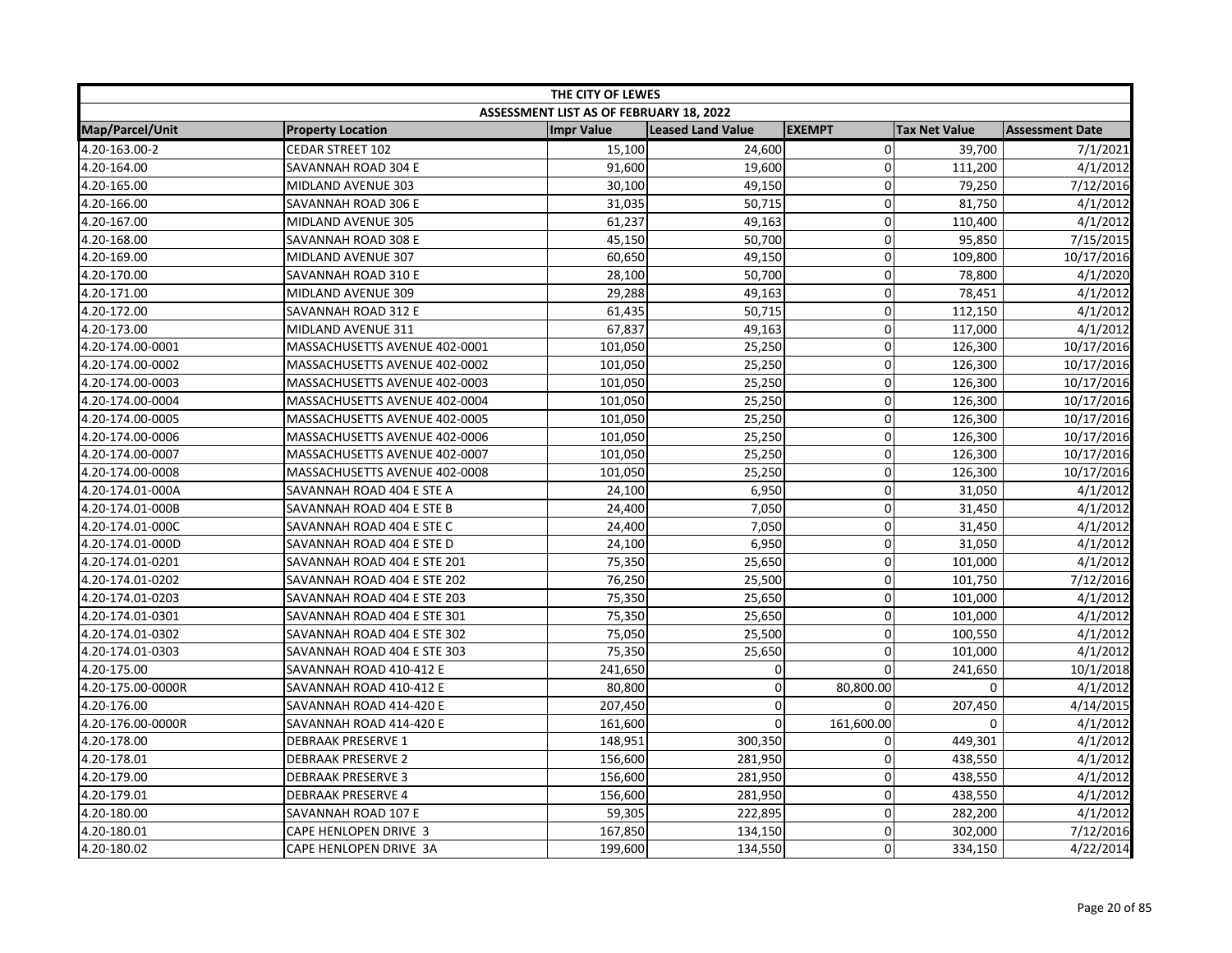| THE CITY OF LEWES |                               |                                         |                   |                |                      |                        |  |
|-------------------|-------------------------------|-----------------------------------------|-------------------|----------------|----------------------|------------------------|--|
|                   |                               | ASSESSMENT LIST AS OF FEBRUARY 18, 2022 |                   |                |                      |                        |  |
| Map/Parcel/Unit   | <b>Property Location</b>      | <b>Impr Value</b>                       | Leased Land Value | <b>EXEMPT</b>  | <b>Tax Net Value</b> | <b>Assessment Date</b> |  |
| 4.20-180.03       | <b>CAPE HENLOPEN DRIVE 5</b>  | 150,837                                 | 134,800           | $\overline{0}$ | 285,637              | 4/1/2012               |  |
| 4.20-180.04       | CAPE HENLOPEN DRIVE 5A        | 134,900                                 | 134,850           | $\mathbf 0$    | 269,750              | 4/1/2012               |  |
| 4.20-180.05       | <b>DEBRAAK PRESERVE 9</b>     | $\Omega$                                | 134,850           | $\Omega$       | 134,850              | 4/1/2012               |  |
| 4.20-181.00-0000R | VIRGINIA AVE & CAPE HEN DR    | 553,800                                 | $\Omega$          | 553,800.00     | 0                    | 4/1/2012               |  |
| 4.20-182.00       | CAPE HENLOPEN DRIVE 12        | 28,550                                  | 51,750            | 0              | 80,300               | 4/1/2012               |  |
| 4.20-183.00       | CAPE HENLOPEN DRIVE 10        | 45,550                                  | 51,750            | $\mathbf 0$    | 97,300               | 4/1/2012               |  |
| 4.20-184.00       | CAPE HENLOPEN DRIVE 9         | 28,450                                  | 51,750            | 0              | 80,200               | 4/1/2012               |  |
| 4.20-185.00       | CAPE HENLOPEN DRIVE 8         | 149,550                                 | 51,750            | $\Omega$       | 201,300              | 4/1/2012               |  |
| 4.20-186.00       | CAPE HENLOPEN DRIVE 7         | 146,600                                 | 52,400            | 0              | 199,000              | 10/1/2019              |  |
| 4.20-186.01       | CAPE HENLOPEN DRIVE 6         | 134,178                                 | 51,823            | $\mathbf 0$    | 186,001              | 4/1/2012               |  |
| 4.20-187.00       | CAPE HENLOPEN DRIVE 4         | 41,145                                  | 58,455            | $\Omega$       | 99,600               | 4/1/2012               |  |
| 4.20-188.00       | CAPE HENLOPEN DRIVE 2         | 35,500                                  | 73,400            | $\mathbf 0$    | 108,900              | 4/1/2012               |  |
| 4.20-189.00       | CAPE HENLOPEN DRIVE 1         | 33,375                                  | 104,375           | $\Omega$       | 137,750              | 4/1/2012               |  |
| 4.20-190.00       | SAVANNAH ROAD 203 E           | $\Omega$                                | 144,350           | 0              | 144,350              | 4/1/2012               |  |
| 4.20-191.00       | SAVANNAH ROAD 205 E           | 258,600                                 | 66,000            | 0              | 324,600              | 7/1/2017               |  |
| 4.20-192.00       | SAVANNAH ROAD 209 E           | 102,925                                 | 96,375            | 0              | 199,300              | 4/1/2012               |  |
| 4.20-193.00       | SAVANNAH ROAD 301 E           | 30,450                                  | 51,750            | $\mathbf 0$    | 82,200               | 4/1/2012               |  |
| 4.20-194.00       | SAVANNAH ROAD 303 E           | 31,000                                  | 51,750            | 0              | 82,750               | 4/1/2012               |  |
| 4.20-195.00       | SAVANNAH ROAD 305 E           | 35,400                                  | 51,750            | 0              | 87,150               | 4/1/2012               |  |
| 4.20-196.00       | SAVANNAH ROAD 307 E           | 80,250                                  | 51,750            | 0              | 132,000              | 7/16/2014              |  |
| 4.20-197.00       | SAVANNAH ROAD 311 E           | 66,350                                  | 51,750            | $\mathbf 0$    | 118,100              | 10/1/2017              |  |
| 4.20-198.00       | SAVANNAH ROAD 313 E           | 41,400                                  | 54,000            | $\Omega$       | 95,400               | 10/1/2019              |  |
| 4.20-199.00       | AMERICAN LEGION ROAD 111      | 47,700                                  | 79,000            | 0              | 126,700              | 4/1/2012               |  |
| 4.20-200.00       | AMERICAN LEGION ROAD 113      | 256,300                                 | 0                 | 256,300.00     | 0                    | 7/15/2015              |  |
| 4.20-201.00       | AMERICAN LEGION ROAD-21.93 AC | 10,950                                  | $\mathbf 0$       | 10,950.00      | $\mathbf 0$          | 4/1/2012               |  |
| 4.20-201.01       | AMERICAN LEGION ROAD 111      | 100,100                                 | 79,000            | 0              | 179,100              | 4/1/2012               |  |
| 4.20-202.00       | LEWES AVENUE 11               | 52,050                                  | 65,200            | $\mathbf{0}$   | 117,250              | 10/14/2014             |  |
| 4.20-203.00       | <b>HOUSTON AVENUE 4</b>       | 84,050                                  | 63,700            | $\mathbf 0$    | 147,750              | 4/1/2012               |  |
| 4.20-204.00       | <b>HOUSTON AVENUE 6</b>       | 147,800                                 | 64,000            | $\Omega$       | 211,800              | 10/1/2018              |  |
| 4.20-205.00       | <b>HOUSTON AVENUE 8</b>       | 76,550                                  | 59,300            | $\Omega$       | 135,850              | 7/1/2021               |  |
| 4.20-206.00       | <b>DELMAR AVENUE 9</b>        | 82,450                                  | 64,600            | $\mathbf 0$    | 147,050              | 4/1/2012               |  |
| 4.20-207.00       | <b>DELMAR AVENUE 7</b>        | 219,000                                 | 61,850            | 0              | 280,850              | 4/1/2012               |  |
| 4.20-208.00       | <b>DELMAR AVENUE 5</b>        | 73,900                                  | 63,700            | 0              | 137,600              | 4/1/2012               |  |
| 4.20-209.00       | <b>DELMAR AVENUE 4</b>        | 151,050                                 | 63,700            | $\mathbf 0$    | 214,750              | 4/1/2012               |  |
| 4.20-210.00       | <b>DELMAR AVENUE 6</b>        | 67,400                                  | 61,900            | $\mathbf 0$    | 129,300              | 10/15/2015             |  |
| 4.20-211.00       | <b>DELMAR AVENUE 8</b>        | 36,482                                  | 63,618            | $\mathbf{0}$   | 100,100              | 4/1/2012               |  |
| 4.20-212.00       | MILTON AVENUE 11              | 248,150                                 | 62,400            | 0              | 310,550              | 1/1/2022               |  |
| 4.20-213.00       | MILTON AVENUE 9               | 58,536                                  | 63,314            | 0              | 121,850              | 4/1/2012               |  |
| 4.20-214.00       | MILTON AVENUE 7               | 109,770                                 | 64,330            | 0              | 174,100              | 4/1/2012               |  |
| 4.20-215.00       | MILTON AVENUE 5               | 59,850                                  | 63,700            | $\Omega$       | 123,550              | 4/1/2012               |  |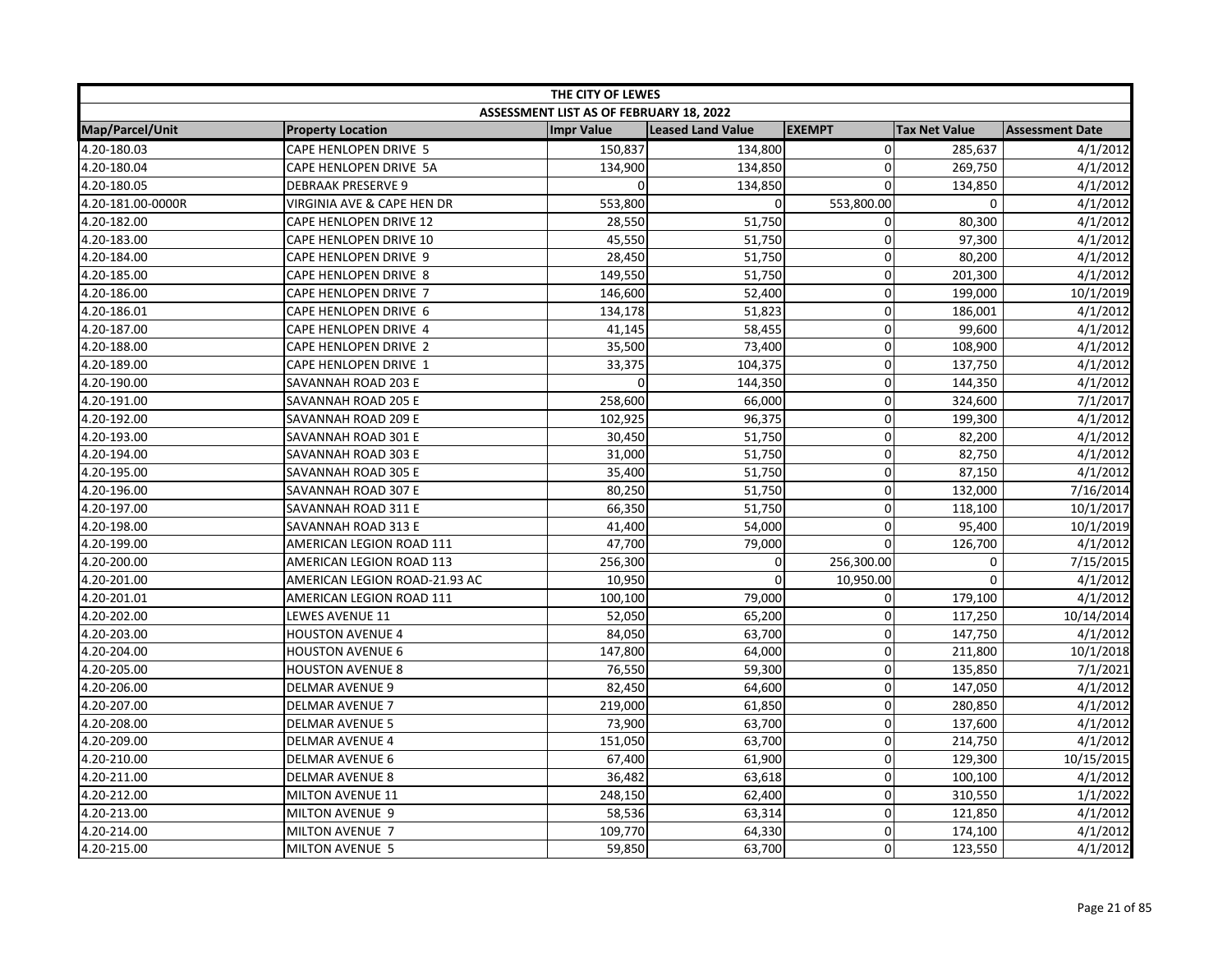| THE CITY OF LEWES |                              |                                         |                          |               |                      |                        |  |
|-------------------|------------------------------|-----------------------------------------|--------------------------|---------------|----------------------|------------------------|--|
|                   |                              | ASSESSMENT LIST AS OF FEBRUARY 18, 2022 |                          |               |                      |                        |  |
| Map/Parcel/Unit   | <b>Property Location</b>     | <b>Impr Value</b>                       | <b>Leased Land Value</b> | <b>EXEMPT</b> | <b>Tax Net Value</b> | <b>Assessment Date</b> |  |
| 4.20-216.00       | MILTON AVENUE 4              | 76,250                                  | 64,300                   | $\Omega$      | 140,550              | 4/1/2012               |  |
| 4.20-217.00       | MILTON AVENUE 6              | 56,088                                  | 64,612                   | $\Omega$      | 120,700              | 4/1/2012               |  |
| 4.20-218.00       | MILTON AVENUE 8              | 155,700                                 | 63,900                   | $\mathbf 0$   | 219,600              | 4/12/2016              |  |
| 4.20-219.00       | MILTON AVENUE 10             | 137,450                                 | 65,100                   | $\Omega$      | 202,550              | 10/1/2020              |  |
| 4.20-220.00       | <b>REHOBOTH AVENUE 9</b>     | 145,650                                 | 60,500                   | $\Omega$      | 206,150              | 4/12/2016              |  |
| 4.20-221.00       | <b>REHOBOTH AVENUE 7</b>     | 71,800                                  | 63,700                   | $\Omega$      | 135,500              | 10/17/2016             |  |
| 4.20-222.00       | <b>REHOBOTH AVENUE 5</b>     | 51,150                                  | 63,700                   | 0             | 114,850              | 4/1/2012               |  |
| 4.20-223.00       | <b>REHOBOTH AVENUE 4</b>     | 133,750                                 | 63,700                   | 0             | 197,450              | 4/1/2012               |  |
| 4.20-224.00       | REHOBOTH AVENUE 6            | 58,200                                  | 63,700                   | 0             | 121,900              | 7/15/2015              |  |
| 4.20-225.00       | <b>REHOBOTH AVENUE 8</b>     | 58,792                                  | 60,408                   | $\mathbf 0$   | 119,200              | 4/1/2012               |  |
| 4.20-226.00       | MASSACHUSETTS AVENUE 204     | 149,000                                 | 66,850                   | $\Omega$      | 215,850              | 7/1/2018               |  |
| 4.20-227.00       | MASSACHUSETTS AVENUE 206     | 84,400                                  | 70,800                   | 0             | 155,200              | 10/15/2015             |  |
| 4.20-228.00       | MASSACHUSETTS AVENUE 208     | 82,750                                  | 67,700                   | $\Omega$      | 150,450              | 4/12/2016              |  |
| 4.20-229.00       | <b>GREY PLOVER COURT 219</b> | 131,800                                 | 0                        | 0             | 131,800              | 10/17/2016             |  |
| 4.20-230.00       | <b>GREY PLOVER COURT 221</b> | 362,900                                 | $\Omega$                 | $\Omega$      | 362,900              | 4/1/2020               |  |
| 4.20-231.00       | <b>GREY PLOVER COURT 223</b> | 163,500                                 | $\mathbf 0$              | 0             | 163,500              | 10/17/2016             |  |
| 4.20-232.00       | GREY PLOVER COURT 224        | 257,700                                 | $\pmb{0}$                | $\mathbf 0$   | 257,700              | 1/1/2019               |  |
| 4.20-233.00       | <b>GREY PLOVER COURT 222</b> | 282,000                                 | $\overline{0}$           | $\mathbf 0$   | 282,000              | 4/1/2019               |  |
| 4.20-234.00       | <b>GREY PLOVER COURT 220</b> | 298,400                                 | $\pmb{0}$                | $\mathbf 0$   | 298,400              | 4/1/2018               |  |
| 4.20-235.00       | <b>GREY PLOVER COURT 218</b> | 242,000                                 | $\overline{0}$           | $\mathbf{0}$  | 242,000              | 1/1/2020               |  |
| 4.20-236.00       | GREY PLOVER COURT 216        | 221,400                                 | $\mathbf 0$              | $\mathbf 0$   | 221,400              | 10/1/2020              |  |
| 4.20-237.00       | <b>GREY PLOVER COURT 214</b> | 344,600                                 | $\mathbf 0$              | $\Omega$      | 344,600              | 10/1/2021              |  |
| 4.20-238.00       | <b>GREY PLOVER COURT 212</b> | 36,000                                  | $\mathbf 0$              | $\mathbf 0$   | 36,000               | 10/23/2012             |  |
| 4.20-239.00       | <b>GREY PLOVER COURT 210</b> | 36,000                                  | $\mathbf 0$              | $\mathbf 0$   | 36,000               | 10/23/2012             |  |
| 4.20-240.00       | ANGLERS ROAD 206             | 201,000                                 | $\pmb{0}$                | 0             | 201,000              | 10/14/2014             |  |
| 4.20-241.00       | ANGLERS ROAD 208             | 134,900                                 | $\mathbf 0$              | $\Omega$      | 134,900              | 1/1/2017               |  |
| 4.20-242.00       | ANGLERS ROAD 210             | 238,250                                 | $\mathbf 0$              | $\Omega$      | 238,250              | 1/1/2021               |  |
| 4.20-243.00       | GREY PLOVER COURT 211        | 165,100                                 | $\mathbf 0$              | $\Omega$      | 165,100              | 1/1/2018               |  |
| 4.20-244.00       | <b>GREY PLOVER COURT 213</b> | 203,550                                 | $\Omega$                 | $\Omega$      | 203,550              | 7/1/2019               |  |
| 4.20-245.00       | <b>GREY PLOVER COURT 215</b> | 134,250                                 | $\mathbf 0$              | $\Omega$      | 134,250              | 10/15/2015             |  |
| 5.00-001.00       | CAPE HENLOPEN DRIVE LAND     | 149,250                                 | $\mathbf 0$              | 149,250.00    | 0                    | 4/1/2012               |  |
| 5.00-001.01       | RT 19 & W DOCK RD A/R        | 32,400                                  | $\mathbf 0$              | 32,400.00     | $\mathbf 0$          | 4/1/2012               |  |
| 5.00-002.00       | CAPE HENLOPEN DRIVE          | 20,000                                  | $\pmb{0}$                | $\Omega$      | 20,000               | 4/1/2012               |  |
| 5.00-002.00-0000R | RT 19 LOT                    | 115,350                                 | $\mathbf 0$              | 115,350.00    | 0                    | 4/1/2012               |  |
| 5.00-003.00-0000R | CAPE HENLOPEN DRIVE 43       | 4,658,950                               | $\pmb{0}$                | 4,658,950.00  | $\mathbf 0$          | 4/1/2012               |  |
| 5.00-004.00       | LOT ON RAILROAD TRACKS       | 9,900                                   | $\Omega$                 | 9,900.00      | $\Omega$             | 4/1/2012               |  |
| 5.00-005.00       | PORT LEWES COMMON AREA       | $\Omega$                                | 11,212,500               | $\Omega$      | 11,212,500           | 4/1/2012               |  |
| 5.00-005.00-0001  | PORT LEWES UNIT 1            | 53,550                                  | $\Omega$                 | 0             | 53,550               | 4/1/2012               |  |
| 5.00-005.00-0002  | PORT LEWES UNIT 2            | 53,450                                  | $\mathbf 0$              | 0             | 53,450               | 4/1/2012               |  |
| 5.00-005.00-0003  | PORT LEWES UNIT 3            | 53,100                                  | 0                        | $\Omega$      | 53,100               | 4/1/2012               |  |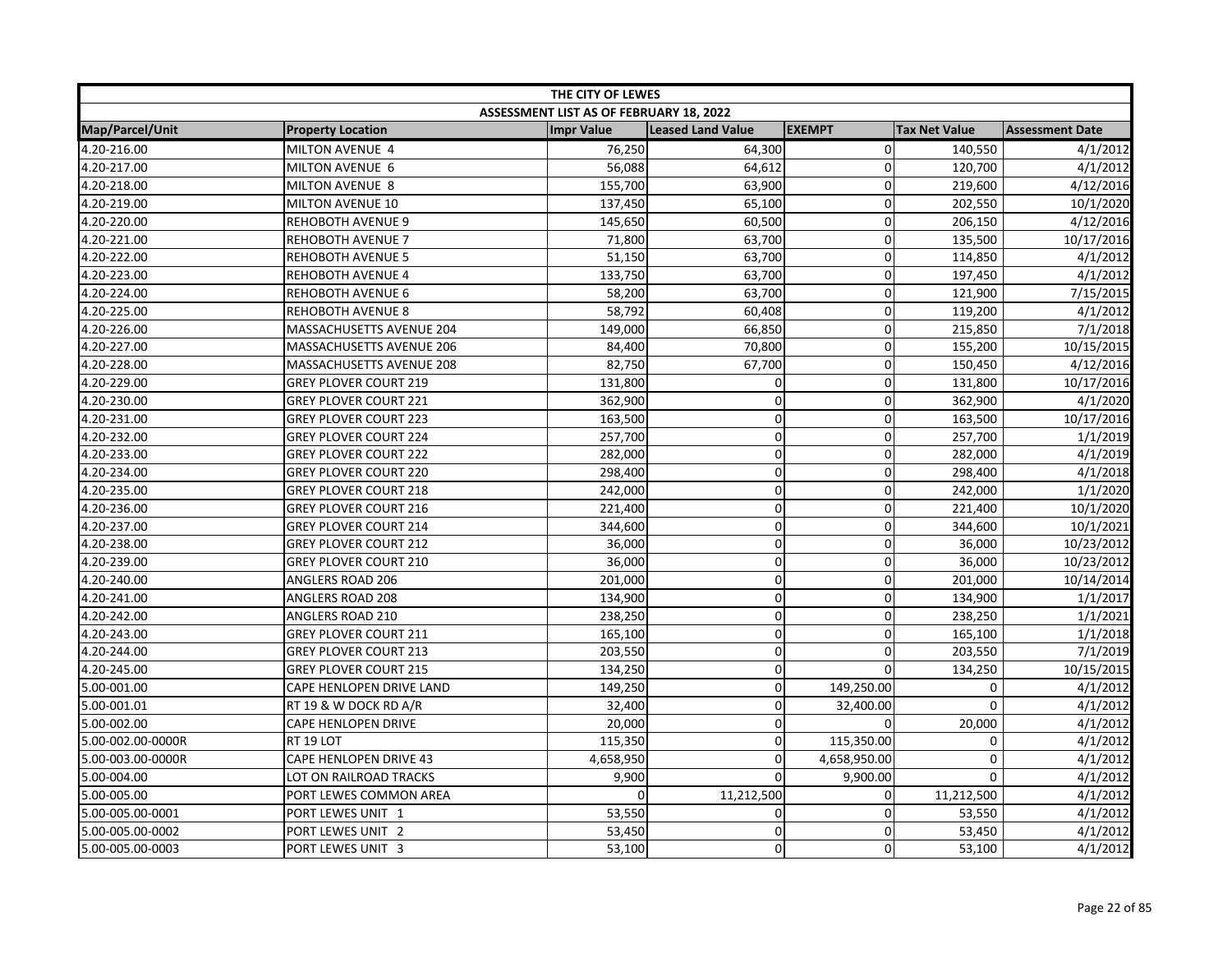| THE CITY OF LEWES |                          |                                         |                   |               |                      |                        |  |
|-------------------|--------------------------|-----------------------------------------|-------------------|---------------|----------------------|------------------------|--|
|                   |                          | ASSESSMENT LIST AS OF FEBRUARY 18, 2022 |                   |               |                      |                        |  |
| Map/Parcel/Unit   | <b>Property Location</b> | <b>Impr Value</b>                       | Leased Land Value | <b>EXEMPT</b> | <b>Tax Net Value</b> | <b>Assessment Date</b> |  |
| 5.00-005.00-0004  | PORT LEWES UNIT 4        | 53,100                                  | $\pmb{0}$         | $\Omega$      | 53,100               | 4/1/2012               |  |
| 5.00-005.00-0005  | PORT LEWES UNIT 5        | 53,100                                  | $\mathbf 0$       | $\Omega$      | 53,100               | 4/1/2012               |  |
| 5.00-005.00-0006  | PORT LEWES UNIT 6        | 53,550                                  | $\mathbf 0$       | $\Omega$      | 53,550               | 4/1/2012               |  |
| 5.00-005.00-0007  | PORT LEWES UNIT 7        | 53,550                                  | $\overline{0}$    | 0             | 53,550               | 4/1/2012               |  |
| 5.00-005.00-0008  | PORT LEWES UNIT 8        | 53,100                                  | $\mathbf 0$       | 0             | 53,100               | 4/1/2012               |  |
| 5.00-005.00-0009  | PORT LEWES UNIT 9        | 53,100                                  | $\mathbf 0$       | 0             | 53,100               | 4/1/2012               |  |
| 5.00-005.00-0010  | PORT LEWES UNIT 10       | 53,100                                  | $\mathbf 0$       | 0             | 53,100               | 4/1/2012               |  |
| 5.00-005.00-0011  | PORT LEWES UNIT 11       | 53,450                                  | $\overline{0}$    | $\Omega$      | 53,450               | 4/1/2012               |  |
| 5.00-005.00-0012  | PORT LEWES UNIT 12       | 53,100                                  | $\mathbf 0$       | 0             | 53,100               | 4/1/2012               |  |
| 5.00-005.00-0013  | PORT LEWES UNIT 13       | 53,100                                  | $\pmb{0}$         | $\mathbf 0$   | 53,100               | 4/1/2012               |  |
| 5.00-005.00-0014  | PORT LEWES UNIT 14       | 53,550                                  | $\mathbf 0$       | $\Omega$      | 53,550               | 4/1/2012               |  |
| 5.00-005.00-0015  | PORT LEWES UNIT 15       | 53,550                                  | $\mathbf 0$       | $\mathbf 0$   | 53,550               | 4/1/2012               |  |
| 5.00-005.00-0016  | PORT LEWES UNIT 16       | 53,100                                  | 0                 | $\Omega$      | 53,100               | 4/1/2012               |  |
| 5.00-005.00-0017  | PORT LEWES UNIT 17       | 53,100                                  | $\pmb{0}$         | 0             | 53,100               | 4/1/2012               |  |
| 5.00-005.00-0018  | PORT LEWES UNIT 18       | 53,100                                  | $\overline{0}$    | 0             | 53,100               | 4/1/2012               |  |
| 5.00-005.00-0019  | PORT LEWES UNIT 19       | 53,100                                  | $\mathbf 0$       | 0             | 53,100               | 4/1/2012               |  |
| 5.00-005.00-0020  | PORT LEWES UNIT 20       | 67,750                                  | $\mathbf 0$       | $\mathbf 0$   | 67,750               | 7/1/2020               |  |
| 5.00-005.00-0021  | PORT LEWES UNIT 21       | 53,550                                  | $\mathbf 0$       | 0             | 53,550               | 4/1/2012               |  |
| 5.00-005.00-0022  | PORT LEWES UNIT 22       | 53,100                                  | $\pmb{0}$         | 0             | 53,100               | 4/1/2012               |  |
| 5.00-005.00-0023  | PORT LEWES UNIT 23       | 53,100                                  | $\mathbf 0$       | $\Omega$      | 53,100               | 4/1/2012               |  |
| 5.00-005.00-0024  | PORT LEWES UNIT 24       | 53,550                                  | $\pmb{0}$         | $\mathbf 0$   | 53,550               | 4/1/2012               |  |
| 5.00-005.00-0025  | PORT LEWES UNIT 25       | 72,750                                  | $\mathbf 0$       | $\Omega$      | 72,750               | 10/1/2020              |  |
| 5.00-005.00-0026  | PORT LEWES UNIT 26       | 55,400                                  | $\pmb{0}$         | 0             | 55,400               | 7/1/2019               |  |
| 5.00-005.00-0027  | PORT LEWES UNIT 27       | 53,100                                  | $\pmb{0}$         | $\mathbf 0$   | 53,100               | 4/1/2012               |  |
| 5.00-005.00-0028  | PORT LEWES UNIT 28       | 53,100                                  | $\mathbf 0$       | 0             | 53,100               | 4/1/2012               |  |
| 5.00-005.00-0029  | PORT LEWES UNIT 29       | 53,100                                  | $\pmb{0}$         | $\mathbf 0$   | 53,100               | 4/1/2012               |  |
| 5.00-005.00-0030  | PORT LEWES UNIT 30       | 53,550                                  | $\mathbf 0$       | $\Omega$      | 53,550               | 4/1/2012               |  |
| 5.00-005.00-0031  | PORT LEWES UNIT 31       | 53,550                                  | $\pmb{0}$         | $\mathbf 0$   | 53,550               | 4/1/2012               |  |
| 5.00-005.00-0032  | PORT LEWES UNIT 32       | 53,100                                  | $\mathbf 0$       | $\Omega$      | 53,100               | 4/1/2012               |  |
| 5.00-005.00-0033  | PORT LEWES UNIT 33       | 53,100                                  | $\mathbf 0$       | $\Omega$      | 53,100               | 4/1/2012               |  |
| 5.00-005.00-0034  | PORT LEWES UNIT 34       | 53,100                                  | $\mathbf 0$       | $\mathbf 0$   | 53,100               | 4/1/2012               |  |
| 5.00-005.00-0035  | PORT LEWES UNIT 35       | 53,100                                  | $\mathbf 0$       | 0             | 53,100               | 4/1/2012               |  |
| 5.00-005.00-0036  | PORT LEWES UNIT 36       | 53,550                                  | $\pmb{0}$         | 0             | 53,550               | 4/1/2012               |  |
| 5.00-005.00-0037  | PORT LEWES UNIT 37       | 53,550                                  | $\mathbf 0$       | 0             | 53,550               | 4/1/2012               |  |
| 5.00-005.00-0038  | PORT LEWES UNIT 38       | 53,100                                  | $\pmb{0}$         | $\mathbf 0$   | 53,100               | 4/1/2012               |  |
| 5.00-005.00-0039  | PORT LEWES UNIT 39       | 53,100                                  | $\mathbf 0$       | $\mathbf{0}$  | 53,100               | 4/1/2012               |  |
| 5.00-005.00-0040  | PORT LEWES UNIT 40       | 53,100                                  | 0                 | $\mathbf 0$   | 53,100               | 4/1/2012               |  |
| 5.00-005.00-0041  | PORT LEWES UNIT 41       | 53,100                                  | 0                 | 0             | 53,100               | 4/1/2012               |  |
| 5.00-005.00-0042  | PORT LEWES UNIT 42       | 53,550                                  | $\pmb{0}$         | 0             | 53,550               | 4/1/2012               |  |
| 5.00-005.00-0043  | PORT LEWES UNIT 43       | 53,550                                  | 0                 | $\Omega$      | 53,550               | 4/1/2012               |  |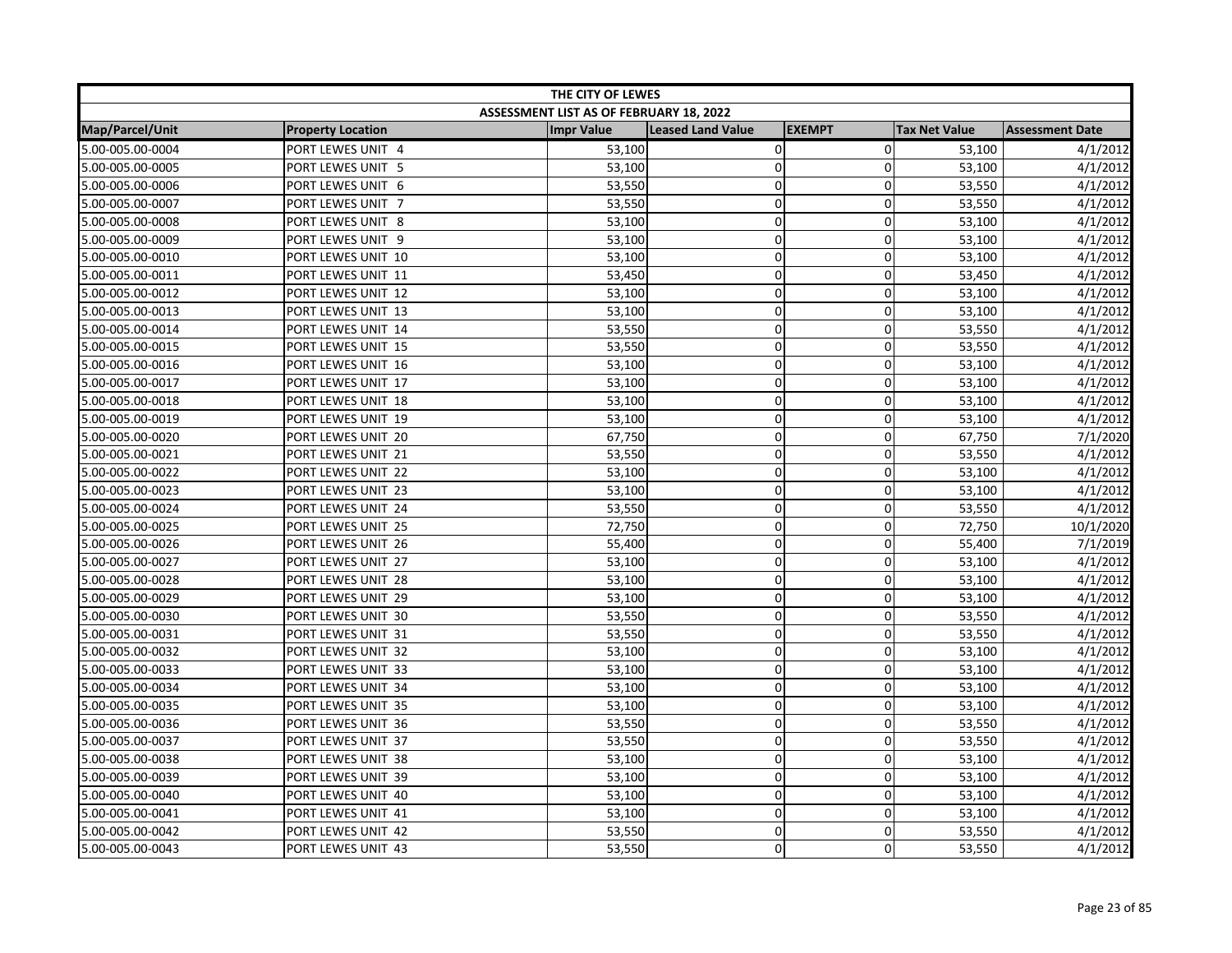| THE CITY OF LEWES |                          |                                         |                   |               |                      |                        |  |
|-------------------|--------------------------|-----------------------------------------|-------------------|---------------|----------------------|------------------------|--|
|                   |                          | ASSESSMENT LIST AS OF FEBRUARY 18, 2022 |                   |               |                      |                        |  |
| Map/Parcel/Unit   | <b>Property Location</b> | <b>Impr Value</b>                       | Leased Land Value | <b>EXEMPT</b> | <b>Tax Net Value</b> | <b>Assessment Date</b> |  |
| 5.00-005.00-0044  | PORT LEWES UNIT 44       | 53,100                                  | $\pmb{0}$         | $\Omega$      | 53,100               | 4/1/2012               |  |
| 5.00-005.00-0045  | PORT LEWES UNIT 45       | 53,100                                  | $\mathbf 0$       | $\Omega$      | 53,100               | 4/1/2012               |  |
| 5.00-005.00-0046  | PORT LEWES UNIT 46       | 53,550                                  | $\mathbf 0$       | $\Omega$      | 53,550               | 4/1/2012               |  |
| 5.00-005.00-0047  | PORT LEWES UNIT 47       | 53,550                                  | $\overline{0}$    | 0             | 53,550               | 4/1/2012               |  |
| 5.00-005.00-0048  | PORT LEWES UNIT 48       | 53,100                                  | $\mathbf 0$       | 0             | 53,100               | 4/1/2012               |  |
| 5.00-005.00-0049  | PORT LEWES UNIT 49       | 53,100                                  | $\mathbf 0$       | 0             | 53,100               | 4/1/2012               |  |
| 5.00-005.00-0050  | PORT LEWES UNIT 50       | 53,100                                  | $\mathbf 0$       | 0             | 53,100               | 4/1/2012               |  |
| 5.00-005.00-0051  | PORT LEWES UNIT 51       | 53,450                                  | $\overline{0}$    | $\Omega$      | 53,450               | 4/1/2012               |  |
| 5.00-005.00-0052  | PORT LEWES UNIT 52       | 53,450                                  | $\mathbf 0$       | 0             | 53,450               | 4/1/2012               |  |
| 5.00-005.00-0053  | PORT LEWES UNIT 53       | 53,450                                  | $\pmb{0}$         | $\mathbf 0$   | 53,450               | 4/1/2012               |  |
| 5.00-005.00-0054  | PORT LEWES UNIT 54       | 53,550                                  | $\mathbf 0$       | $\Omega$      | 53,550               | 4/1/2012               |  |
| 5.00-005.00-0055  | PORT LEWES UNIT 55       | 53,900                                  | $\mathbf 0$       | $\mathbf 0$   | 53,900               | 4/1/2012               |  |
| 5.00-005.00-0056  | PORT LEWES UNIT 56       | 53,450                                  | 0                 | $\Omega$      | 53,450               | 4/1/2012               |  |
| 5.00-005.00-0057  | PORT LEWES UNIT 57       | 53,450                                  | $\pmb{0}$         | 0             | 53,450               | 4/1/2012               |  |
| 5.00-005.00-0058  | PORT LEWES UNIT 58       | 53,450                                  | $\overline{0}$    | 0             | 53,450               | 4/1/2012               |  |
| 5.00-005.00-0059  | PORT LEWES UNIT 59       | 53,450                                  | $\mathbf 0$       | 0             | 53,450               | 4/1/2012               |  |
| 5.00-005.00-0060  | PORT LEWES UNIT 60       | 53,550                                  | $\mathbf 0$       | $\mathbf 0$   | 53,550               | 4/1/2012               |  |
| 5.00-005.00-0061  | PORT LEWES UNIT 61       | 53,550                                  | $\mathbf 0$       | 0             | 53,550               | 4/1/2012               |  |
| 5.00-005.00-0062  | PORT LEWES UNIT 62       | 57,750                                  | $\pmb{0}$         | 0             | 57,750               | 10/14/2014             |  |
| 5.00-005.00-0063  | PORT LEWES UNIT 63       | 53,100                                  | $\mathbf 0$       | $\Omega$      | 53,100               | 4/1/2012               |  |
| 5.00-005.00-0064  | PORT LEWES UNIT 64       | 53,100                                  | $\pmb{0}$         | $\mathbf 0$   | 53,100               | 4/1/2012               |  |
| 5.00-005.00-0065  | PORT LEWES UNIT 65       | 63,100                                  | $\mathbf 0$       | $\Omega$      | 63,100               | 4/1/2018               |  |
| 5.00-005.00-0066  | PORT LEWES UNIT 66       | 53,550                                  | $\pmb{0}$         | 0             | 53,550               | 4/1/2012               |  |
| 5.00-005.00-0067  | PORT LEWES UNIT 67       | 53,550                                  | $\pmb{0}$         | $\mathbf 0$   | 53,550               | 4/1/2012               |  |
| 5.00-005.00-0068  | PORT LEWES UNIT 68       | 53,100                                  | $\mathbf 0$       | 0             | 53,100               | 4/1/2012               |  |
| 5.00-005.00-0069  | PORT LEWES UNIT 69       | 53,100                                  | $\pmb{0}$         | $\mathbf 0$   | 53,100               | 4/1/2012               |  |
| 5.00-005.00-0070  | PORT LEWES UNIT 70       | 53,550                                  | $\mathbf 0$       | $\Omega$      | 53,550               | 4/1/2012               |  |
| 5.00-005.00-0071  | PORT LEWES UNIT 71       | 53,550                                  | $\pmb{0}$         | $\mathbf 0$   | 53,550               | 4/1/2012               |  |
| 5.00-005.00-0072  | PORT LEWES UNIT 72       | 53,100                                  | $\mathbf 0$       | $\Omega$      | 53,100               | 4/1/2012               |  |
| 5.00-005.00-0073  | PORT LEWES UNIT 73       | 53,100                                  | $\mathbf 0$       | $\Omega$      | 53,100               | 4/1/2012               |  |
| 5.00-005.00-0074  | PORT LEWES UNIT 74       | 53,100                                  | $\mathbf 0$       | $\mathbf 0$   | 53,100               | 4/1/2012               |  |
| 5.00-005.00-0075  | PORT LEWES UNIT 75       | 53,100                                  | $\mathbf 0$       | 0             | 53,100               | 4/1/2012               |  |
| 5.00-005.00-0076  | PORT LEWES UNIT 76       | 53,550                                  | $\pmb{0}$         | 0             | 53,550               | 4/1/2012               |  |
| 5.00-005.00-0077  | PORT LEWES UNIT 77       | 53,550                                  | $\mathbf 0$       | 0             | 53,550               | 4/1/2012               |  |
| 5.00-005.00-0078  | PORT LEWES UNIT 78       | 53,100                                  | $\pmb{0}$         | $\mathbf 0$   | 53,100               | 4/1/2012               |  |
| 5.00-005.00-0079  | PORT LEWES UNIT 79       | 53,100                                  | $\mathbf 0$       | $\mathbf{0}$  | 53,100               | 4/1/2012               |  |
| 5.00-005.00-0080  | PORT LEWES UNIT 80       | 53,100                                  | 0                 | $\mathbf 0$   | 53,100               | 4/1/2012               |  |
| 5.00-005.00-0081  | PORT LEWES UNIT 81       | 53,100                                  | 0                 | 0             | 53,100               | 4/1/2012               |  |
| 5.00-005.00-0082  | PORT LEWES UNIT 82       | 53,450                                  | $\pmb{0}$         | 0             | 53,450               | 4/1/2012               |  |
| 5.00-005.00-0083  | PORT LEWES UNIT 83       | 53,100                                  | 0                 | $\Omega$      | 53,100               | 4/1/2012               |  |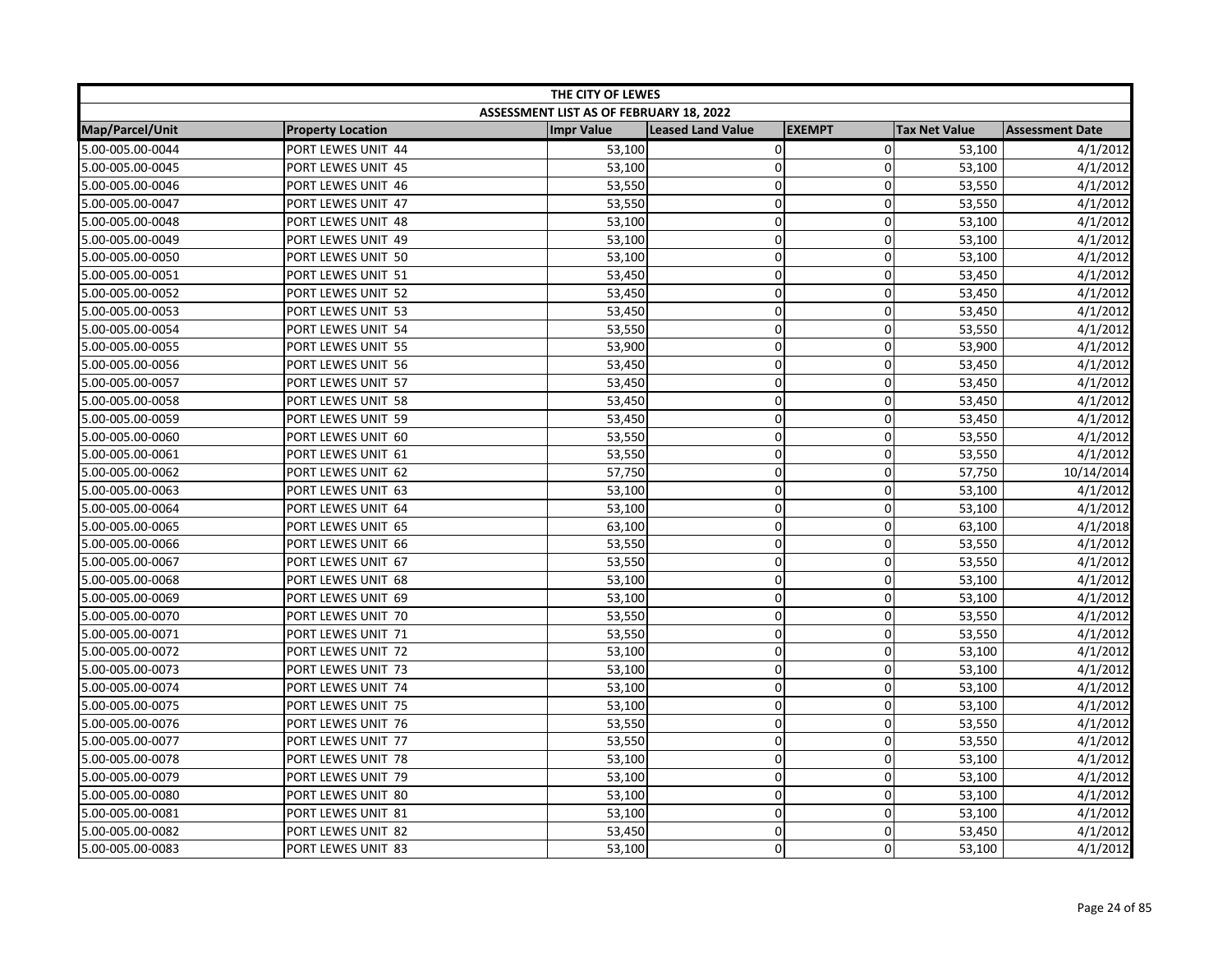| THE CITY OF LEWES |                                |                                         |                          |                |                      |                        |
|-------------------|--------------------------------|-----------------------------------------|--------------------------|----------------|----------------------|------------------------|
|                   |                                | ASSESSMENT LIST AS OF FEBRUARY 18, 2022 |                          |                |                      |                        |
| Map/Parcel/Unit   | <b>Property Location</b>       | <b>Impr Value</b>                       | <b>Leased Land Value</b> | <b>EXEMPT</b>  | <b>Tax Net Value</b> | <b>Assessment Date</b> |
| 5.00-005.00-0084  | PORT LEWES UNIT 84             | 53,550                                  | $\mathbf 0$              | $\overline{0}$ | 53,550               | 4/1/2012               |
| 5.00-005.00-0085  | PORT LEWES UNIT 85             | 53,550                                  | $\pmb{0}$                | $\Omega$       | 53,550               | 4/1/2012               |
| 5.00-005.00-0086  | PORT LEWES UNIT 86             | 53,100                                  | $\mathbf 0$              | $\overline{0}$ | 53,100               | 4/1/2012               |
| 5.00-005.00-0087  | PORT LEWES UNIT 87             | 53,100                                  | $\mathbf 0$              | $\Omega$       | 53,100               | 4/1/2012               |
| 5.00-005.00-0088  | PORT LEWES UNIT 88             | 57,800                                  | 0                        | 0              | 57,800               | 4/1/2012               |
| 5.00-005.00-0089  | PORT LEWES UNIT 89             | 53,100                                  | $\pmb{0}$                | $\mathbf 0$    | 53,100               | 4/1/2012               |
| 5.00-005.00-0090  | PORT LEWES UNIT 90             | 53,550                                  | $\pmb{0}$                | 0              | 53,550               | 4/1/2012               |
| 5.00-005.00-0091  | PORT LEWES UNIT 91             | 53,550                                  | $\pmb{0}$                | 0              | 53,550               | 4/1/2012               |
| 5.00-005.00-0092  | PORT LEWES UNIT 92             | 53,450                                  | $\mathbf 0$              | 0              | 53,450               | 4/1/2012               |
| 5.00-005.00-0093  | PORT LEWES UNIT 93             | 53,100                                  | $\mathbf 0$              | $\Omega$       | 53,100               | 4/1/2012               |
| 5.00-005.00-0094  | PORT LEWES UNIT 94             | 53,450                                  | $\mathbf 0$              | 0              | 53,450               | 4/1/2012               |
| 5.00-005.00-0095  | PORT LEWES UNIT 95             | 53,100                                  | $\mathbf 0$              | $\overline{0}$ | 53,100               | 4/1/2012               |
| 5.00-005.00-0096  | PORT LEWES UNIT 96             | 53,550                                  | $\pmb{0}$                | 0              | 53,550               | 4/1/2012               |
| 5.00-005.00-0097  | PORT LEWES UNIT 97             | 53,550                                  | $\mathbf 0$              | 0              | 53,550               | 4/1/2012               |
| 5.00-005.00-0098  | PORT LEWES UNIT 98             | 53,100                                  | $\mathbf 0$              | $\Omega$       | 53,100               | 4/1/2012               |
| 5.00-005.00-0099  | PORT LEWES UNIT 99             | 53,100                                  | $\mathbf 0$              | 0              | 53,100               | 4/1/2012               |
| 5.00-005.00-0100  | PORT LEWES UNIT 100            | 53,100                                  | $\pmb{0}$                | $\overline{0}$ | 53,100               | 4/1/2012               |
| 5.00-005.00-0101  | PORT LEWES UNIT 101            | 53,100                                  | $\mathbf 0$              | 0              | 53,100               | 4/1/2012               |
| 5.00-005.00-0102  | PORT LEWES UNIT 102            | 53,550                                  | $\mathbf 0$              | $\Omega$       | 53,550               | 4/1/2012               |
| 5.00-005.00-0103  | PORT LEWES UNIT 103            | 53,550                                  | $\mathbf 0$              | $\Omega$       | 53,550               | 4/1/2012               |
| 5.00-005.00-0104  | PORT LEWES UNIT 104            | 53,100                                  | $\pmb{0}$                | 0              | 53,100               | 4/1/2012               |
| 5.00-005.00-0105  | PORT LEWES UNIT 105            | 53,450                                  | $\mathbf 0$              | 0              | 53,450               | 4/1/2012               |
| 5.00-005.00-0106  | PORT LEWES UNIT 106            | 53,100                                  | $\mathbf 0$              | 0              | 53,100               | 4/1/2012               |
| 5.00-005.00-0107  | PORT LEWES UNIT 107            | 53,100                                  | $\mathbf 0$              | $\overline{0}$ | 53,100               | 4/1/2012               |
| 5.00-005.00-0108  | PORT LEWES UNIT 108            | 53,550                                  | $\mathbf 0$              | $\mathbf 0$    | 53,550               | 4/1/2012               |
| 5.00-005.00-0109  | PORT LEWES UNIT 109            | 53,550                                  | 0                        | 0              | 53,550               | 4/1/2012               |
| 5.00-005.00-0110  | PORT LEWES UNIT 110            | 53,100                                  | $\pmb{0}$                | 0              | 53,100               | 4/1/2012               |
| 5.00-005.00-0111  | PORT LEWES UNIT 111            | 53,100                                  | $\pmb{0}$                | $\overline{0}$ | 53,100               | 4/1/2012               |
| 5.00-005.00-0112  | PORT LEWES UNIT 112            | 58,550                                  | $\mathbf 0$              | $\Omega$       | 58,550               | 10/17/2016             |
| 5.00-005.00-0113  | PORT LEWES UNIT 113            | 53,550                                  | $\mathbf 0$              | $\Omega$       | 53,550               | 4/1/2012               |
| 5.00-005.00-0114  | PORT LEWES UNIT 114            | 53,450                                  | $\mathbf 0$              | $\overline{0}$ | 53,450               | 4/1/2012               |
| 5.00-005.00-0115  | PORT LEWES UNIT 115            | 53,100                                  | $\pmb{0}$                | $\overline{0}$ | 53,100               | 4/1/2012               |
| 5.00-005.00-0116  | PORT LEWES UNIT 116            | 53,550                                  | $\pmb{0}$                | 0              | 53,550               | 4/1/2012               |
| 5.00-005.00-0117  | PORT LEWES UNIT 117            | 53,900                                  | $\mathbf 0$              | 0              | 53,900               | 4/1/2012               |
| 5.00-005.00-0118  | PORT LEWES UNIT 118            | 53,100                                  | $\pmb{0}$                | $\overline{0}$ | 53,100               | 4/1/2012               |
| 5.00-005.00-0119  | PORT LEWES UNIT 119            | 53,100                                  | $\mathbf 0$              | $\Omega$       | 53,100               | 4/1/2012               |
| 5.00-005.00-0120  | PORT LEWES UNIT 120            | 53,550                                  | 0                        | 0              | 53,550               | 4/1/2012               |
| 5.00-005.00-0121  | PORT LEWES - POOL & TENNIS CTS | 26,800                                  | 0                        | 0              | 26,800               | 4/1/2012               |
| 5.00-006.00       | <b>CAPE SHORES - BEACH</b>     | 237,700                                 | $\mathbf 0$              | 237,700.00     | 0                    | 4/1/2012               |
| 5.00-006.01       | CAPE HENLOPEN DR-BPW SUBSTATON | 15,300                                  | $\mathbf 0$              | 15,300.00      | 0                    | 4/1/2012               |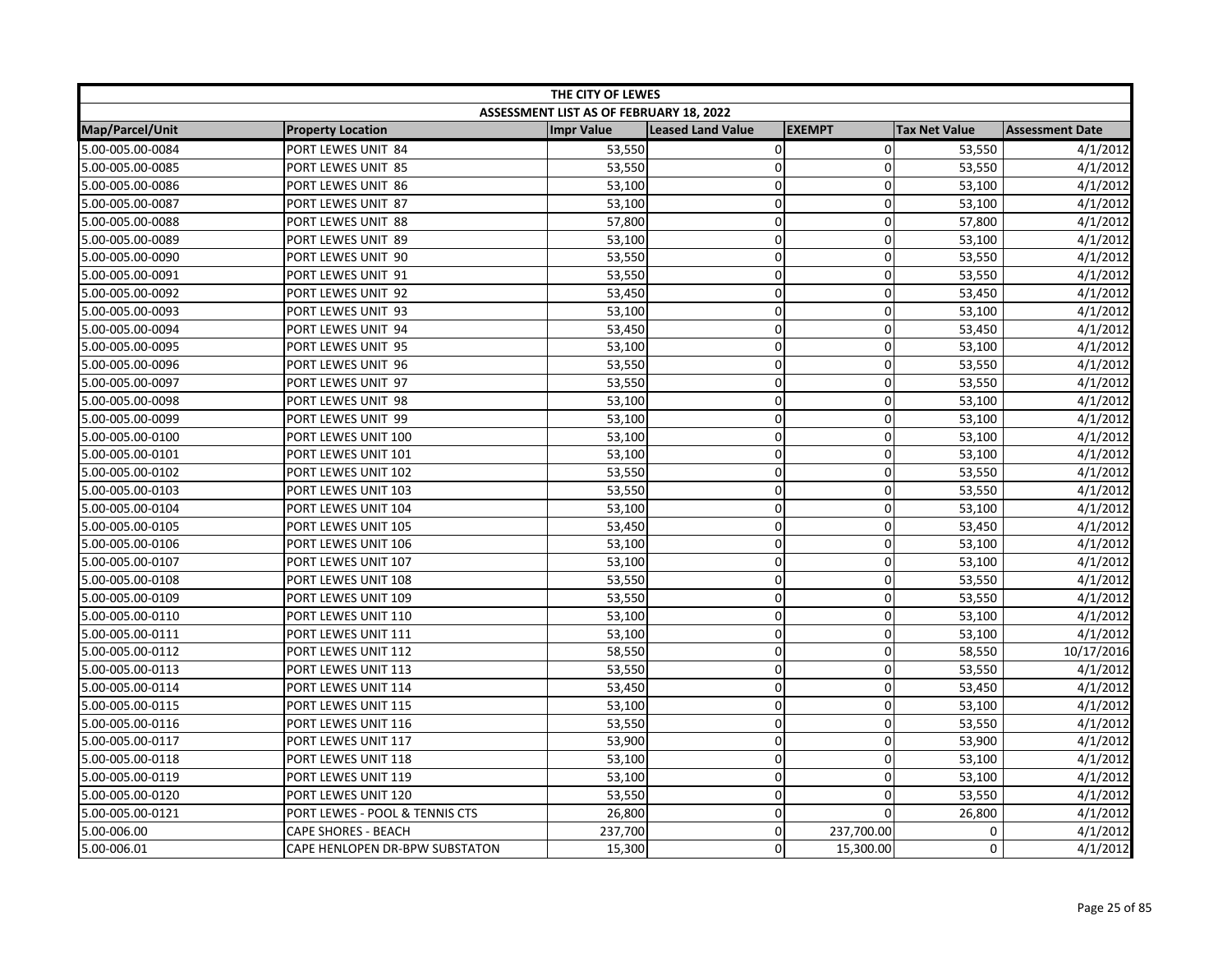| THE CITY OF LEWES |                                          |                                         |                          |               |                      |                        |  |
|-------------------|------------------------------------------|-----------------------------------------|--------------------------|---------------|----------------------|------------------------|--|
|                   |                                          | ASSESSMENT LIST AS OF FEBRUARY 18, 2022 |                          |               |                      |                        |  |
| Map/Parcel/Unit   | <b>Property Location</b>                 | <b>Impr Value</b>                       | <b>Leased Land Value</b> | <b>EXEMPT</b> | <b>Tax Net Value</b> | <b>Assessment Date</b> |  |
| 5.00-007.00       | CAPE HENLOPEN DRIVE 40                   | 1,496,400                               | $\pmb{0}$                | $\Omega$      | 1,496,400            | 10/1/2020              |  |
| 5.00-007.00-0000R | <b>LEWES BCH</b><br><b>16.51 AC LAND</b> | 248,100                                 | $\mathbf 0$              | 248,100.00    | 0                    | 4/1/2012               |  |
| 5.00-008.00       | CAPE SHORES OPEN SPACE                   | 726,700                                 | 0                        | 726,700.00    | 0                    | 4/1/2012               |  |
| 5.00-015.00       | ON DEL BAY 1.10 ACRES-A/R                | 176,300                                 | $\mathbf 0$              | 176,300.00    | $\mathbf 0$          | 1/1/2017               |  |
| 5.00-016.00       | CAPE HENLOPEN DRIVE 41                   | 369,150                                 | $\mathbf 0$              | $\Omega$      | 369,150              | 4/1/2012               |  |
| 5.00-016.00-0000R | CAPE HENLOPEN DRIVE 41                   | 132,050                                 | 0                        | 132,050.00    | 0                    | 4/1/2012               |  |
| 5.00-017.00       | 5.61 AC ON DEL BAY                       | 608,300                                 | 0                        | 608,300.00    | 0                    | 4/1/2012               |  |
| 5.00-018.00       | CAPE SHORES DRIVE 401 E                  | 99,450                                  | 83,100                   | $\mathbf 0$   | 182,550              | 4/1/2012               |  |
| 5.00-019.00       | CAPE SHORES DRIVE 403 E                  | 202,151                                 | 81,300                   | $\mathbf 0$   | 283,451              | 4/1/2019               |  |
| 5.00-020.00       | <b>CAPE SHORES DRIVE 405 E</b>           | $\Omega$                                | 81,600                   | $\mathbf 0$   | 81,600               | 4/1/2012               |  |
| 5.00-021.00       | CAPE SHORES DRIVE 407 E                  | 334,100                                 | 80,650                   | $\mathbf 0$   | 414,750              | 10/1/2021              |  |
| 5.00-022.00       | CAPE SHORES DRIVE 409 E                  | 345,150                                 | 81,500                   | $\mathbf 0$   | 426,650              | 7/1/2017               |  |
| 5.00-023.00       | CAPE SHORES DRIVE 411 E                  | 241,508                                 | 79,400                   | $\mathbf 0$   | 320,908              | 4/1/2012               |  |
| 5.00-024.00       | CAPE SHORES DRIVE 413 E                  | $\Omega$                                | 76,400                   | $\mathbf 0$   | 76,400               | 4/1/2012               |  |
| 5.00-025.00       | CAPE SHORES DRIVE 415 E                  | 177,600                                 | 77,550                   | $\mathbf 0$   | 255,150              | 7/17/2012              |  |
| 5.00-026.00       | CAPE SHORES DRIVE 417 E                  | 109,500                                 | 77,550                   | $\mathbf 0$   | 187,050              | 4/1/2018               |  |
| 5.00-027.00       | CAPE SHORES DRIVE 419 E                  | 138,151                                 | 77,000                   | $\pmb{0}$     | 215,151              | 1/1/2019               |  |
| 5.00-028.00       | CAPE SHORES DRIVE 421 E                  | 92,437                                  | 75,963                   | $\mathbf 0$   | 168,400              | 4/1/2012               |  |
| 5.00-029.00       | CAPE SHORES DRIVE 423 E                  | 117,200                                 | 75,900                   | $\mathbf 0$   | 193,100              | 4/1/2012               |  |
| 5.00-030.00       | CAPE SHORES DRIVE 501 E                  | 152,500                                 | 129,900                  | $\mathbf 0$   | 282,400              | 4/1/2012               |  |
| 5.00-031.00       | CAPE SHORES DRIVE 503 E                  | 134,100                                 | 130,700                  | $\mathbf 0$   | 264,800              | 4/1/2018               |  |
| 5.00-032.00       | CAPE SHORES DRIVE 505 E                  | 290,700                                 | 133,650                  | $\mathbf 0$   | 424,350              | 4/1/2018               |  |
| 5.00-033.00       | CAPE SHORES DRIVE 507 E                  | 85,636                                  | 130,264                  | $\mathbf 0$   | 215,900              | 4/1/2012               |  |
| 5.00-034.00       | CAPE SHORES DRIVE 509 E                  | $\Omega$                                | 82,500                   | $\mathbf 0$   | 82,500               | 4/1/2012               |  |
| 5.00-035.00       | CAPE SHORES DRIVE 511 E                  | 109,600                                 | 80,250                   | $\pmb{0}$     | 189,850              | 4/1/2018               |  |
| 5.00-036.00       | CAPE SHORES DRIVE 513 E                  | 111,800                                 | 78,800                   | $\mathbf 0$   | 190,600              | $\frac{1}{4}/1/2012$   |  |
| 5.00-037.00       | SEASHELL PLACE 3                         |                                         | 78,300                   | $\mathbf 0$   | 78,300               | 4/1/2012               |  |
| 5.00-038.00       | <b>SEASHELL PLACE 5</b>                  | 159,922                                 | 78,029                   | $\mathbf 0$   | 237,951              | 4/1/2012               |  |
| 5.00-039.00       | <b>SEASHELL PLACE 7</b>                  | 190,001                                 | 80,999                   | 0             | 271,000              | 4/1/2012               |  |
| 5.00-040.00       | <b>SEASHELL PLACE 6</b>                  | 182,055                                 | 86,550                   | $\mathbf 0$   | 268,605              | 4/1/2012               |  |
| 5.00-041.00       | SEASHELL PLACE 4                         | 159,500                                 | 82,300                   | $\mathbf 0$   | 241,800              | 10/1/2021              |  |
| 5.00-042.00       | CAPE SHORES LOT 25                       | 0                                       | 81,100                   | $\mathbf 0$   | 81,100               | 4/1/2012               |  |
| 5.00-043.00       | CAPE SHORES DRIVE 517 E                  | 130,394                                 | 78,557                   | $\mathbf 0$   | 208,951              | 4/1/2012               |  |
| 5.00-044.00       | CAPE SHORES DRIVE 519 E                  | 196,550                                 | 78,550                   | $\mathbf 0$   | 275,100              | 4/1/2012               |  |
| 5.00-045.00       | CAPE SHORES DRIVE 521 E                  | 165,600                                 | 78,550                   | $\mathbf 0$   | 244,150              | 7/1/2018               |  |
| 5.00-046.00       | LIGHTHOUSE WAY 1                         | 134,850                                 | 82,300                   | 0             | 217,150              | 7/1/2021               |  |
| 5.00-047.00       | LIGHTHOUSE WAY 3                         | 125,462                                 | 88,239                   | $\Omega$      | 213,701              | 4/1/2012               |  |
| 5.00-048.00       | LIGHTHOUSE WAY 5                         | 146,368                                 | 91,932                   | $\mathbf 0$   | 238,300              | 4/1/2012               |  |
| 5.00-049.00       | LIGHTHOUSE WAY 7                         | 0                                       | 84,650                   | $\mathbf 0$   | 84,650               | 4/1/2012               |  |
| 5.00-050.00       | LIGHTHOUSE WAY 9                         | 102,900                                 | 80,650                   | $\mathbf 0$   | 183,550              | 4/1/2012               |  |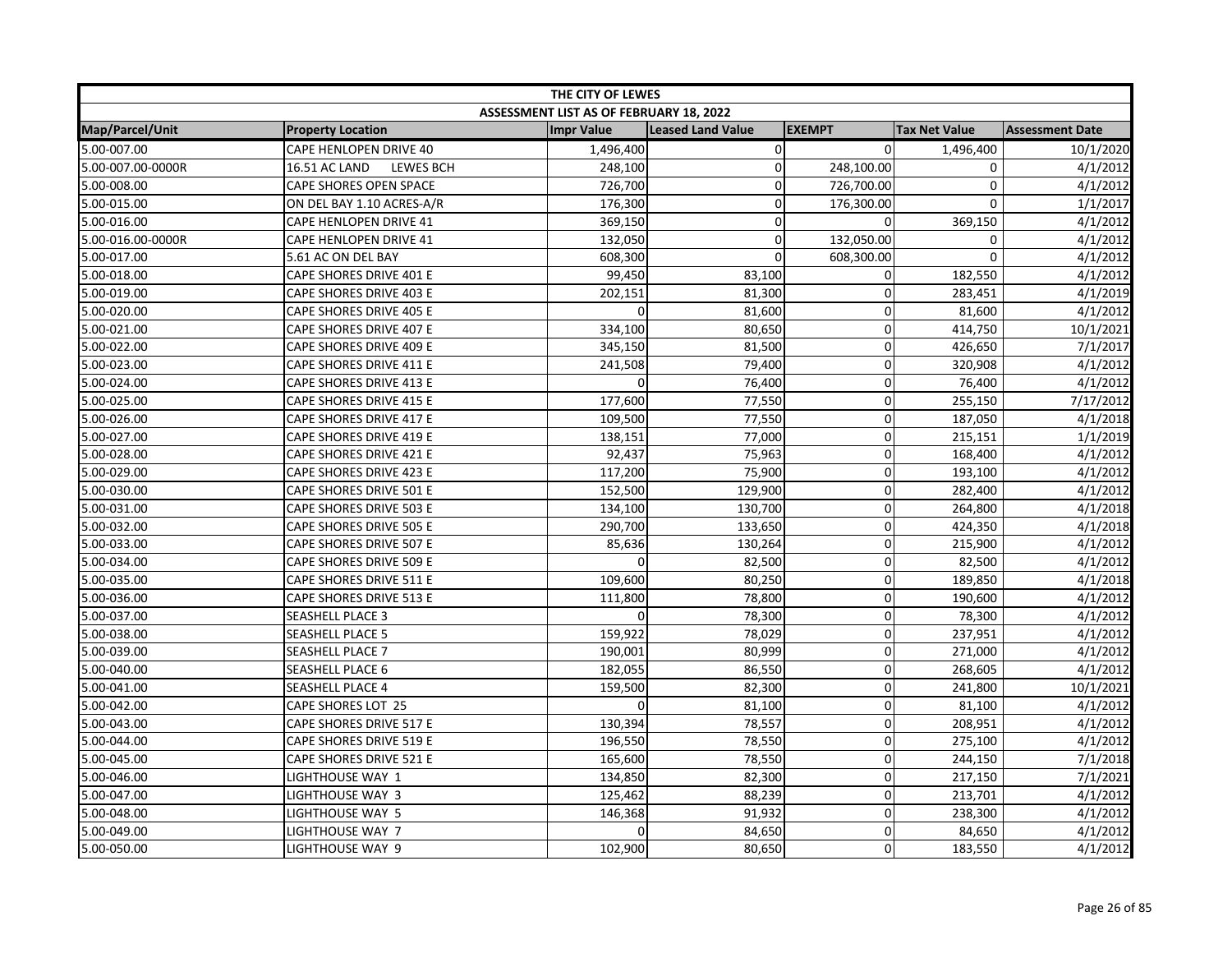| THE CITY OF LEWES |                                |                                         |                          |                |                      |                        |  |
|-------------------|--------------------------------|-----------------------------------------|--------------------------|----------------|----------------------|------------------------|--|
|                   |                                | ASSESSMENT LIST AS OF FEBRUARY 18, 2022 |                          |                |                      |                        |  |
| Map/Parcel/Unit   | <b>Property Location</b>       | <b>Impr Value</b>                       | <b>Leased Land Value</b> | <b>EXEMPT</b>  | <b>Tax Net Value</b> | <b>Assessment Date</b> |  |
| 5.00-051.00       | <b>LIGHTHOUSE WAY 10</b>       | 99,620                                  | 85,230                   | $\overline{0}$ | 184,850              | 4/1/2012               |  |
| 5.00-052.00       | LIGHTHOUSE WAY 8               | 277,350                                 | 87,750                   | $\mathbf 0$    | 365,100              | 4/1/2012               |  |
| 5.00-053.00       | LIGHTHOUSE WAY 6               | 80,200                                  | 79,400                   | $\mathbf 0$    | 159,600              | 10/1/2020              |  |
| 5.00-054.00       | LIGHTHOUSE WAY 4               | 80,935                                  | 77,165                   | $\mathbf 0$    | 158,100              | 4/1/2012               |  |
| 5.00-055.00       | LIGHTHOUSE WAY 2               | 173,250                                 | 78,450                   | $\Omega$       | 251,700              | 4/1/2017               |  |
| 5.00-056.00       | CAPE SHORES DRIVE 530 E        | 115,614                                 | 77,886                   | $\Omega$       | 193,500              | 4/1/2012               |  |
| 5.00-057.00       | CAPE SHORES DRIVE 528 E        | 72,150                                  | 76,900                   | 0              | 149,050              | 10/1/2017              |  |
| 5.00-058.00       | CAPE SHORES DRIVE 526 E        | 121,700                                 | 76,900                   | 0              | 198,600              | 7/1/2018               |  |
| 5.00-059.00       | CAPE SHORES DRIVE 524 E        | 96,788                                  | 76,912                   | 0              | 173,700              | 4/1/2012               |  |
| 5.00-060.00       | CAPE SHORES DRIVE 522 E        | 126,638                                 | 76,912                   | $\overline{0}$ | 203,550              | 4/1/2012               |  |
| 5.00-061.00       | CAPE SHORES DRIVE 520 E        | 134,038                                 | 76,912                   | $\Omega$       | 210,950              | 4/1/2012               |  |
| 5.00-062.00       | CAPE SHORES DRIVE 518 E        | 78,888                                  | 76,912                   | 0              | 155,800              | 4/1/2012               |  |
| 5.00-063.00       | CAPE SHORES DRIVE 516 E        | 125,050                                 | 69,900                   | $\Omega$       | 194,950              | 10/14/2014             |  |
| 5.00-064.00       | CAPE SHORES DRIVE 514 E        | 140,100                                 | 76,900                   | $\overline{0}$ | 217,000              | 4/1/2018               |  |
| 5.00-065.00       | <b>CAPE SHORES DRIVE 512 E</b> | 89,700                                  | 77,300                   | $\Omega$       | 167,000              | 1/14/2015              |  |
| 5.00-066.00       | CAPE SHORES DRIVE 510 E        | 123,600                                 | 84,950                   | 0              | 208,550              | 4/12/2016              |  |
| 5.00-067.00       | <b>BAY COURT N 2</b>           | 191,900                                 | 131,850                  | $\overline{0}$ | 323,750              | 4/1/2012               |  |
| 5.00-068.00       | <b>BAY COURT N 4</b>           | 173,616                                 | 129,184                  | 0              | 302,800              | 4/1/2012               |  |
| 5.00-069.00       | <b>BAY COURT N 6</b>           | 125,750                                 | 127,450                  | $\mathbf 0$    | 253,200              | 7/1/2017               |  |
| 5.00-070.00       | <b>BAY COURT N 7</b>           | 208,150                                 | 300,000                  | $\Omega$       | 508,150              | 4/1/2012               |  |
| 5.00-071.00       | <b>BAY COURT N 5</b>           | 268,700                                 | 300,000                  | $\overline{0}$ | 568,700              | 10/17/2016             |  |
| 5.00-072.00       | <b>BAY COURT N 3</b>           | 181,750                                 | 275,000                  | $\Omega$       | 456,750              | 4/1/2012               |  |
| 5.00-073.00       | <b>BAY COURT N 1</b>           | 220,600                                 | 300,000                  | $\Omega$       | 520,600              | 4/1/2012               |  |
| 5.00-074.00       | CAPE SHORES DRIVE 506 E        | 265,050                                 | 300,000                  | 0              | 565,050              | 4/1/2012               |  |
| 5.00-075.00       | CAPE SHORES DRIVE 504 E        | 226,450                                 | 300,000                  | 0              | 526,450              | 4/1/2012               |  |
| 5.00-076.00       | CAPE SHORES DRIVE 502 E        | 201,500                                 | 275,000                  | 0              | 476,500              | 4/12/2016              |  |
| 5.00-077.00       | CAPE SHORES DRIVE 500 E        | 133,100                                 | 300,000                  | 0              | 433,100              | 4/1/2012               |  |
| 5.00-078.00       | <b>BREAKWATER REACH 130</b>    | 350,800                                 | 275,000                  | $\overline{0}$ | 625,800              | 1/1/2017               |  |
| 5.00-079.00       | <b>BREAKWATER REACH 128</b>    | 508,400                                 | 300,000                  | 0              | 808,400              | 7/1/2019               |  |
| 5.00-080.00       | <b>BREAKWATER REACH 126</b>    | 384,400                                 | 275,000                  | 0              | 659,400              | 1/14/2015              |  |
| 5.00-081.00       | <b>BREAKWATER REACH 124</b>    | 237,450                                 | 300,000                  | 0              | 537,450              | 4/12/2016              |  |
| 5.00-082.00       | <b>BREAKWATER REACH 122</b>    | 148,600                                 | 300,000                  | 0              | 448,600              | 4/1/2012               |  |
| 5.00-083.00       | <b>BREAKWATER REACH 120</b>    | 224,300                                 | 300,000                  | 0              | 524,300              | 10/1/2019              |  |
| 5.00-084.00       | <b>BREAKWATER REACH 118</b>    | 294,900                                 | 275,000                  | 0              | 569,900              | 1/14/2015              |  |
| 5.00-085.00       | <b>BREAKWATER REACH 116</b>    | 264,600                                 | 300,000                  | $\mathbf 0$    | 564,600              | 4/1/2012               |  |
| 5.00-086.00       | <b>BREAKWATER REACH 114</b>    | 132,400                                 | 300,000                  | $\Omega$       | 432,400              | 4/1/2012               |  |
| 5.00-087.00       | <b>BREAKWATER REACH 112</b>    | 224,450                                 | 300,000                  | $\Omega$       | 524,450              | 4/1/2012               |  |
| 5.00-088.00       | <b>BREAKWATER REACH 110</b>    | 246,800                                 | 300,000                  | 0              | 546,800              | 4/1/2012               |  |
| 5.00-089.00       | <b>BREAKWATER REACH 108</b>    | 200,400                                 | 275,000                  | $\overline{0}$ | 475,400              | 10/1/2021              |  |
| 5.00-090.00       | <b>BREAKWATER REACH 106</b>    | 294,550                                 | 300,000                  | $\Omega$       | 594,550              | 4/1/2012               |  |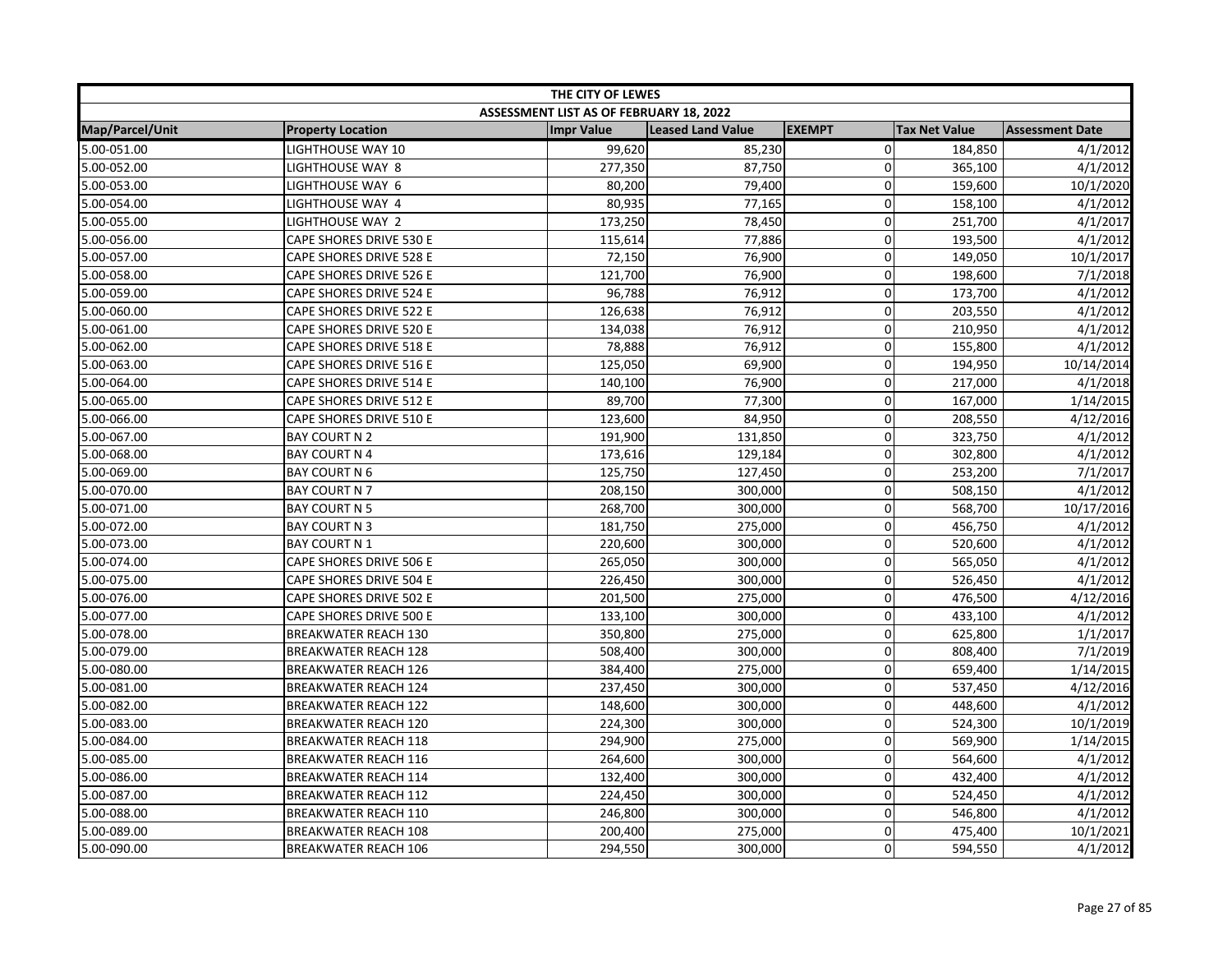| THE CITY OF LEWES |                             |                                         |                          |                |                      |                        |
|-------------------|-----------------------------|-----------------------------------------|--------------------------|----------------|----------------------|------------------------|
|                   |                             | ASSESSMENT LIST AS OF FEBRUARY 18, 2022 |                          |                |                      |                        |
| Map/Parcel/Unit   | <b>Property Location</b>    | <b>Impr Value</b>                       | <b>Leased Land Value</b> | <b>EXEMPT</b>  | <b>Tax Net Value</b> | <b>Assessment Date</b> |
| 5.00-091.00       | <b>BREAKWATER REACH 104</b> | 284,050                                 | 275,000                  | $\overline{0}$ | 559,050              | 5/1/2021               |
| 5.00-092.00       | <b>BREAKWATER REACH 102</b> | 231,350                                 | 275,000                  | 0              | 506,350              | 10/17/2016             |
| 5.00-093.00       | <b>BREAKWATER REACH 100</b> | 257,550                                 | 300,000                  | 0              | 557,550              | 4/1/2012               |
| 5.00-094.00       | CAPE SHORES DRIVE 218 W     | 182,350                                 | 300,000                  | 0              | 482,350              | 4/1/2012               |
| 5.00-095.00       | CAPE SHORES DRIVE 216 W     | 123,750                                 | 300,000                  | $\Omega$       | 423,750              | 4/1/2012               |
| 5.00-096.00       | CAPE SHORES DRIVE 214 W     | 294,450                                 | 300,000                  | 0              | 594,450              | 4/1/2012               |
| 5.00-097.00       | CAPE SHORES DRIVE 212 W     | 285,850                                 | 275,000                  | 0              | 560,850              | 10/23/2012             |
| 5.00-098.00       | CAPE SHORES DRIVE 210 W     | 215,250                                 | 275,000                  | 0              | 490,250              | 1/15/2014              |
| 5.00-099.00       | CAPE SHORES DRIVE 208 W     | 129,750                                 | 300,000                  | 0              | 429,750              | 4/1/2012               |
| 5.00-100.00       | CAPE SHORES DRIVE 206 W     | 274,650                                 | 300,000                  | $\pmb{0}$      | 574,650              | 4/1/2012               |
| 5.00-101.00       | CAPE SHORES DRIVE 204 W     | 272,500                                 | 300,000                  | 0              | 572,500              | 4/1/2012               |
| 5.00-102.00       | CAPE SHORES DRIVE 202 W     | 333,850                                 | 300,000                  | 0              | 633,850              | 4/1/2012               |
| 5.00-103.00       | CAPE SHORES DRIVE 200 W     | 313,450                                 | 300,000                  | 0              | 613,450              | 4/1/2012               |
| 5.00-104.00       | CAPE SHORES DRIVE 130 W     | 233,600                                 | 300,000                  | $\mathbf 0$    | 533,600              | 4/1/2012               |
| 5.00-105.00       | CAPE SHORES DRIVE 128 W     | 239,150                                 | 275,000                  | 0              | 514,150              | 4/1/2012               |
| 5.00-106.00       | CAPE SHORES DRIVE 126 W     | 289,050                                 | 275,000                  | 0              | 564,050              | 4/1/2012               |
| 5.00-107.00       | CAPE SHORES DRIVE 124 W     | 192,250                                 | 275,000                  | 0              | 467,250              | 4/1/2012               |
| 5.00-108.00       | CAPE SHORES DRIVE 122 W     | 310,050                                 | 275,000                  | 0              | 585,050              | 4/1/2012               |
| 5.00-109.00       | CAPE SHORES DRIVE 120 W     | 251,500                                 | 275,000                  | 0              | 526,500              | 10/15/2015             |
| 5.00-110.00       | CAPE SHORES DRIVE 118 W     | 133,300                                 | 300,000                  | 0              | 433,300              | 4/1/2012               |
| 5.00-111.00       | CAPE SHORES DRIVE 116 W     | 357,000                                 | 300,000                  | $\overline{0}$ | 657,000              | 5/1/2021               |
| 5.00-112.00       | CAPE SHORES DRIVE 114 W     | 139,500                                 | 300,000                  | 0              | 439,500              | 10/17/2016             |
| 5.00-113.00       | CAPE SHORES DRIVE 112 W     | 283,950                                 | 200,000                  | $\Omega$       | 483,950              | 7/15/2015              |
| 5.00-114.00       | CAPE SHORES DRIVE 110 W     | 130,750                                 | 133,900                  | 0              | 264,650              | 1/1/2017               |
| 5.00-115.00       | CAPE SHORES DRIVE 108 W     | 192,050                                 | 83,500                   | 0              | 275,550              | 7/17/2013              |
| 5.00-116.00       | CAPE SHORES DRIVE 106 W     | $\Omega$                                | 83,000                   | 0              | 83,000               | 4/1/2012               |
| 5.00-117.00       | CAPE SHORES DRIVE 104 W     | 96,950                                  | 82,600                   | 0              | 179,550              | 7/1/2018               |
| 5.00-118.00       | CAPE SHORES DRIVE 102 W     | 135,800                                 | 82,050                   | $\pmb{0}$      | 217,850              | 4/1/2012               |
| 5.00-119.00       | CAPE SHORES DRIVE 100 W     |                                         | 87,600                   | 0              | 87,600               | 4/1/2012               |
| 5.00-120.00       | CAPE SHORES DRIVE 101 W     | 148,500                                 | 74,900                   | 0              | 223,400              | 1/14/2015              |
| 5.00-121.00       | CAPE SHORES DRIVE 103 W     | 92,800                                  | 75,900                   | 0              | 168,700              | 4/1/2012               |
| 5.00-122.00       | CAPE SHORES DRIVE 105 W     | 212,650                                 | 75,900                   | $\overline{0}$ | 288,550              | 4/1/2012               |
| 5.00-123.00       | CAPE SHORES DRIVE 107 W     | 98,850                                  | 75,900                   | 0              | 174,750              | 7/1/2020               |
| 5.00-124.00       | CAPE SHORES DRIVE 109 W     | 134,576                                 | 76,874                   | 0              | 211,450              | 4/1/2012               |
| 5.00-125.00       | CAPE SHORES DRIVE 111 W     | 144,500                                 | 126,500                  | $\mathbf 0$    | 271,000              | 7/1/2019               |
| 5.00-126.00       | CAPE SHORES DRIVE 113 W     | 141,500                                 | 127,150                  | 0              | 268,650              | 4/1/2012               |
| 5.00-127.00       | CAPE SHORES DRIVE 115 W     | 75,300                                  | 123,100                  | $\mathbf 0$    | 198,400              | 4/1/2020               |
| 5.00-128.00       | CAPE SHORES DRIVE 117 W     | 116,600                                 | 123,000                  | 0              | 239,600              | 4/1/2012               |
| 5.00-129.00       | CAPE SHORES DRIVE 119 W     | 239,700                                 | 125,300                  | $\overline{0}$ | 365,000              | 10/1/2020              |
| 5.00-130.00       | CAPE SHORES DRIVE 121 W     | 251,500                                 | 123,150                  | $\Omega$       | 374,650              | 10/1/2021              |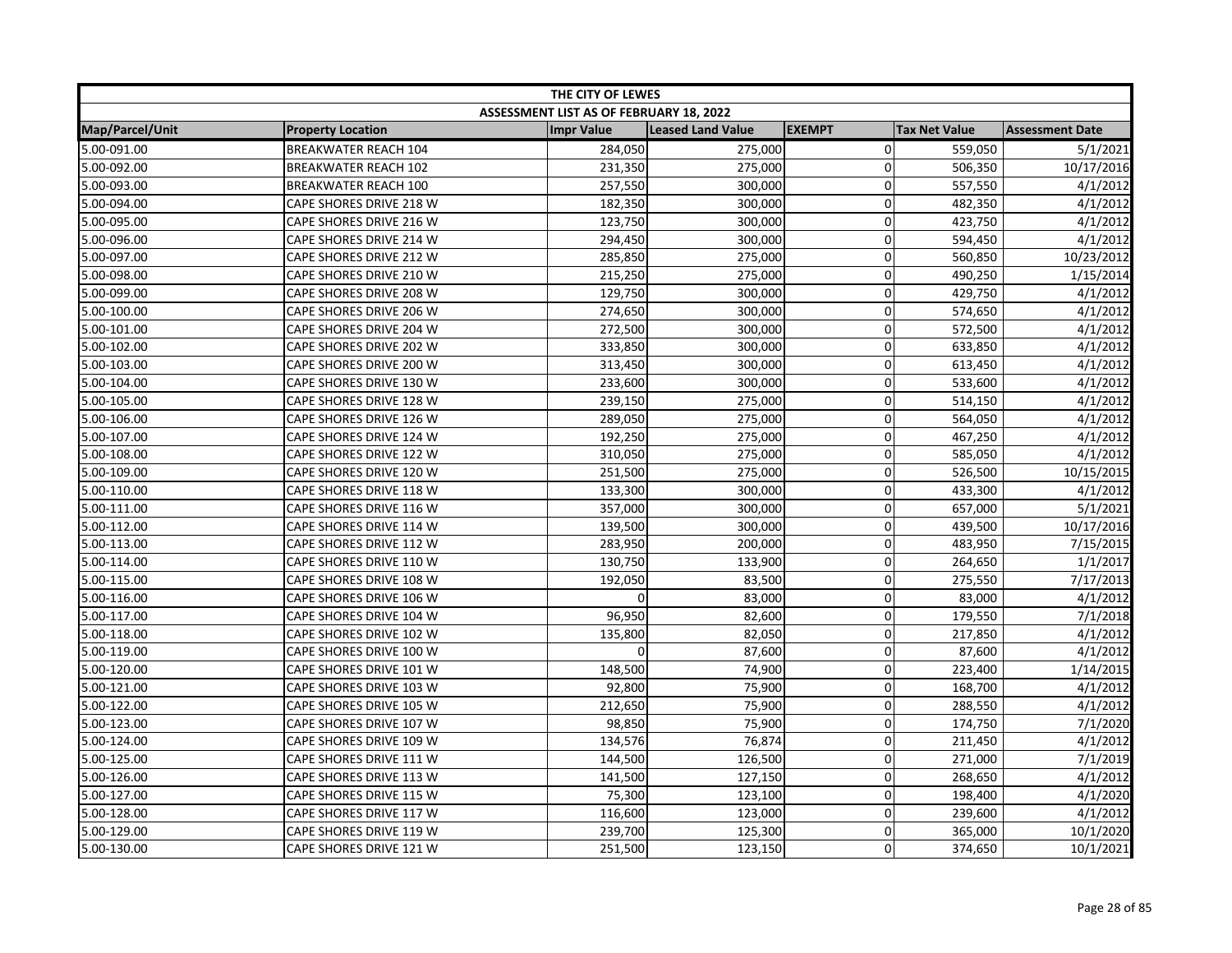| THE CITY OF LEWES |                            |                                         |                          |                |                      |                        |
|-------------------|----------------------------|-----------------------------------------|--------------------------|----------------|----------------------|------------------------|
|                   |                            | ASSESSMENT LIST AS OF FEBRUARY 18, 2022 |                          |                |                      |                        |
| Map/Parcel/Unit   | <b>Property Location</b>   | <b>Impr Value</b>                       | <b>Leased Land Value</b> | <b>EXEMPT</b>  | <b>Tax Net Value</b> | <b>Assessment Date</b> |
| 5.00-131.00       | CAPE SHORES DRIVE 123 W    | 91,700                                  | 125,150                  | $\overline{0}$ | 216,850              | 10/1/2019              |
| 5.00-132.00       | CAPE SHORES DRIVE 125 W    | 98,700                                  | 128,300                  | $\Omega$       | 227,000              | 1/1/2017               |
| 5.00-133.00       | HENLOPEN SHORES CIRCLE 102 | 96,815                                  | 77,936                   | 0              | 174,751              | 4/1/2012               |
| 5.00-134.00       | SANDPIPER COURT 4          | 96,474                                  | 75,976                   | $\Omega$       | 172,450              | 4/1/2012               |
| 5.00-135.00       | SANDPIPER COURT 6          | 118,450                                 | 75,950                   | 0              | 194,400              | 1/1/2022               |
| 5.00-136.00       | SANDPIPER COURT 8          | 122,550                                 | 75,950                   | $\mathbf 0$    | 198,500              | 4/22/2014              |
| 5.00-137.00       | SANDPIPER COURT 10         | 96,593                                  | 76,507                   | 0              | 173,100              | 4/1/2012               |
| 5.00-138.00       | SANDPIPER COURT 12         | 176,500                                 | 84,550                   | $\mathbf 0$    | 261,050              | 4/1/2012               |
| 5.00-139.00       | SANDPIPER COURT 14         | 111,600                                 | 81,800                   | $\Omega$       | 193,400              | 10/1/2020              |
| 5.00-140.00       | SANDPIPER COURT 7          | 77,250                                  | 81,200                   | $\Omega$       | 158,450              | 10/1/2018              |
| 5.00-141.00       | SANDPIPER COURT 5          | 81,650                                  | 81,200                   | $\Omega$       | 162,850              | 7/17/2013              |
| 5.00-142.00       | SANDPIPER COURT 3          | 80,550                                  | 81,200                   | $\Omega$       | 161,750              | 10/15/2015             |
| 5.00-143.00       | SANDPIPER COURT 1          | 138,544                                 | 84,807                   | 0              | 223,351              | 4/1/2012               |
| 5.00-144.00       | HENLOPEN SHORES CIRCLE 106 | 114,300                                 | 83,400                   | 0              | 197,700              | 10/17/2016             |
| 5.00-145.00       | HENLOPEN SHORES CIRCLE 108 | 94,550                                  | 81,600                   | $\Omega$       | 176,150              | 10/1/2018              |
| 5.00-146.00       | HENLOPEN SHORES CIRCLE 110 | 134,450                                 | 82,050                   | 0              | 216,500              | 4/1/2012               |
| 5.00-147.00       | HENLOPEN SHORES CIRCLE 112 | 130,139                                 | 81,861                   | $\mathbf 0$    | 212,000              | 4/1/2012               |
| 5.00-148.00       | HENLOPEN SHORES CIRCLE 114 | 128,750                                 | 80,850                   | $\Omega$       | 209,600              | 4/1/2012               |
| 5.00-149.00       | HENLOPEN SHORES CIRCLE 116 | 93,850                                  | 80,900                   | $\Omega$       | 174,750              | 7/12/2016              |
| 5.00-150.00       | HENLOPEN SHORES CIRCLE 118 | 120,050                                 | 80,900                   | $\Omega$       | 200,950              | 10/1/2018              |
| 5.00-151.00       | HENLOPEN SHORES CIRCLE 120 | 78,198                                  | 80,602                   | 0              | 158,800              | 4/1/2012               |
| 5.00-152.00       | HENLOPEN SHORES CIRCLE 122 | 143,250                                 | 82,850                   | 0              | 226,100              | 4/1/2012               |
| 5.00-153.00       | HENLOPEN SHORES CIRCLE 124 | 117,800                                 | 81,600                   | 0              | 199,400              | 4/1/2012               |
| 5.00-154.00       | HENLOPEN SHORES CIRCLE 126 | 105,453                                 | 77,798                   | $\overline{0}$ | 183,251              | 4/1/2012               |
| 5.00-155.00       | HENLOPEN SHORES CIRCLE 128 | 117,250                                 | 84,300                   | $\mathbf 0$    | 201,550              | 4/1/2012               |
| 5.00-156.00       | HENLOPEN SHORES CIRCLE 130 | 103,414                                 | 84,336                   | 0              | 187,750              | 4/1/2012               |
| 5.00-157.00       | HENLOPEN SHORES CIRCLE 132 | 166,850                                 | 79,200                   | 0              | 246,050              | 7/1/2019               |
| 5.00-158.00       | HENLOPEN SHORES CIRCLE 134 | 264,100                                 | 76,500                   | $\overline{0}$ | 340,600              | 7/1/2017               |
| 5.00-159.00       | HENLOPEN SHORES CIRCLE 136 | 96,050                                  | 75,900                   | $\Omega$       | 171,950              | 4/1/2012               |
| 5.00-160.00       | HENLOPEN SHORES CIRCLE 138 | 136,950                                 | 75,900                   | $\Omega$       | 212,850              | 10/17/2016             |
| 5.00-161.00       | HENLOPEN SHORES CIRCLE 140 | 126,050                                 | 75,900                   | $\mathbf 0$    | 201,950              | 4/1/2012               |
| 5.00-162.00       | HENLOPEN SHORES CIRCLE 123 | 156,150                                 | 78,800                   | $\overline{0}$ | 234,950              | 4/1/2012               |
| 5.00-163.00       | HENLOPEN SHORES CIRCLE 121 | $\Omega$                                | 75,900                   | 0              | 75,900               | 4/1/2012               |
| 5.00-164.00       | HENLOPEN SHORES CIRCLE 119 | 295,800                                 | 76,850                   | 0              | 372,650              | 5/1/2021               |
| 5.00-165.00       | HENLOPEN SHORES CIRCLE 117 | 238,700                                 | 76,900                   | $\overline{0}$ | 315,600              | 4/1/2018               |
| 5.00-166.00       | HENLOPEN SHORES CIRCLE 115 | 178,150                                 | 76,000                   | $\Omega$       | 254,150              | 4/1/2012               |
| 5.00-167.00       | <b>HARBOR POINT 1</b>      | 99,250                                  | 80,700                   | 0              | 179,950              | 10/1/2018              |
| 5.00-168.00       | <b>HARBOR POINT 3</b>      | 111,150                                 | 81,500                   | 0              | 192,650              | 10/1/2018              |
| 5.00-169.00       | <b>HARBOR POINT 5</b>      | 184,150                                 | 93,200                   | $\overline{0}$ | 277,350              | 1/1/2016               |
| 5.00-170.00       | <b>HARBOR POINT 7</b>      | 104,850                                 | 76,200                   | $\Omega$       | 181,050              | 7/1/2017               |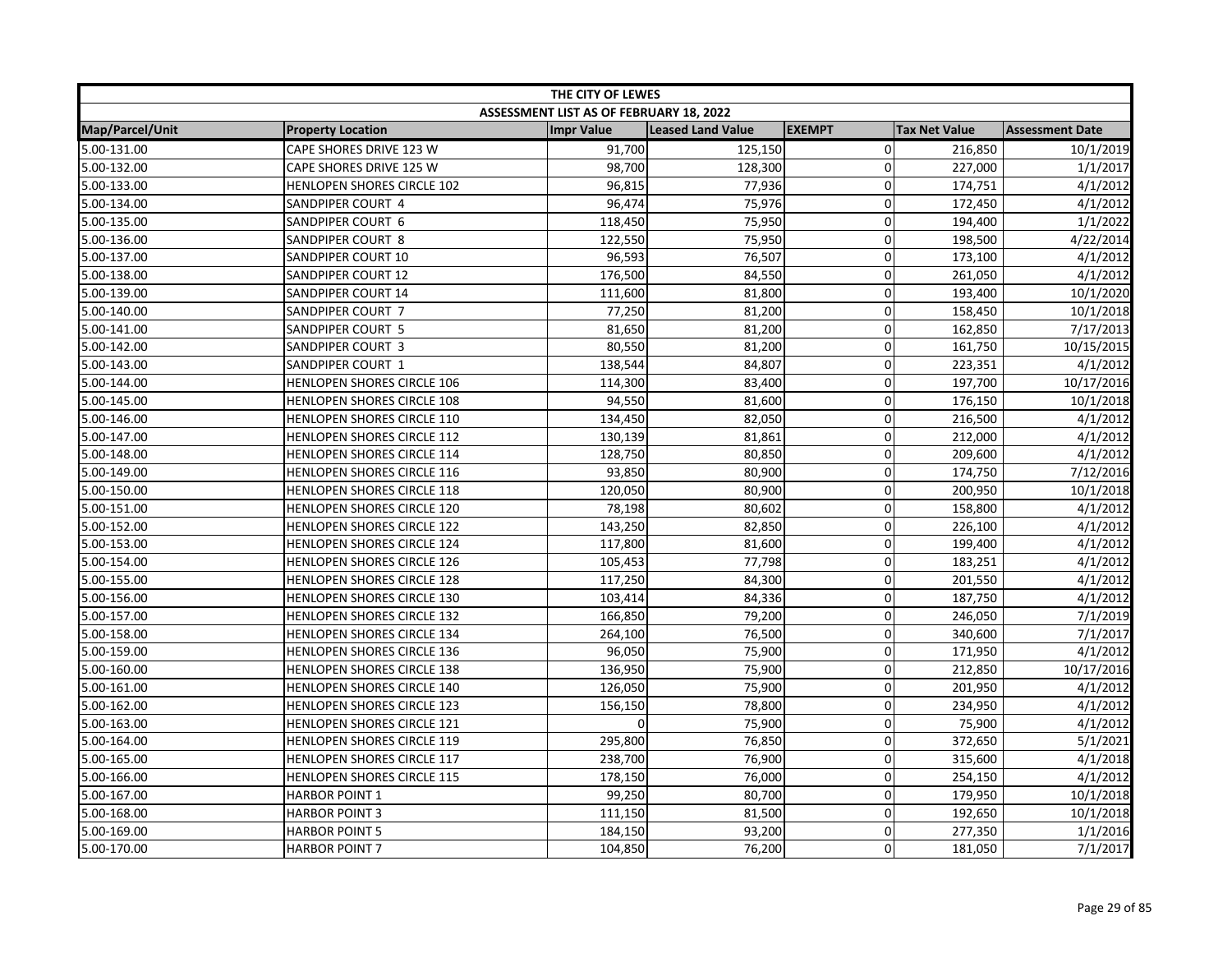| THE CITY OF LEWES      |                                   |                                         |                   |               |                      |                        |
|------------------------|-----------------------------------|-----------------------------------------|-------------------|---------------|----------------------|------------------------|
|                        |                                   | ASSESSMENT LIST AS OF FEBRUARY 18, 2022 |                   |               |                      |                        |
| <b>Map/Parcel/Unit</b> | <b>Property Location</b>          | <b>Impr Value</b>                       | Leased Land Value | <b>EXEMPT</b> | <b>Tax Net Value</b> | <b>Assessment Date</b> |
| 5.00-171.00            | <b>HARBOR POINT 6</b>             | 162,650                                 | 83,200            | $\mathbf 0$   | 245,850              | 4/1/2019               |
| 5.00-172.00            | <b>HARBOR POINT 4</b>             | 146,200                                 | 76,100            | $\mathbf 0$   | 222,300              | 10/1/2020              |
| 5.00-173.00            | HENLOPEN SHORES CIRCLE 111        | 200,850                                 | 88,200            | $\Omega$      | 289,050              | 4/1/2012               |
| 5.00-174.00            | HENLOPEN SHORES CIRCLE 109        | 115,200                                 | 79,000            | $\mathbf 0$   | 194,200              | 1/1/2019               |
| 5.00-175.00            | HENLOPEN SHORES CIRCLE 107        | 105,500                                 | 75,950            | 0             | 181,450              | 10/1/2018              |
| 5.00-176.00            | HENLOPEN SHORES CIRCLE 105        | 145,350                                 | 69,350            | 0             | 214,700              | 1/1/2017               |
| 5.00-177.00            | HENLOPEN SHORES CIRCLE 103        | 154,273                                 | 76,000            | 0             | 230,273              | 4/1/2012               |
| 5.00-178.00            | CAPE SHORES DRIVE 201 W           | 142,716                                 | 129,134           | $\Omega$      | 271,850              | 4/1/2012               |
| 5.00-179.00            | CAPE SHORES DRIVE 203 W           | 315,350                                 | 123,600           | 0             | 438,950              | 1/1/2021               |
| 5.00-180.00            | CAPE SHORES DRIVE 205 W           | $\Omega$                                | 123,000           | $\mathbf 0$   | 123,000              | 4/1/2012               |
| 5.00-181.00            | CAPE SHORES DRIVE 207 W           | 260,950                                 | 123,000           | $\mathbf 0$   | 383,950              | 4/1/2012               |
| 5.00-182.00            | CAPE SHORES DRIVE 209 W           | 135,650                                 | 123,000           | $\mathbf 0$   | 258,650              | 4/1/2012               |
| 5.00-183.00            | CAPE SHORES DRIVE 211 W           | 163,150                                 | 123,000           | $\Omega$      | 286,150              | 4/1/2012               |
| 5.00-184.00            | CAPE SHORES DRIVE 213 W           | 340,200                                 | 130,800           | 0             | 471,000              | 7/1/2018               |
| 5.00-185.00            | <b>HENLOPEN SHORES CIRCLE 142</b> | 239,000                                 | 127,100           | 0             | 366,100              | 4/1/2012               |
| 5.00-186.00            | CAPE SHORES DRIVE 301 W           | 92,200                                  | 128,250           | 0             | 220,450              | 7/1/2017               |
| 5.00-187.00            | <b>BREAKWATER REACH 101</b>       | 120,258                                 | 131,742           | $\mathbf 0$   | 252,000              | 4/1/2012               |
| 5.00-188.00            | <b>BREAKWATER REACH 103</b>       | 109,993                                 | 123,308           | 0             | 233,301              | 4/1/2012               |
| 5.00-189.00            | <b>DEBRAAK LANDING 2</b>          | 148,046                                 | 127,904           | 0             | 275,950              | 4/1/2012               |
| 5.00-190.00            | <b>DEBRAAK LANDING 4</b>          | 193,458                                 | 78,443            | $\Omega$      | 271,901              | 4/1/2012               |
| 5.00-191.00            | <b>DEBRAAK LANDING 6</b>          | 98,350                                  | 77,400            | $\mathbf 0$   | 175,750              | 1/1/2017               |
| 5.00-192.00            | DEBRAAK LANDING 8                 | 139,587                                 | 77,013            | $\Omega$      | 216,600              | 4/1/2012               |
| 5.00-193.00            | DEBRAAK LANDING 10                | 98,700                                  | 79,600            | 0             | 178,300              | 1/1/2022               |
| 5.00-194.00            | <b>DEBRAAK LANDING 11</b>         | 75,077                                  | 76,824            | $\mathbf 0$   | 151,901              | 4/1/2012               |
| 5.00-195.00            | <b>DEBRAAK LANDING 9</b>          | 228,750                                 | 83,800            | 0             | 312,550              | 4/1/2019               |
| 5.00-196.00            | <b>DEBRAAK LANDING 7</b>          | 232,150                                 | 76,450            | 0             | 308,600              | 10/1/2020              |
| 5.00-197.00            | <b>DEBRAAK LANDING 5</b>          | 146,070                                 | 76,300            | $\mathbf{0}$  | 222,370              | 4/1/2012               |
| 5.00-198.00            | DEBRAAK LANDING 3                 | 125,650                                 | 124,150           | $\mathbf 0$   | 249,800              | 7/12/2016              |
| 5.00-199.00            | <b>DEBRAAK LANDING 1</b>          | 146,700                                 | 125,850           | $\Omega$      | 272,550              | 1/1/2020               |
| 5.00-200.00            | <b>BREAKWATER REACH 109</b>       | 193,750                                 | 123,050           | $\Omega$      | 316,800              | 4/1/2012               |
| 5.00-201.00            | <b>BREAKWATER REACH 111</b>       | 113,900                                 | 129,150           | 0             | 243,050              | 5/1/2021               |
| 5.00-202.00            | <b>DUNES TERRACE 2</b>            | 359,500                                 | 128,700           | 0             | 488,200              | 10/1/2019              |
| 5.00-203.00            | <b>DUNES TERRACE 4</b>            | 163,100                                 | 81,200            | 0             | 244,300              | 4/1/2020               |
| 5.00-204.00            | <b>DUNES TERRACE 6</b>            | 142,400                                 | 81,700            | $\mathbf 0$   | 224,100              | 4/1/2012               |
| 5.00-205.00            | <b>DUNES TERRACE 8</b>            | 119,500                                 | 86,350            | $\mathbf 0$   | 205,850              | 4/12/2016              |
| 5.00-206.00            | <b>DUNES TERRACE 9</b>            | 145,496                                 | 90,254            | $\mathbf{0}$  | 235,750              | 4/1/2012               |
| 5.00-207.00            | <b>DUNES TERRACE 7</b>            | 193,843                                 | 82,007            | 0             | 275,850              | 4/1/2012               |
| 5.00-208.00            | <b>DUNES TERRACE 5</b>            | 92,500                                  | 81,100            | 0             | 173,600              | 10/1/2019              |
| 5.00-209.00            | <b>DUNES TERRACE 3</b>            | 102,000                                 | 89,650            | 0             | 191,650              | 10/1/2021              |
| 5.00-210.00            | <b>DUNES TERRACE 1</b>            | 202,700                                 | 127,700           | 0             | 330,400              | 10/1/2020              |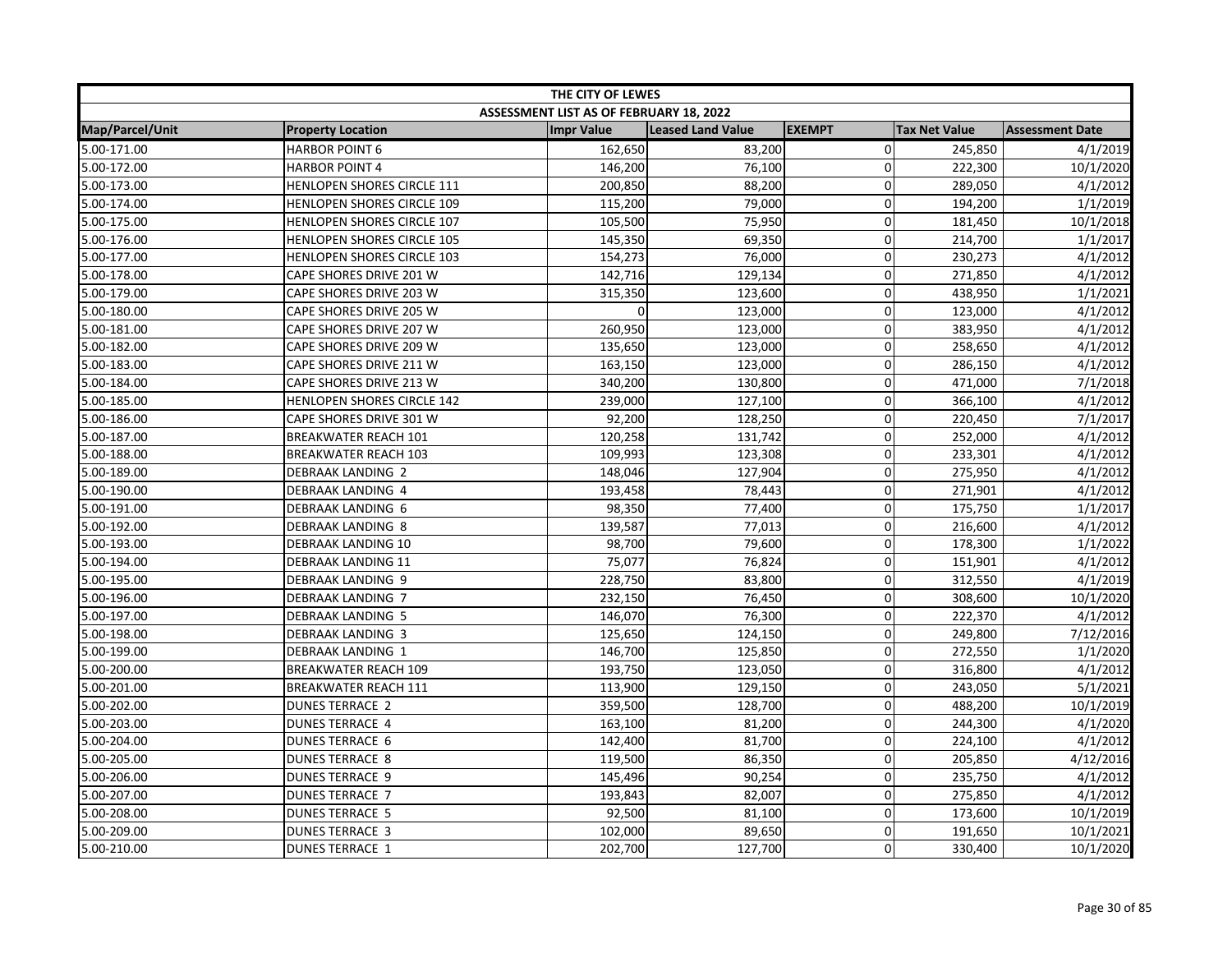| THE CITY OF LEWES |                               |                                         |                   |                |                      |                        |
|-------------------|-------------------------------|-----------------------------------------|-------------------|----------------|----------------------|------------------------|
|                   |                               | ASSESSMENT LIST AS OF FEBRUARY 18, 2022 |                   |                |                      |                        |
| Map/Parcel/Unit   | <b>Property Location</b>      | <b>Impr Value</b>                       | Leased Land Value | <b>EXEMPT</b>  | <b>Tax Net Value</b> | <b>Assessment Date</b> |
| 5.00-211.00       | <b>BREAKWATER REACH 117</b>   | 191,750                                 | 123,000           | $\overline{0}$ | 314,750              | 4/1/2012               |
| 5.00-212.00       | <b>BREAKWATER REACH 119</b>   |                                         | 123,000           | 0              | 123,000              | 1/1/2022               |
| 5.00-213.00       | <b>BREAKWATER REACH 121</b>   | 390,350                                 | 134,600           | $\Omega$       | 524,950              | 4/1/2012               |
| 5.00-214.00       | CAPE SHORES DRIVE 414 E       | 99,987                                  | 81,713            | 0              | 181,700              | 4/1/2012               |
| 5.00-215.00       | CAPE SHORES DRIVE 412 E       | 165,600                                 | 76,900            | 0              | 242,500              | 7/16/2014              |
| 5.00-216.00       | CAPE SHORES DRIVE 410 E       | 163,850                                 | 76,900            | 0              | 240,750              | 1/1/2021               |
| 5.00-217.00       | CAPE SHORES DRIVE 408 E       | 142,950                                 | 76,900            | 0              | 219,850              | 4/1/2012               |
| 5.00-218.00       | CAPE SHORES DRIVE 406 E       | 136,845                                 | 80,106            | 0              | 216,951              | 4/1/2012               |
| 5.00-219.00       | CAPE SHORES DRIVE 404 E       | 182,950                                 | 81,950            | 0              | 264,900              | 1/1/2017               |
| 5.00-220.00       | CAPE SHORES DRIVE 402 E       | $\mathbf{0}$                            | 81,200            | $\mathbf 0$    | 81,200               | 4/1/2012               |
| 5.00-221.00       | CAPE SHORES DRIVE 316 W       |                                         | 76,500            | 0              | 76,500               | 4/1/2012               |
| 5.00-222.00       | CAPE SHORES DRIVE 314 W       | 195,843                                 | 77,557            | $\mathbf 0$    | 273,400              | 4/1/2012               |
| 5.00-223.00       | CAPE SHORES DRIVE 312 W       | 160,550                                 | 82,600            | $\Omega$       | 243,150              | 4/1/2012               |
| 5.00-224.00       | CAPE SHORES DRIVE 310 W       | 110,600                                 | 77,400            | 0              | 188,000              | 7/1/2019               |
| 5.00-225.00       | CAPE SHORES DRIVE 308 W       | 295,100                                 | 77,900            | 0              | 373,000              | 4/1/2018               |
| 5.00-226.00       | CAPE SHORES DRIVE 306 W       | 142,500                                 | 76,500            | 0              | 219,000              | 1/15/2014              |
| 5.00-227.00       | CAPE SHORES DRIVE 304 W       | 123,650                                 | 80,500            | $\overline{0}$ | 204,150              | 10/1/2019              |
| 5.00-228.00       | CAPE SHORES DRIVE 302 W       | 187,200                                 | 82,400            | 0              | 269,600              | 4/1/2019               |
| 5.00-229.00       | CAPE SHORES DRIVE 303 W       | 137,000                                 | 77,200            | 0              | 214,200              | 4/1/2012               |
| 5.00-230.00       | CAPE SHORES DRIVE 305 W       | 115,850                                 | 75,900            | 0              | 191,750              | 4/1/2012               |
| 5.00-231.00       | CAPE SHORES DRIVE 307 W       | 145,511                                 | 75,950            | $\overline{0}$ | 221,461              | 4/1/2012               |
| 5.00-232.00       | CAPE SHORES DRIVE 309 W       | $\Omega$                                | 80,550            | $\Omega$       | 80,550               | 4/1/2012               |
| 5.00-233.00       | CAPE SHORES DRIVE 311 W       | 277,650                                 | 88,750            | 0              | 366,400              | 10/17/2016             |
| 5.00-234.00       | CAPE SHORES DRIVE 313 W       | 91,959                                  | 86,091            | $\overline{0}$ | 178,050              | 4/1/2012               |
| 5.00-235.00       | CAPE SHORES DRIVE 315 W       | 136,500                                 | 81,200            | 0              | 217,700              | 4/1/2019               |
| 5.00-236.00       | CAPE SHORES DRIVE 317 W       | 120,600                                 | 80,750            | 0              | 201,350              | 10/1/2018              |
| 5.00-237.00       | CAPE SHORES DRIVE 319 W       | 136,600                                 | 75,900            | $\Omega$       | 212,500              | 4/1/2018               |
| 5.00-238.00       | CAPE SHORES DRIVE 321 W       | 106,850                                 | 75,900            | $\mathbf 0$    | 182,750              | 4/1/2012               |
| 5.00-239.00       | CAPE SHORES DRIVE 323 W       | 248,100                                 | 83,100            | 0              | 331,200              | 7/1/2017               |
| 5.00-240.00       | CAPE SHORES HOA REC AREA      | 287,650                                 | 130,800           | $\Omega$       | 418,450              | 10/14/2014             |
| 5.17-001.00       | CAPE HENLOPEN DRIVE 16        | 24,000                                  | 51,750            | 0              | 75,750               | 4/1/2012               |
| 5.17-002.00       | CAPE HENLOPEN DRIVE 20        | 292,450                                 | 51,750            | 0              | 344,200              | 4/12/2016              |
| 5.17-002.01       | CAPE HENLOPEN DRIVE 18        | 212,900                                 | 51,750            | 0              | 264,650              | 1/1/2021               |
| 5.17-003.00       | CAPE HENLOPEN DRIVE 24        | 121,600                                 | 51,750            | 0              | 173,350              | 4/1/2012               |
| 5.17-004.00       | CAPE HENLOPEN DRIVE 22        | $\Omega$                                | 51,750            | $\mathbf 0$    | 51,750               | 10/17/2016             |
| 5.17-005.00       | <b>CAPE HENLOPEN DRIVE 26</b> | 18,400                                  | 51,750            | $\mathbf 0$    | 70,150               | 4/1/2012               |
| 5.17-006.00       | S CAROLINA AVENUE LT 4 BLK NN | $\Omega$                                | 51,750            | 0              | 51,750               | 4/1/2012               |
| 5.17-007.00       | CAPE HENLOPEN DRIVE 28        | 148,300                                 | 45,000            | 0              | 193,300              | 10/17/2016             |
| 5.17-007.01       | CAPE HENLOPEN DRIVE 30        | 0                                       | 45,000            | $\overline{0}$ | 45,000               | 4/1/2012               |
| 5.17-009.00       | CAPE HENLOPEN DRIVE 32        | $\Omega$                                | 56,250            | $\Omega$       | 56,250               | 4/1/2012               |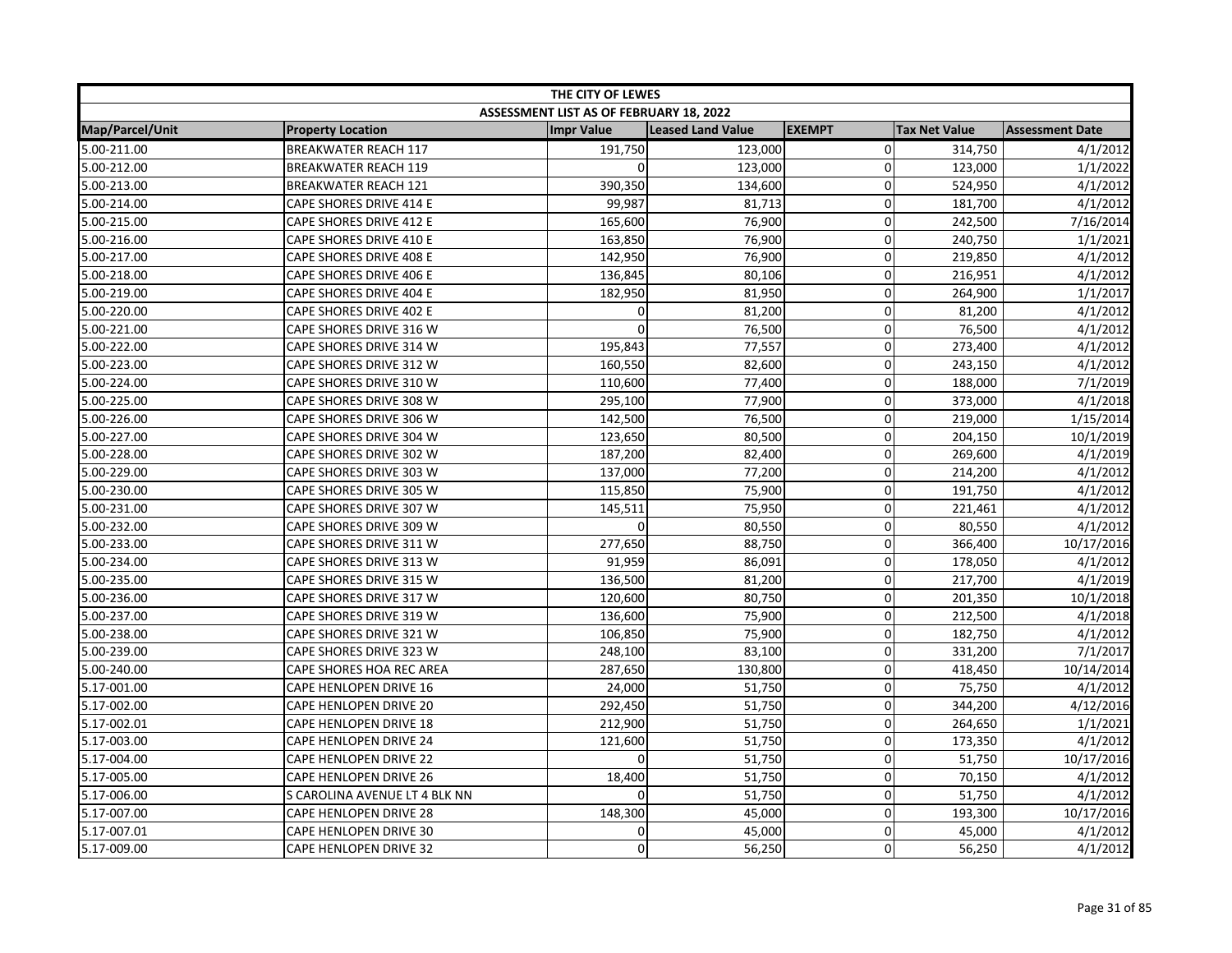| THE CITY OF LEWES |                               |                                         |                   |                |                      |                        |
|-------------------|-------------------------------|-----------------------------------------|-------------------|----------------|----------------------|------------------------|
|                   |                               | ASSESSMENT LIST AS OF FEBRUARY 18, 2022 |                   |                |                      |                        |
| Map/Parcel/Unit   | <b>Property Location</b>      | <b>Impr Value</b>                       | Leased Land Value | <b>EXEMPT</b>  | <b>Tax Net Value</b> | <b>Assessment Date</b> |
| 5.17-009.01       | <b>CAPE HENLOPEN DRIVE 34</b> | 99,450                                  | 56,250            | $\overline{0}$ | 155,700              | 7/17/2012              |
| 5.17-010.00       | <b>BAY VIEW APTS</b>          | $\Omega$                                | 423,600           | $\Omega$       | 423,600              | 4/1/2012               |
| 5.17-010.00-0001  | BAY VIEW APTS UNIT 1          | 21,850                                  | $\mathbf 0$       | $\Omega$       | 21,850               | 4/1/2012               |
| 5.17-010.00-0002  | <b>BAY VIEW APTS UNIT 2</b>   | 21,850                                  | $\Omega$          | 0              | 21,850               | 4/1/2012               |
| 5.17-010.00-0003  | BAY VIEW APTS UNIT 3          | 18,250                                  | $\mathbf 0$       | 0              | 18,250               | 4/1/2012               |
| 5.17-010.00-0004  | BAY VIEW APTS UNIT 4          | 40,050                                  | $\mathbf 0$       | 0              | 40,050               | 7/1/2019               |
| 5.17-010.00-0005  | <b>BAY VIEW APTS UNIT 5</b>   | 21,850                                  | $\mathbf 0$       | 0              | 21,850               | 4/1/2012               |
| 5.17-010.00-0006  | <b>BAY VIEW APTS UNIT 6</b>   | 21,600                                  | $\mathbf 0$       | $\Omega$       | 21,600               | 4/1/2012               |
| 5.17-010.00-0007  | BAY VIEW APTS UNIT 7          | 18,250                                  | $\mathbf 0$       | 0              | 18,250               | 4/1/2012               |
| 5.17-010.00-0008  | BAY VIEW APTS UNIT 8          | 18,250                                  | $\pmb{0}$         | $\mathbf 0$    | 18,250               | 4/1/2012               |
| 5.17-011.00-0001  | PILOT POINT UNIT 1            | 54,450                                  | $\mathbf 0$       | $\Omega$       | 54,450               | 4/1/2012               |
| 5.17-011.00-0002  | PILOT POINT UNIT 2B           | 49,700                                  | $\mathbf 0$       | $\Omega$       | 49,700               | 4/1/2012               |
| 5.17-011.00-0003  | PILOT POINT UNIT 3B           | 50,250                                  | 0                 | $\Omega$       | 50,250               | 4/1/2012               |
| 5.17-011.00-0004  | PILOT POINT UNIT 4B           | 57,450                                  | $\pmb{0}$         | 0              | 57,450               | 7/1/2019               |
| 5.17-011.00-0005  | PILOT POINT UNIT 5            | 50,200                                  | $\overline{0}$    | 0              | 50,200               | 4/1/2012               |
| 5.17-011.00-0006  | PILOT POINT UNIT 6            | 50,750                                  | $\mathbf 0$       | 0              | 50,750               | 4/1/2012               |
| 5.17-011.00-0007  | PILOT POINT UNIT 7            | 56,500                                  | $\mathbf 0$       | $\mathbf 0$    | 56,500               | 1/1/2020               |
| 5.17-011.00-0008  | PILOT POINT UNIT 8B           | 65,800                                  | $\mathbf 0$       | 0              | 65,800               | 10/1/2021              |
| 5.17-011.00-0009  | PILOT POINT UNIT 9            | 49,250                                  | $\pmb{0}$         | 0              | 49,250               | 4/1/2012               |
| 5.17-011.00-0011  | PILOT POINT UNIT 11           | 53,500                                  | $\mathbf 0$       | $\Omega$       | 53,500               | 4/1/2012               |
| 5.17-011.00-0012  | PILOT POINT UNIT 12           | 52,450                                  | $\pmb{0}$         | $\mathbf 0$    | 52,450               | 4/1/2012               |
| 5.17-011.00-0013  | PILOT POINT UNIT 13           | 54,100                                  | $\mathbf 0$       | $\Omega$       | 54,100               | 4/1/2012               |
| 5.17-011.00-0014  | PILOT POINT UNIT 14           | 52,450                                  | $\pmb{0}$         | 0              | 52,450               | 4/1/2012               |
| 5.17-011.00-0015A | PILOT POINT UNIT 15A          | 52,650                                  | $\pmb{0}$         | $\mathbf 0$    | 52,650               | 4/1/2012               |
| 5.17-011.00-0016  | PILOT POINT UNIT 16           | 50,500                                  | $\overline{0}$    | 0              | 50,500               | 4/1/2012               |
| 5.17-011.00-0017  | PILOT POINT UNIT 17           | 53,800                                  | $\pmb{0}$         | $\mathbf 0$    | 53,800               | 4/1/2012               |
| 5.17-011.00-0018  | PILOT POINT UNIT 18           | 54,100                                  | $\mathbf 0$       | $\Omega$       | 54,100               | 10/17/2016             |
| 5.17-011.00-0019  | PILOT POINT UNIT 19A          | 92,900                                  | $\pmb{0}$         | $\mathbf 0$    | 92,900               | 7/1/2021               |
| 5.17-011.00-0020  | PILOT POINT UNIT 20A          | 50,150                                  | $\mathbf 0$       | $\Omega$       | 50,150               | 4/1/2012               |
| 5.17-011.00-0021  | PILOT POINT UNIT 21           | 52,650                                  | $\mathbf 0$       | $\Omega$       | 52,650               | 4/1/2012               |
| 5.17-011.00-0022  | PILOT POINT UNIT 22           | 50,300                                  | $\mathbf 0$       | $\mathbf 0$    | 50,300               | 10/1/2020              |
| 5.17-011.00-0023  | PILOT POINT UNIT 23           | 53,700                                  | $\mathbf 0$       | 0              | 53,700               | 7/1/2019               |
| 5.17-011.00-0024  | PILOT POINT UNIT 24           | 49,700                                  | $\pmb{0}$         | 0              | 49,700               | 4/1/2012               |
| 5.17-011.00-0025A | PILOT POINT UNIT 25A          | 54,550                                  | $\mathbf 0$       | 0              | 54,550               | 4/1/2012               |
| 5.17-011.00-0026  | PILOT POINT UNIT 26           | 79,000                                  | $\pmb{0}$         | $\mathbf 0$    | 79,000               | 10/1/2021              |
| 5.17-011.00-0027  | PILOT POINT UNIT 27           | 51,150                                  | $\mathbf 0$       | $\Omega$       | 51,150               | 4/1/2012               |
| 5.17-011.00-0028A | PILOT POINT UNIT 28A          | 50,700                                  | 0                 | $\mathbf 0$    | 50,700               | 4/1/2012               |
| 5.17-011.00-0029  | PILOT POINT UNIT 29           | 54,100                                  | $\mathbf 0$       | 0              | 54,100               | 4/1/2012               |
| 5.17-011.00-0030  | PILOT POINT UNIT 30           | 50,150                                  | $\pmb{0}$         | $\Omega$       | 50,150               | 4/1/2012               |
| 5.17-011.00-0031  | PILOT POINT UNIT 31           | 53,100                                  | 0                 | $\Omega$       | 53,100               | 4/1/2012               |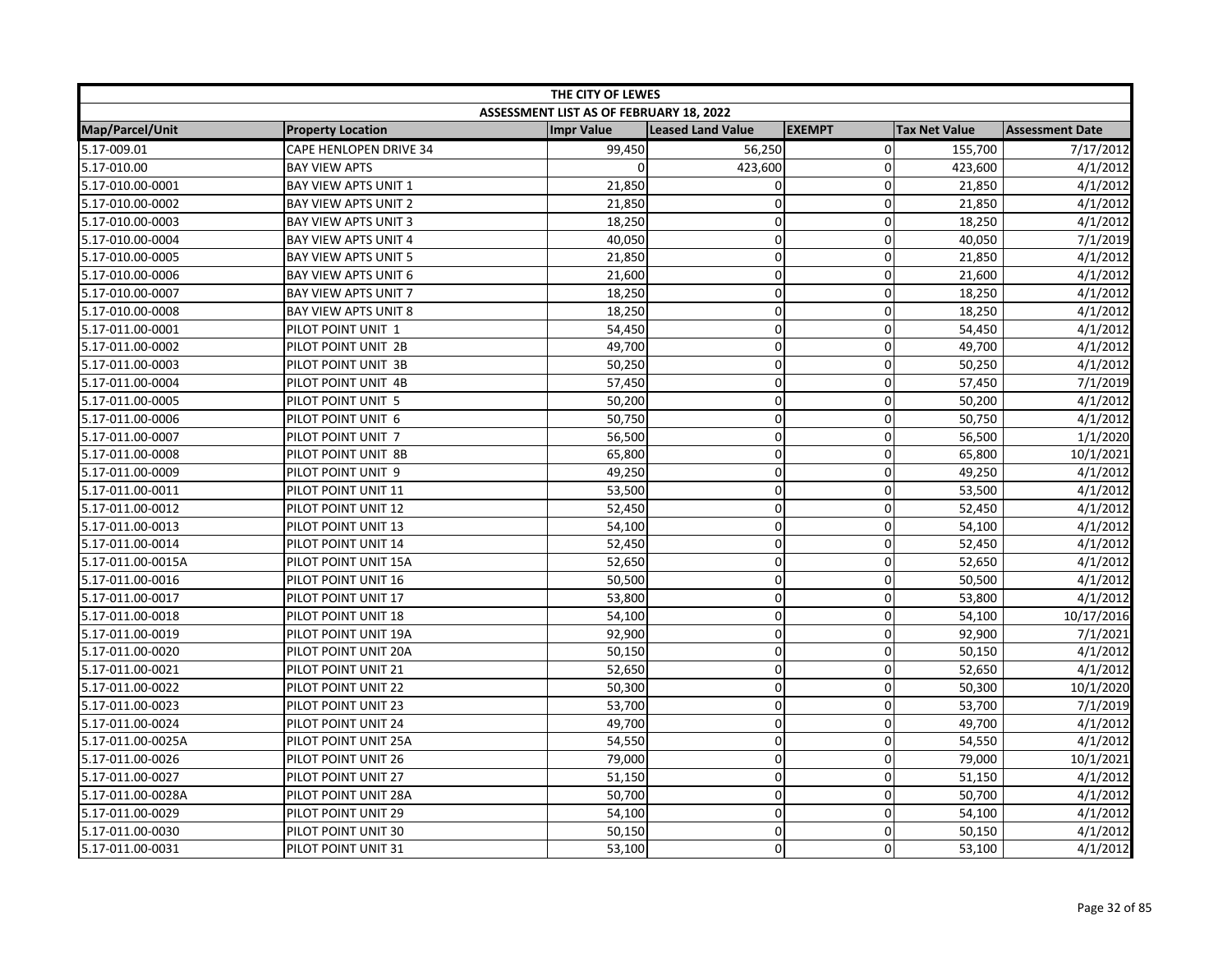| THE CITY OF LEWES |                                |                                         |                          |               |                      |                        |
|-------------------|--------------------------------|-----------------------------------------|--------------------------|---------------|----------------------|------------------------|
|                   |                                | ASSESSMENT LIST AS OF FEBRUARY 18, 2022 |                          |               |                      |                        |
| Map/Parcel/Unit   | <b>Property Location</b>       | <b>Impr Value</b>                       | <b>Leased Land Value</b> | <b>EXEMPT</b> | <b>Tax Net Value</b> | <b>Assessment Date</b> |
| 5.17-011.00-0032  | PILOT POINT UNIT 32            | 54,800                                  | $\pmb{0}$                | $\mathbf 0$   | 54,800               | 10/17/2016             |
| 5.17-011.00-0033  | PILOT POINT UNIT 33            | 46,400                                  | $\mathbf 0$              | 0             | 46,400               | 4/1/2012               |
| 5.17-011.00-0034  | PILOT POINT UNIT 34            | 47,400                                  | $\mathbf 0$              | $\mathbf 0$   | 47,400               | 4/1/2012               |
| 5.17-011.00-0035  | PILOT POINT UNIT 35A           | 47,400                                  | $\Omega$                 | $\mathbf{0}$  | 47,400               | 4/1/2012               |
| 5.17-011.00-0036  | PILOT POINT UNIT 36            | 47,400                                  | $\pmb{0}$                | $\Omega$      | 47,400               | 4/1/2012               |
| 5.17-011.00-0037  | PILOT POINT UNIT 37            | 47,400                                  | 0                        | 0             | 47,400               | 4/1/2012               |
| 5.17-011.00-0038  | PILOT POINT UNIT 38            | 51,100                                  | $\mathbf 0$              | 0             | 51,100               | 4/1/2012               |
| 5.17-011.00-0039  | PILOT POINT UNIT 39            | 49,950                                  | $\overline{0}$           | 0             | 49,950               | 4/1/2012               |
| 5.17-011.00-0040  | PILOT POINT UNIT 40            | 48,400                                  | $\mathbf 0$              | 0             | 48,400               | 4/1/2018               |
| 5.17-011.00-0041  | PILOT POINT UNIT 41A           | 46,400                                  | $\mathbf 0$              | $\mathbf 0$   | 46,400               | 4/1/2012               |
| 5.17-011.00-0042  | PILOT POINT UNIT 42            | 46,400                                  | $\mathbf 0$              | $\Omega$      | 46,400               | 4/1/2012               |
| 5.17-011.00-0043  | PILOT POINT UNIT 43            | 53,800                                  | $\pmb{0}$                | 0             | 53,800               | 10/1/2020              |
| 5.17-011.00-0044  | PILOT POINT UNIT 44A           | 47,400                                  | $\mathbf 0$              | 0             | 47,400               | 4/1/2012               |
| 5.17-011.00-0045  | PILOT POINT UNIT 45A           | 50,850                                  | $\pmb{0}$                | $\mathbf 0$   | 50,850               | 4/1/2012               |
| 5.17-011.00-0046  | PILOT POINT UNIT 46            | 53,150                                  | $\Omega$                 | $\Omega$      | 53,150               | 4/1/2012               |
| 5.17-011.00-0047  | PILOT POINT UNIT 47            | 47,800                                  | $\mathbf 0$              | 0             | 47,800               | 4/1/2012               |
| 5.17-011.00-0048  | PILOT POINT UNIT 48B           | 39,250                                  | $\mathbf 0$              | $\mathbf 0$   | 39,250               | 4/1/2012               |
| 5.17-011.00-0049  | PILOT POINT UNIT 49            | 47,800                                  | $\pmb{0}$                | $\mathbf 0$   | 47,800               | 4/1/2012               |
| 5.17-011.00-0050  | PILOT POINT UNIT 50            | 52,750                                  | $\pmb{0}$                | 0             | 52,750               | 10/1/2018              |
| 5.17-011.00-0051  | PILOT POINT UNIT 51            | 47,650                                  | $\mathbf 0$              | 0             | 47,650               | 4/1/2012               |
| 5.17-011.00-0052  | PILOT POINT UNIT 52B           | 47,650                                  | $\pmb{0}$                | $\mathbf 0$   | 47,650               | 4/1/2012               |
| 5.17-011.00-0053  | PILOT POINT UNIT 53            | 47,650                                  | $\mathbf 0$              | $\mathbf 0$   | 47,650               | 4/1/2012               |
| 5.17-011.00-0054  | PILOT POINT UNIT 54            | 47,650                                  | 0                        | $\Omega$      | 47,650               | 4/1/2012               |
| 5.17-011.00-0055  | PILOT POINT UNIT 55            | 48,050                                  | $\mathbf 0$              | 0             | 48,050               | 4/1/2012               |
| 5.17-011.00-0056  | PILOT POINT UNIT 56            | 47,650                                  | $\pmb{0}$                | 0             | 47,650               | 4/1/2012               |
| 5.17-011.00-0057  | PILOT POINT UNIT 57            | 48,200                                  | $\mathbf 0$              | 0             | 48,200               | 4/1/2012               |
| 5.17-011.00-0058  | PILOT POINT UNIT 58            | 47,800                                  | $\pmb{0}$                | 0             | 47,800               | 4/1/2012               |
| 5.17-011.00-0059  | PILOT POINT UNIT 59            | 48,200                                  | $\pmb{0}$                | $\mathbf 0$   | 48,200               | 4/1/2012               |
| 5.17-011.00-0060  | PILOT POINT UNIT 60            | 47,650                                  | $\mathbf 0$              | $\mathbf 0$   | 47,650               | 4/1/2012               |
| 5.17-011.01-0010  | PILOT POINT UNIT 10            | 50,250                                  | $\pmb{0}$                | 0             | 50,250               | 4/1/2012               |
| 5.17-011.02       | PILOT PT COMMON AREA IMP ONLY  | $\Omega$                                | 0                        | $\Omega$      | 0                    | 4/1/2012               |
| 5.17-011.02-0000R | PILOT POINT COMPLEX LAND ONLY  | 6,115,000                               | $\mathbf 0$              | 6,115,000.00  | $\Omega$             | 4/1/2012               |
| 5.17-012.00       | TENN AVE & CAPE HEN DR LOT     | <sup>n</sup>                            | 78,500                   | 0             | 78,500               | 4/1/2020               |
| 5.17-013.00       | <b>TENNESSEE AVENUE 4</b>      | 201,250                                 | 61,550                   | $\mathbf 0$   | 262,800              | 10/15/2015             |
| 5.17-014.00       | TEXAS AVENUE 14                | 96,450                                  | 63,100                   | 0             | 159,550              | 7/1/2019               |
| 5.17-015.00       | <b>TEXAS AVENUE 13</b>         | 140,050                                 | 74,376                   | 0             | 214,426              | 4/1/2012               |
| 5.17-016.00       | <b>TENNESSEE AVENUE 2</b>      | $\Omega$                                | 63,840                   | $\mathbf 0$   | 63,840               | 4/1/2012               |
| 5.17-017.00       | <b>TEXAS AVENUE 12</b>         | 448,900                                 | 63,800                   | $\mathbf 0$   | 512,700              | 7/1/2021               |
| 5.17-018.00       | TEXAS AVENUE 11                | 139,250                                 | 66,650                   | 0             | 205,900              | 4/1/2012               |
| 5.17-019.00       | TENNESSEE AVENUE LOT 9 BLOCK U | 49,600                                  | $\Omega$                 | 49,600.00     | 0                    | 4/1/2012               |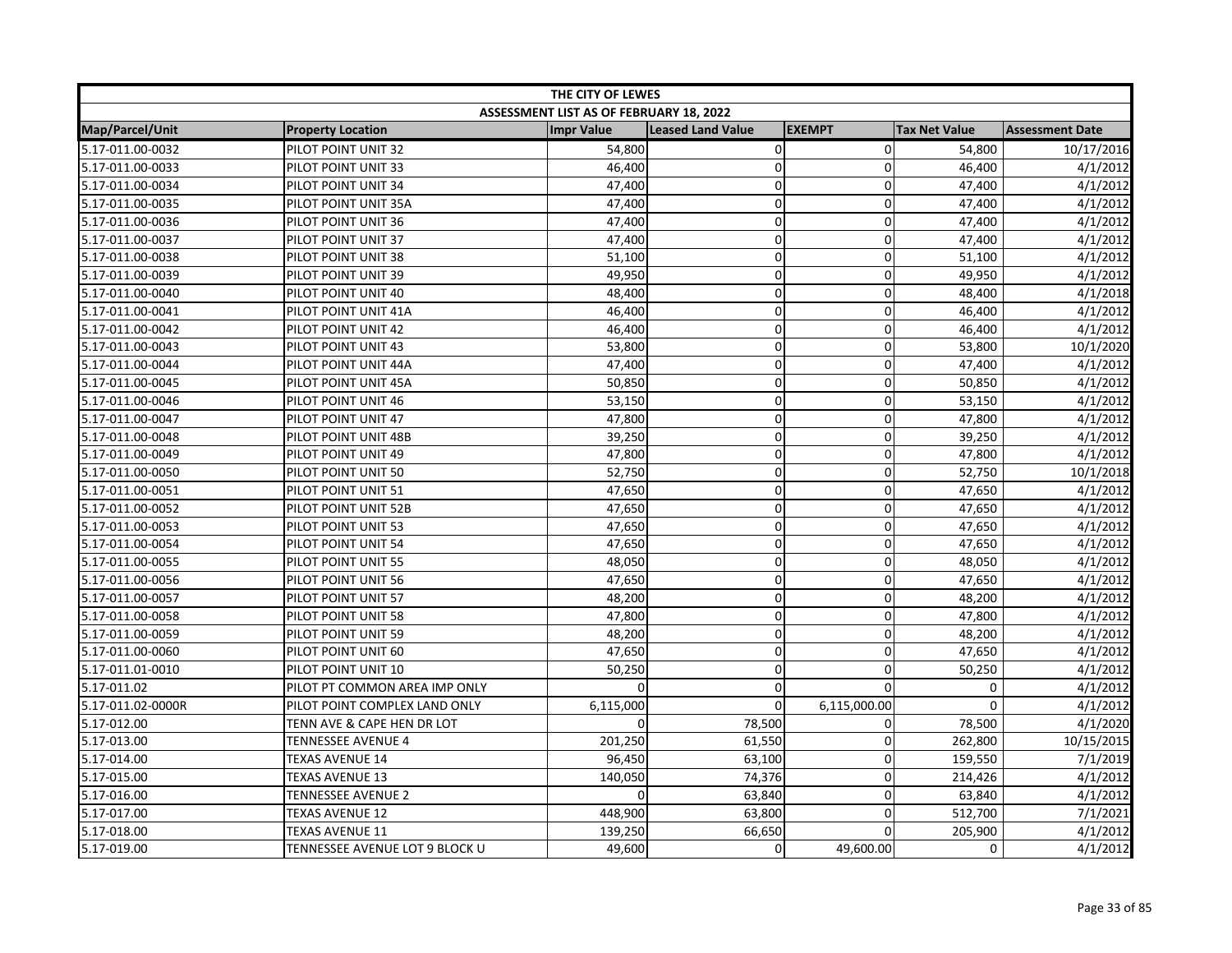| THE CITY OF LEWES      |                                 |                                                |                          |               |                      |                        |  |
|------------------------|---------------------------------|------------------------------------------------|--------------------------|---------------|----------------------|------------------------|--|
|                        |                                 | <b>ASSESSMENT LIST AS OF FEBRUARY 18, 2022</b> |                          |               |                      |                        |  |
| <b>Map/Parcel/Unit</b> | <b>Property Location</b>        | <b>Impr Value</b>                              | <b>Leased Land Value</b> | <b>EXEMPT</b> | <b>Tax Net Value</b> | <b>Assessment Date</b> |  |
| 5.17-020.00            | <b>TEXAS AVENUE 10</b>          | 37,442                                         | 49,608                   | 0             | 87,050               | 4/1/2012               |  |
| 5.17-021.00            | <b>TEXAS AVENUE 9</b>           | 143,450                                        | 67,000                   | $\Omega$      | 210.450              | 10/1/2020              |  |
| 5.17-022.00            | TENNESSEE AVENUE LOT 7 BLOCK U  | 49,200                                         | $\Omega$                 | 49,200.00     | $\Omega$             | 4/1/2012               |  |
| 5.17-023.00            | <b>TEXAS AVENUE 8</b>           | 72,600                                         | 49,600                   | 0             | 122,200              | 10/14/2014             |  |
| 5.17-024.00            | <b>TEXAS AVENUE 7</b>           | 135,400                                        | 66,900                   | $\Omega$      | 202,300              | 10/1/2017              |  |
| 5.17-025.00            | <b>TEXAS AVENUE 6A</b>          | 22,907                                         | 55,093                   | 0             | 78,000               | 4/1/2012               |  |
| 5.17-026.00            | TEXAS AVENUE 6                  | 20,400                                         | 48,600                   | $\Omega$      | 69,000               | 10/1/2020              |  |
| 5.17-027.00            | TEXAS AVENUE LOT 2 BLOCK U      | 7,350                                          | 0                        | 7,350.00      | $\mathbf 0$          | 4/1/2012               |  |
| 5.17-028.00            | TEXAS AVENUE LOT 3 BLOCK U      | 31,450                                         | 0                        | 31,450.00     | $\mathbf 0$          | 4/1/2012               |  |
| 5.17-029.00            | TEXAS AVENUE  4                 | 45,900                                         | 51,500                   | 0             | 97,400               | 1/14/2015              |  |
| 5.17-030.00            | <b>TEXAS AVENUE 1</b>           | 249,700                                        | 64,900                   | $\mathbf{0}$  | 314,600              | 7/1/2020               |  |
| 5.17-031.00            | <b>WARREN LANE 3</b>            | 160,100                                        | 64,900                   | $\Omega$      | 225,000              | 4/1/2012               |  |
| 5.17-032.00            | <b>WARREN LANE 5</b>            |                                                | 71,426                   | $\Omega$      | 71,426               | 4/1/2012               |  |
| 5.17-033.00            | TEXAS AVENUE END VACANT LOT     | 165,400                                        | 0                        | 165,400.00    | 0                    | 4/1/2012               |  |
| 8.00-005.01            | CANARY CREEK PARCEL E,F,G       | 650,450                                        | 0                        | 650,450.00    | $\Omega$             | 1/1/2016               |  |
| 8.00-013.00            | TRACT 1                         | 292,950                                        | 0                        | 0             | 292,950              | 4/1/2012               |  |
| 8.00-014.00            | 25 ACRES<br>- WETLANDS          | $\Omega$                                       | $\mathbf 0$              | $\Omega$      | 0                    | 4/1/2012               |  |
| 8.00-014.01            | PILOTTOWN PARK PHASE II         |                                                | 0                        | $\mathbf{0}$  | $\mathbf 0$          | 4/1/2012               |  |
| 8.00-014.02            | <b>OCEAN VIEW BLVD 301</b>      | 2,918,900                                      | 0                        | $\Omega$      | 2,918,900            | 4/1/2020               |  |
| 8.00-014.03            | PILOTTOWN ROAD 414A             | 207,800                                        | 0                        | 0             | 207,800              | 4/1/2012               |  |
| 8.00-016.00            | SAVANNAH ROAD 1142              | 1,231,000                                      | 0                        | 1,231,000.00  | 0                    | 4/1/2012               |  |
| 8.00-016.01            | SAVANNAH ROAD 1140              | 653,100                                        | 0                        | 653,100.00    | $\mathbf 0$          | 4/1/2012               |  |
| 8.00-017.00            | <b>NEW ROAD</b>                 | 1,404,900                                      | 0                        | 0             | 1,404,900            | 10/1/2021              |  |
| 8.00-035.01            | KINGS HIGHWAY 1240              | 221,800                                        | 0                        | 0             | 221,800              | 4/1/2012               |  |
| 8.00-035.02-0025       | <b>HENLOPEN GARDENS UNIT 25</b> | 63,000                                         | 0                        | 0             | 63,000               | 4/1/2012               |  |
| 8.00-035.02-0026       | <b>HENLOPEN GARDENS UNIT 26</b> | 51,850                                         | 0                        | $\Omega$      | 51,850               | 4/1/2012               |  |
| 8.00-035.02-0027       | HENLOPEN GARDENS UNIT 27        | 51,850                                         | 0                        | 0             | 51,850               | 4/1/2012               |  |
| 8.00-035.02-0028       | HENLOPEN GARDENS UNIT 28        | 58,100                                         | 0                        | $\mathbf 0$   | 58,100               | 4/1/2012               |  |
| 8.00-035.02-0029       | <b>HENLOPEN GARDENS UNIT 29</b> | 58,100                                         | 0                        | $\Omega$      | 58,100               | 4/1/2012               |  |
| 8.00-035.02-0030       | HENLOPEN GARDENS UNIT 30        | 51,850                                         | 0                        | $\mathbf 0$   | 51,850               | 4/1/2012               |  |
| 8.00-035.02-0031       | <b>HENLOPEN GARDENS UNIT 31</b> | 51,850                                         | 0                        | $\mathbf 0$   | 51,850               | 4/1/2012               |  |
| 8.00-035.02-0032       | <b>HENLOPEN GARDENS UNIT 32</b> | 63,000                                         | 0                        | 0             | 63,000               | 4/1/2012               |  |
| 8.00-035.02-0033       | <b>HENLOPEN GARDENS UNIT 33</b> | 62,650                                         | 0                        | $\Omega$      | 62,650               | 4/1/2012               |  |
| 8.00-035.02-0034       | <b>HENLOPEN GARDENS UNIT 34</b> | 51,850                                         | 0                        | 0             | 51,850               | 4/1/2012               |  |
| 8.00-035.02-0035       | HENLOPEN GARDENS UNIT 35        | 51,850                                         | 0                        | $\mathbf 0$   | 51,850               | 4/1/2012               |  |
| 8.00-035.02-0036       | <b>HENLOPEN GARDENS UNIT 36</b> | 58,100                                         | 0                        | $\Omega$      | 58,100               | 4/1/2012               |  |
| 8.00-035.02-0037       | HENLOPEN GARDENS UNIT 37        | 51,850                                         | 0                        | $\mathbf 0$   | 51,850               | 4/1/2012               |  |
| 8.00-035.02-0038       | <b>HENLOPEN GARDENS UNIT 38</b> | 59,950                                         | 0                        | $\mathbf 0$   | 59,950               | 7/1/2021               |  |
| 8.00-035.02-0039       | <b>HENLOPEN GARDENS UNIT 39</b> | 51,850                                         | 0                        | 0             | 51,850               | 4/1/2012               |  |
| 8.00-035.02-0040       | <b>HENLOPEN GARDENS UNIT 40</b> | 58,100                                         | 0                        | $\mathbf 0$   | 58,100               | 4/1/2012               |  |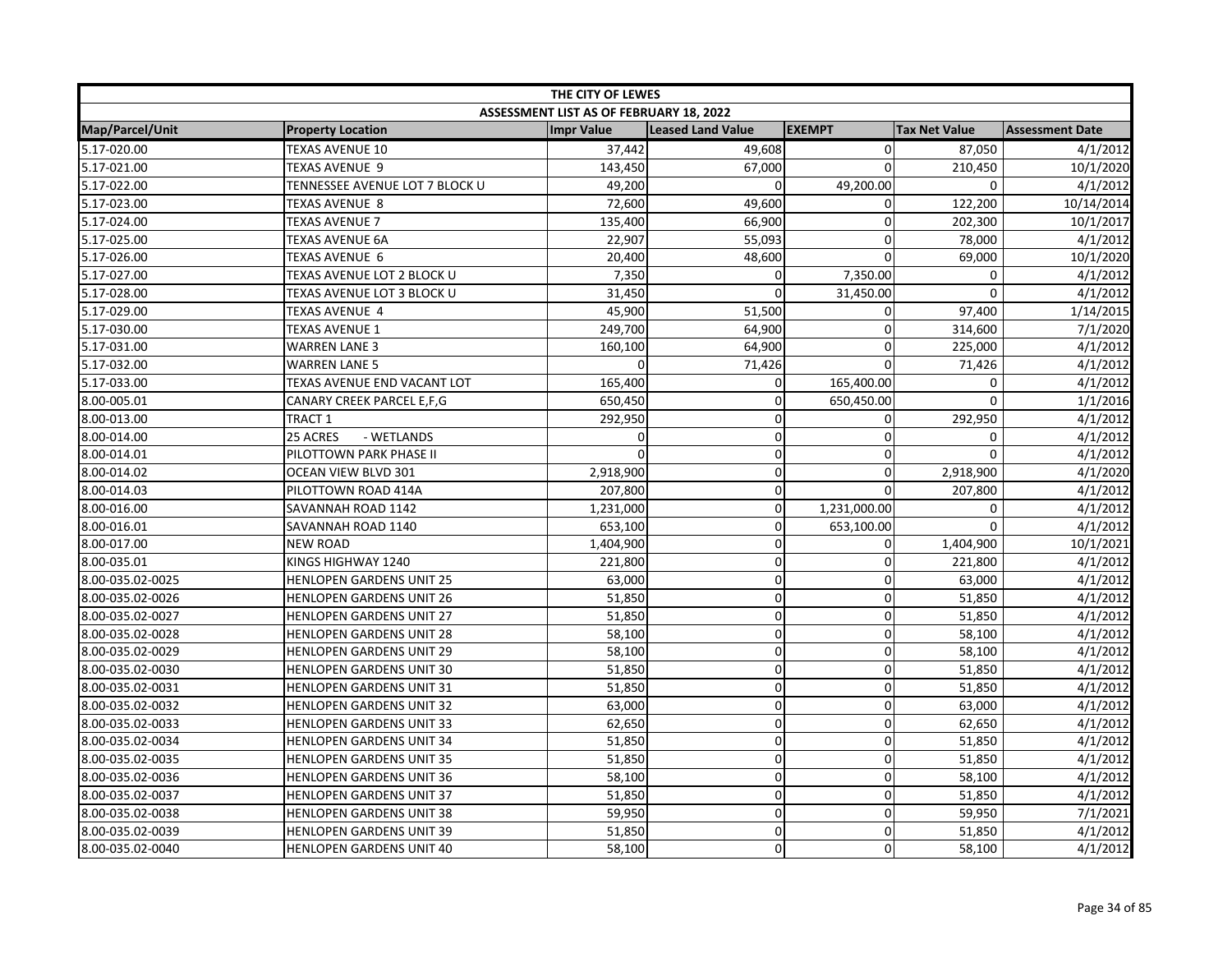| THE CITY OF LEWES |                                 |                                         |                   |               |                      |                        |
|-------------------|---------------------------------|-----------------------------------------|-------------------|---------------|----------------------|------------------------|
|                   |                                 | ASSESSMENT LIST AS OF FEBRUARY 18, 2022 |                   |               |                      |                        |
| Map/Parcel/Unit   | <b>Property Location</b>        | <b>Impr Value</b>                       | Leased Land Value | <b>EXEMPT</b> | <b>Tax Net Value</b> | <b>Assessment Date</b> |
| 8.00-035.02-0041  | HENLOPEN GARDENS UNIT 41        | 56,650                                  | 0                 | $\mathbf 0$   | 56,650               | 4/1/2012               |
| 8.00-035.02-0042  | <b>HENLOPEN GARDENS UNIT 42</b> | 51,850                                  | $\mathbf 0$       | $\Omega$      | 51,850               | 4/1/2012               |
| 8.00-035.02-0043  | <b>HENLOPEN GARDENS UNIT 43</b> | 51,850                                  | $\mathbf 0$       | 0             | 51,850               | 4/1/2012               |
| 8.00-035.02-0044  | <b>HENLOPEN GARDENS UNIT 44</b> | 51,850                                  | $\mathbf 0$       | $\Omega$      | 51,850               | 4/1/2012               |
| 8.00-035.02-0045  | HENLOPEN GARDENS UNIT 45        | 58,100                                  | $\pmb{0}$         | 0             | 58,100               | 4/1/2012               |
| 8.00-035.02-0046  | <b>HENLOPEN GARDENS UNIT 46</b> | 51,850                                  | $\pmb{0}$         | $\mathbf 0$   | 51,850               | 4/1/2012               |
| 8.00-035.02-0047  | <b>HENLOPEN GARDENS UNIT 47</b> | 51,850                                  | $\mathbf 0$       | 0             | 51,850               | 4/1/2012               |
| 8.00-035.02-0048  | <b>HENLOPEN GARDENS UNIT 48</b> | 56,650                                  | $\mathbf 0$       | $\Omega$      | 56,650               | 4/1/2012               |
| 8.00-035.02-0049  | <b>HENLOPEN GARDENS UNIT 49</b> | 58,100                                  | $\mathbf 0$       | $\Omega$      | 58,100               | 4/1/2012               |
| 8.00-035.02-0050  | <b>HENLOPEN GARDENS UNIT 50</b> | 51,850                                  | $\mathbf 0$       | $\Omega$      | 51,850               | 4/1/2012               |
| 8.00-035.02-0051  | HENLOPEN GARDENS UNIT 51        | 51,850                                  | $\mathbf 0$       | $\mathbf{0}$  | 51,850               | 4/1/2012               |
| 8.00-035.02-0052  | <b>HENLOPEN GARDENS UNIT 52</b> | 51,850                                  | $\mathbf 0$       | $\Omega$      | 51,850               | 4/1/2012               |
| 8.00-035.02-0053  | <b>HENLOPEN GARDENS UNIT 53</b> | 51,850                                  | $\mathbf 0$       | 0             | 51,850               | 4/1/2012               |
| 8.00-035.02-0054  | <b>HENLOPEN GARDENS UNIT 54</b> | 51,850                                  | $\mathbf 0$       | 0             | 51,850               | 4/1/2012               |
| 8.00-035.02-0055  | <b>HENLOPEN GARDENS UNIT 55</b> | 51,850                                  | $\mathbf 0$       | $\Omega$      | 51,850               | 4/1/2012               |
| 8.00-035.02-0056  | <b>HENLOPEN GARDENS UNIT 56</b> | 58,100                                  | $\mathbf 0$       | $\mathbf 0$   | 58,100               | 4/1/2012               |
| 8.00-035.02-0057  | <b>HENLOPEN GARDENS UNIT 57</b> | 63,000                                  | $\pmb{0}$         | $\mathbf 0$   | 63,000               | 4/1/2012               |
| 8.00-035.02-0058  | <b>HENLOPEN GARDENS UNIT 58</b> | 51,850                                  | $\mathbf 0$       | $\Omega$      | 51,850               | 4/1/2012               |
| 8.00-035.02-0059  | <b>HENLOPEN GARDENS UNIT 59</b> | 51,850                                  | $\mathbf 0$       | $\Omega$      | 51,850               | 4/1/2012               |
| 8.00-035.02-0060  | HENLOPEN GARDENS UNIT 60        | 58,100                                  | $\mathbf 0$       | $\Omega$      | 58,100               | 4/1/2012               |
| 8.00-035.02-0061  | HENLOPEN GARDENS UNIT 61        | 58,100                                  | $\pmb{0}$         | $\mathbf 0$   | 58,100               | 4/1/2012               |
| 8.00-035.02-0062  | <b>HENLOPEN GARDENS UNIT 62</b> | 51,850                                  | $\overline{0}$    | 0             | 51,850               | 4/1/2012               |
| 8.00-035.02-0063  | <b>HENLOPEN GARDENS UNIT 63</b> | 51,850                                  | $\mathbf 0$       | 0             | 51,850               | 4/1/2012               |
| 8.00-035.02-0064  | <b>HENLOPEN GARDENS UNIT 64</b> | 58,100                                  | $\mathbf 0$       | $\mathbf 0$   | 58,100               | 4/1/2012               |
| 8.00-035.02-0065  | HENLOPEN GARDENS UNIT 65        | 63,000                                  | $\mathbf 0$       | $\mathbf 0$   | 63,000               | 4/1/2012               |
| 8.00-035.02-0066  | <b>HENLOPEN GARDENS UNIT 66</b> | 51,850                                  | $\mathbf 0$       | 0             | 51,850               | 4/1/2012               |
| 8.00-035.02-0067  | <b>HENLOPEN GARDENS UNIT 67</b> | 51,850                                  | $\mathbf 0$       | 0             | 51,850               | 4/1/2012               |
| 8.00-035.02-0068  | <b>HENLOPEN GARDENS UNIT 68</b> | 58,100                                  | $\mathbf 0$       | $\mathbf 0$   | 58,100               | 4/1/2012               |
| 8.00-035.02-0069  | <b>HENLOPEN GARDENS UNIT 69</b> | 58,100                                  | $\Omega$          | $\Omega$      | 58,100               | 4/1/2012               |
| 8.00-035.02-0070  | <b>HENLOPEN GARDENS UNIT 70</b> | 51,850                                  | $\mathbf 0$       | $\Omega$      | 51,850               | 4/1/2012               |
| 8.00-035.02-0071  | HENLOPEN GARDENS UNIT 71        | 51,850                                  | $\mathbf 0$       | $\mathbf 0$   | 51,850               | 4/1/2012               |
| 8.00-035.02-0072  | HENLOPEN GARDENS UNIT 72        | 58,100                                  | $\pmb{0}$         | 0             | 58,100               | 4/1/2012               |
| 8.00-035.02-0073  | <b>HENLOPEN GARDENS UNIT 73</b> | 64,600                                  | $\mathbf 0$       | $\Omega$      | 64,600               | 4/1/2012               |
| 8.00-035.02-0074  | HENLOPEN GARDENS UNIT 74        | 53,050                                  | $\mathbf 0$       | $\mathbf 0$   | 53,050               | 4/1/2012               |
| 8.00-035.02-0075  | <b>HENLOPEN GARDENS UNIT 75</b> | 53,050                                  | $\mathbf 0$       | $\mathbf 0$   | 53,050               | 4/1/2012               |
| 8.00-035.02-0076  | <b>HENLOPEN GARDENS UNIT 76</b> | 59,550                                  | $\mathbf 0$       | $\mathbf{0}$  | 59,550               | 4/1/2012               |
| 8.00-035.02-0077  | HENLOPEN GARDENS UNIT 77        | 59,550                                  | $\mathbf 0$       | 0             | 59,550               | 4/1/2012               |
| 8.00-035.02-0078  | <b>HENLOPEN GARDENS UNIT 78</b> | 59,550                                  | 0                 | 0             | 59,550               | 4/1/2012               |
| 8.00-035.02-0079  | <b>HENLOPEN GARDENS UNIT 79</b> | 59,550                                  | $\mathbf 0$       | 0             | 59,550               | 4/1/2012               |
| 8.00-035.02-0080  | HENLOPEN GARDENS UNIT 80        | 64,600                                  | 0                 | $\Omega$      | 64,600               | 4/1/2012               |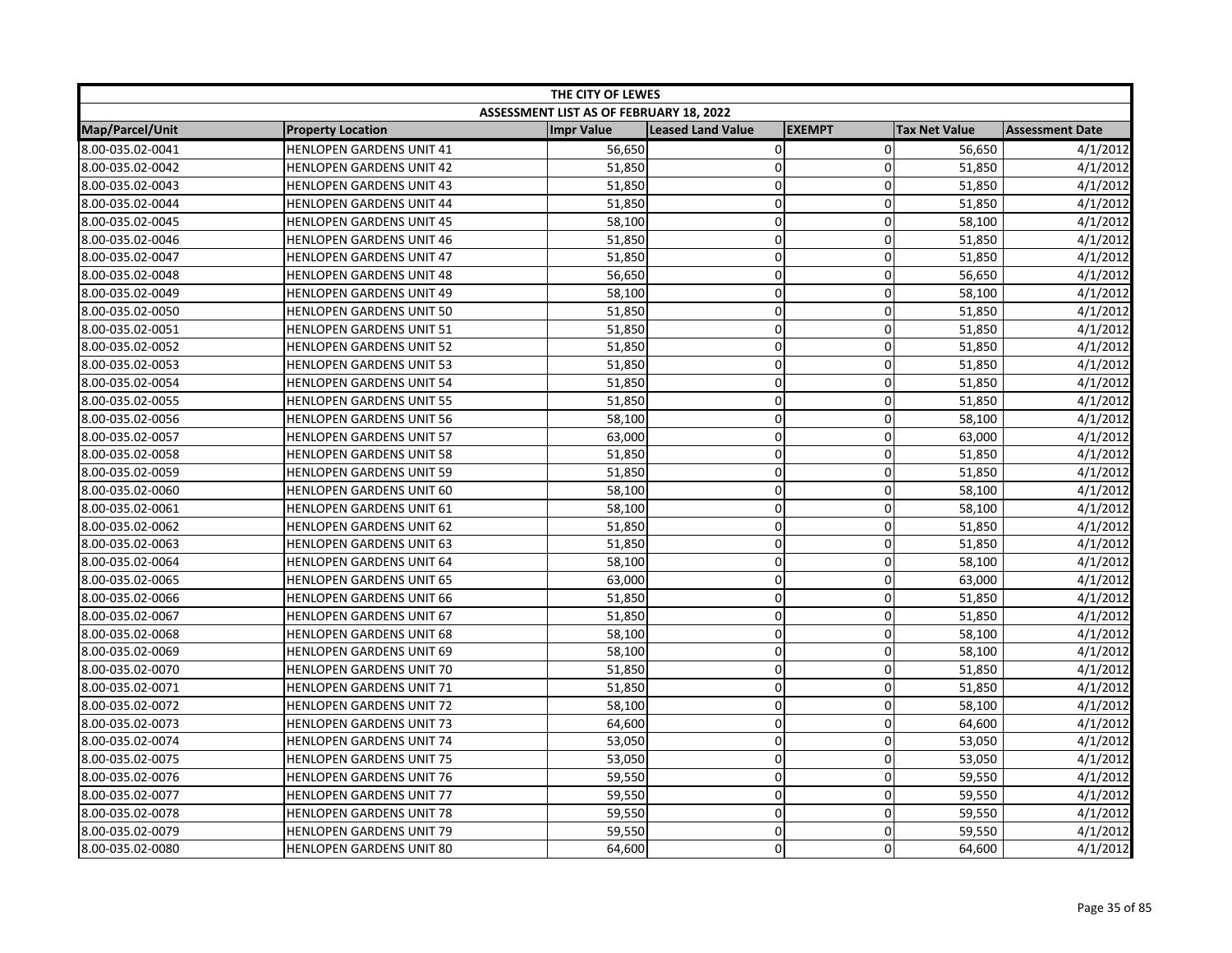| THE CITY OF LEWES |                                 |                                         |                          |               |                      |                        |
|-------------------|---------------------------------|-----------------------------------------|--------------------------|---------------|----------------------|------------------------|
|                   |                                 | ASSESSMENT LIST AS OF FEBRUARY 18, 2022 |                          |               |                      |                        |
| Map/Parcel/Unit   | <b>Property Location</b>        | <b>Impr Value</b>                       | <b>Leased Land Value</b> | <b>EXEMPT</b> | <b>Tax Net Value</b> | <b>Assessment Date</b> |
| 8.00-035.03       | KINGS HWY 3.37 ACRES            | 116,450                                 | 0                        | $\mathbf 0$   | 116,450              | 4/1/2012               |
| 8.00-035.04       | KINGS HIGHWAY LOT               | 26,300                                  | $\mathbf 0$              | $\mathbf{0}$  | 26,300               | 4/1/2012               |
| 8.00-035.05-0001  | HENLOPEN GARDENS UNIT 1         | 64,250                                  | $\mathbf 0$              | 0             | 64,250               | 4/1/2012               |
| 8.00-035.05-0002  | HENLOPEN GARDENS UNIT 2         | 64,250                                  | $\mathbf 0$              | $\Omega$      | 64,250               | 4/1/2012               |
| 8.00-035.05-0003  | HENLOPEN GARDENS UNIT 3         | 64,250                                  | $\pmb{0}$                | 0             | 64,250               | 4/1/2012               |
| 8.00-035.05-0004  | HENLOPEN GARDENS UNIT 4         | 64,250                                  | $\pmb{0}$                | $\mathbf 0$   | 64,250               | 4/1/2012               |
| 8.00-035.05-0005  | HENLOPEN GARDENS UNIT 5         | 64,250                                  | $\mathbf 0$              | 0             | 64,250               | 4/1/2012               |
| 8.00-035.05-0006  | HENLOPEN GARDENS UNIT 6         | 64,250                                  | $\mathbf 0$              | $\Omega$      | 64,250               | 4/1/2012               |
| 8.00-035.05-0007  | HENLOPEN GARDENS UNIT 7         | 64,250                                  | $\mathbf 0$              | $\Omega$      | 64,250               | 4/1/2012               |
| 8.00-035.05-0008  | HENLOPEN GARDENS UNIT 8         | 64,250                                  | $\mathbf 0$              | $\Omega$      | 64,250               | 4/1/2012               |
| 8.00-035.05-0009  | HENLOPEN GARDENS UNIT 9         | 65,100                                  | $\mathbf 0$              | $\mathbf{0}$  | 65,100               | 4/1/2012               |
| 8.00-035.05-0010  | HENLOPEN GARDENS UNIT 10        | 60,050                                  | $\mathbf 0$              | $\Omega$      | 60,050               | 4/1/2012               |
| 8.00-035.05-0011  | HENLOPEN GARDENS UNIT 11        | 60,000                                  | $\mathbf 0$              | 0             | 60,000               | 4/1/2012               |
| 8.00-035.05-0012  | <b>HENLOPEN GARDENS UNIT 12</b> | 60,050                                  | $\mathbf 0$              | 0             | 60,050               | 4/1/2012               |
| 8.00-035.05-0013  | HENLOPEN GARDENS UNIT 13        | 60,000                                  | $\overline{0}$           | $\Omega$      | 60,000               | 4/1/2012               |
| 8.00-035.05-0014  | HENLOPEN GARDENS UNIT 14        | 60,050                                  | $\mathbf 0$              | $\mathbf 0$   | 60,050               | 4/1/2012               |
| 8.00-035.05-0015  | <b>HENLOPEN GARDENS UNIT 15</b> | 60,000                                  | $\pmb{0}$                | $\mathbf 0$   | 60,000               | 4/1/2012               |
| 8.00-035.05-0016  | HENLOPEN GARDENS UNIT 16        | 65,100                                  | $\mathbf 0$              | $\Omega$      | 65,100               | 4/1/2012               |
| 8.00-035.05-0017  | <b>HENLOPEN GARDENS UNIT 17</b> | 64,700                                  | $\mathbf 0$              | $\Omega$      | 64,700               | 4/1/2012               |
| 8.00-035.05-0018  | <b>HENLOPEN GARDENS UNIT 18</b> | 60,000                                  | $\mathbf 0$              | $\Omega$      | 60,000               | 4/1/2012               |
| 8.00-035.05-0019  | <b>HENLOPEN GARDENS UNIT 19</b> | 60,000                                  | $\pmb{0}$                | $\mathbf 0$   | 60,000               | 4/1/2012               |
| 8.00-035.05-0020  | HENLOPEN GARDENS UNIT 20        | 60,000                                  | $\overline{0}$           | 0             | 60,000               | 4/1/2012               |
| 8.00-035.05-0021  | HENLOPEN GARDENS UNIT 21        | 60,000                                  | $\mathbf 0$              | 0             | 60,000               | 4/1/2012               |
| 8.00-035.05-0022  | <b>HENLOPEN GARDENS UNIT 22</b> | 60,000                                  | $\mathbf 0$              | $\mathbf 0$   | 60,000               | 4/1/2012               |
| 8.00-035.05-0023  | HENLOPEN GARDENS UNIT 23        | 60,000                                  | $\mathbf 0$              | $\mathbf 0$   | 60,000               | 4/1/2012               |
| 8.00-035.05-0024  | <b>HENLOPEN GARDENS UNIT 24</b> | 60,000                                  | $\mathbf 0$              | 0             | 60,000               | 4/1/2012               |
| 8.00-035.05-0081  | HENLOPEN GARDENS UNIT 81        | 69,300                                  | $\mathbf 0$              | 0             | 69,300               | 4/1/2012               |
| 8.00-035.05-0082  | <b>HENLOPEN GARDENS UNIT 82</b> | 64,250                                  | $\mathbf 0$              | $\mathbf 0$   | 64,250               | 4/1/2012               |
| 8.00-035.05-0083  | <b>HENLOPEN GARDENS UNIT 83</b> | 64,250                                  | $\Omega$                 | $\Omega$      | 64,250               | 4/1/2012               |
| 8.00-035.05-0084  | <b>HENLOPEN GARDENS UNIT 84</b> | 64,250                                  | $\mathbf 0$              | $\Omega$      | 64,250               | 4/1/2012               |
| 8.00-035.05-0085  | <b>HENLOPEN GARDENS UNIT 85</b> | 64,250                                  | $\mathbf 0$              | $\mathbf 0$   | 64,250               | 4/1/2012               |
| 8.00-035.05-0086  | HENLOPEN GARDENS UNIT 86        | 64,250                                  | $\pmb{0}$                | 0             | 64,250               | 4/1/2012               |
| 8.00-035.05-0087  | <b>HENLOPEN GARDENS UNIT 87</b> | 64,250                                  | $\mathbf 0$              | $\Omega$      | 64,250               | 4/1/2012               |
| 8.00-035.05-0088  | <b>HENLOPEN GARDENS UNIT 88</b> | 64,250                                  | $\mathbf 0$              | $\mathbf 0$   | 64,250               | 4/1/2012               |
| 8.00-035.05-0089  | <b>HENLOPEN GARDENS UNIT 89</b> | 70,450                                  | $\mathbf 0$              | $\mathbf 0$   | 70,450               | 4/1/2012               |
| 8.00-035.05-0090  | <b>HENLOPEN GARDENS UNIT 90</b> | 64,250                                  | $\mathbf 0$              | $\mathbf{0}$  | 64,250               | 4/1/2012               |
| 8.00-035.05-0091  | HENLOPEN GARDENS UNIT 91        | 64,250                                  | $\mathbf 0$              | 0             | 64,250               | 4/1/2012               |
| 8.00-035.05-0092  | <b>HENLOPEN GARDENS UNIT 92</b> | 64,250                                  | 0                        | 0             | 64,250               | 4/1/2012               |
| 8.00-035.05-0093  | <b>HENLOPEN GARDENS UNIT 93</b> | 64,250                                  | $\mathbf 0$              | 0             | 64,250               | 4/1/2012               |
| 8.00-035.05-0094  | <b>HENLOPEN GARDENS UNIT 94</b> | 64,250                                  | 0                        | $\Omega$      | 64,250               | 4/1/2012               |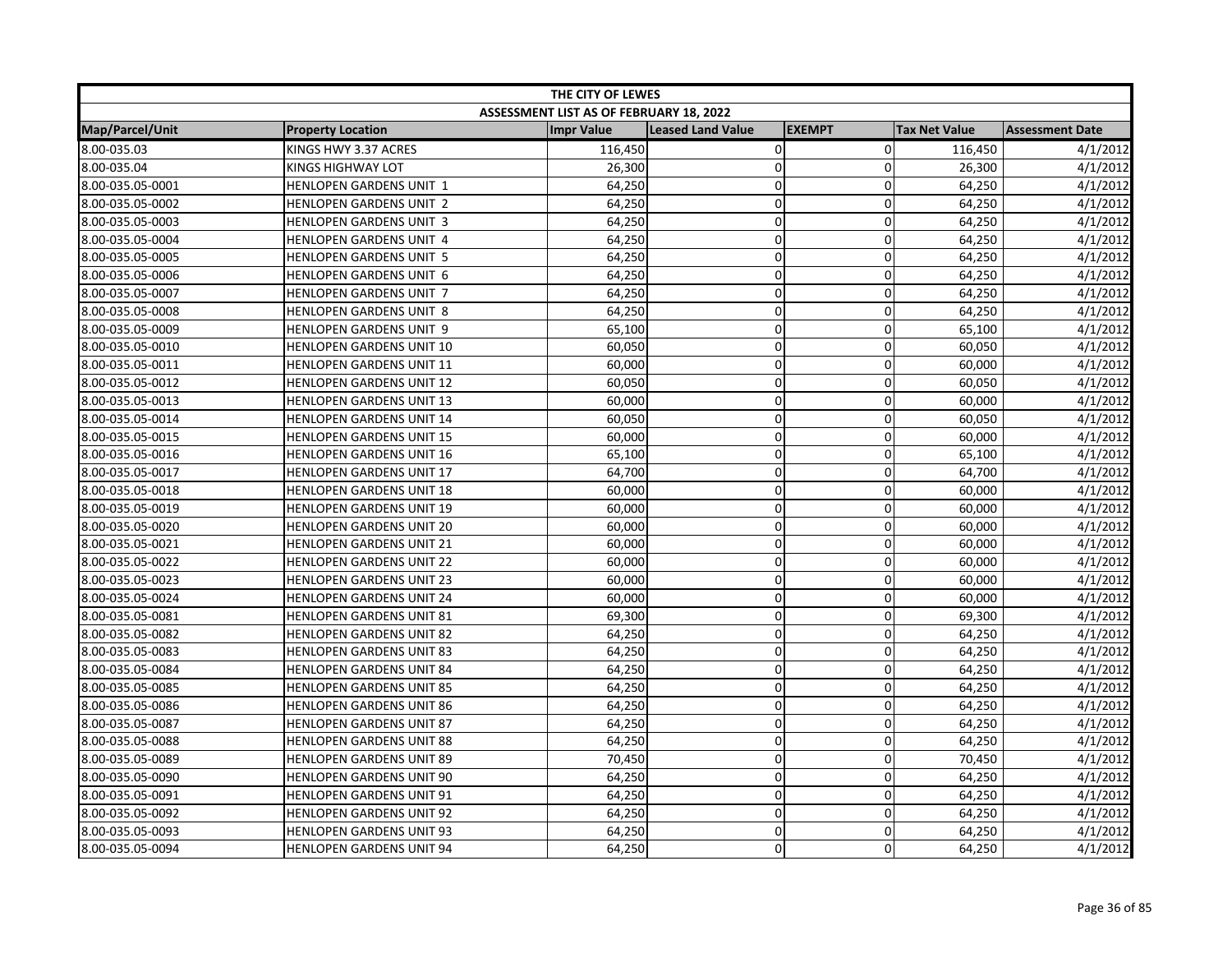| THE CITY OF LEWES |                                 |                                         |                          |                |                      |                        |  |
|-------------------|---------------------------------|-----------------------------------------|--------------------------|----------------|----------------------|------------------------|--|
|                   |                                 | ASSESSMENT LIST AS OF FEBRUARY 18, 2022 |                          |                |                      |                        |  |
| Map/Parcel/Unit   | <b>Property Location</b>        | <b>Impr Value</b>                       | <b>Leased Land Value</b> | <b>EXEMPT</b>  | <b>Tax Net Value</b> | <b>Assessment Date</b> |  |
| 8.00-035.05-0095  | <b>HENLOPEN GARDENS UNIT 95</b> | 64,250                                  | $\mathsf 0$              | $\overline{0}$ | 64,250               | 4/1/2012               |  |
| 8.00-035.05-0096  | <b>HENLOPEN GARDENS UNIT 96</b> | 70,450                                  | 0                        | $\mathbf{0}$   | 70,450               | 4/1/2012               |  |
| 8.00-036.07       | 10.45 AC BETW KINGS HWY/SAV RD  | 189,400                                 | $\mathbf 0$              | $\mathbf 0$    | 189,400              | 10/1/2020              |  |
| 8.00-036.08       | KINGS HIGHWAY 1008              | 179,400                                 | 0                        | $\Omega$       | 179,400              | 10/1/2020              |  |
| 8.00-040.00       | KINGS HIGHWAY LOT               | 299,250                                 | 0                        | 299,250.00     | 0                    | 4/1/2012               |  |
| 8.00-041.00       | BAY BREEZE-POND 24,454 SQ FT    | n                                       | 0                        | 0              | 0                    | 4/1/2012               |  |
| 8.00-042.01       | KINGS HIGHWAY 825 W/APTS        | 1,039,850                               | 0                        | $\mathbf 0$    | 1,039,850            | 4/1/2013               |  |
| 8.00-042.02       | KINGS HIGHWAY 825 W/APTS        | 800,400                                 | 0                        | 0              | 800,400              | 7/1/2018               |  |
| 8.00-042.03       | <b>KINGS HIGHWAY</b>            | 85,150                                  | 0                        | 85,150.00      | 0                    | 4/22/2014              |  |
| 8.00-046.00       | FARMLAND                        | 10,100                                  | 0                        | 10,100.00      | $\pmb{0}$            | 4/1/2012               |  |
| 8.00-047.00       | <b>FARMLAND</b>                 | 7,200                                   | 0                        | 7,200.00       | $\mathbf 0$          | 4/1/2012               |  |
| 8.00-048.00       | 32.76 AC NEAR PENN CENTRAL RR   | 28,150                                  | 0                        | 28,150.00      | $\Omega$             | 4/1/2012               |  |
| 8.00-053.00       | MONROE AVENUE 219-221-223       | 203,400                                 | $\mathbf 0$              | 0              | 203,400              | 4/1/2012               |  |
| 8.00-053.00-LEASE | FARMLAND-44.65 ACRES            | 13,350                                  | 0                        | 13,350.00      | 0                    | 4/1/2012               |  |
| 8.00-053.01       | FARMLAND-10.71 ACRE             | 55,800                                  | 0                        | 55,800.00      | 0                    | 4/1/2012               |  |
| 8.00-054.00       | FERRY APP ROAD 3.64 AC NW SIDE  | 4,550                                   | 0                        | $\mathbf 0$    | 4,550                | 4/1/2012               |  |
| 8.00-055.00       | FREEMAN HIGHWAY 1.47 AC         | 650                                     | 0                        | $\mathbf 0$    | 650                  | 4/1/2012               |  |
| 8.00-146.00       | NEW ROAD 132                    | 124,900                                 | $\mathbf 0$              | $\mathbf 0$    | 124,900              | 4/1/2012               |  |
| 8.00-147.00       | OCEAN VIEW BLVD 101             | 116,100                                 | $\mathbf 0$              | $\mathbf{0}$   | 116,100              | 4/1/2012               |  |
| 8.00-148.00       | <b>BROWNSON COURT 3</b>         | 134,150                                 | 0                        | 0              | 134,150              | 10/1/2017              |  |
| 8.00-149.00       | <b>BROWNSON COURT 5</b>         | 35,000                                  | $\overline{\text{o}}$    | $\mathbf 0$    | 35,000               | 4/1/2012               |  |
| 8.00-150.00       | <b>BROWNSON COURT 7</b>         | 115,100                                 | $\mathbf 0$              | 0              | 115,100              | 1/14/2015              |  |
| 8.00-151.00       | <b>BROWNSON COURT 9</b>         | 95,500                                  | 0                        | 0              | 95,500               | 4/1/2012               |  |
| 8.00-152.00       | PILOTTOWN VILLAGE LT 6          | 33,500                                  | 0                        | $\mathbf 0$    | 33,500               | 4/1/2012               |  |
| 8.00-153.00       | OCEAN VIEW BLVD 105             | 115,350                                 | $\mathbf 0$              | $\mathbf 0$    | 115,350              | 1/1/2016               |  |
| 8.00-154.00       | OCEAN VIEW BLVD 107             | 100,400                                 | $\mathbf 0$              | 0              | 100,400              | 4/1/2012               |  |
| 8.00-155.00       | OCEAN VIEW BLVD 109             | 94,200                                  | 0                        | $\mathbf 0$    | 94,200               | 4/1/2012               |  |
| 8.00-156.00       | OCEAN VIEW BLVD 111             | 146,350                                 | 0                        | $\mathbf 0$    | 146,350              | 1/1/2022               |  |
| 8.00-157.00       | FOURTH STREET 634 W             | 110,050                                 | 0                        | 0              | 110,050              | 4/1/2012               |  |
| 8.00-158.00       | OCEAN VIEW BLVD 203             | 106,550                                 | $\mathbf 0$              | $\mathbf 0$    | 106,550              | 4/1/2012               |  |
| 8.00-159.00       | OCEAN VIEW BLVD 205             | 111,200                                 | 0                        | $\mathbf 0$    | 111,200              | 4/1/2012               |  |
| 8.00-160.00       | OCEAN VIEW BLVD 207             | 96,650                                  | 0                        | $\mathbf 0$    | 96,650               | 5/1/2021               |  |
| 8.00-161.00       | OCEAN VIEW BLVD 209             | 32,550                                  | $\mathbf 0$              | $\mathbf{0}$   | 32,550               | 4/1/2012               |  |
| 8.00-162.00       | OCEAN VIEW BLVD 211             | 32,550                                  | 0                        | 0              | 32,550               | 4/1/2012               |  |
| 8.00-163.00       | OCEAN VIEW BLVD 213             | 92,950                                  | 0                        | $\mathbf 0$    | 92,950               | 4/1/2012               |  |
| 8.00-164.00       | OCEAN VIEW BLVD 215             | 110,200                                 | 0                        | $\pmb{0}$      | 110,200              | 4/1/2012               |  |
| 8.00-165.00       | OCEAN VIEW BLVD 217             | 110,250                                 | 0                        | $\mathbf 0$    | 110,250              | 4/1/2012               |  |
| 8.00-166.00       | OCEAN VIEW BLVD 219             | 107,400                                 | 0                        | 0              | 107,400              | 4/1/2012               |  |
| 8.00-167.00       | OCEAN VIEW BLVD 221             | 94,100                                  | 0                        | $\Omega$       | 94,100               | 4/1/2012               |  |
| 8.00-168.00       | <b>BLUE BIRD STREET 3</b>       | 112,700                                 | 0                        | $\Omega$       | 112,700              | 4/1/2012               |  |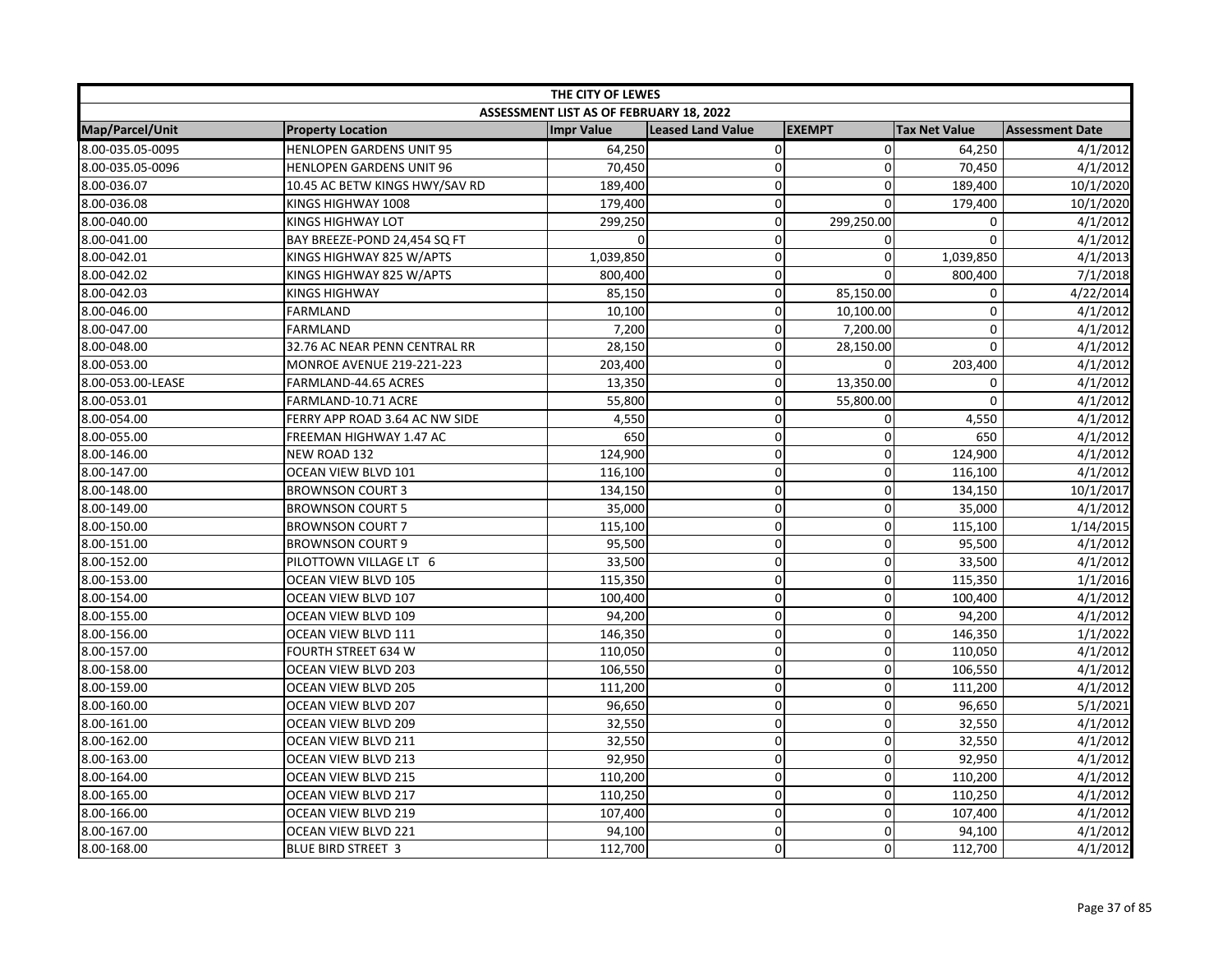| THE CITY OF LEWES |                            |                                         |                          |               |                      |                        |  |
|-------------------|----------------------------|-----------------------------------------|--------------------------|---------------|----------------------|------------------------|--|
|                   |                            | ASSESSMENT LIST AS OF FEBRUARY 18, 2022 |                          |               |                      |                        |  |
| Map/Parcel/Unit   | <b>Property Location</b>   | <b>Impr Value</b>                       | <b>Leased Land Value</b> | <b>EXEMPT</b> | <b>Tax Net Value</b> | <b>Assessment Date</b> |  |
| 8.00-169.00       | <b>BLUE BIRD STREET 5</b>  | 117,750                                 | 0                        | $\mathbf 0$   | 117,750              | 4/1/2012               |  |
| 8.00-170.00       | <b>BLUE BIRD STREET 7</b>  | 94,150                                  | $\mathbf 0$              | $\mathbf 0$   | 94,150               | 4/1/2012               |  |
| 8.00-171.00       | <b>BLUE BIRD STREET 9</b>  | 104,100                                 | 0                        | $\pmb{0}$     | 104,100              | 4/1/2012               |  |
| 8.00-172.00       | OCEAN VIEW BLVD 223        | 155,100                                 | 0                        | 0             | 155,100              | 4/1/2012               |  |
| 8.00-173.00       | OCEAN VIEW BLVD 225        | 110,450                                 | 0                        | $\Omega$      | 110,450              | 4/1/2012               |  |
| 8.00-174.00       | LISZAR DRIVE 3             | 150,850                                 | $\mathbf 0$              | $\mathbf 0$   | 150,850              | 4/1/2012               |  |
| 8.00-175.00       | LISZAR DRIVE 5             | 170,400                                 | 0                        | $\mathbf 0$   | 170,400              | 4/1/2012               |  |
| 8.00-176.00       | LISZAR DRIVE 7             | 135,250                                 | 0                        | 0             | 135,250              | 4/1/2012               |  |
| 8.00-177.00       | LISZAR DRIVE 9             | 124,500                                 | 0                        | $\mathbf 0$   | 124,500              | 1/15/2014              |  |
| 8.00-178.00       | LISZAR DRIVE 11            | 97,700                                  | 0                        | $\mathbf 0$   | 97,700               | 4/1/2012               |  |
| 8.00-179.00       | OCEAN VIEW BLVD 227        | 106,050                                 | $\mathbf 0$              | $\mathbf 0$   | 106,050              | 4/1/2012               |  |
| 8.00-180.00       | OCEAN VIEW BLVD 229        | 131,200                                 | 0                        | $\mathbf 0$   | 131,200              | 4/1/2012               |  |
| 8.00-181.00       | <b>WELLINGTON COURT 3</b>  | 95,550                                  | 0                        | 0             | 95,550               | 4/1/2012               |  |
| 8.00-182.00       | <b>WELLINGTON COURT 5</b>  | 112,650                                 | 0                        | $\mathbf 0$   | 112,650              | 10/23/2013             |  |
| 8.00-183.00       | <b>WELLINGTON COURT 7</b>  | 124,350                                 | $\mathbf 0$              | $\mathbf 0$   | 124,350              | 4/1/2012               |  |
| 8.00-184.00       | <b>WELLINGTON COURT 9</b>  | 109,250                                 | 0                        | $\mathbf 0$   | 109,250              | 4/1/2012               |  |
| 8.00-185.00       | <b>WELLINGTON COURT 11</b> | 106,700                                 | 0                        | $\pmb{0}$     | 106,700              | 4/1/2012               |  |
| 8.00-186.00       | <b>WELLINGTON COURT 13</b> | 145,750                                 | 0                        | $\mathbf 0$   | 145,750              | 4/12/2016              |  |
| 8.00-187.00       | OCEAN VIEW BLVD 234        | 106,300                                 | 0                        | $\mathbf 0$   | 106,300              | 4/1/2020               |  |
| 8.00-188.00       | OCEAN VIEW BLVD 232        | 89,250                                  | 0                        | 0             | 89,250               | 4/1/2012               |  |
| 8.00-189.00       | OCEAN VIEW BLVD 230        | 96,300                                  | 0                        | $\pmb{0}$     | 96,300               | 4/1/2012               |  |
| 8.00-190.00       | OCEAN VIEW BLVD 228        | 93,100                                  | $\mathbf 0$              | 0             | 93,100               | 4/1/2012               |  |
| 8.00-191.00       | OCEAN VIEW BLVD 226        | 96,150                                  | 0                        | $\mathbf 0$   | 96,150               | 4/1/2012               |  |
| 8.00-192.00       | OCEAN VIEW BLVD 224        | 107,650                                 | 0                        | $\mathbf 0$   | 107,650              | 1/1/2018               |  |
| 8.00-193.00       | OCEAN VIEW BLVD 222        | 111,100                                 | 0                        | $\pmb{0}$     | 111,100              | 4/1/2012               |  |
| 8.00-194.00       | OCEAN VIEW BLVD 220        | 144,250                                 | 0                        | $\mathbf 0$   | 144,250              | 5/1/2021               |  |
| 8.00-195.00       | OCEAN VIEW BLVD 218        | 124,650                                 | 0                        | 0             | 124,650              | 10/17/2016             |  |
| 8.00-196.00       | OCEAN VIEW BLVD 216        | 108,100                                 | $\overline{\mathbf{0}}$  | $\mathbf 0$   | 108,100              | 1/1/2017               |  |
| 8.00-197.00       | OCEAN VIEW BLVD 214        | 103,850                                 | 0                        | 0             | 103,850              | 4/1/2012               |  |
| 8.00-198.00       | OCEAN VIEW BLVD 212        | 88,350                                  | $\mathbf 0$              | $\mathbf 0$   | 88,350               | 4/1/2012               |  |
| 8.00-199.00       | <b>GOWER COURT 8</b>       | 135,950                                 | 0                        | $\mathbf 0$   | 135,950              | 7/1/2021               |  |
| 8.00-200.00       | <b>GOWER COURT 6</b>       | 138,150                                 | 0                        | $\mathbf 0$   | 138,150              | 4/1/2012               |  |
| 8.00-201.00       | <b>GOWER COURT 4</b>       | 132,550                                 | 0                        | 0             | 132,550              | 1/1/2017               |  |
| 8.00-202.00       | OCEAN VIEW BLVD 208        | 107,150                                 | 0                        | 0             | 107,150              | 4/1/2012               |  |
| 8.00-203.00       | OCEAN VIEW BLVD 206        | 126,100                                 | 0                        | $\mathbf 0$   | 126,100              | 4/1/2012               |  |
| 8.00-204.00       | <b>SEAHORSE LANE 12</b>    | 132,650                                 | $\mathbf 0$              | 0             | 132,650              | 10/15/2015             |  |
| 8.00-205.00       | SEAHORSE LANE 10           | 109,200                                 | $\mathbf 0$              | $\Omega$      | 109,200              | 10/15/2015             |  |
| 8.00-206.00       | SEAHORSE LANE 8            | 98,500                                  | 0                        | $\mathbf{0}$  | 98,500               | 4/1/2012               |  |
| 8.00-207.00       | SEAHORSE LANE 6            | 114,550                                 | 0                        | $\mathbf 0$   | 114,550              | 4/1/2012               |  |
| 8.00-208.00       | SEAHORSE LANE 4            | 171,650                                 | 0                        | $\mathbf 0$   | 171,650              | 10/1/2019              |  |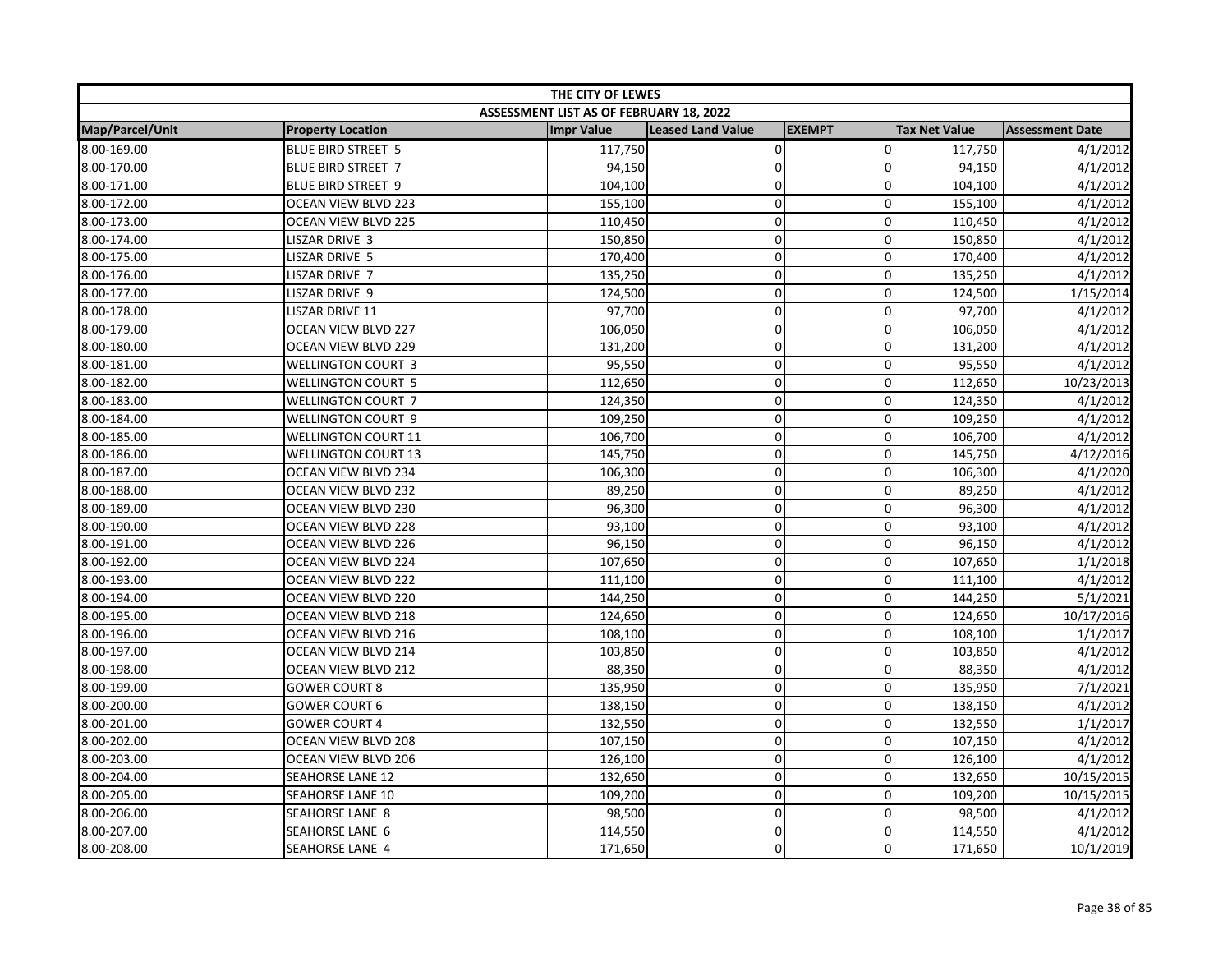| THE CITY OF LEWES |                            |                                         |                          |                |                      |                        |
|-------------------|----------------------------|-----------------------------------------|--------------------------|----------------|----------------------|------------------------|
|                   |                            | ASSESSMENT LIST AS OF FEBRUARY 18, 2022 |                          |                |                      |                        |
| Map/Parcel/Unit   | <b>Property Location</b>   | <b>Impr Value</b>                       | <b>Leased Land Value</b> | <b>EXEMPT</b>  | <b>Tax Net Value</b> | <b>Assessment Date</b> |
| 8.00-209.00       | <b>OCEAN VIEW BLVD 204</b> | 117,350                                 | $\pmb{0}$                | $\overline{0}$ | 117,350              | 4/1/2012               |
| 8.00-210.00       | OCEAN VIEW BLVD 202        | 90,500                                  | 0                        | 0              | 90,500               | 4/1/2012               |
| 8.00-211.00       | <b>FOURTH STREET 702 W</b> | 106,650                                 | 0                        | $\mathbf 0$    | 106,650              | 4/1/2012               |
| 8.00-212.00       | FOURTH STREET 704 W        | 104,150                                 | 0                        | 0              | 104,150              | 4/1/2012               |
| 8.00-213.00       | FOURTH STREET 706 W        | 95,550                                  | 0                        | $\mathbf{0}$   | 95,550               | 4/1/2012               |
| 8.00-214.00       | FOURTH STREET 705 W        | 202,650                                 | 0                        | $\mathbf 0$    | 202,650              | 4/1/2018               |
| 8.00-215.00       | FOURTH STREET 703 W        | 112,350                                 | $\mathbf 0$              | 0              | 112,350              | 4/1/2012               |
| 8.00-216.00       | <b>FOURTH STREET 701 W</b> | 103,900                                 | $\mathbf 0$              | 0              | 103,900              | 1/1/2018               |
| 8.00-217.00       | OCEAN VIEW BLVD 108        | 96,950                                  | $\mathbf 0$              | $\mathbf 0$    | 96,950               | 4/1/2012               |
| 8.00-218.00       | <b>DUCHESS COURT 10</b>    | 111,600                                 | 0                        | $\pmb{0}$      | 111,600              | 4/1/2012               |
| 8.00-219.00       | <b>DUCHESS COURT 8</b>     | 112,450                                 | 0                        | 0              | 112,450              | 7/1/2019               |
| 8.00-220.00       | <b>DUCHESS COURT 6</b>     | 100,650                                 | 0                        | $\Omega$       | 100,650              | 4/1/2012               |
| 8.00-221.00       | <b>DUCHESS COURT 4</b>     | 114,900                                 | 0                        | $\mathbf{0}$   | 114,900              | 10/1/2020              |
| 8.00-222.00       | DUCHESS COURT 2            | 137,300                                 | 0                        | $\mathbf 0$    | 137,300              | 4/1/2012               |
| 8.00-223.00       | PILOTTOWN ROAD 408         | 147,600                                 | 0                        | $\mathbf 0$    | 147,600              | 7/1/2021               |
| 8.00-223.01       | OCEAN VIEW BOULEVARD 100   | 38,850                                  | 0                        | $\mathbf 0$    | 38,850               | 7/1/2021               |
| 8.00-225.00       | HENLOPEN COURT 1           | 75,800                                  | 0                        | $\pmb{0}$      | 75,800               | 4/1/2012               |
| 8.00-226.00       | <b>HENLOPEN COURT 3</b>    | 98,800                                  | 0                        | $\mathbf 0$    | 98,800               | 4/1/2012               |
| 8.00-227.00       | <b>HENLOPEN COURT 5</b>    | 95,550                                  | 0                        | $\mathbf 0$    | 95,550               | 4/1/2012               |
| 8.00-228.00       | HENLOPEN COURT 7           | 101,750                                 | 0                        | $\mathbf 0$    | 101,750              | 4/1/2012               |
| 8.00-229.00       | <b>HENLOPEN COURT 9</b>    | 107,650                                 | 0                        | $\mathbf 0$    | 107,650              | 4/1/2012               |
| 8.00-230.00       | <b>HENLOPEN COURT 11</b>   | 82,700                                  | $\mathbf 0$              | 0              | 82,700               | 4/1/2012               |
| 8.00-231.00       | <b>HENLOPEN COURT 13</b>   | 32,000                                  | 0                        | 0              | 32,000               | 4/1/2012               |
| 8.00-232.00       | <b>HENLOPEN COURT 15</b>   | 91,800                                  | 0                        | $\mathbf 0$    | 91,800               | 4/1/2012               |
| 8.00-233.00       | <b>HENLOPEN COURT 17</b>   | 84,500                                  | 0                        | $\mathbf 0$    | 84,500               | 4/1/2012               |
| 8.00-234.00       | <b>HENLOPEN COURT 14</b>   | 137,050                                 | 0                        | $\mathbf 0$    | 137,050              | 7/1/2020               |
| 8.00-235.00       | <b>HENLOPEN COURT 12</b>   | 87,200                                  | 0                        | 0              | 87,200               | 4/1/2012               |
| 8.00-236.00       | <b>HENLOPEN COURT 10</b>   | 102,800                                 | 0                        | $\mathbf 0$    | 102,800              | 4/1/2012               |
| 8.00-237.00       | <b>HENLOPEN COURT 8</b>    | 92,900                                  | $\mathbf 0$              | 0              | 92,900               | 4/1/2012               |
| 8.00-238.00       | <b>HENLOPEN COURT 6</b>    | 82,550                                  | 0                        | $\mathbf{0}$   | 82,550               | 4/1/2012               |
| 8.00-239.00       | <b>HENLOPEN COURT 4</b>    | 97,800                                  | 0                        | $\mathbf 0$    | 97,800               | 4/1/2012               |
| 8.00-240.00       | HENLOPEN COURT 2           | 114,500                                 | 0                        | $\mathbf 0$    | 114,500              | 1/1/2022               |
| 8.00-241.00       | ATLANTIC DRIVE 1           | 91,650                                  | 0                        | $\mathbf 0$    | 91,650               | 4/1/2012               |
| 8.00-242.00       | ATLANTIC DRIVE 3           | 83,800                                  | 0                        | $\mathbf 0$    | 83,800               | 4/1/2012               |
| 8.00-243.00       | ATLANTIC DRIVE 5           | 108,000                                 | 0                        | $\mathbf 0$    | 108,000              | 4/1/2012               |
| 8.00-244.00       | ATLANTIC DRIVE 7           | 92,150                                  | 0                        | $\mathbf 0$    | 92,150               | 4/1/2012               |
| 8.00-245.00       | <b>ATLANTIC DRIVE 9</b>    | 88,000                                  | 0                        | $\mathbf 0$    | 88,000               | 4/1/2012               |
| 8.00-246.00       | <b>ATLANTIC DRIVE 11</b>   | 80,700                                  | 0                        | $\mathbf 0$    | 80,700               | 4/1/2012               |
| 8.00-247.00       | <b>ATLANTIC DRIVE 13</b>   | 95,400                                  | 0                        | $\mathbf 0$    | 95,400               | 4/1/2012               |
| 8.00-248.00       | <b>ATLANTIC DRIVE 14</b>   | 101,800                                 | 0                        | $\Omega$       | 101,800              | 7/15/2015              |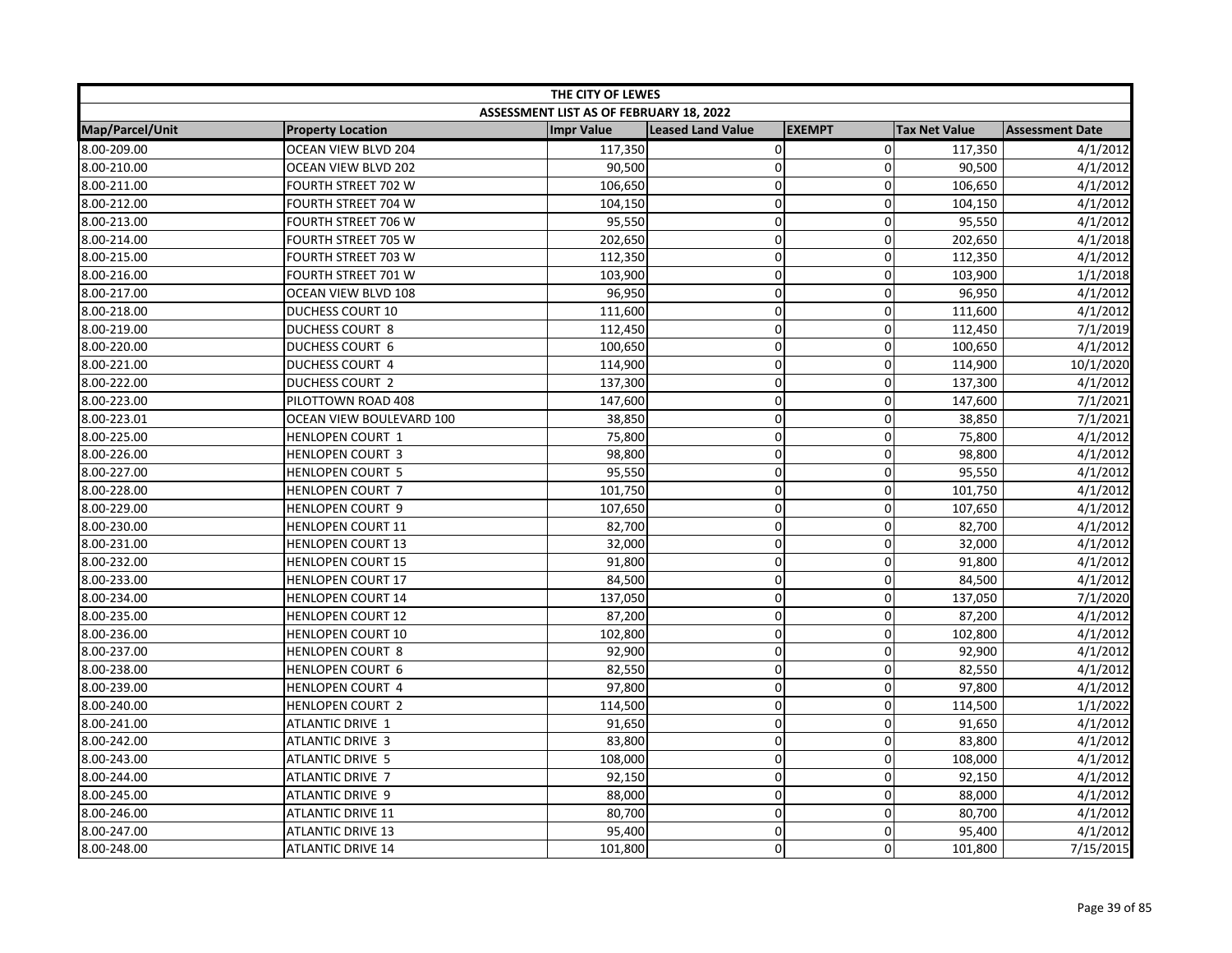| THE CITY OF LEWES      |                              |                                         |                          |               |                      |                        |  |
|------------------------|------------------------------|-----------------------------------------|--------------------------|---------------|----------------------|------------------------|--|
|                        |                              | ASSESSMENT LIST AS OF FEBRUARY 18, 2022 |                          |               |                      |                        |  |
| <b>Map/Parcel/Unit</b> | <b>Property Location</b>     | <b>Impr Value</b>                       | <b>Leased Land Value</b> | <b>EXEMPT</b> | <b>Tax Net Value</b> | <b>Assessment Date</b> |  |
| 8.00-249.00            | <b>ATLANTIC DRIVE 12</b>     | 32,000                                  | $\overline{0}$           | $\mathbf 0$   | 32,000               | 4/1/2012               |  |
| 8.00-250.00            | <b>ATLANTIC DRIVE 10</b>     | 32,000                                  | 0                        | 0             | 32,000               | 4/1/2012               |  |
| 8.00-251.00            | ATLANTIC DRIVE 8             | 116,100                                 | 0                        | $\Omega$      | 116,100              | 1/1/2022               |  |
| 8.00-252.00            | ATLANTIC DRIVE 6             | 71,200                                  | 0                        | 0             | 71,200               | 7/1/2017               |  |
| 8.00-253.00            | ATLANTIC DRIVE 4             | 96,900                                  | 0                        | 0             | 96,900               | 7/1/2020               |  |
| 8.00-254.00            | <b>ATLANTIC DRIVE 2</b>      | 81,550                                  | 0                        | 0             | 81,550               | 4/1/2012               |  |
| 8.00-255.00            | HENLOPEN GARDENS OPEN SPACE  | 17,250                                  | 0                        | 17,250.00     | $\mathbf 0$          | 4/1/2012               |  |
| 8.00-256.00            | HENLOPEN GARDENS OPEN SPACE  | 1,900                                   | 0                        | 1,900.00      | $\mathbf 0$          | 4/1/2012               |  |
| 8.00-273.00            | BAY BREEZE-2.14 AC OPEN AREA |                                         | 0                        | 0             | $\mathbf 0$          | 4/1/2012               |  |
| 8.00-274.00            | <b>BAY BREEZE DRIVE 2</b>    | 85,650                                  | 0                        | $\mathbf 0$   | 85,650               | 4/1/2012               |  |
| 8.00-275.00            | <b>BAY BREEZE DRIVE 4</b>    | 95,950                                  | 0                        | $\Omega$      | 95,950               | 4/1/2012               |  |
| 8.00-276.00            | <b>BAY BREEZE DRIVE 6</b>    | 89,750                                  | 0                        | $\Omega$      | 89,750               | 4/1/2012               |  |
| 8.00-277.00            | <b>BAY BREEZE DRIVE 8</b>    | 87,850                                  | 0                        | $\Omega$      | 87,850               | 4/1/2012               |  |
| 8.00-278.00            | <b>INLET PLACE 1</b>         | 131,350                                 | 0                        | 0             | 131,350              | 4/1/2012               |  |
| 8.00-279.00            | <b>INLET PLACE 2</b>         | 114,200                                 | 0                        | 0             | 114,200              | 4/1/2012               |  |
| 8.00-280.00            | <b>INLET PLACE 3</b>         | 89,700                                  | 0                        | 0             | 89,700               | 4/1/2012               |  |
| 8.00-281.00            | <b>INLET PLACE 4</b>         | 114,000                                 | 0                        | $\mathbf 0$   | 114,000              | 4/1/2012               |  |
| 8.00-282.00            | <b>INLET PLACE 5</b>         | 120,600                                 | 0                        | 0             | 120,600              | 4/1/2012               |  |
| 8.00-283.00            | <b>INLET PLACE 6</b>         | 117,100                                 | 0                        | 0             | 117,100              | 4/1/2012               |  |
| 8.00-284.00            | <b>BAY BREEZE DRIVE 12</b>   | 116,100                                 | 0                        | 0             | 116,100              | 1/1/2019               |  |
| 8.00-285.00            | <b>BAY BREEZE DRIVE 14</b>   | 140,950                                 | 0                        | $\mathbf 0$   | 140,950              | 1/1/2019               |  |
| 8.00-286.00            | <b>BAY BREEZE DRIVE 16</b>   | 110,050                                 | 0                        | $\Omega$      | 110,050              | 4/1/2012               |  |
| 8.00-287.00            | <b>BAY BREEZE DRIVE 18</b>   | 89,750                                  | 0                        | 0             | 89,750               | 10/1/2019              |  |
| 8.00-288.00            | <b>BAY BREEZE DRIVE 20</b>   | 95,550                                  | 0                        | $\mathbf 0$   | 95,550               | 4/1/2012               |  |
| 8.00-289.00            | <b>BAY BREEZE DRIVE 22</b>   | 135,500                                 | 0                        | 0             | 135,500              | 4/1/2012               |  |
| 8.00-290.00            | <b>BAY BREEZE DRIVE 24</b>   | 100,900                                 | 0                        | $\mathbf 0$   | 100,900              | 4/1/2012               |  |
| 8.00-291.00            | <b>BAY BREEZE DRIVE 26</b>   | 90,550                                  | 0                        | 0             | 90,550               | 4/1/2012               |  |
| 8.00-292.00            | <b>BAY BREEZE DRIVE 28</b>   | 89,200                                  | 0                        | $\mathbf 0$   | 89,200               | 4/1/2012               |  |
| 8.00-293.00            | <b>BAY BREEZE DRIVE 30</b>   | 130,100                                 | 0                        | 0             | 130,100              | 4/1/2012               |  |
| 8.00-294.00            | <b>BAY BREEZE DRIVE 32</b>   | 123,650                                 | 0                        | $\Omega$      | 123,650              | 7/1/2021               |  |
| 8.00-295.00            | <b>BAY BREEZE DRIVE 34</b>   | 91,750                                  | 0                        | $\mathbf 0$   | 91,750               | 4/1/2012               |  |
| 8.00-296.00            | <b>BAY BREEZE DRIVE 36</b>   | 121,900                                 | 0                        | 0             | 121,900              | 4/1/2012               |  |
| 8.00-297.00            | <b>BAY BREEZE DRIVE 38</b>   | 132,550                                 | 0                        | 0             | 132,550              | 4/1/2012               |  |
| 8.00-299.00            | <b>BAY BREEZE DRIVE 42</b>   | 122,900                                 | 0                        | 0             | 122,900              | 4/1/2012               |  |
| 8.00-300.00            | <b>BAY BREEZE DRIVE 44</b>   | 90,000                                  | 0                        | $\mathbf 0$   | 90,000               | 4/1/2012               |  |
| 8.00-301.00            | <b>BAY BREEZE DRIVE 46</b>   | 189,100                                 | 0                        | 0             | 189,100              | 4/1/2018               |  |
| 8.00-302.00            | <b>BAY BREEZE DRIVE 48</b>   | 99,600                                  | 0                        | 0             | 99,600               | 4/1/2012               |  |
| 8.00-303.00            | <b>BAY BREEZE DRIVE 50</b>   | 92,800                                  | 0                        | 0             | 92,800               | 4/1/2012               |  |
| 8.00-304.00            | <b>BAY BREEZE DRIVE 52</b>   | 92,350                                  | 0                        | $\Omega$      | 92,350               | 1/1/2017               |  |
| 8.00-305.00            | <b>BAY BREEZE DRIVE 54</b>   | 103,700                                 | 0                        | $\mathbf 0$   | 103,700              | 4/1/2012               |  |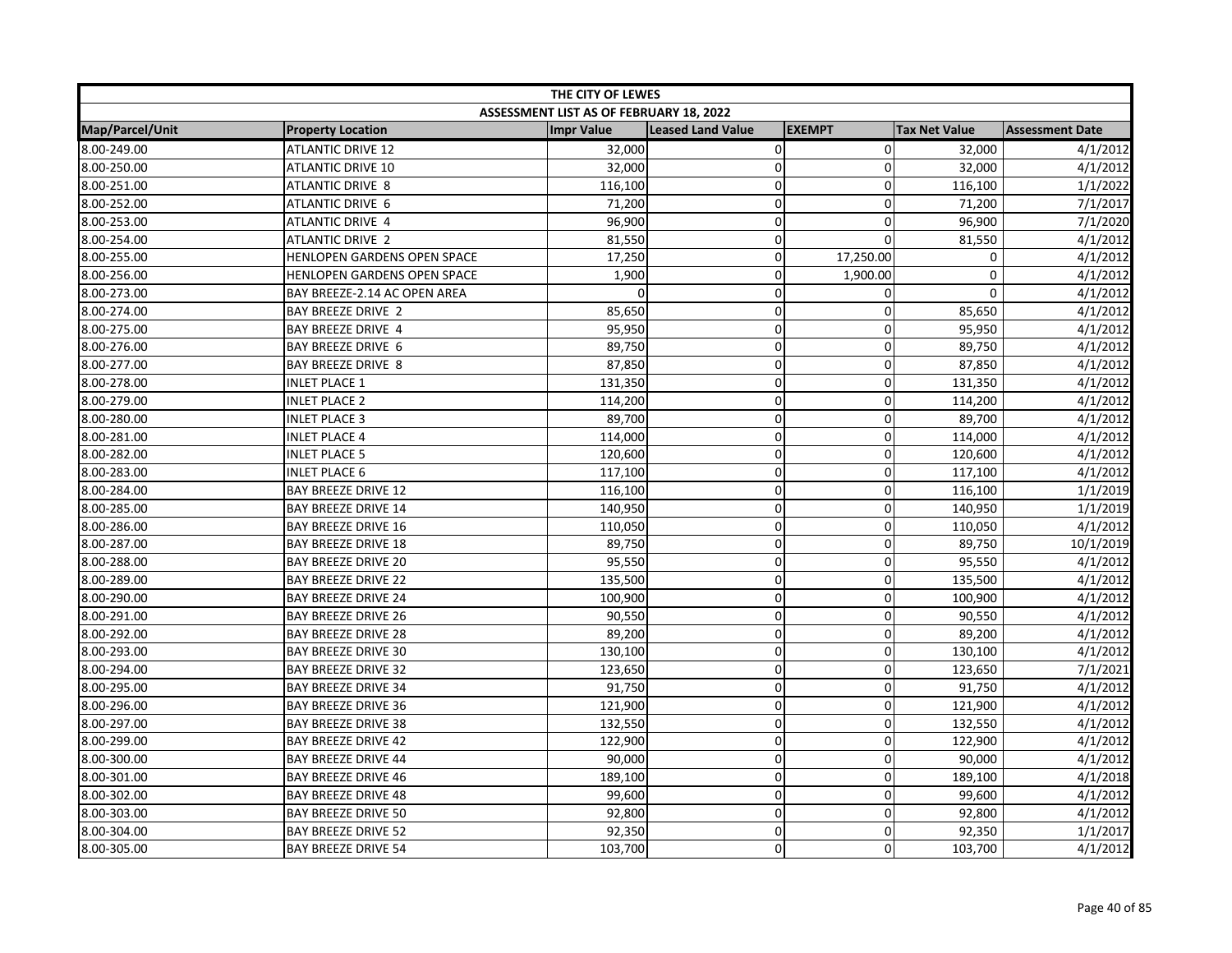| THE CITY OF LEWES |                            |                                         |                          |               |                      |                        |
|-------------------|----------------------------|-----------------------------------------|--------------------------|---------------|----------------------|------------------------|
|                   |                            | ASSESSMENT LIST AS OF FEBRUARY 18, 2022 |                          |               |                      |                        |
| Map/Parcel/Unit   | <b>Property Location</b>   | <b>Impr Value</b>                       | <b>Leased Land Value</b> | <b>EXEMPT</b> | <b>Tax Net Value</b> | <b>Assessment Date</b> |
| 8.00-306.00       | <b>BAY BREEZE DRIVE 56</b> | 85,950                                  | $\mathbf 0$              | $\mathbf 0$   | 85,950               | 4/1/2012               |
| 8.00-307.00       | <b>BAY BREEZE DRIVE 58</b> | 127,200                                 | $\mathbf 0$              | $\Omega$      | 127,200              | 4/1/2012               |
| 8.00-308.00       | <b>BAY BREEZE DRIVE 60</b> | 86,900                                  | $\pmb{0}$                | $\mathbf 0$   | 86,900               | 4/1/2012               |
| 8.00-309.00       | <b>BAY BREEZE DRIVE 62</b> | 127,950                                 | $\mathbf 0$              | $\mathbf 0$   | 127,950              | 4/12/2016              |
| 8.00-310.00       | <b>BAY BREEZE DRIVE 64</b> | 104,850                                 | $\pmb{0}$                | $\Omega$      | 104,850              | 4/1/2012               |
| 8.00-311.00       | <b>BAY BREEZE DRIVE 65</b> | 85,550                                  | $\mathbf 0$              | $\Omega$      | 85,550               | 4/1/2012               |
| 8.00-312.00       | <b>BAY BREEZE DRIVE 61</b> | 128,100                                 | $\pmb{0}$                | 0             | 128,100              | 4/12/2016              |
| 8.00-313.00       | <b>BAY BREEZE DRIVE 59</b> | 103,050                                 | $\overline{0}$           | 0             | 103,050              | 4/1/2012               |
| 8.00-314.00       | <b>BAY BREEZE DRIVE 57</b> | 105,700                                 | $\pmb{0}$                | 0             | 105,700              | 4/1/2012               |
| 8.00-315.00       | <b>BAY BREEZE DRIVE 55</b> | 115,000                                 | $\mathbf 0$              | $\mathbf 0$   | 115,000              | 4/1/2012               |
| 8.00-316.00       | SURF AVENUE 8              | 119,050                                 | $\mathbf 0$              | 0             | 119,050              | 4/1/2012               |
| 8.00-317.00       | <b>SURF AVENUE 10</b>      | 92,200                                  | $\pmb{0}$                | $\Omega$      | 92,200               | 7/17/2012              |
| 8.00-318.00       | <b>SURF AVENUE 12</b>      | 95,800                                  | $\mathbf 0$              | 0             | 95,800               | 4/1/2012               |
| 8.00-319.00       | <b>SURF AVENUE 14</b>      | 32,050                                  | $\mathbf 0$              | $\mathbf 0$   | 32,050               | 4/1/2012               |
| 8.00-320.00       | <b>SURF AVENUE 16</b>      | 136,400                                 | $\Omega$                 | $\Omega$      | 136,400              | 4/1/2020               |
| 8.00-321.00       | <b>SURF AVENUE 18</b>      | 100,550                                 | $\mathbf 0$              | 0             | 100,550              | 7/1/2021               |
| 8.00-322.00       | SURF AVENUE 17             | 101,450                                 | $\pmb{0}$                | $\mathbf 0$   | 101,450              | 10/15/2015             |
| 8.00-323.00       | <b>SURF AVENUE 15</b>      | 113,000                                 | $\pmb{0}$                | 0             | 113,000              | 4/1/2012               |
| 8.00-324.00       | <b>SURF AVENUE 13</b>      | 121,300                                 | $\mathbf 0$              | 0             | 121,300              | 4/1/2020               |
| 8.00-325.00       | SURF AVENUE 11             | 100,900                                 | $\mathbf 0$              | $\mathbf 0$   | 100,900              | 4/1/2012               |
| 8.00-326.00       | SURF AVENUE 9              | 85,700                                  | $\mathbf 0$              | $\mathbf 0$   | 85,700               | 4/1/2012               |
| 8.00-327.00       | <b>SURF AVENUE 7</b>       | 84,300                                  | $\mathbf 0$              | $\Omega$      | 84,300               | 10/15/2015             |
| 8.00-328.00       | <b>SURF AVENUE 5</b>       | 32,000                                  | $\pmb{0}$                | 0             | 32,000               | 4/1/2012               |
| 8.00-329.00       | <b>SURF AVENUE 3</b>       | 98,900                                  | $\mathbf 0$              | 0             | 98,900               | 4/1/2012               |
| 8.00-330.00       | SURF AVENUE 1              | 104,950                                 | $\mathbf 0$              | 0             | 104,950              | 4/1/2012               |
| 8.00-331.00       | <b>SURF AVENUE 2</b>       | 113,100                                 | $\mathbf 0$              | $\mathbf 0$   | 113,100              | 4/1/2012               |
| 8.00-332.00       | SURF AVENUE 4              | 100,550                                 | $\mathbf 0$              | 0             | 100,550              | 4/1/2012               |
| 8.00-333.00       | SURF AVENUE 6              | 93,350                                  | $\mathbf 0$              | $\mathbf 0$   | 93,350               | 4/1/2012               |
| 8.00-334.00       | <b>BAY BREEZE DRIVE 53</b> | 118,300                                 | $\mathbf 0$              | $\Omega$      | 118,300              | 4/1/2012               |
| 8.00-335.00       | <b>BAY BREEZE DRIVE 51</b> | 114,400                                 | $\mathbf 0$              | $\Omega$      | 114,400              | 4/1/2012               |
| 8.00-336.00       | BAY BREEZE-OPEN SPACE      | $\Omega$                                | $\mathbf 0$              | $\Omega$      | 0                    | 4/1/2012               |
| 8.00-337.00       | <b>BAY BREEZE DRIVE 47</b> | 100,100                                 | $\pmb{0}$                | 0             | 100,100              | 10/1/2021              |
| 8.00-338.00       | <b>SANDPIPER DRIVE 23</b>  | 97,700                                  | $\mathbf 0$              | 0             | 97,700               | 1/14/2015              |
| 8.00-339.00       | SANDPIPER DRIVE 21         | 85,550                                  | $\pmb{0}$                | 0             | 85,550               | 4/1/2012               |
| 8.00-340.00       | SANDPIPER DRIVE 19         | 88,050                                  | $\mathbf 0$              | $\mathbf 0$   | 88,050               | 4/1/2012               |
| 8.00-341.00       | SANDPIPER DRIVE 17         | 93,400                                  | $\mathbf 0$              | 0             | 93,400               | 4/1/2012               |
| 8.00-342.00       | SANDPIPER DRIVE 15         | 107,200                                 | $\pmb{0}$                | $\mathbf 0$   | 107,200              | 10/15/2015             |
| 8.00-343.00       | SANDPIPER DRIVE 13         | 85,950                                  | $\pmb{0}$                | 0             | 85,950               | 4/1/2012               |
| 8.00-344.00       | SANDPIPER DRIVE 11         | 96,000                                  | $\mathbf 0$              | 0             | 96,000               | 1/1/2016               |
| 8.00-345.00       | SANDPIPER DRIVE 9          | 107,850                                 | $\mathbf 0$              | $\Omega$      | 107,850              | 4/1/2012               |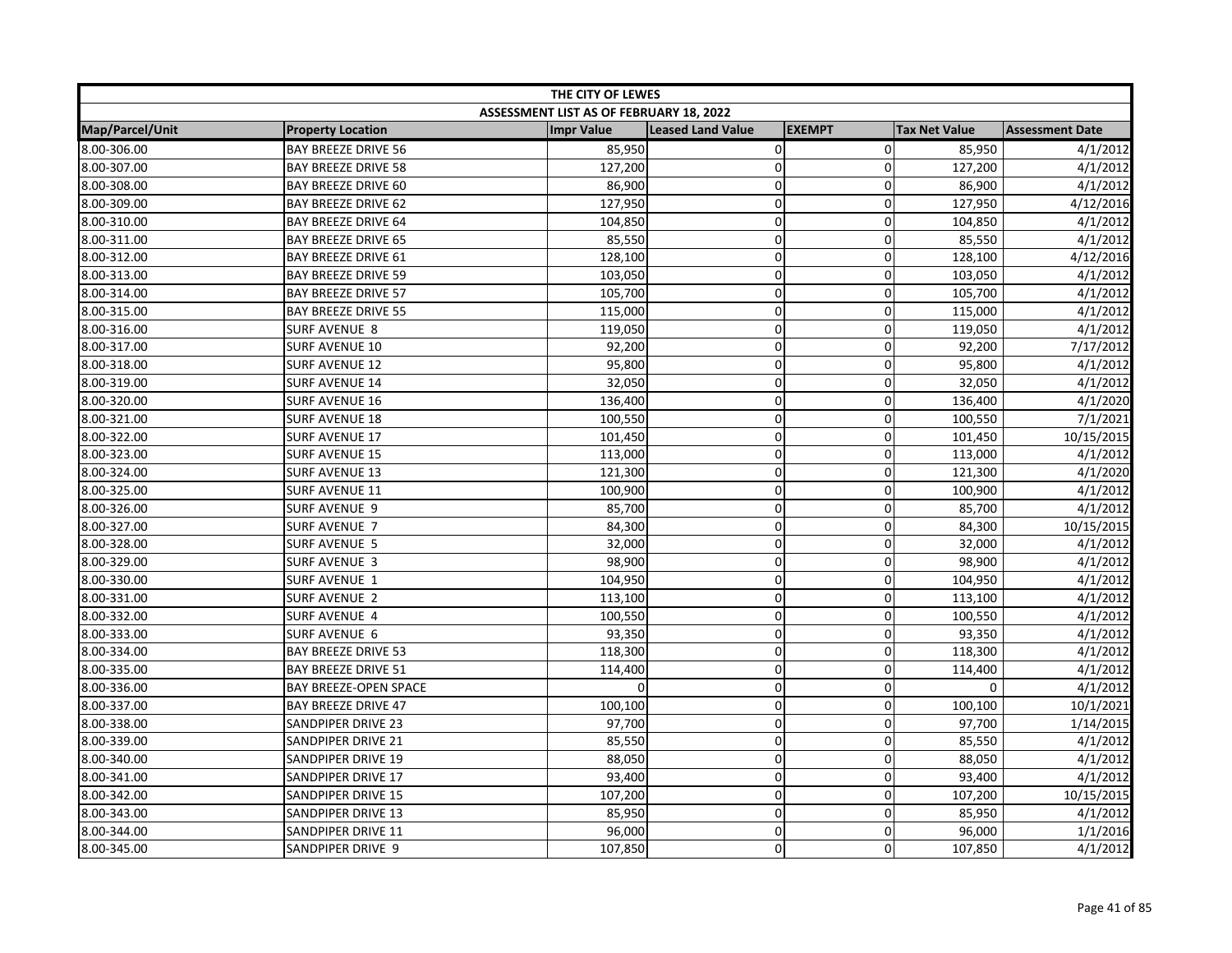| THE CITY OF LEWES |                            |                                         |                          |               |                      |                        |  |
|-------------------|----------------------------|-----------------------------------------|--------------------------|---------------|----------------------|------------------------|--|
|                   |                            | ASSESSMENT LIST AS OF FEBRUARY 18, 2022 |                          |               |                      |                        |  |
| Map/Parcel/Unit   | <b>Property Location</b>   | <b>Impr Value</b>                       | <b>Leased Land Value</b> | <b>EXEMPT</b> | <b>Tax Net Value</b> | <b>Assessment Date</b> |  |
| 8.00-346.00       | SANDPIPER DRIVE 7          | 92,100                                  | $\mathbf 0$              | $\Omega$      | 92,100               | 4/1/2012               |  |
| 8.00-347.00       | SANDPIPER DRIVE 5          | 99,800                                  | $\mathbf 0$              | $\Omega$      | 99,800               | 4/1/2012               |  |
| 8.00-348.00       | <b>BAY BREEZE DRIVE 1</b>  | 85,100                                  | $\mathbf 0$              | $\mathbf 0$   | 85,100               | 4/1/2012               |  |
| 8.00-349.00       | <b>BAY BREEZE DRIVE 5</b>  | 111,750                                 | $\mathbf 0$              | $\mathbf 0$   | 111,750              | 4/1/2012               |  |
| 8.00-350.00       | <b>BAY BREEZE DRIVE 9</b>  | 96,500                                  | 0                        | $\Omega$      | 96,500               | 4/1/2012               |  |
| 8.00-351.00       | <b>BAY BREEZE DRIVE 11</b> | 134,500                                 | $\mathbf 0$              | $\Omega$      | 134,500              | 4/1/2012               |  |
| 8.00-352.00       | SANDPIPER DRIVE 4          | 211,550                                 | $\pmb{0}$                | 0             | 211,550              | 1/1/2022               |  |
| 8.00-353.00       | SANDPIPER DRIVE 6          | 96,650                                  | $\mathbf 0$              | 0             | 96,650               | 4/1/2012               |  |
| 8.00-354.00       | <b>BAY BREEZE DRIVE 13</b> | 115,000                                 | $\mathbf 0$              | 0             | 115,000              | 4/1/2012               |  |
| 8.00-355.00       | <b>BAY BREEZE DRIVE 15</b> | 104,200                                 | $\mathbf 0$              | $\mathbf 0$   | 104,200              | 4/1/2012               |  |
| 8.00-356.00       | <b>EBBTIDE DRIVE 104</b>   | 110,400                                 | $\mathbf 0$              | $\Omega$      | 110,400              | 4/1/2012               |  |
| 8.00-357.00       | <b>EBBTIDE DRIVE 106</b>   | 109,500                                 | $\pmb{0}$                | 0             | 109,500              | 4/1/2012               |  |
| 8.00-358.00       | SANDPIPER DRIVE 8          | 95,800                                  | $\pmb{0}$                | 0             | 95,800               | 4/1/2012               |  |
| 8.00-359.00       | SANDPIPER DRIVE 10         | 104,650                                 | $\mathbf 0$              | 0             | 104,650              | 4/1/2012               |  |
| 8.00-360.00       | <b>EBBTIDE DRIVE 107</b>   | 89,400                                  | $\mathbf 0$              | $\Omega$      | 89,400               | 4/1/2012               |  |
| 8.00-361.00       | <b>EBBTIDE DRIVE 103</b>   | 90,150                                  | $\pmb{0}$                | 0             | 90,150               | 4/1/2012               |  |
| 8.00-362.00       | <b>BAY BREEZE DRIVE 23</b> | 106,800                                 | $\pmb{0}$                | $\pmb{0}$     | 106,800              | 4/1/2012               |  |
| 8.00-363.00       | <b>BAY BREEZE DRIVE 25</b> | 106,450                                 | $\overline{0}$           | 0             | 106,450              | 4/1/2012               |  |
| 8.00-364.00       | <b>BREAKWATER DRIVE 4</b>  | 90,400                                  | $\pmb{0}$                | $\mathbf 0$   | 90,400               | 4/1/2012               |  |
| 8.00-365.00       | <b>BREAKWATER DRIVE 6</b>  | 90,700                                  | $\overline{0}$           | $\Omega$      | 90,700               | 4/1/2012               |  |
| 8.00-366.00       | SANDPIPER DRIVE 12         | 97,500                                  | $\mathbf 0$              | $\mathbf 0$   | 97,500               | 7/15/2015              |  |
| 8.00-367.00       | SANDPIPER DRIVE 14         | 99,100                                  | $\mathbf 0$              | $\Omega$      | 99,100               | 4/1/2012               |  |
| 8.00-368.00       | <b>BREAKWATER DRIVE 5</b>  | 100,750                                 | $\overline{0}$           | 0             | 100,750              | 4/1/2012               |  |
| 8.00-369.00       | <b>BREAKWATER DRIVE 1</b>  | 119,450                                 | $\mathbf 0$              | $\mathbf 0$   | 119,450              | 4/1/2012               |  |
| 8.00-371.00       | <b>BAY BREEZE DRIVE 35</b> | 140,250                                 | $\mathbf 0$              | 0             | 140,250              | 7/17/2013              |  |
| 8.00-372.00       | <b>BAY BREEZE DRIVE 37</b> | 120,700                                 | $\mathbf 0$              | 0             | 120,700              | 1/14/2015              |  |
| 8.00-373.00       | <b>BAY BREEZE DRIVE 39</b> | 199,700                                 | $\mathbf 0$              | $\mathbf 0$   | 199,700              | 10/1/2021              |  |
| 8.00-374.00       | MARINA DRIVE 102           | 83,800                                  | $\pmb{0}$                | $\Omega$      | 83,800               | 4/1/2012               |  |
| 8.00-375.00       | UNIVERSITY DRIVE 102       | 144,750                                 | $\overline{0}$           | $\mathbf 0$   | 144,750              | 4/1/2012               |  |
| 8.00-376.00       | UNIVERSITY DRIVE 104       | 106,150                                 | $\mathbf 0$              | 0             | 106,150              | 4/1/2012               |  |
| 8.00-377.00       | MARINA DRIVE 103           | 131,800                                 | $\mathbf 0$              | 0             | 131,800              | 4/1/2012               |  |
| 8.00-378.00       | <b>MARINA DRIVE 105</b>    | 138,000                                 | $\mathbf 0$              | 0             | 138,000              | 4/1/2012               |  |
| 8.00-379.00       | MARINA DRIVE 107           | 133,650                                 | $\pmb{0}$                | 0             | 133,650              | 4/1/2012               |  |
| 8.00-380.00       | MARINA DRIVE 109           | 131,650                                 | $\mathbf 0$              | $\mathbf 0$   | 131,650              | 4/1/2012               |  |
| 8.00-381.00       | MARINA DRIVE 111           | 137,400                                 | $\pmb{0}$                | $\mathbf 0$   | 137,400              | 4/1/2012               |  |
| 8.00-382.00       | FOURTH STREET 708 W        | 122,050                                 | $\mathbf 0$              | $\mathbf 0$   | 122,050              | 1/14/2015              |  |
| 8.00-383.00       | MARINA DRIVE 203           | 124,950                                 | $\mathbf 0$              | $\Omega$      | 124,950              | 4/1/2012               |  |
| 8.00-384.00       | <b>MARINA DRIVE 205</b>    | 98,700                                  | $\mathbf 0$              | 0             | 98,700               | 4/1/2012               |  |
| 8.00-385.00       | MARINA DRIVE 207           | 114,900                                 | $\pmb{0}$                | 0             | 114,900              | 4/1/2012               |  |
| 8.00-386.00       | <b>MARINA DRIVE 209</b>    | 95,400                                  | $\mathbf 0$              | 0             | 95,400               | 4/1/2012               |  |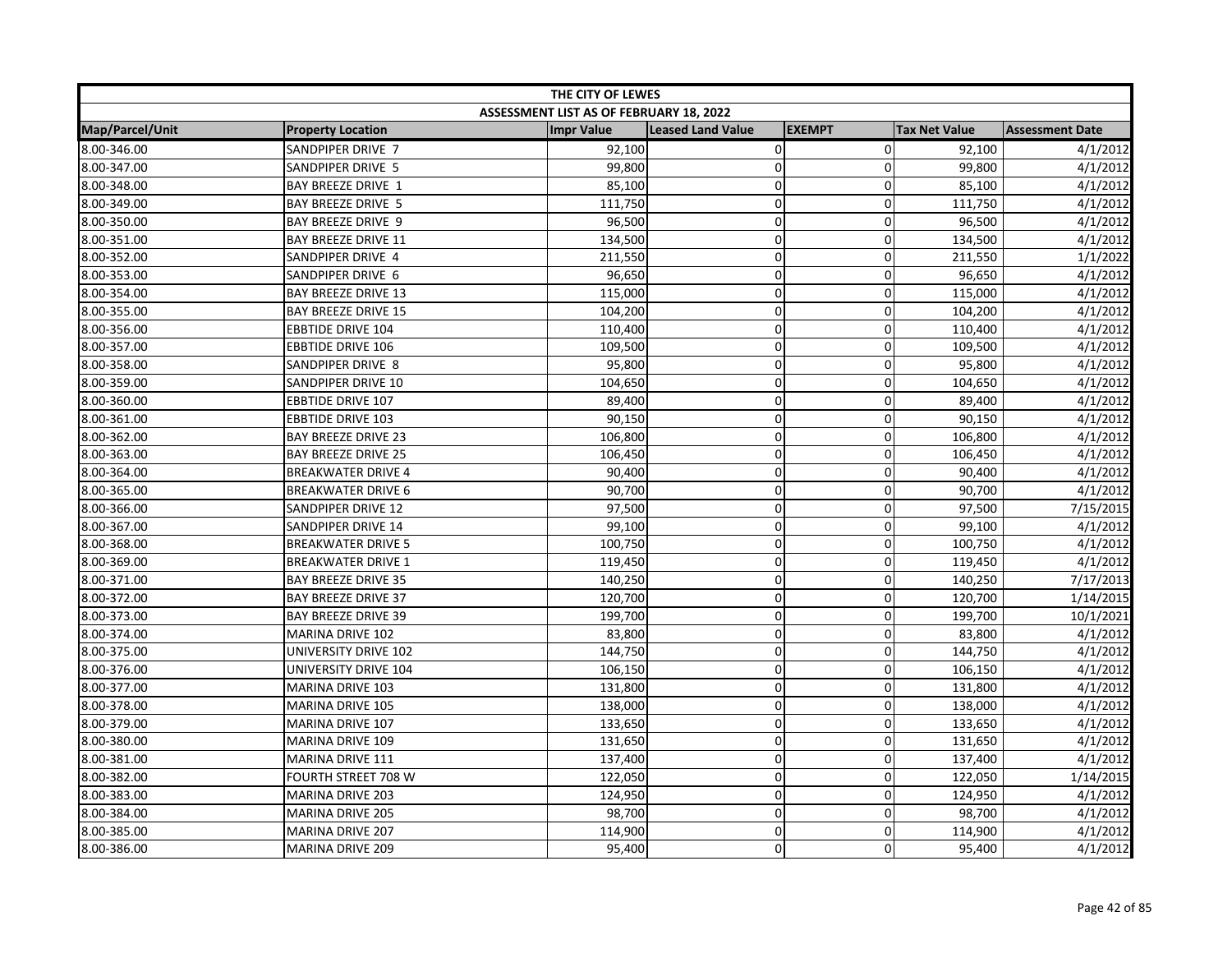| THE CITY OF LEWES      |                          |                                         |                   |               |                      |                        |
|------------------------|--------------------------|-----------------------------------------|-------------------|---------------|----------------------|------------------------|
|                        |                          | ASSESSMENT LIST AS OF FEBRUARY 18, 2022 |                   |               |                      |                        |
| <b>Map/Parcel/Unit</b> | <b>Property Location</b> | <b>Impr Value</b>                       | Leased Land Value | <b>EXEMPT</b> | <b>Tax Net Value</b> | <b>Assessment Date</b> |
| 8.00-387.00            | <b>MARINA DRIVE 211</b>  | 99,450                                  | $\pmb{0}$         | $\mathbf 0$   | 99,450               | 4/1/2012               |
| 8.00-388.00            | <b>MARINA DRIVE 213</b>  | 106,950                                 | $\mathbf 0$       | $\Omega$      | 106,950              | 4/1/2012               |
| 8.00-389.00            | <b>MARINA DRIVE 215</b>  | 134,200                                 | $\mathbf 0$       | $\Omega$      | 134,200              | 4/1/2012               |
| 8.00-390.00            | <b>MARINA DRIVE 217</b>  | 116,500                                 | $\overline{0}$    | 0             | 116,500              | 10/15/2015             |
| 8.00-391.00            | <b>MARINA DRIVE 219</b>  | 109,251                                 | $\mathbf 0$       | 0             | 109,251              | 4/1/2012               |
| 8.00-392.00            | UNIVERSITY DRIVE 103     | 109,700                                 | $\mathbf 0$       | 0             | 109,700              | 4/1/2012               |
| 8.00-393.00            | PILOTTOWN PARK LOT D-2   | 34,050                                  | $\mathbf 0$       | 0             | 34,050               | 4/1/2012               |
| 8.00-394.00            | UNIVERSITY DRIVE 107     | 125,250                                 | $\overline{0}$    | $\Omega$      | 125,250              | 10/1/2018              |
| 8.00-395.00            | FOURTH STREET 801 W      | 135,650                                 | $\mathbf 0$       | 0             | 135,650              | 4/1/2012               |
| 8.00-396.00            | MARINA DRIVE 108         | 102,900                                 | $\pmb{0}$         | $\mathbf 0$   | 102,900              | 4/1/2012               |
| 8.00-397.00            | MARINA DRIVE 106         | 101,050                                 | $\mathbf 0$       | $\Omega$      | 101,050              | 4/1/2012               |
| 8.00-398.00            | MARINA DRIVE 104         | 128,500                                 | $\mathbf 0$       | $\Omega$      | 128,500              | 4/1/2012               |
| 8.00-399.00            | UNIVERSITY DRIVE 201     | 114,100                                 | 0                 | $\Omega$      | 114,100              | 10/1/2018              |
| 8.00-400.00            | UNIVERSITY DRIVE 203     | 89,350                                  | $\mathbf 0$       | 0             | 89,350               | 4/1/2012               |
| 8.00-401.00            | UNIVERSITY DRIVE 205     | 96,350                                  | $\overline{0}$    | 0             | 96,350               | 4/1/2012               |
| 8.00-402.00            | UNIVERSITY DRIVE 207     | 109,400                                 | $\overline{0}$    | 0             | 109,400              | 4/1/2012               |
| 8.00-403.00            | PILOTTOWN PARK LOT E-5   | 32,500                                  | $\mathbf 0$       | $\mathbf 0$   | 32,500               | 4/1/2012               |
| 8.00-404.00            | UNIVERSITY DRIVE 211     | 120,000                                 | $\mathbf 0$       | 0             | 120,000              | 4/1/2012               |
| 8.00-405.00            | UNIVERSITY DRIVE 213     | 98,850                                  | $\pmb{0}$         | 0             | 98,850               | 4/1/2012               |
| 8.00-406.00            | <b>MARINA DRIVE 214</b>  | 96,500                                  | $\mathbf 0$       | 0             | 96,500               | 4/1/2012               |
| 8.00-407.00            | <b>MARINA DRIVE 212</b>  | 106,550                                 | $\mathbf 0$       | $\mathbf 0$   | 106,550              | 4/1/2012               |
| 8.00-408.00            | <b>MARINA DRIVE 210</b>  | 99,850                                  | $\mathbf 0$       | $\Omega$      | 99,850               | 1/1/2022               |
| 8.00-409.00            | PILOTTOWN PARK LOT E-11  | 32,500                                  | $\pmb{0}$         | 0             | 32,500               | 4/1/2012               |
| 8.00-410.00            | MARINA DRIVE 206         | 120,550                                 | $\pmb{0}$         | $\mathbf 0$   | 120,550              | 4/1/2012               |
| 8.00-411.00            | <b>MARINA DRIVE 204</b>  | 111,950                                 | $\overline{0}$    | 0             | 111,950              | 4/1/2012               |
| 8.00-412.00            | <b>MARINA DRIVE 202</b>  | 107,750                                 | $\mathbf 0$       | $\mathbf 0$   | 107,750              | 4/1/2018               |
| 8.00-413.00            | FOURTH STREET 901 W      | 119,000                                 | $\mathbf 0$       | $\mathbf{0}$  | 119,000              | 4/1/2012               |
| 8.00-414.00            | NEW ROAD 115             | 111,350                                 | $\pmb{0}$         | $\mathbf 0$   | 111,350              | 4/1/2012               |
| 8.00-415.00            | NEW ROAD 119             | 94,650                                  | $\mathbf 0$       | $\Omega$      | 94,650               | 4/1/2012               |
| 8.00-416.00            | NEW ROAD 121             | 98,900                                  | $\mathbf 0$       | $\Omega$      | 98,900               | 4/1/2012               |
| 8.00-417.00            | NEW ROAD 123             | 117,100                                 | $\overline{0}$    | 0             | 117,100              | 4/1/2012               |
| 8.00-418.00            | NEW ROAD 127             | 121,850                                 | $\mathbf 0$       | 0             | 121,850              | 4/1/2012               |
| 8.00-419.00            | NEW ROAD 129             | 83,800                                  | $\pmb{0}$         | 0             | 83,800               | 4/1/2012               |
| 8.00-420.00            | NEW ROAD 131             | 158,050                                 | $\mathbf 0$       | $\mathbf 0$   | 158,050              | 4/1/2012               |
| 8.00-421.00            | UNIVERSITY DRIVE 212     | 182,700                                 | $\pmb{0}$         | $\mathbf 0$   | 182,700              | 4/1/2012               |
| 8.00-422.00            | UNIVERSITY DRIVE 210     | 102,250                                 | $\mathbf 0$       | $\mathbf{0}$  | 102,250              | 4/1/2012               |
| 8.00-423.00            | UNIVERSITY DRIVE 208     | 90,350                                  | $\pmb{0}$         | 0             | 90,350               | 4/1/2012               |
| 8.00-424.00            | UNIVERSITY DRIVE 206     | 100,650                                 | $\mathbf 0$       | 0             | 100,650              | 4/1/2012               |
| 8.00-425.00            | UNIVERSITY DRIVE 204     | 103,200                                 | $\pmb{0}$         | 0             | 103,200              | 4/1/2012               |
| 8.00-426.00            | UNIVERSITY DRIVE 202     | 93,750                                  | $\mathbf 0$       | $\Omega$      | 93,750               | 4/1/2012               |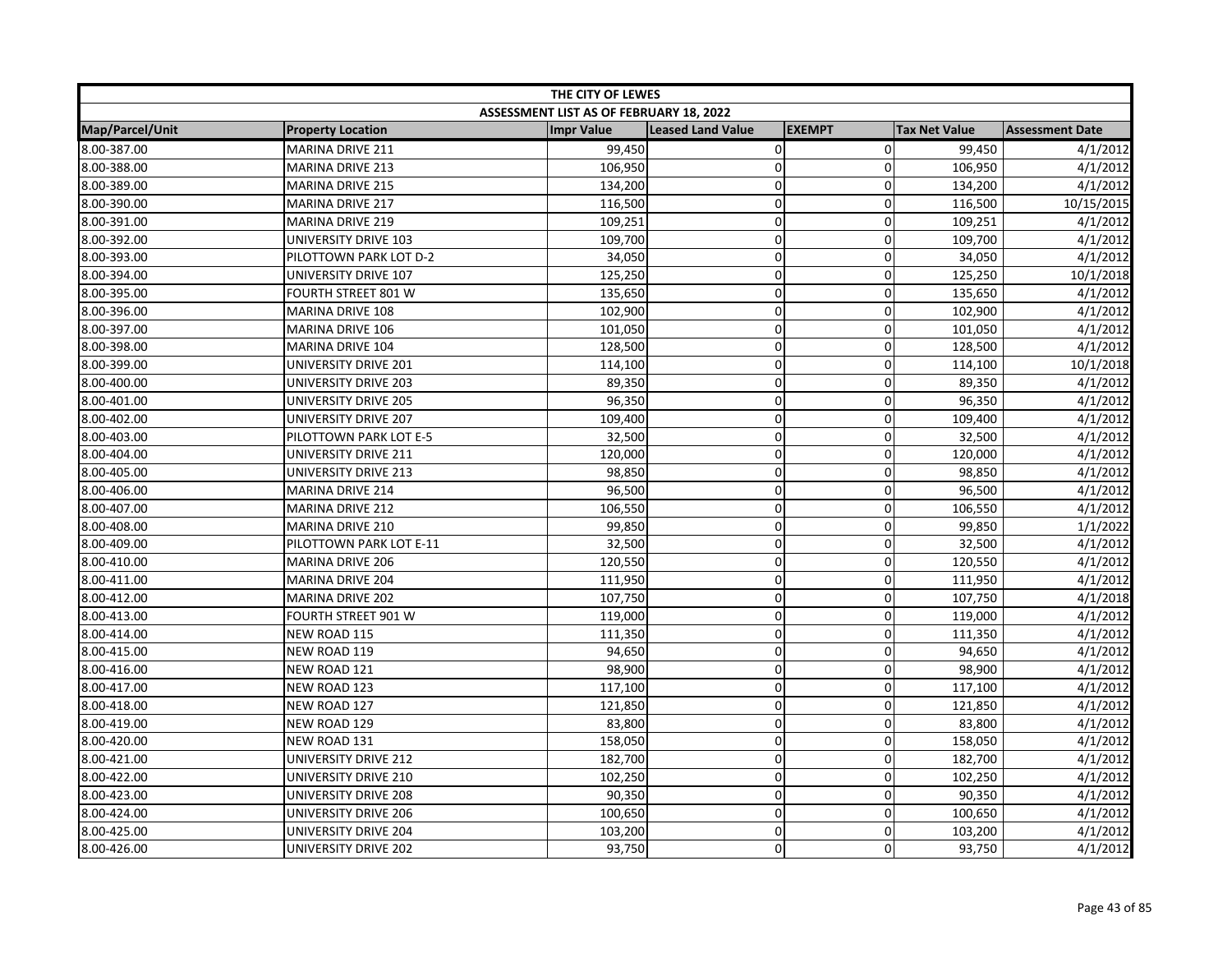| THE CITY OF LEWES |                            |                                         |                          |                |                      |                        |
|-------------------|----------------------------|-----------------------------------------|--------------------------|----------------|----------------------|------------------------|
|                   |                            | ASSESSMENT LIST AS OF FEBRUARY 18, 2022 |                          |                |                      |                        |
| Map/Parcel/Unit   | <b>Property Location</b>   | <b>Impr Value</b>                       | <b>Leased Land Value</b> | <b>EXEMPT</b>  | <b>Tax Net Value</b> | <b>Assessment Date</b> |
| 8.00-427.00       | <b>LIGHTSHIP LANE 324</b>  | 124,850                                 | $\pmb{0}$                | $\overline{0}$ | 124,850              | 4/1/2012               |
| 8.00-428.00       | LIGHTSHIP LANE 326         | 142,350                                 | $\mathbf 0$              | $\Omega$       | 142,350              | 4/1/2012               |
| 8.00-429.00       | SEAGULL DRIVE 100          | 180,300                                 | $\mathbf 0$              | $\Omega$       | 180,300              | 4/1/2012               |
| 8.00-430.00       | <b>SEAGULL DRIVE 102</b>   | 118,550                                 | $\overline{0}$           | 0              | 118,550              | 4/1/2013               |
| 8.00-431.00       | SEAGULL DRIVE 104          | 32,550                                  | $\mathbf 0$              | 0              | 32,550               | 4/1/2012               |
| 8.00-432.00       | SEAGULL DRIVE 106          | 139,850                                 | $\mathbf 0$              | 0              | 139,850              | 4/1/2012               |
| 8.00-433.00       | SEAGULL DRIVE 108          | 147,450                                 | $\mathbf 0$              | 0              | 147,450              | 4/1/2012               |
| 8.00-434.00       | SEAGULL DRIVE 110          | 155,700                                 | $\overline{0}$           | $\Omega$       | 155,700              | 7/1/2019               |
| 8.00-435.00       | SEAGULL DRIVE 112          | 133,050                                 | $\mathbf 0$              | 0              | 133,050              | 4/1/2012               |
| 8.00-436.00       | RESERVE @ PILOTTOWN LT 10  | 37,050                                  | $\pmb{0}$                | $\mathbf 0$    | 37,050               | 4/1/2012               |
| 8.00-437.00       | <b>CAPTAINS CIRCLE 325</b> | 33,700                                  | $\mathbf 0$              | $\Omega$       | 33,700               | 4/1/2012               |
| 8.00-438.00       | <b>CAPTAINS CIRCLE 323</b> | 155,750                                 | $\mathbf 0$              | $\mathbf 0$    | 155,750              | 4/12/2016              |
| 8.00-439.00       | <b>CAPTAINS CIRCLE 321</b> | 125,100                                 | 0                        | $\Omega$       | 125,100              | 4/1/2012               |
| 8.00-440.00       | <b>CAPTAINS CIRCLE 319</b> | 122,000                                 | $\mathbf 0$              | 0              | 122,000              | 10/23/2012             |
| 8.00-441.00       | <b>CAPTAINS CIRCLE 317</b> | 170,500                                 | $\overline{0}$           | 0              | 170,500              | 1/1/2017               |
| 8.00-442.00       | <b>CAPTAINS CIRCLE 315</b> | 33,350                                  | $\overline{0}$           | 0              | 33,350               | 4/1/2012               |
| 8.00-443.00       | <b>CAPTAINS CIRCLE 313</b> | 186,400                                 | $\mathbf 0$              | $\mathbf 0$    | 186,400              | 10/1/2020              |
| 8.00-444.00       | CAPTAINS CIRCLE 311        | 109,550                                 | $\mathbf 0$              | 0              | 109,550              | 4/1/2012               |
| 8.00-445.00       | <b>CAPTAINS CIRCLE 309</b> | 226,500                                 | $\pmb{0}$                | $\Omega$       | 226,500              | 7/1/2021               |
| 8.00-446.00       | <b>CAPTAINS CIRCLE 305</b> | 172,800                                 | $\mathbf 0$              | $\Omega$       | 172,800              | 4/1/2020               |
| 8.00-447.00       | <b>CAPTAINS CIRCLE 303</b> | 128,550                                 | $\mathbf 0$              | $\mathbf 0$    | 128,550              | 4/1/2012               |
| 8.00-448.00       | <b>CAPTAINS CIRCLE 301</b> | 148,000                                 | $\mathbf 0$              | $\Omega$       | 148,000              | 4/1/2012               |
| 8.00-449.00       | <b>MARINA DRIVE 247</b>    | 139,850                                 | $\pmb{0}$                | 0              | 139,850              | 10/1/2017              |
| 8.00-450.00       | <b>MARINA DRIVE 245</b>    | 33,800                                  | $\pmb{0}$                | $\mathbf 0$    | 33,800               | 4/1/2012               |
| 8.00-451.00       | <b>MARINA DRIVE 243</b>    | 33,300                                  | $\mathbf 0$              | 0              | 33,300               | 4/1/2012               |
| 8.00-452.00       | <b>MARINA DRIVE 241</b>    | 136,900                                 | $\mathbf 0$              | $\mathbf 0$    | 136,900              | 1/15/2014              |
| 8.00-453.00       | RESERVE @ PILOTTOWN LT 27  | 33,250                                  | $\mathbf 0$              | $\mathbf{0}$   | 33,250               | 4/1/2012               |
| 8.00-454.00       | MARINA DRIVE 237           | 112,850                                 | $\pmb{0}$                | $\mathbf 0$    | 112,850              | 4/24/2013              |
| 8.00-455.00       | <b>MARINA DRIVE 235</b>    | 249,100                                 | $\Omega$                 | $\Omega$       | 249,100              | 7/1/2018               |
| 8.00-456.00       | <b>MARINA DRIVE 233</b>    | 130,250                                 | $\mathbf 0$              | $\Omega$       | 130,250              | 4/1/2012               |
| 8.00-457.00       | <b>MARINA DRIVE 231</b>    | 178,200                                 | $\mathbf 0$              | 0              | 178,200              | 4/1/2020               |
| 8.00-458.00       | <b>MARINA DRIVE 229</b>    | 146,450                                 | $\mathbf 0$              | 0              | 146,450              | 10/14/2014             |
| 8.00-459.00       | MARINA DRIVE 227           | 138,150                                 | $\pmb{0}$                | 0              | 138,150              | 4/1/2019               |
| 8.00-460.00       | <b>MARINA DRIVE 225</b>    | 33,000                                  | $\mathbf 0$              | $\mathbf 0$    | 33,000               | 4/1/2012               |
| 8.00-461.00       | <b>MARINA DRIVE 223</b>    | 234,000                                 | $\pmb{0}$                | $\mathbf 0$    | 234,000              | 4/1/2020               |
| 8.00-462.00       | <b>MARINA DRIVE 221</b>    | 170,800                                 | $\mathbf 0$              | $\mathbf{0}$   | 170,800              | 4/1/2012               |
| 8.00-463.00       | MARINA DRIVE 220           | 121,550                                 | $\pmb{0}$                | 0              | 121,550              | 4/1/2012               |
| 8.00-464.00       | <b>MARINA DRIVE 222</b>    | 133,000                                 | $\mathbf 0$              | 0              | 133,000              | 10/1/2018              |
| 8.00-465.00       | <b>MARINA DRIVE 224</b>    | 172,950                                 | $\pmb{0}$                | 0              | 172,950              | 4/1/2018               |
| 8.00-466.00       | <b>MARINA DRIVE 226</b>    | 150,950                                 | $\mathbf 0$              | $\mathbf 0$    | 150,950              | 4/1/2012               |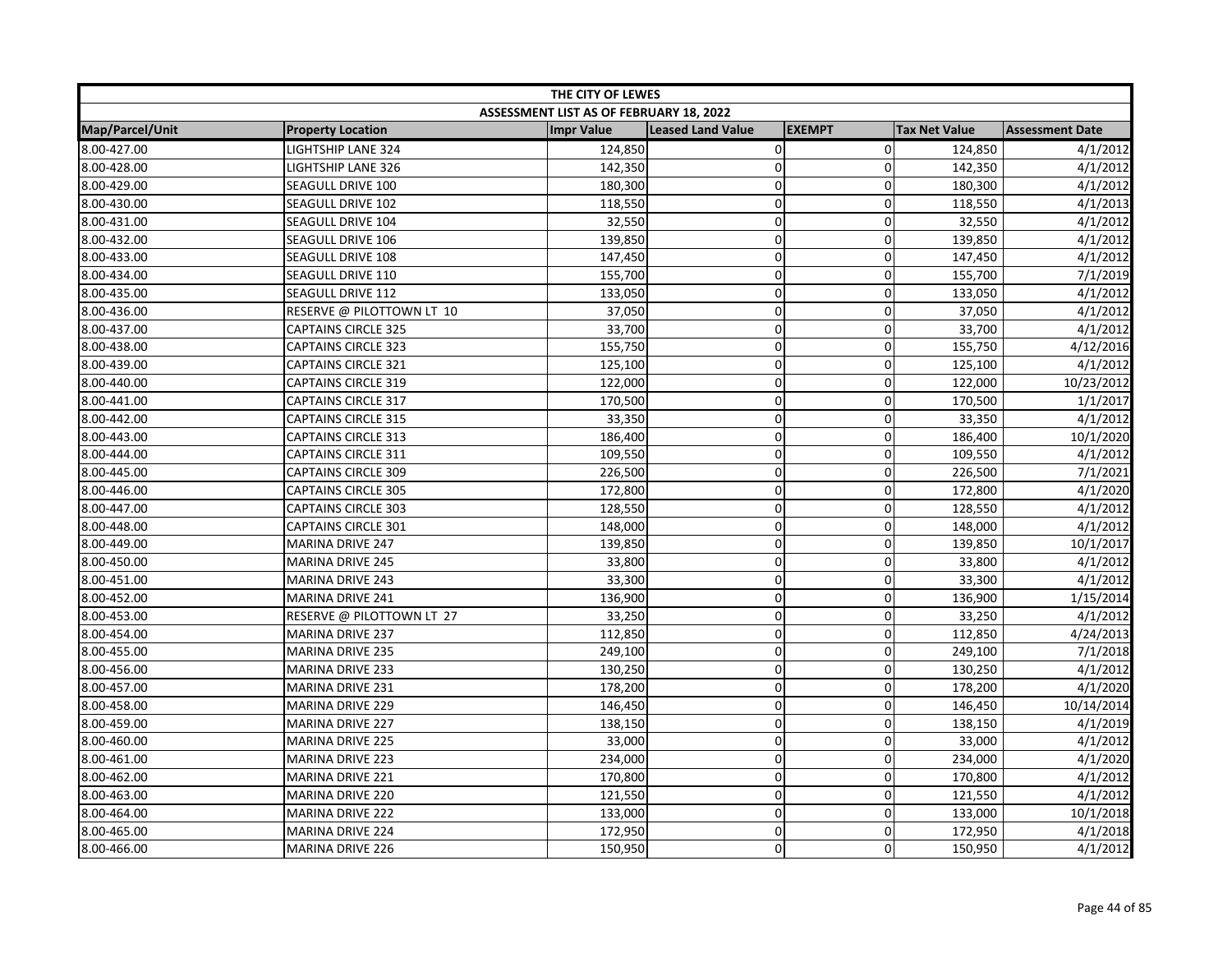| THE CITY OF LEWES |                            |                                         |                          |               |                      |                        |  |
|-------------------|----------------------------|-----------------------------------------|--------------------------|---------------|----------------------|------------------------|--|
|                   |                            | ASSESSMENT LIST AS OF FEBRUARY 18, 2022 |                          |               |                      |                        |  |
| Map/Parcel/Unit   | <b>Property Location</b>   | <b>Impr Value</b>                       | <b>Leased Land Value</b> | <b>EXEMPT</b> | <b>Tax Net Value</b> | <b>Assessment Date</b> |  |
| 8.00-467.00       | <b>MARINA DRIVE 228</b>    | 140,000                                 | $\mathbf 0$              | $\Omega$      | 140,000              | 7/1/2019               |  |
| 8.00-468.00       | MARINA DRIVE 230           | 103,400                                 | $\mathbf 0$              | $\Omega$      | 103,400              | 4/1/2012               |  |
| 8.00-469.00       | MARINA DRIVE 232           | 33,550                                  | $\mathbf 0$              | $\mathbf 0$   | 33,550               | 4/1/2012               |  |
| 8.00-470.00       | <b>MARINA DRIVE 234</b>    | 166,600                                 | $\mathbf 0$              | $\Omega$      | 166,600              | 10/15/2015             |  |
| 8.00-471.00       | UNIVERSITY DRIVE 229       | 35,050                                  | $\mathbf 0$              | $\Omega$      | 35,050               | 4/1/2012               |  |
| 8.00-472.00       | UNIVERSITY DRIVE 227       | 166,700                                 | $\mathbf 0$              | $\Omega$      | 166,700              | 4/1/2012               |  |
| 8.00-473.00       | UNIVERSITY DRIVE 225       | 160,800                                 | $\pmb{0}$                | $\mathbf 0$   | 160,800              | 4/1/2012               |  |
| 8.00-474.00       | UNIVERSITY DRIVE 223       | 32,600                                  | $\mathbf 0$              | 0             | 32,600               | 4/1/2012               |  |
| 8.00-475.00       | UNIVERSITY DRIVE 221       | 231,300                                 | $\mathbf 0$              | 0             | 231,300              | 4/1/2020               |  |
| 8.00-476.00       | UNIVERSITY DRIVE 219       | 115,200                                 | $\mathbf 0$              | $\mathbf 0$   | 115,200              | 4/1/2012               |  |
| 8.00-477.00       | UNIVERSITY DRIVE 217       | 143,250                                 | $\mathbf 0$              | $\Omega$      | 143,250              | 1/15/2014              |  |
| 8.00-478.00       | UNIVERSITY DRIVE 215       | 32,750                                  | $\pmb{0}$                | 0             | 32,750               | 4/1/2012               |  |
| 8.00-479.00       | UNIVERSITY DRIVE 214       | 140,800                                 | $\pmb{0}$                | 0             | 140,800              | 10/23/2012             |  |
| 8.00-480.00       | UNIVERSITY DRIVE 216       | 202,700                                 | $\mathbf 0$              | $\mathbf 0$   | 202,700              | 10/17/2016             |  |
| 8.00-481.00       | UNIVERSITY DRIVE 218       | 33,450                                  | $\mathbf 0$              | $\Omega$      | 33,450               | 4/1/2012               |  |
| 8.00-482.00       | UNIVERSITY DRIVE 220       | 170,200                                 | $\pmb{0}$                | 0             | 170,200              | 10/1/2018              |  |
| 8.00-483.00       | UNIVERSITY DRIVE 222       | 32,500                                  | $\mathbf 0$              | $\mathbf 0$   | 32,500               | 4/1/2012               |  |
| 8.00-484.00       | UNIVERSITY DRIVE 224       | 174,700                                 | $\mathbf 0$              | 0             | 174,700              | 5/1/2021               |  |
| 8.00-485.00       | UNIVERSITY DRIVE 226       | 32,500                                  | $\pmb{0}$                | $\mathbf 0$   | 32,500               | 4/1/2012               |  |
| 8.00-486.00       | UNIVERSITY DRIVE 228       | 174,000                                 | $\mathbf 0$              | $\Omega$      | 174,000              | 10/15/2015             |  |
| 8.00-487.00       | UNIVERSITY DRIVE 230       | 162,950                                 | $\mathbf 0$              | $\mathbf 0$   | 162,950              | 4/1/2012               |  |
| 8.00-488.00       | UNIVERSITY COURT 3         | 128,300                                 | $\mathbf 0$              | $\Omega$      | 128,300              | 10/14/2014             |  |
| 8.00-489.00       | UNIVERSITY COURT 5         | 193,700                                 | $\mathbf 0$              | $\mathbf 0$   | 193,700              | 7/1/2020               |  |
| 8.00-490.00       | UNIVERSITY COURT 4         | 170,450                                 | $\mathbf 0$              | $\mathbf 0$   | 170,450              | 10/1/2020              |  |
| 8.00-491.00       | UNIVERSITY COURT 2         | 204,150                                 | $\mathbf 0$              | 0             | 204,150              | 10/1/2020              |  |
| 8.00-492.00       | UNIVERSITY DRIVE 234       | 34,250                                  | $\mathbf 0$              | $\Omega$      | 34,250               | 4/1/2012               |  |
| 8.00-493.00       | <b>MARINA DRIVE 242</b>    | 33,250                                  | $\mathbf 0$              | $\mathbf 0$   | 33,250               | 4/1/2012               |  |
| 8.00-494.00       | <b>MARINA DRIVE 244</b>    | 153,750                                 | $\mathbf 0$              | $\mathbf 0$   | 153,750              | 10/15/2015             |  |
| 8.00-495.00       | <b>CAPTAINS CIRCLE 107</b> | 134,850                                 | $\overline{0}$           | $\mathbf 0$   | 134,850              | 1/1/2021               |  |
| 8.00-496.00       | <b>CAPTAINS CIRCLE 105</b> | 135,050                                 | $\mathbf 0$              | $\Omega$      | 135,050              | 7/17/2012              |  |
| 8.00-497.00       | RESERVE @ PILOTTOWN LT 71  | 32,800                                  | $\mathbf 0$              | $\mathbf 0$   | 32,800               | 4/1/2012               |  |
| 8.00-498.00       | <b>CAPTAINS CIRCLE 101</b> | 34,700                                  | $\mathbf 0$              | 0             | 34,700               | 4/1/2012               |  |
| 8.00-499.00       | <b>CAPTAINS CIRCLE 100</b> | 115,750                                 | $\pmb{0}$                | 0             | 115,750              | 10/1/2021              |  |
| 8.00-500.00       | LIGHTSHIP LANE 304         | 123,200                                 | $\mathbf 0$              | $\mathbf 0$   | 123,200              | 10/1/2021              |  |
| 8.00-501.00       | LIGHTSHIP LANE 306         | 113,450                                 | $\pmb{0}$                | $\mathbf 0$   | 113,450              | 4/1/2012               |  |
| 8.00-502.00       | LIGHTSHIP LANE 308         | 185,800                                 | $\mathbf 0$              | $\Omega$      | 185,800              | 1/1/2022               |  |
| 8.00-503.00       | LIGHTSHIP LANE 310         | 32,500                                  | $\mathbf 0$              | $\Omega$      | 32,500               | 4/1/2012               |  |
| 8.00-504.00       | LIGHTSHIP LANE 312         | 128,800                                 | 0                        | 0             | 128,800              | 4/1/2012               |  |
| 8.00-505.00       | LIGHTSHIP LANE 314         | 32,500                                  | $\pmb{0}$                | 0             | 32,500               | 4/1/2012               |  |
| 8.00-506.00       | LIGHTSHIP LANE 316         | 201,600                                 | $\mathbf 0$              | $\mathbf 0$   | 201,600              | 5/1/2021               |  |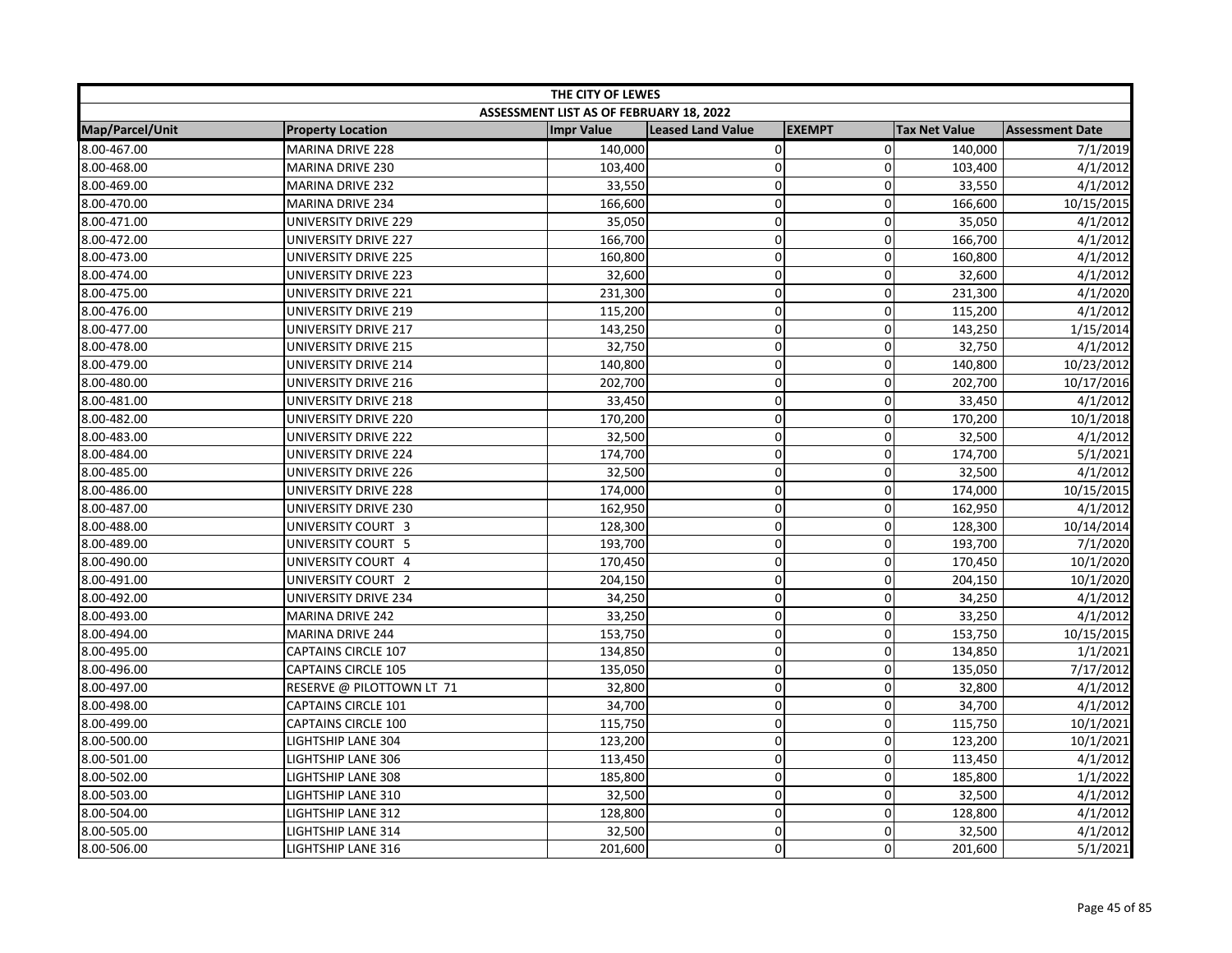| THE CITY OF LEWES |                               |                                         |                          |               |                      |                        |
|-------------------|-------------------------------|-----------------------------------------|--------------------------|---------------|----------------------|------------------------|
|                   |                               | ASSESSMENT LIST AS OF FEBRUARY 18, 2022 |                          |               |                      |                        |
| Map/Parcel/Unit   | <b>Property Location</b>      | <b>Impr Value</b>                       | <b>Leased Land Value</b> | <b>EXEMPT</b> | <b>Tax Net Value</b> | <b>Assessment Date</b> |
| 8.00-507.00       | <b>LIGHTSHIP LANE 318</b>     | 32,500                                  | 0                        | $\mathbf 0$   | 32,500               | 4/1/2012               |
| 8.00-508.00       | LIGHTSHIP LANE 320            | 156,850                                 | $\mathbf 0$              | $\mathbf 0$   | 156,850              | 4/1/2012               |
| 8.00-509.00       | RESERVE @ PILOTTOWN LT 83     | 33,750                                  | 0                        | $\mathbf 0$   | 33,750               | 4/1/2012               |
| 8.00-510.00       | <b>LIGHTSHIP LANE 323</b>     | 32,700                                  | 0                        | $\mathbf 0$   | 32,700               | 4/1/2012               |
| 8.00-511.00       | <b>LIGHTSHIP LANE 321</b>     | 116,050                                 | 0                        | $\mathbf 0$   | 116,050              | 4/1/2012               |
| 8.00-512.00       | LIGHTSHIP LANE 319            | 117,200                                 | 0                        | $\mathbf 0$   | 117,200              | 7/17/2013              |
| 8.00-513.00       | LIGHTSHIP LANE 317            | 146,200                                 | 0                        | $\mathbf 0$   | 146,200              | 4/1/2012               |
| 8.00-514.00       | <b>LIGHTSHIP LANE 315</b>     | 157,950                                 | 0                        | $\mathbf 0$   | 157,950              | 4/14/2015              |
| 8.00-515.00       | LIGHTSHIP LANE 313            | 126,050                                 | 0                        | $\mathbf 0$   | 126,050              | 4/1/2012               |
| 8.00-516.00       | LIGHTSHIP LANE 311            | 139,850                                 | 0                        | $\mathbf 0$   | 139,850              | 4/1/2012               |
| 8.00-517.00       | LIGHTSHIP LANE 309            | 32,700                                  | $\mathbf 0$              | $\mathbf 0$   | 32,700               | 4/1/2012               |
| 8.00-518.00       | LIGHTSHIP LANE 307            | 152,250                                 | 0                        | $\mathbf 0$   | 152,250              | 4/1/2012               |
| 8.00-519.00       | LIGHTSHIP LANE 305            | 132,100                                 | 0                        | $\mathbf 0$   | 132,100              | 4/1/2012               |
| 8.00-520.00       | LIGHTSHIP LANE 303            | 130,100                                 | 0                        | $\mathbf 0$   | 130,100              | 1/1/2016               |
| 8.00-521.00       | LIGHTSHIP LANE 301            | 152,050                                 | $\mathbf 0$              | 0             | 152,050              | 7/17/2012              |
| 8.00-522.00       | <b>CAPTAINS CIRCLE 108</b>    | 158,100                                 | 0                        | 0             | 158,100              | 10/29/2020             |
| 8.00-523.00       | <b>CAPTAINS CIRCLE 302</b>    | 136,950                                 | 0                        | $\mathbf 0$   | 136,950              | 4/1/2012               |
| 8.00-524.00       | <b>CAPTAINS CIRCLE 304</b>    | 126,550                                 | 0                        | $\mathbf 0$   | 126,550              | 7/16/2014              |
| 8.00-525.00       | <b>CAPTAINS CIRCLE 306</b>    | 126,750                                 | 0                        | $\mathbf 0$   | 126,750              | 4/1/2012               |
| 8.00-526.00       | <b>CAPTAINS CIRCLE 308</b>    | 150,950                                 | 0                        | 0             | 150,950              | 7/12/2016              |
| 8.00-527.00       | <b>CAPTAINS CIRCLE 310</b>    | 116,050                                 | 0                        | $\mathbf 0$   | 116,050              | 4/1/2012               |
| 8.00-528.00       | <b>CAPTAINS CIRCLE 312</b>    | 168,900                                 | $\mathbf 0$              | $\Omega$      | 168,900              | 10/1/2018              |
| 8.00-529.00       | <b>CAPTAINS CIRCLE 314</b>    | 119,300                                 | 0                        | $\mathbf 0$   | 119,300              | 4/1/2019               |
| 8.00-530.00       | <b>CAPTAINS CIRCLE 316</b>    | 32,700                                  | 0                        | $\mathbf{0}$  | 32,700               | 4/1/2012               |
| 8.00-531.00       | <b>CAPTAINS CIRCLE 318</b>    | 139,050                                 | 0                        | $\mathbf 0$   | 139,050              | 4/1/2012               |
| 8.00-532.00       | <b>CAPTAINS CIRCLE 320</b>    | 129,400                                 | $\mathbf 0$              | 0             | 129,400              | 4/1/2018               |
| 8.00-533.00       | <b>CAPTAINS CIRCLE 322</b>    | 115,700                                 | 0                        | $\mathbf 0$   | 115,700              | 10/23/2012             |
| 8.00-534.00       | <b>CAPTAINS CIRCLE 324</b>    | 144,800                                 | 0                        | $\mathbf 0$   | 144,800              | 4/1/2012               |
| 8.00-535.00       | SEAGULL DRIVE 103             | 33,450                                  | $\mathbf 0$              | 0             | 33,450               | 4/1/2012               |
| 8.00-536.00       | SEAGULL DRIVE 101             | 140,050                                 | 0                        | $\Omega$      | 140,050              | 4/1/2012               |
| 8.00-537.00       | RESERVE @ PILOTTOWN PUMP STAT | 11,300                                  | $\mathbf 0$              | 11,300.00     | $\Omega$             | 4/1/2012               |
| 8.00-598.00       | BLUE HERON DRIVE 1            | 106,300                                 | 0                        | 0             | 106,300              | 4/1/2017               |
| 8.00-599.00       | <b>BLUE HERON DRIVE 3</b>     | 143,400                                 | 0                        | $\mathbf 0$   | 143,400              | 7/17/2013              |
| 8.00-600.00       | <b>BLUE HERON DRIVE 5</b>     | 129,800                                 | 0                        | $\mathbf 0$   | 129,800              | 4/1/2012               |
| 8.00-601.00       | OCEAN VIEW BLVD 310           | 116,500                                 | 0                        | $\mathbf 0$   | 116,500              | 4/1/2012               |
| 8.00-602.00       | OCEAN VIEW BLVD 308           | 93,700                                  | $\mathbf 0$              | $\mathbf 0$   | 93,700               | 4/1/2012               |
| 8.00-603.00       | OCEAN VIEW BLVD 306           | 124,550                                 | 0                        | $\mathbf 0$   | 124,550              | 4/1/2012               |
| 8.00-604.00       | OCEAN VIEW BLVD 304           | 110,150                                 | 0                        | $\mathbf 0$   | 110,150              | 4/1/2012               |
| 8.00-605.00       | OCEAN VIEW BLVD 302           | 101,650                                 | 0                        | $\mathbf 0$   | 101,650              | 4/1/2012               |
| 8.00-606.00       | <b>CANARY DRIVE 104</b>       | 108,200                                 | 0                        | $\Omega$      | 108,200              | 4/1/2012               |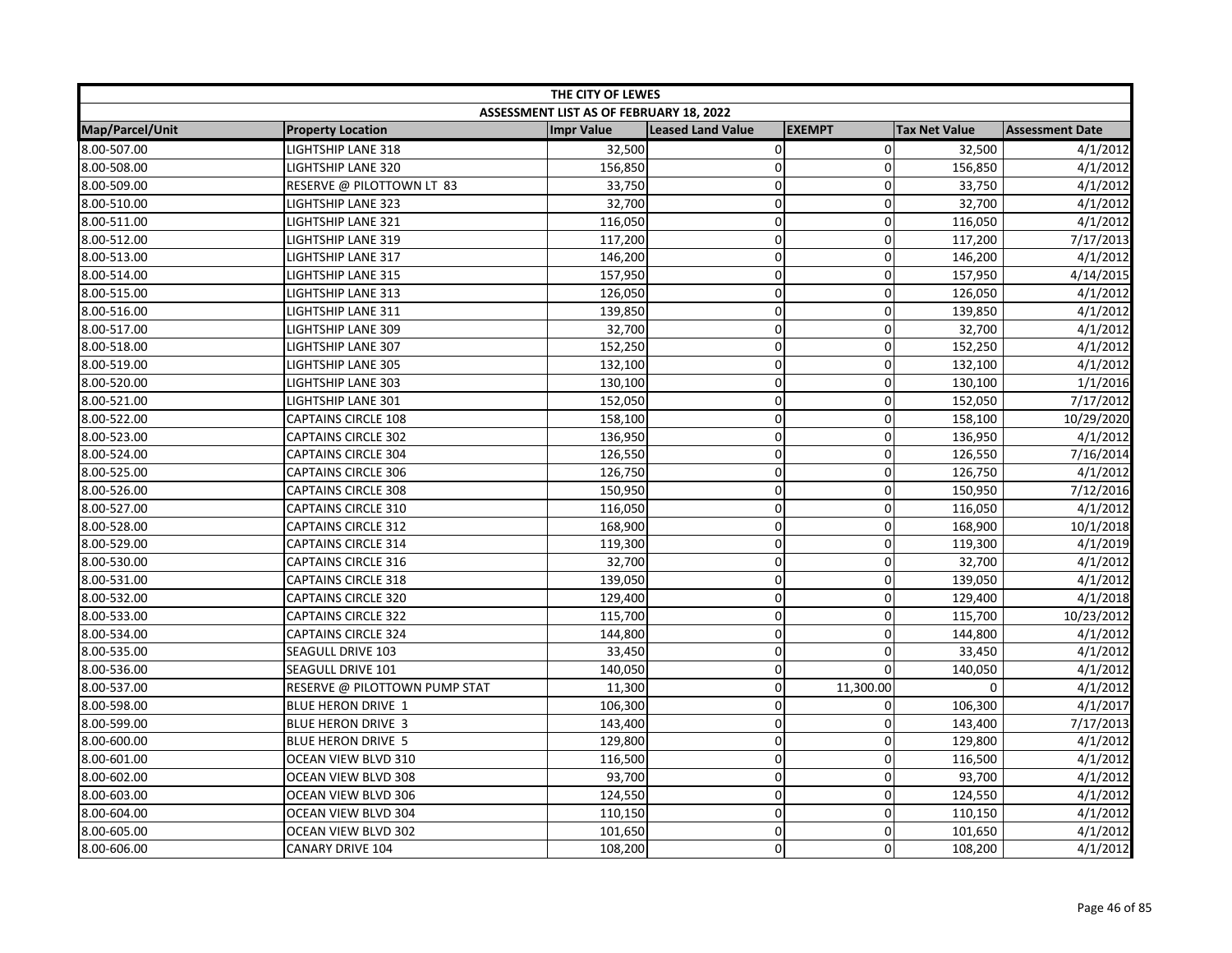| THE CITY OF LEWES |                              |                                         |                          |                |                      |                        |
|-------------------|------------------------------|-----------------------------------------|--------------------------|----------------|----------------------|------------------------|
|                   |                              | ASSESSMENT LIST AS OF FEBRUARY 18, 2022 |                          |                |                      |                        |
| Map/Parcel/Unit   | <b>Property Location</b>     | <b>Impr Value</b>                       | <b>Leased Land Value</b> | <b>EXEMPT</b>  | <b>Tax Net Value</b> | <b>Assessment Date</b> |
| 8.00-607.00       | <b>CANARY DRIVE 102</b>      | 101,150                                 | $\pmb{0}$                | $\overline{0}$ | 101,150              | 4/1/2018               |
| 8.00-608.00       | PILOTTOWN VILLAGE LT 94      | 32,700                                  | $\mathbf 0$              | 0              | 32,700               | 4/1/2012               |
| 8.00-609.00       | PINTAIL COURT 3              | 99,250                                  | $\pmb{0}$                | $\overline{0}$ | 99,250               | 4/1/2012               |
| 8.00-610.00       | PINTAIL COURT 5              | 115,050                                 | $\pmb{0}$                | $\Omega$       | 115,050              | 4/1/2012               |
| 8.00-611.00       | PINTAIL COURT 7              | 106,600                                 | 0                        | $\Omega$       | 106,600              | 4/1/2012               |
| 8.00-612.00       | PINTAIL COURT 8              | 122,700                                 | $\mathbf 0$              | 0              | 122,700              | 4/1/2012               |
| 8.00-613.00       | PINTAIL COURT 6              | 103,300                                 | $\pmb{0}$                | 0              | 103,300              | 4/1/2012               |
| 8.00-614.00       | PINTAIL COURT 4              | 108,550                                 | $\mathbf 0$              | 0              | 108,550              | 4/1/2012               |
| 8.00-615.00       | PINTAIL COURT 2              | 94,150                                  | $\pmb{0}$                | 0              | 94,150               | 4/1/2019               |
| 8.00-616.00       | CANARY DRIVE 14              | 104,000                                 | $\mathbf 0$              | $\overline{0}$ | 104,000              | 4/1/2012               |
| 8.00-617.00       | CANARY DRIVE 12              | 113,150                                 | $\pmb{0}$                | 0              | 113,150              | 1/15/2014              |
| 8.00-618.00       | CANARY DRIVE 10              | 96,350                                  | $\pmb{0}$                | 0              | 96,350               | 4/1/2012               |
| 8.00-619.00       | CANARY DRIVE 8               | 102,550                                 | $\pmb{0}$                | 0              | 102,550              | 4/1/2012               |
| 8.00-620.00       | CANARY DRIVE 6               | 96,550                                  | $\mathbf 0$              | $\overline{0}$ | 96,550               | 7/1/2021               |
| 8.00-621.00       | CANARY DRIVE 4               | 119,000                                 | $\mathbf 0$              | 0              | 119,000              | 4/1/2012               |
| 8.00-622.00       | <b>BLUE HERON DRIVE 2</b>    | 144,800                                 | $\mathbf 0$              | 0              | 144,800              | 4/1/2012               |
| 8.00-623.00       | BLUE HERON DRIVE 4           | 115,950                                 | $\mathsf 0$              | $\overline{0}$ | 115,950              | 4/1/2012               |
| 8.00-624.00       | BLUE HERON DRIVE 6           | 112,850                                 | $\pmb{0}$                | 0              | 112,850              | 4/12/2016              |
| 8.00-625.00       | SEAGULL DRIVE 401            | 106,850                                 | $\mathbf 0$              | 0              | 106,850              | 4/1/2012               |
| 8.00-626.00       | <b>CANARY DRIVE 103</b>      | 114,650                                 | $\mathbf 0$              | 0              | 114,650              | 5/1/2021               |
| 8.00-627.00       | CANARY DRIVE 101             | 116,000                                 | $\mathbf 0$              | $\overline{0}$ | 116,000              | 4/1/2012               |
| 8.00-628.00       | <b>HORNBILL COURT 102</b>    | 112,050                                 | $\mathbf 0$              | $\Omega$       | 112,050              | 10/15/2015             |
| 8.00-629.00       | <b>HORNBILL COURT 104</b>    | 112,350                                 | 0                        | $\Omega$       | 112,350              | 4/1/2012               |
| 8.00-630.00       | <b>HORNBILL COURT 106</b>    | 110,350                                 | $\pmb{0}$                | 0              | 110,350              | 4/1/2012               |
| 8.00-631.00       | <b>HORNBILL COURT 108</b>    | 106,650                                 | $\pmb{0}$                | 0              | 106,650              | 4/1/2012               |
| 8.00-632.00       | <b>HORNBILL COURT 110</b>    | 109,800                                 | $\mathbf 0$              | 0              | 109,800              | 4/1/2012               |
| 8.00-633.00       | <b>HORNBILL COURT 112</b>    | 115,950                                 | $\pmb{0}$                | 0              | 115,950              | 10/14/2014             |
| 8.00-634.00       | <b>HORNBILL COURT 109</b>    | 106,850                                 | $\pmb{0}$                | $\mathbf 0$    | 106,850              | 4/1/2012               |
| 8.00-635.00       | <b>HORNBILL COURT 107</b>    | 130,300                                 | $\pmb{0}$                | 0              | 130,300              | 4/1/2012               |
| 8.00-636.00       | <b>HORNBILL COURT 105</b>    | 114,300                                 | $\pmb{0}$                | 0              | 114,300              | 4/1/2012               |
| 8.00-637.00       | <b>HORNBILL COURT 103</b>    | 101,900                                 | $\pmb{0}$                | 0              | 101,900              | 4/22/2014              |
| 8.00-638.00       | PILOTTOWN VILLAGE LT 138     | 32,600                                  | $\mathbf 0$              | $\overline{0}$ | 32,600               | 4/1/2012               |
| 8.00-639.00       | CANARY DRIVE 7               | 115,450                                 | $\mathbf 0$              | 0              | 115,450              | 7/12/2016              |
| 8.00-640.00       | CANARY DRIVE 5               | 90,500                                  | $\mathbf 0$              | 0              | 90,500               | 4/1/2012               |
| 8.00-641.00       | CANARY DRIVE 3               | 115,100                                 | $\mathbf 0$              | $\mathbf 0$    | 115,100              | 4/1/2012               |
| 8.00-643.00       | PILOTTOWN VILLAGE OPEN SPACE |                                         | $\mathsf 0$              | 0              | $\mathbf 0$          | 4/1/2012               |
| 8.00-644.00       | <b>BLUE HERON DRIVE 7</b>    | 131,000                                 | $\pmb{0}$                | $\overline{0}$ | 131,000              | 10/17/2016             |
| 8.00-645.00       | <b>BLUE HERON DRIVE 9</b>    | 127,650                                 | $\mathbf 0$              | 0              | 127,650              | 4/1/2012               |
| 8.00-646.00       | <b>BLUE HERON DRIVE 11</b>   | 131,700                                 | $\mathbf 0$              | $\overline{0}$ | 131,700              | 4/1/2012               |
| 8.00-647.00       | <b>BLUE HERON DRIVE 13</b>   | 120,650                                 | $\pmb{0}$                | $\Omega$       | 120,650              | 1/1/2022               |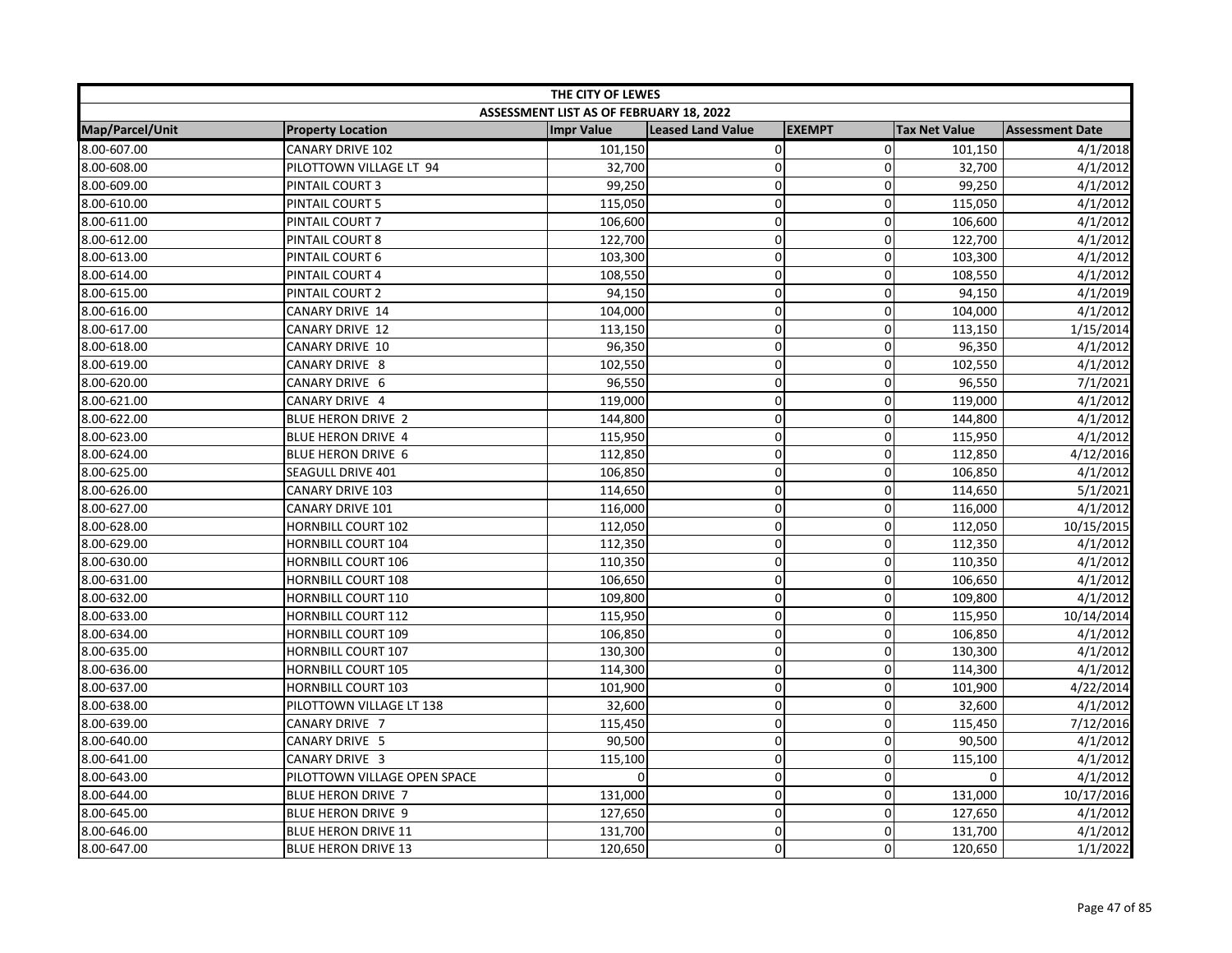| THE CITY OF LEWES |                          |                                         |                          |                |                      |                        |
|-------------------|--------------------------|-----------------------------------------|--------------------------|----------------|----------------------|------------------------|
|                   |                          | ASSESSMENT LIST AS OF FEBRUARY 18, 2022 |                          |                |                      |                        |
| Map/Parcel/Unit   | <b>Property Location</b> | <b>Impr Value</b>                       | <b>Leased Land Value</b> | <b>EXEMPT</b>  | <b>Tax Net Value</b> | <b>Assessment Date</b> |
| 8.00-648.00       | SEAGULL DRIVE 503        | 142,600                                 | 0                        | $\overline{0}$ | 142,600              | 4/1/2012               |
| 8.00-649.00       | SEAGULL DRIVE 504        | 102,400                                 | $\pmb{0}$                | $\Omega$       | 102,400              | 4/1/2012               |
| 8.00-650.00       | SEAGULL DRIVE 502        | 127,250                                 | $\pmb{0}$                | $\mathbf 0$    | 127,250              | 4/1/2012               |
| 8.00-651.00       | SEAGULL DRIVE 500        | 137,850                                 | $\pmb{0}$                | 0              | 137,850              | 7/17/2013              |
| 8.00-652.00       | SEAGULL DRIVE 430        | 141,150                                 | $\mathbf 0$              | $\Omega$       | 141,150              | 10/1/2020              |
| 8.00-653.00       | SEAGULL DRIVE 428        | 138,600                                 | $\pmb{0}$                | $\Omega$       | 138,600              | 7/1/2017               |
| 8.00-654.00       | SEAGULL DRIVE 426        | 130,600                                 | $\pmb{0}$                | $\overline{0}$ | 130,600              | 4/1/2012               |
| 8.00-655.00       | SEAGULL DRIVE 424        | 131,600                                 | $\mathbf 0$              | 0              | 131,600              | 4/1/2012               |
| 8.00-656.00       | <b>SEAGULL DRIVE 422</b> | 103,450                                 | $\pmb{0}$                | 0              | 103,450              | 4/1/2012               |
| 8.00-657.00       | SEAGULL DRIVE 420        | 115,650                                 | $\mathbf 0$              | $\overline{0}$ | 115,650              | 4/1/2012               |
| 8.00-658.00       | <b>SEAGULL DRIVE 418</b> | 120,300                                 | $\mathbf 0$              | 0              | 120,300              | 4/1/2012               |
| 8.00-659.00       | SEAGULL DRIVE 416        | 154,350                                 | $\pmb{0}$                | $\Omega$       | 154,350              | 10/1/2018              |
| 8.00-660.00       | SEAGULL DRIVE 414        | 99,150                                  | $\pmb{0}$                | 0              | 99,150               | 4/1/2012               |
| 8.00-661.00       | SEAGULL DRIVE 412        | 130,350                                 | $\pmb{0}$                | $\mathbf 0$    | 130,350              | 4/1/2012               |
| 8.00-662.00       | SEAGULL DRIVE 410        | 92,750                                  | $\mathbf 0$              | $\Omega$       | 92,750               | 4/1/2012               |
| 8.00-663.00       | <b>SEAGULL DRIVE 408</b> | 106,900                                 | $\mathbf 0$              | 0              | 106,900              | 4/1/2012               |
| 8.00-664.00       | SEAGULL DRIVE 406        | 109,850                                 | $\pmb{0}$                | $\overline{0}$ | 109,850              | 4/1/2012               |
| 8.00-665.00       | SEAGULL DRIVE 404        | 105,400                                 | $\pmb{0}$                | $\overline{0}$ | 105,400              | 4/1/2012               |
| 8.00-666.00       | SEAGULL DRIVE 402        | 114,250                                 | $\mathbf 0$              | 0              | 114,250              | 4/1/2012               |
| 8.00-667.00       | <b>CANARY DRIVE 201</b>  | 105,800                                 | $\pmb{0}$                | 0              | 105,800              | 4/1/2012               |
| 8.00-668.00       | <b>CANARY DRIVE 203</b>  | 98,650                                  | $\mathbf 0$              | $\overline{0}$ | 98,650               | 4/1/2012               |
| 8.00-669.00       | <b>CANARY COURT 403</b>  | 122,650                                 | $\mathbf 0$              | $\Omega$       | 122,650              | 7/1/2019               |
| 8.00-670.00       | <b>CANARY COURT 405</b>  | 103,750                                 | 0                        | 0              | 103,750              | 4/1/2012               |
| 8.00-671.00       | CANARY COURT 407         | 112,300                                 | $\pmb{0}$                | 0              | 112,300              | 10/1/2018              |
| 8.00-672.00       | <b>CANARY COURT 409</b>  | 135,450                                 | $\mathbf 0$              | $\overline{0}$ | 135,450              | 4/1/2012               |
| 8.00-673.00       | CANARY COURT 411         | 101,050                                 | $\mathbf 0$              | $\mathbf 0$    | 101,050              | 4/1/2012               |
| 8.00-674.00       | <b>CANARY COURT 412</b>  | 95,700                                  | $\pmb{0}$                | 0              | 95,700               | 4/1/2012               |
| 8.00-675.00       | CANARY COURT 410         | 122,800                                 | $\mathbf 0$              | $\mathbf 0$    | 122,800              | 10/15/2015             |
| 8.00-676.00       | <b>CANARY COURT 408</b>  | 121,450                                 | $\mathbf 0$              | 0              | 121,450              | 1/14/2015              |
| 8.00-677.00       | <b>CANARY COURT 406</b>  | 107,100                                 | $\mathbf 0$              | $\Omega$       | 107,100              | 4/1/2012               |
| 8.00-678.00       | <b>CANARY COURT 404</b>  | 104,750                                 | $\pmb{0}$                | $\Omega$       | 104,750              | 7/1/2021               |
| 8.00-679.00       | <b>CANARY COURT 402</b>  | 134,950                                 | $\pmb{0}$                | $\overline{0}$ | 134,950              | 4/1/2012               |
| 8.00-680.00       | CANARY COURT 400         | 146,850                                 | $\mathbf 0$              | 0              | 146,850              | 4/1/2012               |
| 8.00-681.00       | CANARY COURT 300         | 119,800                                 | $\pmb{0}$                | 0              | 119,800              | 4/1/2012               |
| 8.00-682.00       | CANARY COURT 302         | 126,350                                 | $\mathbf 0$              | $\overline{0}$ | 126,350              | 1/1/2017               |
| 8.00-683.00       | <b>CANARY COURT 304</b>  | 105,700                                 | $\mathbf 0$              | 0              | 105,700              | 4/1/2012               |
| 8.00-684.00       | <b>CANARY COURT 306</b>  | 32,700                                  | $\pmb{0}$                | $\mathbf 0$    | 32,700               | 4/1/2012               |
| 8.00-685.00       | <b>CANARY COURT 307</b>  | 119,200                                 | $\pmb{0}$                | 0              | 119,200              | 4/1/2012               |
| 8.00-686.00       | <b>CANARY COURT 305</b>  | 128,550                                 | $\mathbf 0$              | $\overline{0}$ | 128,550              | 4/1/2012               |
| 8.00-687.00       | <b>CANARY COURT 303</b>  | 142,700                                 | $\mathbf 0$              | $\Omega$       | 142,700              | 4/1/2012               |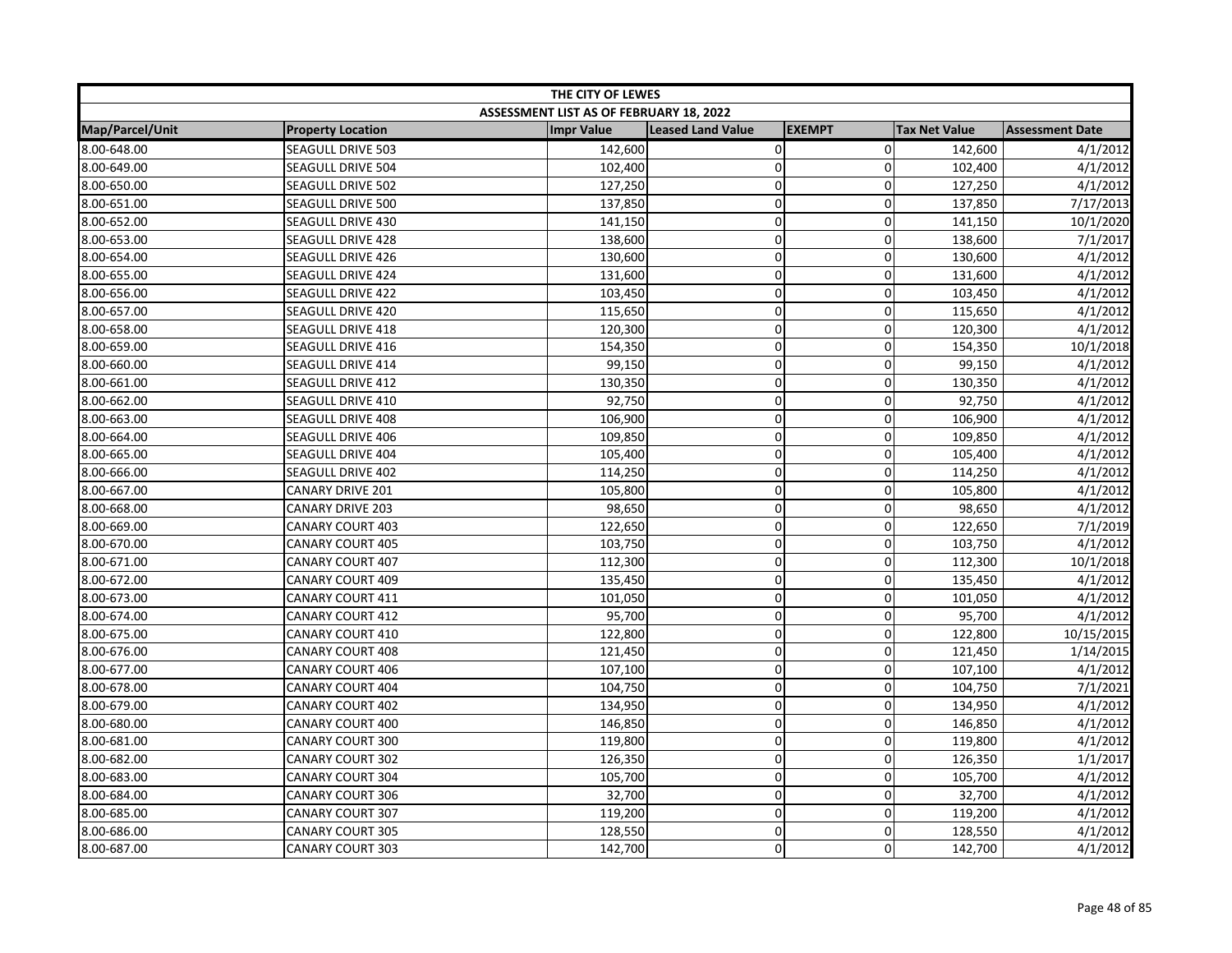| THE CITY OF LEWES |                           |                                         |                          |                |                      |                        |
|-------------------|---------------------------|-----------------------------------------|--------------------------|----------------|----------------------|------------------------|
|                   |                           | ASSESSMENT LIST AS OF FEBRUARY 18, 2022 |                          |                |                      |                        |
| Map/Parcel/Unit   | <b>Property Location</b>  | <b>Impr Value</b>                       | <b>Leased Land Value</b> | <b>EXEMPT</b>  | <b>Tax Net Value</b> | <b>Assessment Date</b> |
| 8.00-688.00       | <b>CANARY DRIVE 202</b>   | 117,500                                 | 0                        | $\overline{0}$ | 117,500              | 4/1/2012               |
| 8.00-689.00       | <b>CANARY DRIVE 200</b>   | 118,450                                 | $\pmb{0}$                | $\Omega$       | 118,450              | 4/1/2012               |
| 8.00-690.00       | SEAGULL DRIVE 306         | 100,150                                 | $\pmb{0}$                | $\mathbf 0$    | 100,150              | 4/1/2012               |
| 8.00-691.00       | <b>SEAGULL DRIVE 304</b>  | 118,800                                 | $\pmb{0}$                | 0              | 118,800              | 4/1/2012               |
| 8.00-692.00       | <b>SEAGULL DRIVE 302</b>  | 109,400                                 | $\mathbf 0$              | $\Omega$       | 109,400              | 4/1/2012               |
| 8.00-693.00       | SEAGULL DRIVE 300         | 126,300                                 | $\mathbf 0$              | $\Omega$       | 126,300              | 4/1/2012               |
| 8.00-694.00       | OCEAN VIEW COURT 3        | 158,350                                 | $\pmb{0}$                | 0              | 158,350              | 4/1/2012               |
| 8.00-695.00       | OCEAN VIEW COURT 5        | 144,400                                 | $\mathbf 0$              | 0              | 144,400              | 4/1/2012               |
| 8.00-696.00       | OCEAN VIEW COURT 7        | 113,100                                 | $\pmb{0}$                | 0              | 113,100              | 4/1/2012               |
| 8.00-697.00       | OCEAN VIEW COURT 9        | 133,450                                 | $\mathbf 0$              | $\overline{0}$ | 133,450              | 4/1/2012               |
| 8.00-698.00       | OCEAN VIEW COURT 11       | 121,950                                 | $\mathbf 0$              | 0              | 121,950              | 4/1/2012               |
| 8.00-699.00       | OCEAN VIEW COURT 13       | 223,550                                 | $\pmb{0}$                | 0              | 223,550              | 4/1/2012               |
| 8.00-700.00       | OCEAN VIEW COURT 2        | 138,550                                 | $\mathbf 0$              | 0              | 138,550              | 4/1/2012               |
| 8.00-701.00       | SEAGULL DRIVE 201         | 123,550                                 | $\pmb{0}$                | $\overline{0}$ | 123,550              | 4/1/2012               |
| 8.00-702.00       | <b>SEAGULL DRIVE 203</b>  | 127,450                                 | $\mathbf 0$              | $\Omega$       | 127,450              | 4/1/2012               |
| 8.00-703.00       | <b>SEAGULL DRIVE 205</b>  | 118,050                                 | $\mathbf 0$              | 0              | 118,050              | 4/1/2012               |
| 8.00-704.00       | SEAGULL DRIVE 207         | 145,950                                 | $\pmb{0}$                | 0              | 145,950              | 4/1/2012               |
| 8.00-705.00       | OCEAN VIEW BLVD 404       | 120,650                                 | $\pmb{0}$                | $\overline{0}$ | 120,650              | 10/1/2021              |
| 8.00-706.00       | OCEAN VIEW BLVD 402       | 111,100                                 | $\mathbf 0$              | 0              | 111,100              | 4/1/2012               |
| 8.00-707.00       | FLAMINGO COURT 1          | 114,150                                 | $\pmb{0}$                | 0              | 114,150              | 4/1/2012               |
| 8.00-708.00       | <b>FLAMINGO COURT 3</b>   | 111,200                                 | $\mathbf 0$              | $\overline{0}$ | 111,200              | 4/1/2012               |
| 8.00-709.00       | <b>FLAMINGO COURT 5</b>   | 112,750                                 | $\mathbf 0$              | $\Omega$       | 112,750              | 1/1/2017               |
| 8.00-710.00       | <b>FLAMINGO COURT 6</b>   | 115,000                                 | 0                        | 0              | 115,000              | 4/1/2012               |
| 8.00-711.00       | <b>FLAMINGO COURT 4</b>   | 114,900                                 | $\pmb{0}$                | 0              | 114,900              | 4/1/2012               |
| 8.00-712.00       | OCEAN VIEW BLVD 324       | 113,300                                 | $\mathbf 0$              | 0              | 113,300              | 4/1/2012               |
| 8.00-713.00       | OCEAN VIEW BLVD 322       | 102,400                                 | $\mathbf 0$              | $\mathbf 0$    | 102,400              | 4/1/2012               |
| 8.00-714.00       | OCEAN VIEW BLVD 320       | 156,550                                 | $\pmb{0}$                | 0              | 156,550              | 1/1/2018               |
| 8.00-715.00       | OCEAN VIEW BLVD 318       | 128,000                                 | $\mathbf 0$              | $\overline{0}$ | 128,000              | 4/1/2012               |
| 8.00-716.00       | OCEAN VIEW BLVD 316       | 113,800                                 | $\mathbf 0$              | 0              | 113,800              | 4/1/2012               |
| 8.00-717.00       | OCEAN VIEW BLVD 314       | 118,700                                 | $\mathbf 0$              | $\Omega$       | 118,700              | 4/1/2012               |
| 8.00-718.00       | OCEAN VIEW BLVD 312       | 123,150                                 | $\pmb{0}$                | $\Omega$       | 123,150              | 10/23/2013             |
| 8.00-719.00       | OCEAN VIEW BLVD 303       | 119,500                                 | $\pmb{0}$                | 0              | 119,500              | 4/1/2012               |
| 8.00-720.00       | OCEAN VIEW BLVD 305       | 105,950                                 | $\mathbf 0$              | 0              | 105,950              | 4/1/2012               |
| 8.00-721.00       | OCEAN VIEW BLVD 307       | 114,300                                 | $\pmb{0}$                | 0              | 114,300              | 4/1/2012               |
| 8.00-722.00       | OCEAN VIEW BLVD 401       | 152,000                                 | $\mathbf 0$              | $\overline{0}$ | 152,000              | 4/1/2012               |
| 8.00-723.00       | OCEAN VIEW BLVD 403       | 144,850                                 | $\mathbf 0$              | 0              | 144,850              | 10/1/2017              |
| 8.00-724.00       | SEAGULL DRIVE 303         | 115,050                                 | $\pmb{0}$                | $\overline{0}$ | 115,050              | 4/1/2019               |
| 8.00-725.00       | SEAGULL DRIVE 305         | 117,900                                 | $\pmb{0}$                | 0              | 117,900              | 4/1/2012               |
| 8.00-726.00       | SEAGULL DRIVE 307         | 128,600                                 | $\mathbf 0$              | $\overline{0}$ | 128,600              | 4/12/2016              |
| 8.00-727.00       | <b>BLUE HERON DRIVE 8</b> | 138,650                                 | $\mathbf 0$              | $\Omega$       | 138,650              | 4/1/2012               |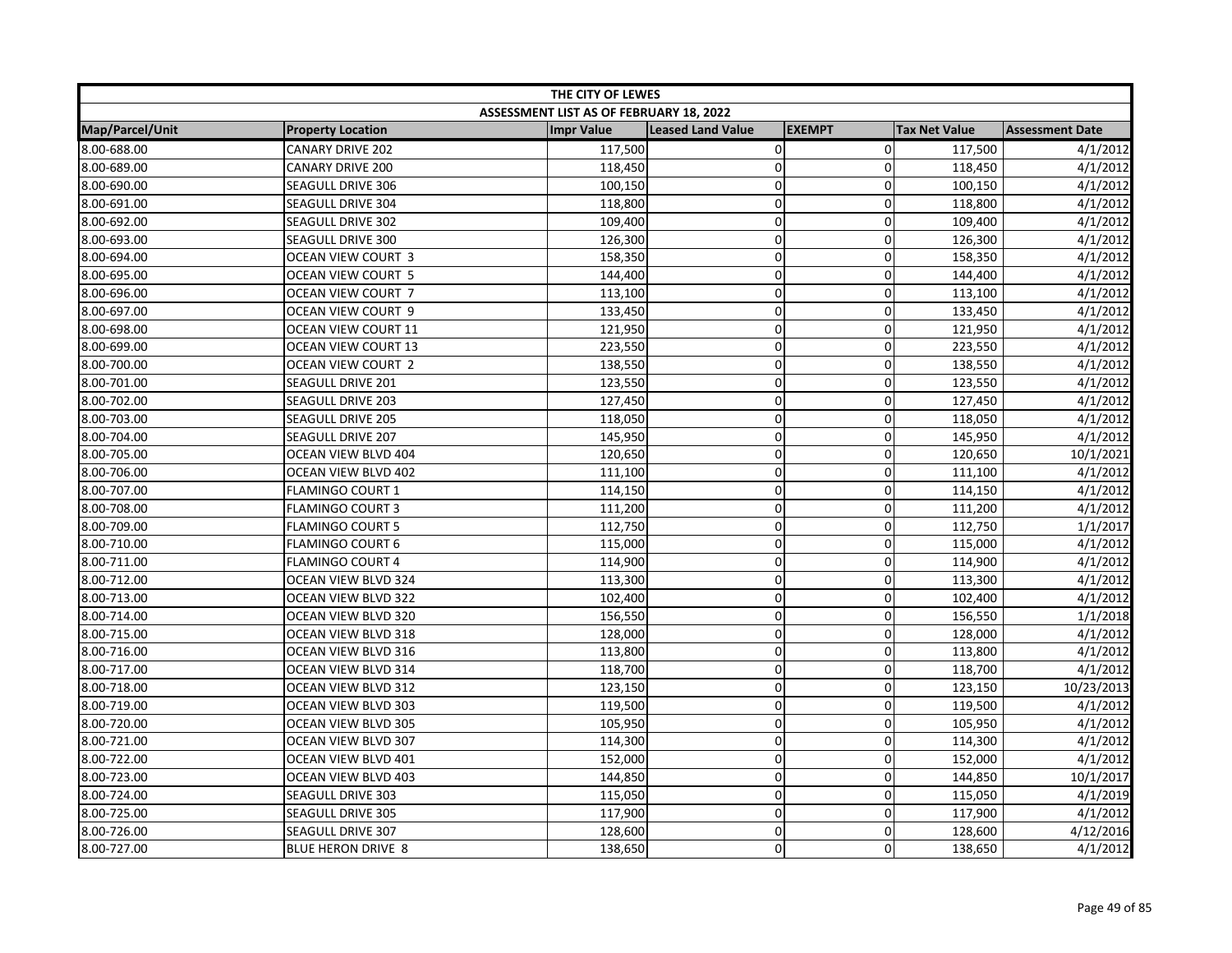| THE CITY OF LEWES |                                |                                         |                          |               |                      |                        |
|-------------------|--------------------------------|-----------------------------------------|--------------------------|---------------|----------------------|------------------------|
|                   |                                | ASSESSMENT LIST AS OF FEBRUARY 18, 2022 |                          |               |                      |                        |
| Map/Parcel/Unit   | <b>Property Location</b>       | <b>Impr Value</b>                       | <b>Leased Land Value</b> | <b>EXEMPT</b> | <b>Tax Net Value</b> | <b>Assessment Date</b> |
| 8.00-728.00       | <b>BLUE HERON DRIVE 10</b>     | 107,600                                 | $\pmb{0}$                | $\mathbf 0$   | 107,600              | 7/1/2019               |
| 8.00-729.00       | <b>BLUE HERON DRIVE 12</b>     | 131,600                                 | $\mathbf 0$              | $\Omega$      | 131,600              | 4/1/2012               |
| 8.00-730.00       | SEAGULL DRIVE 423              | 137,800                                 | $\pmb{0}$                | $\mathbf 0$   | 137,800              | 4/1/2020               |
| 8.00-731.00       | SEAGULL DRIVE 421              | 104,300                                 | $\mathbf 0$              | $\mathbf 0$   | 104,300              | 4/1/2012               |
| 8.00-732.00       | SEAGULL DRIVE 419              | 114,250                                 | $\mathbf 0$              | $\Omega$      | 114,250              | 4/1/2012               |
| 8.00-733.00       | <b>SEAGULL DRIVE 417</b>       | 112,450                                 | $\mathbf 0$              | $\Omega$      | 112,450              | 4/1/2012               |
| 8.00-734.00       | SEAGULL DRIVE 415              | 120,050                                 | $\pmb{0}$                | 0             | 120,050              | 4/1/2012               |
| 8.00-735.00       | SEAGULL DRIVE 413              | 104,200                                 | $\overline{0}$           | 0             | 104,200              | 4/1/2012               |
| 8.00-736.00       | SEAGULL DRIVE 411              | 135,300                                 | $\pmb{0}$                | 0             | 135,300              | 4/1/2012               |
| 8.00-737.00       | SEAGULL DRIVE 409              | 122,800                                 | $\mathbf 0$              | $\mathbf 0$   | 122,800              | 4/1/2012               |
| 8.00-738.00       | SEAGULL DRIVE 407              | 103,850                                 | $\mathbf 0$              | $\mathbf 0$   | 103,850              | 4/1/2012               |
| 8.00-739.00       | <b>SEAGULL DRIVE 405</b>       | 122,700                                 | $\pmb{0}$                | $\Omega$      | 122,700              | 4/1/2018               |
| 8.00-740.00       | <b>SEAGULL DRIVE 403</b>       | 101,800                                 | $\mathbf 0$              | $\Omega$      | 101,800              | 4/1/2012               |
| 8.00-741.00       | PILOTTOWN VILLAGE-PUMP STATION | 39,550                                  | $\mathsf 0$              | 39,550.00     | $\mathbf 0$          | 4/1/2012               |
| 8.00-891.00       | <b>SAMANTHA DRIVE 103</b>      | 117,250                                 | $\Omega$                 | $\mathbf{0}$  | 117,250              | 7/17/2012              |
| 8.00-892.00       | SAMANTHA DRIVE 105             | 110,800                                 | $\mathbf 0$              | $\Omega$      | 110,800              | 7/17/2012              |
| 8.00-893.00       | SAMANTHA DRIVE 107             | 114,750                                 | $\pmb{0}$                | 0             | 114,750              | 10/14/2014             |
| 8.00-894.00       | SAMANTHA DRIVE 109             | 127,500                                 | $\pmb{0}$                | 0             | 127,500              | 7/17/2012              |
| 8.00-895.00       | SAMANTHA DRIVE 111             | 130,700                                 | $\mathbf 0$              | 0             | 130,700              | 10/14/2014             |
| 8.00-896.00       | SAMANTHA DRIVE 113             | 112,900                                 | $\mathbf 0$              | $\mathbf 0$   | 112,900              | 5/1/2012               |
| 8.00-897.00       | SAMANTHA DRIVE 115             | 112,900                                 | $\mathbf 0$              | $\mathbf 0$   | 112,900              | 4/1/2013               |
| 8.00-898.00       | SAMANTHA DRIVE 117             | 112,150                                 | $\mathbf 0$              | $\Omega$      | 112,150              | 4/24/2013              |
| 8.00-899.00       | SAMANTHA DRIVE 119             | 115,150                                 | $\pmb{0}$                | 0             | 115,150              | 1/15/2014              |
| 8.00-900.00       | SAMANTHA DRIVE 121             | 112,900                                 | $\mathbf 0$              | 0             | 112,900              | 4/1/2013               |
| 8.00-901.00       | SAMANTHA DRIVE 125             | 114,800                                 | $\mathbf 0$              | 0             | 114,800              | 10/14/2014             |
| 8.00-902.00       | SAMANTHA DRIVE 127             | 135,850                                 | $\mathbf 0$              | $\Omega$      | 135,850              | 1/14/2015              |
| 8.00-903.00       | SAMANTHA DRIVE 201             | 123,850                                 | $\mathbf 0$              | 0             | 123,850              | 4/12/2016              |
| 8.00-904.00       | SAMANTHA DRIVE 203             | 115,650                                 | $\mathbf 0$              | $\mathbf 0$   | 115,650              | 1/14/2015              |
| 8.00-905.00       | <b>SAMANTHA DRIVE 205</b>      | 130,500                                 | $\mathbf 0$              | $\Omega$      | 130,500              | 10/1/2018              |
| 8.00-906.00       | SAMANTHA DRIVE 207             | 119,350                                 | $\mathbf 0$              | $\Omega$      | 119,350              | 1/14/2015              |
| 8.00-907.00       | SAMANTHA DRIVE 209             | 118,850                                 | $\pmb{0}$                | $\Omega$      | 118,850              | 1/14/2015              |
| 8.00-908.00       | SAMANTHA DRIVE 211             | 118,250                                 | $\pmb{0}$                | 0             | 118,250              | 1/15/2014              |
| 8.00-909.00       | SAMANTHA DRIVE 213             | 121,300                                 | $\mathbf 0$              | 0             | 121,300              | 10/14/2014             |
| 8.00-910.00       | SAMANTHA DRIVE 301             | 107,200                                 | $\pmb{0}$                | 0             | 107,200              | 4/1/2019               |
| 8.00-911.00       | SAMANTHA DRIVE 303             | 102,400                                 | $\mathbf 0$              | $\mathbf 0$   | 102,400              | 7/15/2015              |
| 8.00-912.00       | SAMANTHA DRIVE 305             | 106,100                                 | $\mathbf 0$              | 0             | 106,100              | 4/12/2016              |
| 8.00-913.00       | SAMANTHA DRIVE 307             | 100,200                                 | $\pmb{0}$                | 0             | 100,200              | 4/14/2015              |
| 8.00-914.00       | SAMANTHA DRIVE 309             | 101,200                                 | $\pmb{0}$                | 0             | 101,200              | 4/14/2015              |
| 8.00-915.00       | SAMANTHA DRIVE 311             | 100,200                                 | $\mathbf 0$              | 0             | 100,200              | 4/14/2015              |
| 8.00-916.00       | SAMANTHA DRIVE 315             | 93,150                                  | $\mathbf 0$              | $\Omega$      | 93,150               | 4/24/2013              |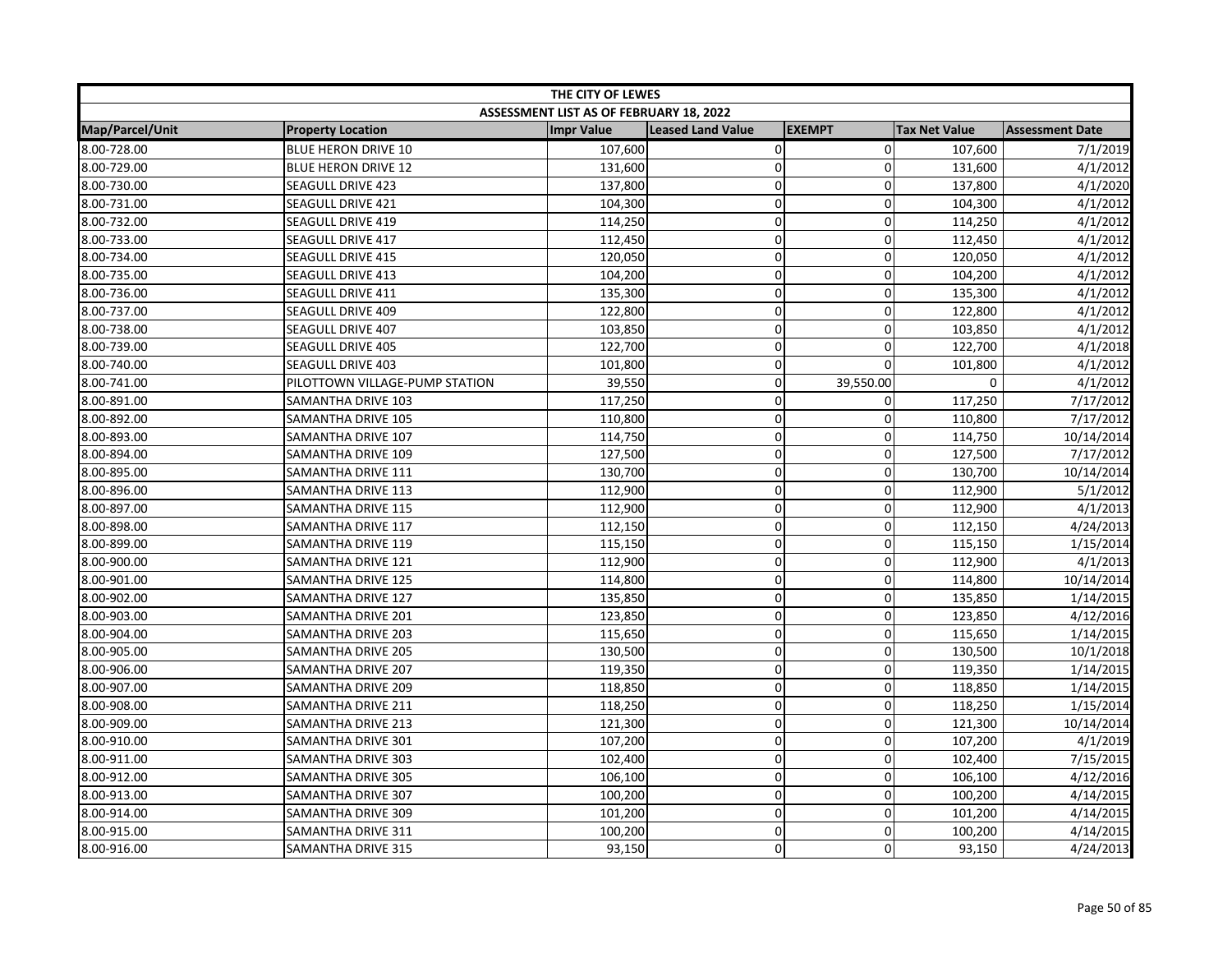| THE CITY OF LEWES |                           |                                         |                          |                     |                      |                        |
|-------------------|---------------------------|-----------------------------------------|--------------------------|---------------------|----------------------|------------------------|
|                   |                           | ASSESSMENT LIST AS OF FEBRUARY 18, 2022 |                          |                     |                      |                        |
| Map/Parcel/Unit   | <b>Property Location</b>  | <b>Impr Value</b>                       | <b>Leased Land Value</b> | <b>EXEMPT</b>       | <b>Tax Net Value</b> | <b>Assessment Date</b> |
| 8.00-917.00       | <b>SAMANTHA DRIVE 317</b> | 97,400                                  | $\pmb{0}$                | $\mathbf 0$         | 97,400               | 7/17/2013              |
| 8.00-918.00       | SAMANTHA DRIVE 319        | 97,400                                  | 0                        | 0                   | 97,400               | 7/17/2013              |
| 8.00-919.00       | SAMANTHA DRIVE 321        | 93,250                                  | 0                        | $\mathbf 0$         | 93,250               | 7/17/2013              |
| 8.00-920.00       | SAMANTHA DRIVE 323        | 93,100                                  | $\mathbf 0$              | $\mathbf 0$         | 93,100               | 7/17/2013              |
| 8.00-921.00       | SAMANTHA DRIVE 325        | 93,150                                  | 0                        | $\mathbf 0$         | 93,150               | 7/17/2013              |
| 8.00-922.00       | SAMANTHA DRIVE 401        | 134,600                                 | 0                        | $\mathbf 0$         | 134,600              | 4/1/2019               |
| 8.00-923.00       | SAMANTHA DRIVE 403        | 122,200                                 | 0                        | $\pmb{0}$           | 122,200              | 7/17/2013              |
| 8.00-924.00       | SAMANTHA DRIVE 405        | 107,600                                 | 0                        | $\mathsf{O}\xspace$ | 107,600              | 5/1/2012               |
| 8.00-925.00       | SAMANTHA DRIVE 407        | 110,600                                 | 0                        | $\mathbf 0$         | 110,600              | 10/1/2018              |
| 8.00-926.00       | SAMANTHA DRIVE 409        | 128,250                                 | $\overline{\text{o}}$    | $\mathbf 0$         | 128,250              | 7/1/2017               |
| 8.00-927.00       | SAMANTHA DRIVE 411        | 132,250                                 | 0                        | $\mathbf 0$         | 132,250              | 10/14/2014             |
| 8.00-928.00       | SAMANTHA DRIVE 413        | 130,200                                 | 0                        | $\mathbf 0$         | 130,200              | 4/1/2018               |
| 8.00-929.00       | SAMANTHA DRIVE 415        | 110,450                                 | 0                        | $\mathbf 0$         | 110,450              | 10/1/2018              |
| 8.00-930.00       | SAMANTHA DRIVE 417        | 115,200                                 | 0                        | $\pmb{0}$           | 115,200              | 10/1/2021              |
| 8.00-931.00       | SAMANTHA DRIVE 419        | 116,950                                 | $\mathbf 0$              | 0                   | 116,950              | 4/24/2013              |
| 8.00-932.00       | SAMANTHA DRIVE 421        | 129,250                                 | 0                        | $\mathbf 0$         | 129,250              | 10/14/2014             |
| 8.00-933.00       | SAMANTHA DRIVE 436        | 108,150                                 | 0                        | $\mathbf 0$         | 108,150              | 7/17/2012              |
| 8.00-934.00       | SAMANTHA DRIVE 434        | 104,600                                 | 0                        | $\pmb{0}$           | 104,600              | 7/17/2012              |
| 8.00-935.00       | SAMANTHA DRIVE 432        | 108,750                                 | 0                        | $\mathbf 0$         | 108,750              | 7/17/2012              |
| 8.00-936.00       | SAMANTHA DRIVE 430        | 108,900                                 | 0                        | 0                   | 108,900              | 7/17/2012              |
| 8.00-937.00       | SAMANTHA DRIVE 428        | 104,700                                 | 0                        | $\mathbf 0$         | 104,700              | 7/17/2012              |
| 8.00-938.00       | <b>SAMANTHA DRIVE 426</b> | 109,000                                 | $\mathbf 0$              | 0                   | 109,000              | 7/17/2012              |
| 8.00-939.00       | SAMANTHA DRIVE 422        | 112,150                                 | $\mathbf 0$              | $\mathbf 0$         | 112,150              | 4/1/2013               |
| 8.00-940.00       | SAMANTHA DRIVE 420        | 109,900                                 | 0                        | 0                   | 109,900              | 4/1/2013               |
| 8.00-941.00       | SAMANTHA DRIVE 418        | 114,300                                 | 0                        | 0                   | 114,300              | 7/1/2020               |
| 8.00-942.00       | <b>SAMANTHA DRIVE 416</b> | 109,900                                 | 0                        | 0                   | 109,900              | 4/1/2013               |
| 8.00-943.00       | SAMANTHA DRIVE 414        | 111,800                                 | 0                        | $\mathbf 0$         | 111,800              | 4/1/2013               |
| 8.00-944.00       | SAMANTHA DRIVE 410        | 93,150                                  | 0                        | $\pmb{0}$           | 93,150               | 7/17/2013              |
| 8.00-945.00       | SAMANTHA DRIVE 408        | 93,100                                  | 0                        | 0                   | 93,100               | 7/17/2013              |
| 8.00-946.00       | SAMANTHA DRIVE 406        | 90,950                                  | 0                        | $\mathbf 0$         | 90,950               | 10/23/2013             |
| 8.00-947.00       | SAMANTHA DRIVE 404        | 91,250                                  | 0                        | $\mathbf 0$         | 91,250               | 10/23/2013             |
| 8.00-948.00       | SAMANTHA DRIVE 402        | 91,950                                  | $\mathbf 0$              | $\mathbf 0$         | 91,950               | 1/1/2019               |
| 8.00-949.00       | <b>CARTER WAY 136</b>     | 98,650                                  | $\mathbf 0$              | $\mathbf 0$         | 98,650               | 7/1/2019               |
| 8.00-950.00       | <b>CARTER WAY 134</b>     | 98,950                                  | $\mathbf 0$              | $\mathbf 0$         | 98,950               | 1/15/2014              |
| 8.00-951.00       | CARTER WAY 132            | 93,100                                  | 0                        | $\mathbf 0$         | 93,100               | 1/15/2014              |
| 8.00-952.00       | CARTER WAY 130            | 94,100                                  | 0                        | $\pmb{0}$           | 94,100               | 7/12/2016              |
| 8.00-953.00       | CARTER WAY 128            | 95,650                                  | 0                        | $\mathbf 0$         | 95,650               | 10/14/2014             |
| 8.00-954.00       | CARTER WAY 124            | 103,200                                 | 0                        | 0                   | 103,200              | 1/1/2019               |
| 8.00-955.00       | CARTER WAY 120            | 98,000                                  | 0                        | $\mathbf 0$         | 98,000               | 7/16/2014              |
| 8.00-956.00       | CARTER WAY 118            | 98,000                                  | 0                        | $\Omega$            | 98,000               | 7/16/2014              |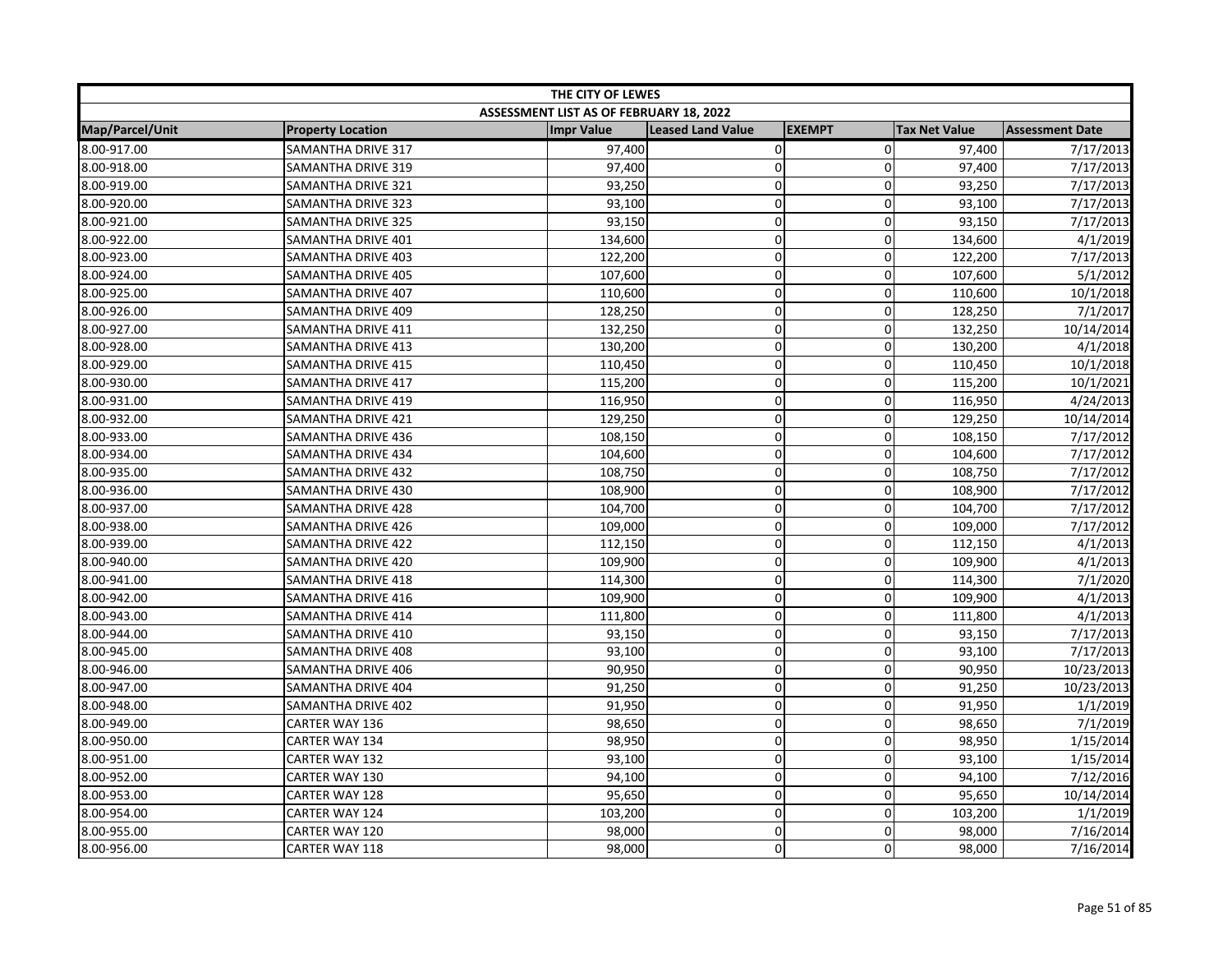| THE CITY OF LEWES |                                |                                         |                          |               |                      |                        |
|-------------------|--------------------------------|-----------------------------------------|--------------------------|---------------|----------------------|------------------------|
|                   |                                | ASSESSMENT LIST AS OF FEBRUARY 18, 2022 |                          |               |                      |                        |
| Map/Parcel/Unit   | <b>Property Location</b>       | <b>Impr Value</b>                       | <b>Leased Land Value</b> | <b>EXEMPT</b> | <b>Tax Net Value</b> | <b>Assessment Date</b> |
| 8.00-957.00       | CARTER WAY 116                 | 100,650                                 | 0                        | $\mathbf 0$   | 100,650              | 1/14/2015              |
| 8.00-958.00       | CARTER WAY 114                 | 101,600                                 | $\mathbf 0$              | $\mathbf 0$   | 101,600              | 7/1/2017               |
| 8.00-959.00       | CARTER WAY 110                 | 98,900                                  | 0                        | $\pmb{0}$     | 98,900               | 4/1/2018               |
| 8.00-960.00       | CARTER WAY 108                 | 97,600                                  | 0                        | 0             | 97,600               | 7/15/2015              |
| 8.00-961.00       | CARTER WAY 106                 | 98,200                                  | 0                        | $\mathbf 0$   | 98,200               | 7/15/2015              |
| 8.00-962.00       | CARTER WAY 104                 | 98,400                                  | $\mathbf 0$              | $\mathbf 0$   | 98,400               | 7/15/2015              |
| 8.00-963.00       | CARTER WAY 102                 | 105,050                                 | 0                        | $\mathbf 0$   | 105,050              | 4/12/2016              |
| 8.00-964.00       | CARTER WAY 100                 | 101,350                                 | 0                        | 0             | 101,350              | 1/1/2019               |
| 8.00-965.00       | CARTER WAY 101                 | 105,200                                 | 0                        | $\mathbf 0$   | 105,200              | 4/1/2018               |
| 8.00-966.00       | CARTER WAY 103                 | 99,800                                  | 0                        | $\pmb{0}$     | 99,800               | 1/14/2015              |
| 8.00-967.00       | CARTER WAY 105                 | 102,950                                 | $\overline{0}$           | $\mathbf 0$   | 102,950              | 10/14/2014             |
| 8.00-968.00       | CARTER WAY 107                 | 103,350                                 | 0                        | $\mathbf 0$   | 103,350              | 10/14/2014             |
| 8.00-969.00       | CARTER WAY 109                 | 105,850                                 | 0                        | 0             | 105,850              | 7/1/2017               |
| 8.00-970.00       | CARTER WAY 111                 | 94,850                                  | 0                        | $\pmb{0}$     | 94,850               | 7/1/2020               |
| 8.00-971.00       | CARTER WAY 115                 | 102,000                                 | $\mathbf 0$              | 0             | 102,000              | 10/15/2015             |
| 8.00-972.00       | CARTER WAY 117                 | 98,100                                  | $\mathbf 0$              | $\mathbf 0$   | 98,100               | 4/14/2015              |
| 8.00-973.00       | CARTER WAY 119                 | 97,600                                  | 0                        | $\mathbf 0$   | 97,600               | 4/14/2015              |
| 8.00-974.00       | CARTER WAY 121                 | 103,700                                 | 0                        | $\pmb{0}$     | 103,700              | 4/12/2016              |
| 8.00-975.00       | CARTER WAY 123                 | 98,100                                  | 0                        | $\mathbf 0$   | 98,100               | 4/14/2015              |
| 8.00-976.00       | CARTER WAY 127                 | 98,100                                  | 0                        | 0             | 98,100               | 7/12/2016              |
| 8.00-977.00       | CARTER WAY 129                 | 96,000                                  | 0                        | $\mathbf 0$   | 96,000               | 1/14/2015              |
| 8.00-978.00       | CARTER WAY 131                 | 93,700                                  | $\overline{0}$           | 0             | 93,700               | 1/14/2015              |
| 8.00-979.00       | CARTER WAY 133                 | 96,350                                  | 0                        | $\mathbf 0$   | 96,350               | 1/14/2015              |
| 8.00-980.00       | CARTER WAY 135                 | 110,200                                 | 0                        | $\mathbf 0$   | 110,200              | 10/14/2014             |
| 8.00-981.00       | SAMANTHA DRIVE 226             | 106,800                                 | $\mathbf 0$              | $\mathbf 0$   | 106,800              | 4/12/2016              |
| 8.00-982.00       | SAMANTHA DRIVE 224             | 101,200                                 | 0                        | 0             | 101,200              | 4/14/2015              |
| 8.00-983.00       | SAMANTHA DRIVE 222             | 102,300                                 | 0                        | $\mathbf 0$   | 102,300              | 10/1/2019              |
| 8.00-984.00       | SAMANTHA DRIVE 220             | 103,050                                 | 0                        | $\pmb{0}$     | 103,050              | 1/1/2017               |
| 8.00-985.00       | SAMANTHA DRIVE 218             | 102,750                                 | $\mathbf 0$              | 0             | 102,750              | 4/1/2017               |
| 8.00-986.00       | SAMANTHA DRIVE 216             | 100,200                                 | 0                        | $\mathbf 0$   | 100,200              | 1/14/2015              |
| 8.00-987.00       | SAMANTHA DRIVE 212             | 105,000                                 | $\mathbf 0$              | $\mathbf 0$   | 105,000              | 4/14/2015              |
| 8.00-988.00       | SAMANTHA DRIVE 210             | 104,150                                 | 0                        | $\mathbf 0$   | 104,150              | 4/12/2016              |
| 8.00-989.00       | SAMANTHA DRIVE 208             | 105,250                                 | 0                        | $\mathbf 0$   | 105,250              | 1/1/2018               |
| 8.00-990.00       | SAMANTHA DRIVE 206             | 103,650                                 | 0                        | $\mathbf 0$   | 103,650              | 4/14/2015              |
| 8.00-991.00       | SAMANTHA DRIVE 204             | 100,200                                 | 0                        | $\mathbf 0$   | 100,200              | 1/14/2015              |
| 8.00-992.00       | SAMANTHA DRIVE 202             | 106,800                                 | $\mathbf 0$              | $\mathbf 0$   | 106,800              | 4/14/2015              |
| 8.00-993.00       | CANARY CREEK PARCEL A WETLANDS | 0                                       | 0                        | $\mathbf 0$   | 0                    | 4/1/2012               |
| 8.00-994.00       | CANARY CREEK PARCEL B UPLAND 2 | 0                                       | 0                        | $\mathbf 0$   | $\mathbf 0$          | 4/1/2012               |
| 8.00-995.00       | CANARY CREEK PARCEL C UPLAND 1 | $\mathbf 0$                             | 0                        | $\mathbf 0$   | $\pmb{0}$            | 4/1/2012               |
| 8.00-996.00       | CANARY CREEK PARCEL D ARC AREA | 0                                       | 0                        | $\mathbf 0$   | 0                    | 4/1/2012               |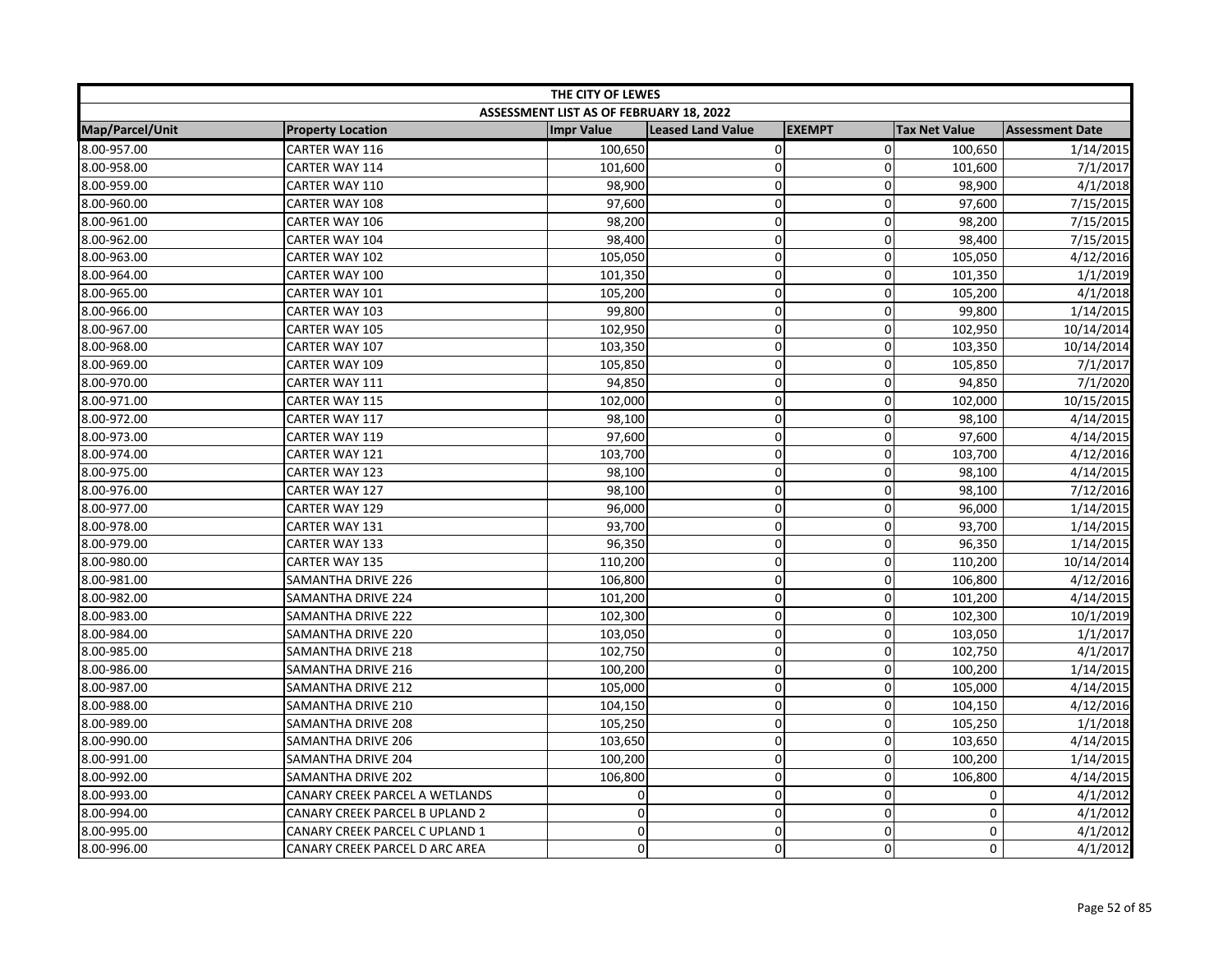| THE CITY OF LEWES |                                            |                                         |                          |               |                      |                        |
|-------------------|--------------------------------------------|-----------------------------------------|--------------------------|---------------|----------------------|------------------------|
|                   |                                            | ASSESSMENT LIST AS OF FEBRUARY 18, 2022 |                          |               |                      |                        |
| Map/Parcel/Unit   | <b>Property Location</b>                   | <b>Impr Value</b>                       | <b>Leased Land Value</b> | <b>EXEMPT</b> | <b>Tax Net Value</b> | <b>Assessment Date</b> |
| 8.00-997.00       | CANARY CREEK PARCEL H PUMP STA             | $\Omega$                                | $\pmb{0}$                | 0.00          | $\mathbf{0}$         | 4/1/2012               |
| 8.07-001.00       | <b>QUEEN ANNE AVENUE 103</b>               | 96,950                                  | $\mathbf 0$              | 0             | 96,950               | 4/1/2012               |
| 8.07-002.00       | BRADLEY (BROWN) LANE 100                   | 165,700                                 | 0                        | $\mathbf{0}$  | 165,700              | 10/1/2021              |
| 8.07-003.00       | BRADLEY (BROWN) LANE 102                   | 123,000                                 | 0                        | 0             | 123,000              | 4/1/2012               |
| 8.07-004.00       | <b>BRADLEY (BROWN) LANE 104</b>            | 122,500                                 | 0                        | $\mathbf{0}$  | 122,500              | 10/1/2021              |
| 8.07-005.00       | BRADLEY (BROWN) LANE 108                   | 147,650                                 | 0                        | $\mathbf 0$   | 147,650              | 4/1/2012               |
| 8.07-007.00       | BRADLEY (BROWN) LANE 113                   | 253,500                                 | 0                        | $\mathbf 0$   | 253,500              | 4/1/2012               |
| 8.07-008.00       | BRADLEY (BROWN) LANE 111B                  | 158,350                                 | $\mathbf 0$              | 0             | 158,350              | 4/1/2012               |
| 8.07-009.00       | BRADLEY (BROWN) LANE 111                   | 122,200                                 | 0                        | 0             | 122,200              | 4/1/2012               |
| 8.07-010.00       | BRADLEY (BROWN) LANE 107                   | 134,750                                 | 0                        | $\mathbf 0$   | 134,750              | 7/1/2019               |
| 8.07-010.01       | <b>BRADLEY (BROWN) LANE 109</b>            | 124,550                                 | $\mathbf 0$              | 0             | 124,550              | 7/1/2017               |
| 8.07-010.02       | BRADLEY (BROWN) LANE 103                   | 128,150                                 | 0                        | $\Omega$      | 128,150              | 1/1/2018               |
| 8.07-010.03       | BRADLEY (BROWN) LANE 105                   | 107,450                                 | 0                        | $\mathbf 0$   | 107,450              | 1/1/2019               |
| 8.07-011.00       | BRADLEY (BROWN) LANE 101                   | 203,700                                 | 0                        | $\pmb{0}$     | 203,700              | 4/1/2018               |
| 8.07-012.00       | THIRD STREET 502 W                         | 191,000                                 | 0                        | 0             | 191,000              | 1/1/2018               |
| 8.07-013.00       | THIRD STREET 500 W                         | 106,200                                 | 0                        | $\mathbf 0$   | 106,200              | 10/1/2021              |
| 8.07-014.00       | <b>BURTON AVENUE 302</b>                   | 254,500                                 | 0                        | $\mathbf 0$   | 254,500              | 4/1/2012               |
| 8.07-015.00       | <b>BURTON AVENUE 308</b>                   | 329,800                                 | 0                        | 0             | 329,800              | 4/1/2020               |
| 8.07-015.01       | <b>BURTON AVENUE 306</b>                   | 182,000                                 | 0                        | $\mathbf 0$   | 182,000              | 1/14/2015              |
| 8.07-015.02       | <b>BURTON AVENUE 304</b>                   | 290,100                                 | $\mathbf 0$              | 0             | 290,100              | 1/1/2020               |
| 8.07-016.00-0000A | <b>BURTON AVENUE 310 - UNIT A</b>          | 97,100                                  | 0                        | $\mathbf 0$   | 97,100               | 7/16/2014              |
| 8.07-016.00-0000B | <b>BURTON AVENUE 310 - UNIT B</b>          | 97,100                                  | $\mathbf 0$              | $\mathbf{0}$  | 97,100               | 7/16/2014              |
| 8.07-016.01       | <b>BURTON AVENUE 312</b>                   | 140,600                                 | 0                        | $\mathbf 0$   | 140,600              | 1/14/2015              |
| 8.07-017.00       | <b>BURTON AVENUE 314</b>                   | 3,450                                   | 0                        | $\mathbf 0$   | 3,450                | 4/1/2012               |
| 8.07-018.00       | <b>BURTON AVENUE 314</b>                   | 89,700                                  | 0                        | $\mathbf 0$   | 89,700               | 4/1/2012               |
| 8.07-019.00       | <b>CORNER</b><br><b>FOURTH STREET WEST</b> | 44,100                                  | 0                        | 44,100.00     | $\Omega$             | 4/1/2012               |
| 8.07-020.00       | <b>BURTON AVENUE 402</b>                   | 117,650                                 | $\mathbf 0$              | 0             | 117,650              | 4/1/2012               |
| 8.07-021.00       | <b>BURTON AVENUE 404</b>                   | 77,950                                  | 0                        | $\mathbf 0$   | 77,950               | 7/1/2018               |
| 8.07-021.01       | <b>BURTON AVENUE PARCEL B</b>              | 39,600                                  | $\mathbf 0$              | 0             | 39,600               | 4/1/2012               |
| 8.07-022.00       | <b>FOURTH STREET 500</b>                   | 198,800                                 | 0                        | 198,800.00    | $\mathbf 0$          | 4/1/2012               |
| 8.07-022.01       | <b>BURTON AVENUE VACANT LOT</b>            | 10,000                                  | 0                        | 10,000.00     | 0                    | 4/1/2012               |
| 8.07-023.00       | <b>BURTON AVENUE 406</b>                   | 67,100                                  | 0                        | $\mathbf 0$   | 67,100               | 4/1/2012               |
| 8.07-024.00       | <b>BURTON AVENUE 408</b>                   | 113,950                                 | 0                        | $\mathbf 0$   | 113,950              | 4/1/2012               |
| 8.07-025.00       | <b>BURTON AVENUE 412</b>                   | 55,950                                  | 0                        | 0             | 55,950               | 4/1/2012               |
| 8.07-025.01       | <b>BURTON AVENUE 410</b>                   | 53,600                                  | 0                        | $\mathbf 0$   | 53,600               | 4/1/2012               |
| 8.07-026.00       | <b>BURTON AVENUE 414</b>                   | 62,050                                  | $\mathbf 0$              | 0             | 62,050               | 7/1/2020               |
| 8.07-028.00       | <b>BURTON AVENUE 416</b>                   | 51,100                                  | 0                        | $\mathbf 0$   | 51,100               | 4/1/2012               |
| 8.07-029.00       | <b>BURTON AVENUE 418</b>                   | 43,800                                  | 0                        | $\mathbf 0$   | 43,800               | 1/1/2016               |
| 8.07-029.01       | <b>BURTON AVENUE 422</b>                   | 245,600                                 | 0                        | $\mathbf 0$   | 245,600              | 10/1/2020              |
| 8.07-029.02       | <b>BURTON AVENUE 420</b>                   | 197,300                                 | 0                        | $\mathbf 0$   | 197,300              | 7/1/2017               |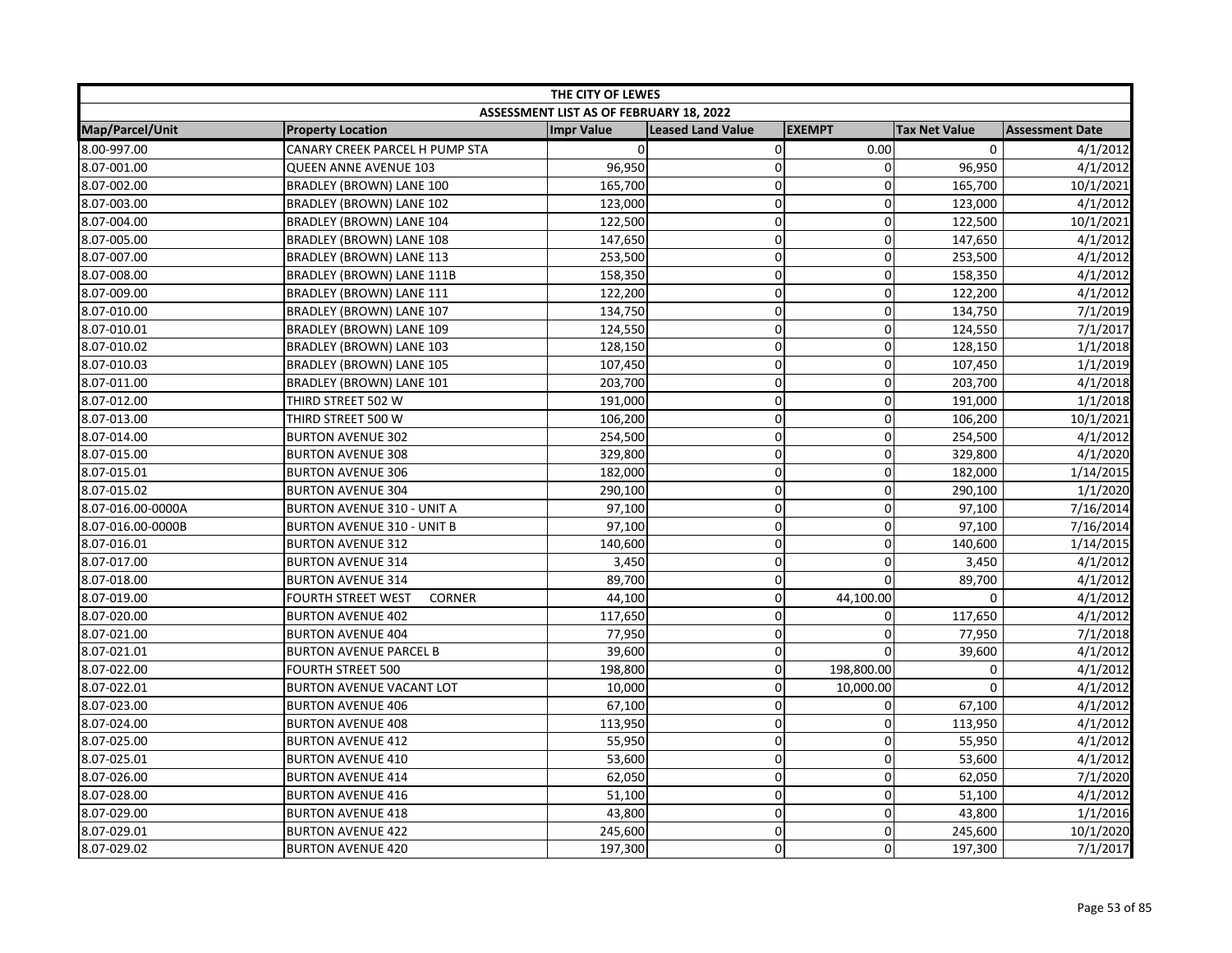| THE CITY OF LEWES |                                    |                                         |                          |                |                      |                        |  |
|-------------------|------------------------------------|-----------------------------------------|--------------------------|----------------|----------------------|------------------------|--|
|                   |                                    | ASSESSMENT LIST AS OF FEBRUARY 18, 2022 |                          |                |                      |                        |  |
| Map/Parcel/Unit   | <b>Property Location</b>           | <b>Impr Value</b>                       | <b>Leased Land Value</b> | <b>EXEMPT</b>  | <b>Tax Net Value</b> | <b>Assessment Date</b> |  |
| 8.07-030.00       | <b>MARINERS RETREAT 6.15 ACRES</b> | 3,300                                   | $\pmb{0}$                | $\Omega$       | 3,300                | 4/1/2017               |  |
| 8.07-030.01       | <b>BURTON AVENUE LOT</b>           | 72,050                                  | $\mathbf 0$              | 72,050.00      | 0                    | 4/1/2012               |  |
| 8.07-031.00       | DUPONT AVENUE - CONSORTIUM         | 1,657,200                               | 0                        | 1,657,200.00   | $\mathbf 0$          | 4/1/2012               |  |
| 8.07-032.00       | <b>DUPONT AVENUE 512</b>           | 98,700                                  | $\mathbf 0$              | 0              | 98,700               | 4/1/2012               |  |
| 8.07-033.00       | <b>DUPONT AVENUE 508</b>           | 96,200                                  | 0                        | $\mathbf{0}$   | 96,200               | 4/1/2012               |  |
| 8.07-034.00       | <b>DUPONT AVENUE 504</b>           | 94,100                                  | 0                        | $\mathbf 0$    | 94,100               | 4/1/2012               |  |
| 8.07-035.00       | <b>DUPONT AVENUE 500</b>           | 84,900                                  | $\mathbf 0$              | 0              | 84,900               | 4/1/2012               |  |
| 8.07-036.00       | JOHNSON STREET 414                 | 117,900                                 | 0                        | 0              | 117,900              | 10/14/2014             |  |
| 8.07-036.01       | JOHNSON STREET 416                 | 39,250                                  | $\mathbf 0$              | $\mathbf 0$    | 39,250               | 4/1/2012               |  |
| 8.07-037.00       | JOHNSON STREET 418                 | 131,750                                 | 0                        | $\pmb{0}$      | 131,750              | 10/15/2015             |  |
| 8.07-038.00       | JOHNSON STREET 420                 | 175,250                                 | 0                        | 0              | 175,250              | 5/1/2021               |  |
| 8.07-039.00       | JOHNSON STREET 422                 | 60,800                                  | 0                        | $\Omega$       | 60,800               | 4/1/2012               |  |
| 8.07-040.00       | JOHNSON STREET 424                 | 226,350                                 | 0                        | $\mathbf 0$    | 226,350              | 10/1/2018              |  |
| 8.07-041.00-0001  | JOHNSON STREET 426                 | 102,300                                 | 0                        | $\mathbf 0$    | 102,300              | 4/12/2016              |  |
| 8.07-041.00-0002  | JOHNSON STREET 428                 | 98,050                                  | 0                        | $\mathbf 0$    | 98,050               | 7/16/2014              |  |
| 8.07-042.00       | JOHNSON STREET 425                 | 120,450                                 | 0                        | $\mathbf 0$    | 120,450              | 4/1/2012               |  |
| 8.07-042.01       | JOHNSON STREET 427                 | 99,050                                  | 0                        | $\mathbf 0$    | 99,050               | 4/1/2012               |  |
| 8.07-043.00       | <b>BURTON AVENUE 423</b>           | 60,500                                  | $\mathbf 0$              | $\mathbf 0$    | 60,500               | 4/1/2012               |  |
| 8.07-043.01       | <b>BURTON AVENUE 421</b>           | 78,450                                  | 0                        | $\mathbf 0$    | 78,450               | 4/1/2012               |  |
| 8.07-044.00       | <b>BURTON AVENUE 417</b>           | 112,450                                 | 0                        | $\mathbf 0$    | 112,450              | 4/1/2013               |  |
| 8.07-044.01       | <b>BURTON AVENUE 419</b>           | 126,250                                 | 0                        | $\mathbf 0$    | 126,250              | 4/1/2012               |  |
| 8.07-045.00       | <b>BURTON AVENUE 415</b>           | 137,450                                 | $\mathbf 0$              | 0              | 137,450              | 4/1/2012               |  |
| 8.07-045.01       | <b>BURTON AVENUE 413</b>           | 125,300                                 | 0                        | 0              | 125,300              | 10/1/2021              |  |
| 8.07-046.00       | <b>BURTON AVENUE 411</b>           | 37,500                                  | 0                        | $\mathbf 0$    | 37,500               | 10/15/2015             |  |
| 8.07-047.00       | <b>BURTON AVENUE 407</b>           | 162,300                                 | 0                        | 0              | 162,300              | 7/1/2017               |  |
| 8.07-047.01       | <b>BURTON AVENUE 409</b>           | 117,850                                 | 0                        | 0              | 117,850              | 10/1/2018              |  |
| 8.07-048.00       | <b>BURTON AVENUE 405</b>           | 132,750                                 | 0                        | 0              | 132,750              | 4/1/2012               |  |
| 8.07-049.00       | FOURTH STREET 428 W                | 50,000                                  | 0                        | $\mathbf 0$    | 50,000               | 7/1/2021               |  |
| 8.07-050.00       | <b>FOURTH STREET 426 W</b>         | 139,900                                 | $\mathbf 0$              | $\overline{0}$ | 139,900              | 7/17/2013              |  |
| 8.07-051.00       | FOURTH STREET 424 W                | 129,700                                 | 0                        | $\Omega$       | 129,700              | 4/1/2012               |  |
| 8.07-052.00       | FOURTH STREET 422 W                | 149,350                                 | 0                        | $\Omega$       | 149,350              | 4/1/2012               |  |
| 8.07-052.01       | PAYNTER AVENUE 406                 | 129,000                                 | 0                        | $\mathbf 0$    | 129,000              | 4/1/2012               |  |
| 8.07-052.02       | FOURTH STREET 420 W                | 145,450                                 | 0                        | 0              | 145,450              | 10/15/2015             |  |
| 8.07-052.03       | PAYNTER AVENUE 404                 | 121,900                                 | 0                        | $\mathbf 0$    | 121,900              | 4/1/2012               |  |
| 8.07-053.00       | PAYNTER AVENUE 408                 | 123,700                                 | 0                        | $\mathbf 0$    | 123,700              | 4/1/2012               |  |
| 8.07-053.01       | PAYNTER AVENUE 412                 | 96,400                                  | 0                        | $\mathbf 0$    | 96,400               | 4/1/2012               |  |
| 8.07-053.02       | PAYNTER AVENUE 410                 | 96,400                                  | 0                        | $\mathbf 0$    | 96,400               | 4/1/2012               |  |
| 8.07-054.00       | PAYNTER AVENUE 414                 | 95,950                                  | 0                        | $\mathbf 0$    | 95,950               | 4/1/2012               |  |
| 8.07-055.00       | PAYNTER AVENUE 418                 | 51,450                                  | 0                        | $\mathbf 0$    | 51,450               | 4/1/2012               |  |
| 8.07-056.00       | PAYNTER AVENUE 420                 | 112,550                                 | 0                        | $\mathbf 0$    | 112,550              | 4/1/2012               |  |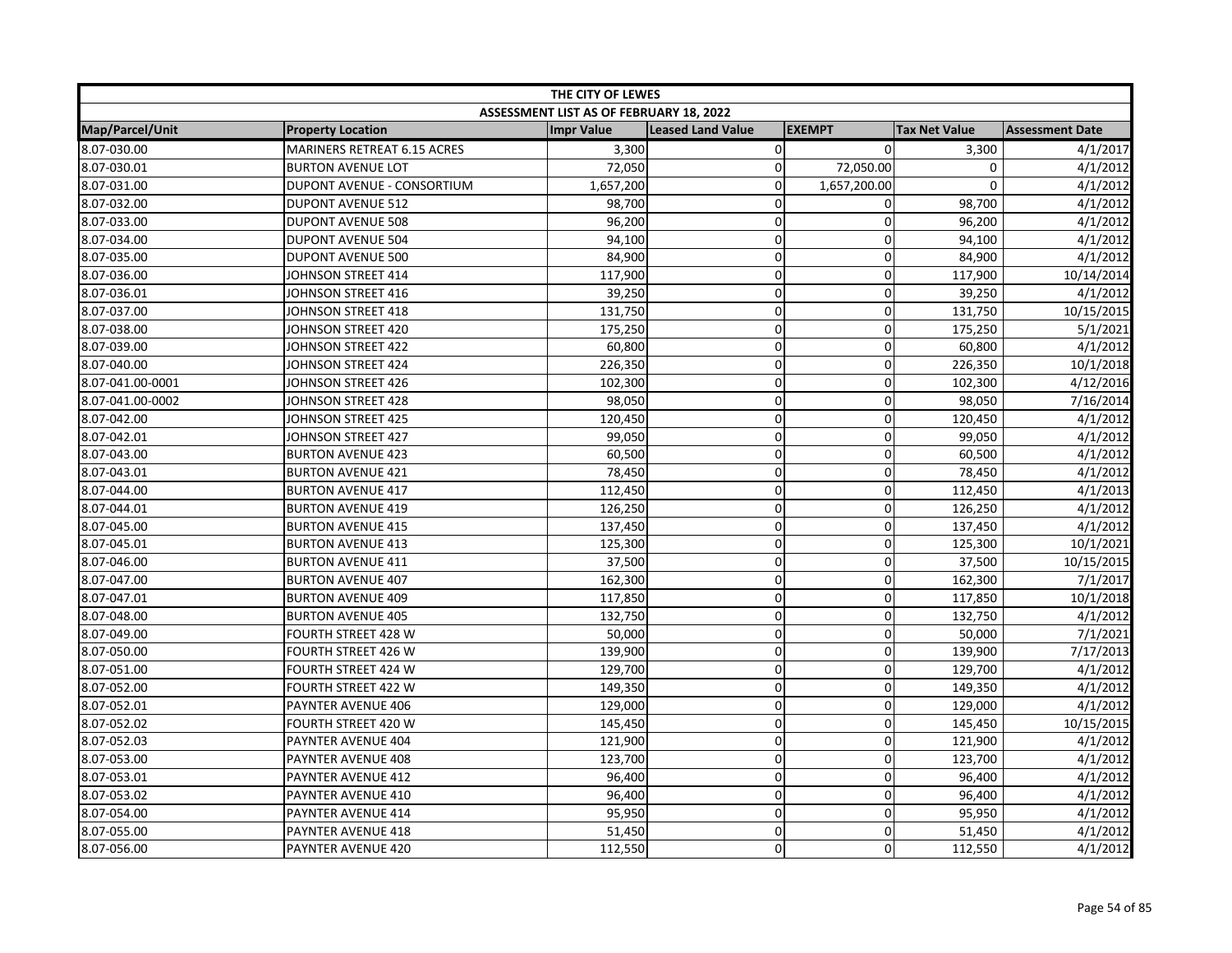|                 | THE CITY OF LEWES        |                                         |                          |               |                      |                        |  |
|-----------------|--------------------------|-----------------------------------------|--------------------------|---------------|----------------------|------------------------|--|
|                 |                          | ASSESSMENT LIST AS OF FEBRUARY 18, 2022 |                          |               |                      |                        |  |
| Map/Parcel/Unit | <b>Property Location</b> | <b>Impr Value</b>                       | <b>Leased Land Value</b> | <b>EXEMPT</b> | <b>Tax Net Value</b> | <b>Assessment Date</b> |  |
| 8.07-057.00     | PAYNTER AVENUE 422       | 109,400                                 | $\pmb{0}$                | $\mathbf 0$   | 109,400              | 4/1/2012               |  |
| 8.07-058.00     | JOHNSON STREET 423       | 96,750                                  | $\mathbf 0$              | 0             | 96,750               | 4/1/2012               |  |
| 8.07-058.01     | PAYNTER AVENUE 424       | 113,600                                 | $\mathbf 0$              | $\mathbf 0$   | 113,600              | 4/1/2012               |  |
| 8.07-059.00     | PAYNTER AVENUE 427       | 192,050                                 | $\Omega$                 | $\mathbf{0}$  | 192,050              | 1/1/2022               |  |
| 8.07-059.01     | JOHNSON STREET 413       | 97,450                                  | $\pmb{0}$                | $\Omega$      | 97,450               | 4/1/2018               |  |
| 8.07-060.00     | PAYNTER AVENUE 425       | 177,800                                 | 0                        | 0             | 177,800              | 1/1/2022               |  |
| 8.07-061.00     | PAYNTER AVENUE 423       | 241,150                                 | $\mathbf 0$              | 0             | 241,150              | 7/1/2018               |  |
| 8.07-062.00     | PAYNTER AVENUE 419       | 152,900                                 | $\overline{0}$           | 0             | 152,900              | 10/1/2020              |  |
| 8.07-062.01     | PAYNTER AVENUE 421       | 21,500                                  | $\mathbf 0$              | 0             | 21,500               | 1/1/2018               |  |
| 8.07-063.00     | PAYNTER AVENUE 417       | 115,350                                 | $\mathbf 0$              | $\mathbf 0$   | 115,350              | 4/1/2012               |  |
| 8.07-064.00     | PAYNTER AVENUE 415       | 121,100                                 | $\mathbf 0$              | $\Omega$      | 121,100              | 4/1/2012               |  |
| 8.07-065.00     | PAYNTER AVENUE 413       | 86,500                                  | $\pmb{0}$                | 0             | 86,500               | 4/1/2012               |  |
| 8.07-066.00     | PAYNTER AVENUE 411       | 107,250                                 | $\mathbf 0$              | 0             | 107,250              | 4/1/2012               |  |
| 8.07-066.01     | PAYNTER AVENUE 409       | 77,900                                  | $\mathbf 0$              | $\mathbf 0$   | 77,900               | 7/1/2021               |  |
| 8.07-067.00     | FOURTH STREET 418 W      | 128,100                                 | $\Omega$                 | $\Omega$      | 128,100              | 7/1/2021               |  |
| 8.07-068.00     | FOURTH STREET 416 W      | 120,950                                 | $\mathbf 0$              | 0             | 120,950              | 4/1/2012               |  |
| 8.07-069.00     | FOURTH STREET 412 W      | 133,250                                 | $\mathbf 0$              | $\mathbf 0$   | 133,250              | 1/14/2015              |  |
| 8.07-069.01     | FOURTH STREET 414 W      | 127,700                                 | $\pmb{0}$                | $\mathbf 0$   | 127,700              | 4/1/2012               |  |
| 8.07-070.00     | FOURTH STREET 410 W      | 135,950                                 | $\mathbf 0$              | 0             | 135,950              | 5/1/2021               |  |
| 8.07-071.00     | <b>DUPONT AVENUE 404</b> | 32,900                                  | $\mathbf 0$              | $\mathbf 0$   | 32,900               | 1/1/2020               |  |
| 8.07-072.00     | <b>DUPONT AVENUE 406</b> | 232,800                                 | $\mathbf 0$              | $\mathbf 0$   | 232,800              | 1/1/2022               |  |
| 8.07-073.00     | <b>DUPONT AVENUE 408</b> | 53,850                                  | $\mathbf 0$              | $\mathbf{0}$  | 53,850               | 4/1/2012               |  |
| 8.07-074.00     | DUPONT AVENUE 410        | 61,950                                  | 0                        | 0             | 61,950               | 4/1/2012               |  |
| 8.07-075.00     | <b>DUPONT AVENUE 414</b> | 69,000                                  | $\mathbf 0$              | 0             | 69,000               | 4/1/2012               |  |
| 8.07-076.00     | <b>DUPONT AVENUE 416</b> | 66,350                                  | $\pmb{0}$                | 0             | 66,350               | 10/15/2015             |  |
| 8.07-077.00     | <b>DUPONT AVENUE 418</b> | 118,450                                 | $\mathbf 0$              | 0             | 118,450              | 10/1/2021              |  |
| 8.07-077.01     | <b>DUPONT AVENUE 420</b> | 102,450                                 | $\pmb{0}$                | 0             | 102,450              | 4/1/2012               |  |
| 8.07-078.00     | <b>DUPONT AVENUE 422</b> | 53,100                                  | $\pmb{0}$                | $\mathbf 0$   | 53,100               | 4/1/2012               |  |
| 8.07-079.00     | <b>DUPONT AVENUE 424</b> | 88,850                                  | $\mathbf 0$              | $\mathbf 0$   | 88,850               | 1/1/2022               |  |
| 8.07-080.00     | <b>DUPONT AVENUE 426</b> | 36,250                                  | $\pmb{0}$                | 0             | 36,250               | 4/1/2012               |  |
| 8.07-080.01     | JOHNSON STREET 411       | 36,750                                  | $\pmb{0}$                | 0             | 36,750               | 4/1/2012               |  |
| 8.07-081.00     | JOHNSON STREET 403       | 59,000                                  | $\mathbf 0$              | $\mathbf 0$   | 59,000               | 4/1/2012               |  |
| 8.07-081.01     | JOHNSON STREET 405       | 106,600                                 | $\mathbf 0$              | $\Omega$      | 106,600              | 7/16/2014              |  |
| 8.07-082.00     | PARK AVENUE 434          | 41,000                                  | $\mathbf 0$              | 0             | 41,000               | 4/1/2012               |  |
| 8.07-083.00     | PARK AVENUE 432          | 76,450                                  | $\mathbf 0$              | $\mathbf 0$   | 76,450               | 4/1/2012               |  |
| 8.07-084.00     | PARK AVENUE 430          | 37,500                                  | $\pmb{0}$                | 0             | 37,500               | 4/1/2012               |  |
| 8.07-085.00     | <b>DUPONT AVENUE 423</b> | 67,700                                  | $\pmb{0}$                | 0             | 67,700               | 7/1/2018               |  |
| 8.07-085.01     | <b>DUPONT AVENUE 425</b> | 38,750                                  | $\mathbf 0$              | 0             | 38,750               | 7/1/2018               |  |
| 8.07-086.00     | PARK AVENUE 426          | 116,000                                 | $\mathbf 0$              | 0             | 116,000              | 7/1/2021               |  |
| 8.07-087.00     | PARK AVENUE 424          | 129,050                                 | $\Omega$                 | $\Omega$      | 129,050              | 4/1/2012               |  |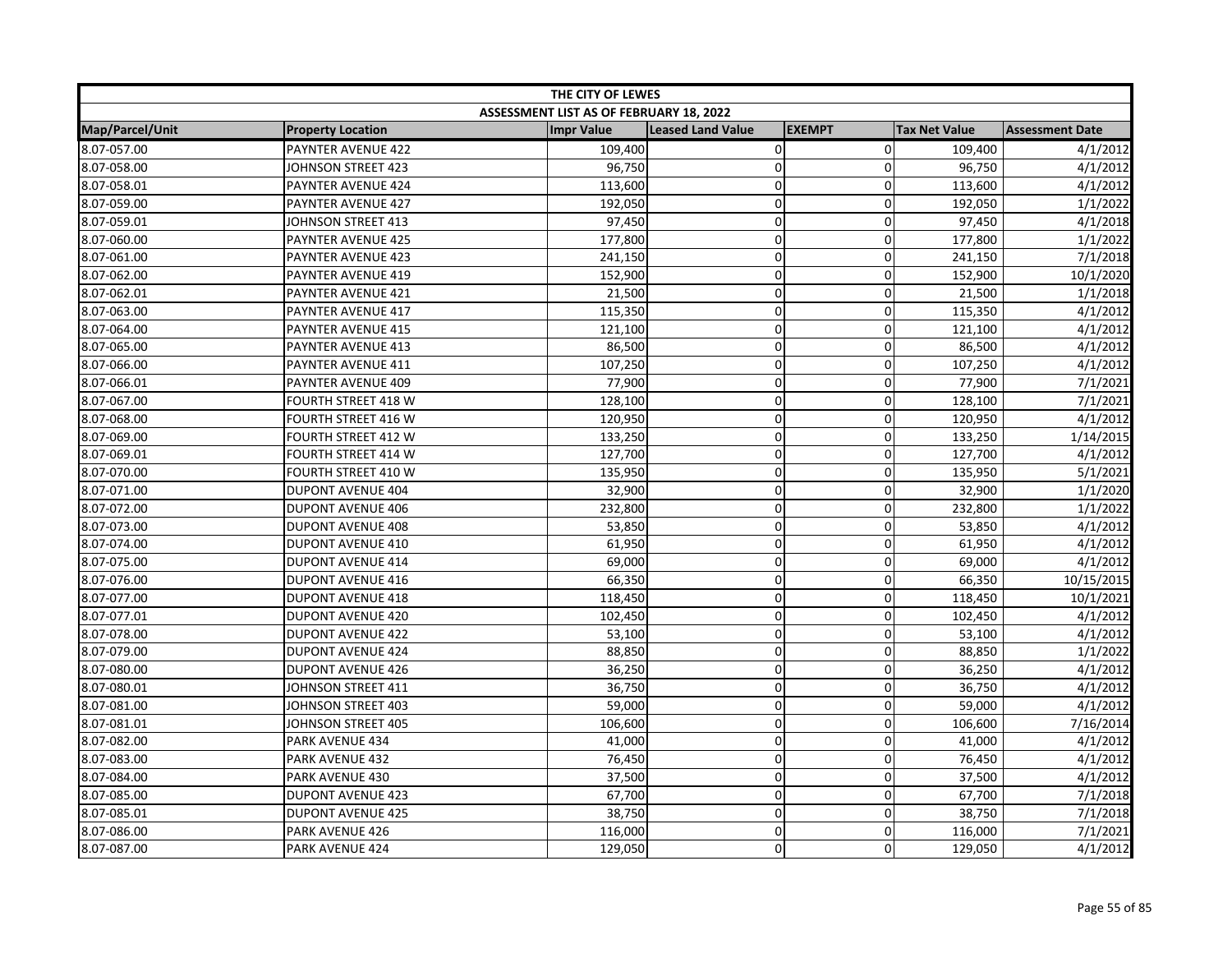| THE CITY OF LEWES |                            |                                         |                          |                |                      |                        |
|-------------------|----------------------------|-----------------------------------------|--------------------------|----------------|----------------------|------------------------|
|                   |                            | ASSESSMENT LIST AS OF FEBRUARY 18, 2022 |                          |                |                      |                        |
| Map/Parcel/Unit   | <b>Property Location</b>   | <b>Impr Value</b>                       | <b>Leased Land Value</b> | <b>EXEMPT</b>  | <b>Tax Net Value</b> | <b>Assessment Date</b> |
| 8.07-087.01       | <b>DUPONT AVENUE 421</b>   | 126,750                                 | 0                        | $\overline{0}$ | 126,750              | 1/14/2015              |
| 8.07-088.00       | PARK AVENUE 422            | 173,600                                 | $\pmb{0}$                | $\Omega$       | 173,600              | 1/1/2021               |
| 8.07-089.00       | <b>DUPONT AVENUE 417</b>   | 105,850                                 | $\pmb{0}$                | $\mathbf 0$    | 105,850              | 10/1/2019              |
| 8.07-089.01       | <b>DUPONT AVENUE 419</b>   | 103,150                                 | $\pmb{0}$                | 0              | 103,150              | 4/1/2012               |
| 8.07-090.00       | <b>DUPONT AVENUE 415</b>   | 156,800                                 | $\pmb{0}$                | $\Omega$       | 156,800              | 5/1/2021               |
| 8.07-090.01       | PARK AVENUE 420            | 135,150                                 | $\pmb{0}$                | $\Omega$       | 135,150              | 1/1/2020               |
| 8.07-090.02       | PARK AVENUE 418            | 194,050                                 | $\pmb{0}$                | 0              | 194,050              | 10/17/2016             |
| 8.07-091.00       | <b>DUPONT AVENUE 413</b>   | 97,400                                  | $\mathbf 0$              | 0              | 97,400               | 4/1/2012               |
| 8.07-092.00       | <b>DUPONT AVENUE 411</b>   | 68,400                                  | $\pmb{0}$                | 0              | 68,400               | 4/1/2012               |
| 8.07-094.00       | PARK AVENUE 408            | 133,550                                 | $\mathbf 0$              | $\overline{0}$ | 133,550              | 4/1/2012               |
| 8.07-096.00       | PARK AVENUE 406            | 39,600                                  | $\mathbf 0$              | 0              | 39,600               | 4/1/2012               |
| 8.07-097.00       | PARK AVENUE 404            | 47,600                                  | $\pmb{0}$                | $\Omega$       | 47,600               | 4/1/2012               |
| 8.07-098.00       | FOURTH STREET 408 W        | 138,900                                 | $\pmb{0}$                | 0              | 138,900              | 10/1/2018              |
| 8.07-098.01       | <b>DUPONT AVENUE 407</b>   | 116,250                                 | $\pmb{0}$                | $\overline{0}$ | 116,250              | 4/1/2012               |
| 8.07-098.02       | <b>DUPONT AVENUE 409</b>   | 116,250                                 | $\mathbf 0$              | $\Omega$       | 116,250              | 4/1/2012               |
| 8.07-099.00       | FOURTH STREET 406 W        | 35,000                                  | $\mathbf 0$              | $\Omega$       | 35,000               | 5/1/2021               |
| 8.07-100.00       | FOURTH STREET 404 W        | 127,250                                 | $\mathbf 0$              | 0              | 127,250              | 4/1/2012               |
| 8.07-101.00       | FOURTH STREET 402 W        | 110,100                                 | $\pmb{0}$                | $\overline{0}$ | 110,100              | 4/1/2012               |
| 8.07-102.00       | PARK AVENUE 400            | 97,350                                  | $\mathbf 0$              | $\Omega$       | 97,350               | 10/14/2014             |
| 8.07-103.00       | <b>FOURTH STREET 322 W</b> | 98,000                                  | $\pmb{0}$                | 0              | 98,000               | 4/1/2012               |
| 8.07-104.00       | <b>FOURTH STREET 320 W</b> | 70,850                                  | $\mathbf 0$              | $\overline{0}$ | 70,850               | 4/1/2012               |
| 8.07-105.00       | <b>FOURTH STREET 318 W</b> | 146,700                                 | $\mathbf 0$              | $\Omega$       | 146,700              | 10/14/2014             |
| 8.07-106.00       | PARK AVENUE 403            | 66,300                                  | 0                        | 0              | 66,300               | 4/1/2012               |
| 8.07-107.00       | ST PAUL STREET 406         | 110,150                                 | $\pmb{0}$                | 0              | 110,150              | 7/17/2013              |
| 8.07-108.00       | PARK AVENUE 407            | 133,150                                 | $\pmb{0}$                | $\overline{0}$ | 133,150              | 4/1/2012               |
| 8.07-111.00       | PARK AVENUE 409            | 77,000                                  | $\mathbf 0$              | $\mathbf 0$    | 77,000               | 4/1/2012               |
| 8.07-112.00       | PARK AVENUE 411 E          | 12,000                                  | $\pmb{0}$                | 0              | 12,000               | 4/1/2012               |
| 8.07-113.00       | PARK AVENUE 413            | 98,050                                  | $\mathbf 0$              | $\mathbf 0$    | 98,050               | 4/12/2016              |
| 8.07-114.00       | ST PAUL STREET 410         | 48,600                                  | $\mathbf 0$              | 0              | 48,600               | 4/1/2012               |
| 8.07-115.00       | PARK AVENUE 417            | 190,850                                 | $\mathbf 0$              | $\Omega$       | 190,850              | 4/12/2016              |
| 8.07-116.00       | PARK AVENUE 419            | 152,950                                 | $\mathbf 0$              | $\Omega$       | 152,950              | 7/17/2012              |
| 8.07-117.00       | ST PAUL STREET 419         | 27,500                                  | $\pmb{0}$                | $\overline{0}$ | 27,500               | 4/1/2012               |
| 8.07-118.00       | PARK AVENUE 421            | 181,150                                 | $\mathbf 0$              | 0              | 181,150              | 4/1/2012               |
| 8.07-119.00       | PARK AVENUE 423            | 140,350                                 | $\pmb{0}$                | 0              | 140,350              | 10/14/2014             |
| 8.07-119.01       | PARK AVENUE 425            | 147,100                                 | $\mathbf 0$              | $\overline{0}$ | 147,100              | 4/12/2016              |
| 8.07-120.00       | PARK AVENUE 431            | 225,500                                 | $\mathbf 0$              | 0              | 225,500              | 7/1/2020               |
| 8.07-121.00       | PARK AVENUE 433            | 114,700                                 | $\pmb{0}$                | $\overline{0}$ | 114,700              | 4/1/2012               |
| 8.07-122.00       | PARK AVENUE 435            | 125,550                                 | $\pmb{0}$                | 0              | 125,550              | 4/1/2012               |
| 8.07-124.00       | MAULL ALLEY 312            | 63,150                                  | $\mathbf 0$              | $\overline{0}$ | 63,150               | 1/14/2015              |
| 8.07-124.01       | MAULL ALLEY 310            | 316,000                                 | $\mathbf 0$              | $\Omega$       | 316,000              | 1/14/2015              |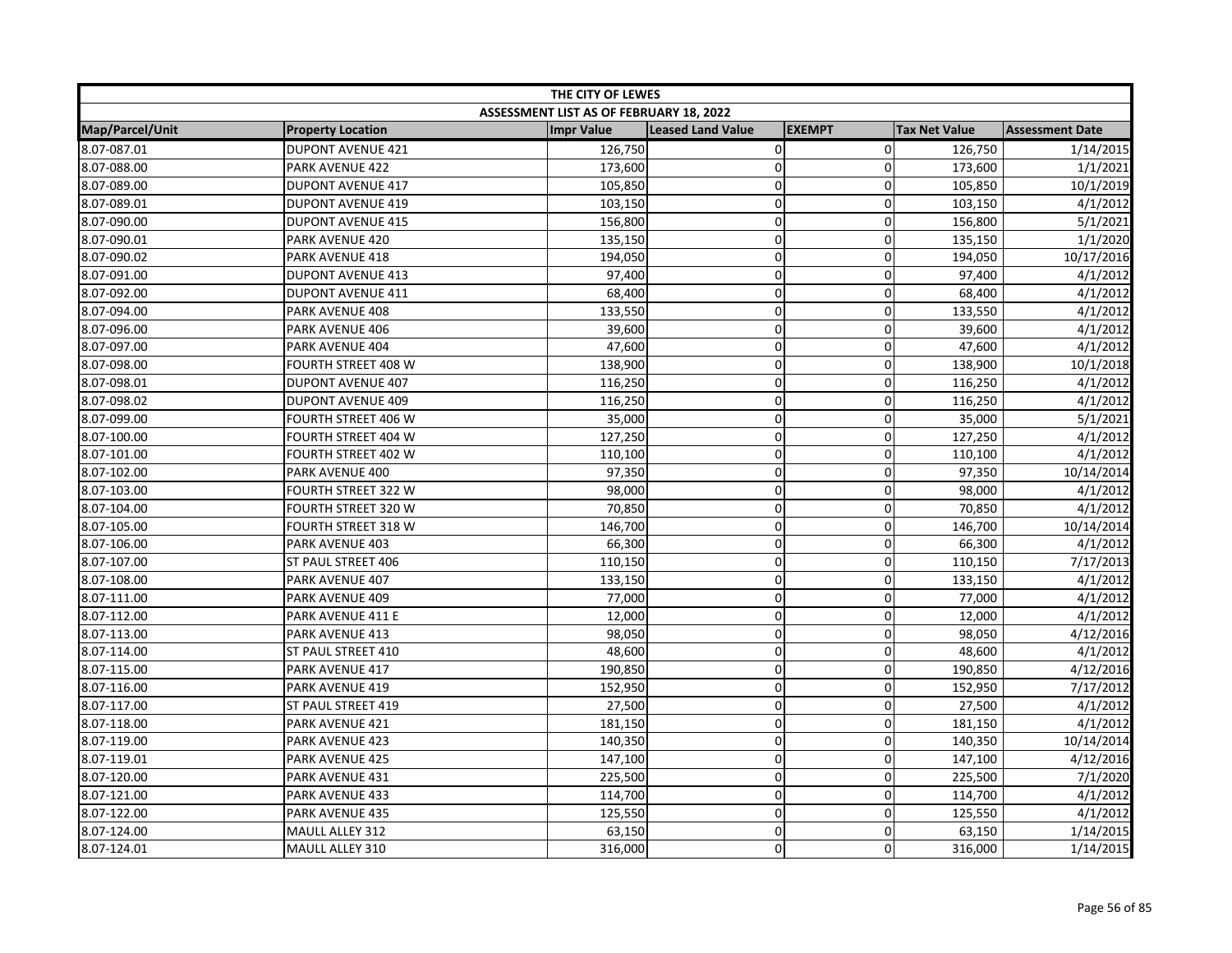| THE CITY OF LEWES |                            |                                         |                          |               |                      |                        |
|-------------------|----------------------------|-----------------------------------------|--------------------------|---------------|----------------------|------------------------|
|                   |                            | ASSESSMENT LIST AS OF FEBRUARY 18, 2022 |                          |               |                      |                        |
| Map/Parcel/Unit   | <b>Property Location</b>   | <b>Impr Value</b>                       | <b>Leased Land Value</b> | <b>EXEMPT</b> | <b>Tax Net Value</b> | <b>Assessment Date</b> |
| 8.07-124.03       | MULBERRY STREET 422        | 158,400                                 | 0                        | $\mathbf 0$   | 158,400              | 10/14/2014             |
| 8.07-125.00       | MULBERRY STREET 420        | 40,000                                  | $\mathbf 0$              | $\mathbf{0}$  | 40,000               | 10/1/2020              |
| 8.07-125.01       | MULBERRY STREET 418        | 40,000                                  | 0                        | $\mathbf 0$   | 40,000               | 10/1/2020              |
| 8.07-126.00       | MULBERRY STREET 416        | 124,700                                 | 0                        | 0             | 124,700              | 4/1/2012               |
| 8.07-127.00       | MULBERRY STREET 414        | 157,600                                 | 0                        | $\Omega$      | 157,600              | 4/1/2012               |
| 8.07-127.01       | MULBERRY STREET 412        | 154,400                                 | 0                        | $\mathbf 0$   | 154,400              | 4/1/2012               |
| 8.07-128.00       | MAULL ALLEY 311            | 303,550                                 | 0                        | $\mathbf 0$   | 303,550              | 4/1/2018               |
| 8.07-129.00       | ST PAUL STREET 411         | 175,700                                 | 0                        | $\mathbf 0$   | 175,700              | 4/1/2012               |
| 8.07-130.00       | FOURTH STREET 302 W        | 158,500                                 | 0                        | $\mathbf 0$   | 158,500              | 7/15/2015              |
| 8.07-130.01       | ST PAUL STREET 407         | 168,850                                 | 0                        | $\mathbf 0$   | 168,850              | 4/1/2012               |
| 8.07-130.02       | ST PAUL STREET 409         | 201,600                                 | $\mathbf 0$              | $\mathbf 0$   | 201,600              | 4/1/2012               |
| 8.07-130.03       | FOURTH STREET 306 W        | 162,950                                 | 0                        | $\Omega$      | 162,950              | 10/15/2015             |
| 8.07-130.04       | FOURTH STREET 310 W        | 179,350                                 | 0                        | 0             | 179,350              | 5/1/2012               |
| 8.07-130.05       | FOURTH STREET 312 W        | 180,350                                 | 0                        | $\mathbf 0$   | 180,350              | 4/1/2012               |
| 8.07-131.00       | MULBERRY STREET 410        | 149,650                                 | $\mathbf 0$              | 0             | 149,650              | 5/1/2021               |
| 8.07-132.00       | <b>FOURTH STREET 214 W</b> | 197,150                                 | 0                        | 0             | 197,150              | 4/12/2016              |
| 8.07-133.00       | FOURTH STREET 212 W        | 123,750                                 | 0                        | $\mathbf 0$   | 123,750              | 4/1/2012               |
| 8.07-134.00       | FOURTH STREET 210 W        | 114,850                                 | 0                        | $\mathbf 0$   | 114,850              | 4/1/2012               |
| 8.07-135.00       | FOURTH STREET 202 W        | 129,300                                 | 0                        | $\mathbf 0$   | 129,300              | 1/1/2017               |
| 8.07-136.00       | <b>MARKET STREET 406</b>   | 91,900                                  | 0                        | 0             | 91,900               | 4/1/2012               |
| 8.07-139.00       | <b>FOURTH STREET 129 W</b> | 98,000                                  | 0                        | 98,000.00     | $\Omega$             | 4/1/2012               |
| 8.07-141.00       | FOURTH STREET 113 W        | 90,700                                  | $\mathbf 0$              | 0             | 90,700               | 4/1/2012               |
| 8.07-141.01       | <b>FOURTH STREET 115 W</b> | 72,550                                  | 0                        | 0             | 72,550               | 4/1/2012               |
| 8.07-142.00       | FOURTH STREET 111 W        | 224,100                                 | 0                        | 0             | 224,100              | 4/1/2020               |
| 8.07-144.00       | SAVANNAH ROAD 344          | 204,650                                 | $\mathbf 0$              | 0             | 204,650              | 7/1/2019               |
| 8.07-145.00       | SAVANNAH ROAD 342          | 200,800                                 | $\mathbf 0$              | 0             | 200,800              | 1/1/2018               |
| 8.07-145.00-0002  | <b>BETHEL ALLEY 351</b>    | 201,200                                 | 0                        | $\mathbf 0$   | 201,200              | 1/1/2018               |
| 8.07-146.00-0001  | SAVANNAH ROAD 340 UNIT 1   | 68,550                                  | 0                        | $\mathbf 0$   | 68,550               | 7/12/2016              |
| 8.07-146.00-0002  | SAVANNAH ROAD 340 UNIT 2   | 68,800                                  | $\mathbf 0$              | 0             | 68,800               | 7/12/2016              |
| 8.07-147.00       | SAVANNAH ROAD 334          | 155,500                                 | $\mathbf 0$              | $\Omega$      | 155,500              | 4/1/2012               |
| 8.07-148.00       | ORR STREET 104             | 128,050                                 | $\mathbf 0$              | $\mathbf 0$   | 128,050              | 1/1/2016               |
| 8.07-149.00       | SAVANNAH ROAD 332          | 118,050                                 | 0                        | $\mathbf 0$   | 118,050              | 4/12/2016              |
| 8.07-150.00       | SAVANNAH ROAD-PARKING LOT  | 56,450                                  | 0                        | 56,450.00     | 0                    | 4/1/2012               |
| 8.07-151.00       | SAVANNAH ROAD 330          | 142,950                                 | 0                        | $\mathbf 0$   | 142,950              | 4/1/2012               |
| 8.07-152.00       | SAVANNAH ROAD 326          | 146,150                                 | 0                        | $\mathbf 0$   | 146,150              | 10/15/2015             |
| 8.07-153.00       | SAVANNAH ROAD 324          | 140,650                                 | $\overline{0}$           | $\mathbf 0$   | 140,650              | 4/1/2012               |
| 8.07-154.00       | SAVANNAH ROAD 322          | 124,100                                 | 0                        | $\mathbf 0$   | 124,100              | 4/1/2012               |
| 8.07-155.00       | SAVANNAH ROAD 320          | 54,250                                  | 0                        | $\mathbf 0$   | 54,250               | 4/1/2012               |
| 8.07-156.00       | <b>CHESTNUT STREET 311</b> | 45,900                                  | 0                        | $\mathbf 0$   | 45,900               | 4/12/2016              |
| 8.07-157.00       | <b>CHESTNUT STREET 315</b> | 51,600                                  | 0                        | $\Omega$      | 51,600               | 4/12/2016              |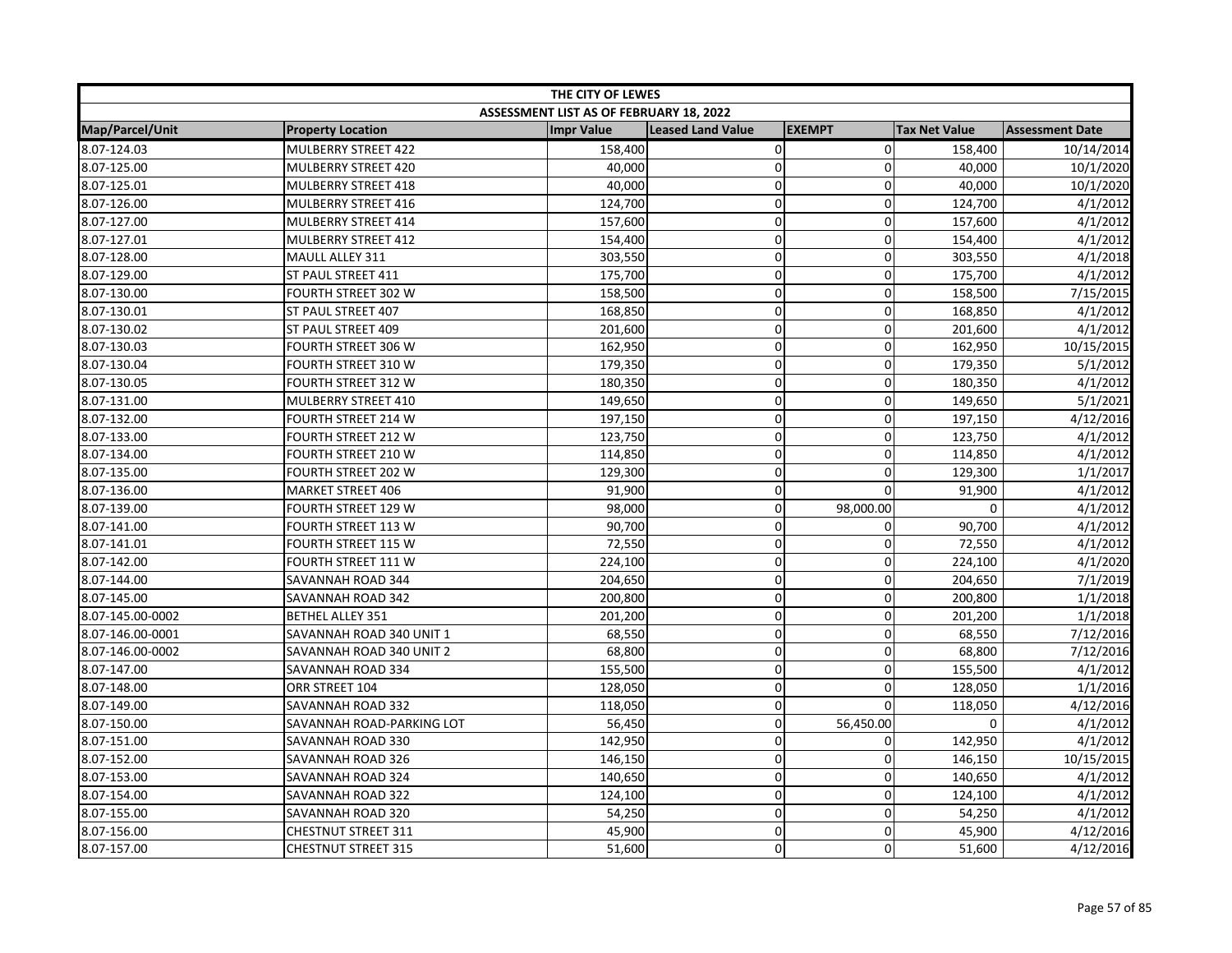| THE CITY OF LEWES |                                     |                                         |                          |               |                      |                        |  |
|-------------------|-------------------------------------|-----------------------------------------|--------------------------|---------------|----------------------|------------------------|--|
|                   |                                     | ASSESSMENT LIST AS OF FEBRUARY 18, 2022 |                          |               |                      |                        |  |
| Map/Parcel/Unit   | <b>Property Location</b>            | <b>Impr Value</b>                       | <b>Leased Land Value</b> | <b>EXEMPT</b> | <b>Tax Net Value</b> | <b>Assessment Date</b> |  |
| 8.07-158.00       | <b>CHESTNUT STREET 317</b>          | 86,300                                  | 0                        | $\mathbf 0$   | 86,300               | 4/14/2015              |  |
| 8.07-159.00       | <b>CHESTNUT STREET 319</b>          | 109,650                                 | $\mathbf 0$              | $\Omega$      | 109,650              | 4/1/2012               |  |
| 8.07-160.00       | <b>CHESTNUT STREET LOT</b>          | 3,950                                   | 0                        | $\mathbf 0$   | 3,950                | 4/1/2012               |  |
| 8.07-161.00       | <b>CHESTNUT STREET 325</b>          | 83,250                                  | 0                        | $\mathbf 0$   | 83,250               | 4/1/2012               |  |
| 8.07-162.00       | <b>CHESTNUT STREET 327</b>          | 175,500                                 | 0                        | $\Omega$      | 175,500              | 4/1/2012               |  |
| 8.07-163.00       | <b>CHESTNUT STREET 331</b>          | 92,300                                  | 0                        | $\mathbf{0}$  | 92,300               | 4/1/2012               |  |
| 8.07-164.00       | <b>CHESTNUT STREET 339</b>          | 89,700                                  | 0                        | $\mathbf 0$   | 89,700               | 4/1/2012               |  |
| 8.07-165.00       | <b>CHESTNUT STREET 341</b>          | 112,500                                 | 0                        | $\mathbf 0$   | 112,500              | 4/1/2012               |  |
| 8.07-166.00       | <b>CHESTNUT STREET 347</b>          | 213,300                                 | 0                        | $\mathbf 0$   | 213,300              | 10/14/2014             |  |
| 8.07-167.00       | <b>CHESTNUT STREET 349</b>          | 109,800                                 | 0                        | $\mathbf 0$   | 109,800              | 4/1/2012               |  |
| 8.07-168.00       | CHESTNUT STREET 355 PARKING LT      | 76,150                                  | 0                        | 76,150.00     | 0                    | 4/1/2012               |  |
| 8.07-170.00       | FOURTH STREET 129 W                 | 709,550                                 | 0                        | 709,550.00    | $\Omega$             | 1/1/2017               |  |
| 8.07-171.00-0001  | <b>CHESTNUT STREET 358</b>          | 87,700                                  | 0                        | 0             | 87,700               | 1/1/2021               |  |
| 8.07-171.00-0002  | <b>CHESTNUT STREET 360</b>          | 83,000                                  | 0                        | $\mathbf 0$   | 83,000               | 4/1/2019               |  |
| 8.07-172.00       | <b>CHESTNUT STREET 354</b>          | 110,100                                 | $\mathbf 0$              | 0             | 110,100              | 4/1/2012               |  |
| 8.07-173.00       | <b>MARKET STREET 345</b>            | 153,700                                 | 0                        | 0             | 153,700              | 1/1/2020               |  |
| 8.07-174.00       | <b>MARKET STREET 343</b>            | 152,100                                 | 0                        | $\mathbf 0$   | 152,100              | 10/15/2015             |  |
| 8.07-175.00       | <b>MARKET STREET 341</b>            | 139,250                                 | 0                        | $\mathbf 0$   | 139,250              | 4/1/2012               |  |
| 8.07-176.00       | <b>MARKET STREET 339</b>            | 96,350                                  | 0                        | $\mathbf 0$   | 96,350               | 4/1/2012               |  |
| 8.07-177.00       | <b>CHESTNUT STREET 348</b>          | 100,100                                 | 0                        | 0             | 100,100              | 10/1/2019              |  |
| 8.07-178.00       | <b>CHESTNUT STREET 346</b>          | 76,200                                  | 0                        | $\mathbf 0$   | 76,200               | 4/1/2012               |  |
| 8.07-179.00       | <b>MARKET STREET 333</b>            | 156,450                                 | $\overline{0}$           | $\Omega$      | 156,450              | 4/1/2012               |  |
| 8.07-179.01       | POLES WIRES CABLES                  | 456,106                                 | 0                        | 0             | 456,106              | 4/1/2012               |  |
| 8.07-180.00-0001  | <b>MARKET STREET 329</b>            | 195,100                                 | 0                        | $\mathbf{0}$  | 195,100              | 1/1/2019               |  |
| 8.07-180.00-0002  | <b>MARKET STREET 331</b>            | 195,100                                 | 0                        | $\mathbf 0$   | 195,100              | 1/1/2019               |  |
| 8.07-181.00       | <b>CHESTNUT STREET LOT</b>          | 47,500                                  | 0                        | 0             | 47,500               | 4/1/2012               |  |
| 8.07-182.00       | <b>CHESTNUT STREET 332</b>          | 73,950                                  | $\overline{0}$           | $\mathbf 0$   | 73,950               | 4/1/2012               |  |
| 8.07-182.01       | <b>CHESTNUT STREET 330</b>          | 67,800                                  | 0                        | $\mathbf 0$   | 67,800               | 4/1/2012               |  |
| 8.07-183.00       | <b>MARKET STREET 327</b>            | 89,950                                  | $\mathbf 0$              | $\mathbf 0$   | 89,950               | 10/1/2018              |  |
| 8.07-184.00       | <b>MARKET STREET 325</b>            | 153,050                                 | $\mathbf 0$              | $\Omega$      | 153,050              | 10/23/2012             |  |
| 8.07-185.00       | <b>MARKET STREET 323</b>            | 180,350                                 | $\mathbf 0$              | $\mathbf 0$   | 180,350              | 4/1/2012               |  |
| 8.07-186.00       | <b>MARKET STREET 321</b>            | 100,400                                 | 0                        | $\mathbf 0$   | 100,400              | 4/1/2012               |  |
| 8.07-187.00       | <b>CHESTNUT STREET 318</b>          | 114,850                                 | 0                        | $\mathbf 0$   | 114,850              | 4/1/2012               |  |
| 8.07-188.00       | <b>MARKET STREET 319</b>            | 163,950                                 | 0                        | $\mathbf 0$   | 163,950              | 1/14/2015              |  |
| 8.07-189.00       | <b>MARKET STREET 315</b>            | 128,150                                 | 0                        | $\mathbf 0$   | 128,150              | 4/1/2012               |  |
| 8.07-190.00-0000A | <b>CHESTNUT STREET 314 - UNIT A</b> | 94,750                                  | $\overline{0}$           | $\mathbf 0$   | 94,750               | 10/17/2016             |  |
| 8.07-190.00-0000B | CHESTNUT STREET 314 - UNIT B        | 93,250                                  | 0                        | $\mathbf 0$   | 93,250               | 1/1/2016               |  |
| 8.07-191.00       | <b>MARKET STREET 313</b>            | 88,250                                  | 0                        | $\mathbf 0$   | 88,250               | 4/1/2012               |  |
| 8.07-192.00       | <b>MARKET STREET 311</b>            | 111,300                                 | 0                        | $\mathbf 0$   | 111,300              | 4/1/2012               |  |
| 8.07-193.00       | THIRD STREET 116 W                  | 143,900                                 | 0                        | $\Omega$      | 143,900              | 10/1/2019              |  |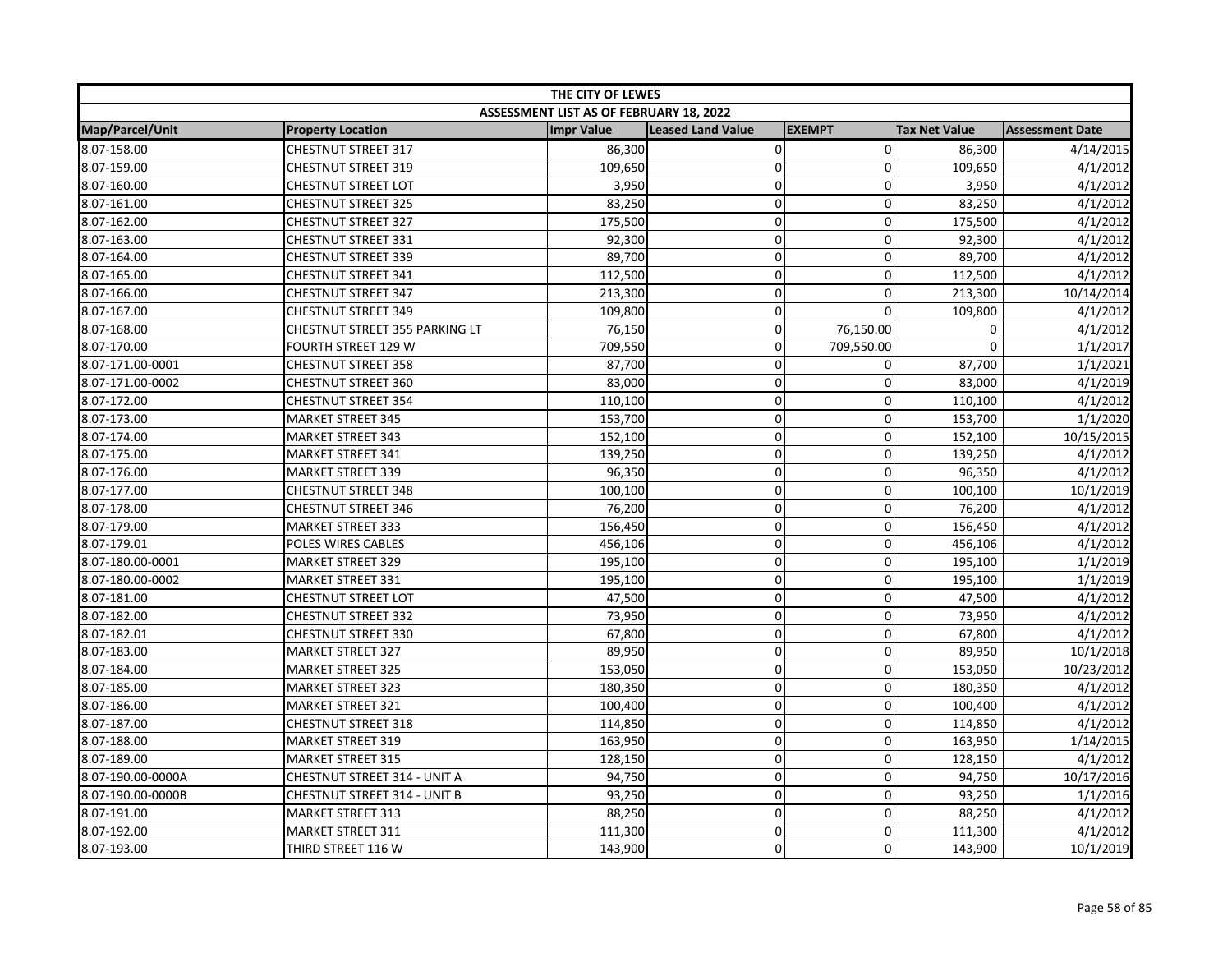| THE CITY OF LEWES |                            |                                         |                          |                |                      |                        |
|-------------------|----------------------------|-----------------------------------------|--------------------------|----------------|----------------------|------------------------|
|                   |                            | ASSESSMENT LIST AS OF FEBRUARY 18, 2022 |                          |                |                      |                        |
| Map/Parcel/Unit   | <b>Property Location</b>   | <b>Impr Value</b>                       | <b>Leased Land Value</b> | <b>EXEMPT</b>  | <b>Tax Net Value</b> | <b>Assessment Date</b> |
| 8.07-194.00       | THIRD STREET 124 W         | 114,450                                 | $\pmb{0}$                | $\overline{0}$ | 114,450              | 4/1/2012               |
| 8.07-195.00       | <b>MARKET STREET 309</b>   | 81,350                                  | $\mathbf 0$              | $\mathbf{0}$   | 81,350               | 4/1/2012               |
| 8.07-196.00       | <b>MARKET STREET 307</b>   | 128,550                                 | $\mathbf 0$              | $\mathbf 0$    | 128,550              | 10/1/2018              |
| 8.07-197.00       | <b>MARKET STREET 305</b>   | 85,900                                  | $\Omega$                 | $\mathbf{0}$   | 85,900               | 4/1/2012               |
| 8.07-198.00       | <b>MARKET STREET 301</b>   | 85,500                                  | $\pmb{0}$                | $\Omega$       | 85,500               | 4/1/2012               |
| 8.07-199.00       | THIRD STREET 202 W         | 101,450                                 | 0                        | 0              | 101,450              | 4/1/2012               |
| 8.07-200.00       | <b>MARKET STREET 304</b>   | 104,150                                 | $\mathbf 0$              | 0              | 104,150              | 4/1/2012               |
| 8.07-201.00       | <b>MARKET STREET 308</b>   | 83,250                                  | $\overline{0}$           | 0              | 83,250               | 4/1/2012               |
| 8.07-201.01       | <b>MARKET STREET 310</b>   | 85,000                                  | $\mathbf 0$              | 0              | 85,000               | 4/1/2012               |
| 8.07-202.00       | THIRD STREET 208 W         | 160,550                                 | $\mathbf 0$              | $\mathbf 0$    | 160,550              | 4/1/2012               |
| 8.07-203.00       | THIRD STREET 212 W         | 143,000                                 | $\mathbf 0$              | $\Omega$       | 143,000              | 4/1/2012               |
| 8.07-204.00       | THIRD STREET 216 W         | 142,350                                 | $\pmb{0}$                | 0              | 142,350              | 4/1/2012               |
| 8.07-205.00       | MULBERRY STREET 303        | 107,750                                 | $\mathbf 0$              | $\Omega$       | 107,750              | 4/1/2012               |
| 8.07-206.00       | MULBERRY STREET 305        | 149,700                                 | $\pmb{0}$                | $\mathbf 0$    | 149,700              | 7/1/2021               |
| 8.07-207.00       | <b>MULBERRY STREET 307</b> | 121,150                                 | $\Omega$                 | $\Omega$       | 121,150              | 4/1/2012               |
| 8.07-208.00       | <b>MARKET STREET 312</b>   | 138,200                                 | $\mathbf 0$              | $\mathbf 0$    | 138,200              | 4/1/2012               |
| 8.07-209.00       | <b>MARKET STREET 318</b>   | 116,850                                 | $\mathbf 0$              | $\mathbf 0$    | 116,850              | 4/1/2012               |
| 8.07-209.01       | <b>MARKET STREET 316</b>   | 120,000                                 | $\pmb{0}$                | $\mathbf 0$    | 120,000              | 4/1/2012               |
| 8.07-210.00       | MULBERRY STREET 309        | 165,400                                 | $\pmb{0}$                | 0              | 165,400              | 4/1/2012               |
| 8.07-211.00       | MULBERRY STREET 311        | 115,800                                 | $\mathbf 0$              | $\mathbf 0$    | 115,800              | 4/1/2012               |
| 8.07-212.00       | <b>MARKET STREET 320</b>   | 77,000                                  | $\pmb{0}$                | $\mathbf 0$    | 77,000               | 1/1/2022               |
| 8.07-213.00       | <b>MARKET STREET 324</b>   | 88,250                                  | $\mathbf 0$              | $\mathbf{0}$   | 88,250               | 4/1/2012               |
| 8.07-213.01       | <b>MARKET STREET 322</b>   | 81,000                                  | 0                        | $\Omega$       | 81,000               | 4/1/2012               |
| 8.07-214.00       | MULBERRY STREET 313        | 135,450                                 | $\overline{0}$           | 0              | 135,450              | 4/1/2012               |
| 8.07-215.00       | MULBERRY STREET 315        | 125,600                                 | $\pmb{0}$                | 0              | 125,600              | 1/15/2014              |
| 8.07-216.00       | MULBERRY STREET 321        | 137,450                                 | $\mathbf 0$              | 0              | 137,450              | 1/14/2015              |
| 8.07-217.00       | <b>CHURCH STREET 11</b>    | 92,950                                  | $\pmb{0}$                | 0              | 92,950               | 4/1/2012               |
| 8.07-218.00       | <b>MARKET STREET 326</b>   | 158,500                                 | $\pmb{0}$                | $\mathbf 0$    | 158,500              | 1/1/2022               |
| 8.07-219.00       | <b>MARKET STREET 328</b>   | 97,400                                  | $\mathbf 0$              | 0              | 97,400               | 4/1/2012               |
| 8.07-220.00       | <b>MARKET STREET 330</b>   | 123,250                                 | $\pmb{0}$                | 0              | 123,250              | 4/1/2012               |
| 8.07-220.01       | <b>CHURCH STREET 12</b>    | 91,600                                  | $\pmb{0}$                | 0              | 91,600               | 4/12/2016              |
| 8.07-221.00       | <b>MARKET STREET 336</b>   | 172,600                                 | $\mathbf 0$              | 0              | 172,600              | 4/1/2012               |
| 8.07-222.00-0001  | MULBERRY STREET 325 UNIT 1 | 117,650                                 | $\mathbf 0$              | $\Omega$       | 117,650              | 4/1/2012               |
| 8.07-222.00-0002  | MULBERRY STREET 325 UNIT 2 | 152,850                                 | $\mathbf 0$              | $\mathbf 0$    | 152,850              | 1/1/2021               |
| 8.07-222.00-0003  | MULBERRY STREET 325 UNIT 3 | 103,300                                 | $\mathbf 0$              | $\mathbf 0$    | 103,300              | 4/1/2012               |
| 8.07-223.00       | <b>MULBERRY STREET 327</b> | 95,900                                  | $\mathbf 0$              | 0              | 95,900               | 4/1/2012               |
| 8.07-224.00-0001  | MULBERRY STREET 329 UNIT 1 | 97,500                                  | $\pmb{0}$                | 0              | 97,500               | 1/1/2017               |
| 8.07-224.00-0002  | MULBERRY STREET 331 UNIT 2 | 91,550                                  | $\mathbf 0$              | 0              | 91,550               | 7/1/2020               |
| 8.07-224.00-0003  | MULBERRY STREET 329 UNIT 3 | 76,900                                  | $\mathbf 0$              | $\Omega$       | 76,900               | 4/1/2012               |
| 8.07-225.00       | <b>MARKET STREET 338</b>   | 149,250                                 | $\Omega$                 | $\Omega$       | 149,250              | 4/1/2012               |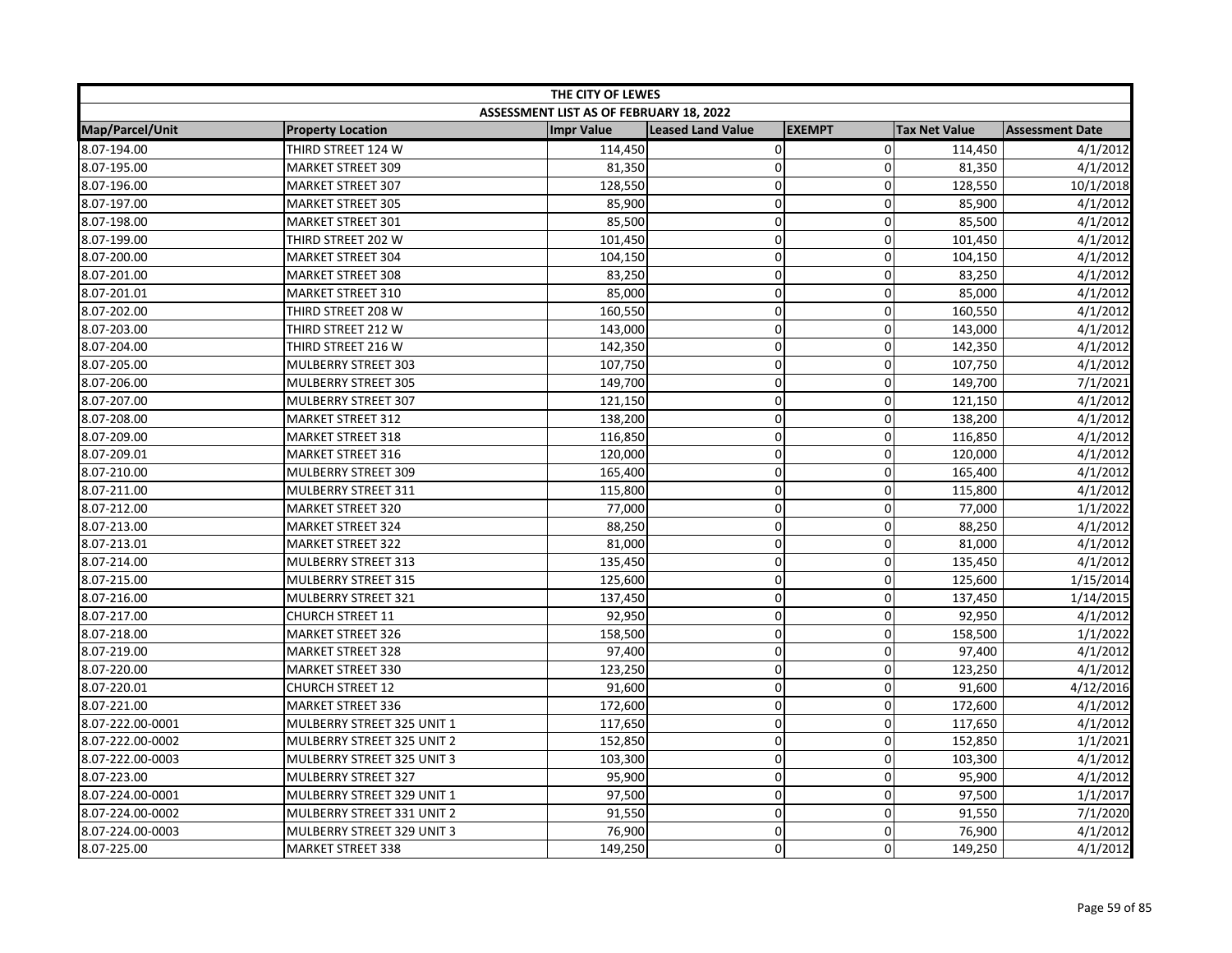| THE CITY OF LEWES |                          |                                         |                          |                |                      |                        |  |
|-------------------|--------------------------|-----------------------------------------|--------------------------|----------------|----------------------|------------------------|--|
|                   |                          | ASSESSMENT LIST AS OF FEBRUARY 18, 2022 |                          |                |                      |                        |  |
| Map/Parcel/Unit   | <b>Property Location</b> | <b>Impr Value</b>                       | <b>Leased Land Value</b> | <b>EXEMPT</b>  | <b>Tax Net Value</b> | <b>Assessment Date</b> |  |
| 8.07-226.00       | <b>MARKET STREET 340</b> | 157,250                                 | 0                        | $\overline{0}$ | 157,250              | 4/1/2018               |  |
| 8.07-228.00       | MULBERRY STREET 333-335  | 140,550                                 | 0                        | $\overline{0}$ | 140,550              | 4/1/2012               |  |
| 8.07-229.00       | <b>MARKET STREET 346</b> | 110,650                                 | $\mathbf 0$              | $\Omega$       | 110,650              | 1/1/2020               |  |
| 8.07-230.00       | LOT - PARKING            | 53,200                                  | $\mathbf 0$              | 53,200.00      | 0                    | 4/1/2012               |  |
| 8.07-231.00       | FOURTH STREET 207 W      | 151,550                                 | $\pmb{0}$                | $\overline{0}$ | 151,550              | 4/1/2012               |  |
| 8.07-232.00       | FOURTH STREET 211 W      | 151,050                                 | 0                        | $\overline{0}$ | 151,050              | 4/1/2012               |  |
| 8.07-233.00       | MULBERRY STREET 337      | 172,250                                 | 0                        | $\overline{0}$ | 172,250              | 1/1/2021               |  |
| 8.07-234.00       | MULBERRY STREET 336      | 92,350                                  | $\mathbf 0$              | $\Omega$       | 92,350               | 4/1/2012               |  |
| 8.07-234.01       | MULBERRY STREET 338      | 199,700                                 | 0                        | $\overline{0}$ | 199,700              | 4/1/2012               |  |
| 8.07-234.02       | FOURTH STREET 307 W      | 52,750                                  | $\pmb{0}$                | $\overline{0}$ | 52,750               | 4/1/2012               |  |
| 8.07-234.03       | FOURTH STREET 309 W      | 167,150                                 | $\pmb{0}$                | $\overline{0}$ | 167,150              | 4/12/2016              |  |
| 8.07-235.00       | MULBERRY STREET 334      | 129,050                                 | $\pmb{0}$                | $\overline{0}$ | 129,050              | 4/1/2012               |  |
| 8.07-236.00       | MULBERRY STREET 330      | 122,000                                 | $\mathbf 0$              | $\mathbf 0$    | 122,000              | 4/1/2012               |  |
| 8.07-238.00       | MULBERRY STREET 324      | 188,350                                 | $\pmb{0}$                | $\mathbf 0$    | 188,350              | 1/1/2019               |  |
| 8.07-238.01       | MULBERRY STREET 326      | 195,150                                 | $\mathbf 0$              | $\mathbf 0$    | 195,150              | 4/1/2012               |  |
| 8.07-239.00       | MULBERRY STREET 318      | 181,150                                 | 0                        | $\overline{0}$ | 181,150              | 10/1/2019              |  |
| 8.07-239.01       | MULBERRY STREET 320      | 136,150                                 | $\mathbf 0$              | $\overline{0}$ | 136,150              | 4/1/2012               |  |
| 8.07-240.00       | MULBERRY STREET 316      | 135,500                                 | $\mathbf 0$              | $\overline{0}$ | 135,500              | 10/1/2019              |  |
| 8.07-241.00       | MULBERRY STREET 314      | 185,100                                 | $\mathbf 0$              | $\overline{0}$ | 185,100              | 7/1/2017               |  |
| 8.07-242.00       | MULBERRY STREET 310      | 121,850                                 | 0                        | 0              | 121,850              | 4/1/2019               |  |
| 8.07-242.01       | MULBERRY STREET 308      | 494,800                                 | $\pmb{0}$                | $\overline{0}$ | 494,800              | 4/1/2012               |  |
| 8.07-243.00       | MULBERRY STREET 302      | 146,600                                 | $\mathbf 0$              | $\mathbf 0$    | 146,600              | 7/1/2018               |  |
| 8.07-244.01       | THIRD STREET 310 W       | 147,150                                 | 0                        | $\Omega$       | 147,150              | 10/15/2015             |  |
| 8.07-245.00       | THIRD STREET 316 W       | 186,050                                 | 0                        | $\overline{0}$ | 186,050              | 4/1/2012               |  |
| 8.07-246.00       | THIRD STREET 320 W       | 118,550                                 | $\pmb{0}$                | $\overline{0}$ | 118,550              | 4/1/2012               |  |
| 8.07-247.00       | THIRD STREET 324 W       | 91,000                                  | $\mathbf 0$              | $\overline{0}$ | 91,000               | 4/1/2012               |  |
| 8.07-248.00       | THIRD STREET 326 W       | 145,800                                 | $\pmb{0}$                | $\overline{0}$ | 145,800              | 4/12/2016              |  |
| 8.07-249.00       | SHIPCARPENTER STREET 301 | 105,100                                 | $\pmb{0}$                | $\overline{0}$ | 105,100              | 4/1/2012               |  |
| 8.07-250.00       | PARK AVENUE 305          | 102,700                                 | $\mathbf 0$              | $\mathbf 0$    | 102,700              | 4/1/2012               |  |
| 8.07-251.00       | PARK AVENUE 307          | 137,800                                 | $\pmb{0}$                | $\Omega$       | 137,800              | 1/14/2015              |  |
| 8.07-252.00       | PARK AVENUE 311          | 74,750                                  | 0                        | $\overline{0}$ | 74,750               | 4/1/2012               |  |
| 8.07-252.01       | PARK AVENUE 309          | 195,050                                 | 0                        | $\overline{0}$ | 195,050              | 7/1/2019               |  |
| 8.07-253.00       | SHIPCARPENTER STREET 313 | 141,850                                 | $\mathbf 0$              | $\Omega$       | 141,850              | 4/1/2012               |  |
| 8.07-253.01       | PARK AVENUE 315          | 124,400                                 | 0                        | $\overline{0}$ | 124,400              | 4/1/2012               |  |
| 8.07-256.00       | PARK AVENUE 317          | 145,050                                 | 0                        | 145,050.00     | $\Omega$             | 4/1/2012               |  |
| 8.07-257.00       | PARK AVENUE 321          | 87,900                                  | $\mathbf 0$              | $\overline{0}$ | 87,900               | 4/1/2012               |  |
| 8.07-258.00       | SHIPCARPENTER STREET 323 | 82,850                                  | $\pmb{0}$                | $\overline{0}$ | 82,850               | 4/1/2012               |  |
| 8.07-259.00       | PARK AVENUE 329          | 169,200                                 | $\mathbf 0$              | $\Omega$       | 169,200              | 4/1/2012               |  |
| 8.07-260.00       | PARK AVENUE 331          | 83,150                                  | 0                        | $\mathsf{o}$   | 83,150               | 4/1/2012               |  |
| 8.07-261.00       | PARK AVENUE 335          | 106,050                                 | $\mathsf 0$              | $\Omega$       | 106,050              | 7/15/2015              |  |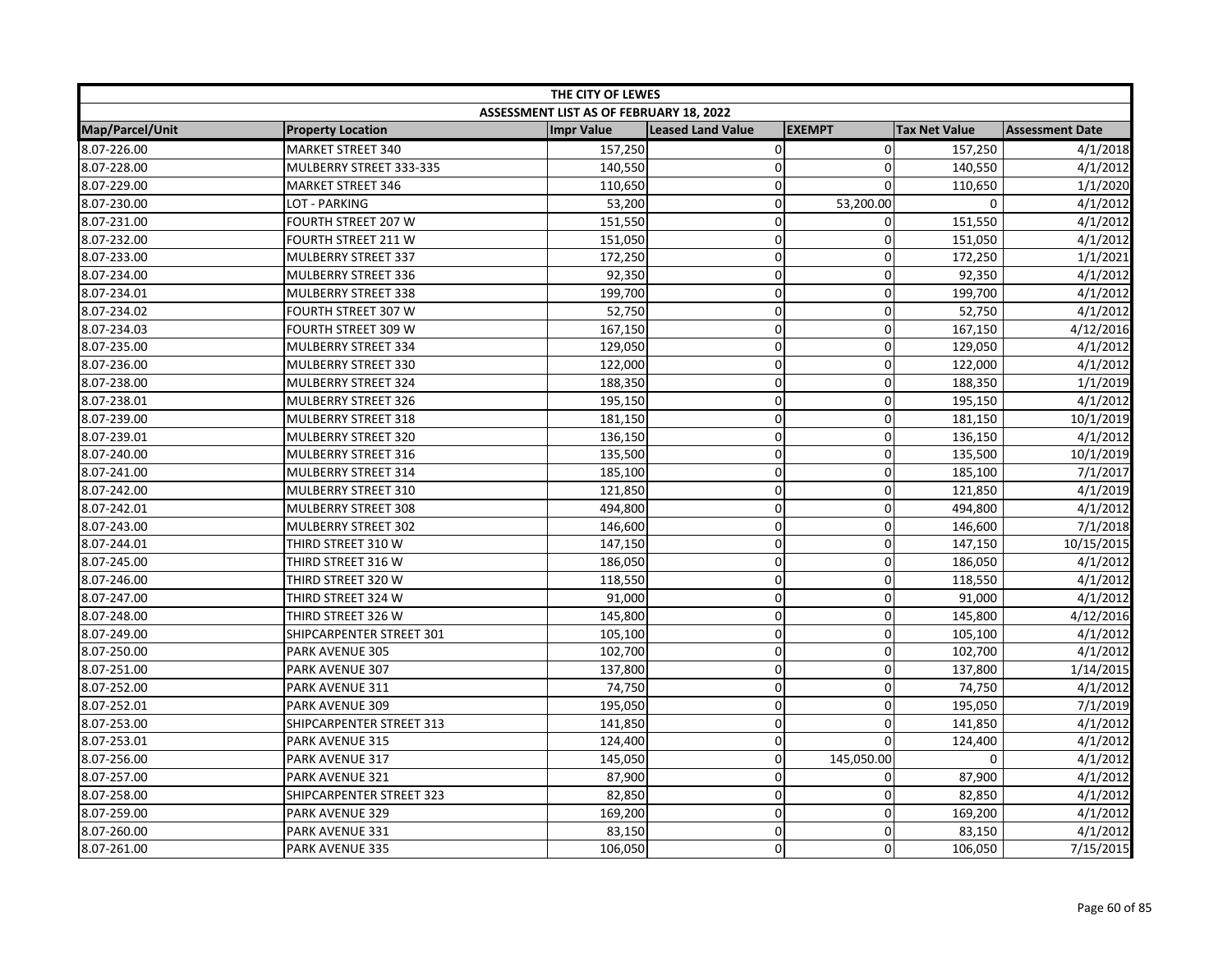| THE CITY OF LEWES      |                              |                                         |                   |               |                      |                        |  |
|------------------------|------------------------------|-----------------------------------------|-------------------|---------------|----------------------|------------------------|--|
|                        |                              | ASSESSMENT LIST AS OF FEBRUARY 18, 2022 |                   |               |                      |                        |  |
| <b>Map/Parcel/Unit</b> | <b>Property Location</b>     | <b>Impr Value</b>                       | Leased Land Value | <b>EXEMPT</b> | <b>Tax Net Value</b> | <b>Assessment Date</b> |  |
| 8.07-262.00            | FOURTH STREET 311 W          | 80,250                                  | $\pmb{0}$         | $\Omega$      | 80,250               | 4/1/2012               |  |
| 8.07-263.00            | FOURTH STREET 313 W          | 88,800                                  | $\mathbf 0$       | $\Omega$      | 88,800               | 4/1/2012               |  |
| 8.07-264.00            | FOURTH STREET 315 W          | 77,400                                  | $\mathbf 0$       | $\Omega$      | 77,400               | 7/1/2021               |  |
| 8.07-266.00            | PARK AVENUE 339              | 76,600                                  | $\Omega$          | $\Omega$      | 76,600               | 4/1/2012               |  |
| 8.07-267.00            | FOURTH STREET 403 W          | 295,900                                 | $\mathbf 0$       | 0             | 295,900              | 4/1/2012               |  |
| 8.07-268.00            | PARK AVENUE OPEN SPACE       | 44,050                                  | $\pmb{0}$         | 0             | 44,050               | 4/1/2012               |  |
| 8.07-268.01            | SHIPCARPENTER SQUARE 2       | 183,700                                 | $\mathbf 0$       | 0             | 183,700              | 1/1/2017               |  |
| 8.07-268.02            | SHIPCARPENTER SQUARE 4       | 171,450                                 | $\mathbf 0$       | $\mathbf 0$   | 171,450              | 4/1/2012               |  |
| 8.07-268.03            | SHIPCARPENTER SQUARE 6       | 185,550                                 | $\mathbf 0$       | 0             | 185,550              | 4/1/2012               |  |
| 8.07-268.04            | SHIPCARPENTER SQUARE 8       | 160,050                                 | $\mathbf 0$       | $\mathbf 0$   | 160,050              | 4/1/2012               |  |
| 8.07-269.00            | <b>QUEEN ANNE AVENUE 104</b> | 132,750                                 | $\mathbf 0$       | $\mathbf 0$   | 132,750              | 4/1/2018               |  |
| 8.07-269.01            | THIRD STREET 429 W           | 151,850                                 | $\mathbf 0$       | $\Omega$      | 151,850              | 1/1/2021               |  |
| 8.07-270.00            | THIRD STREET 427 W           | 192,900                                 | $\mathbf 0$       | $\Omega$      | 192,900              | 10/14/2014             |  |
| 8.07-270.01            | PILOTTOWN ROAD 336           | 232,750                                 | $\pmb{0}$         | 0             | 232,750              | 1/1/2021               |  |
| 8.07-270.02            | PILOTTOWN ROAD 334           | 175,750                                 | $\overline{0}$    | 0             | 175,750              | 7/17/2012              |  |
| 8.07-271.00            | PILOTTOWN ROAD 332           | 173,300                                 | $\pmb{0}$         | 0             | 173,300              | 4/1/2020               |  |
| 8.07-271.01            | THIRD STREET 425 W           | 152,100                                 | $\mathbf 0$       | $\mathbf 0$   | 152,100              | 4/1/2012               |  |
| 8.07-272.00            | PILOTTOWN ROAD 330           | 281,500                                 | $\mathbf 0$       | $\mathbf 0$   | 281,500              | 10/1/2021              |  |
| 8.07-272.01            | THIRD STREET 423 W           | 156,300                                 | $\pmb{0}$         | $\mathbf 0$   | 156,300              | 7/17/2013              |  |
| 8.07-273.00-1          | THIRD STREET 421 W - UNIT 1  | 134,600                                 | $\mathbf 0$       | $\mathbf{0}$  | 134,600              | 5/1/2021               |  |
| 8.07-273.00-2          | THIRD STREET 421 W - UNIT 2  | 143,600                                 | $\pmb{0}$         | $\mathbf 0$   | 143,600              | 10/1/2019              |  |
| 8.07-274.00            | THIRD STREET 419 W           | 60,150                                  | $\mathbf 0$       | $\Omega$      | 60,150               | 4/1/2012               |  |
| 8.07-274.01            | THIRD STREET 417 W           | 176,350                                 | $\mathbf 0$       | 0             | 176,350              | 4/1/2012               |  |
| 8.07-274.02            | THIRD STREET 415 W           | 60,450                                  | $\mathbf 0$       | $\mathbf 0$   | 60,450               | 4/1/2012               |  |
| 8.07-274.03            | THIRD STREET 413 W           | 60,800                                  | $\mathbf 0$       | 0             | 60,800               | 4/1/2012               |  |
| 8.07-274.04            | THIRD STREET 411 W           | 61,250                                  | $\pmb{0}$         | 0             | 61,250               | 4/1/2012               |  |
| 8.07-275.00            | PILOTTOWN ROAD 326           | 155,150                                 | $\mathbf 0$       | 0             | 155,150              | 4/1/2012               |  |
| 8.07-276.00            | PILOTTOWN ROAD 324           | 204,150                                 | $\pmb{0}$         | $\mathbf 0$   | 204,150              | 4/1/2012               |  |
| 8.07-277.00            | PILOTTOWN ROAD 322           | 129,750                                 | $\mathbf 0$       | $\Omega$      | 129,750              | 4/1/2012               |  |
| 8.07-278.00            | PILOTTOWN ROAD 320           | 195,300                                 | 0                 | $\Omega$      | 195,300              | 4/1/2012               |  |
| 8.07-279.00            | PILOTTOWN ROAD 314           | 134,900                                 | $\pmb{0}$         | $\Omega$      | 134,900              | 4/22/2014              |  |
| 8.07-279.01            | PILOTTOWN ROAD 316           | 168,800                                 | $\pmb{0}$         | 0             | 168,800              | 1/1/2022               |  |
| 8.07-280.00            | PILOTTOWN ROAD 312           | 134,550                                 | $\mathbf 0$       | 0             | 134,550              | 4/1/2012               |  |
| 8.07-281.00            | PILOTTOWN ROAD 308           | 157,550                                 | $\pmb{0}$         | 0             | 157,550              | 7/1/2021               |  |
| 8.07-282.00            | PILOTTOWN ROAD 304           | 129,300                                 | $\mathbf 0$       | $\mathbf 0$   | 129,300              | 4/1/2012               |  |
| 8.07-283.00            | SHIPCARPENTER STREET 106     | 189,200                                 | $\mathbf 0$       | $\Omega$      | 189,200              | 4/1/2012               |  |
| 8.07-284.00            | SHIPCARPENTER STREET 108     | 115,600                                 | $\pmb{0}$         | $\Omega$      | 115,600              | 1/1/2019               |  |
| 8.07-285.00            | SHIPCARPENTER STREET 110     | 167,400                                 | $\pmb{0}$         | 167,400.00    | 0                    | 4/1/2012               |  |
| 8.07-286.00            | PARK AVE & W THIRD ST        | 133,300                                 | $\mathbf 0$       | 133,300.00    | $\Omega$             | 4/1/2012               |  |
| 8.07-287.00            | <b>SECOND STREET 242</b>     | 174,950                                 | 0                 | 0             | 174,950              | 4/1/2012               |  |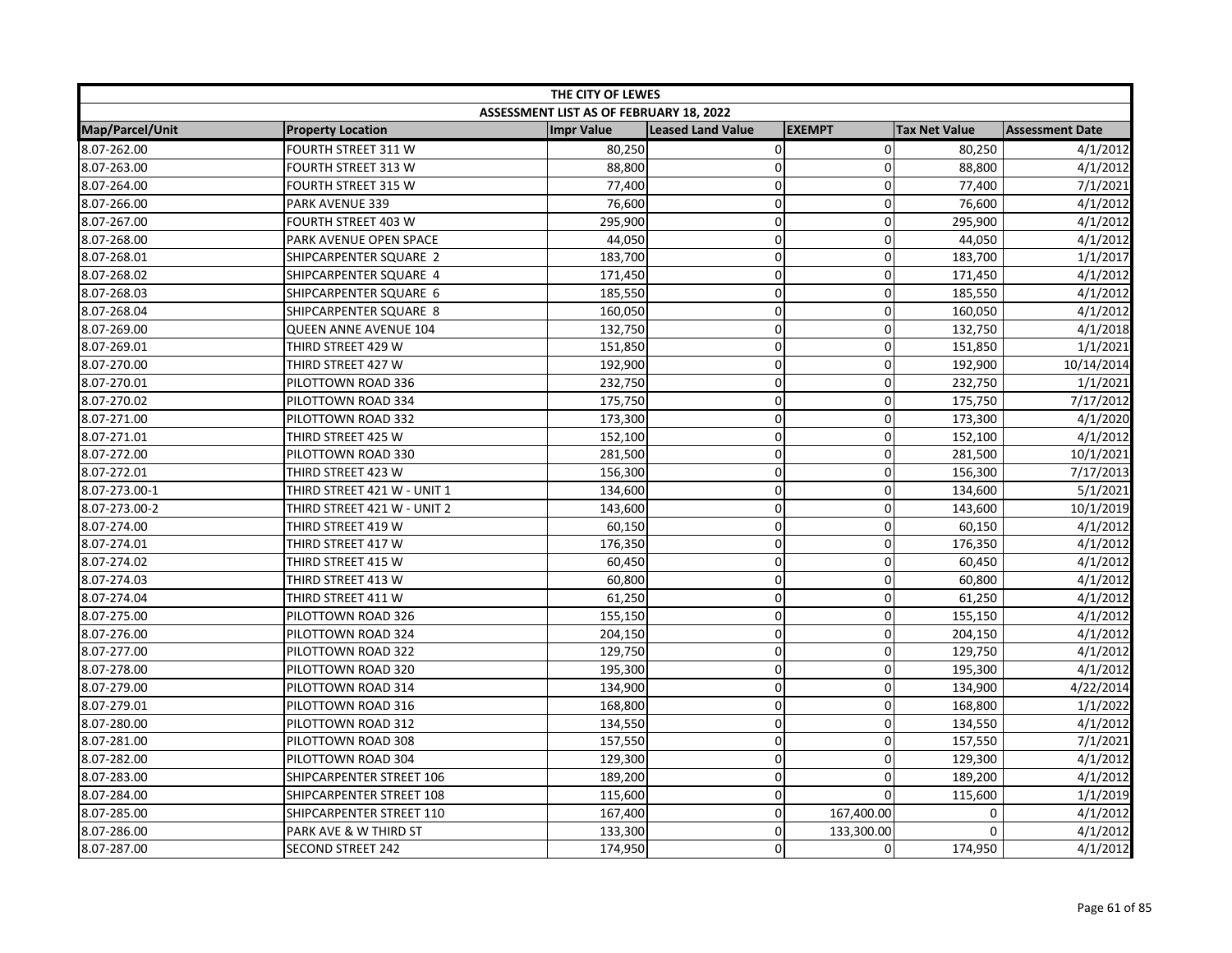| THE CITY OF LEWES |                          |                                         |                          |                |                      |                        |  |
|-------------------|--------------------------|-----------------------------------------|--------------------------|----------------|----------------------|------------------------|--|
|                   |                          | ASSESSMENT LIST AS OF FEBRUARY 18, 2022 |                          |                |                      |                        |  |
| Map/Parcel/Unit   | <b>Property Location</b> | <b>Impr Value</b>                       | <b>Leased Land Value</b> | <b>EXEMPT</b>  | <b>Tax Net Value</b> | <b>Assessment Date</b> |  |
| 8.07-288.00       | SHIPCARPENTER STREET 209 | 110,800                                 | $\pmb{0}$                | $\overline{0}$ | 110,800              | 4/1/2012               |  |
| 8.07-289.00       | THIRD STREET 321 W       | 156,900                                 | 0                        | 0              | 156,900              | 1/1/2021               |  |
| 8.07-289.01       | SHIPCARPENTER STREET 234 | 85,800                                  | 0                        | $\Omega$       | 85,800               | 4/1/2012               |  |
| 8.07-289.02       | <b>SECOND STREET 240</b> | 261,800                                 | $\mathbf 0$              | $\Omega$       | 261,800              | 4/24/2013              |  |
| 8.07-290.00       | <b>SECOND STREET 236</b> | 363,800                                 | 0                        | $\Omega$       | 363,800              | 1/1/2022               |  |
| 8.07-291.00       | THIRD STREET 309 W       | 93,100                                  | 0                        | $\mathbf 0$    | 93,100               | 1/1/2019               |  |
| 8.07-291.01       | <b>SECOND STREET 232</b> | 182,250                                 | 0                        | $\mathbf 0$    | 182,250              | 4/1/2012               |  |
| 8.07-292.00       | <b>SECOND STREET 228</b> | 169,050                                 | 0                        | 0              | 169,050              | 1/1/2021               |  |
| 8.07-293.00       | THIRD STREET 307 W       | 110,850                                 | 0                        | $\mathbf 0$    | 110,850              | 10/1/2020              |  |
| 8.07-294.00       | <b>SECOND STREET 226</b> | 138,150                                 | 0                        | $\mathbf 0$    | 138,150              | 4/1/2012               |  |
| 8.07-295.00       | MULBERRY STREET 214      | 92,050                                  | 0                        | $\Omega$       | 92,050               | 4/1/2012               |  |
| 8.07-295.01       | MULBERRY STREET 212      | 84,600                                  | 0                        | $\Omega$       | 84,600               | 4/1/2012               |  |
| 8.07-296.00       | <b>SECOND STREET 224</b> | 184,650                                 | 0                        | 184,650.00     | 0                    | 10/1/2021              |  |
| 8.07-297.00       | <b>SECOND STREET 218</b> | 179,150                                 | 0                        | 179,150.00     | 0                    | 4/1/2012               |  |
| 8.07-298.00       | <b>SECOND STREET 200</b> | 803,500                                 | 0                        | 803,500.00     | $\Omega$             | 1/1/2021               |  |
| 8.07-299.00       | <b>SECOND STREET 207</b> | 147,500                                 | $\mathbf 0$              | $\mathbf 0$    | 147,500              | 7/15/2015              |  |
| 8.07-300.00       | <b>SECOND STREET 213</b> | 144,550                                 | 0                        | $\mathbf 0$    | 144,550              | 10/1/2020              |  |
| 8.07-301.00       | <b>SECOND STREET 215</b> | 126,100                                 | 0                        | $\mathbf 0$    | 126,100              | 4/1/2012               |  |
| 8.07-301.01       | <b>SECOND STREET 217</b> | 385,200                                 | 0                        | $\mathbf 0$    | 385,200              | 4/1/2012               |  |
| 8.07-302.00       | <b>SECOND STREET 221</b> | 205,200                                 | 0                        | 0              | 205,200              | 4/1/2012               |  |
| 8.07-303.00       | <b>SECOND STREET 223</b> | 171,600                                 | 0                        | $\mathbf 0$    | 171,600              | 7/1/2021               |  |
| 8.07-304.00       | <b>SECOND STREET 225</b> | 233,900                                 | $\mathbf 0$              | 0              | 233,900              | 7/1/2017               |  |
| 8.07-305.00       | <b>SECOND STREET 227</b> | 148,750                                 | 0                        | $\mathbf 0$    | 148,750              | 4/1/2012               |  |
| 8.07-306.00       | <b>SECOND STREET 229</b> | 178,350                                 | 0                        | $\mathbf{0}$   | 178,350              | 10/1/2017              |  |
| 8.07-307.00       | <b>SECOND STREET 231</b> | 185,800                                 | 0                        | 0              | 185,800              | 10/1/2017              |  |
| 8.07-307.01       | <b>FRONT STREET 240</b>  | 107,200                                 | 0                        | 0              | 107,200              | 10/1/2018              |  |
| 8.07-307.02       | <b>SECOND STREET 237</b> | 291,450                                 | 0                        | $\mathbf 0$    | 291,450              | 1/1/2022               |  |
| 8.07-307.03       | <b>SECOND STREET 235</b> | 160,250                                 | 0                        | $\mathbf 0$    | 160,250              | 4/1/2019               |  |
| 8.07-307.04       | <b>FRONT STREET 234</b>  | 52,050                                  | 0                        | 0              | 52,050               | 4/1/2012               |  |
| 8.07-307.05       | <b>FRONT STREET 236</b>  | 51,850                                  | 0                        | $\mathbf 0$    | 51,850               | 4/1/2012               |  |
| 8.07-307.06       | <b>FRONT STREET 238</b>  | 141,050                                 | 0                        | $\mathbf 0$    | 141,050              | 1/1/2016               |  |
| 8.07-308.00       | <b>SECOND STREET 241</b> | 168,800                                 | $\mathbf 0$              | $\mathbf 0$    | 168,800              | 1/1/2018               |  |
| 8.07-309.00       | SHIPCARPENTER STREET 103 | 171,600                                 | 0                        | $\Omega$       | 171,600              | 4/1/2012               |  |
| 8.07-310.00       | PILOTTOWN ROAD 219       | 560,600                                 | 0                        | 560,600.00     | 0                    | 4/1/2012               |  |
| 8.07-310.01       | PILOTTOWN ROAD 229       | 468,850                                 | 0                        | 468,850.00     | 0                    | 1/14/2015              |  |
| 8.07-310.02       | PILOTTOWN RD LOT         | 371,150                                 | 0                        | 371,150.00     | $\mathbf 0$          | 4/1/2012               |  |
| 8.07-311.00       | SHIPCARPENTER SQUARE 10  | 232,750                                 | 0                        | 0              | 232,750              | 10/1/2020              |  |
| 8.07-312.00       | SHIPCARPENTER SQUARE 12  | 163,950                                 | 0                        | 0              | 163,950              | 4/1/2012               |  |
| 8.07-313.00       | SHIPCARPENTER SQUARE 14  | 181,700                                 | 0                        | $\Omega$       | 181,700              | 4/1/2012               |  |
| 8.07-314.00       | SHIPCARPENTER SQUARE 16  | 221,400                                 | 0                        | $\Omega$       | 221,400              | 7/1/2021               |  |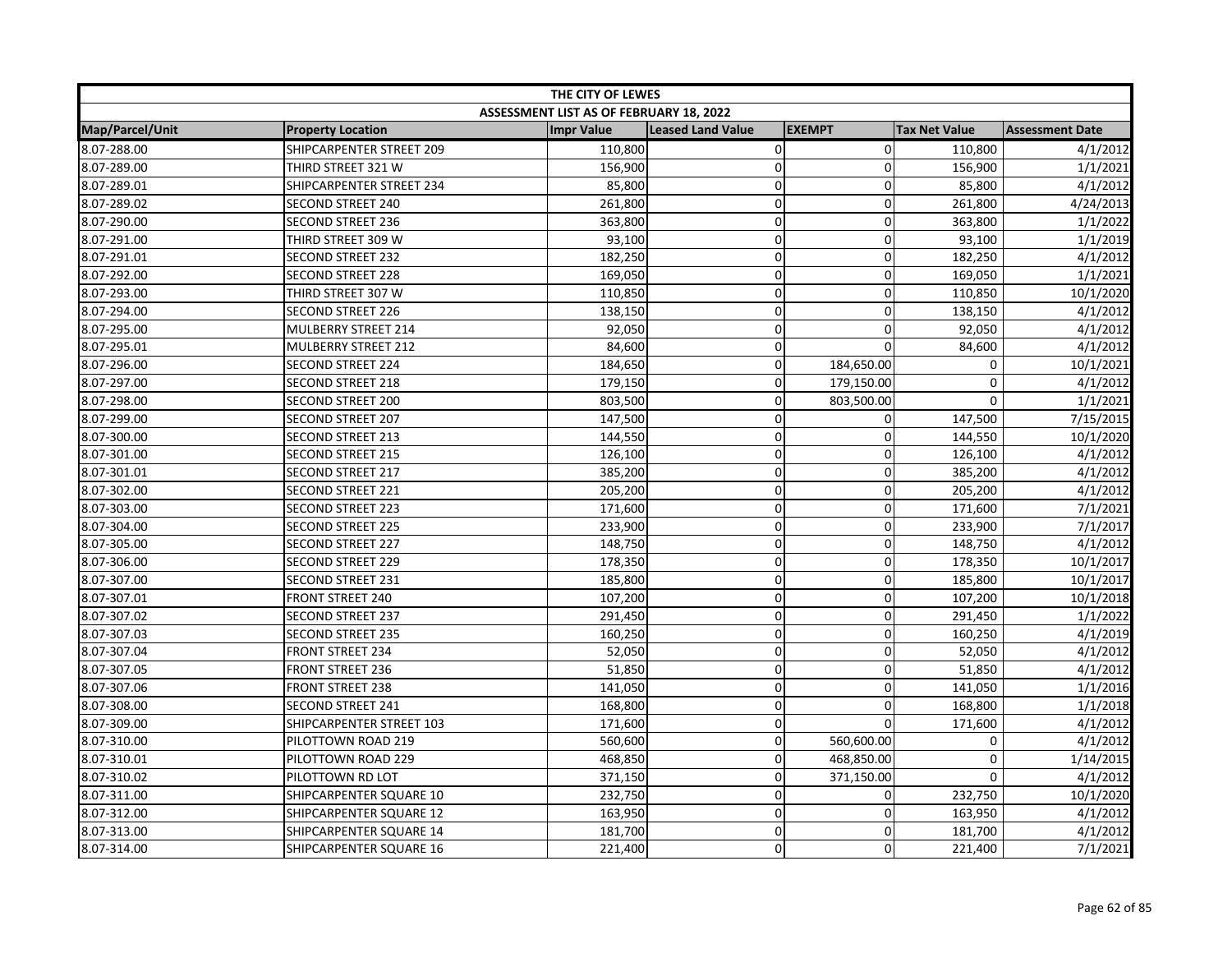| THE CITY OF LEWES |                                  |                                         |                          |                |                      |                        |  |
|-------------------|----------------------------------|-----------------------------------------|--------------------------|----------------|----------------------|------------------------|--|
|                   |                                  | ASSESSMENT LIST AS OF FEBRUARY 18, 2022 |                          |                |                      |                        |  |
| Map/Parcel/Unit   | <b>Property Location</b>         | <b>Impr Value</b>                       | <b>Leased Land Value</b> | <b>EXEMPT</b>  | <b>Tax Net Value</b> | <b>Assessment Date</b> |  |
| 8.07-315.00       | SHIPCARPENTER SQUARE 18          | 195,700                                 | $\pmb{0}$                | $\overline{0}$ | 195,700              | 4/1/2012               |  |
| 8.07-316.00       | SHIPCARPENTER SQUARE 20          | 230,050                                 | $\mathbf 0$              | $\mathbf 0$    | 230,050              | 4/1/2012               |  |
| 8.07-317.00       | SHIPCARPENTER SQUARE 22          | 145,700                                 | $\mathbf 0$              | $\Omega$       | 145,700              | 1/1/2021               |  |
| 8.07-318.00       | SHIPCARPENTER SQUARE 24          | 204,300                                 | $\Omega$                 | $\mathbf{0}$   | 204,300              | 1/14/2015              |  |
| 8.07-319.00       | SHIPCARPENTER SQUARE 26          | 181,150                                 | $\pmb{0}$                | $\Omega$       | 181,150              | 1/14/2015              |  |
| 8.07-320.00       | SHIPCARPENTER SQUARE 28          | 121,600                                 | $\pmb{0}$                | 0              | 121,600              | 4/1/2012               |  |
| 8.07-321.00       | SHIPCARPENTER SQUARE 30          | 235,400                                 | $\mathbf 0$              | 0              | 235,400              | 1/1/2019               |  |
| 8.07-322.00       | SHIPCARPENTER SQUARE 32          | 145,300                                 | $\overline{0}$           | 0              | 145,300              | 10/1/2018              |  |
| 8.07-323.00       | SHIPCARPENTER SQUARE 34          | 168,500                                 | $\overline{0}$           | 0              | 168,500              | 4/1/2012               |  |
| 8.07-324.00       | SHIPCARPENTER SQUARE 36          | 177,350                                 | $\mathbf 0$              | $\mathbf 0$    | 177,350              | 10/1/2018              |  |
| 8.07-325.00       | SHIPCARPENTER SQUARE 38          | 138,850                                 | $\mathbf 0$              | $\Omega$       | 138,850              | 1/1/2017               |  |
| 8.07-326.00       | SHIPCARPENTER SQUARE 40          | 135,150                                 | $\pmb{0}$                | 0              | 135,150              | 4/1/2012               |  |
| 8.07-327.00       | SHIPCARPENTER SQUARE 42          | 194,100                                 | $\mathbf 0$              | 0              | 194,100              | 10/14/2014             |  |
| 8.07-328.00       | SHIPCARPENTER SQUARE 29          | 185,750                                 | $\mathbf 0$              | $\mathbf 0$    | 185,750              | 4/1/2012               |  |
| 8.07-329.00       | SHIPCARPENTER SQUARE 27          | 207,850                                 | $\Omega$                 | $\Omega$       | 207,850              | 4/1/2012               |  |
| 8.07-330.00       | SHIPCARPENTER SQUARE 25          | 168,450                                 | $\mathbf 0$              | $\mathbf 0$    | 168,450              | 4/1/2012               |  |
| 8.07-331.00       | SHIPCARPENTER SQUARE 23          | 181,050                                 | $\mathbf 0$              | $\mathbf 0$    | 181,050              | 4/1/2012               |  |
| 8.07-332.00       | SHIPCARPENTER SQUARE 21          | 184,800                                 | $\mathbf 0$              | 0              | 184,800              | 4/1/2012               |  |
| 8.07-333.00       | SHIPCARPENTER SQUARE 19          | 183,250                                 | $\mathbf 0$              | $\Omega$       | 183,250              | 4/1/2012               |  |
| 8.07-334.00       | SHIPCARPENTER SQUARE 17          | 181,350                                 | $\mathbf 0$              | $\mathbf 0$    | 181,350              | 4/12/2016              |  |
| 8.07-335.00       | SHIPCARPENTER SQUARE 15          | 202,100                                 | $\mathbf 0$              | $\mathbf 0$    | 202,100              | 1/1/2021               |  |
| 8.07-336.00       | SHIPCARPENTER SQUARE 13          | 209,300                                 | $\mathbf 0$              | $\mathbf{0}$   | 209,300              | 4/1/2012               |  |
| 8.07-337.00       | SHIPCARPENTER SQUARE 11          | 188,400                                 | $\mathbf 0$              | $\Omega$       | 188,400              | 4/1/2012               |  |
| 8.07-338.00       | SHIPCARPENTER SQUARE 9           | 186,600                                 | $\mathbf 0$              | 0              | 186,600              | 4/1/2012               |  |
| 8.07-339.00       | SHIPCARPENTER SQUARE 7           | 169,350                                 | $\pmb{0}$                | 0              | 169,350              | 10/14/2014             |  |
| 8.07-340.00       | SHIPCARPENTER SQUARE 5           | 269,200                                 | $\overline{0}$           | 0              | 269,200              | 10/1/2020              |  |
| 8.07-341.00       | SHIPCARPENTER SQUARE 3           | 264,800                                 | $\overline{0}$           | 0              | 264,800              | 4/1/2012               |  |
| 8.07-342.00       | SHIPCARPENTER SQUARE 1           | 191,200                                 | $\pmb{0}$                | $\mathbf 0$    | 191,200              | 4/1/2012               |  |
| 8.07-344.00       | VIRDEN WAY 401                   | 32,600                                  | $\mathbf 0$              | $\mathbf 0$    | 32,600               | 4/1/2017               |  |
| 8.07-345.00       | VIRDEN WAY 403                   | 32,700                                  | $\pmb{0}$                | 0              | 32,700               | 4/1/2017               |  |
| 8.07-346.00       | VIRDEN WAY 405                   | 32,700                                  | $\mathbf 0$              | 0              | 32,700               | 4/1/2017               |  |
| 8.07-347.00       | VIRDEN WAY 407                   | 291,200                                 | $\mathbf 0$              | 0              | 291,200              | 10/1/2021              |  |
| 8.07-348.00       | VIRDEN WAY 409                   | 291,200                                 | $\mathbf 0$              | $\Omega$       | 291,200              | 1/1/2022               |  |
| 8.07-349.00       | VIRDEN WAY 411                   | 212,600                                 | $\mathbf 0$              | $\mathbf 0$    | 212,600              | 1/1/2021               |  |
| 8.07-350.00       | VIRDEN WAY 413                   | 362,300                                 | $\mathbf 0$              | $\mathbf 0$    | 362,300              | 10/1/2021              |  |
| 8.07-351.00       | <b>MARINERS RETREAT - LOT 8</b>  | 33,750                                  | $\mathbf 0$              | 0              | 33,750               | 4/1/2017               |  |
| 8.07-352.00       | VIRDEN WAY 417                   | 349,100                                 | $\pmb{0}$                | 0              | 349,100              | 7/1/2020               |  |
| 8.07-353.00       | <b>VIRDEN WAY 423</b>            | 224,000                                 | $\mathbf 0$              | $\mathbf 0$    | 224,000              | 10/1/2020              |  |
| 8.07-354.00       | <b>MARINERS RETREAT - LOT 11</b> | 33,250                                  | $\mathbf 0$              | $\Omega$       | 33,250               | 4/1/2017               |  |
| 8.07-355.00       | <b>VIRDEN WAY 418</b>            | 423,850                                 | 0                        | $\Omega$       | 423,850              | 7/1/2021               |  |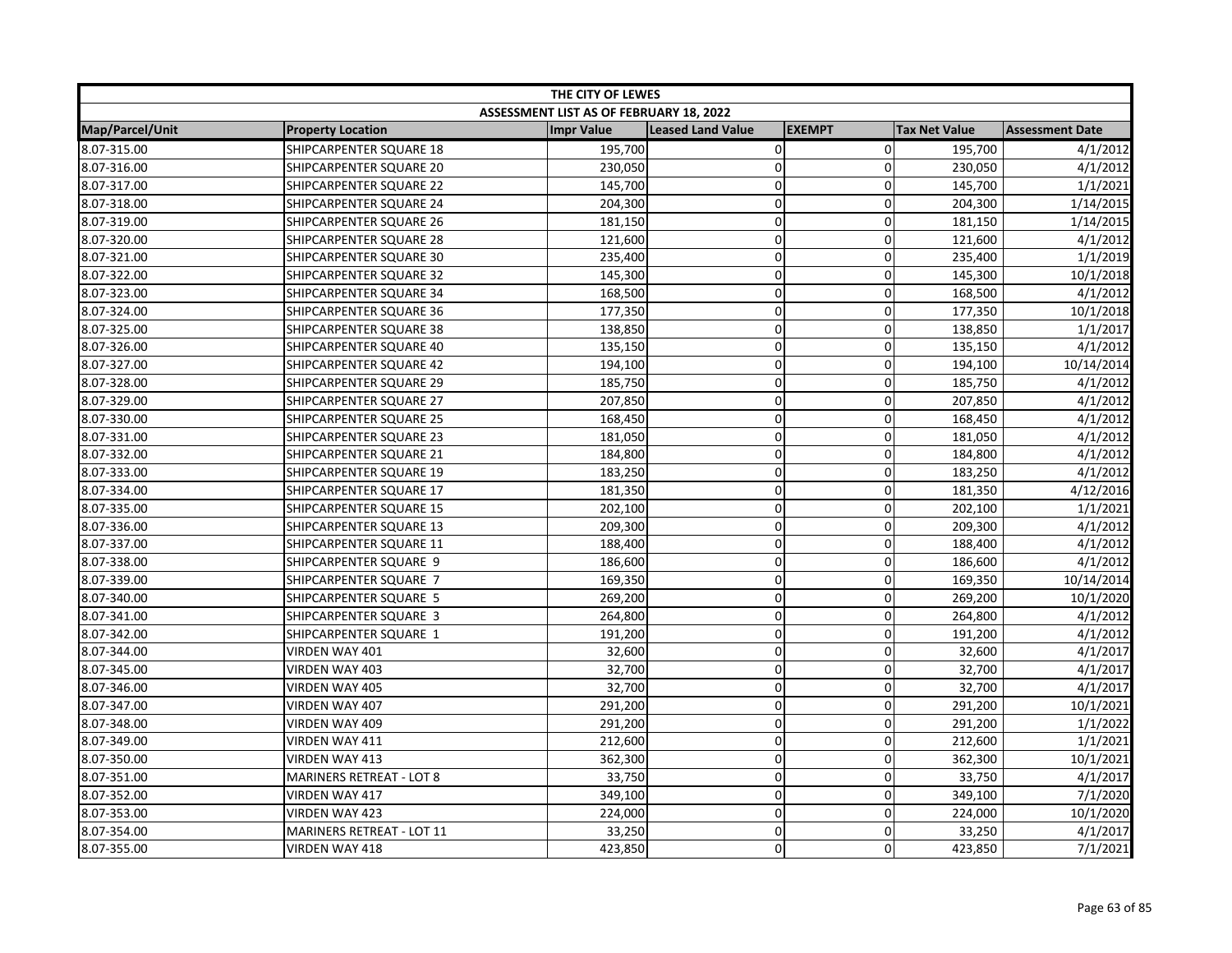|                  | THE CITY OF LEWES                |                                         |                          |               |                      |                        |  |  |
|------------------|----------------------------------|-----------------------------------------|--------------------------|---------------|----------------------|------------------------|--|--|
|                  |                                  | ASSESSMENT LIST AS OF FEBRUARY 18, 2022 |                          |               |                      |                        |  |  |
| Map/Parcel/Unit  | <b>Property Location</b>         | <b>Impr Value</b>                       | <b>Leased Land Value</b> | <b>EXEMPT</b> | <b>Tax Net Value</b> | <b>Assessment Date</b> |  |  |
| 8.07-356.00      | VIRDEN WAY 416                   | 33,650                                  | $\mathbf 0$              | $\Omega$      | 33,650               | 4/1/2017               |  |  |
| 8.07-357.00      | VIRDEN WAY 414                   | 34,100                                  | $\mathbf 0$              | $\Omega$      | 34,100               | 4/1/2017               |  |  |
| 8.07-358.00      | VIRDEN WAY 412                   | 32,600                                  | $\pmb{0}$                | $\mathbf 0$   | 32,600               | 4/1/2017               |  |  |
| 8.07-359.00      | VIRDEN WAY 410                   | 32,600                                  | $\mathbf 0$              | $\Omega$      | 32,600               | 4/1/2017               |  |  |
| 8.07-360.00      | VIRDEN WAY 408                   | 32,600                                  | $\mathbf 0$              | $\Omega$      | 32,600               | 4/1/2017               |  |  |
| 8.07-361.00      | VIRDEN WAY 406                   | 32,600                                  | $\mathbf 0$              | $\Omega$      | 32,600               | 4/1/2017               |  |  |
| 8.07-362.00      | VIRDEN WAY 404                   | 32,600                                  | $\pmb{0}$                | 0             | 32,600               | 4/1/2017               |  |  |
| 8.07-363.00      | VIRDEN WAY 402                   | 245,400                                 | $\mathbf 0$              | 0             | 245,400              | 1/1/2022               |  |  |
| 8.07-364.00      | <b>SEAGULL DRIVE 509</b>         | 33,950                                  | $\mathbf 0$              | 0             | 33,950               | 4/1/2017               |  |  |
| 8.07-365.00      | <b>MARINERS RETREAT - LOT 22</b> | 33,050                                  | $\mathbf 0$              | $\mathbf 0$   | 33,050               | 4/1/2017               |  |  |
| 8.07-366.00      | <b>MARINERS RETREAT - LOT 23</b> | 34,150                                  | $\mathbf 0$              | $\Omega$      | 34,150               | 4/1/2017               |  |  |
| 8.07-367.00      | <b>SEAGLASS DRIVE 104</b>        | 315,650                                 | $\pmb{0}$                | 0             | 315,650              | 7/1/2021               |  |  |
| 8.07-368.00      | MARINERS RETREAT - LOT 25        | 32,550                                  | $\pmb{0}$                | 0             | 32,550               | 4/1/2017               |  |  |
| 8.07-369.00      | SEAGLASS DRIVE 100               | 264,500                                 | $\mathbf 0$              | 0             | 264,500              | 7/1/2020               |  |  |
| 8.07-370.00      | MARINERS RETREAT - LOT 27        | 33,900                                  | $\mathbf 0$              | $\Omega$      | 33,900               | 4/1/2017               |  |  |
| 8.07-371.00      | <b>SEAGULL DRIVE 517</b>         | 296,750                                 | $\pmb{0}$                | 0             | 296,750              | 5/1/2021               |  |  |
| 8.07-372.00      | SEAGULL DRIVE 519                | 276,350                                 | $\pmb{0}$                | $\mathbf 0$   | 276,350              | 10/1/2021              |  |  |
| 8.07-373.00      | SEAGULL DRIVE 516                | 34,700                                  | $\overline{0}$           | $\Omega$      | 34,700               | 4/1/2017               |  |  |
| 8.07-374.00      | <b>SEAGULL DRIVE 514</b>         | 32,950                                  | $\pmb{0}$                | $\mathbf 0$   | 32,950               | 4/1/2017               |  |  |
| 8.07-375.00      | SEAGULL DRIVE 512                | 331,400                                 | $\mathbf 0$              | $\Omega$      | 331,400              | 1/1/2022               |  |  |
| 8.07-376.00      | <b>SEAGULL DRIVE 510</b>         | 32,850                                  | $\mathbf 0$              | $\mathbf 0$   | 32,850               | 4/1/2017               |  |  |
| 8.07-377.00      | MARINERS RETREAT - LOT 34        | 32,800                                  | $\mathbf 0$              | $\Omega$      | 32,800               | 4/1/2017               |  |  |
| 8.08-001.00      | AMERICAN LEGION ROAD 116         | 23,600                                  | $\mathbf 0$              | 23,600.00     | $\mathbf 0$          | 4/1/2012               |  |  |
| 8.08-002.00      | SAVANNAH ROAD SW SIDE 1.59 AC    | 650                                     | $\overline{0}$           | 0             | 650                  | 4/1/2012               |  |  |
| 8.08-003.00-0001 | SAVANNAH ROAD 543 E UNIT 1       | 44,000                                  | $\pmb{0}$                | 0             | 44,000               | 4/1/2012               |  |  |
| 8.08-003.00-0002 | SAVANNAH ROAD 543 E UNIT 2       | 34,150                                  | $\pmb{0}$                | 0             | 34,150               | 4/1/2012               |  |  |
| 8.08-003.00-0003 | SAVANNAH ROAD 543 E UNIT 3       | 32,450                                  | $\mathbf 0$              | $\mathbf 0$   | 32,450               | 4/1/2012               |  |  |
| 8.08-003.00-0004 | SAVANNAH ROAD 543 E UNIT 4       | 29,500                                  | $\mathbf 0$              | $\mathbf 0$   | 29,500               | $\frac{1}{4}$ /1/2012  |  |  |
| 8.08-003.00-0005 | SAVANNAH ROAD 543 E UNIT 5       | 32,500                                  | $\overline{0}$           | $\mathbf 0$   | 32,500               | 4/1/2012               |  |  |
| 8.08-003.00-0006 | SAVANNAH ROAD 543 E UNIT 6       | 28,000                                  | $\mathbf 0$              | 0             | 28,000               | 4/1/2012               |  |  |
| 8.08-003.00-0007 | SAVANNAH ROAD 543 E UNIT 7       | 34,450                                  | $\mathbf 0$              | $\mathbf 0$   | 34,450               | 4/1/2012               |  |  |
| 8.08-003.00-0008 | SAVANNAH ROAD 543 E UNIT 8       | 37,200                                  | $\mathbf 0$              | 0             | 37,200               | 4/1/2012               |  |  |
| 8.08-003.00-0009 | SAVANNAH ROAD 543 E UNIT 9       | 40,200                                  | $\mathbf 0$              | 0             | 40,200               | 4/1/2012               |  |  |
| 8.08-003.00-0010 | SAVANNAH ROAD 543 E UNIT 10      | 39,250                                  | $\mathbf 0$              | $\mathbf 0$   | 39,250               | 4/1/2012               |  |  |
| 8.08-003.00-0011 | SAVANNAH ROAD 543 E UNIT 11      | 39,600                                  | $\pmb{0}$                | $\mathbf 0$   | 39,600               | 4/1/2012               |  |  |
| 8.08-003.00-0012 | SAVANNAH ROAD 543 E UNIT 12      | 39,600                                  | $\mathbf 0$              | $\Omega$      | 39,600               | 4/1/2012               |  |  |
| 8.08-003.00-0013 | SAVANNAH ROAD 543 E UNIT 13      | 41,550                                  | 0                        | $\Omega$      | 41,550               | 4/1/2012               |  |  |
| 8.08-003.00-0014 | SAVANNAH ROAD 543 E UNIT 14      | 44,000                                  | 0                        | 0             | 44,000               | 4/1/2012               |  |  |
| 8.08-004.00      | SAV RD COMM 257`X 269`LOT        | 300                                     | $\pmb{0}$                | 0             | 300                  | 4/1/2012               |  |  |
| 8.08-005.00      | SAVANNAH ROAD 514 - 528 E        | 1,835,000                               | $\mathbf 0$              | $\mathbf 0$   | 1,835,000            | 4/1/2012               |  |  |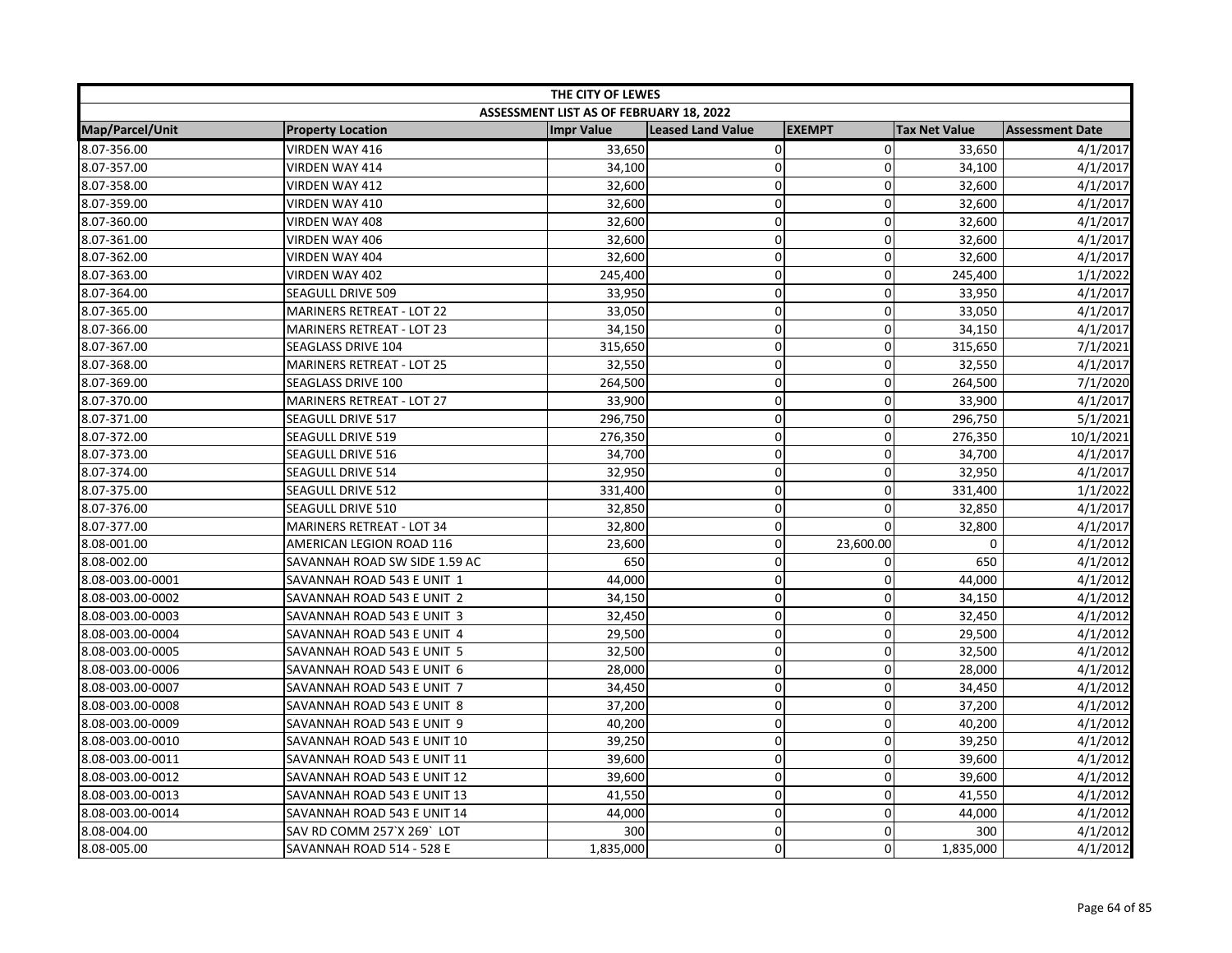| THE CITY OF LEWES      |                              |                                         |                   |               |                      |                        |  |
|------------------------|------------------------------|-----------------------------------------|-------------------|---------------|----------------------|------------------------|--|
|                        |                              | ASSESSMENT LIST AS OF FEBRUARY 18, 2022 |                   |               |                      |                        |  |
| <b>Map/Parcel/Unit</b> | <b>Property Location</b>     | <b>Impr Value</b>                       | Leased Land Value | <b>EXEMPT</b> | <b>Tax Net Value</b> | <b>Assessment Date</b> |  |
| 8.08-006.00            | ANGLERS ROAD 110             | 918,750                                 | $\pmb{0}$         | $\mathbf 0$   | 918,750              | 4/1/2012               |  |
| 8.08-006.00-0101       | ANGLERS ROAD 110 UNIT 101    | 45,550                                  | $\mathbf 0$       | $\Omega$      | 45,550               | 4/1/2012               |  |
| 8.08-006.00-0102       | ANGLERS ROAD 110 UNIT 102    | 41,600                                  | $\mathbf 0$       | $\Omega$      | 41,600               | 4/1/2012               |  |
| 8.08-006.00-0103       | ANGLERS ROAD 110 UNIT 103    | 41,600                                  | $\overline{0}$    | 0             | 41,600               | 4/1/2012               |  |
| 8.08-006.00-0104       | ANGLERS ROAD 110 UNIT 104    | 46,900                                  | $\mathbf 0$       | 0             | 46,900               | 4/1/2012               |  |
| 8.08-006.00-0105       | ANGLERS ROAD 110 UNIT 105    | 41,600                                  | $\mathbf 0$       | 0             | 41,600               | 4/1/2012               |  |
| 8.08-006.00-0106       | ANGLERS ROAD 110 UNIT 106    | 41,600                                  | $\mathbf 0$       | 0             | 41,600               | 4/1/2012               |  |
| 8.08-006.00-0201       | ANGLERS ROAD 110 UNIT 201    | 106,400                                 | $\overline{0}$    | $\Omega$      | 106,400              | 4/1/2012               |  |
| 8.08-006.00-0202       | ANGLERS ROAD 110 UNIT 202    | 106,750                                 | $\mathbf 0$       | $\mathbf 0$   | 106,750              | 4/1/2012               |  |
| 8.08-006.00-0203       | ANGLERS ROAD 110 UNIT 203    | 106,750                                 | $\pmb{0}$         | 0             | 106,750              | 4/1/2012               |  |
| 8.08-006.00-0204       | ANGLERS ROAD 110 UNIT 204    | 106,700                                 | $\mathbf 0$       | $\mathbf{0}$  | 106,700              | 4/1/2012               |  |
| 8.08-006.00-0205       | ANGLERS ROAD 110 UNIT 205    | 106,750                                 | $\mathbf 0$       | $\Omega$      | 106,750              | 4/1/2012               |  |
| 8.08-006.00-0206       | ANGLERS ROAD 110 UNIT 206    | 118,000                                 | 0                 | $\Omega$      | 118,000              | 10/1/2019              |  |
| 8.08-006.00-0301       | ANGLERS ROAD 110 UNIT 301    | 107,650                                 | $\pmb{0}$         | 0             | 107,650              | 4/1/2012               |  |
| 8.08-006.00-0302       | ANGLERS ROAD 110 UNIT 302    | 108,000                                 | $\overline{0}$    | 0             | 108,000              | 4/1/2012               |  |
| 8.08-006.00-0303       | ANGLERS ROAD 110 UNIT 303    | 108,000                                 | $\overline{0}$    | 0             | 108,000              | 4/1/2012               |  |
| 8.08-006.00-0304       | ANGLERS ROAD 110 UNIT 304    | 105,000                                 | $\mathbf 0$       | $\mathbf 0$   | 105,000              | 4/1/2012               |  |
| 8.08-006.00-0305       | ANGLERS ROAD 110 UNIT 305    | 108,000                                 | $\mathbf 0$       | 0             | 108,000              | 4/1/2012               |  |
| 8.08-006.00-0306       | ANGLERS ROAD 110 UNIT 306    | 108,000                                 | $\pmb{0}$         | $\Omega$      | 108,000              | 4/1/2012               |  |
| 8.08-007.00            | ANGLERS ROAD 100             | 11,000                                  | $\mathbf 0$       | $\mathbf{0}$  | 11,000               | 10/1/2017              |  |
| 8.08-007.00-A1         | ANGLERS ROAD 100 - UNIT A1   | 90,550                                  | $\mathbf 0$       | $\mathbf 0$   | 90,550               | 10/17/2016             |  |
| 8.08-007.00-A2         | ANGLERS ROAD 100 - UNIT A2   | 91,000                                  | $\mathbf 0$       | $\Omega$      | 91,000               | 10/17/2016             |  |
| 8.08-007.00-A3         | ANGLERS ROAD 100 - UNIT A3   | 91,000                                  | $\mathbf 0$       | 0             | 91,000               | 10/17/2016             |  |
| 8.08-007.00-A4         | ANGLERS ROAD 100 - UNIT A4   | 90,550                                  | $\pmb{0}$         | $\mathbf 0$   | 90,550               | 10/17/2016             |  |
| 8.08-007.00-B1         | ANGLERS ROAD 100 - UNIT B1   | 91,250                                  | $\overline{0}$    | 0             | 91,250               | 4/1/2017               |  |
| 8.08-007.00-B2         | ANGLERS ROAD 100 - UNIT B2   | 90,800                                  | $\mathbf 0$       | $\mathbf 0$   | 90,800               | 4/1/2017               |  |
| 8.08-007.00-B3         | ANGLERS ROAD 100 - UNIT B3   | 90,800                                  | $\mathbf 0$       | $\mathbf{0}$  | 90,800               | 4/1/2017               |  |
| 8.08-007.00-B4         | ANGLERS ROAD 100 - UNIT B4   | 90,800                                  | $\pmb{0}$         | $\mathbf 0$   | 90,800               | 4/1/2017               |  |
| 8.08-007.00-B5         | ANGLERS ROAD 100 - UNIT B5   | 91,250                                  | $\Omega$          | $\Omega$      | 91,250               | 4/1/2017               |  |
| 8.08-009.00            | ANGLERS ROAD 107             | 1,870,700                               | $\mathbf 0$       | $\Omega$      | 1,870,700            | 10/1/2020              |  |
| 8.08-010.00            | ANGLERS ROAD W SIDE VAC LOT  | 123,075                                 | $\pmb{0}$         | $\Omega$      | 123,075              | 4/1/2012               |  |
| 8.08-011.00            | FRONT ST W/RAILWAY/SHOP      | 449,500                                 | $\Omega$          | 449,500.00    | 0                    | 4/1/2012               |  |
| 8.08-011.01-0000R      | CANAL SQ CONDOS LAND         | $\Omega$                                | 284,400           | 0             | 284,400              | 4/1/2012               |  |
| 8.08-011.01-0001       | <b>MARKET STREET 134</b>     | 232,050                                 | 0                 | 0             | 232,050              | 10/1/2017              |  |
| 8.08-011.01-0002       | CANAL SQ DECK                | 5,250                                   | $\pmb{0}$         | $\mathbf 0$   | 5,250                | 4/1/2012               |  |
| 8.08-011.01-0003       | CANAL SQ IMP ONLY SHOP       | 14,550                                  | $\mathbf 0$       | $\mathbf{0}$  | 14,550               | 4/1/2012               |  |
| 8.08-011.01-0004       | CANAL SQ IMP ONLY SHOP       | 11,800                                  | $\mathbf 0$       | 0             | 11,800               | 4/1/2012               |  |
| 8.08-011.01-0005       | CANAL SQ IMP ONLY SHOP       | 7,850                                   | $\mathbf 0$       | 0             | 7,850                | 4/1/2012               |  |
| 8.08-011.01-0006       | CANAL SQ IMP ONLY COMM SPACE | 31,700                                  | $\mathbf 0$       | 0             | 31,700               | 4/1/2012               |  |
| 8.08-011.01-0007       | MARKET STREET 134 - APT ONLY | 65,700                                  | $\mathbf 0$       | $\Omega$      | 65,700               | 4/1/2012               |  |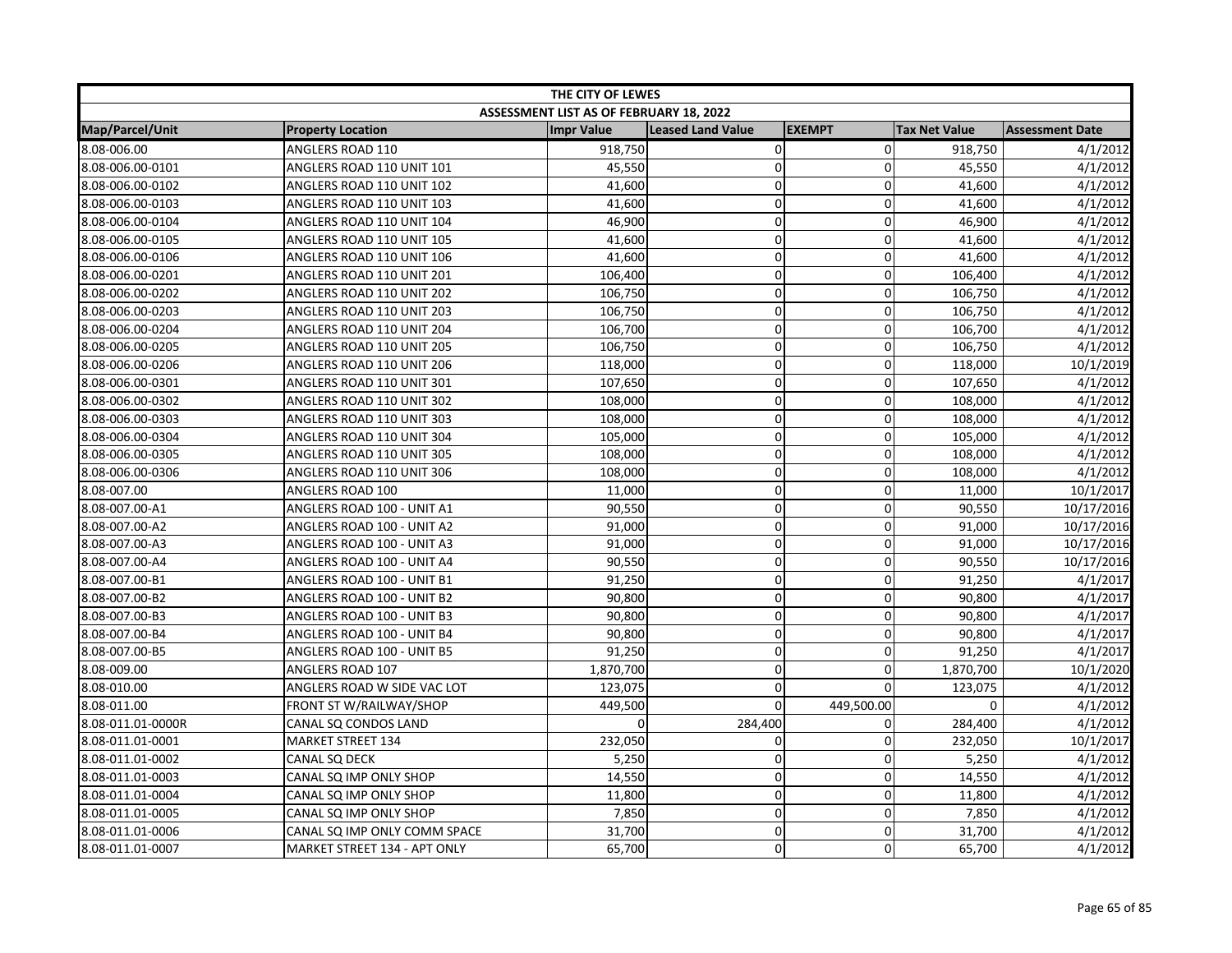| THE CITY OF LEWES |                                        |                                         |                          |               |                      |                        |  |
|-------------------|----------------------------------------|-----------------------------------------|--------------------------|---------------|----------------------|------------------------|--|
|                   |                                        | ASSESSMENT LIST AS OF FEBRUARY 18, 2022 |                          |               |                      |                        |  |
| Map/Parcel/Unit   | <b>Property Location</b>               | <b>Impr Value</b>                       | <b>Leased Land Value</b> | <b>EXEMPT</b> | <b>Tax Net Value</b> | <b>Assessment Date</b> |  |
| 8.08-011.01-0008  | MARKET STREET 134 IMP ONLY             | 66,000                                  | 0                        | $\mathbf 0$   | 66,000               | 4/1/2012               |  |
| 8.08-011.01-0009  | MARKET STREET 134 IMP ONLY             | 100,450                                 | $\mathbf 0$              | $\Omega$      | 100,450              | 4/1/2012               |  |
| 8.08-011.02       | <b>BOARDWALK, BOATSLIPS &amp; LAND</b> | 52,016                                  | 11,485                   | $\mathbf 0$   | 63,501               | 4/1/2012               |  |
| 8.08-012.00-0000A | MARKET STREET 122 W UNIT A             | 27,850                                  | 0                        | $\Omega$      | 27,850               | 4/1/2012               |  |
| 8.08-012.00-0000B | MARKET STREET 122 W UNIT B             | 95,650                                  | $\pmb{0}$                | 0             | 95,650               | 4/1/2012               |  |
| 8.08-012.00-0101  | FRONT & MKT ST CONDO UNIT 101          | 24,100                                  | $\pmb{0}$                | $\mathbf 0$   | 24,100               | 4/1/2012               |  |
| 8.08-012.00-0102  | FRONT & MKT ST CONDO UNIT 102          | 24,100                                  | $\mathbf 0$              | 0             | 24,100               | 4/1/2012               |  |
| 8.08-012.00-0103  | FRONT & MKT ST CONDO UNIT 103          | 24,100                                  | $\mathbf 0$              | $\mathbf 0$   | 24,100               | 4/1/2012               |  |
| 8.08-012.00-0104  | FRONT & MKT ST CONDO UNIT 104          | 24,100                                  | $\mathbf 0$              | $\Omega$      | 24,100               | 4/1/2012               |  |
| 8.08-012.00-0105  | FRONT & MKT ST CONDO UNIT 105          | 24,100                                  | $\mathbf{0}$             | $\Omega$      | 24,100               | 4/1/2012               |  |
| 8.08-012.00-0106  | FRONT & MKT ST CONDO UNIT 106          | 24,100                                  | $\Omega$                 | $\mathbf{0}$  | 24,100               | 4/1/2012               |  |
| 8.08-012.00-0107  | FRONT & MKT ST CONDO UNIT 107          | 24,100                                  | $\mathbf 0$              | $\Omega$      | 24,100               | 4/1/2012               |  |
| 8.08-012.00-0201  | FRONT & MKT ST CONDO UNIT 201          | 24,100                                  | $\mathbf 0$              | $\mathbf 0$   | 24,100               | 4/1/2012               |  |
| 8.08-012.00-0202  | FRONT & MKT ST CONDO UNIT 202          | 24,100                                  | $\mathbf 0$              | 0             | 24,100               | 4/1/2012               |  |
| 8.08-012.00-0203  | FRONT & MKT ST CONDO UNIT 203          | 24,100                                  | $\overline{0}$           | $\Omega$      | 24,100               | 4/1/2012               |  |
| 8.08-012.00-0204  | FRONT & MKT ST CONDO UNIT 204          | 24,100                                  | $\mathbf 0$              | $\mathbf 0$   | 24,100               | 4/1/2012               |  |
| 8.08-012.00-0205  | FRONT & MKT ST CONDO UNIT 205          | 24,100                                  | $\pmb{0}$                | $\mathbf 0$   | 24,100               | 4/1/2012               |  |
| 8.08-012.00-0206  | FRONT & MKT ST CONDO UNIT 206          | 24,100                                  | $\mathbf 0$              | $\Omega$      | 24,100               | 4/1/2012               |  |
| 8.08-012.00-0207  | FRONT & MKT ST CONDO UNIT 207          | 24,100                                  | $\Omega$                 | $\Omega$      | 24,100               | 4/1/2012               |  |
| 8.08-012.00-0301  | FRONT & MKT ST CONDO UNIT 301          | 24,100                                  | $\mathbf 0$              | $\Omega$      | 24,100               | 4/1/2012               |  |
| 8.08-012.00-0302  | FRONT & MKT ST CONDO UNIT 302          | 24,100                                  | $\pmb{0}$                | $\mathbf 0$   | 24,100               | 4/1/2012               |  |
| 8.08-012.00-0303  | FRONT & MKT ST CONDO UNIT 303          | 24,100                                  | $\overline{0}$           | 0             | 24,100               | 4/1/2012               |  |
| 8.08-012.00-0304  | FRONT & MKT ST CONDO UNIT 304          | 24,100                                  | $\mathbf 0$              | 0             | 24,100               | 4/1/2012               |  |
| 8.08-012.00-0305  | FRONT & MKT ST CONDO UNIT 305          | 24,100                                  | $\mathbf 0$              | $\mathbf 0$   | 24,100               | 4/1/2012               |  |
| 8.08-013.00-0000A | FRONT STREET 121 UNIT A                | 97,250                                  | $\mathbf 0$              | $\mathbf 0$   | 97,250               | 4/1/2012               |  |
| 8.08-013.00-0000B | FRONT STREET 121 UNIT B                | 104,900                                 | $\mathbf 0$              | 0             | 104,900              | 4/1/2012               |  |
| 8.08-013.00-0000C | FRONT STREET 121 UNIT C                | 112,050                                 | $\mathbf 0$              | $\mathbf{0}$  | 112,050              | 4/1/2012               |  |
| 8.08-013.00-0000D | FRONT STREET 121 UNIT D                | 118,500                                 | $\mathbf 0$              | $\mathbf 0$   | 118,500              | 1/1/2022               |  |
| 8.08-013.00-0000E | <b>FRONT STREET 121 UNIT E</b>         | 102,250                                 | $\Omega$                 | $\Omega$      | 102,250              | 5/1/2021               |  |
| 8.08-013.00-0000F | <b>FRONT STREET 121 UNIT F</b>         | 88,850                                  | $\Omega$                 | $\Omega$      | 88,850               | 4/1/2012               |  |
| 8.08-013.00-0000R | FRONT STREET 121                       | $\Omega$                                | 227,500                  | $\mathbf 0$   | 227,500              | 4/1/2012               |  |
| 8.08-014.00       | <b>FRONT STREET 117</b>                | $\Omega$                                | 67,375                   | 0             | 67,375               | 4/1/2012               |  |
| 8.08-014.00-0000A | FRONT STREET 117 UNIT A                | 44,250                                  | 0                        | $\Omega$      | 44,250               | 4/1/2012               |  |
| 8.08-014.00-0000B | FRONT STREET 117 UNIT B                | 154,800                                 | $\mathbf 0$              | $\Omega$      | 154,800              | 7/1/2021               |  |
| 8.08-014.00-0000C | FRONT STREET 119 UNIT C                | 42,950                                  | $\mathbf 0$              | $\Omega$      | 42,950               | 4/1/2012               |  |
| 8.08-014.00-0000D | FRONT STREET 119 UNIT D                | 74,600                                  | $\Omega$                 | $\Omega$      | 74,600               | 4/1/2012               |  |
| 8.08-015.00       | <b>FRONT STREET 113</b>                | 316,050                                 | $\mathbf 0$              | 316,050.00    | 0                    | 4/1/2012               |  |
| 8.08-016.00       | SAVANNAH ROAD 102                      | 637,250                                 | 0                        | 0             | 637,250              | 4/1/2012               |  |
| 8.08-017.00       | <b>SECOND STREET 101</b>               | 208,000                                 | $\mathbf 0$              | 0             | 208,000              | 4/1/2012               |  |
| 8.08-017.01       | <b>SECOND STREET 103</b>               | 71,500                                  | 0                        | $\Omega$      | 71,500               | 7/1/2018               |  |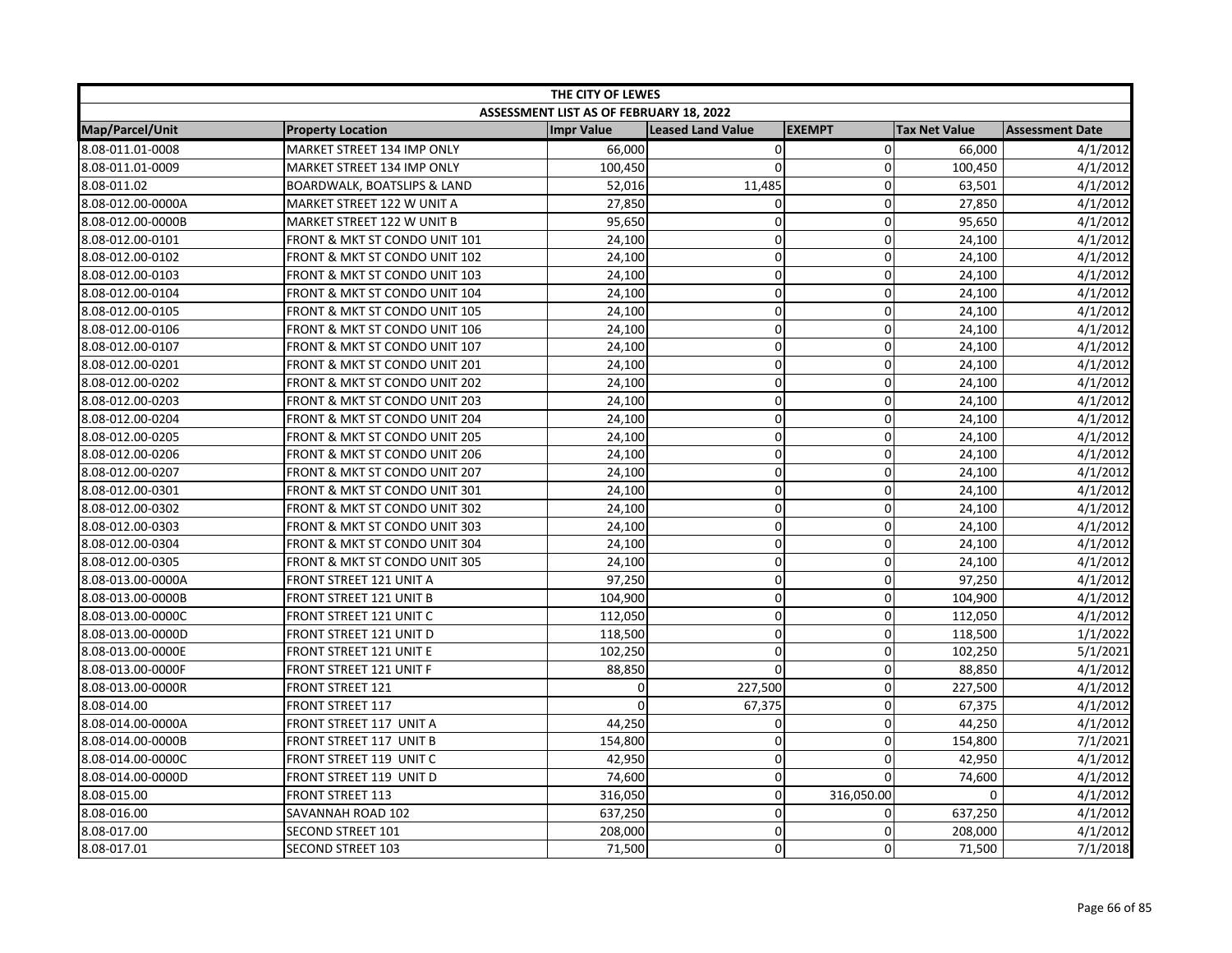| THE CITY OF LEWES |                                  |                                         |                          |                |                      |                        |  |
|-------------------|----------------------------------|-----------------------------------------|--------------------------|----------------|----------------------|------------------------|--|
|                   |                                  | ASSESSMENT LIST AS OF FEBRUARY 18, 2022 |                          |                |                      |                        |  |
| Map/Parcel/Unit   | <b>Property Location</b>         | <b>Impr Value</b>                       | <b>Leased Land Value</b> | <b>EXEMPT</b>  | <b>Tax Net Value</b> | <b>Assessment Date</b> |  |
| 8.08-018.00       | <b>SECOND STREET 107</b>         | 224,250                                 | $\pmb{0}$                | $\overline{0}$ | 224,250              | 4/1/2012               |  |
| 8.08-019.00       | SAVANNAH ROAD                    | 55,050                                  | 0                        | 0              | 55,050               | 4/1/2012               |  |
| 8.08-020.00       | SECOND STREET 109-119            | 438,950                                 | 0                        | $\Omega$       | 438,950              | 4/1/2012               |  |
| 8.08-021.00-0001  | FRONT STREET 108 CONDO UNIT 1    | 127,850                                 | 0                        | $\mathbf 0$    | 127,850              | 4/1/2012               |  |
| 8.08-021.00-0002  | FRONT STREET 110 CONDO UNIT 2    | 127,850                                 | 0                        | $\mathbf{0}$   | 127,850              | 4/1/2012               |  |
| 8.08-021.00-000A  | FRONT STREET 108 RETAIL UNIT A   | 62,400                                  | 0                        | $\mathbf{0}$   | 62,400               | 4/1/2012               |  |
| 8.08-021.00-000B  | FRONT STREET 110 RETAIL UNIT B   | 62,400                                  | 0                        | $\mathbf 0$    | 62,400               | 4/1/2012               |  |
| 8.08-023.00       | <b>FRONT STREET 112</b>          | 121,500                                 | $\overline{0}$           | 0              | 121,500              | 4/1/2012               |  |
| 8.08-025.00       | <b>SECOND STREET 123</b>         | 90,150                                  | 0                        | $\mathbf 0$    | 90,150               | 4/1/2012               |  |
| 8.08-026.00       | <b>SECOND STREET 125</b>         | 112,350                                 | 0                        | $\mathbf 0$    | 112,350              | 10/15/2015             |  |
| 8.08-026.01       | <b>BANK STREET 111</b>           | 173,300                                 | $\mathbf 0$              | $\Omega$       | 173,300              | 7/15/2015              |  |
| 8.08-027.00       | <b>FRONT STREET 116</b>          | 295,900                                 | $\mathbf 0$              | 295,900.00     | 0                    | 4/1/2012               |  |
| 8.08-028.00       | <b>FRONT STREET 118</b>          | 149,850                                 | 0                        | 149,850.00     | $\Omega$             | 4/1/2012               |  |
| 8.08-029.00       | <b>MARKET STREET 107</b>         | 187,600                                 | 0                        | 0              | 187,600              | 4/1/2012               |  |
| 8.08-030.00       | <b>MARKET STREET 109</b>         | 66,850                                  | 0                        | 0              | 66,850               | 4/1/2012               |  |
| 8.08-031.00       | <b>SECOND STREET 131</b>         | 411,700                                 | 0                        | $\mathbf 0$    | 411,700              | 4/1/2012               |  |
| 8.08-032.00       | <b>SECOND STREET 135-137-139</b> | 338,150                                 | 0                        | $\mathbf 0$    | 338,150              | 10/1/2017              |  |
| 8.08-033.00       | <b>SECOND STREET 201</b>         | 153,050                                 | 0                        | $\Omega$       | 153,050              | 4/1/2012               |  |
| 8.08-034.00       | MARY VESSELS PARK & COMFORT ST   | 36,250                                  | 0                        | 36,250.00      | $\Omega$             | 4/1/2012               |  |
| 8.08-035.00       | SECOND STREET 203-205            | 276,100                                 | 0                        | 0              | 276,100              | 7/15/2015              |  |
| 8.08-036.00       | <b>SECOND STREET 142</b>         | 456,500                                 | 0                        | $\mathbf 0$    | 456,500              | 4/1/2012               |  |
| 8.08-037.00       | <b>SECOND STREET 134</b>         | 327,550                                 | $\mathbf 0$              | 0              | 327,550              | 4/12/2016              |  |
| 8.08-038.00       | <b>SECOND STREET 132</b>         | 176,250                                 | 0                        | 0              | 176,250              | 4/1/2012               |  |
| 8.08-039.00       | SECOND STREET 126-28-30          | 143,650                                 | 0                        | $\mathbf 0$    | 143,650              | 4/1/2012               |  |
| 8.08-040.00       | SECOND STREET 120-124            | 489,500                                 | 0                        | $\Omega$       | 489,500              | 4/1/2012               |  |
| 8.08-041.00       | THIRD STREET W-PARKING LOT       | 22,150                                  | 0                        | 22,150.00      | 0                    | 4/1/2012               |  |
| 8.08-041.00-0000R | SHIPCARPENTER SQUARE 4           | 82,700                                  | $\mathbf 0$              | 82,700.00      | $\Omega$             | 4/1/2012               |  |
| 8.08-042.00       | <b>SECOND STREET 118</b>         | 271,700                                 | 0                        | 0              | 271,700              | 4/1/2012               |  |
| 8.08-043.00       | <b>SECOND STREET 114</b>         | 93,550                                  | $\mathbf 0$              | 0              | 93,550               | 4/1/2012               |  |
| 8.08-044.00       | <b>SECOND STREET 108</b>         | 286,050                                 | 0                        | $\mathbf{0}$   | 286,050              | 4/1/2012               |  |
| 8.08-045.00       | <b>SECOND STREET 104</b>         | 172,300                                 | 0                        | $\mathbf 0$    | 172,300              | 10/1/2021              |  |
| 8.08-046.00       | <b>SECOND STREET 102</b>         | 219,650                                 | 0                        | $\mathbf 0$    | 219,650              | 10/1/2019              |  |
| 8.08-047.00       | SAVANNAH ROAD 210                | 248,650                                 | 0                        | $\mathbf 0$    | 248,650              | 10/1/2019              |  |
| 8.08-048.00       | SAVANNAH ROAD 212                | 146,300                                 | 0                        | 0              | 146,300              | 1/1/2019               |  |
| 8.08-049.00       | SAVANNAH ROAD 302                | 58,000                                  | 0                        | 58,000.00      | $\Omega$             | 4/1/2012               |  |
| 8.08-050.00       | SAVANNAH ROAD 304                | 120,250                                 | $\mathbf 0$              | 0              | 120,250              | 4/1/2012               |  |
| 8.08-051.00       | THIRD STREET 108 W               | 133,650                                 | 0                        | $\mathbf{0}$   | 133,650              | 5/1/2021               |  |
| 8.08-052.00       | THIRD STREET 110 W               | 64,000                                  | 0                        | $\mathbf{0}$   | 64,000               | 10/15/2015             |  |
| 8.08-053.00       | THIRD STREET 112 W               | 111,200                                 | 0                        | $\mathbf{0}$   | 111,200              | 10/1/2021              |  |
| 8.08-054.00       | THIRD STREET 114 W               | 76,950                                  | 0                        | 0              | 76,950               | 4/1/2012               |  |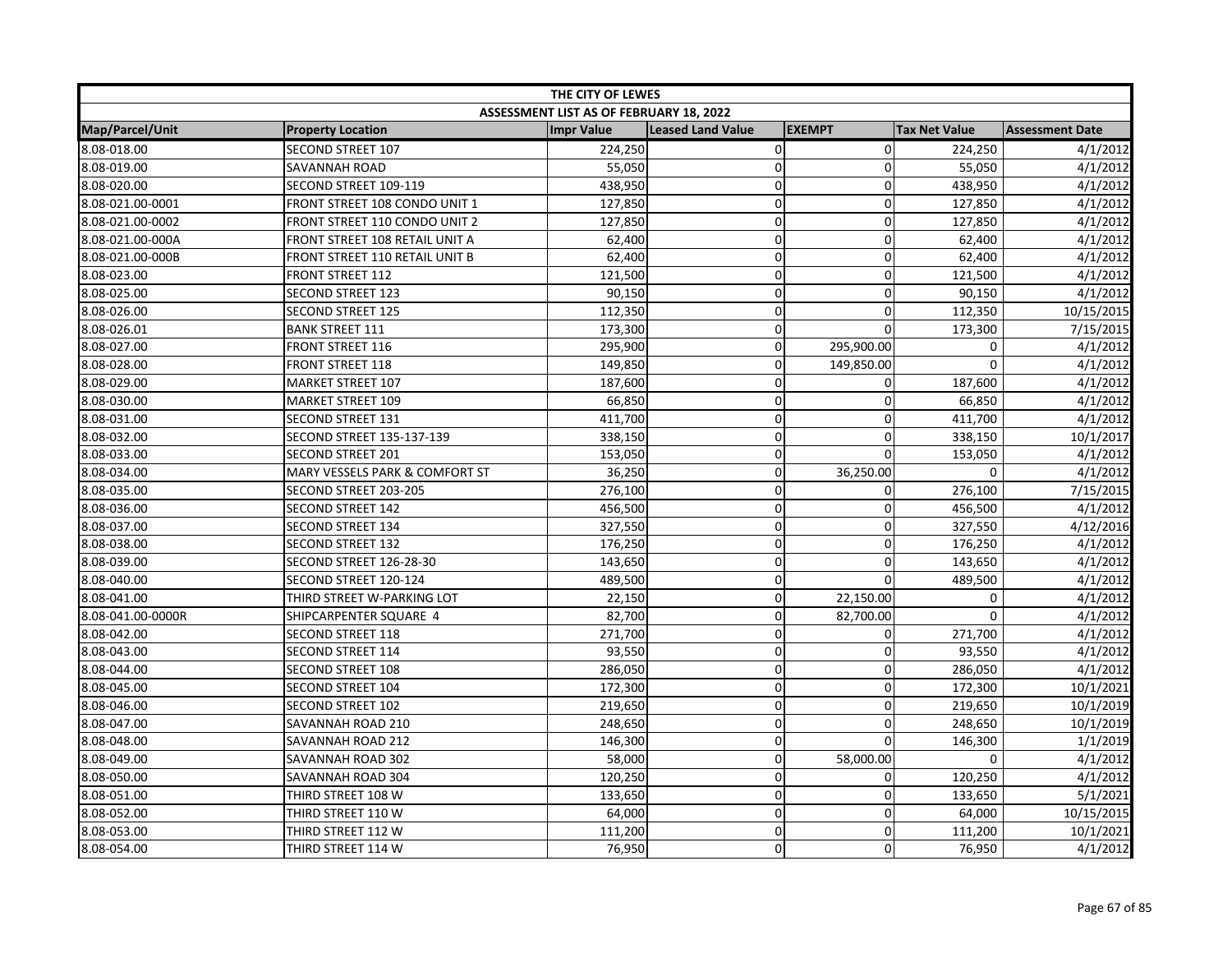| THE CITY OF LEWES |                                |                                         |                          |                |                      |                        |  |
|-------------------|--------------------------------|-----------------------------------------|--------------------------|----------------|----------------------|------------------------|--|
|                   |                                | ASSESSMENT LIST AS OF FEBRUARY 18, 2022 |                          |                |                      |                        |  |
| Map/Parcel/Unit   | <b>Property Location</b>       | <b>Impr Value</b>                       | <b>Leased Land Value</b> | <b>EXEMPT</b>  | <b>Tax Net Value</b> | <b>Assessment Date</b> |  |
| 8.08-055.00       | CHESTNUT STREET 309            | 106,250                                 | $\pmb{0}$                | $\overline{0}$ | 106,250              | 4/1/2012               |  |
| 8.08-056.00       | SAVANNAH ROAD 306              | 103,000                                 | $\mathbf 0$              | 0              | 103,000              | 10/15/2015             |  |
| 8.08-057.00       | SAVANNAH ROAD 312              | 142,650                                 | 0                        | $\Omega$       | 142,650              | 4/1/2012               |  |
| 8.08-058.00       | SAVANNAH ROAD 314              | 138,200                                 | 0                        | 0              | 138,200              | 4/1/2012               |  |
| 8.08-059.00       | SAVANNAH ROAD 316              | 132,250                                 | 0                        | $\mathbf{0}$   | 132,250              | 1/1/2021               |  |
| 8.08-060.00       | SAVANNAH ROAD 318              | 105,300                                 | 0                        | $\mathbf 0$    | 105,300              | 4/1/2012               |  |
| 8.08-061.00       | SAVANNAH ROAD 335              | 75,100                                  | 0                        | $\mathbf 0$    | 75,100               | 4/1/2012               |  |
| 8.08-062.00       | SAVANNAH ROAD 333              | 75,900                                  | $\mathbf 0$              | 0              | 75,900               | 4/1/2012               |  |
| 8.08-063.00       | SAVANNAH ROAD 329              | 119,500                                 | 0                        | $\mathbf 0$    | 119,500              | 4/1/2019               |  |
| 8.08-064.00       | SAVANNAH ROAD 325              | 114,000                                 | 0                        | $\mathbf 0$    | 114,000              | 4/1/2012               |  |
| 8.08-065.00       | SAVANNAH ROAD 323              | 125,400                                 | $\mathbf 0$              | 0              | 125,400              | 4/1/2012               |  |
| 8.08-066.00       | SAVANNAH ROAD 321              | 145,950                                 | $\mathbf 0$              | $\Omega$       | 145,950              | 1/1/2018               |  |
| 8.08-067.00       | SAVANNAH ROAD 315              | 157,950                                 | 0                        | $\mathbf 0$    | 157,950              | 1/1/2017               |  |
| 8.08-068.00       | SAVANNAH ROAD 313              | 106,700                                 | 0                        | $\mathbf 0$    | 106,700              | 4/1/2017               |  |
| 8.08-069.00       | KINGS HIGHWAY 120              | 108,450                                 | 0                        | 108,450.00     | 0                    | 1/14/2015              |  |
| 8.08-070.00       | KINGS HIGHWAY 124              | 97,850                                  | 0                        | $\mathbf 0$    | 97,850               | 4/1/2012               |  |
| 8.08-071.00       | KINGS HIGHWAY 128-130          | 343,850                                 | 0                        | $\mathbf 0$    | 343,850              | 4/1/2012               |  |
| 8.08-072.00       | KINGS HIGHWAY 134              | 106,800                                 | 0                        | 0              | 106,800              | 4/1/2012               |  |
| 8.08-073.00       | KINGS HIGHWAY 136              | 136,750                                 | 0                        | $\Omega$       | 136,750              | 4/1/2012               |  |
| 8.08-074.00       | KINGS HIGHWAY 138              | 130,150                                 | $\mathbf 0$              | 0              | 130,150              | 4/1/2012               |  |
| 8.08-075.00       | KINGS HIGHWAY 140              | 128,000                                 | 0                        | $\mathbf 0$    | 128,000              | 10/1/2020              |  |
| 8.08-076.00       | KINGS HIGHWAY 142              | 135,600                                 | 0                        | $\Omega$       | 135,600              | 4/1/2020               |  |
| 8.08-077.00       | KINGS HIGHWAY 121-133          | 474,200                                 | 0                        | 474,200.00     | $\mathbf 0$          | 4/1/2020               |  |
| 8.08-078.00       | FRANKLIN AVENUE 112            | 82,100                                  | 0                        | $\mathbf 0$    | 82,100               | 4/1/2012               |  |
| 8.08-079.00       | FRANKLIN AVENUE 116 VACANT LOT | 46,800                                  | 0                        | 46,800.00      | 0                    | 4/1/2012               |  |
| 8.08-080.00       | <b>FRANKLIN AVENUE 122</b>     | 81,900                                  | $\mathbf 0$              | $\mathbf 0$    | 81,900               | 4/1/2020               |  |
| 8.08-081.00       | FRANKLIN AVENUE 131            | 75,950                                  | $\mathbf 0$              | $\mathbf 0$    | 75,950               | 4/1/2012               |  |
| 8.08-082.00       | <b>FRANKLIN AVENUE 129</b>     | 97,700                                  | 0                        | $\mathbf 0$    | 97,700               | 4/1/2012               |  |
| 8.08-083.00       | <b>FRANKLIN AVENUE 125</b>     | 133,800                                 | $\mathbf 0$              | 0              | 133,800              | 10/14/2014             |  |
| 8.08-084.00       | <b>FRANKLIN AVENUE 121</b>     | 115,700                                 | 0                        | $\mathbf 0$    | 115,700              | 4/1/2012               |  |
| 8.08-085.00       | <b>FRANKLIN AVENUE 119</b>     | 92,150                                  | 0                        | $\mathbf 0$    | 92,150               | 4/1/2012               |  |
| 8.08-086.00       | <b>FRANKLIN AVENUE 115</b>     | 80,500                                  | 0                        | $\mathbf 0$    | 80,500               | 4/1/2012               |  |
| 8.08-089.00       | KINGS HIGHWAY 115              | 236,500                                 | 0                        | $\mathbf 0$    | 236,500              | 4/1/2012               |  |
| 8.08-090.00       | KINGS HIGHWAY 111              | 171,550                                 | 0                        | 0              | 171,550              | 10/17/2016             |  |
| 8.08-091.00       | KINGS HIGHWAY 107              | 226,500                                 | 0                        | $\mathbf 0$    | 226,500              | 4/14/2015              |  |
| 8.08-091.01       | THIRD STREET 106 E             | 230,400                                 | $\mathbf 0$              | $\overline{0}$ | 230,400              | 1/1/2020               |  |
| 8.08-092.00       | THIRD STREET 114 E             | 446,600                                 | 0                        | 446,600.00     | 0                    | 4/1/2012               |  |
| 8.08-093.00       | THIRD STREET 118 E             | 119,300                                 | 0                        | 0              | 119,300              | 4/22/2014              |  |
| 8.08-094.00       | RODALINE AVENUE 304            | 82,400                                  | 0                        | $\mathbf 0$    | 82,400               | 4/1/2012               |  |
| 8.08-095.00       | THIRD STREET 120 E             | 153,400                                 | 0                        | $\mathbf 0$    | 153,400              | 1/1/2020               |  |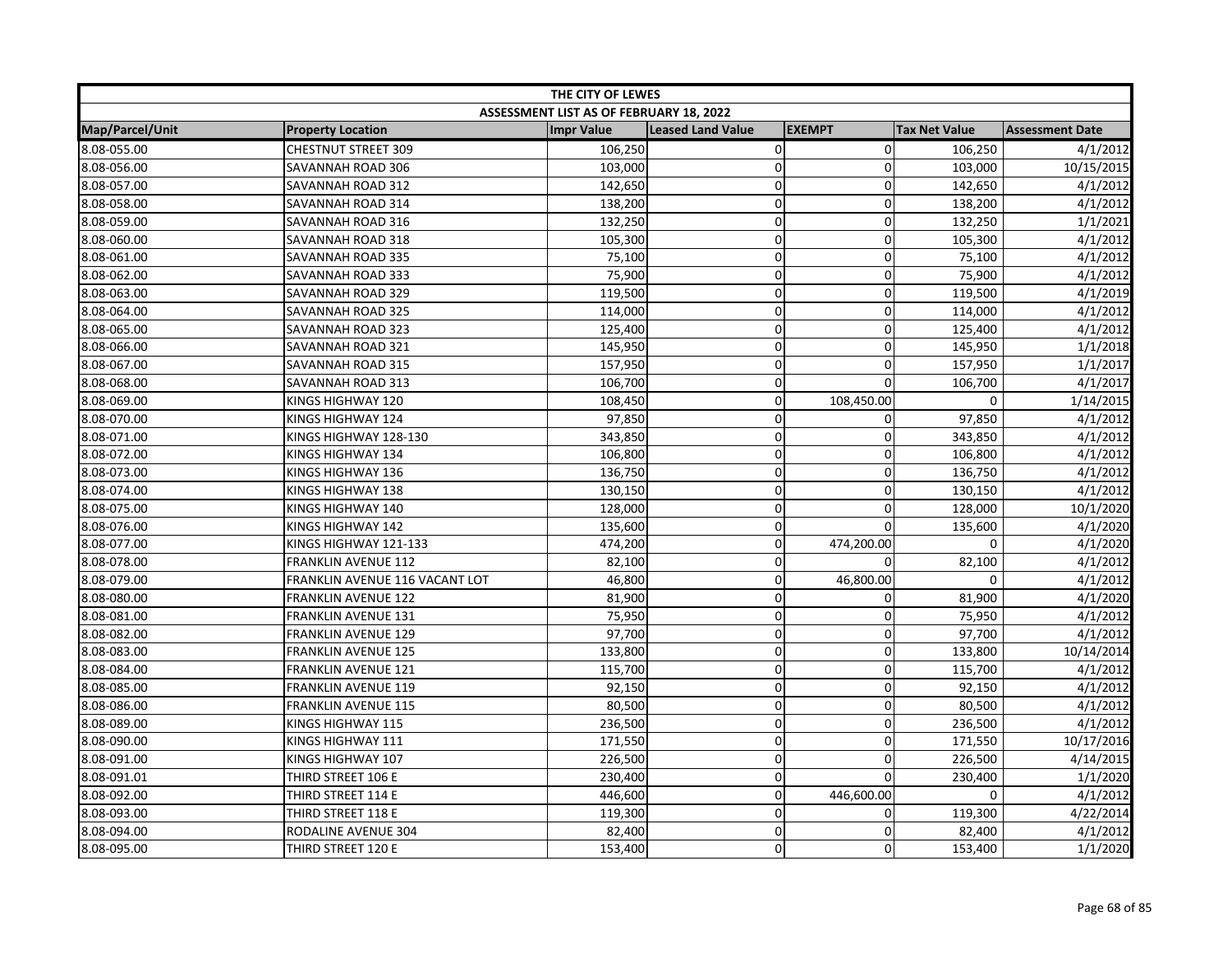| THE CITY OF LEWES |                                |                                         |                          |               |                      |                        |  |
|-------------------|--------------------------------|-----------------------------------------|--------------------------|---------------|----------------------|------------------------|--|
|                   |                                | ASSESSMENT LIST AS OF FEBRUARY 18, 2022 |                          |               |                      |                        |  |
| Map/Parcel/Unit   | <b>Property Location</b>       | <b>Impr Value</b>                       | <b>Leased Land Value</b> | <b>EXEMPT</b> | <b>Tax Net Value</b> | <b>Assessment Date</b> |  |
| 8.08-095.01       | <b>RODALINE AVENUE 302</b>     | 93,550                                  | $\pmb{0}$                | $\mathbf 0$   | 93,550               | 4/1/2012               |  |
| 8.08-096.01       | THIRD STREET 119 E             | 105,050                                 | 0                        | 0             | 105,050              | 4/1/2012               |  |
| 8.08-098.00       | THIRD STREET 115 E             | 123,850                                 | 0                        | $\Omega$      | 123,850              | 4/1/2012               |  |
| 8.08-099.00       | THIRD STREET 113 E             | 140,150                                 | 0                        | 0             | 140,150              | 10/17/2016             |  |
| 8.08-100.00       | THIRD STREET 111 E             | 195,650                                 | 0                        | $\mathbf{0}$  | 195,650              | 1/1/2022               |  |
| 8.08-101.00       | THIRD STREET 109 E             | 118,500                                 | 0                        | $\mathbf 0$   | 118,500              | 4/1/2012               |  |
| 8.08-102.00       | THIRD STREET 107 E             | 179,800                                 | $\mathbf 0$              | $\mathbf 0$   | 179,800              | 4/1/2012               |  |
| 8.08-103.00       | THIRD STREET 105 E             | 92,050                                  | $\mathbf 0$              | 0             | 92,050               | 4/1/2012               |  |
| 8.08-104.00       | THIRD STREET 103 E             | 89,600                                  | 0                        | $\mathbf 0$   | 89,600               | 4/1/2012               |  |
| 8.08-105.00-0001  | SAVANNAH ROAD 117 CONDO UNIT 1 | 129,900                                 | 0                        | $\mathbf 0$   | 129,900              | 4/1/2012               |  |
| 8.08-105.00-0002  | SAVANNAH ROAD 117 CONDO UNIT 2 | 128,100                                 | $\mathbf 0$              | 0             | 128,100              | 4/1/2012               |  |
| 8.08-105.00-0003  | SAVANNAH ROAD 117 CONDO UNIT 3 | 128,100                                 | $\mathbf 0$              | $\Omega$      | 128,100              | 4/1/2012               |  |
| 8.08-105.00-0004  | SAVANNAH ROAD 117 CONDO UNIT 4 | 129,900                                 | 0                        | $\mathbf 0$   | 129,900              | 4/1/2012               |  |
| 8.08-105.00-000A  | SAVANNAH ROAD 117 COMMERCIAL A | 40,100                                  | $\mathbf 0$              | $\mathbf 0$   | 40,100               | 4/1/2012               |  |
| 8.08-105.00-000B  | SAVANNAH ROAD 117 COMMERCIAL B | 38,950                                  | 0                        | 0             | 38,950               | 4/1/2012               |  |
| 8.08-105.00-000C  | SAVANNAH ROAD 117 COMMERCIAL C | 38,950                                  | 0                        | $\mathbf 0$   | 38,950               | 4/1/2012               |  |
| 8.08-105.00-000D  | SAVANNAH ROAD 117 COMMERCIAL D | 40,100                                  | 0                        | $\mathbf 0$   | 40,100               | 4/1/2012               |  |
| 8.08-106.00       | SAVANNAH ROAD 115              | 350,800                                 | 0                        | $\mathbf 0$   | 350,800              | 4/1/2020               |  |
| 8.08-107.00       | SAVANNAH ROAD 113              | 182,950                                 | 0                        | $\mathbf 0$   | 182,950              | 1/1/2021               |  |
| 8.08-108.00       | SAVANNAH ROAD 109              | 263,250                                 | $\mathbf 0$              | 0             | 263,250              | 4/1/2012               |  |
| 8.08-109.00       | SAVANNAH ROAD 107              | 180,450                                 | 0                        | $\mathbf 0$   | 180,450              | 10/17/2016             |  |
| 8.08-110.01       | SAVANNAH ROAD 105              | 488,650                                 | $\mathbf 0$              | $\mathbf{0}$  | 488,650              | 1/14/2015              |  |
| 8.08-111.00       | <b>GILLS NECK ROAD 114</b>     | 189,200                                 | 0                        | 0             | 189,200              | 7/1/2018               |  |
| 8.08-112.00       | GILLS NECK ROAD 116            | 128,450                                 | 0                        | $\mathbf 0$   | 128,450              | 4/1/2012               |  |
| 8.08-113.00       | <b>GILLS NECK ROAD 124</b>     | 212,500                                 | 0                        | $\mathbf 0$   | 212,500              | 4/1/2012               |  |
| 8.08-114.00       | <b>GILLS NECK ROAD 126</b>     | 244,100                                 | 0                        | $\mathbf 0$   | 244,100              | 4/1/2012               |  |
| 8.08-115.00       | <b>GILLS NECK ROAD 128</b>     | 230,700                                 | $\mathbf 0$              | 0             | 230,700              | 10/15/2015             |  |
| 8.08-116.00       | <b>GILLS NECK ROAD 130</b>     | 234,400                                 | 0                        | $\mathbf 0$   | 234,400              | 4/1/2012               |  |
| 8.08-117.00       | <b>GILLS NECK ROAD 132</b>     | 202,400                                 | $\mathbf 0$              | 0             | 202,400              | 4/1/2012               |  |
| 8.08-118.00       | <b>GILLS NECK ROAD 134</b>     | 181,850                                 | 0                        | $\mathbf 0$   | 181,850              | 4/1/2012               |  |
| 8.08-119.00       | <b>GILLS NECK ROAD 136</b>     | 215,100                                 | 0                        | $\mathbf 0$   | 215,100              | 4/1/2012               |  |
| 8.08-120.00       | RODALINE AVENUE 111            | 164,300                                 | 0                        | 0             | 164,300              | 10/17/2016             |  |
| 8.08-121.00       | RODALINE AVENUE 113            | 153,700                                 | 0                        | 0             | 153,700              | 4/1/2012               |  |
| 8.08-122.00       | RODALINE AVENUE 115            | 118,300                                 | 0                        | 0             | 118,300              | 1/1/2022               |  |
| 8.08-123.00       | THIRD STREET 121 E             | 92,350                                  | 0                        | $\mathbf 0$   | 92,350               | 7/12/2016              |  |
| 8.08-123.01       | THIRD STREET 123 E             | 220,200                                 | $\mathbf 0$              | 0             | 220,200              | 7/1/2018               |  |
| 8.08-124.00       | RODALINE AVENUE 303            | 90,600                                  | 0                        | $\mathbf 0$   | 90,600               | 4/1/2012               |  |
| 8.08-125.00       | RODALINE AVENUE 301            | 72,300                                  | 0                        | $\mathbf{0}$  | 72,300               | 4/1/2012               |  |
| 8.08-126.00       | RODALINE AVENUE 114            | 175,650                                 | 0                        | $\mathbf 0$   | 175,650              | 4/1/2012               |  |
| 8.08-127.00       | RODALINE AVENUE 110            | 108,600                                 | 0                        | $\mathbf 0$   | 108,600              | 4/1/2012               |  |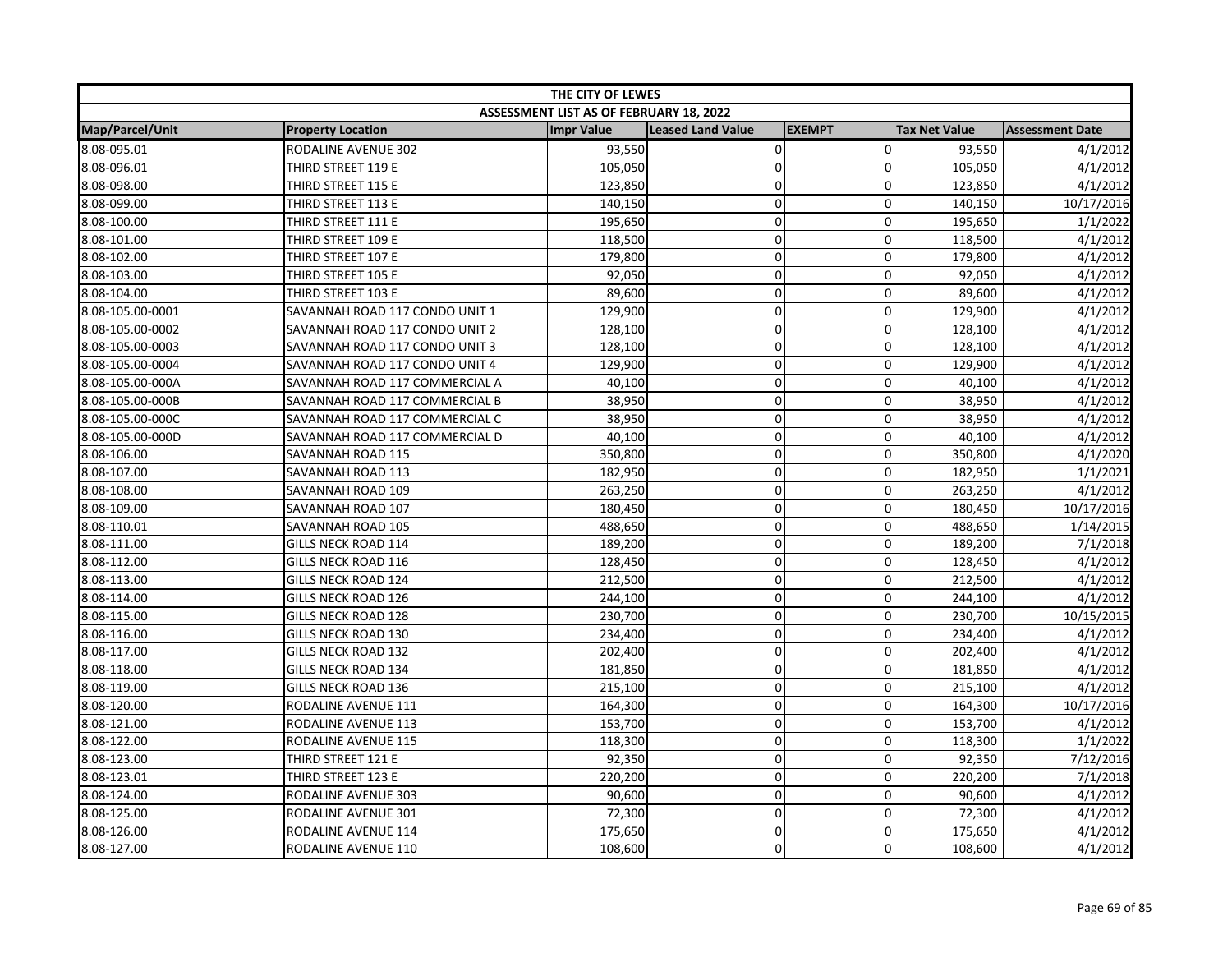| THE CITY OF LEWES |                                   |                                         |                          |               |                      |                        |  |
|-------------------|-----------------------------------|-----------------------------------------|--------------------------|---------------|----------------------|------------------------|--|
|                   |                                   | ASSESSMENT LIST AS OF FEBRUARY 18, 2022 |                          |               |                      |                        |  |
| Map/Parcel/Unit   | <b>Property Location</b>          | <b>Impr Value</b>                       | <b>Leased Land Value</b> | <b>EXEMPT</b> | <b>Tax Net Value</b> | <b>Assessment Date</b> |  |
| 8.08-128.00       | <b>GILLS NECK ROAD 210</b>        | 184,400                                 | $\pmb{0}$                | $\mathbf 0$   | 184,400              | 10/1/2021              |  |
| 8.08-128.01       | RODALINE AVENUE LOT 29            | 12,600                                  | $\mathbf 0$              | $\Omega$      | 12,600               | 4/1/2012               |  |
| 8.08-128.02       | RODALINE AVENUE LOT 30            | 8,800                                   | $\pmb{0}$                | $\mathbf 0$   | 8,800                | 4/1/2012               |  |
| 8.08-129.00       | <b>GILLS NECK ROAD 218</b>        | 152,050                                 | $\mathbf 0$              | $\mathbf 0$   | 152,050              | 1/14/2015              |  |
| 8.08-130.00       | <b>GILLS NECK ROAD 220</b>        | 69,950                                  | $\pmb{0}$                | $\Omega$      | 69,950               | 4/1/2012               |  |
| 8.08-130.01       | <b>GILLS NECK ROAD 222</b>        | 240,350                                 | $\mathbf 0$              | $\Omega$      | 240,350              | 4/1/2012               |  |
| 8.08-131.00       | SCHLEY AVENUE 112                 | 151,500                                 | $\pmb{0}$                | 0             | 151,500              | 4/1/2012               |  |
| 8.08-132.00       | <b>SCHLEY AVENUE 118</b>          | 168,900                                 | $\overline{0}$           | 0             | 168,900              | 10/14/2014             |  |
| 8.08-132.01       | <b>SCHLEY AVENUE 114</b>          | 203,050                                 | $\pmb{0}$                | 0             | 203,050              | 10/1/2019              |  |
| 8.08-132.02       | <b>SCHLEY AVENUE 116</b>          | 205,350                                 | $\mathbf 0$              | $\mathbf 0$   | 205,350              | 4/1/2012               |  |
| 8.08-132.03       | RODALINE AVENUE 212               | 124,200                                 | $\mathbf 0$              | 0             | 124,200              | 4/1/2012               |  |
| 8.08-132.04       | RODALINE AVENUE 214               | 122,050                                 | $\pmb{0}$                | $\Omega$      | 122,050              | 4/12/2016              |  |
| 8.08-132.05       | <b>SCHLEY AVENUE 120</b>          | 129,350                                 | $\mathbf 0$              | 0             | 129,350              | 4/12/2016              |  |
| 8.08-132.06       | RODALINE AVENUE 403               | 120,900                                 | $\mathbf 0$              | $\mathbf 0$   | 120,900              | 7/1/2018               |  |
| 8.08-133.00       | <b>SCHLEY AVENUE 121</b>          | 40,200                                  | $\Omega$                 | $\Omega$      | 40,200               | 10/1/2021              |  |
| 8.08-133.01-0001  | SCHLEY AVENUE 117 - UNIT 1        | 174,525                                 | $\mathbf 0$              | 0             | 174,525              | 7/1/2017               |  |
| 8.08-133.01-0002  | SCHLEY AVENUE 117 - UNIT 2        | 168,775                                 | $\mathbf 0$              | $\mathbf 0$   | 168,775              | 7/1/2017               |  |
| 8.08-133.02       | <b>SCHLEY AVENUE 123</b>          | 40,200                                  | $\pmb{0}$                | 0             | 40,200               | 10/1/2021              |  |
| 8.08-133.03       | <b>SCHLEY AVENUE 119</b>          | 40,200                                  | $\mathbf 0$              | 0             | 40,200               | 10/1/2021              |  |
| 8.08-133.04       | <b>SCHLEY AVENUE 125</b>          | 40,200                                  | $\mathbf 0$              | $\mathbf 0$   | 40,200               | 10/1/2021              |  |
| 8.08-134.00-0001  | SCHLEY AVENUE 115 - UNIT 1        | 128,600                                 | $\mathbf 0$              | $\mathbf 0$   | 128,600              | 4/1/2020               |  |
| 8.08-134.00-0002  | <b>SCHLEY AVENUE 115 - UNIT 2</b> | 128,750                                 | $\overline{0}$           | $\Omega$      | 128,750              | 7/1/2020               |  |
| 8.08-135.00       | <b>SCHLEY AVENUE 113</b>          | 109,400                                 | $\pmb{0}$                | 0             | 109,400              | 4/1/2012               |  |
| 8.08-135.01       | <b>GILLS NECK ROAD 300</b>        | 184,100                                 | $\mathbf 0$              | 0             | 184,100              | 1/1/2017               |  |
| 8.08-136.00       | . & R CANAL LOT                   | 46,200                                  | $\overline{0}$           | 0             | 46,200               | 4/1/2012               |  |
| 8.08-137.00       | L & R CANAL LOT                   | 52,750                                  | $\mathbf 0$              | $\mathbf 0$   | 52,750               | 4/1/2012               |  |
| 8.08-137.01       | L & R CANAL LOT                   | 53,050                                  | $\mathbf 0$              | 0             | 53,050               | 4/1/2012               |  |
| 8.08-138.00       | . & R CANAL LOT                   | 58,050                                  | $\mathbf 0$              | $\mathbf 0$   | 58,050               | 4/12/2016              |  |
| 8.08-139.00       | & R CANAL LOT                     | 81,800                                  | $\mathbf 0$              | $\Omega$      | 81,800               | 4/1/2012               |  |
| 8.08-139.01       | . & R CANAL LOT                   | 59,650                                  | $\mathbf 0$              | $\Omega$      | 59,650               | 4/1/2012               |  |
| 8.08-140.00       | . & R CANAL LOT                   | 70,700                                  | $\pmb{0}$                | $\Omega$      | 70,700               | 4/1/2012               |  |
| 8.08-141.00       | & R CANAL LOT                     | 63,800                                  | $\pmb{0}$                | 0             | 63,800               | 4/1/2012               |  |
| 8.08-142.00       | <b>&amp; R CANAL LOT</b>          | 63,650                                  | $\mathbf 0$              | 0             | 63,650               | 4/1/2012               |  |
| 8.08-143.00       | L & R CANAL LOT                   | 68,050                                  | $\pmb{0}$                | $\mathbf 0$   | 68,050               | 4/1/2012               |  |
| 8.08-144.00       | & R CANAL LOT                     | 63,150                                  | $\mathbf 0$              | $\mathbf 0$   | 63,150               | 4/1/2012               |  |
| 8.08-145.00       | L & R CANAL LOT                   | 60,800                                  | $\mathbf 0$              | 0             | 60,800               | 4/1/2012               |  |
| 8.08-146.00       | <b>&amp; R CANAL LOT</b>          | 71,000                                  | $\pmb{0}$                | $\mathbf 0$   | 71,000               | 10/1/2019              |  |
| 8.08-147.00       | L & R CANAL LOT                   | 62,500                                  | $\pmb{0}$                | 0             | 62,500               | 4/1/2012               |  |
| 8.08-148.00       | GILLS NECK ROAD 115               | 76,000                                  | $\mathbf 0$              | $\Omega$      | 76,000               | 4/1/2012               |  |
| 8.08-149.00       | GILLS NECK RD & SAVANNAH RD       | 296,050                                 | $\Omega$                 | 296,050.00    | 0                    | 4/1/2012               |  |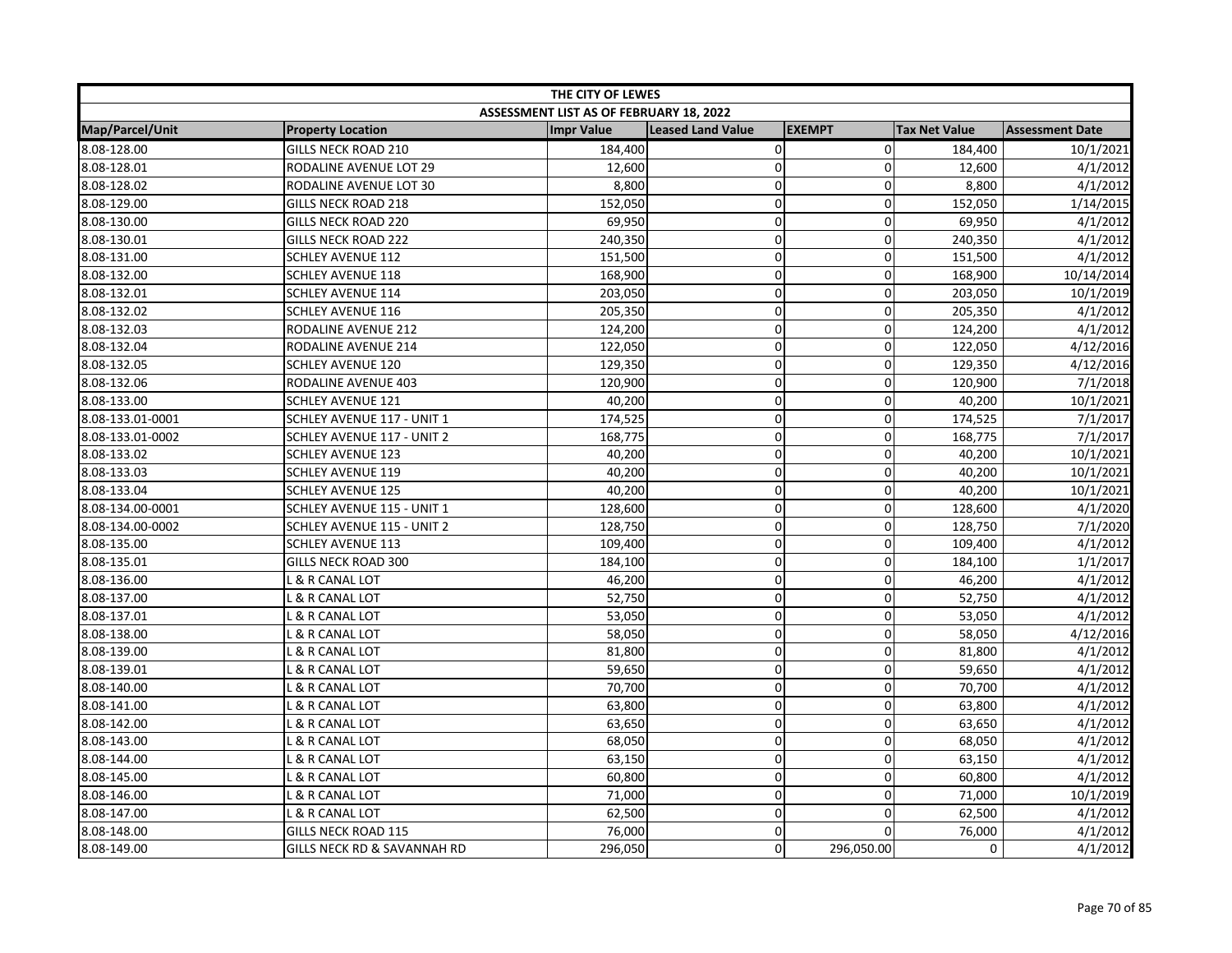| THE CITY OF LEWES |                                |                                         |                          |               |                      |                        |  |
|-------------------|--------------------------------|-----------------------------------------|--------------------------|---------------|----------------------|------------------------|--|
|                   |                                | ASSESSMENT LIST AS OF FEBRUARY 18, 2022 |                          |               |                      |                        |  |
| Map/Parcel/Unit   | <b>Property Location</b>       | <b>Impr Value</b>                       | <b>Leased Land Value</b> | <b>EXEMPT</b> | <b>Tax Net Value</b> | <b>Assessment Date</b> |  |
| 8.08-150.00       | L & R CANAL 8.71 ACRES         | 3,050                                   | $\mathbf 0$              | 3,050.00      | $\mathbf 0$          | 4/1/2012               |  |
| 8.08-150.01       | SAVANNAH ROAD 575 E            | 850                                     | 0                        | 0             | 850                  | 4/1/2012               |  |
| 8.08-151.00       | ANGLERS ROAD DOCK & BOAT SLIPS | 190,000                                 | $\overline{0}$           | $\Omega$      | 190,000              | 4/1/2012               |  |
| 8.08-153.00       | PARKING LOT-INN @ CANAL SQ     |                                         | 30,800                   | 0             | 30,800               | 4/1/2012               |  |
| 8.10-010.00       | <b>SUSSEX DRIVE 19</b>         | 72,700                                  | 0                        | $\mathbf{0}$  | 72,700               | 1/1/2018               |  |
| 8.10-011.00       | <b>SUSSEX DRIVE 21</b>         | 66,250                                  | 0                        | $\mathbf 0$   | 66,250               | 1/1/2018               |  |
| 8.10-012.00       | <b>SUSSEX DRIVE 23</b>         | 118,700                                 | $\mathbf 0$              | $\mathbf 0$   | 118,700              | 1/1/2018               |  |
| 8.10-013.00       | <b>SUSSEX DRIVE 25</b>         | 82,050                                  | $\mathbf 0$              | 0             | 82,050               | 1/1/2018               |  |
| 8.10-014.00       | SUSSEX DRIVE 27                | 91,200                                  | 0                        | $\mathbf 0$   | 91,200               | 1/1/2018               |  |
| 8.10-015.00       | <b>SUSSEX DRIVE 29</b>         | 105,750                                 | 0                        | $\mathbf 0$   | 105,750              | 1/1/2018               |  |
| 8.10-016.00       | <b>SUSSEX DRIVE 31</b>         | 70,250                                  | $\mathbf 0$              | 0             | 70,250               | 1/1/2018               |  |
| 8.10-017.00       | <b>SUSSEX DRIVE 35</b>         | 104,650                                 | 0                        | $\Omega$      | 104,650              | 1/1/2019               |  |
| 8.10-018.00       | <b>SUSSEX DRIVE 37</b>         | 73,100                                  | 0                        | $\mathbf 0$   | 73,100               | 4/1/2019               |  |
| 8.10-019.00       | <b>SUSSEX DRIVE 39</b>         | 57,300                                  | 0                        | $\pmb{0}$     | 57,300               | 1/1/2018               |  |
| 8.10-020.00       | <b>SUSSEX DRIVE 41</b>         | 102,350                                 | 0                        | $\mathbf 0$   | 102,350              | 1/1/2022               |  |
| 8.10-021.00       | <b>SUSSEX DRIVE 43</b>         | 90,200                                  | 0                        | $\mathbf 0$   | 90,200               | 1/1/2018               |  |
| 8.10-022.00       | <b>SUSSEX DRIVE 45</b>         | 61,250                                  | 0                        | $\mathbf 0$   | 61,250               | 1/1/2018               |  |
| 8.10-023.00       | <b>SUSSEX DRIVE 47</b>         | 46,700                                  | 0                        | $\mathbf 0$   | 46,700               | 1/1/2018               |  |
| 8.10-024.00       | <b>SUSSEX DRIVE 42</b>         | 53,300                                  | 0                        | $\mathbf 0$   | 53,300               | 1/1/2018               |  |
| 8.10-025.00       | <b>SUSSEX DRIVE 40</b>         | 60,550                                  | 0                        | $\mathbf{0}$  | 60,550               | 1/1/2018               |  |
| 8.10-026.00       | <b>SUSSEX DRIVE 38</b>         | 65,200                                  | 0                        | $\mathbf 0$   | 65,200               | 1/1/2018               |  |
| 8.10-027.00       | <b>SUSSEX DRIVE 36</b>         | 84,800                                  | $\mathbf 0$              | $\mathbf{0}$  | 84,800               | 1/1/2018               |  |
| 8.10-028.00       | <b>SUSSEX DRIVE 34</b>         | 57,200                                  | 0                        | $\mathbf 0$   | 57,200               | 1/1/2018               |  |
| 8.10-029.00       | <b>SUSSEX DRIVE 32</b>         | 90,500                                  | 0                        | $\pmb{0}$     | 90,500               | 1/1/2018               |  |
| 8.10-030.00       | <b>SUSSEX DRIVE 30</b>         | 60,650                                  | 0                        | $\mathbf 0$   | 60,650               | 1/1/2018               |  |
| 8.10-031.00       | <b>SUSSEX DRIVE 20</b>         | 76,500                                  | 0                        | $\mathbf 0$   | 76,500               | 1/1/2018               |  |
| 8.10-032.00       | <b>SUSSEX DRIVE 18</b>         | 63,800                                  | $\mathbf 0$              | $\mathbf 0$   | 63,800               | 1/1/2018               |  |
| 8.10-033.00       | SUSSEX DRIVE 16                | 81,650                                  | 0                        | $\mathbf 0$   | 81,650               | 1/1/2018               |  |
| 8.10-034.00       | <b>SUSSEX DRIVE 14</b>         | 61,600                                  | $\mathbf 0$              | 0             | 61,600               | 1/1/2018               |  |
| 8.10-050.03       | LOUIS B GRAVES PARCEL A        | 7,950                                   | 0                        | $\mathbf 0$   | 7,950                | 1/1/2018               |  |
| 8.10-051.00       | LOUIS B GRAVES PARCEL E        | 12,950                                  | 0                        | $\mathbf 0$   | 12,950               | 1/1/2018               |  |
| 8.11-001.00       | SUSSEX DRIVE 12                | 64,650                                  | 0                        | $\mathbf 0$   | 64,650               | 1/1/2018               |  |
| 8.11-002.00       | <b>SUSSEX DRIVE 78</b>         | 82,550                                  | 0                        | $\mathbf 0$   | 82,550               | 5/1/2021               |  |
| 8.11-003.00       | <b>SUSSEX DRIVE 76</b>         | 84,800                                  | 0                        | 0             | 84,800               | 4/1/2020               |  |
| 8.11-004.00       | <b>SUSSEX DRIVE 74</b>         | 168,350                                 | 0                        | $\mathbf 0$   | 168,350              | 1/1/2018               |  |
| 8.11-005.00       | <b>SUSSEX DRIVE 72</b>         | 51,350                                  | $\mathbf 0$              | 0             | 51,350               | 1/1/2018               |  |
| 8.11-006.00       | SUSSEX DRIVE 70                | 79,050                                  | 0                        | $\mathbf 0$   | 79,050               | 1/1/2018               |  |
| 8.11-007.00       | <b>SUSSEX DRIVE 68</b>         | 127,250                                 | 0                        | $\mathbf 0$   | 127,250              | 7/1/2018               |  |
| 8.11-008.00       | <b>SUSSEX DRIVE 52</b>         | 18,550                                  | 0                        | $\mathbf 0$   | 18,550               | 1/1/2018               |  |
| 8.11-008.01       | <b>SUSSEX DRIVE 66</b>         | 114,600                                 | 0                        | $\mathbf 0$   | 114,600              | 1/1/2018               |  |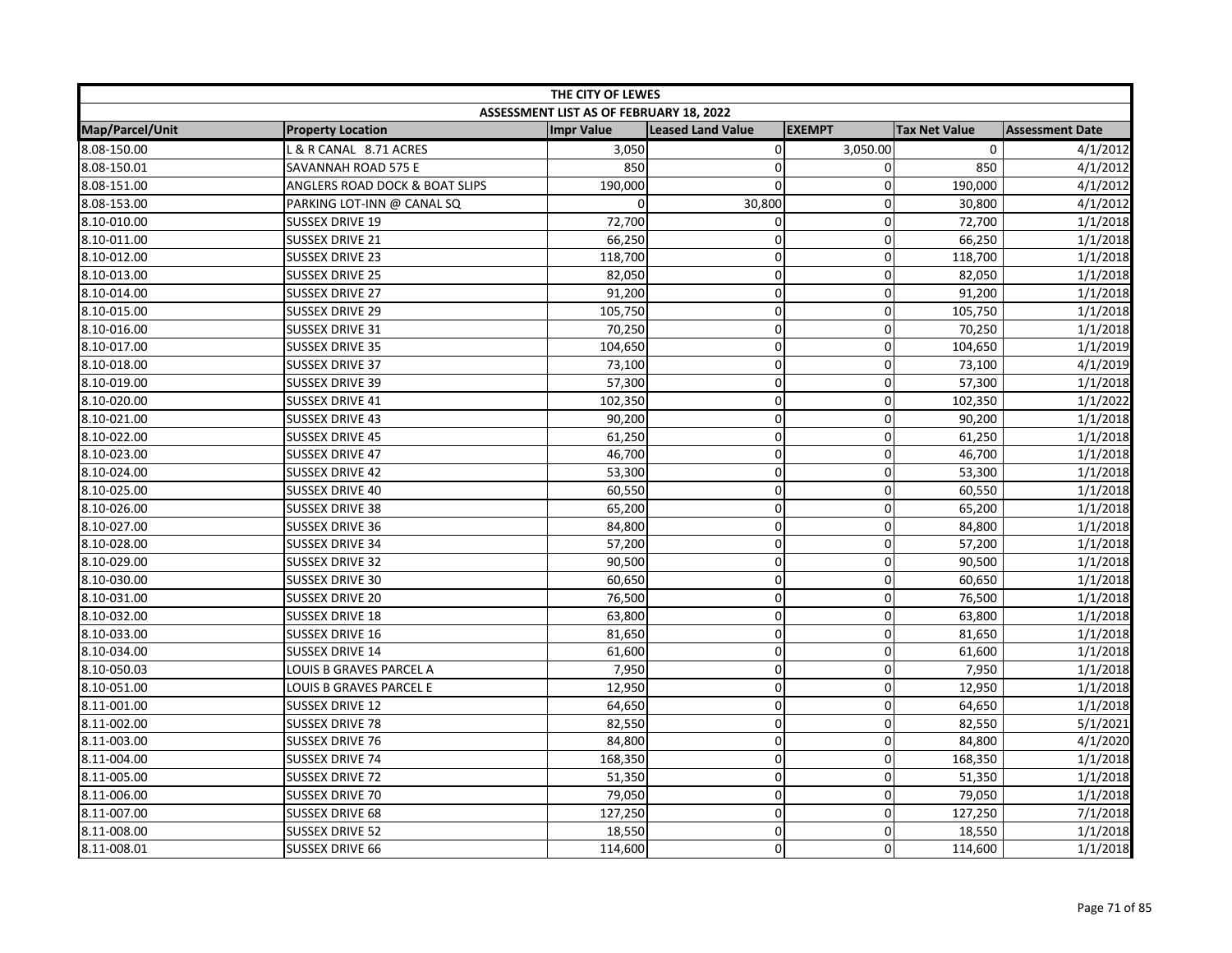| THE CITY OF LEWES |                                |                                         |                          |               |                      |                        |  |
|-------------------|--------------------------------|-----------------------------------------|--------------------------|---------------|----------------------|------------------------|--|
|                   |                                | ASSESSMENT LIST AS OF FEBRUARY 18, 2022 |                          |               |                      |                        |  |
| Map/Parcel/Unit   | <b>Property Location</b>       | <b>Impr Value</b>                       | <b>Leased Land Value</b> | <b>EXEMPT</b> | <b>Tax Net Value</b> | <b>Assessment Date</b> |  |
| 8.11-009.00       | <b>SUSSEX DRIVE 64</b>         | 47,850                                  | 0                        | $\mathbf 0$   | 47,850               | 1/1/2018               |  |
| 8.11-010.00       | <b>SUSSEX DRIVE 54</b>         | 51,550                                  | 0                        | 0             | 51,550               | 1/1/2018               |  |
| 8.11-011.00       | <b>SUSSEX DRIVE 48</b>         | 166,700                                 | 0                        | $\mathbf 0$   | 166,700              | 4/1/2019               |  |
| 8.11-011.01       | <b>SUSSEX DRIVE 50</b>         | 18,550                                  | 0                        | 0             | 18,550               | 1/1/2018               |  |
| 8.11-012.00       | <b>SUSSEX DRIVE 44</b>         | 112,200                                 | 0                        | $\mathbf 0$   | 112,200              | 1/1/2018               |  |
| 8.11-013.00       | <b>SUSSEX DRIVE 49</b>         | 92,200                                  | 0                        | 0             | 92,200               | 1/1/2018               |  |
| 8.11-014.00       | <b>SUSSEX DRIVE 51</b>         | 68,300                                  | 0                        | $\mathbf 0$   | 68,300               | 1/1/2018               |  |
| 8.11-015.00       | <b>SUSSEX DRIVE 53</b>         | 92,050                                  | 0                        | $\mathbf 0$   | 92,050               | 5/1/2021               |  |
| 8.11-016.00       | <b>SUSSEX DRIVE 55</b>         | 14,250                                  | 0                        | $\mathbf 0$   | 14,250               | 1/1/2018               |  |
| 8.11-017.00       | <b>SUSSEX DRIVE 57</b>         | 123,200                                 | 0                        | $\mathbf 0$   | 123,200              | 1/1/2022               |  |
| 8.11-018.00       | <b>SUSSEX DRIVE 59</b>         | 92,850                                  | 0                        | $\mathbf 0$   | 92,850               | 1/1/2018               |  |
| 8.11-019.00       | <b>SUSSEX DRIVE 61</b>         | 111,250                                 | 0                        | $\Omega$      | 111,250              | 7/1/2021               |  |
| 8.11-020.00       | <b>SUSSEX DRIVE 63</b>         | 74,450                                  | 0                        | 0             | 74,450               | 1/1/2018               |  |
| 8.11-021.00       | <b>SUSSEX DRIVE 65</b>         | 117,800                                 | 0                        | $\mathbf 0$   | 117,800              | 1/1/2018               |  |
| 8.11-022.00       | <b>SUSSEX DRIVE 67</b>         | 67,500                                  | 0                        | 0             | 67,500               | 1/1/2018               |  |
| 8.11-023.00       | <b>SUSSEX DRIVE 69</b>         | 79,300                                  | 0                        | $\mathbf 0$   | 79,300               | 4/1/2020               |  |
| 8.11-024.00       | <b>SUSSEX DRIVE 71</b>         | 104,700                                 | 0                        | 0             | 104,700              | 1/1/2018               |  |
| 8.11-025.00       | <b>SUSSEX DRIVE 73</b>         | 201,800                                 | 0                        | 0             | 201,800              | 7/1/2020               |  |
| 8.11-026.00       | <b>SUSSEX DRIVE 11</b>         | 61,300                                  | 0                        | $\mathbf 0$   | 61,300               | 1/1/2018               |  |
| 8.11-027.00       | <b>SUSSEX DRIVE 17</b>         | 66,900                                  | 0                        | 0             | 66,900               | 1/1/2018               |  |
| 8.11-027.01       | <b>SUSSEX DRIVE 13</b>         | 106,000                                 | 0                        | $\Omega$      | 106,000              | 1/1/2018               |  |
| 8.11-027.02       | <b>SUSSEX DRIVE 15</b>         | 67,100                                  | 0                        | $\Omega$      | 67,100               | 1/1/2018               |  |
| 8.11-030.00       | SHIELDS AVENUE 910             | 2,033,600                               | 0                        | 2,033,600.00  | 0                    | 1/14/2015              |  |
| 8.11-031.00       | SAVANNAH ROAD 908              | 154,200                                 | 0                        | 0             | 154,200              | 10/1/2020              |  |
| 8.11-032.00       | SAVANNAH ROAD 904              | 137,800                                 | 0                        | $\Omega$      | 137,800              | 4/1/2012               |  |
| 8.11-033.00       | SAVANNAH ROAD 902              | 140,650                                 | 0                        | 140,650.00    | 0                    | 4/1/2012               |  |
| 8.11-034.00       | SAVANNAH ROAD 820              | 4,596,800                               | 0                        | 4,596,800.00  | $\mathbf 0$          | 5/1/2021               |  |
| 8.11-035.00       | GEORGE H P SMITH PARK 11.73 AC | 628,700                                 | 0                        | 628,700.00    | $\pmb{0}$            | 4/1/2012               |  |
| 8.11-036.00       | SAVANNAH ROAD CEMETERY         | 82,150                                  | 0                        | 82,150.00     | $\mathbf 0$          | 4/1/2012               |  |
| 8.11-037.00       | SAVANNAH ROAD 444              | 300,250                                 | 0                        | $\Omega$      | 300,250              | 4/1/2012               |  |
| 8.11-040.00       | SAVANNAH ROAD 424-HOSPITAL     | 15,824,800                              | $\mathbf 0$              | 15,824,800.00 | $\Omega$             | 1/1/2020               |  |
| 8.11-051.00       | FOURTH STREET 105 W            | 104,650                                 | 0                        | 0             | 104,650              | 1/14/2015              |  |
| 8.11-052.00       | SAVANNAH ROAD 348              | 105,550                                 | 0                        | 0             | 105,550              | 4/1/2012               |  |
| 8.11-053.00       | SAVANNAH ROAD 346              | 105,450                                 | 0                        | 0             | 105,450              | 7/1/2019               |  |
| 8.11-054.00       | SAVANNAH ROAD 347              | 692,100                                 | $\pmb{0}$                | 692,100.00    | $\mathbf 0$          | 4/1/2012               |  |
| 8.11-055.00       | SAVANNAH ROAD 353              | 266,600                                 | $\mathbf 0$              | 0             | 266,600              | 4/1/2020               |  |
| 8.11-056.00       | KINGS HIGHWAY 156              | 161,700                                 | 0                        | 0             | 161,700              | 4/1/2020               |  |
| 8.11-057.00       | KINGS HIGHWAY 160              | 128,050                                 | 0                        | 0             | 128,050              | 4/1/2012               |  |
| 8.11-057.01       | FOURTH STREET 115 E            | 137,400                                 | 0                        | 0             | 137,400              | 4/1/2012               |  |
| 8.11-058.00       | <b>FOURTH STREET 113 E</b>     | 145,000                                 | 0                        | $\Omega$      | 145,000              | 4/1/2020               |  |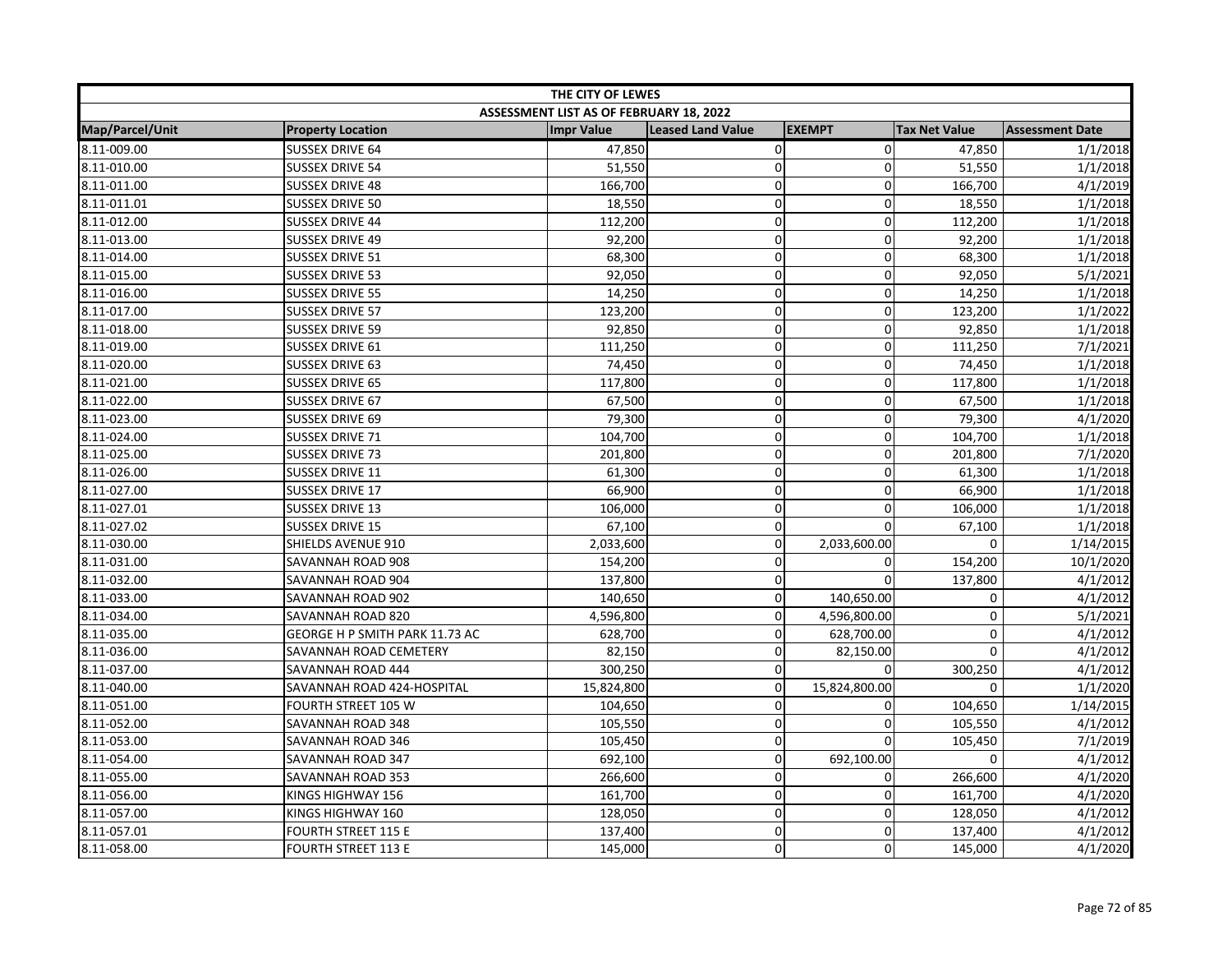| THE CITY OF LEWES |                               |                                         |                          |                |                      |                        |
|-------------------|-------------------------------|-----------------------------------------|--------------------------|----------------|----------------------|------------------------|
|                   |                               | ASSESSMENT LIST AS OF FEBRUARY 18, 2022 |                          |                |                      |                        |
| Map/Parcel/Unit   | <b>Property Location</b>      | <b>Impr Value</b>                       | <b>Leased Land Value</b> | <b>EXEMPT</b>  | <b>Tax Net Value</b> | <b>Assessment Date</b> |
| 8.11-059.00       | FOURTH STREET 109 & 111 E     | 117,650                                 | $\pmb{0}$                | $\overline{0}$ | 117,650              | 4/1/2012               |
| 8.11-060.00       | SAVANNAH ROAD 359             | 19,100                                  | $\mathbf 0$              | $\Omega$       | 19,100               | 4/1/2012               |
| 8.11-061.00       | <b>FOURTH STREET 107 E</b>    | 111,900                                 | $\mathbf 0$              | $\Omega$       | 111,900              | 4/1/2012               |
| 8.11-062.00       | SAVANNAH ROAD 361             | 30,650                                  | $\mathbf 0$              | 0              | 30,650               | 4/1/2012               |
| 8.11-063.00       | SAVANNAH ROAD 365             | 86,950                                  | 0                        | 0              | 86,950               | 4/1/2012               |
| 8.11-064.00       | SAVANNAH ROAD 401             | 88,050                                  | $\pmb{0}$                | 0              | 88,050               | 1/1/2019               |
| 8.11-065.00       | SAVANNAH ROAD 403             | 92,800                                  | $\mathbf 0$              | 0              | 92,800               | 4/14/2015              |
| 8.11-066.00       | SAVANNAH ROAD 405             | 84,600                                  | $\mathbf 0$              | $\Omega$       | 84,600               | 4/1/2012               |
| 8.11-067.00       | SAVANNAH ROAD 407             | 87,100                                  | $\pmb{0}$                | 0              | 87,100               | 4/1/2012               |
| 8.11-068.00       | SAVANNAH ROAD 409             | 103,850                                 | $\pmb{0}$                | $\overline{0}$ | 103,850              | 4/1/2012               |
| 8.11-069.00       | SAVANNAH ROAD 413             | 213,350                                 | $\mathbf 0$              | $\mathbf 0$    | 213,350              | 4/1/2012               |
| 8.11-070.00       | <b>FOURTH STREET 106 E</b>    | 88,250                                  | $\mathbf 0$              | $\Omega$       | 88,250               | 4/1/2012               |
| 8.11-071.00       | <b>COLEMAN AVENUE 109</b>     | 43,500                                  | 0                        | $\Omega$       | 43,500               | 4/1/2012               |
| 8.11-072.00       | <b>COLEMAN AVENUE 111</b>     | 42,950                                  | $\pmb{0}$                | 0              | 42,950               | 4/1/2012               |
| 8.11-073.00       | <b>FOURTH STREET 110 E</b>    | 89,700                                  | $\mathbf 0$              | 0              | 89,700               | 4/1/2012               |
| 8.11-074.00       | <b>FOURTH STREET 114 E</b>    | 224,900                                 | $\mathbf 0$              | 0              | 224,900              | 5/1/2021               |
| 8.11-075.00       | <b>FOURTH STREET 118 E</b>    | 95,050                                  | $\mathbf 0$              | $\overline{0}$ | 95,050               | 4/1/2012               |
| 8.11-076.00       | KINGS HIGHWAY 406             | 113,950                                 | $\pmb{0}$                | 0              | 113,950              | 4/1/2012               |
| 8.11-077.00       | KINGS HIGHWAY 402             | 170,100                                 | $\pmb{0}$                | 0              | 170,100              | 1/1/2021               |
| 8.11-078.00       | KINGS HIGHWAY 409             | 125,200                                 | $\pmb{0}$                | $\Omega$       | 125,200              | 4/1/2012               |
| 8.11-079.00       | KINGS HIGHWAY 411             | 142,600                                 | $\pmb{0}$                | $\overline{0}$ | 142,600              | 1/1/2017               |
| 8.11-080.00       | KINGS HIGHWAY LOT W/GARAGE    | 44,000                                  | $\mathbf 0$              | $\Omega$       | 44,000               | 4/1/2012               |
| 8.11-080.01       | KINGS HIGHWAY LOT             | 38,850                                  | $\pmb{0}$                | 0              | 38,850               | 4/1/2012               |
| 8.11-082.00       | <b>MADISON AVENUE 109</b>     | 129,300                                 | $\mathbf 0$              | $\overline{0}$ | 129,300              | 4/1/2012               |
| 8.11-083.00       | KINGS HIGHWAY 425             | 134,700                                 | $\pmb{0}$                | 0              | 134,700              | 4/1/2012               |
| 8.11-084.00       | KINGS HIGHWAY 410             | 75,000                                  | $\mathbf 0$              | 0              | 75,000               | 4/1/2012               |
| 8.11-085.00       | KINGS HIGHWAY 412             | 85,800                                  | $\mathbf 0$              | $\Omega$       | 85,800               | 4/1/2012               |
| 8.11-086.00       | KINGS HIGHWAY 416             | 184,900                                 | $\pmb{0}$                | $\mathbf 0$    | 184,900              | 1/1/2021               |
| 8.11-088.00       | <b>COLEMAN AVENUE 118</b>     | 80,650                                  | $\mathbf 0$              | $\Omega$       | 80,650               | 4/1/2012               |
| 8.11-089.00       | <b>COLEMAN AVENUE 114</b>     | 210,550                                 | $\mathbf 0$              | $\Omega$       | 210,550              | 7/1/2018               |
| 8.11-090.00       | <b>COLEMAN AVENUE 108</b>     | 105,350                                 | $\mathbf 0$              | 0              | 105,350              | 7/1/2017               |
| 8.11-091.00       | <b>COLEMAN AVENUE 106</b>     | 90,350                                  | $\mathbf 0$              | 0              | 90,350               | 4/1/2012               |
| 8.11-092.00       | SAVANNAH ROAD 417             | 77,800                                  | $\pmb{0}$                | 0              | 77,800               | 4/1/2012               |
| 8.11-093.00       | SAVANNAH ROAD 421             | 126,350                                 | $\mathbf 0$              | 0              | 126,350              | 1/1/2017               |
| 8.11-095.00       | SAVANNAH ROAD 423             | 95,200                                  | $\pmb{0}$                | $\overline{0}$ | 95,200               | 5/1/2012               |
| 8.11-096.00       | SAVANNAH ROAD SE SIDE VAC LOT | 65,000                                  | $\mathbf 0$              | $\Omega$       | 65,000               | 4/1/2012               |
| 8.11-097.00       | SAVANNAH ROAD 431             | 776,050                                 | 0                        | 0              | 776,050              | 4/1/2012               |
| 8.11-098.00       | <b>BEEBE AVENUE 107</b>       | 84,500                                  | 0                        | 0              | 84,500               | 4/1/2020               |
| 8.11-099.00       | <b>BEEBE AVENUE 109</b>       | 72,100                                  | $\pmb{0}$                | $\overline{0}$ | 72,100               | 4/1/2012               |
| 8.11-100.00       | <b>BEEBE AVENUE 113</b>       | 59,600                                  | $\mathbf 0$              | $\Omega$       | 59,600               | 4/1/2012               |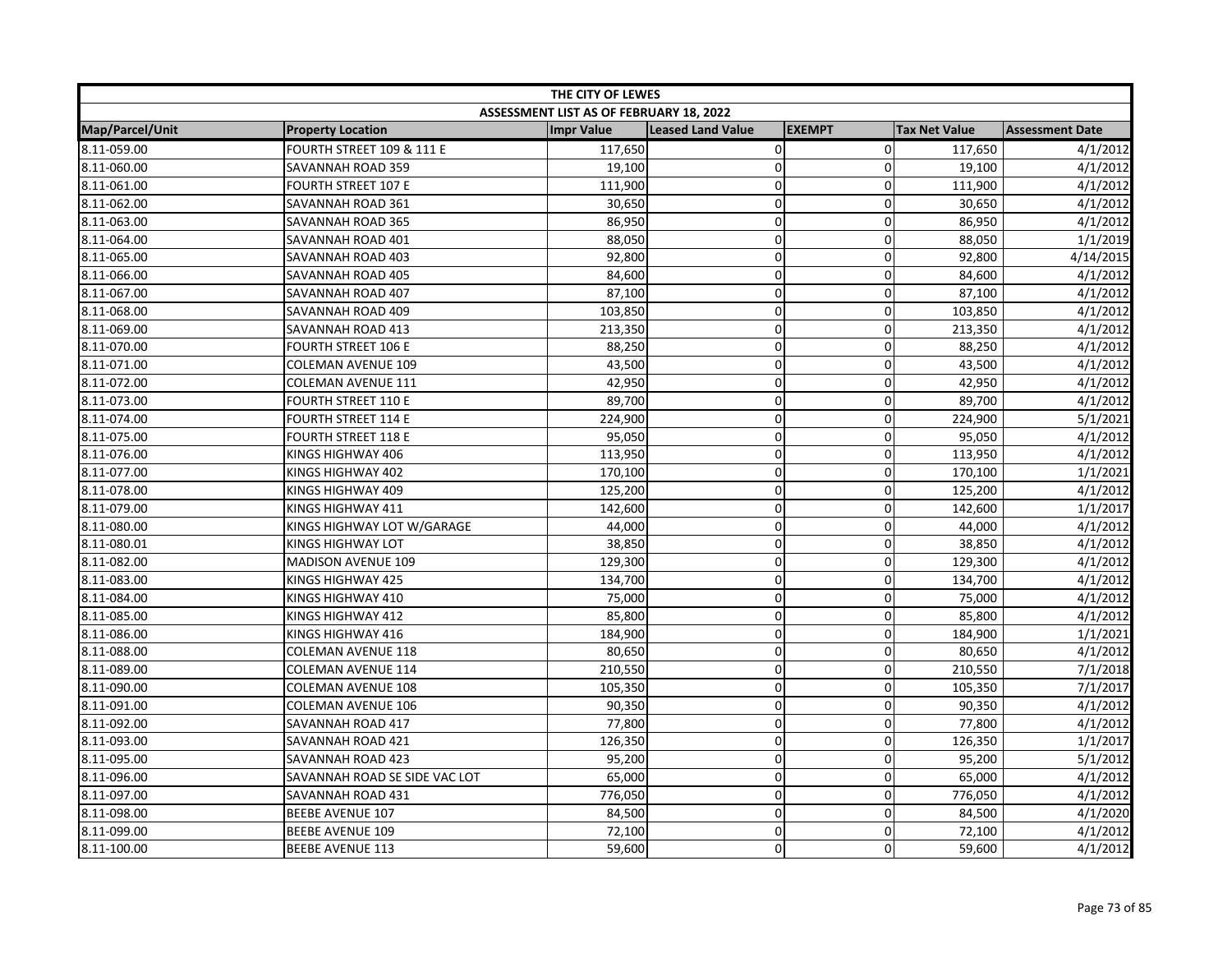| THE CITY OF LEWES |                           |                                         |                          |               |                      |                        |  |
|-------------------|---------------------------|-----------------------------------------|--------------------------|---------------|----------------------|------------------------|--|
|                   |                           | ASSESSMENT LIST AS OF FEBRUARY 18, 2022 |                          |               |                      |                        |  |
| Map/Parcel/Unit   | <b>Property Location</b>  | <b>Impr Value</b>                       | <b>Leased Land Value</b> | <b>EXEMPT</b> | <b>Tax Net Value</b> | <b>Assessment Date</b> |  |
| 8.11-101.00       | <b>BEEBE AVENUE 115</b>   | 107,300                                 | $\pmb{0}$                | $\mathbf 0$   | 107,300              | 7/1/2021               |  |
| 8.11-102.00       | KINGS HIGHWAY 420-422     | 192,600                                 | $\pmb{0}$                | 0             | 192,600              | 10/1/2021              |  |
| 8.11-103.00       | KINGS HIGHWAY 424         | 213,850                                 | $\pmb{0}$                | $\mathbf 0$   | 213,850              | 4/1/2012               |  |
| 8.11-104.00       | <b>BEEBE AVENUE 117</b>   | 57,350                                  | $\mathbf 0$              | $\mathbf 0$   | 57,350               | 4/1/2012               |  |
| 8.11-105.00       | <b>BEEBE AVENUE 119</b>   | 77,000                                  | $\pmb{0}$                | $\mathbf 0$   | 77,000               | 4/1/2012               |  |
| 8.11-106.00       | KINGS HIGHWAY 426         | 98,900                                  | $\mathbf 0$              | 0             | 98,900               | 7/1/2018               |  |
| 8.11-107.00       | KINGS HIGHWAY 428         | 127,900                                 | $\pmb{0}$                | 0             | 127,900              | 4/1/2012               |  |
| 8.11-108.00       | KINGS HIGHWAY 427-431     | 184,900                                 | $\overline{0}$           | 0             | 184,900              | 7/12/2016              |  |
| 8.11-108.01       | <b>MADISON AVENUE LOT</b> | 42,250                                  | $\pmb{0}$                | 0             | 42,250               | 4/1/2012               |  |
| 8.11-108.02       | MONROE AVENUE 109         | 159,700                                 | $\mathbf 0$              | $\pmb{0}$     | 159,700              | 4/1/2012               |  |
| 8.11-109.00       | <b>MONROE AVENUE 115</b>  | 133,300                                 | $\mathbf 0$              | 0             | 133,300              | 4/1/2012               |  |
| 8.11-110.00       | KINGS HIGHWAY 433         | 109,450                                 | $\pmb{0}$                | 0             | 109,450              | 4/1/2012               |  |
| 8.11-111.00       | KINGS HIGHWAY 437         | 93,700                                  | $\mathbf 0$              | 0             | 93,700               | 4/1/2012               |  |
| 8.11-112.00       | KINGS HIGHWAY 439         | 268,850                                 | $\mathbf 0$              | $\mathbf 0$   | 268,850              | 4/1/2012               |  |
| 8.11-113.00       | KINGS HIGHWAY 502         | 155,300                                 | $\overline{0}$           | $\Omega$      | 155,300              | 4/1/2012               |  |
| 8.11-113.01       | <b>BEEBE AVENUE 122</b>   | 96,550                                  | $\mathbf 0$              | 0             | 96,550               | 4/1/2012               |  |
| 8.11-114.00       | KINGS HIGHWAY 506         | 193,150                                 | $\pmb{0}$                | $\mathbf 0$   | 193,150              | 4/1/2012               |  |
| 8.11-115.00       | <b>BEEBE AVENUE 120</b>   | 61,500                                  | $\pmb{0}$                | 0             | 61,500               | 4/1/2012               |  |
| 8.11-116.00       | BEEBE AVENUE 118          | 109,700                                 | $\mathbf 0$              | 0             | 109,700              | 4/1/2012               |  |
| 8.11-116.01       | <b>BEEBE AVENUE 116</b>   | 123,350                                 | $\mathbf 0$              | $\mathbf 0$   | 123,350              | 4/1/2012               |  |
| 8.11-117.00       | <b>BEEBE AVENUE 114</b>   | 82,600                                  | $\mathbf 0$              | $\mathbf 0$   | 82,600               | 4/1/2012               |  |
| 8.11-118.00       | <b>BEEBE AVENUE 112</b>   | 96,250                                  | $\mathbf 0$              | $\Omega$      | 96,250               | 4/1/2012               |  |
| 8.11-119.00       | <b>BEEBE AVENUE 110</b>   | 91,500                                  | $\pmb{0}$                | 0             | 91,500               | 4/1/2012               |  |
| 8.11-120.00       | <b>BEEBE AVENUE 108</b>   | 96,850                                  | $\mathbf 0$              | 0             | 96,850               | 4/1/2012               |  |
| 8.11-121.00       | <b>BEEBE AVENUE 106</b>   | 81,450                                  | $\mathbf 0$              | $\mathbf 0$   | 81,450               | 4/1/2012               |  |
| 8.11-122.00       | <b>BEEBE AVENUE 104</b>   | 84,400                                  | $\mathbf 0$              | $\Omega$      | 84,400               | 10/1/2020              |  |
| 8.11-123.00       | SAVANNAH ROAD 501         | 86,600                                  | $\pmb{0}$                | $\Omega$      | 86,600               | 4/1/2012               |  |
| 8.11-124.00       | SAVANNAH ROAD 507         | 17,800                                  | $\mathbf 0$              | 17,800.00     | 0                    | 7/17/2012              |  |
| 8.11-125.00       | SAVANNAH ROAD 507         | 33,900                                  | $\mathbf 0$              | 33,900.00     | $\mathbf 0$          | 7/17/2012              |  |
| 8.11-126.00       | <b>DEWEY AVENUE 105</b>   | 110,550                                 | $\mathbf 0$              | 0             | 110,550              | 4/1/2012               |  |
| 8.11-127.00       | <b>DEWEY AVENUE 107</b>   | 86,900                                  | $\pmb{0}$                | $\Omega$      | 86,900               | 4/1/2012               |  |
| 8.11-128.00       | <b>DEWEY AVENUE 109</b>   | 86,550                                  | $\pmb{0}$                | $\mathbf 0$   | 86,550               | 4/1/2012               |  |
| 8.11-129.00       | <b>DEWEY AVENUE 113</b>   | 75,950                                  | $\mathbf 0$              | 0             | 75,950               | 1/1/2022               |  |
| 8.11-130.00       | <b>DEWEY AVENUE 119</b>   | 141,450                                 | $\pmb{0}$                | 0             | 141,450              | 4/1/2012               |  |
| 8.11-131.00       | <b>DEWEY AVENUE 121</b>   | 120,200                                 | $\mathbf 0$              | $\mathbf 0$   | 120,200              | 4/12/2016              |  |
| 8.11-132.00       | <b>DEWEY AVENUE 125</b>   | 149,250                                 | $\mathbf 0$              | 0             | 149,250              | 7/1/2019               |  |
| 8.11-133.00       | KINGS HIGHWAY 508         | 121,700                                 | $\pmb{0}$                | $\mathbf 0$   | 121,700              | 4/1/2012               |  |
| 8.11-134.00       | KINGS HIGHWAY 510         | 124,800                                 | $\pmb{0}$                | 0             | 124,800              | 4/1/2012               |  |
| 8.11-135.00       | KINGS HIGHWAY 512         | 119,300                                 | $\mathbf 0$              | 0             | 119,300              | 4/1/2012               |  |
| 8.11-136.00       | KINGS HIGHWAY 514         | 117,500                                 | 0                        | 0             | 117,500              | 4/1/2012               |  |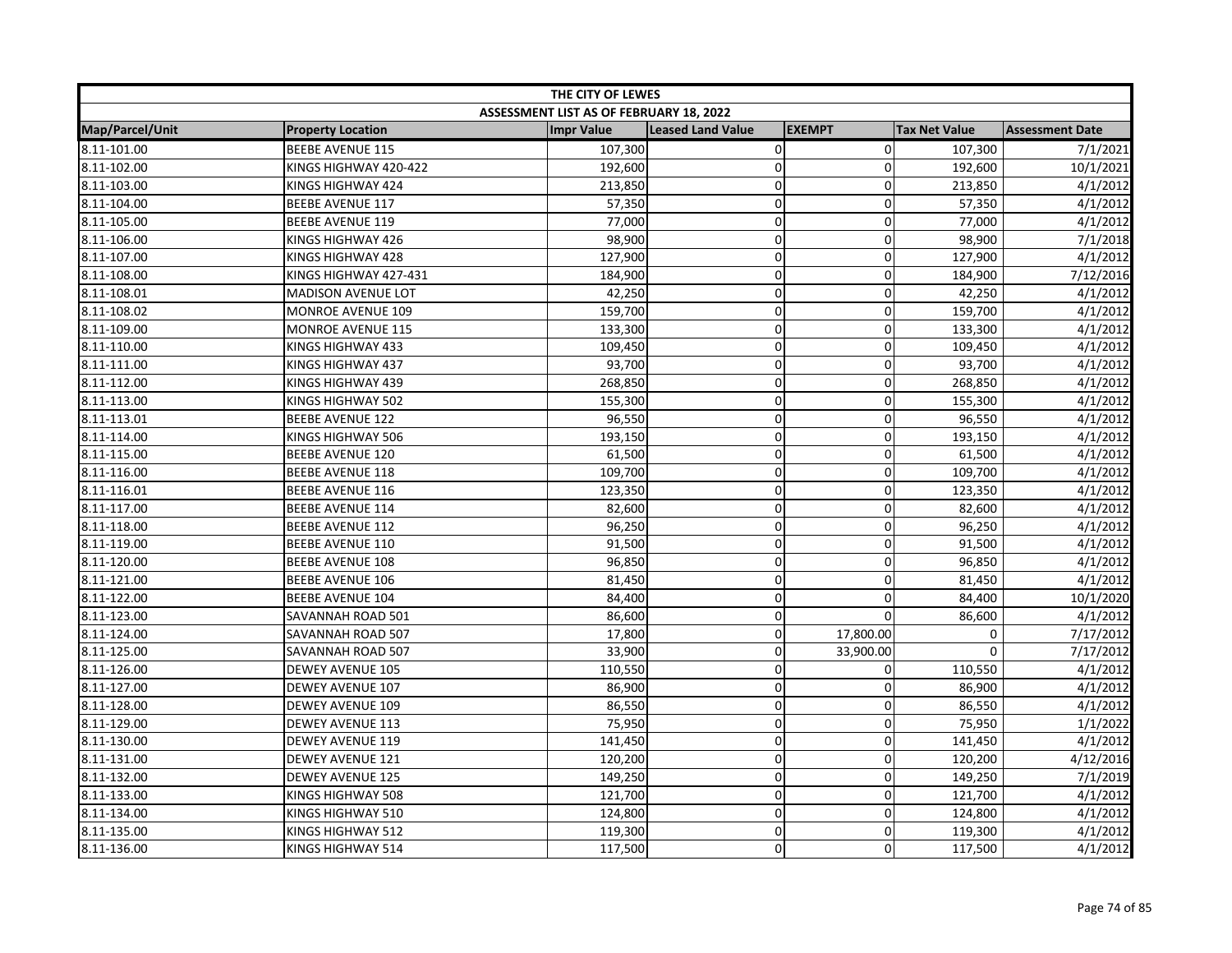| THE CITY OF LEWES |                                |                                         |                          |               |                      |                        |  |
|-------------------|--------------------------------|-----------------------------------------|--------------------------|---------------|----------------------|------------------------|--|
|                   |                                | ASSESSMENT LIST AS OF FEBRUARY 18, 2022 |                          |               |                      |                        |  |
| Map/Parcel/Unit   | <b>Property Location</b>       | <b>Impr Value</b>                       | <b>Leased Land Value</b> | <b>EXEMPT</b> | <b>Tax Net Value</b> | <b>Assessment Date</b> |  |
| 8.11-137.00       | <b>DEWEY AVENUE 130</b>        | 76,200                                  | 0                        | $\mathbf 0$   | 76,200               | 4/1/2012               |  |
| 8.11-138.00       | <b>DEWEY AVENUE 124</b>        | 89,350                                  | 0                        | $\mathbf 0$   | 89,350               | 4/1/2018               |  |
| 8.11-139.00       | <b>DEWEY AVENUE 122</b>        | 84,100                                  | 0                        | $\mathbf 0$   | 84,100               | 4/1/2012               |  |
| 8.11-140.00       | <b>DEWEY AVENUE 120</b>        | 106,850                                 | 0                        | 0             | 106,850              | 4/1/2018               |  |
| 8.11-141.00       | <b>DEWEY AVENUE 118</b>        | 72,150                                  | 0                        | $\mathbf 0$   | 72,150               | 4/1/2012               |  |
| 8.11-142.00       | <b>DEWEY AVENUE 116</b>        | 85,150                                  | $\mathbf 0$              | $\mathbf{0}$  | 85,150               | 4/1/2012               |  |
| 8.11-143.00       | <b>DEWEY AVENUE 108</b>        | 139,200                                 | 0                        | $\Omega$      | 139,200              | 4/1/2012               |  |
| 8.11-144.00       | SAVANNAH & DEWEY CORNER 2 LOTS | 164,650                                 | 0                        | 164,650.00    | 0                    | 4/1/2012               |  |
| 8.11-145.00       | SAVANNAH ROAD 609              | 98,000                                  | 0                        | $\mathbf 0$   | 98,000               | 5/1/2021               |  |
| 8.11-146.00       | SAVANNAH ROAD 611              | 95,300                                  | 0                        | $\pmb{0}$     | 95,300               | 4/1/2012               |  |
| 8.11-147.00       | MANILA AVENUE LOT              | 42,950                                  | $\mathbf 0$              | $\mathbf 0$   | 42,950               | 4/1/2012               |  |
| 8.11-148.00       | <b>MANILA AVENUE 119</b>       | 93,100                                  | 0                        | $\mathbf 0$   | 93,100               | 4/1/2012               |  |
| 8.11-149.00       | <b>MANILA AVENUE 121</b>       | 110,700                                 | 0                        | 0             | 110,700              | 4/1/2012               |  |
| 8.11-150.00       | MANILA AVENUE 129              | 122,550                                 | 0                        | $\mathbf 0$   | 122,550              | 4/1/2012               |  |
| 8.11-150.01       | <b>MANILA AVENUE 125</b>       | 110,650                                 | $\mathbf 0$              | 0             | 110,650              | 4/1/2012               |  |
| 8.11-151.00       | KINGS HIGHWAY 516              | 124,500                                 | 0                        | 0             | 124,500              | 4/1/2012               |  |
| 8.11-152.00       | KINGS HIGHWAY 518              | 143,300                                 | 0                        | $\mathbf 0$   | 143,300              | 4/1/2012               |  |
| 8.11-153.00       | KINGS HIGHWAY 519              | 118,500                                 | 0                        | $\mathbf 0$   | 118,500              | 1/14/2015              |  |
| 8.11-154.00       | KINGS HIGHWAY 517              | 144,600                                 | 0                        | $\mathbf 0$   | 144,600              | 4/1/2012               |  |
| 8.11-155.00       | KINGS HIGHWAY 515              | 142,500                                 | 0                        | 0             | 142,500              | 4/1/2012               |  |
| 8.11-156.00       | KINGS HIGHWAY 511              | 134,200                                 | 0                        | $\mathbf 0$   | 134,200              | 10/14/2014             |  |
| 8.11-157.00       | KINGS HIGHWAY 507              | 135,150                                 | $\mathbf 0$              | 0             | 135,150              | 1/14/2015              |  |
| 8.11-158.00       | KINGS HIGHWAY 501              | 212,200                                 | 0                        | 0             | 212,200              | 10/1/2017              |  |
| 8.11-158.01       | KINGS HIGHWAY LOT              | 7,050                                   | 0                        | $\mathbf 0$   | 7,050                | 4/1/2012               |  |
| 8.11-159.00       | <b>MONROE AVENUE 112</b>       | 55,200                                  | 0                        | $\mathbf 0$   | 55,200               | 4/1/2012               |  |
| 8.11-160.00       | RAILROAD AVENUE 508            | 39,500                                  | 0                        | 0             | 39,500               | 4/1/2012               |  |
| 8.11-160.01       | <b>MONROE AVENUE 114</b>       | 91,300                                  | 0                        | $\mathbf 0$   | 91,300               | 1/1/2018               |  |
| 8.11-160.02       | RAILROAD AVENUE                | 39,500                                  | 0                        | $\pmb{0}$     | 39,500               | 4/1/2012               |  |
| 8.11-161.00       | RAILROAD AVENUE 510            | 175,050                                 | $\mathbf 0$              | 0             | 175,050              | 10/1/2021              |  |
| 8.11-162.00       | RAILROAD AVENUE 512            | 165,450                                 | 0                        | $\mathbf 0$   | 165,450              | 7/1/2021               |  |
| 8.11-163.00       | RAILROAD AVENUE 514            | 123,150                                 | $\mathbf 0$              | $\mathbf 0$   | 123,150              | 4/1/2012               |  |
| 8.11-164.00       | <b>ADAMS AVENUE 110</b>        | 69,450                                  | 0                        | $\mathbf 0$   | 69,450               | 5/1/2021               |  |
| 8.11-165.00       | KINGS HIGHWAY 525              | 285,750                                 | 0                        | $\mathbf 0$   | 285,750              | 4/1/2012               |  |
| 8.11-166.00       | KINGS HIGHWAY 524              | 300,150                                 | 0                        | $\mathbf 0$   | 300,150              | 1/1/2021               |  |
| 8.11-166.01       | <b>MANILA AVENUE 128</b>       | 177,750                                 | 0                        | $\pmb{0}$     | 177,750              | 4/12/2016              |  |
| 8.11-166.02       | <b>MANILA AVENUE 130</b>       | 170,650                                 | $\mathbf 0$              | $\mathbf 0$   | 170,650              | 1/1/2018               |  |
| 8.11-166.03       | KINGS HIGHWAY LOT D            | 52,300                                  | 0                        | $\mathbf 0$   | 52,300               | 10/23/2013             |  |
| 8.11-167.00       | <b>MANILA AVENUE 124</b>       | 146,750                                 | 0                        | $\mathbf 0$   | 146,750              | 4/1/2012               |  |
| 8.11-168.00       | <b>MANILA AVENUE 122</b>       | 167,100                                 | 0                        | $\mathbf 0$   | 167,100              | 10/23/2013             |  |
| 8.11-168.01       | <b>MANILA AVENUE 120</b>       | 173,250                                 | 0                        | $\Omega$      | 173,250              | 10/1/2018              |  |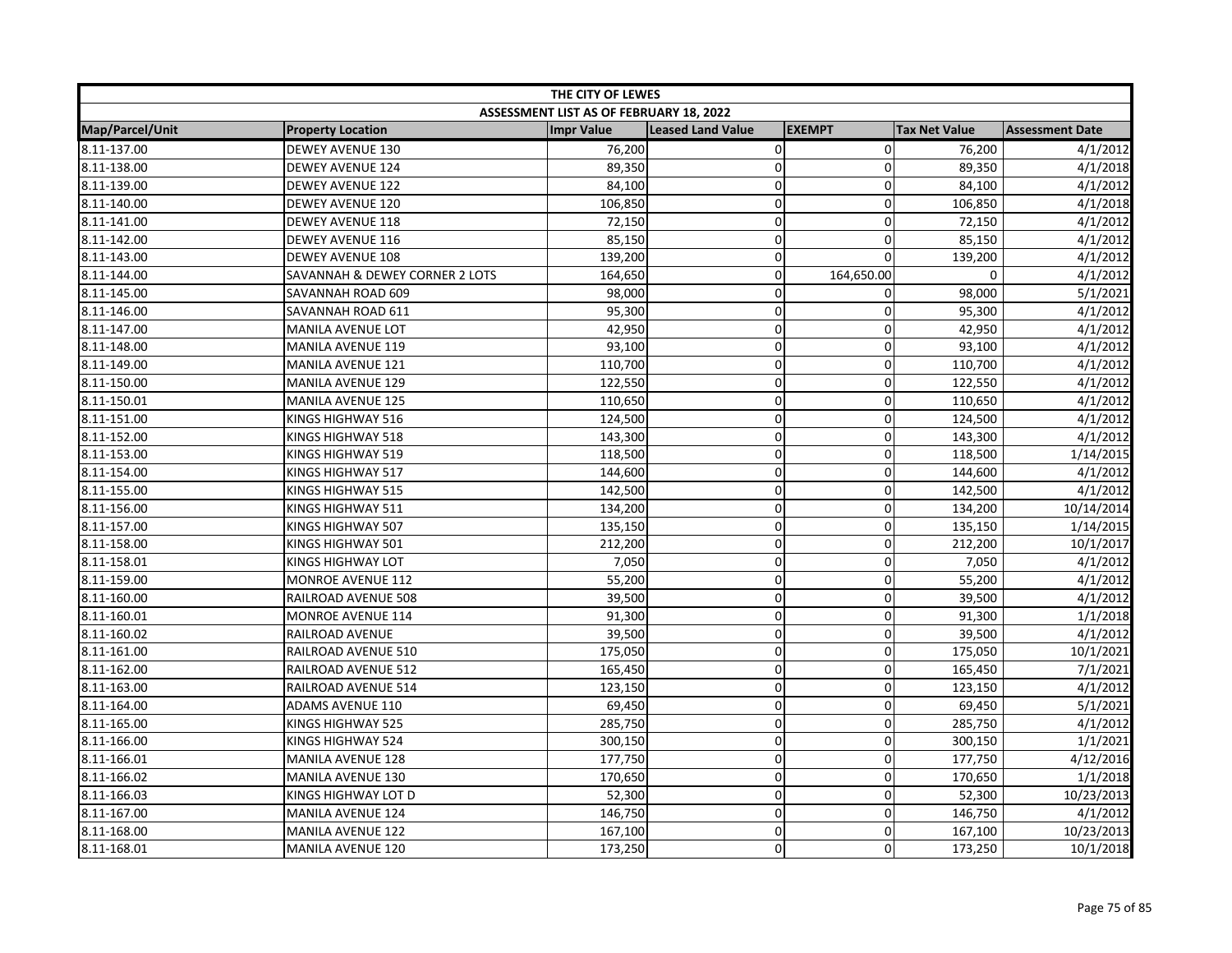| THE CITY OF LEWES      |                          |                                         |                          |               |                      |                        |  |
|------------------------|--------------------------|-----------------------------------------|--------------------------|---------------|----------------------|------------------------|--|
|                        |                          | ASSESSMENT LIST AS OF FEBRUARY 18, 2022 |                          |               |                      |                        |  |
| <b>Map/Parcel/Unit</b> | <b>Property Location</b> | <b>Impr Value</b>                       | <b>Leased Land Value</b> | <b>EXEMPT</b> | <b>Tax Net Value</b> | <b>Assessment Date</b> |  |
| 8.11-169.00            | <b>MANILA AVENUE 118</b> | 58,650                                  | 0                        | $\mathbf 0$   | 58,650               | 4/1/2012               |  |
| 8.11-170.00            | MANILA AVENUE 116        | 125,150                                 | $\mathbf 0$              | $\mathbf 0$   | 125,150              | 4/1/2012               |  |
| 8.11-171.00            | SAVANNAH ROAD 701        | 425,400                                 | 0                        | $\pmb{0}$     | 425,400              | 4/1/2012               |  |
| 8.11-171.02            | SAVANNAH ROAD 707        | 140,000                                 | 0                        | 0             | 140,000              | 4/1/2019               |  |
| 8.11-172.00            | SAVANNAH ROAD 713        | 77,300                                  | 0                        | $\Omega$      | 77,300               | 4/1/2012               |  |
| 8.11-173.00            | MCFEE STREET 103         | 79,850                                  | $\mathbf 0$              | $\mathbf 0$   | 79,850               | 4/1/2012               |  |
| 8.11-174.00            | MCFEE STREET 105         | 75,300                                  | 0                        | $\mathbf 0$   | 75,300               | 1/14/2015              |  |
| 8.11-175.00            | MCFEE STREET 107         | 106,100                                 | 0                        | 0             | 106,100              | 1/14/2015              |  |
| 8.11-176.00            | MCFEE STREET 113         | 67,500                                  | 0                        | $\mathbf 0$   | 67,500               | 4/1/2012               |  |
| 8.11-176.01            | MCFEE STREET 111         | 79,050                                  | 0                        | $\mathbf 0$   | 79,050               | 1/1/2018               |  |
| 8.11-177.00            | MCFEE STREET 115         | 77,300                                  | $\mathbf 0$              | $\mathbf 0$   | 77,300               | 4/1/2012               |  |
| 8.11-178.00            | MCFEE STREET 117         | 94,250                                  | 0                        | $\mathbf 0$   | 94,250               | 4/1/2012               |  |
| 8.11-179.00            | MCFEE STREET 119         | 97,000                                  | 0                        | $\mathbf 0$   | 97,000               | 4/1/2020               |  |
| 8.11-180.00            | MCFEE STREET 121         | 84,500                                  | 0                        | $\mathbf 0$   | 84,500               | 4/1/2012               |  |
| 8.11-181.00            | MCFEE STREET 123         | 124,500                                 | $\mathbf 0$              | $\mathbf 0$   | 124,500              | 4/1/2012               |  |
| 8.11-182.00            | MCFEE STREET 127         | 133,550                                 | 0                        | $\mathbf 0$   | 133,550              | 4/1/2012               |  |
| 8.11-183.00            | MCFEE STREET 131         | 106,900                                 | 0                        | $\pmb{0}$     | 106,900              | 1/1/2021               |  |
| 8.11-184.00            | MCFEE STREET 135         | 82,700                                  | 0                        | $\mathbf 0$   | 82,700               | 4/1/2012               |  |
| 8.11-185.00            | KINGS HIGHWAY 534        | 142,400                                 | 0                        | $\mathbf 0$   | 142,400              | 7/1/2021               |  |
| 8.11-186.00            | KINGS HIGHWAY 600        | 116,850                                 | 0                        | 0             | 116,850              | 4/1/2012               |  |
| 8.11-187.00            | KINGS HIGHWAY 606        | 141,700                                 | 0                        | $\mathbf 0$   | 141,700              | 4/1/2012               |  |
| 8.11-188.00            | KINGS HIGHWAY 608        | 132,300                                 | $\mathbf 0$              | 0             | 132,300              | 4/1/2012               |  |
| 8.11-189.00            | KINGS HIGHWAY 612        | 147,500                                 | $\mathbf 0$              | $\mathbf 0$   | 147,500              | 4/1/2012               |  |
| 8.11-190.02            | <b>SCHOOL LANE 123</b>   | 98,600                                  | 0                        | $\mathbf 0$   | 98,600               | 4/12/2016              |  |
| 8.11-190.03            | SCHOOL LANE 122          | 165,700                                 | 0                        | $\mathbf 0$   | 165,700              | 4/1/2012               |  |
| 8.11-191.00            | MCFEE STREET 130         | 176,300                                 | 0                        | $\mathbf 0$   | 176,300              | 4/1/2012               |  |
| 8.11-192.00            | MCFEE STREET 126         | 85,050                                  | 0                        | 0             | 85,050               | 7/1/2020               |  |
| 8.11-192.01            | MCFEE STREET 128         | 39,450                                  | 0                        | $\mathbf 0$   | 39,450               | 4/1/2012               |  |
| 8.11-193.00            | MCFEE STREET 124         | 80,100                                  | 0                        | 0             | 80,100               | 4/1/2012               |  |
| 8.11-194.00            | MCFEE STREET 122         | 110,950                                 | 0                        | $\mathbf 0$   | 110,950              | 1/1/2022               |  |
| 8.11-195.00            | MCFEE STREET 120         | 139,900                                 | 0                        | $\mathbf 0$   | 139,900              | 4/1/2012               |  |
| 8.11-196.00            | MCFEE STREET 118         | 132,950                                 | 0                        | $\mathbf 0$   | 132,950              | 4/1/2012               |  |
| 8.11-196.01            | MCFEE STREET 114         | 130,000                                 | 0                        | 0             | 130,000              | 4/1/2012               |  |
| 8.11-197.00            | MCFEE STREET 112         | 104,450                                 | 0                        | 0             | 104,450              | 10/1/2020              |  |
| 8.11-198.00            | MCFEE STREET 108         | 138,400                                 | 0                        | $\mathbf 0$   | 138,400              | 4/1/2012               |  |
| 8.11-199.00            | SAVANNAH ROAD 801        | 140,100                                 | $\mathbf 0$              | 0             | 140,100              | 4/12/2016              |  |
| 8.11-200.00            | SAVANNAH ROAD 803        | 408,600                                 | $\mathbf 0$              | $\Omega$      | 408,600              | 10/1/2021              |  |
| 8.11-201.00            | SAVANNAH ROAD 805        | 99,750                                  | 0                        | $\mathbf{0}$  | 99,750               | 1/15/2014              |  |
| 8.11-202.00            | <b>SCHOOL LANE 115</b>   | 196,150                                 | 0                        | $\mathbf 0$   | 196,150              | 10/1/2018              |  |
| 8.11-203.00            | <b>SCHOOL LANE 117</b>   | 80,350                                  | 0                        | 0             | 80,350               | 4/1/2012               |  |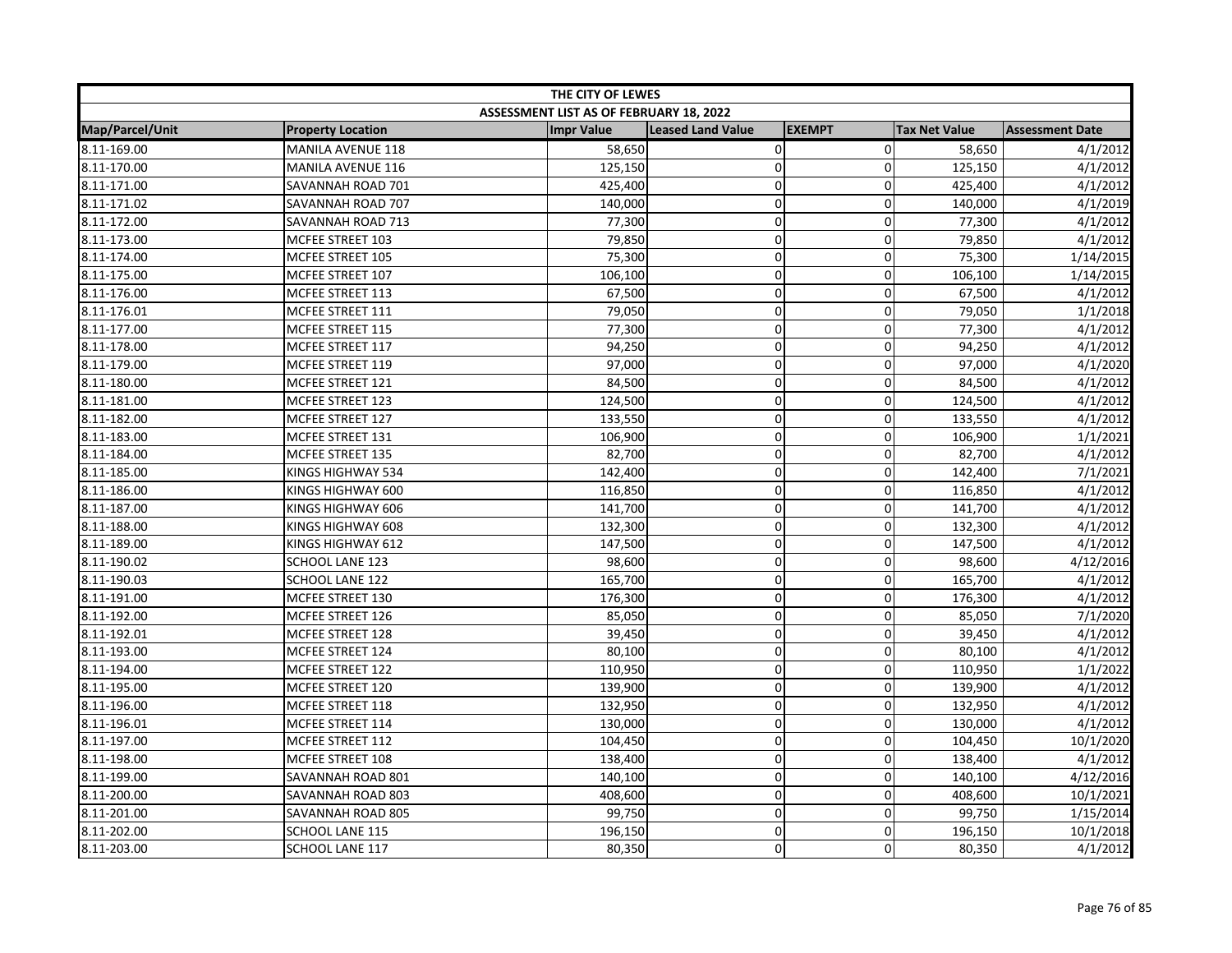| THE CITY OF LEWES      |                             |                                         |                          |               |                      |                        |
|------------------------|-----------------------------|-----------------------------------------|--------------------------|---------------|----------------------|------------------------|
|                        |                             | ASSESSMENT LIST AS OF FEBRUARY 18, 2022 |                          |               |                      |                        |
| <b>Map/Parcel/Unit</b> | <b>Property Location</b>    | <b>Impr Value</b>                       | <b>Leased Land Value</b> | <b>EXEMPT</b> | <b>Tax Net Value</b> | <b>Assessment Date</b> |
| 8.11-204.00            | SCHOOL LANE 119             | 97,250                                  | 0                        | $\mathbf 0$   | 97,250               | 7/1/2021               |
| 8.11-205.00            | SCHOOL LANE 118             | 152,900                                 | $\mathbf 0$              | $\mathbf 0$   | 152,900              | 1/1/2022               |
| 8.11-206.00            | SCHOOL LANE 116             | 77,700                                  | 0                        | $\mathbf 0$   | 77,700               | 4/1/2012               |
| 8.11-207.00            | SCHOOL LANE 114             | 173,000                                 | 0                        | 0             | 173,000              | 1/1/2022               |
| 8.11-207.01            | SAVANNAH ROAD 817           | 129,000                                 | 0                        | $\Omega$      | 129,000              | 4/1/2012               |
| 8.11-208.00            | SAVANNAH ROAD 821           | 148,750                                 | 0                        | $\mathbf 0$   | 148,750              | 4/1/2012               |
| 8.11-209.00            | SAVANNAH ROAD 825           | 118,050                                 | 0                        | $\mathbf 0$   | 118,050              | 4/1/2012               |
| 8.11-210.00            | SAVANNAH ROAD 829           | 120,400                                 | 0                        | 0             | 120,400              | 1/14/2015              |
| 8.11-212.00            | <b>DEVRIES CIRCLE 65</b>    | 97,650                                  | 0                        | $\mathbf 0$   | 97,650               | 1/14/2015              |
| 8.11-213.00            | <b>DEVRIES CIRCLE 63</b>    | 132,500                                 | 0                        | $\pmb{0}$     | 132,500              | 10/15/2015             |
| 8.11-214.00            | <b>DEVRIES CIRCLE 59</b>    | 167,600                                 | $\overline{0}$           | $\mathbf 0$   | 167,600              | 1/1/2022               |
| 8.11-215.00            | <b>DEVRIES CIRCLE 53</b>    | 218,000                                 | 0                        | $\mathbf 0$   | 218,000              | 7/17/2012              |
| 8.11-215.01            | DEVRIES CIRCLE LTS 47 & 49  | 45,350                                  | 0                        | 0             | 45,350               | 4/1/2012               |
| 8.11-216.00            | <b>DEVRIES CIRCLE 42</b>    | 117,400                                 | 0                        | $\mathbf 0$   | 117,400              | 10/15/2015             |
| 8.11-217.00            | <b>DEVRIES CIRCLE 48</b>    | 121,250                                 | $\mathbf 0$              | 0             | 121,250              | 7/1/2018               |
| 8.11-217.01            | <b>DEVRIES CIRCLE 46</b>    | 126,250                                 | 0                        | $\mathbf 0$   | 126,250              | 4/1/2012               |
| 8.11-218.00            | DEVRIES CIRCLE 2            | 124,450                                 | 0                        | $\mathbf 0$   | 124,450              | 4/1/2012               |
| 8.11-218.01            | DEVRIES CIRCLE 4            | 115,100                                 | 0                        | $\mathbf 0$   | 115,100              | 4/1/2012               |
| 8.11-219.00            | DEVRIES CIRCLE 8            | 92,850                                  | 0                        | $\mathbf 0$   | 92,850               | 4/1/2012               |
| 8.11-220.00            | SAVANNAH ROAD 901           | 137,150                                 | 0                        | 0             | 137,150              | 7/1/2018               |
| 8.11-221.00            | SAVANNAH ROAD 903           | 106,100                                 | 0                        | $\mathbf 0$   | 106,100              | 10/1/2018              |
| 8.11-222.00            | SAVANNAH ROAD 907           | 115,750                                 | $\overline{0}$           | $\Omega$      | 115,750              | 4/1/2012               |
| 8.11-223.00            | RAILROAD AVENUE 507         | 66,400                                  | 0                        | 0             | 66,400               | 4/1/2012               |
| 8.11-223.01            | RAILROAD AVENUE 515         | 109,700                                 | 0                        | $\mathbf{0}$  | 109,700              | 4/1/2012               |
| 8.11-223.02            | RAILROAD AVENUE 503         | 78,800                                  | 0                        | $\mathbf 0$   | 78,800               | 4/1/2012               |
| 8.11-223.03            | RAILROAD AVENUE 501         | 257,500                                 | $\mathbf 0$              | 0             | 257,500              | 4/1/2020               |
| 8.11-223.04            | RAILROAD AVENUE 505         | 111,600                                 | 0                        | $\mathbf 0$   | 111,600              | 4/12/2016              |
| 8.11-223.05            | RAILROAD AVENUE 509         | 67,500                                  | 0                        | $\mathbf 0$   | 67,500               | 4/1/2012               |
| 8.11-223.06            | RAILROAD AVENUE 511         | 80,500                                  | $\mathbf 0$              | 0             | 80,500               | 4/1/2012               |
| 8.11-223.07            | RAILROAD AVENUE 513         | 78,850                                  | 0                        | $\Omega$      | 78,850               | 4/1/2012               |
| 8.11-224.00            | <b>ADAMS AVENUE 101</b>     | 23,400                                  | $\mathbf 0$              | 23,400.00     | 0                    | 4/1/2012               |
| 8.12-001.00            | KINGS HIGHWAY 152           | 96,000                                  | 0                        | 0             | 96,000               | 4/1/2012               |
| 8.12-002.00            | KINGS HIGHWAY 150           | 144,000                                 | 0                        | $\mathbf 0$   | 144,000              | 4/12/2016              |
| 8.12-003.00            | KINGS HIGHWAY 148           | 129,650                                 | 0                        | $\mathbf 0$   | 129,650              | 1/14/2015              |
| 8.12-004.00            | KINGS HIGHWAY 144           | 134,450                                 | 0                        | $\mathbf 0$   | 134,450              | 1/1/2017               |
| 8.12-005.00            | KINGS HIGHWAY 147-149       | 152,650                                 | $\mathbf 0$              | $\mathbf 0$   | 152,650              | 1/1/2022               |
| 8.12-006.00-0001       | <b>ABBOTT PARK LANE 217</b> | 9,100                                   | 0                        | $\mathbf 0$   | 9,100                | 1/1/2020               |
| 8.12-006.00-0002       | <b>ABBOTT PARK LANE 219</b> | 32,850                                  | 0                        | $\mathbf 0$   | 32,850               | 7/12/2016              |
| 8.12-006.00-0003       | <b>ABBOTT PARK LANE 221</b> | 5,700                                   | 0                        | $\mathbf 0$   | 5,700                | 4/1/2012               |
| 8.12-006.00-0004       | <b>ABBOTT PARK LANE 223</b> | 5,700                                   | 0                        | $\Omega$      | 5,700                | 4/1/2012               |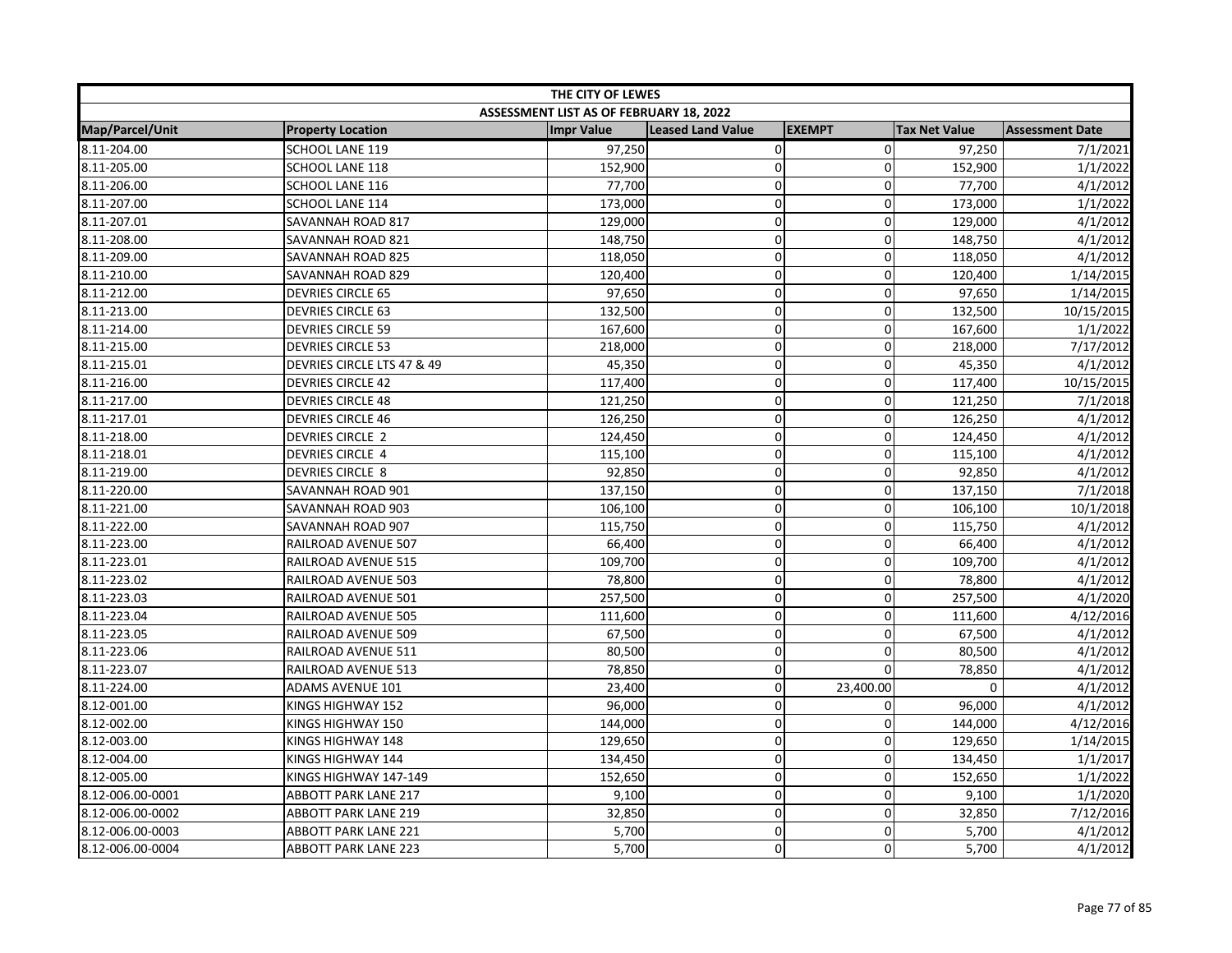| THE CITY OF LEWES      |                                      |                                         |                          |               |                      |                        |  |
|------------------------|--------------------------------------|-----------------------------------------|--------------------------|---------------|----------------------|------------------------|--|
|                        |                                      | ASSESSMENT LIST AS OF FEBRUARY 18, 2022 |                          |               |                      |                        |  |
| <b>Map/Parcel/Unit</b> | <b>Property Location</b>             | <b>Impr Value</b>                       | <b>Leased Land Value</b> | <b>EXEMPT</b> | <b>Tax Net Value</b> | <b>Assessment Date</b> |  |
| 8.12-006.00-0005       | <b>ABBOTT PARK LANE 226</b>          | 5,700                                   | $\pmb{0}$                | $\mathbf 0$   | 5,700                | 4/1/2012               |  |
| 8.12-006.00-0006       | <b>ABBOTT PARK LANE 228</b>          | 5,450                                   | $\mathbf 0$              | 0             | 5,450                | 4/1/2020               |  |
| 8.12-006.00-0007       | ABBOTT PARK LANE 230                 | 5,450                                   | 0                        | $\Omega$      | 5,450                | 4/1/2012               |  |
| 8.12-006.00-0008       | <b>ABBOTT PARK LANE 232</b>          | 60,950                                  | 0                        | 0             | 60,950               | 10/1/2021              |  |
| 8.12-006.00-0009       | <b>ABBOTT PARK LANE 231</b>          | 5,700                                   | 0                        | $\mathbf{0}$  | 5,700                | 4/1/2012               |  |
| 8.12-006.00-0010       | <b>ABBOTT PARK LANE 235</b>          | 34,500                                  | 0                        | $\mathbf 0$   | 34,500               | 10/1/2017              |  |
| 8.12-006.00-0011       | <b>ABBOTT PARK LANE 237</b>          | 9,300                                   | 0                        | $\mathbf 0$   | 9,300                | 4/1/2012               |  |
| 8.12-006.00-0012       | <b>ABBOTT PARK LANE 239</b>          | 5,700                                   | $\mathbf 0$              | 0             | 5,700                | 4/1/2012               |  |
| 8.12-006.00-0013       | <b>ABBOTT PARK LANE 215</b>          | 15,350                                  | 0                        | $\mathbf 0$   | 15,350               | 4/1/2012               |  |
| 8.12-006.00-0014       | <b>ABBOTT PARK LANE 224</b>          | 5,450                                   | 0                        | $\mathbf 0$   | 5,450                | 4/1/2018               |  |
| 8.12-006.00-0015       | <b>ABBOTT PARK LANE 213</b>          | 5,700                                   | $\mathbf 0$              | 0             | 5,700                | 4/1/2012               |  |
| 8.12-006.00-0016       | <b>ABBOTT PARK LANE 211</b>          | 79,750                                  | $\mathbf 0$              | $\Omega$      | 79,750               | 7/1/2017               |  |
| 8.12-006.00-0017       | <b>ABBOTT PARK LANE 209</b>          | 5,450                                   | 0                        | $\mathbf 0$   | 5,450                | 7/1/2019               |  |
| 8.12-006.00-0018       | <b>ABBOTT PARK LANE 205</b>          | 5,700                                   | $\mathbf 0$              | $\mathbf 0$   | 5,700                | 4/1/2012               |  |
| 8.12-006.00-0019       | <b>ABBOTT PARK LANE 203</b>          | 5,700                                   | 0                        | 0             | 5,700                | 4/1/2012               |  |
| 8.12-006.00-0020       | <b>WASHINGTON AVENUE 111</b>         | 51,650                                  | 0                        | $\mathbf 0$   | 51,650               | 10/1/2017              |  |
| 8.12-006.01            | <b>SCHLEY AVENUE LOT</b>             | 41,750                                  | 0                        | 41,750.00     | 0                    | 4/1/2012               |  |
| 8.12-006.02            | KINGS HIGHWAY 151                    | 190,000                                 | 0                        | 0             | 190,000              | 4/1/2012               |  |
| 8.12-008.00            | <b>WASHINGTON AVENUE 113</b>         | 103,100                                 | 0                        | $\Omega$      | 103,100              | 4/1/2012               |  |
| 8.12-009.00            | <b>WASHINGTON AVENUE 115</b>         | 121,000                                 | $\mathbf 0$              | 0             | 121,000              | 4/1/2012               |  |
| 8.12-010.00            | <b>WASHINGTON AVENUE 119</b>         | 174,850                                 | 0                        | $\mathbf 0$   | 174,850              | 4/1/2012               |  |
| 8.12-011.00            | <b>WASHINGTON AVENUE 125</b>         | 245,950                                 | $\mathbf 0$              | $\mathbf 0$   | 245,950              | 4/1/2012               |  |
| 8.12-012.00            | <b>WASHINGTON AVENUE 129</b>         | 130,700                                 | 0                        | 0             | 130,700              | 4/1/2012               |  |
| 8.12-013.00            | SCHLEY AVENUE 218-STREETS DEPT       | 30,000                                  | 0                        | 30,000.00     | 0                    | 4/1/2012               |  |
| 8.12-013.01            | <b>WASHINGTON AVENUE 131</b>         | 119,050                                 | 0                        | $\mathbf{0}$  | 119,050              | 4/1/2012               |  |
| 8.12-014.00            | <b>SCHLEY AVENUE LOT</b>             | 135,550                                 | 0                        | 135,550.00    | 0                    | 4/1/2012               |  |
| 8.12-015.00            | <b>SCHLEY AVENUE 216 BPW STORAGE</b> | 334,650                                 | $\mathbf 0$              | 334,650.00    | $\Omega$             | 10/14/2014             |  |
| 8.12-016.00            | <b>FRANKLIN AVENUE 126</b>           | 98,350                                  | 0                        | 0             | 98,350               | 4/1/2012               |  |
| 8.12-017.00            | <b>FRANKLIN AVENUE 130</b>           | 62,850                                  | $\mathbf 0$              | 0             | 62,850               | 4/1/2012               |  |
| 8.12-018.00            | <b>FRANKLIN AVENUE 132</b>           | 117,750                                 | 0                        | $\mathbf{0}$  | 117,750              | 4/1/2012               |  |
| 8.12-019.00            | <b>FRANKLIN AVENUE 136</b>           | 98,250                                  | 0                        | $\mathbf 0$   | 98,250               | 4/1/2012               |  |
| 8.12-020.00            | <b>FRANKLIN AVENUE 138</b>           | 101,350                                 | 0                        | 0             | 101,350              | 4/1/2012               |  |
| 8.12-021.00            | <b>FRANKLIN AVENUE 142</b>           | 81,700                                  | 0                        | 0             | 81,700               | 4/1/2012               |  |
| 8.12-022.00            | <b>FRANKLIN AVENUE 135</b>           | 103,350                                 | 0                        | 0             | 103,350              | 10/14/2014             |  |
| 8.12-023.00-0001       | <b>FRANKLIN AVENUE 139</b>           | 84,800                                  | 0                        | $\mathbf 0$   | 84,800               | 7/1/2021               |  |
| 8.12-023.00-0002       | RODALINE AVENUE 404                  | 81,000                                  | $\mathbf 0$              | 0             | 81,000               | 4/1/2012               |  |
| 8.12-024.00            | <b>FRANKLIN AVENUE 141</b>           | 119,800                                 | 0                        | $\Omega$      | 119,800              | 4/1/2012               |  |
| 8.12-025.00            | SCHLEY AVENUE 129-WATER TOWER        | 47,250                                  | 0                        | 47,250.00     | 0                    | 4/1/2012               |  |
| 8.12-026.00            | <b>FRANKLIN AVENUE 201</b>           | 136,050                                 | 0                        | $\mathbf 0$   | 136,050              | 4/1/2012               |  |
| 8.12-027.00            | <b>SCHLEY AVENUE 225</b>             | 72,000                                  | 0                        | 72,000.00     | 0                    | 4/1/2012               |  |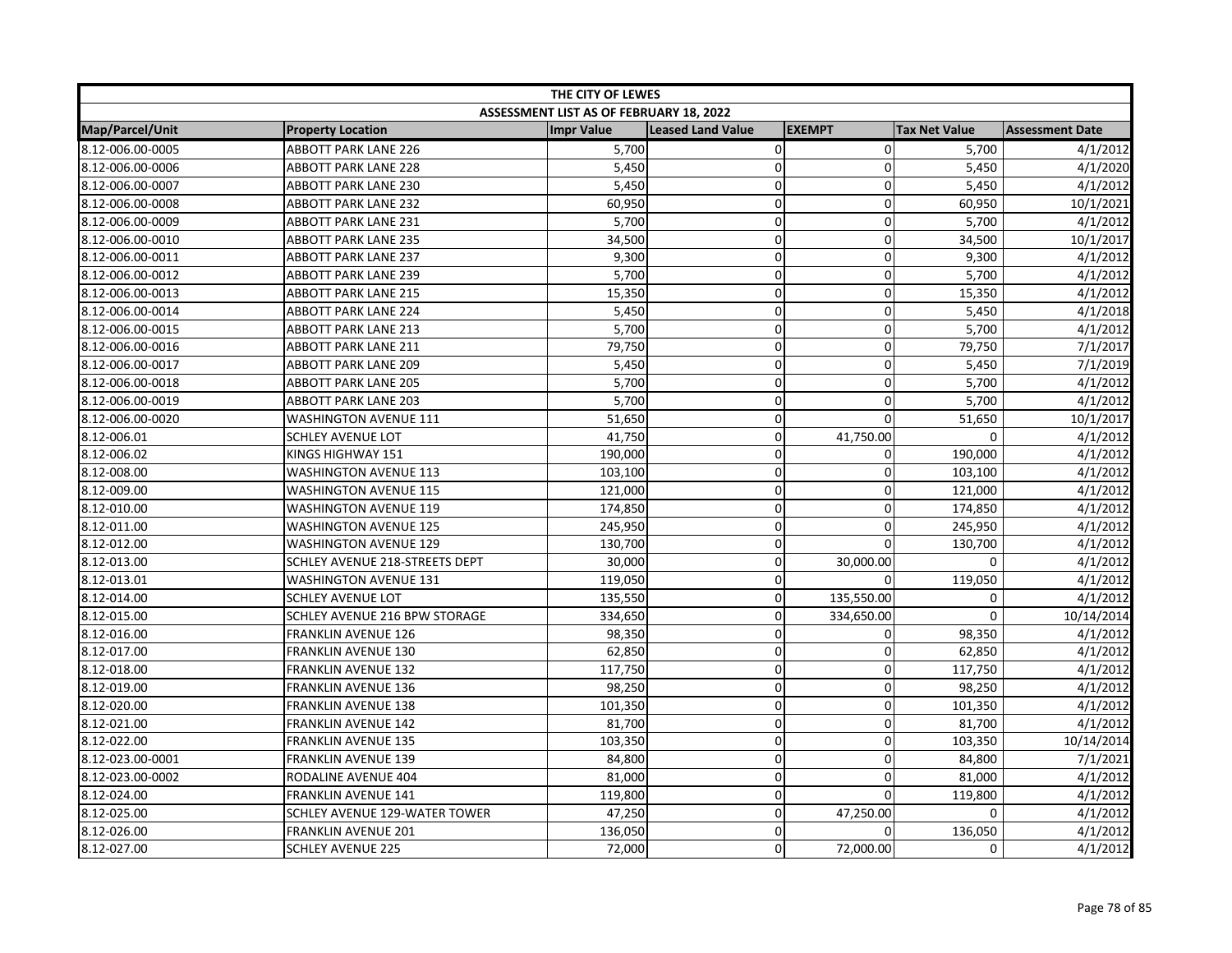| THE CITY OF LEWES |                              |                                         |                          |               |                      |                        |  |
|-------------------|------------------------------|-----------------------------------------|--------------------------|---------------|----------------------|------------------------|--|
|                   |                              | ASSESSMENT LIST AS OF FEBRUARY 18, 2022 |                          |               |                      |                        |  |
| Map/Parcel/Unit   | <b>Property Location</b>     | <b>Impr Value</b>                       | <b>Leased Land Value</b> | <b>EXEMPT</b> | <b>Tax Net Value</b> | <b>Assessment Date</b> |  |
| 8.12-028.00       | <b>SCHLEY AVENUE 227</b>     | 112,950                                 | $\mathsf 0$              | 112,950.00    | $\mathbf{0}$         | 4/1/2012               |  |
| 8.12-029.00       | <b>WASHINGTON AVENUE 142</b> | 53,500                                  | $\mathbf 0$              | $\mathbf 0$   | 53,500               | 4/1/2012               |  |
| 8.12-029.01       | <b>WASHINGTON AVENUE 140</b> | 52,500                                  | 0                        | $\mathbf 0$   | 52,500               | 4/1/2012               |  |
| 8.12-030.00       | <b>WASHINGTON AVENUE 138</b> | 108,400                                 | 0                        | 0             | 108,400              | 7/15/2015              |  |
| 8.12-031.00       | <b>WASHINGTON AVENUE 136</b> | 112,550                                 | 0                        | $\Omega$      | 112,550              | 4/1/2012               |  |
| 8.12-032.00       | <b>WASHINGTON AVENUE 134</b> | 111,750                                 | $\mathbf 0$              | 0             | 111,750              | 4/1/2012               |  |
| 8.12-033.00       | <b>WASHINGTON AVENUE 132</b> | 104,400                                 | 0                        | $\mathbf 0$   | 104,400              | 4/1/2012               |  |
| 8.12-034.00       | <b>WASHINGTON AVENUE 130</b> | 111,300                                 | 0                        | 0             | 111,300              | 4/1/2012               |  |
| 8.12-035.00       | <b>WASHINGTON AVENUE 128</b> | 136,000                                 | 0                        | $\mathbf 0$   | 136,000              | 4/1/2012               |  |
| 8.12-036.00       | <b>WASHINGTON AVENUE 126</b> | 120,050                                 | 0                        | $\mathbf 0$   | 120,050              | 4/1/2012               |  |
| 8.12-037.00       | <b>WASHINGTON AVENUE 118</b> | 142,150                                 | $\mathbf 0$              | $\mathbf 0$   | 142,150              | 1/14/2015              |  |
| 8.12-038.00       | <b>WASHINGTON AVENUE 116</b> | 128,650                                 | 0                        | $\mathbf 0$   | 128,650              | 4/1/2012               |  |
| 8.12-039.00       | <b>WASHINGTON AVENUE 112</b> | 92,500                                  | $\mathbf 0$              | $\mathbf 0$   | 92,500               | 4/1/2012               |  |
| 8.12-040.00       | <b>WASHINGTON AVENUE 110</b> | 77,900                                  | 0                        | $\mathbf 0$   | 77,900               | 4/1/2012               |  |
| 8.12-041.00       | KINGS HIGHWAY 401            | 76,300                                  | $\mathbf 0$              | $\mathbf 0$   | 76,300               | 10/1/2019              |  |
| 8.12-041.01       | KINGS HIGHWAY 407            | 70,100                                  | 0                        | $\mathbf 0$   | 70,100               | 4/1/2012               |  |
| 8.12-041.02       | <b>WASHINGTON AVENUE 108</b> | 142,600                                 | 0                        | $\pmb{0}$     | 142,600              | 4/1/2012               |  |
| 8.12-042.00       | JEFFERSON AVENUE 107         | 150,400                                 | 0                        | $\mathbf 0$   | 150,400              | 4/1/2012               |  |
| 8.12-043.00       | JEFFERSON AVENUE 109         | 105,150                                 | 0                        | $\mathbf 0$   | 105,150              | 4/1/2012               |  |
| 8.12-044.00       | JEFFERSON AVENUE 113         | 121,700                                 | 0                        | 0             | 121,700              | 10/1/2019              |  |
| 8.12-045.00       | JEFFERSON AVENUE 117         | 108,000                                 | 0                        | $\mathbf 0$   | 108,000              | 4/1/2012               |  |
| 8.12-046.00       | JEFFERSON AVENUE 121         | 90,950                                  | $\mathbf 0$              | 0             | 90,950               | 7/1/2018               |  |
| 8.12-047.00       | JEFFERSON AVENUE 125         | 85,050                                  | $\mathbf 0$              | $\mathbf 0$   | 85,050               | 1/14/2015              |  |
| 8.12-048.00       | JEFFERSON AVENUE 129         | 116,700                                 | 0                        | $\mathbf 0$   | 116,700              | 1/14/2015              |  |
| 8.12-049.00       | JEFFERSON AVENUE 133         | 81,600                                  | 0                        | $\pmb{0}$     | 81,600               | 4/1/2012               |  |
| 8.12-050.00       | JEFFERSON AVENUE 137         | 71,650                                  | 0                        | $\mathbf 0$   | 71,650               | 4/1/2012               |  |
| 8.12-051.00       | JEFFERSON AVENUE 141         | 117,500                                 | 0                        | 0             | 117,500              | 4/1/2012               |  |
| 8.12-051.01       | JEFFERSON AVENUE 145         | 134,950                                 | $\overline{0}$           | $\mathbf 0$   | 134,950              | 7/16/2014              |  |
| 8.12-052.00       | JEFFERSON AVENUE 142         | 147,200                                 | 0                        | 0             | 147,200              | 1/1/2017               |  |
| 8.12-053.00       | JEFFERSON AVENUE 138         | 93,800                                  | $\mathbf 0$              | $\mathbf 0$   | 93,800               | 4/1/2012               |  |
| 8.12-054.00       | JEFFERSON AVENUE 134         | 180,700                                 | 0                        | $\mathbf 0$   | 180,700              | 4/1/2012               |  |
| 8.12-055.00       | JEFFERSON AVENUE 130         | 262,750                                 | 0                        | $\mathbf 0$   | 262,750              | 10/14/2014             |  |
| 8.12-056.00       | JEFFERSON AVENUE 126         | 130,950                                 | 0                        | 0             | 130,950              | 1/1/2022               |  |
| 8.12-057.00       | JEFFERSON AVENUE 122         | 98,050                                  | 0                        | 0             | 98,050               | 1/1/2021               |  |
| 8.12-058.00       | JEFFERSON AVENUE 118         | 137,600                                 | 0                        | $\mathbf 0$   | 137,600              | 4/1/2012               |  |
| 8.12-059.00       | JEFFERSON AVENUE 114         | 153,400                                 | $\mathbf 0$              | 0             | 153,400              | 1/1/2017               |  |
| 8.12-060.00       | JEFFERSON AVENUE 112         | 137,850                                 | $\mathbf 0$              | $\Omega$      | 137,850              | 4/1/2012               |  |
| 8.12-061.00       | <b>MADISON AVENUE 111</b>    | 171,900                                 | 0                        | $\mathbf 0$   | 171,900              | 1/1/2022               |  |
| 8.12-062.00       | <b>MADISON AVENUE 115</b>    | 82,850                                  | 0                        | $\mathbf 0$   | 82,850               | 4/1/2012               |  |
| 8.12-063.00       | <b>MADISON AVENUE 119</b>    | 90,700                                  | 0                        | $\mathbf 0$   | 90,700               | 4/1/2012               |  |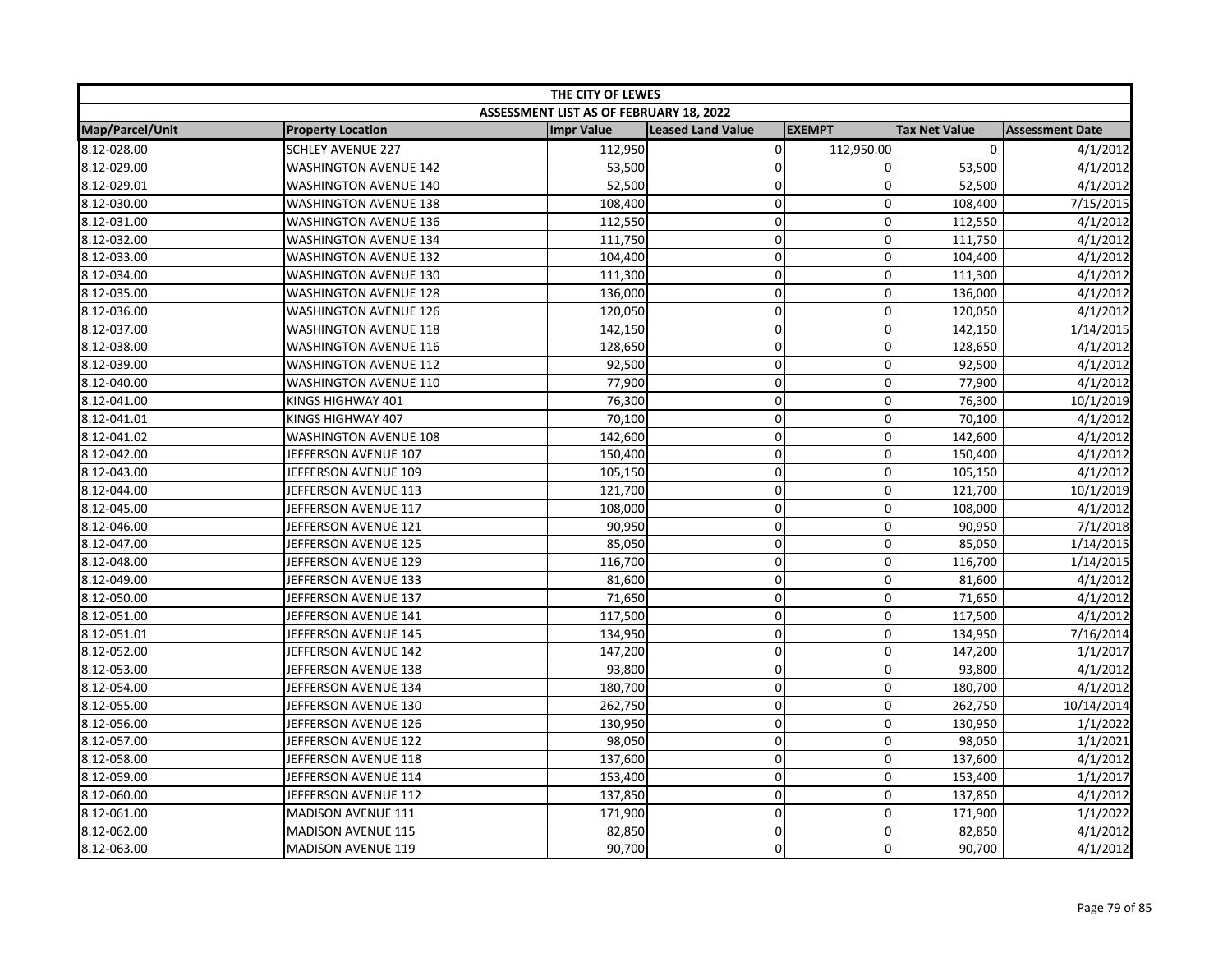| THE CITY OF LEWES |                            |                                         |                          |               |                      |                        |
|-------------------|----------------------------|-----------------------------------------|--------------------------|---------------|----------------------|------------------------|
|                   |                            | ASSESSMENT LIST AS OF FEBRUARY 18, 2022 |                          |               |                      |                        |
| Map/Parcel/Unit   | <b>Property Location</b>   | <b>Impr Value</b>                       | <b>Leased Land Value</b> | <b>EXEMPT</b> | <b>Tax Net Value</b> | <b>Assessment Date</b> |
| 8.12-064.00       | <b>MADISON AVENUE 123</b>  | 96,400                                  | 0                        | $\mathbf 0$   | 96,400               | 10/15/2015             |
| 8.12-065.00       | <b>MADISON AVENUE 127</b>  | 74,500                                  | $\mathbf 0$              | $\mathbf 0$   | 74,500               | 4/1/2012               |
| 8.12-066.00       | <b>MADISON AVENUE 133</b>  | 91,100                                  | 0                        | $\pmb{0}$     | 91,100               | 4/1/2017               |
| 8.12-066.01       | MADISON AVENUE 131         | 88,000                                  | 0                        | $\mathbf 0$   | 88,000               | 4/12/2016              |
| 8.12-067.00       | <b>MADISON AVENUE 137A</b> | 104,200                                 | 0                        | $\Omega$      | 104,200              | 4/12/2016              |
| 8.12-067.01       | <b>MADISON AVENUE 137B</b> | 94,150                                  | $\mathbf 0$              | $\mathbf 0$   | 94,150               | 4/12/2016              |
| 8.12-068.00       | <b>MADISON AVENUE 124</b>  | 163,000                                 | 0                        | $\mathbf 0$   | 163,000              | 4/1/2012               |
| 8.12-069.00       | <b>MADISON AVENUE 122</b>  | 184,500                                 | 0                        | $\mathbf 0$   | 184,500              | 1/1/2022               |
| 8.12-069.01       | <b>MADISON AVENUE 114</b>  | 121,650                                 | 0                        | $\mathbf 0$   | 121,650              | 1/14/2015              |
| 8.12-069.02       | <b>MADISON AVENUE 116</b>  | 97,600                                  | 0                        | $\mathbf 0$   | 97,600               | 4/1/2012               |
| 8.12-069.03       | <b>MADISON AVENUE 118</b>  | 102,000                                 | $\mathbf 0$              | $\mathbf 0$   | 102,000              | 1/15/2014              |
| 8.12-069.04       | <b>MADISON AVENUE 120</b>  | 74,600                                  | 0                        | $\Omega$      | 74,600               | 10/1/2017              |
| 8.12-069.05       | <b>MADISON AVENUE 112</b>  | 75,700                                  | 0                        | $\mathbf 0$   | 75,700               | 10/14/2014             |
| 8.12-070.00       | <b>MONROE AVENUE LOT 8</b> | 39,350                                  | 0                        | $\mathbf 0$   | 39,350               | 4/1/2012               |
| 8.12-070.01       | RAILROAD & MONROE CRNR     | 39,350                                  | $\mathbf 0$              | 0             | 39,350               | 4/1/2012               |
| 8.12-071.00       | RAILROAD AVENUE 405        | 120,250                                 | $\mathbf 0$              | $\mathbf 0$   | 120,250              | 1/1/2017               |
| 8.12-071.01       | RAILROAD AVENUE 403        | 162,250                                 | 0                        | $\mathbf 0$   | 162,250              | 7/1/2020               |
| 8.12-071.02       | RAILROAD AVENUE 401        | 112,900                                 | 0                        | $\mathbf 0$   | 112,900              | 4/1/2012               |
| 8.12-073.00       | <b>MONROE AVENUE 215</b>   | 80,500                                  | 0                        | $\mathbf 0$   | 80,500               | 1/1/2022               |
| 8.12-073.01       | <b>MONROE AVENUE 213</b>   | 43,650                                  | 0                        | 0             | 43,650               | 10/1/2021              |
| 8.12-074.00       | JEFFERSON COURT 12         | 150,700                                 | 0                        | $\mathbf 0$   | 150,700              | 10/15/2015             |
| 8.12-077.00       | FREEMAN HIGHWAY 3.40 AC    | 1,700                                   | $\mathbf 0$              | $\Omega$      | 1,700                | 4/1/2012               |
| 8.12-078.00       | FRANKLIN AVENUE 205-207    | 227,900                                 | 0                        | 227,900.00    | 0                    | 4/1/2012               |
| 8.12-079.00       | MONROE AVENUE 211 EXT      | 129,300                                 | 0                        | 0             | 129,300              | 4/1/2012               |
| 8.12-079.01       | <b>MONROE AVENUE 207</b>   | 134,450                                 | $\mathbf 0$              | 0             | 134,450              | 4/1/2012               |
| 8.12-080.00       | MONROE AVENUE 209 EXT      | 103,200                                 | $\mathbf 0$              | 0             | 103,200              | 4/1/2012               |
| 8.12-081.00       | RODALINE AVENUE 405        | 107,850                                 | 0                        | $\mathbf 0$   | 107,850              | 4/1/2012               |
| 8.12-082.00       | JEFFERSON COURT 10         | 145,700                                 | 0                        | $\mathbf 0$   | 145,700              | 7/16/2014              |
| 8.12-083.00       | JEFFERSON COURT 8          | 144,500                                 | $\mathbf 0$              | 0             | 144,500              | 1/14/2015              |
| 8.12-084.00       | JEFFERSON COURT 6          | 131,000                                 | $\mathbf 0$              | $\Omega$      | 131,000              | 10/23/2013             |
| 8.12-085.00       | JEFFERSON COURT 4          | 98,850                                  | $\mathbf 0$              | $\mathbf 0$   | 98,850               | 7/1/2018               |
| 8.12-086.00       | JEFFERSON COURT 2          | 172,150                                 | 0                        | $\mathbf 0$   | 172,150              | 10/14/2014             |
| 8.12-087.00       | JEFFERSON COURT 1          | 156,800                                 | 0                        | $\mathbf 0$   | 156,800              | 4/1/2012               |
| 8.12-088.00       | JEFFERSON COURT 5          | 147,550                                 | 0                        | $\mathbf 0$   | 147,550              | 7/17/2013              |
| 8.12-089.00       | JEFFERSON COURT 7          | 143,550                                 | 0                        | $\mathbf 0$   | 143,550              | 4/14/2015              |
| 8.12-090.00       | JEFFERSON COURT 9          | 145,850                                 | $\mathbf 0$              | $\mathbf 0$   | 145,850              | 10/15/2015             |
| 8.14-050.00       | SAVANNAH CIRCLE 2053       | 114,100                                 | 0                        | $\mathbf 0$   | 114,100              | 7/1/2021               |
| 8.14-051.00       | SAVANNAH CIRCLE 2051       | 103,100                                 | 0                        | $\mathbf 0$   | 103,100              | 4/1/2012               |
| 8.14-052.00       | SAVANNAH PLACE SUB-STREETS | <sup>0</sup>                            | 0                        | $\mathbf 0$   | 0                    | 4/1/2012               |
| 8.14-053.00       | SAVANNAH CIRCLE 2049       | 32,000                                  | 0                        | $\Omega$      | 32,000               | 4/1/2012               |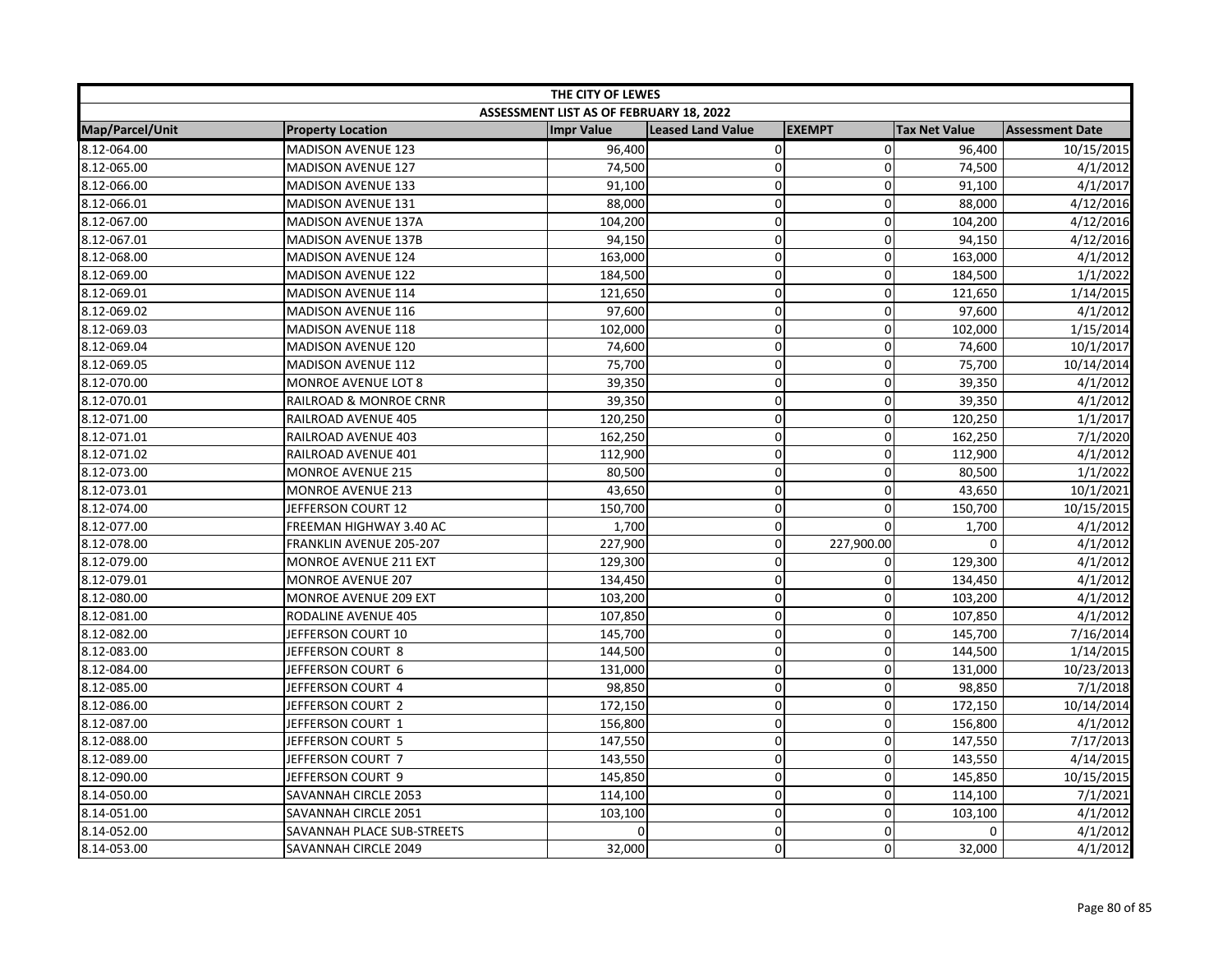| THE CITY OF LEWES |                          |                                         |                          |                |                      |                        |  |
|-------------------|--------------------------|-----------------------------------------|--------------------------|----------------|----------------------|------------------------|--|
|                   |                          | ASSESSMENT LIST AS OF FEBRUARY 18, 2022 |                          |                |                      |                        |  |
| Map/Parcel/Unit   | <b>Property Location</b> | <b>Impr Value</b>                       | <b>Leased Land Value</b> | <b>EXEMPT</b>  | <b>Tax Net Value</b> | <b>Assessment Date</b> |  |
| 8.14-054.00       | SAVANNAH CIRCLE 2047     | 93,700                                  | $\pmb{0}$                | $\overline{0}$ | 93,700               | 4/1/2012               |  |
| 8.14-055.00       | SAVANNAH CIRCLE 2045     | 152,950                                 | $\mathbf 0$              | $\Omega$       | 152,950              | 10/1/2019              |  |
| 8.14-057.00       | SAVANNAH CIRCLE 2041     | 83,850                                  | $\mathbf 0$              | $\Omega$       | 83,850               | 4/1/2012               |  |
| 8.14-058.00       | SAVANNAH CIRCLE 2039     | 126,400                                 | $\mathbf 0$              | 0              | 126,400              | 4/1/2012               |  |
| 8.14-060.00       | SAVANNAH CIRCLE 2035     | 83,800                                  | 0                        | 0              | 83,800               | 4/1/2012               |  |
| 8.14-061.00       | SAVANNAH CIRCLE 2033     | 116,400                                 | $\pmb{0}$                | 0              | 116,400              | 4/1/2012               |  |
| 8.14-062.00       | SAVANNAH CIRCLE 2031     | 90,000                                  | $\mathbf 0$              | 0              | 90,000               | 4/1/2012               |  |
| 8.14-063.00       | SAVANNAH CIRCLE 2029     | 124,600                                 | $\mathbf 0$              | 0              | 124,600              | 10/15/2015             |  |
| 8.14-064.00       | SAVANNAH CIRCLE 2027     | 123,550                                 | $\pmb{0}$                | 0              | 123,550              | 10/15/2015             |  |
| 8.14-065.00       | SAVANNAH CIRCLE 2025     | 117,350                                 | $\pmb{0}$                | 0              | 117,350              | 4/1/2012               |  |
| 8.14-066.00       | SAVANNAH CIRCLE 2023     | 151,250                                 | $\mathbf 0$              | 0              | 151,250              | 4/1/2012               |  |
| 8.14-068.00       | SAVANNAH CIRCLE 2019     | 99,350                                  | $\mathbf 0$              | $\Omega$       | 99,350               | 4/1/2012               |  |
| 8.14-069.00       | SAVANNAH CIRCLE 2017     | 123,650                                 | 0                        | $\Omega$       | 123,650              | 7/17/2012              |  |
| 8.14-070.00       | SAVANNAH CIRCLE 2015     | 109,650                                 | $\pmb{0}$                | 0              | 109,650              | 4/1/2012               |  |
| 8.14-071.00       | SAVANNAH CIRCLE 2013     | 72,950                                  | $\mathbf 0$              | 0              | 72,950               | 4/1/2012               |  |
| 8.14-072.00       | SAVANNAH CIRCLE 2011     | 32,000                                  | $\mathbf 0$              | 0              | 32,000               | 7/1/2021               |  |
| 8.14-073.00       | SAVANNAH CIRCLE 2009     | 141,700                                 | $\mathbf 0$              | $\overline{0}$ | 141,700              | 4/12/2016              |  |
| 8.14-074.00       | SAVANNAH CIRCLE 2007     | 115,200                                 | $\pmb{0}$                | 0              | 115,200              | 4/1/2012               |  |
| 8.14-075.00       | SAVANNAH CIRCLE 2005     | 96,850                                  | $\pmb{0}$                | 0              | 96,850               | 10/1/2021              |  |
| 8.14-076.00       | SAVANNAH CIRCLE 2003     | 92,700                                  | $\pmb{0}$                | 0              | 92,700               | 4/1/2018               |  |
| 8.14-077.00       | SAVANNAH CIRCLE 2001     | 94,950                                  | $\pmb{0}$                | $\overline{0}$ | 94,950               | 4/1/2012               |  |
| 8.14-078.00       | SAVANNAH CIRCLE 2004     | 32,000                                  | $\mathbf 0$              | $\Omega$       | 32,000               | 4/1/2012               |  |
| 8.14-079.00       | SAVANNAH CIRCLE 2006     | 89,950                                  | $\pmb{0}$                | 0              | 89,950               | 4/1/2012               |  |
| 8.14-080.00       | SAVANNAH CIRCLE 2008     | 115,200                                 | $\mathbf 0$              | $\overline{0}$ | 115,200              | 7/1/2017               |  |
| 8.14-081.00       | SAVANNAH CIRCLE 2012     | 32,000                                  | $\pmb{0}$                | 0              | 32,000               | 4/1/2012               |  |
| 8.14-082.00       | SAVANNAH CIRCLE 2016     | 92,450                                  | $\mathbf 0$              | 0              | 92,450               | 4/1/2012               |  |
| 8.14-083.00       | SAVANNAH CIRCLE 2020     | 113,000                                 | $\mathbf 0$              | $\Omega$       | 113,000              | 10/17/2016             |  |
| 8.14-084.00       | SAVANNAH CIRCLE 2024     | 90,450                                  | $\pmb{0}$                | $\overline{0}$ | 90,450               | 4/1/2012               |  |
| 8.14-085.00       | SAVANNAH CIRCLE 2028     | 118,150                                 | $\mathbf 0$              | 0              | 118,150              | 4/1/2012               |  |
| 8.14-086.00       | SAVANNAH CIRCLE 2032     | 223,700                                 | $\mathbf 0$              | $\Omega$       | 223,700              | 1/1/2020               |  |
| 8.14-087.00       | SAVANNAH CIRCLE 2036     | 99,450                                  | $\mathbf 0$              | 0              | 99,450               | 4/1/2012               |  |
| 8.14-088.00       | SAVANNAH CIRCLE 2040     | 94,500                                  | $\mathbf 0$              | 0              | 94,500               | 4/1/2012               |  |
| 8.15-001.00       | SAVANNAH ROAD 910        | 184,300                                 | $\pmb{0}$                | 0              | 184,300              | 4/1/2012               |  |
| 8.15-002.00       | SAVANNAH ROAD 912        | 166,350                                 | $\mathbf 0$              | 0              | 166,350              | 4/1/2012               |  |
| 8.15-003.00       | SAV RD 1.48 ACRS COMM    | 18,250                                  | $\pmb{0}$                | 0              | 18,250               | 4/1/2012               |  |
| 8.15-003.01       | SAVANNAH ROAD 1100       | 59,700                                  | $\pmb{0}$                | $\Omega$       | 59,700               | 4/1/2012               |  |
| 8.15-005.01       | SAVANNAH ROAD 1143       | 493,850                                 | $\pmb{0}$                | 0              | 493,850              | 4/1/2012               |  |
| 8.15-006.00       | SAVANNAH ROAD 1141       | 170,900                                 | 0                        | 0              | 170,900              | 7/1/2017               |  |
| 8.15-007.00       | SAVANNAH ROAD LOT        | 121,900                                 | $\pmb{0}$                | $\Omega$       | 121,900              | 1/1/2016               |  |
| 8.15-008.00       | SAVANNAH ROAD 1137       | 950,000                                 | $\mathbf 0$              | 950,000.00     | 0                    | 4/1/2012               |  |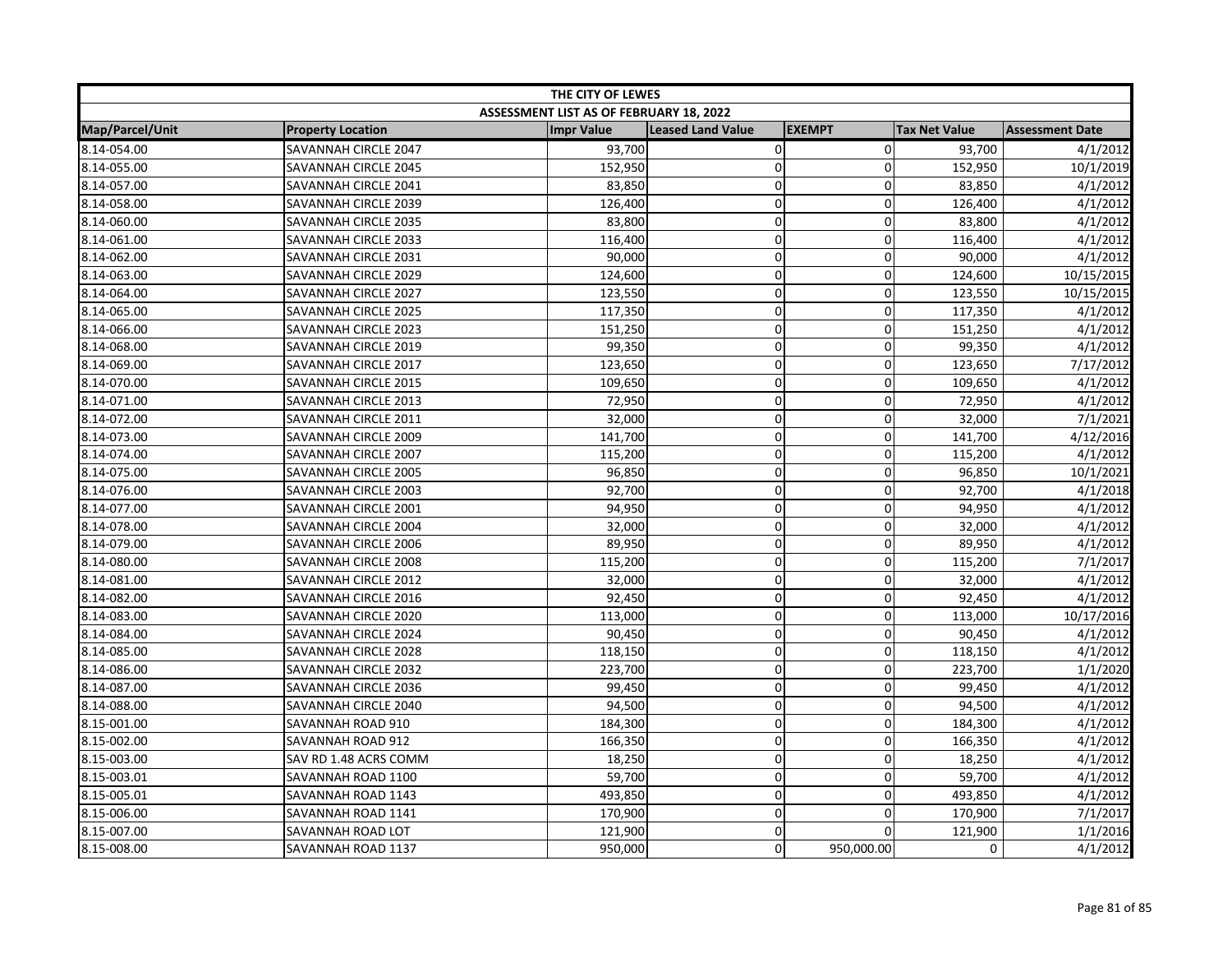| THE CITY OF LEWES |                            |                                         |                          |                |                      |                        |
|-------------------|----------------------------|-----------------------------------------|--------------------------|----------------|----------------------|------------------------|
|                   |                            | ASSESSMENT LIST AS OF FEBRUARY 18, 2022 |                          |                |                      |                        |
| Map/Parcel/Unit   | <b>Property Location</b>   | <b>Impr Value</b>                       | <b>Leased Land Value</b> | <b>EXEMPT</b>  | <b>Tax Net Value</b> | <b>Assessment Date</b> |
| 8.15-009.01       | <b>DRAKE KNOLL ROAD 8</b>  | 168,450                                 | 0                        | $\overline{0}$ | 168,450              | 7/1/2019               |
| 8.15-009.02       | DRAKE KNOLL ROAD 6         | 147,450                                 | $\mathbf 0$              | $\Omega$       | 147,450              | 1/1/2020               |
| 8.15-009.03       | DRAKE KNOLL ROAD 4         | 166,300                                 | $\pmb{0}$                | $\mathbf 0$    | 166,300              | 4/1/2012               |
| 8.15-009.04       | <b>DRAKE KNOLL ROAD 2</b>  | 143,050                                 | $\pmb{0}$                | 0              | 143,050              | 10/15/2015             |
| 8.15-010.01       | SAVANNAH ROAD 925          | 127,800                                 | $\mathbf 0$              | $\Omega$       | 127,800              | 4/14/2015              |
| 8.15-010.02       | SAVANNAH ROAD 923          | 134,050                                 | $\mathbf 0$              | $\Omega$       | 134,050              | 4/1/2012               |
| 8.15-010.03       | SAVANNAH ROAD 921          | 139,950                                 | $\pmb{0}$                | 0              | 139,950              | 4/1/2012               |
| 8.15-010.04       | DRAKE KNOLL ROAD 1         | 157,700                                 | $\mathbf 0$              | 0              | 157,700              | 4/1/2012               |
| 8.15-010.05       | <b>DRAKE KNOLL ROAD 3</b>  | 177,150                                 | $\pmb{0}$                | 0              | 177,150              | 4/1/2012               |
| 8.15-010.06       | DRAKE KNOLL ROAD 5         | 155,150                                 | $\mathbf 0$              | $\overline{0}$ | 155,150              | 4/1/2012               |
| 8.15-010.07       | DRAKE KNOLL ROAD 7         | 172,800                                 | $\mathbf 0$              | 0              | 172,800              | 4/1/2012               |
| 8.15-010.08       | DRAKE KNOLL ROAD 9         | 139,350                                 | $\pmb{0}$                | $\Omega$       | 139,350              | 4/1/2012               |
| 8.15-010.09       | DRAKE KNOLL ROAD 11        | 176,500                                 | $\pmb{0}$                | 0              | 176,500              | 10/1/2021              |
| 8.15-010.10       | DRAKE KNOLL ROAD 10        | 213,850                                 | $\pmb{0}$                | $\overline{0}$ | 213,850              | 1/1/2020               |
| 8.15-011.00       | DEVRIES CIRCLE PT PARCEL B | 62,300                                  | $\mathbf 0$              | $\Omega$       | 62,300               | 4/1/2012               |
| 8.15-012.00       | DEVRIES CIRCLE LOT         | 61,900                                  | $\mathbf 0$              | 0              | 61,900               | 4/1/2012               |
| 8.15-013.00       | <b>WELCOME ALLEY 1</b>     | 190,400                                 | $\pmb{0}$                | $\overline{0}$ | 190,400              | 4/1/2012               |
| 8.15-015.00       | SAVANNAH ROAD 917          | 123,250                                 | $\pmb{0}$                | $\overline{0}$ | 123,250              | 4/1/2012               |
| 8.15-016.00       | SAVANNAH ROAD 915          | 106,150                                 | $\mathbf 0$              | 0              | 106,150              | 4/1/2012               |
| 8.15-017.00       | SAVANNAH ROAD 911          | 108,000                                 | $\pmb{0}$                | 0              | 108,000              | 4/1/2012               |
| 8.15-018.00       | DEVRIES CIRCLE 1           | 207,250                                 | $\mathbf 0$              | $\overline{0}$ | 207,250              | 1/1/2021               |
| 8.15-019.00       | <b>DEVRIES CIRCLE 5</b>    | 112,900                                 | $\mathbf 0$              | $\Omega$       | 112,900              | 4/1/2012               |
| 8.15-020.00       | <b>DEVRIES CIRCLE 9</b>    | 146,750                                 | 0                        | 0              | 146,750              | 7/1/2017               |
| 8.15-021.00       | <b>DEVRIES CIRCLE 15</b>   | 168,400                                 | $\pmb{0}$                | 0              | 168,400              | 4/12/2016              |
| 8.15-022.00       | <b>DEVRIES CIRCLE 25</b>   | 148,650                                 | $\mathbf 0$              | 0              | 148,650              | 4/1/2012               |
| 8.15-023.00       | <b>DEVRIES CIRCLE 27</b>   | 146,700                                 | $\mathbf 0$              | $\mathbf 0$    | 146,700              | 4/1/2012               |
| 8.15-024.00       | <b>DEVRIES CIRCLE 33</b>   | 129,500                                 | $\pmb{0}$                | 0              | 129,500              | 4/1/2012               |
| 8.15-025.00       | <b>DEVRIES CIRCLE 37</b>   | 109,700                                 | $\mathbf 0$              | $\overline{0}$ | 109,700              | 4/1/2012               |
| 8.15-026.00       | <b>DEVRIES CIRCLE 39</b>   | 96,850                                  | $\mathbf 0$              | $\Omega$       | 96,850               | 4/1/2012               |
| 8.15-027.00       | <b>DEVRIES CIRCLE 26</b>   | 116,050                                 | $\mathbf 0$              | $\Omega$       | 116,050              | 4/1/2012               |
| 8.15-028.00       | <b>DEVRIES CIRCLE 22</b>   | 119,900                                 | $\pmb{0}$                | $\Omega$       | 119,900              | 4/1/2012               |
| 8.15-029.00       | <b>DEVRIES CIRCLE 18</b>   | 121,300                                 | $\pmb{0}$                | 0              | 121,300              | 4/1/2012               |
| 8.15-030.00       | <b>DEVRIES CIRCLE 16</b>   | 106,150                                 | $\mathbf 0$              | 0              | 106,150              | 4/1/2019               |
| 8.15-031.00       | <b>DEVRIES CIRCLE 10</b>   | 120,700                                 | $\pmb{0}$                | 0              | 120,700              | 4/1/2018               |
| 8.15-032.00       | <b>DEVRIES CIRCLE 40</b>   | 108,400                                 | $\mathbf 0$              | $\overline{0}$ | 108,400              | 10/1/2019              |
| 8.15-033.00       | <b>DEVRIES CIRCLE 38</b>   | 69,050                                  | $\mathbf 0$              | 0              | 69,050               | 4/1/2012               |
| 8.15-034.00       | <b>DEVRIES CIRCLE 36</b>   | 114,550                                 | $\pmb{0}$                | $\overline{0}$ | 114,550              | 4/1/2012               |
| 8.15-035.00       | <b>DEVRIES CIRCLE 32</b>   | 104,800                                 | $\pmb{0}$                | 0              | 104,800              | 10/1/2021              |
| 8.15-036.00       | <b>DEVRIES CIRCLE 43</b>   | 172,650                                 | $\mathbf 0$              | $\overline{0}$ | 172,650              | 4/1/2012               |
| 8.15-037.00       | KINGS HIGHWAY 618          | 149,700                                 | $\mathbf 0$              | $\Omega$       | 149,700              | 10/1/2021              |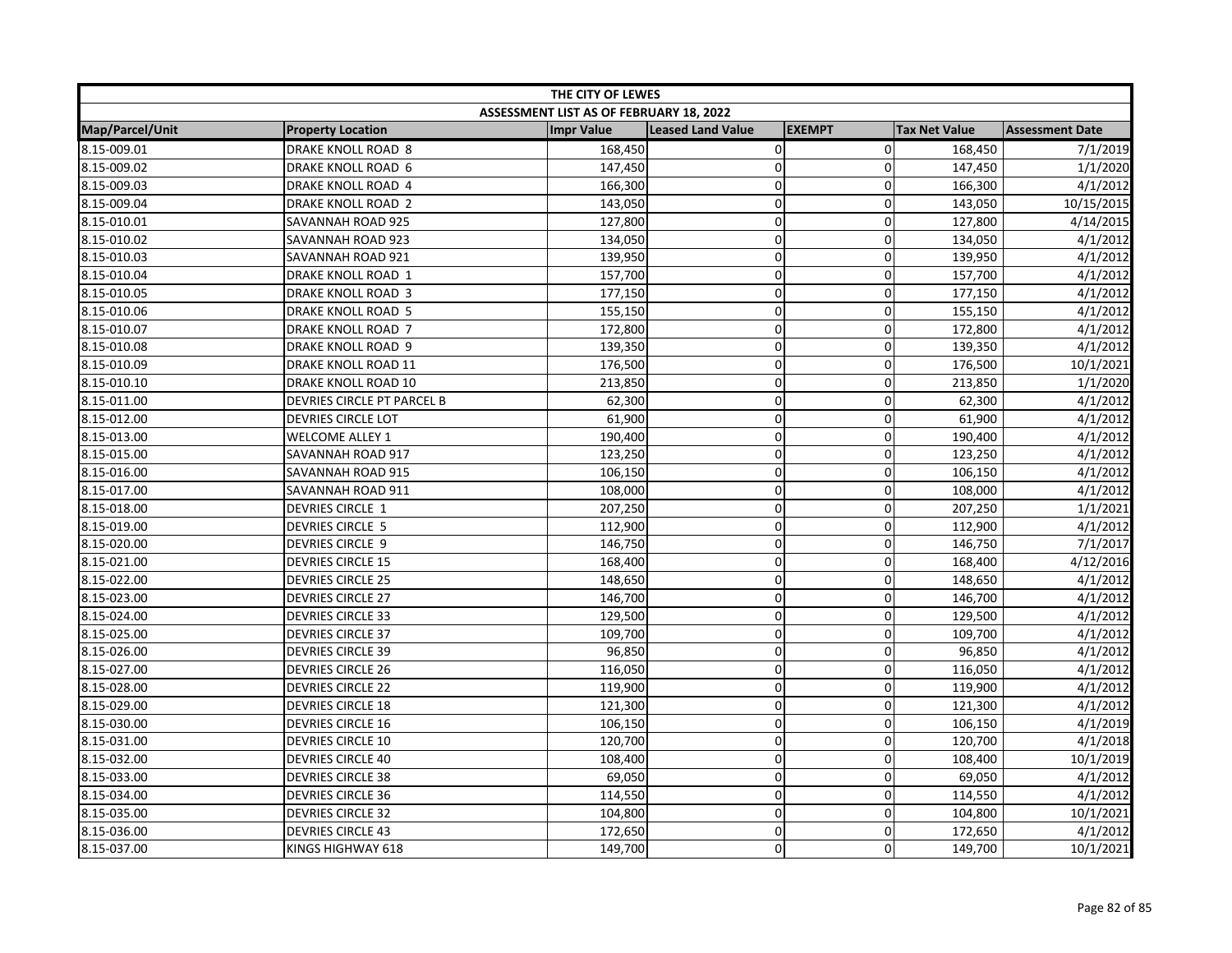| THE CITY OF LEWES |                              |                                         |                   |                |                      |                        |  |
|-------------------|------------------------------|-----------------------------------------|-------------------|----------------|----------------------|------------------------|--|
|                   |                              | ASSESSMENT LIST AS OF FEBRUARY 18, 2022 |                   |                |                      |                        |  |
| Map/Parcel/Unit   | <b>Property Location</b>     | <b>Impr Value</b>                       | Leased Land Value | <b>EXEMPT</b>  | <b>Tax Net Value</b> | <b>Assessment Date</b> |  |
| 8.15-038.00       | KINGS HIGHWAY 616            | 132,200                                 | $\pmb{0}$         | $\Omega$       | 132,200              | 7/1/2021               |  |
| 8.15-039.00       | RAILROAD TRACKS 8.34 ACRES   | 230,200                                 | $\mathbf 0$       | 230,200.00     | 0                    | 4/1/2012               |  |
| 8.15-039.01       | SAVANNAH ROAD 1145           | 101,250                                 | $\mathbf 0$       | $\Omega$       | 101,250              | 10/1/2021              |  |
| 8.15-039.03       | KINGS HWY PRT OF STANGO PARK | 41,450                                  | $\mathbf 0$       | 41,450.00      | 0                    | 4/1/2012               |  |
| 8.15-040.00       | <b>ADAMS AVENUE 111</b>      | 1,919,650                               | $\mathbf 0$       | 1,919,650.00   | $\mathbf 0$          | 10/17/2016             |  |
| 8.15-041.00       | KINGS HIGHWAY LOT            | 100,850                                 | $\mathbf 0$       | 0              | 100,850              | 10/15/2015             |  |
| 8.15-042.00       | KINGS HWY S SIDE 1.31 AC     | 2,000                                   | $\pmb{0}$         | 0              | 2,000                | 4/1/2012               |  |
| 8.15-043.00       | KINGS HIGHWAY 715            | 91,900                                  | $\mathbf 0$       | $\Omega$       | 91,900               | 4/1/2012               |  |
| 8.15-043.01       | KINGS HIGHWAY 713            | 115,750                                 | $\mathbf 0$       | 0              | 115,750              | 4/1/2012               |  |
| 8.15-044.00       | KINGS HIGHWAY 707            | 75,400                                  | $\mathbf 0$       | $\mathbf 0$    | 75,400               | 4/12/2016              |  |
| 8.15-045.00       | KINGS HIGHWAY 709            | 86,150                                  | $\mathbf 0$       | 0              | 86,150               | 7/1/2017               |  |
| 8.15-046.00       | KINGS HIGHWAY 723            | 66,550                                  | $\mathbf 0$       | $\Omega$       | 66,550               | 4/1/2012               |  |
| 8.15-047.00       | KINGS HIGHWAY 710-712        | 89,750                                  | $\mathbf 0$       | 0              | 89,750               | 4/1/2012               |  |
| 8.15-048.00-0001  | KINGS HIGHWAY 750 UNIT 1     | 68,050                                  | $\pmb{0}$         | 0              | 68,050               | 4/1/2012               |  |
| 8.15-048.00-0002  | KINGS HIGHWAY 750 UNIT 2     | 69,750                                  | $\mathbf 0$       | 0              | 69,750               | 4/1/2012               |  |
| 8.15-048.00-0003  | KINGS HIGHWAY 750 UNIT 3     | 70,300                                  | $\pmb{0}$         | 0              | 70,300               | 4/1/2012               |  |
| 8.15-048.00-0004  | KINGS HIGHWAY 750 UNIT 4     | 68,050                                  | $\mathbf 0$       | $\overline{0}$ | 68,050               | 4/1/2012               |  |
| 8.15-048.00-0005  | KINGS HIGHWAY 750 UNIT 5     | 64,000                                  | $\mathbf 0$       | 0              | 64,000               | 4/1/2012               |  |
| 8.15-048.00-0006  | KINGS HIGHWAY 750 UNIT 6     | 69,450                                  | $\pmb{0}$         | $\mathbf 0$    | 69,450               | 4/1/2012               |  |
| 8.15-048.00-0007  | KINGS HIGHWAY 750 UNIT 7     | 64,950                                  | 0                 | $\Omega$       | 64,950               | 4/1/2012               |  |
| 8.15-048.00-0008  | KINGS HIGHWAY 750 UNIT 8     | 66,500                                  | $\pmb{0}$         | $\overline{0}$ | 66,500               | 4/1/2012               |  |
| 8.15-048.00-0009  | KINGS HIGHWAY 750 UNIT 9     | 71,000                                  | $\mathbf 0$       | $\Omega$       | 71,000               | 4/1/2012               |  |
| 8.15-048.00-0010  | KINGS HIGHWAY 750 UNIT 10    | 69,750                                  | $\mathbf 0$       | 0              | 69,750               | 4/1/2012               |  |
| 8.15-048.01       | KINGS HIGHWAY 720            | 349,350                                 | $\mathbf 0$       | 0              | 349,350              | 4/1/2018               |  |
| 8.15-049.00       | BEACH PLUM PLACE 103A        | 62,100                                  | $\mathbf 0$       | 0              | 62,100               | 4/1/2012               |  |
| 8.15-049.01       | KINGS HIGHWAY 770            | 102,250                                 | $\pmb{0}$         | 0              | 102,250              | 4/1/2012               |  |
| 8.15-049.02       | <b>BEACH PLUM PLACE 103B</b> | 63,350                                  | 0                 | 0              | 63,350               | 7/15/2015              |  |
| 8.15-050.00       | KINGS HIGHWAY 788            | 91,150                                  | $\pmb{0}$         | $\overline{0}$ | 91,150               | 10/14/2014             |  |
| 8.15-051.00       | KINGS HIGHWAY 800            | 106,100                                 | $\mathbf 0$       | $\Omega$       | 106,100              | 4/1/2012               |  |
| 8.15-052.00       | KINGS HIGHWAY LOT            | 2,950                                   | 0                 | $\Omega$       | 2,950                | 4/1/2012               |  |
| 8.15-053.00       | KINGS HIGHWAY 810            | 74,900                                  | $\pmb{0}$         | $\Omega$       | 74,900               | 4/1/2012               |  |
| 8.15-054.00       | KINGS HIGHWAY 812            | 66,850                                  | $\pmb{0}$         | $\overline{0}$ | 66,850               | 4/1/2012               |  |
| 8.15-055.00       | KINGS HIGHWAY 815            | 77,500                                  | $\mathbf 0$       | 0              | 77,500               | 4/1/2020               |  |
| 8.15-056.00       | KINGS HIGHWAY 816            | 64,050                                  | $\pmb{0}$         | 0              | 64,050               | 4/1/2012               |  |
| 8.15-057.00       | KINGS HIGHWAY 818            | 82,950                                  | $\mathbf 0$       | $\overline{0}$ | 82,950               | 4/1/2012               |  |
| 8.15-058.00       | KINGS HIGHWAY 820            | 32,300                                  | $\pmb{0}$         | 0              | 32,300               | 7/15/2015              |  |
| 8.15-059.00       | KINGS HIGHWAY 828            | 381,850                                 | $\pmb{0}$         | $\overline{0}$ | 381,850              | 4/1/2012               |  |
| 8.15-060.00       | KINGS HIGHWAY 822            | 99,550                                  | $\pmb{0}$         | 0              | 99,550               | 10/15/2015             |  |
| 8.15-061.00       | KINGS HIGHWAY 826            | 87,800                                  | $\mathbf 0$       | $\overline{0}$ | 87,800               | 4/1/2012               |  |
| 8.15-062.00       | KINGS HIGHWAY 830            | 201,550                                 | $\mathbf 0$       | $\Omega$       | 201,550              | 4/1/2012               |  |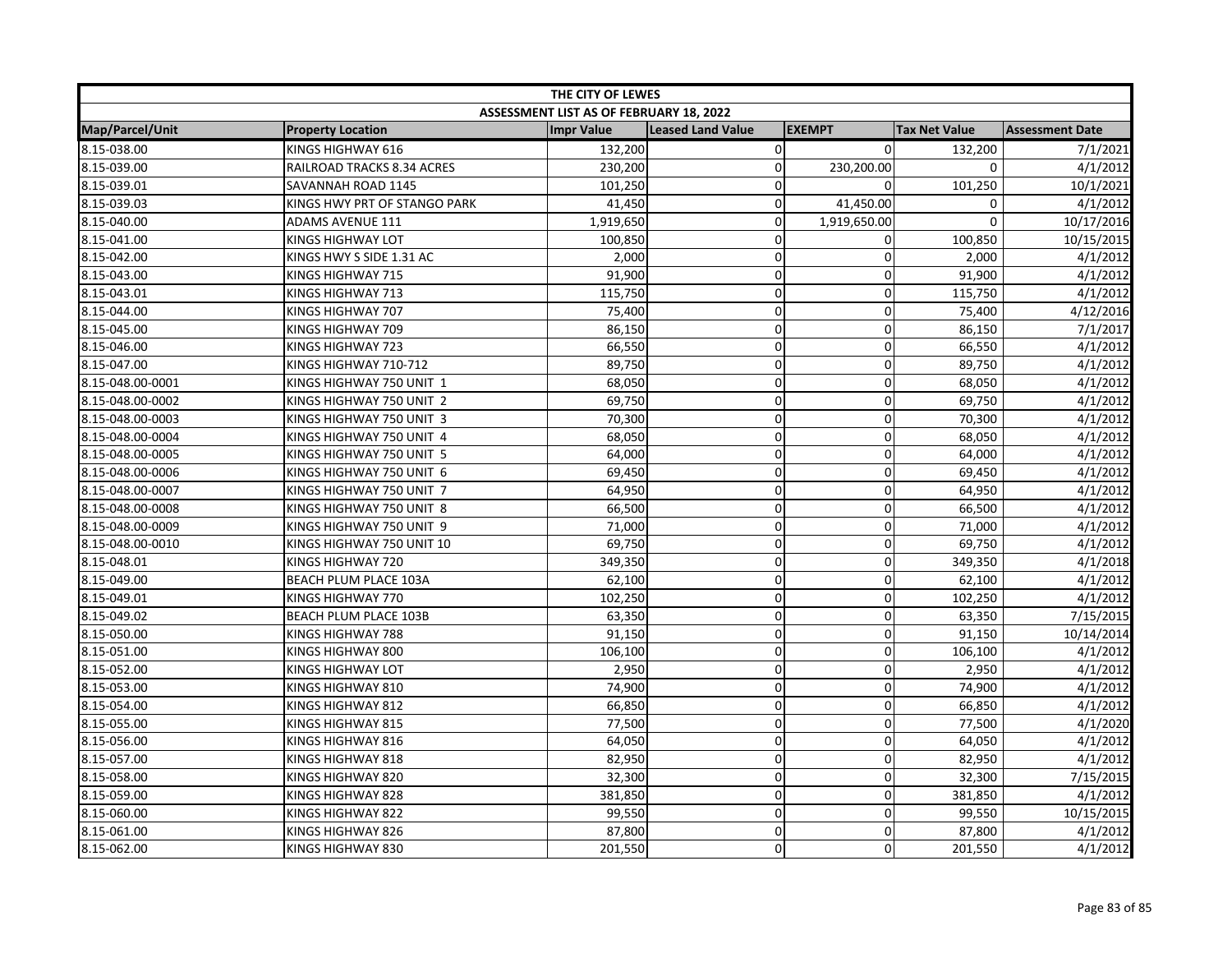| THE CITY OF LEWES |                              |                                         |                          |                |                      |                        |
|-------------------|------------------------------|-----------------------------------------|--------------------------|----------------|----------------------|------------------------|
|                   |                              | ASSESSMENT LIST AS OF FEBRUARY 18, 2022 |                          |                |                      |                        |
| Map/Parcel/Unit   | <b>Property Location</b>     | <b>Impr Value</b>                       | <b>Leased Land Value</b> | <b>EXEMPT</b>  | <b>Tax Net Value</b> | <b>Assessment Date</b> |
| 8.15-063.00       | KINGS HIGHWAY 721            | 80,300                                  | $\pmb{0}$                | $\overline{0}$ | 80,300               | 4/1/2012               |
| 8.15-064.01       | KINGS HIGHWAY 705            | 52,900                                  | $\mathbf 0$              | 0              | 52,900               | 4/1/2012               |
| 8.15-066.00       | BEACH PLUM DRIVE 105         | 71,600                                  | $\mathbf 0$              | $\Omega$       | 71,600               | 7/15/2015              |
| 8.15-067.00       | BEACH PLUM DRIVE 107A & B    | 71,550                                  | $\mathbf 0$              | 0              | 71,550               | 10/1/2021              |
| 8.15-068.00       | BEACH PLUM DRIVE 109B        | 43,450                                  | 0                        | 0              | 43,450               | 1/1/2017               |
| 8.15-068.01       | <b>BEACH PLUM DRIVE 109A</b> | 41,200                                  | $\pmb{0}$                | 0              | 41,200               | 4/1/2012               |
| 8.15-069.00       | <b>BEACH PLUM DRIVE 111</b>  | 66,400                                  | $\mathbf 0$              | 0              | 66,400               | 10/17/2016             |
| 8.15-070.00       | BEACH PLUM DRIVE 113         | 60,900                                  | $\mathbf 0$              | $\Omega$       | 60,900               | 4/1/2012               |
| 8.15-071.00       | BEACH PLUM DRIVE 115A        | 50,400                                  | $\pmb{0}$                | 0              | 50,400               | 10/1/2019              |
| 8.15-071.01       | <b>BEACH PLUM DRIVE 115B</b> | 48,900                                  | $\pmb{0}$                | $\overline{0}$ | 48,900               | 4/1/2012               |
| 8.15-072.00       | <b>BEACH PLUM DRIVE 117</b>  | 58,750                                  | $\mathbf 0$              | 0              | 58,750               | 4/1/2012               |
| 8.15-073.00       | BEACH PLUM DRIVE 119         | 55,600                                  | $\mathbf 0$              | $\mathbf 0$    | 55,600               | 4/1/2012               |
| 8.15-074.00       | <b>BEACH PLUM DRIVE 121</b>  | 62,500                                  | 0                        | $\Omega$       | 62,500               | 4/1/2012               |
| 8.15-075.00       | <b>BEACH PLUM DRIVE 123B</b> | 71,650                                  | $\pmb{0}$                | 0              | 71,650               | 4/1/2012               |
| 8.15-075.01       | BEACH PLUM DRIVE 123A        | 71,650                                  | $\mathbf 0$              | 0              | 71,650               | 4/1/2012               |
| 8.15-076.00       | BEACH PLUM DRIVE 125A & B    | 86,850                                  | $\mathbf 0$              | 0              | 86,850               | 4/1/2012               |
| 8.15-077.00       | <b>BEACH PLUM DRIVE 127A</b> | 59,550                                  | $\mathbf 0$              | $\overline{0}$ | 59,550               | 4/1/2012               |
| 8.15-077.01       | <b>BEACH PLUM DRIVE 127B</b> | 57,450                                  | $\pmb{0}$                | 0              | 57,450               | 4/1/2012               |
| 8.15-078.00       | <b>BEACH PLUM DRIVE 129A</b> | 77,400                                  | $\pmb{0}$                | $\overline{0}$ | 77,400               | 7/1/2021               |
| 8.15-078.01       | <b>BEACH PLUM DRIVE 129B</b> | 67,700                                  | $\pmb{0}$                | 0              | 67,700               | 4/1/2012               |
| 8.15-079.00       | BEACH PLUM DRIVE 131A        | 68,100                                  | $\pmb{0}$                | $\overline{0}$ | 68,100               | 4/1/2012               |
| 8.15-079.01       | BEACH PLUM DRIVE 131B        | 71,900                                  | $\mathbf 0$              | $\Omega$       | 71,900               | 4/1/2012               |
| 8.15-080.00       | BEACH PLUM DRIVE LOT 17      | 23,250                                  | $\pmb{0}$                | $\overline{0}$ | 23,250               | 4/1/2012               |
| 8.15-081.00       | BEACH PLUM DRIVE LOT 18      | 22,350                                  | $\mathbf 0$              | $\overline{0}$ | 22,350               | 4/1/2012               |
| 8.15-082.00       | <b>BEACH PLUM PLACE 137A</b> | 62,400                                  | $\pmb{0}$                | 0              | 62,400               | 4/1/2012               |
| 8.15-082.01       | <b>BEACH PLUM PLACE 137B</b> | 63,050                                  | $\mathbf 0$              | 0              | 63,050               | 4/1/2012               |
| 8.15-083.00       | <b>BEACH PLUM PLACE 139</b>  | 99,300                                  | $\mathbf 0$              | $\Omega$       | 99,300               | 4/1/2012               |
| 8.15-084.00       | BEACH PLUM PLACE 141         | 60,450                                  | $\pmb{0}$                | $\mathbf 0$    | 60,450               | 1/14/2015              |
| 8.15-085.00       | <b>BEACH PLUM PLACE 143A</b> | 73,850                                  | $\mathbf 0$              | 0              | 73,850               | 4/1/2012               |
| 8.15-085.01       | <b>BEACH PLUM PLACE 143B</b> | 65,700                                  | $\mathbf 0$              | 0              | 65,700               | 4/1/2012               |
| 8.15-086.00       | <b>BEACH PLUM PLACE 145B</b> | 68,300                                  | $\mathbf 0$              | 0              | 68,300               | 4/1/2012               |
| 8.15-086.01       | <b>BEACH PLUM PLACE 145A</b> | 65,600                                  | $\mathbf 0$              | $\overline{0}$ | 65,600               | 4/1/2012               |
| 8.15-087.00       | <b>BEACH PLUM PLACE 147B</b> | 61,750                                  | $\pmb{0}$                | 0              | 61,750               | 4/1/2012               |
| 8.15-087.01       | <b>BEACH PLUM PLACE 147A</b> | 61,750                                  | $\mathbf 0$              | 0              | 61,750               | 4/1/2012               |
| 8.15-088.00       | <b>BEACH PLUM DRIVE 142</b>  | 66,250                                  | $\pmb{0}$                | $\overline{0}$ | 66,250               | 4/1/2012               |
| 8.15-089.00       | BEACH PLUM DRIVE LOT 26      | 21,700                                  | $\mathbf 0$              | $\mathbf 0$    | 21,700               | 4/1/2012               |
| 8.15-090.00       | BEACH PLUM DRIVE 110         | 56,950                                  | 0                        | 0              | 56,950               | 4/1/2012               |
| 8.15-091.00       | <b>BEACH PLUM DRIVE 114</b>  | 61,300                                  | $\mathbf 0$              | 0              | 61,300               | 4/1/2012               |
| 8.15-092.00       | <b>BEACH PLUM DRIVE 120</b>  | 58,600                                  | $\pmb{0}$                | $\overline{0}$ | 58,600               | 4/1/2012               |
| 8.15-093.00       | <b>BEACH PLUM PLACE 138A</b> | 65,550                                  | $\mathbf 0$              | $\Omega$       | 65,550               | 10/15/2015             |